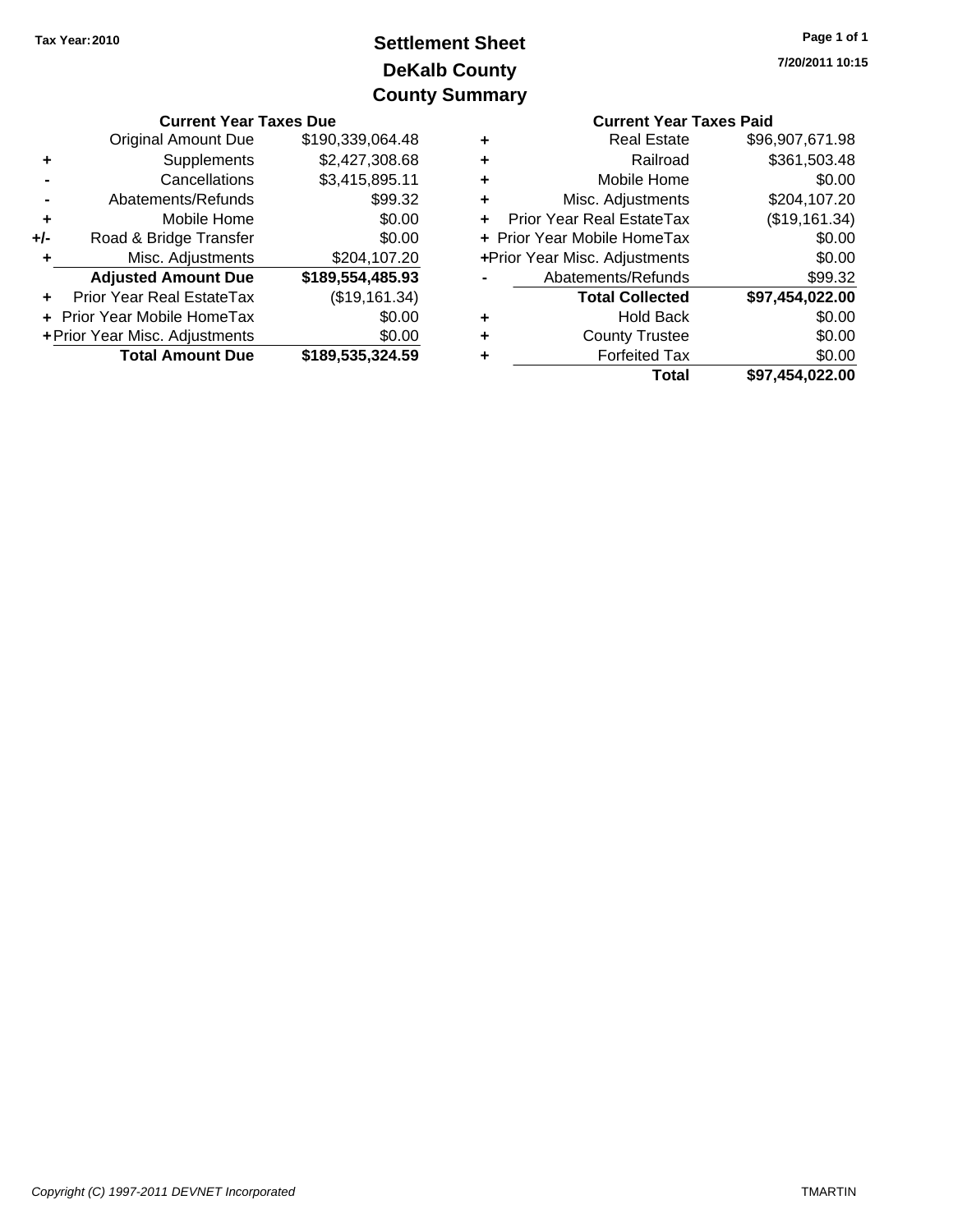### **Settlement Sheet Tax Year: 2010 Page 1 of 2 DeKalb County 001 - COUNTY**

#### **Current Year Taxes Due**

|     | <b>Original Amount Due</b>        | \$19,430,569.25 |
|-----|-----------------------------------|-----------------|
| ٠   | Supplements                       | \$216,250.19    |
|     | Cancellations                     | \$348,037.54    |
|     | Abatements/Refunds                | \$12.28         |
| ٠   | Mobile Home                       | \$0.00          |
| +/- | Road & Bridge Transfer            | \$0.00          |
| ٠   | Misc. Adjustments                 | \$3,551.96      |
|     | <b>Adjusted Amount Due</b>        | \$19,302,321.58 |
|     | <b>Prior Year Real EstateTax</b>  | (\$1,938.26)    |
|     | <b>Prior Year Mobile Home Tax</b> | \$0.00          |
|     | + Prior Year Misc. Adjustments    | \$0.00          |
|     | <b>Total Amount Due</b>           | \$19,300,383.32 |

# **Current Year Taxes Paid**

|   | <b>Real Estate</b>             | \$9,991,633.64  |
|---|--------------------------------|-----------------|
| ٠ | Railroad                       | \$42,062.35     |
| ٠ | Mobile Home                    | \$0.00          |
| ٠ | Misc. Adjustments              | \$3,551.96      |
| ٠ | <b>Prior Year Real Estate</b>  | (\$1,938.26)    |
|   | Prior Year Mobile Home         | \$0.00          |
|   | + Prior Year Misc. Adjustments | \$0.00          |
|   | Abatements/Refunds             | \$12.28         |
|   | <b>Total Collected</b>         | \$10,035,297.41 |
| ٠ | <b>Hold Back</b>               | \$0.00          |
| ٠ | <b>County Trustee</b>          |                 |
|   | <b>Forfeited Tax</b>           |                 |
|   | Total                          | \$10,035,297.41 |
|   |                                |                 |

#### **Distribution Summary**

| <b>Tax Distribution Date</b>         | Amount          |
|--------------------------------------|-----------------|
| 05/27/2011                           | \$2,244,291.25  |
| 06/24/2011                           | \$7,578,860.60  |
| 07/22/2011                           | \$212,145.56    |
| <b>Totals: 3 Distributions</b>       | \$10,035,297.41 |
| <b>Grand Totals: 3 Distributions</b> | \$10,035,297.41 |

### **Fund Summary**

| 001 - CORPORATE<br>\$4,352,418.95<br>\$4,260,409.09<br>\$92,009.86<br>\$0.00<br>\$0.00<br>003 - BONDS AND INTEREST<br>\$273,933.51<br>\$268,142.57<br>\$5,790.94<br>\$0.00<br>\$0.00<br>005 - I. M. R. F.<br>\$10,918.72<br>\$516.496.71<br>\$505,577.99<br>\$0.00<br>\$0.00<br>006 - COUNTY HIGHWAY<br>\$953,945.31<br>\$933,778.97<br>\$20,166.34<br>\$0.00<br>\$0.00<br>008 - BRIDGE CONST W/COUNTY<br>\$480,293.18<br>\$10,372.64<br>\$490,665.82<br>\$0.00<br>\$0.00<br>018 - MENTAL HEALTH SERVICES<br>\$1,136,306.75<br>\$24,021.45<br>\$1,112,285.30<br>\$0.00<br>\$0.00<br>021 - FEDERAL AID MATCHING<br>\$392,550.72<br>\$384,252.22<br>\$8,298.50<br>\$0.00<br>\$0.00<br>022 - COUNTY HEALTH DEPT<br>\$242,783.93<br>\$5,132.44<br>\$237,651.49<br>\$0.00<br>\$0.00 | \$0.00<br>\$0.00<br>\$0.00<br>\$0.00 |
|--------------------------------------------------------------------------------------------------------------------------------------------------------------------------------------------------------------------------------------------------------------------------------------------------------------------------------------------------------------------------------------------------------------------------------------------------------------------------------------------------------------------------------------------------------------------------------------------------------------------------------------------------------------------------------------------------------------------------------------------------------------------------------|--------------------------------------|
|                                                                                                                                                                                                                                                                                                                                                                                                                                                                                                                                                                                                                                                                                                                                                                                |                                      |
|                                                                                                                                                                                                                                                                                                                                                                                                                                                                                                                                                                                                                                                                                                                                                                                |                                      |
|                                                                                                                                                                                                                                                                                                                                                                                                                                                                                                                                                                                                                                                                                                                                                                                |                                      |
|                                                                                                                                                                                                                                                                                                                                                                                                                                                                                                                                                                                                                                                                                                                                                                                |                                      |
|                                                                                                                                                                                                                                                                                                                                                                                                                                                                                                                                                                                                                                                                                                                                                                                | \$0.00                               |
|                                                                                                                                                                                                                                                                                                                                                                                                                                                                                                                                                                                                                                                                                                                                                                                | \$0.00                               |
|                                                                                                                                                                                                                                                                                                                                                                                                                                                                                                                                                                                                                                                                                                                                                                                | \$0.00                               |
|                                                                                                                                                                                                                                                                                                                                                                                                                                                                                                                                                                                                                                                                                                                                                                                | \$0.00                               |
| 035 - TORT/LIABILITY INSURANCE<br>\$10,372.64<br>\$490,665.82<br>\$480,293.18<br>\$0.00<br>\$0.00                                                                                                                                                                                                                                                                                                                                                                                                                                                                                                                                                                                                                                                                              | \$0.00                               |
| 047 - SOCIAL SECURITY<br>\$505,577.99<br>\$516.496.71<br>\$10,918.72<br>\$0.00<br>\$0.00                                                                                                                                                                                                                                                                                                                                                                                                                                                                                                                                                                                                                                                                                       | \$0.00                               |
| 055 - VETERANS ASSISTANCE<br>\$328,033.78<br>\$6,934.61<br>\$321,099.17<br>\$0.00<br>\$0.00                                                                                                                                                                                                                                                                                                                                                                                                                                                                                                                                                                                                                                                                                    | \$0.00                               |
| 105 - PUBLIC BLDG COMM LEASE<br>\$85,801.79<br>\$83.987.95<br>\$1,813.84<br>\$0.00<br>\$0.00                                                                                                                                                                                                                                                                                                                                                                                                                                                                                                                                                                                                                                                                                   | \$0.00                               |
| 142 - SR CITIZEN SOCIAL SERV<br>\$5,394.86<br>\$255.197.61<br>\$249,802.75<br>\$0.00<br>\$0.00                                                                                                                                                                                                                                                                                                                                                                                                                                                                                                                                                                                                                                                                                 | \$0.00                               |
| <b>Totals</b><br>\$9,823,151.85<br>\$212,145.56<br>\$0.00<br>\$10,035,297.41<br>\$0.00                                                                                                                                                                                                                                                                                                                                                                                                                                                                                                                                                                                                                                                                                         | \$0.00                               |

|                                                | Year Source           | <b>Account Type</b>       | <b>Amount Adjustment Description</b>                        |  |
|------------------------------------------------|-----------------------|---------------------------|-------------------------------------------------------------|--|
|                                                | 2010 RE - Real Estate | <b>Back Tax Collected</b> | \$50.13 Work Redemption 09-29-255-050 by TBA                |  |
|                                                | 2010 RE - Real Estate | Back Tax Collected        | \$37.72 Nielsen Redemption 15-16-151-019 by TBA             |  |
|                                                | 2010 RE - Real Estate | <b>Back Tax Collected</b> | \$2.57 LaSalle Bank Redemption 08-15-128-009 by TBA         |  |
|                                                | 2010 RE - Real Estate | Back Tax Collected        | \$2.57 LaSalle Bank Redemption 08-15-128-010 by TBA         |  |
|                                                | 2010 RE - Real Estate | <b>Back Tax Collected</b> | \$58.23 Brown's Supermarket Redemption 06-32-282-008 by TBA |  |
|                                                | 2010 RE - Real Estate | <b>Back Tax Collected</b> | \$32.46 Dobson Redemption 13-15-402-010 by TBA              |  |
|                                                | 2010 RE - Real Estate | <b>Back Tax Collected</b> | \$4.29 Countryview Redemption 19-25-253-058 by TBA          |  |
|                                                | 2010 RE - Real Estate | <b>Back Tax Collected</b> | \$15.64 Popp Redemption 15-15-427-007 by TBA                |  |
|                                                | 2010 RE - Real Estate | <b>Back Tax Collected</b> | \$9.26 Stogsdill Redemption 06-32-328-005 by TBA            |  |
|                                                | 2010 RE - Real Estate | <b>Back Tax Collected</b> | \$143.57 Lindgren Redemption 03-30-301-017 by TBA           |  |
| (C) 2011 DEVNET Incorporated<br><b>TMARTIN</b> |                       |                           |                                                             |  |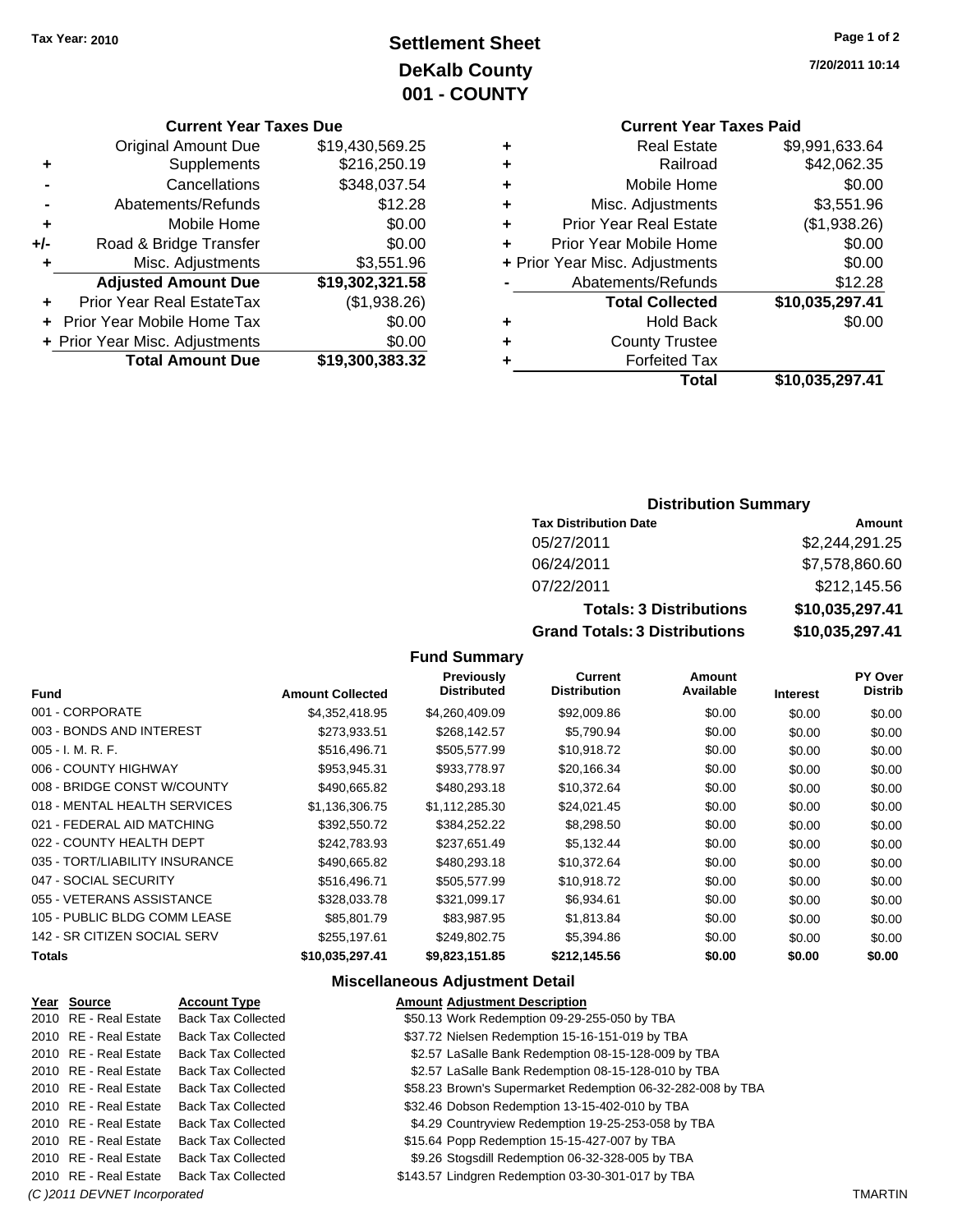### **Settlement Sheet Tax Year: 2010 Page 2 of 2 DeKalb County**

### **Miscellaneous Adjustment Detail Year Source Account Type Amount Adjustment Description** 2010 RE - Real Estate Back Tax Collected \$22.22 Jehovahs Witnesses Redemption 19-35-300-019 by TBA 2010 RE - Real Estate Back Tax Collected \$25.97 Ezam Properties Redemption 03-30-130-016 by TBA 2010 RE - Real Estate Back Tax Collected \$35.75 Ezam Properties Redemption 03-30-130-018 by TBA 2010 RE - Real Estate Back Tax Collected \$54.21 Ezam Properties Redemption 03-30-130-022 by TBA 2010 RE - Real Estate Paymt In Lieu of Tax \$117.24 Sequoya Apartments-Housing Authority Payment by TBA 2010 RE - Real Estate Paymt In Lieu of Tax \$1,381.01 DeKalb Units-Housing Authority by TBA 2010 RE - Real Estate Paymt In Lieu of Tax \$840.99 Sycamore Units-Housing Authority by TBA 2010 RE - Real Estate Paymt In Lieu of Tax \$114.65 Sunset View Apartments-Housing Authority Payment by TBA 2010 RE - Real Estate Real Estate Tax **\$603.48** Additional Tax per Target Agreement 08-26-200-010 by TBA **Totals \$3,551.96 19 entries Abatement Detail**

**Totals \$12.28 1 entries**

**Year Source Account Type Amount Adjustment Description** 2010 RE - Real Estate \$12.28 19-27-727-012 PTAB Refund by TBA PTAB Decision

*(C )2011 DEVNET Incorporated* TMARTIN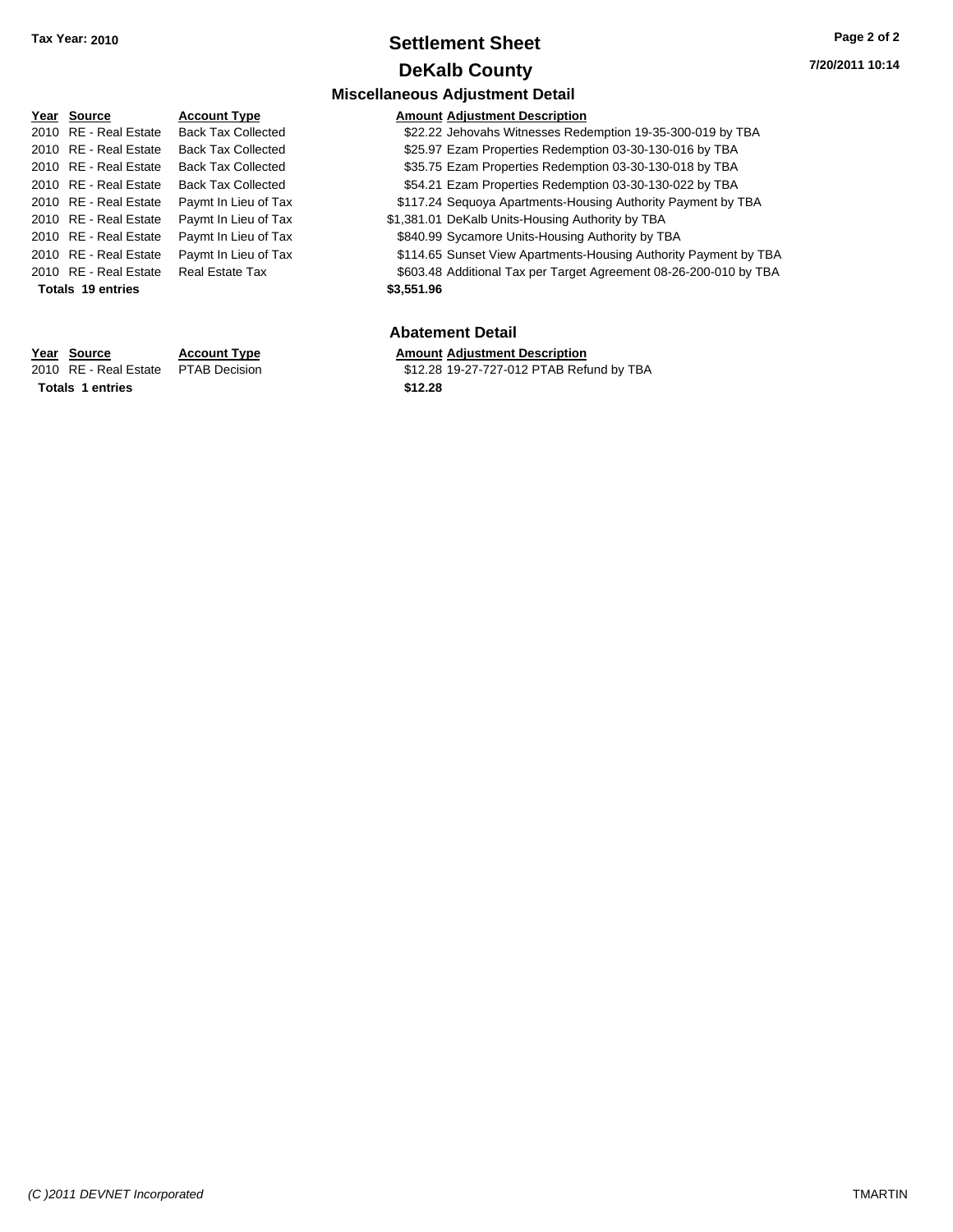### **Settlement Sheet Tax Year: 2010 Page 1 of 2 DeKalb County 002 - FOREST PRESERVE**

**7/20/2011 10:14**

#### **Current Year Taxes Paid**

| ٠ | <b>Real Estate</b>             | \$777,367.11 |
|---|--------------------------------|--------------|
| ٠ | Railroad                       | \$3,252.67   |
| ٠ | Mobile Home                    | \$0.00       |
| ٠ | Misc. Adjustments              | \$344.69     |
| ٠ | <b>Prior Year Real Estate</b>  | (\$140.83)   |
|   | Prior Year Mobile Home         | \$0.00       |
|   | + Prior Year Misc. Adjustments | \$0.00       |
|   | Abatements/Refunds             | \$0.95       |
|   | <b>Total Collected</b>         | \$780,822.69 |
| ٠ | <b>Hold Back</b>               | \$0.00       |
| ٠ | <b>County Trustee</b>          |              |
|   | <b>Forfeited Tax</b>           |              |
|   | Total                          | \$780.822.69 |

|     | <b>Current Year Taxes Due</b>  |                |  |  |  |
|-----|--------------------------------|----------------|--|--|--|
|     | <b>Original Amount Due</b>     | \$1,502,526.51 |  |  |  |
| ٠   | Supplements                    | \$26,202.31    |  |  |  |
|     | Cancellations                  | \$26,913.13    |  |  |  |
|     | Abatements/Refunds             | \$0.95         |  |  |  |
| ٠   | Mobile Home                    | \$0.00         |  |  |  |
| +/- | Road & Bridge Transfer         | \$0.00         |  |  |  |
| ٠   | Misc. Adjustments              | \$344.69       |  |  |  |
|     | <b>Adjusted Amount Due</b>     | \$1,502,159.43 |  |  |  |
| ٠   | Prior Year Real EstateTax      | (\$140.83)     |  |  |  |
|     | Prior Year Mobile Home Tax     | \$0.00         |  |  |  |
|     | + Prior Year Misc. Adjustments | \$0.00         |  |  |  |
|     | <b>Total Amount Due</b>        | \$1,502,018.60 |  |  |  |
|     |                                |                |  |  |  |

### **Distribution Summary**

| <b>Tax Distribution Date</b>         | Amount       |
|--------------------------------------|--------------|
| 05/27/2011                           | \$173,554.45 |
| 06/24/2011                           | \$588,980.34 |
| 07/22/2011                           | \$18,287.90  |
| <b>Totals: 3 Distributions</b>       | \$780,822.69 |
| <b>Grand Totals: 3 Distributions</b> | \$780,822.69 |

#### **Fund Summary**

| Fund                                                | <b>Amount Collected</b> | <b>Previously</b><br><b>Distributed</b> | Current<br><b>Distribution</b> | Amount<br>Available | <b>Interest</b> | <b>PY Over</b><br><b>Distrib</b> |
|-----------------------------------------------------|-------------------------|-----------------------------------------|--------------------------------|---------------------|-----------------|----------------------------------|
| 001 - CORPORATE                                     | \$665,260.95            | \$649.679.64                            | \$15.581.31                    | \$0.00              | \$0.00          | \$0.00                           |
| $005 - I. M. R. F.$                                 | \$63,469.94             | \$61,983.39                             | \$1.486.55                     | \$0.00              | \$0.00          | \$0.00                           |
| 035 - TORT JUDGEMENTS/LIABILITY<br><b>INSURANCE</b> | \$39.041.14             | \$38,126,75                             | \$914.39                       | \$0.00              | \$0.00          | \$0.00                           |
| 047 - SOCIAL SECURITY                               | \$13,050.66             | \$12.745.01                             | \$305.65                       | \$0.00              | \$0.00          | \$0.00                           |
| <b>Totals</b>                                       | \$780,822,69            | \$762,534.79                            | \$18,287.90                    | \$0.00              | \$0.00          | \$0.00                           |

#### **Miscellaneous Adjustment Detail**

| Year Source           | <b>Account Type</b>       | <b>Amount Adjustment Description</b>                           |
|-----------------------|---------------------------|----------------------------------------------------------------|
| 2010 RE - Real Estate | <b>Back Tax Collected</b> | \$3.88 Work Redemption 09-29-255-050 by TBA                    |
| 2010 RE - Real Estate | <b>Back Tax Collected</b> | \$2.92 Nielsen Redemption 15-16-151-019 by TBA                 |
| 2010 RE - Real Estate | <b>Back Tax Collected</b> | \$0.20 LaSalle Bank Redemption 08-15-128-009 by TBA            |
| 2010 RE - Real Estate | <b>Back Tax Collected</b> | \$0.20 LaSalle Bank Redemption 08-15-128-010 by TBA            |
| 2010 RE - Real Estate | <b>Back Tax Collected</b> | \$4.50 Brown's Supermarket Redemption 06-32-282-008 by TBA     |
| 2010 RE - Real Estate | <b>Back Tax Collected</b> | \$2.51 Dobson Redemption 13-15-402-010 by TBA                  |
| 2010 RE - Real Estate | <b>Back Tax Collected</b> | \$0.33 Countryview Redemption 19-25-253-058 by TBA             |
| 2010 RE - Real Estate | <b>Back Tax Collected</b> | \$1.21 Popp Redemption 15-15-427-007 by TBA                    |
| 2010 RE - Real Estate | <b>Back Tax Collected</b> | \$0.72 Stogsdill Redemption 06-32-328-005 by TBA               |
| 2010 RE - Real Estate | <b>Back Tax Collected</b> | \$11.10 Lindgren Redemption 03-30-301-017 by TBA               |
| 2010 RE - Real Estate | <b>Back Tax Collected</b> | \$1.72 Jehovahs Witnesses Redemption 19-35-300-019 by TBA      |
| 2010 RE - Real Estate | <b>Back Tax Collected</b> | \$2.01 Ezam Properties Redemption 03-30-130-016 by TBA         |
| 2010 RE - Real Estate | <b>Back Tax Collected</b> | \$2.76 Ezam Properties Redemption 03-30-130-018 by TBA         |
| 2010 RE - Real Estate | <b>Back Tax Collected</b> | \$4.19 Ezam Properties Redemption 03-30-130-022 by TBA         |
| 2010 RE - Real Estate | Paymt In Lieu of Tax      | \$9.07 Sequoya Apartments-Housing Authority Payment by TBA     |
| 2010 RE - Real Estate | Paymt In Lieu of Tax      | \$106.80 DeKalb Units-Housing Authority by TBA                 |
| 2010 RE - Real Estate | Paymt In Lieu of Tax      | \$65.03 Sycamore Units-Housing Authority by TBA                |
| 2010 RE - Real Estate | Paymt In Lieu of Tax      | \$8.87 Sunset View Apartments-Housing Authority Payment by TBA |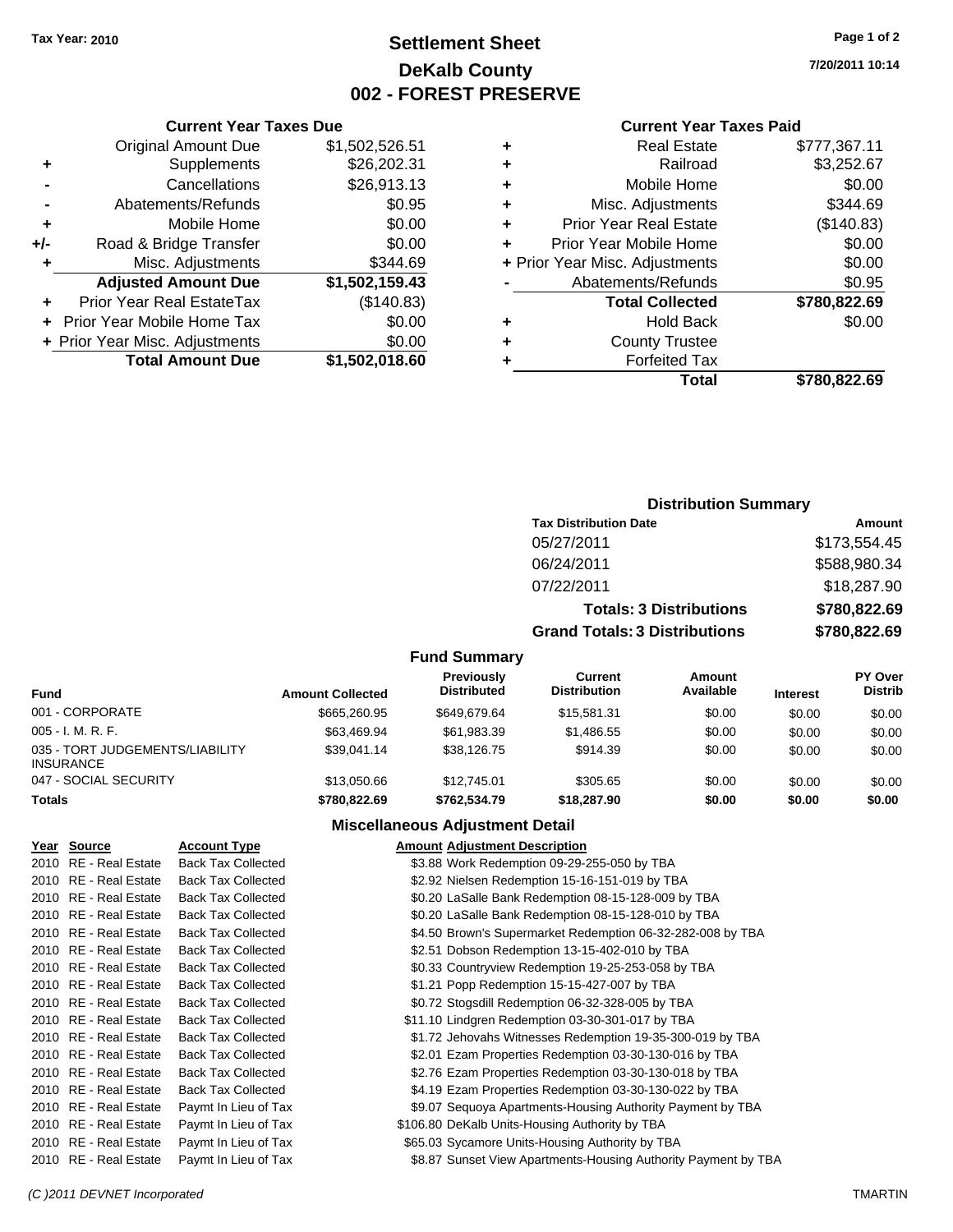# **Settlement Sheet Tax Year: 2010 Page 2 of 2**

**7/20/2011 10:14**

### **DeKalb County**

#### **Miscellaneous Adjustment Detail**

**Year Source Account Type Amount Adjustment Description**<br>
2010 RE - Real Estate Real Estate Tax **Account S116.67** Additional Tax per Target \$116.67 Additional Tax per Target Agreement 08-26-200-010 by TBA

# **Totals \$344.69 19 entries**

## **Abatement Detail**

**Year Source Account Type Amount Adjustment Description**<br>2010 RE - Real Estate PTAB Decision **Amount** \$0.95 19-27-727-012 PTAB Ref \$0.95 19-27-727-012 PTAB Refund by TBA

**Totals \$0.95 1 entries**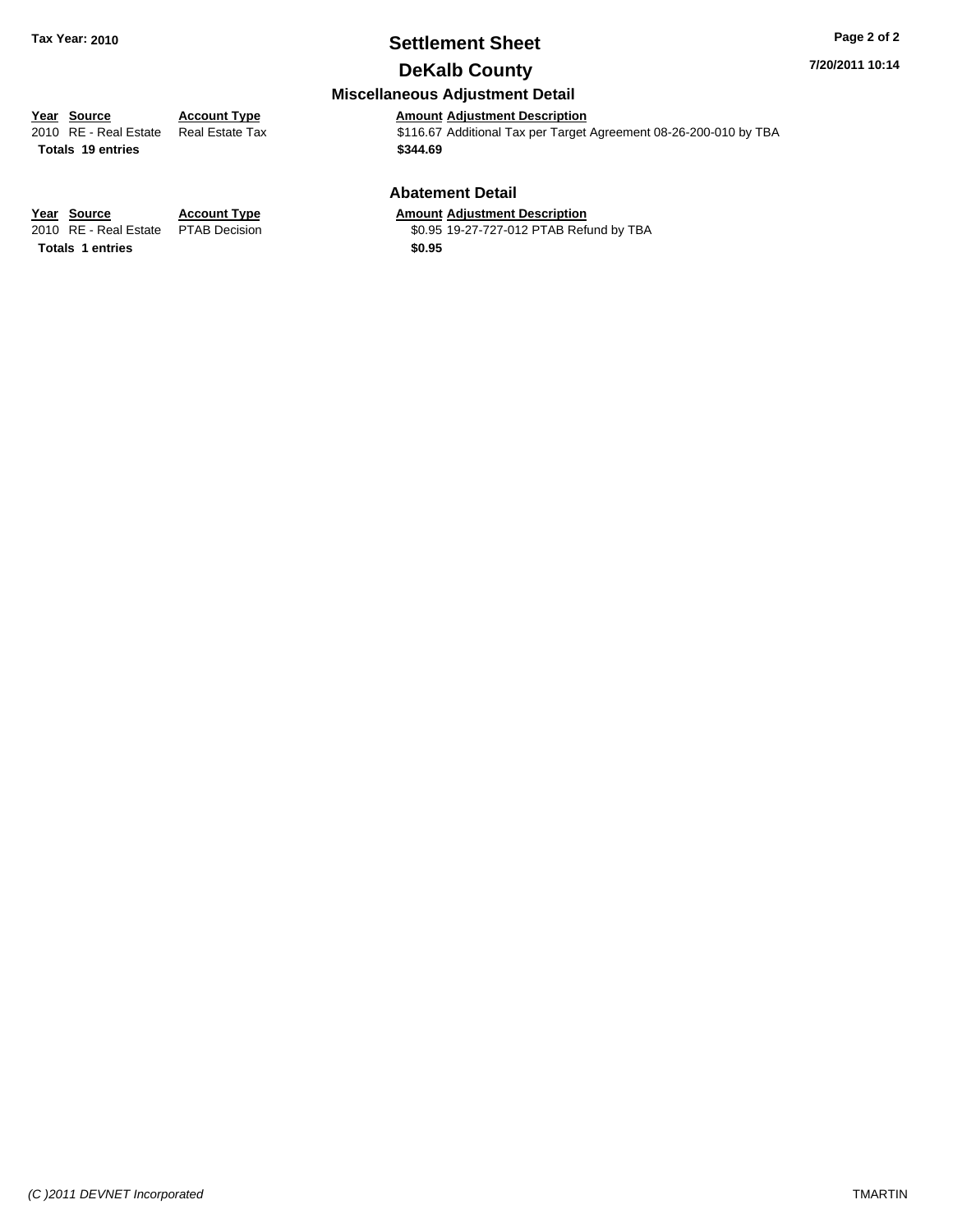## **Settlement Sheet Tax Year: 2010 Page 1 of 1 DeKalb County 003 - AFTON TOWNSHIP**

**7/20/2011 10:14**

#### **Current Year Taxes Paid**

|     | <b>Current Year Taxes Due</b>     |             |
|-----|-----------------------------------|-------------|
|     | <b>Original Amount Due</b>        | \$73,989.75 |
| ٠   | Supplements                       | \$338.82    |
|     | Cancellations                     | \$417.62    |
|     | Abatements/Refunds                | \$0.00      |
| ÷   | Mobile Home                       | \$0.00      |
| +/- | Road & Bridge Transfer            | \$0.00      |
|     | Misc. Adjustments                 | \$0.00      |
|     | <b>Adjusted Amount Due</b>        | \$73,910.95 |
|     | Prior Year Real EstateTax         | \$0.00      |
|     | <b>Prior Year Mobile Home Tax</b> | \$0.00      |
|     | + Prior Year Misc. Adjustments    | \$0.00      |
|     | <b>Total Amount Due</b>           | \$73.910.95 |
|     |                                   |             |

|   | <b>Real Estate</b>             | \$37,923.42 |
|---|--------------------------------|-------------|
| ٠ | Railroad                       | \$448.19    |
| ٠ | Mobile Home                    | \$0.00      |
| ٠ | Misc. Adjustments              | \$0.00      |
| ٠ | Prior Year Real Estate         | \$0.00      |
|   | Prior Year Mobile Home         | \$0.00      |
|   | + Prior Year Misc. Adjustments | \$0.00      |
|   | Abatements/Refunds             | \$0.00      |
|   | <b>Total Collected</b>         | \$38,371.61 |
| ٠ | <b>Hold Back</b>               | \$0.00      |
| ٠ | <b>County Trustee</b>          |             |
| ٠ | <b>Forfeited Tax</b>           |             |
|   | Total                          | \$38,371.61 |
|   |                                |             |

### **Distribution Summary Tax Distribution Date Amount** 05/27/2011 \$5,935.82 06/24/2011 \$32,015.90 07/22/2011 \$419.89 **Totals: 3 Distributions \$38,371.61 Grand Totals: 3 Distributions \$38,371.61 Fund Summary**

|                                                     |                         | <b>Previously</b><br><b>Distributed</b> | Current<br><b>Distribution</b> | Amount<br>Available |                 | <b>PY Over</b><br><b>Distrib</b> |
|-----------------------------------------------------|-------------------------|-----------------------------------------|--------------------------------|---------------------|-----------------|----------------------------------|
| <b>Fund</b>                                         | <b>Amount Collected</b> |                                         |                                |                     | <b>Interest</b> |                                  |
| 001 - CORPORATE                                     | \$29,578.12             | \$29,254.46                             | \$323.66                       | \$0.00              | \$0.00          | \$0.00                           |
| $005 - I. M. R. F.$                                 | \$3,372.15              | \$3,335.25                              | \$36.90                        | \$0.00              | \$0.00          | \$0.00                           |
| 027 - AUDIT                                         | \$389.56                | \$385.29                                | \$4.27                         | \$0.00              | \$0.00          | \$0.00                           |
| 035 - TORT JUDGEMENTS/LIABILITY<br><b>INSURANCE</b> | \$1,556.20              | \$1.539.17                              | \$17.03                        | \$0.00              | \$0.00          | \$0.00                           |
| 047 - SOCIAL SECURITY                               | \$3.112.40              | \$3.078.34                              | \$34.06                        | \$0.00              | \$0.00          | \$0.00                           |
| 054 - GENERAL ASSISTANCE                            | \$363.18                | \$359.21                                | \$3.97                         | \$0.00              | \$0.00          | \$0.00                           |
| <b>Totals</b>                                       | \$38,371.61             | \$37,951.72                             | \$419.89                       | \$0.00              | \$0.00          | \$0.00                           |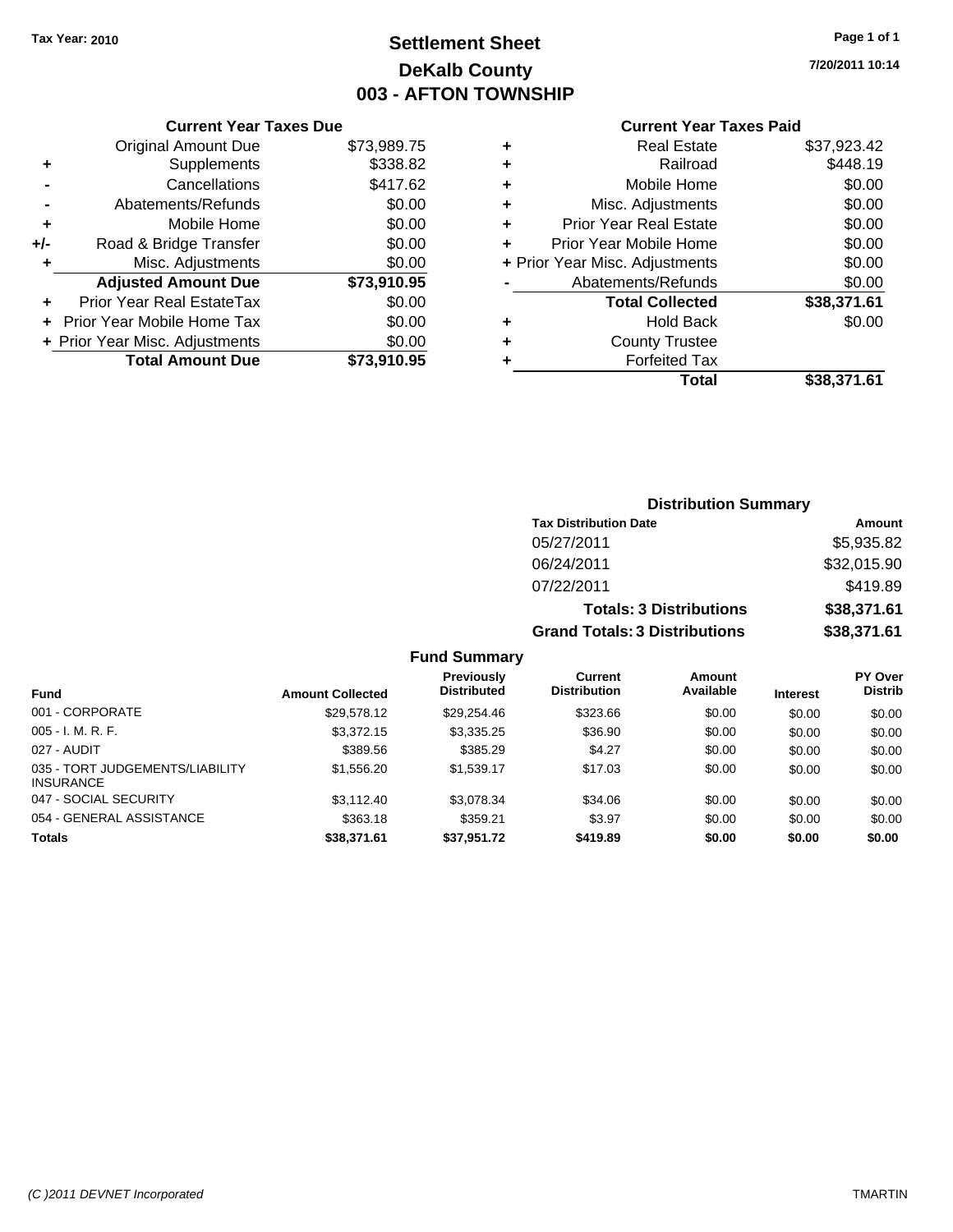### **Settlement Sheet Tax Year: 2010 Page 1 of 1 DeKalb County 004 - AFTON ROAD & BRIDGE**

**7/20/2011 10:14**

#### **Current Year Taxes Paid**

|     | <b>Current Year Taxes Due</b>  |                |  |  |  |  |
|-----|--------------------------------|----------------|--|--|--|--|
|     | <b>Original Amount Due</b>     | \$306,334.81   |  |  |  |  |
| ٠   | Supplements                    | \$1,312.41     |  |  |  |  |
|     | Cancellations                  | \$1,617.57     |  |  |  |  |
|     | Abatements/Refunds             | \$0.00         |  |  |  |  |
| ٠   | Mobile Home                    | \$0.00         |  |  |  |  |
| +/- | Road & Bridge Transfer         | (\$10, 121.39) |  |  |  |  |
| ٠   | Misc. Adjustments              | \$0.00         |  |  |  |  |
|     | <b>Adjusted Amount Due</b>     | \$295,908.26   |  |  |  |  |
| ٠   | Prior Year Real EstateTax      | \$0.00         |  |  |  |  |
|     | Prior Year Mobile Home Tax     | \$0.00         |  |  |  |  |
|     | + Prior Year Misc. Adjustments | \$0.00         |  |  |  |  |
|     | <b>Total Amount Due</b>        | \$295,908.26   |  |  |  |  |
|     |                                |                |  |  |  |  |

|   | <b>Real Estate</b>             | \$146,890.58 |
|---|--------------------------------|--------------|
| ÷ | Railroad                       | \$1,855.59   |
| ٠ | Mobile Home                    | \$0.00       |
| ٠ | Misc. Adjustments              | \$0.00       |
| ٠ | <b>Prior Year Real Estate</b>  | \$0.00       |
| ٠ | Prior Year Mobile Home         | \$0.00       |
|   | + Prior Year Misc. Adjustments | \$0.00       |
|   | Abatements/Refunds             | \$0.00       |
|   | <b>Total Collected</b>         | \$148,746.17 |
| ٠ | <b>Hold Back</b>               | \$0.00       |
| ٠ | <b>County Trustee</b>          |              |
| ٠ | <b>Forfeited Tax</b>           |              |
|   | Total                          | \$148.746.17 |

**Totals: 3 Distributions \$148,746.17**

**Grand Totals: 3 Distributions \$148,746.17**

| <b>Road and Bridge Summary</b> |          |                         | <b>Distribution Summary</b>  |              |
|--------------------------------|----------|-------------------------|------------------------------|--------------|
| Municipality                   | Amt. Due | Amt. Distrib.           | <b>Tax Distribution Date</b> | Amount       |
| CITY OF DEKALB                 |          | \$19,486.95 \$10,121.39 | 05/27/2011                   | \$22,991.45  |
| <b>Totals</b>                  |          | \$19,486.95 \$10,121.39 | 06/24/2011                   | \$124,128.35 |
|                                |          |                         | 07/22/2011                   | \$1,626.37   |

|                              | <b>Fund Summary</b>     |                                         |                                |                     |                 |                           |
|------------------------------|-------------------------|-----------------------------------------|--------------------------------|---------------------|-----------------|---------------------------|
| <b>Fund</b>                  | <b>Amount Collected</b> | <b>Previously</b><br><b>Distributed</b> | Current<br><b>Distribution</b> | Amount<br>Available | <b>Interest</b> | PY Over<br><b>Distrib</b> |
| 007 - ROAD AND BRIDGE        | \$86,335,37             | \$85,391.93                             | \$943.44                       | \$0.00              | \$0.00          | \$0.00                    |
| 008 - BRIDGE CONST W/COUNTY  | \$7,774.98              | \$7.689.90                              | \$85.08                        | \$0.00              | \$0.00          | \$0.00                    |
| 009 - PERMANENT ROAD         | \$41.668.74             | \$41.212.78                             | \$455.96                       | \$0.00              | \$0.00          | \$0.00                    |
| 010 - EQUIPMENT AND BUILDING | \$12,967.08             | \$12,825.19                             | \$141.89                       | \$0.00              | \$0.00          | \$0.00                    |
| Totals                       | \$148,746.17            | \$147.119.80                            | \$1,626.37                     | \$0.00              | \$0.00          | \$0.00                    |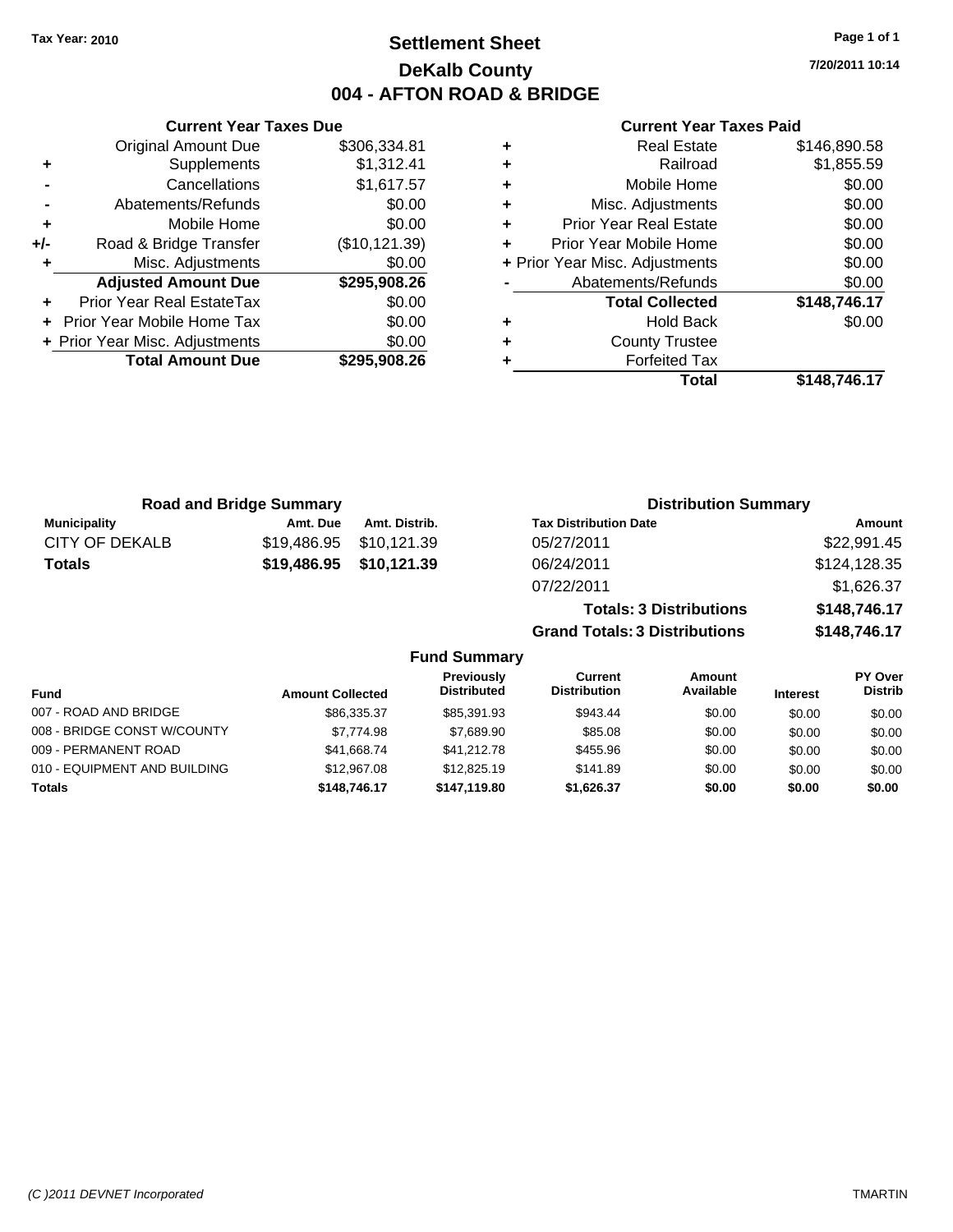### **Settlement Sheet Tax Year: 2010 Page 1 of 1 DeKalb County 005 - CLINTON TOWNSHIP**

**7/20/2011 10:14**

#### **Current Year Taxes Paid**

|     | <b>Total Amount Due</b>          | \$88,785.88 |
|-----|----------------------------------|-------------|
|     | + Prior Year Misc. Adjustments   | \$0.00      |
|     | Prior Year Mobile Home Tax       | \$0.00      |
| ٠   | <b>Prior Year Real EstateTax</b> | \$0.00      |
|     | <b>Adjusted Amount Due</b>       | \$88,785.88 |
| ٠   | Misc. Adjustments                | \$0.00      |
| +/- | Road & Bridge Transfer           | \$0.00      |
| ٠   | Mobile Home                      | \$0.00      |
|     | Abatements/Refunds               | \$0.00      |
|     | Cancellations                    | \$218.99    |
| ٠   | Supplements                      | \$202.74    |
|     | <b>Original Amount Due</b>       | \$88,802.13 |
|     |                                  |             |

**Current Year Taxes Due**

| ٠ | <b>Real Estate</b>             | \$46,079.28 |
|---|--------------------------------|-------------|
| ٠ | Railroad                       | \$558.30    |
| ٠ | Mobile Home                    | \$0.00      |
| ٠ | Misc. Adjustments              | \$0.00      |
| ÷ | <b>Prior Year Real Estate</b>  | \$0.00      |
| ÷ | Prior Year Mobile Home         | \$0.00      |
|   | + Prior Year Misc. Adjustments | \$0.00      |
|   | Abatements/Refunds             | \$0.00      |
|   | <b>Total Collected</b>         | \$46,637.58 |
| ٠ | Hold Back                      | \$0.00      |
| ٠ | <b>County Trustee</b>          |             |
| ٠ | <b>Forfeited Tax</b>           |             |
|   | Total                          | \$46,637.58 |
|   |                                |             |

### **Distribution Summary Tax Distribution Date Amount** 05/27/2011 \$9,264.48 06/24/2011 \$35,768.11 07/22/2011 \$1,604.99 **Totals: 3 Distributions \$46,637.58 Grand Totals: 3 Distributions \$46,637.58**

**Fund Summary**

| <b>Fund</b>                                         | <b>Amount Collected</b> | <b>Previously</b><br><b>Distributed</b> | Current<br><b>Distribution</b> | Amount<br>Available | <b>Interest</b> | <b>PY Over</b><br><b>Distrib</b> |
|-----------------------------------------------------|-------------------------|-----------------------------------------|--------------------------------|---------------------|-----------------|----------------------------------|
| 001 - CORPORATE                                     | \$36.493.67             | \$35,237,78                             | \$1,255.89                     | \$0.00              | \$0.00          | \$0.00                           |
| $005 - I. M. R. F.$                                 | \$420.48                | \$406.01                                | \$14.47                        | \$0.00              | \$0.00          | \$0.00                           |
| 027 - AUDIT                                         | \$264.85                | \$255.74                                | \$9.11                         | \$0.00              | \$0.00          | \$0.00                           |
| 035 - TORT JUDGEMENTS/LIABILITY<br><b>INSURANCE</b> | \$2,102.52              | \$2,030.16                              | \$72.36                        | \$0.00              | \$0.00          | \$0.00                           |
| 047 - SOCIAL SECURITY                               | \$2,102.52              | \$2,030.16                              | \$72.36                        | \$0.00              | \$0.00          | \$0.00                           |
| 054 - GENERAL ASSISTANCE                            | \$5.253.54              | \$5.072.74                              | \$180.80                       | \$0.00              | \$0.00          | \$0.00                           |
| <b>Totals</b>                                       | \$46,637.58             | \$45,032.59                             | \$1,604.99                     | \$0.00              | \$0.00          | \$0.00                           |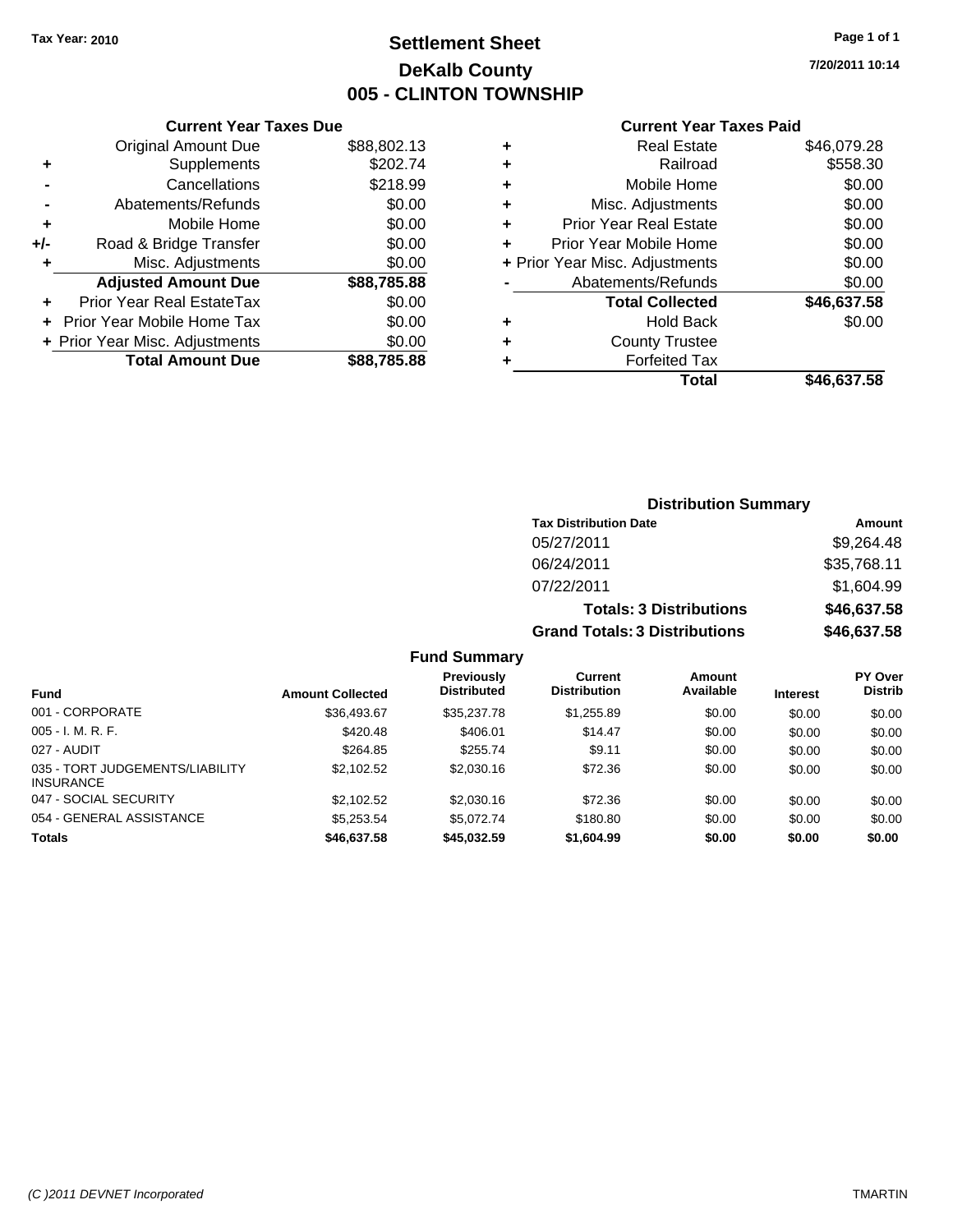### **Settlement Sheet Tax Year: 2010 Page 1 of 1 DeKalb County 006 - CLINTON TWP LIBRARY**

#### **Current Year Taxes Due** Original Amount Due \$80,686.03 **+** Supplements \$184.22 **-** Cancellations \$198.97 **-** Abatements/Refunds \$0.00 **+** Mobile Home \$0.00 **+/-** Road & Bridge Transfer \$0.00 **+** Misc. Adjustments \$0.00 **Adjusted Amount Due \$80,671.28 +** Prior Year Real EstateTax \$0.00 **+** Prior Year Mobile Home Tax \$0.00 **+ Prior Year Misc. Adjustments**  $$0.00$ **Total Amount Due \$80,671.28**

#### **Current Year Taxes Paid**

| ٠ | <b>Real Estate</b>             | \$41,867.80 |
|---|--------------------------------|-------------|
| ٠ | Railroad                       | \$507.28    |
| ٠ | Mobile Home                    | \$0.00      |
| ٠ | Misc. Adjustments              | \$0.00      |
| ٠ | <b>Prior Year Real Estate</b>  | \$0.00      |
| ÷ | Prior Year Mobile Home         | \$0.00      |
|   | + Prior Year Misc. Adjustments | \$0.00      |
|   | Abatements/Refunds             | \$0.00      |
|   | <b>Total Collected</b>         | \$42,375.08 |
| ٠ | Hold Back                      | \$0.00      |
| ٠ | <b>County Trustee</b>          |             |
| ٠ | <b>Forfeited Tax</b>           |             |
|   | Total                          | \$42,375.08 |
|   |                                |             |

|                         |                                         | <b>Distribution Summary</b>           |                                |                 |                           |  |
|-------------------------|-----------------------------------------|---------------------------------------|--------------------------------|-----------------|---------------------------|--|
|                         |                                         | <b>Tax Distribution Date</b>          |                                |                 | <b>Amount</b>             |  |
|                         |                                         | 05/27/2011                            |                                |                 | \$8,417.69                |  |
|                         |                                         | 06/24/2011                            |                                |                 | \$32,499.07               |  |
|                         |                                         | 07/22/2011                            |                                |                 | \$1,458.32                |  |
|                         |                                         |                                       | <b>Totals: 3 Distributions</b> |                 | \$42,375.08               |  |
|                         |                                         | <b>Grand Totals: 3 Distributions</b>  |                                |                 | \$42,375.08               |  |
|                         | <b>Fund Summary</b>                     |                                       |                                |                 |                           |  |
| <b>Amount Collected</b> | <b>Previously</b><br><b>Distributed</b> | <b>Current</b><br><b>Distribution</b> | Amount<br>Available            | <b>Interest</b> | PY Over<br><b>Distrib</b> |  |
| $ - - - - -$            |                                         |                                       | $\cdots$                       | ----            | -----                     |  |

**Fund Interest** 016 - LIBRARY \$42,375.08 \$40,916.76 \$1,458.32 \$0.00 \$0.00 \$0.00 **Totals \$42,375.08 \$40,916.76 \$1,458.32 \$0.00 \$0.00 \$0.00**

**7/20/2011 10:14**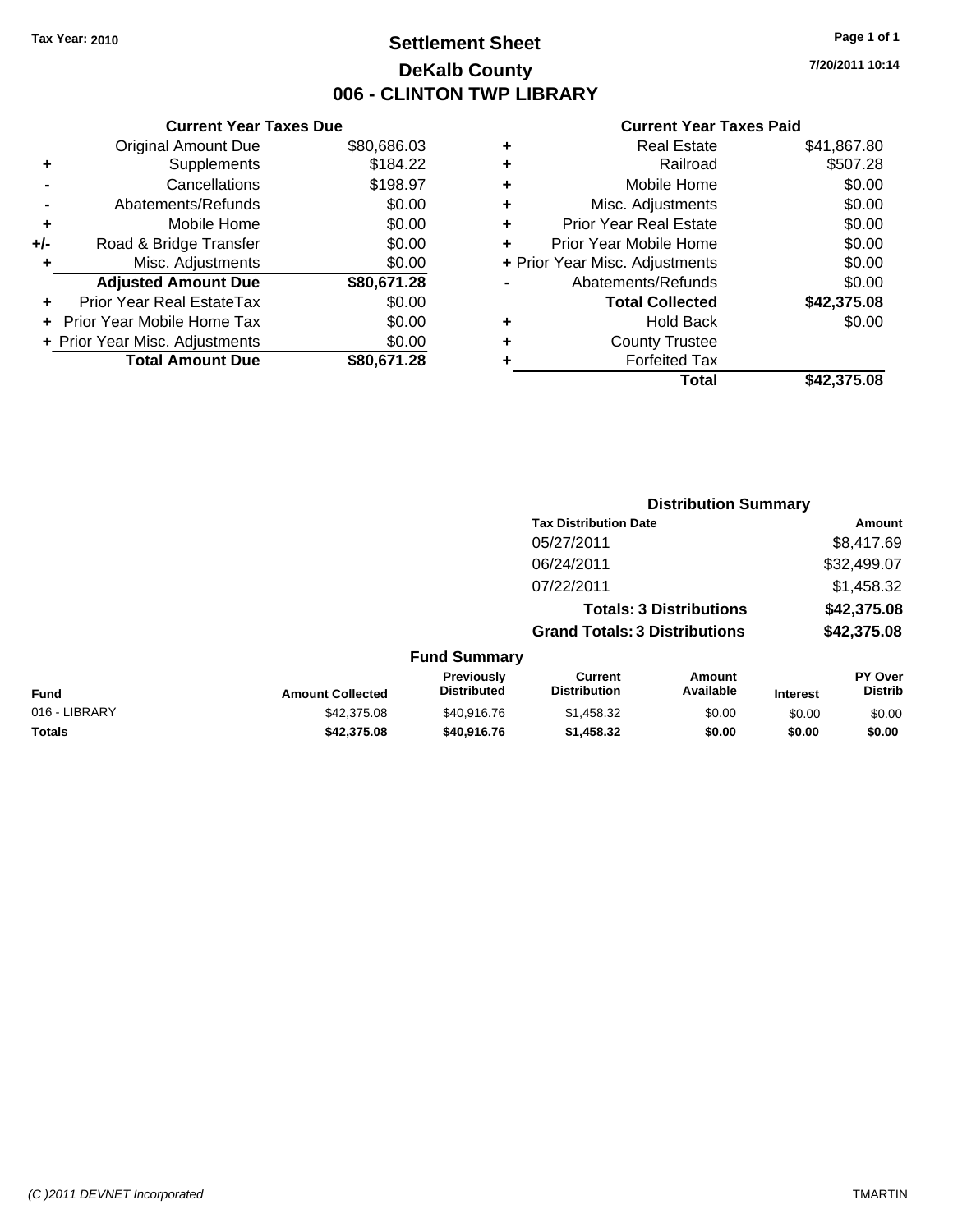### **Settlement Sheet Tax Year: 2010 Page 1 of 1 DeKalb County 007 - CLINTON TWP CEMETERY**

**7/20/2011 10:14**

|     | <b>Current Year Taxes Due</b>  |             |
|-----|--------------------------------|-------------|
|     | <b>Original Amount Due</b>     | \$21,077.53 |
| ٠   | Supplements                    | \$48.12     |
|     | Cancellations                  | \$51.97     |
|     | Abatements/Refunds             | \$0.00      |
| ٠   | Mobile Home                    | \$0.00      |
| +/- | Road & Bridge Transfer         | \$0.00      |
| ٠   | Misc. Adjustments              | \$0.00      |
|     | <b>Adjusted Amount Due</b>     | \$21,073.68 |
|     | Prior Year Real EstateTax      | \$0.00      |
|     | Prior Year Mobile Home Tax     | \$0.00      |
|     | + Prior Year Misc. Adjustments | \$0.00      |
|     | <b>Total Amount Due</b>        | \$21.073.68 |

|                |                         |                                  | <b>Distribution Summary</b>           |                                |                 |                                  |
|----------------|-------------------------|----------------------------------|---------------------------------------|--------------------------------|-----------------|----------------------------------|
|                |                         |                                  | <b>Tax Distribution Date</b>          |                                |                 | Amount                           |
|                |                         |                                  | 05/27/2011                            |                                |                 | \$2,198.99                       |
|                |                         |                                  | 06/24/2011                            |                                |                 | \$8,489.75                       |
|                |                         |                                  | 07/22/2011                            |                                |                 | \$380.99                         |
|                |                         |                                  |                                       | <b>Totals: 3 Distributions</b> |                 | \$11,069.73                      |
|                |                         |                                  | <b>Grand Totals: 3 Distributions</b>  |                                |                 | \$11,069.73                      |
|                |                         | <b>Fund Summary</b>              |                                       |                                |                 |                                  |
| <b>Fund</b>    | <b>Amount Collected</b> | Previously<br><b>Distributed</b> | <b>Current</b><br><b>Distribution</b> | Amount<br>Available            | <b>Interest</b> | <b>PY Over</b><br><b>Distrib</b> |
| 017 - CEMETERY | \$11,069.73             | \$10,688.74                      | \$380.99                              | \$0.00                         | \$0.00          | \$0.00                           |
| Totals         | \$11,069.73             | \$10,688,74                      | \$380.99                              | \$0.00                         | \$0.00          | \$0.00                           |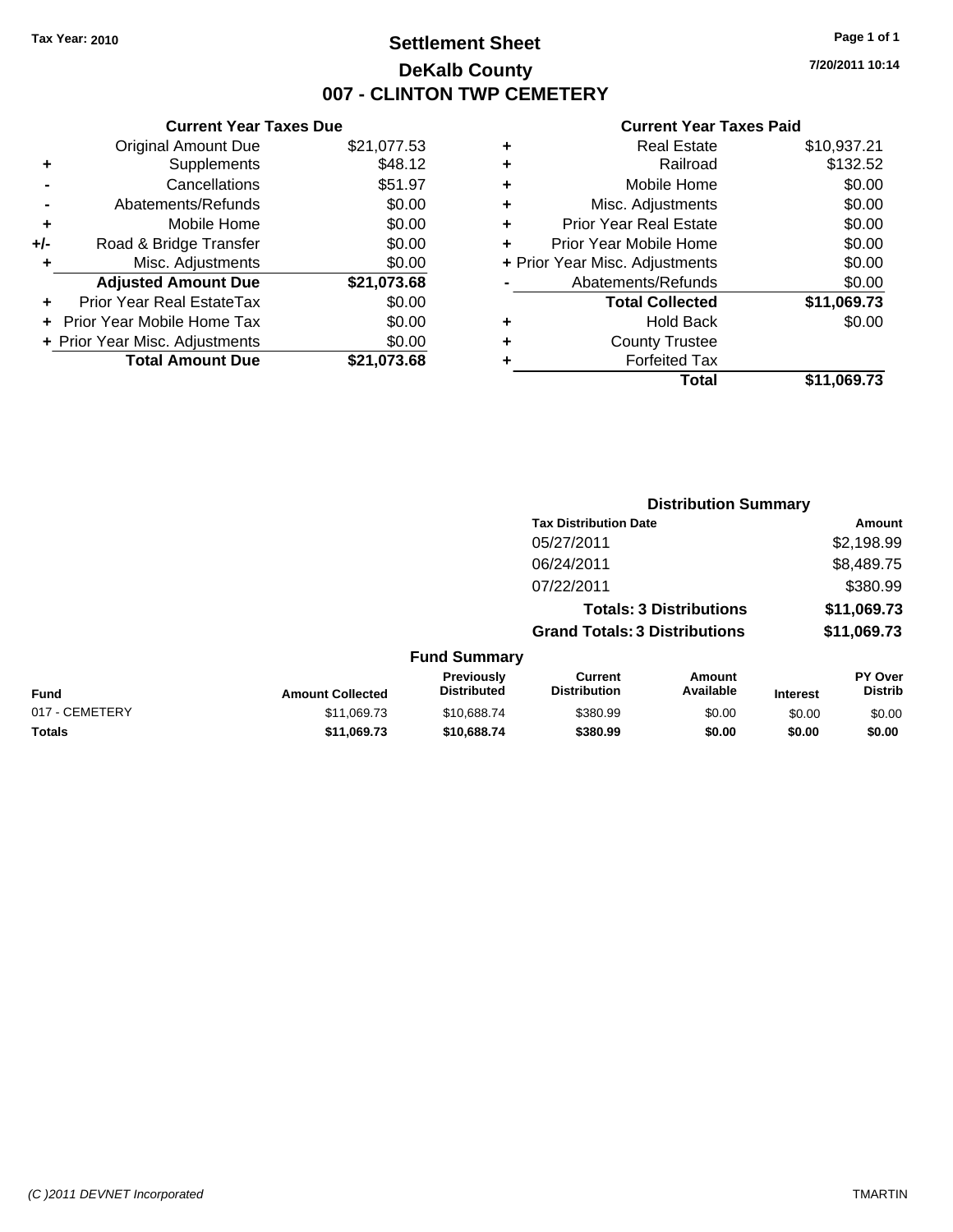### **Settlement Sheet Tax Year: 2010 Page 1 of 1 DeKalb County 008 - CLINTON COMM BLDG**

**7/20/2011 10:14**

|     | <b>Current Year Taxes Due</b>  |             |  |  |  |  |
|-----|--------------------------------|-------------|--|--|--|--|
|     | <b>Original Amount Due</b>     | \$14,001.37 |  |  |  |  |
| ٠   | Supplements                    | \$31.97     |  |  |  |  |
|     | Cancellations                  | \$34.53     |  |  |  |  |
|     | Abatements/Refunds             | \$0.00      |  |  |  |  |
| ٠   | Mobile Home                    | \$0.00      |  |  |  |  |
| +/- | Road & Bridge Transfer         | \$0.00      |  |  |  |  |
| ٠   | Misc. Adjustments              | \$0.00      |  |  |  |  |
|     | <b>Adjusted Amount Due</b>     | \$13,998.81 |  |  |  |  |
| ÷   | Prior Year Real EstateTax      | \$0.00      |  |  |  |  |
|     | Prior Year Mobile Home Tax     | \$0.00      |  |  |  |  |
|     | + Prior Year Misc. Adjustments | \$0.00      |  |  |  |  |
|     | <b>Total Amount Due</b>        | \$13.998.81 |  |  |  |  |
|     |                                |             |  |  |  |  |

| <b>Real Estate</b>     | \$7,265.26                     |
|------------------------|--------------------------------|
| Railroad               | \$88.03                        |
| Mobile Home            | \$0.00                         |
| Misc. Adjustments      | \$0.00                         |
| Prior Year Real Estate | \$0.00                         |
| Prior Year Mobile Home | \$0.00                         |
|                        | \$0.00                         |
| Abatements/Refunds     | \$0.00                         |
| <b>Total Collected</b> | \$7,353.29                     |
| Hold Back              | \$0.00                         |
| <b>County Trustee</b>  |                                |
| <b>Forfeited Tax</b>   |                                |
| Total                  | \$7,353.29                     |
|                        | + Prior Year Misc. Adjustments |

|                 |                         |                                  | <b>Distribution Summary</b>           |                                |                 |                           |
|-----------------|-------------------------|----------------------------------|---------------------------------------|--------------------------------|-----------------|---------------------------|
|                 |                         |                                  | <b>Tax Distribution Date</b>          |                                |                 | Amount                    |
|                 |                         |                                  | 05/27/2011                            |                                |                 | \$1,460.63                |
|                 |                         |                                  | 06/24/2011                            |                                |                 | \$5,639.58                |
|                 |                         |                                  | 07/22/2011                            |                                |                 | \$253.08                  |
|                 |                         |                                  |                                       | <b>Totals: 3 Distributions</b> |                 | \$7,353.29                |
|                 |                         |                                  | <b>Grand Totals: 3 Distributions</b>  |                                |                 | \$7,353.29                |
|                 |                         | <b>Fund Summary</b>              |                                       |                                |                 |                           |
| Fund            | <b>Amount Collected</b> | Previously<br><b>Distributed</b> | <b>Current</b><br><b>Distribution</b> | <b>Amount</b><br>Available     | <b>Interest</b> | PY Over<br><b>Distrib</b> |
| 001 - CORPORATE | \$7,353.29              | \$7,100.21                       | \$253.08                              | \$0.00                         | \$0.00          | \$0.00                    |
| Totals          | \$7,353.29              | \$7,100.21                       | \$253.08                              | \$0.00                         | \$0.00          | \$0.00                    |
|                 |                         |                                  |                                       |                                |                 |                           |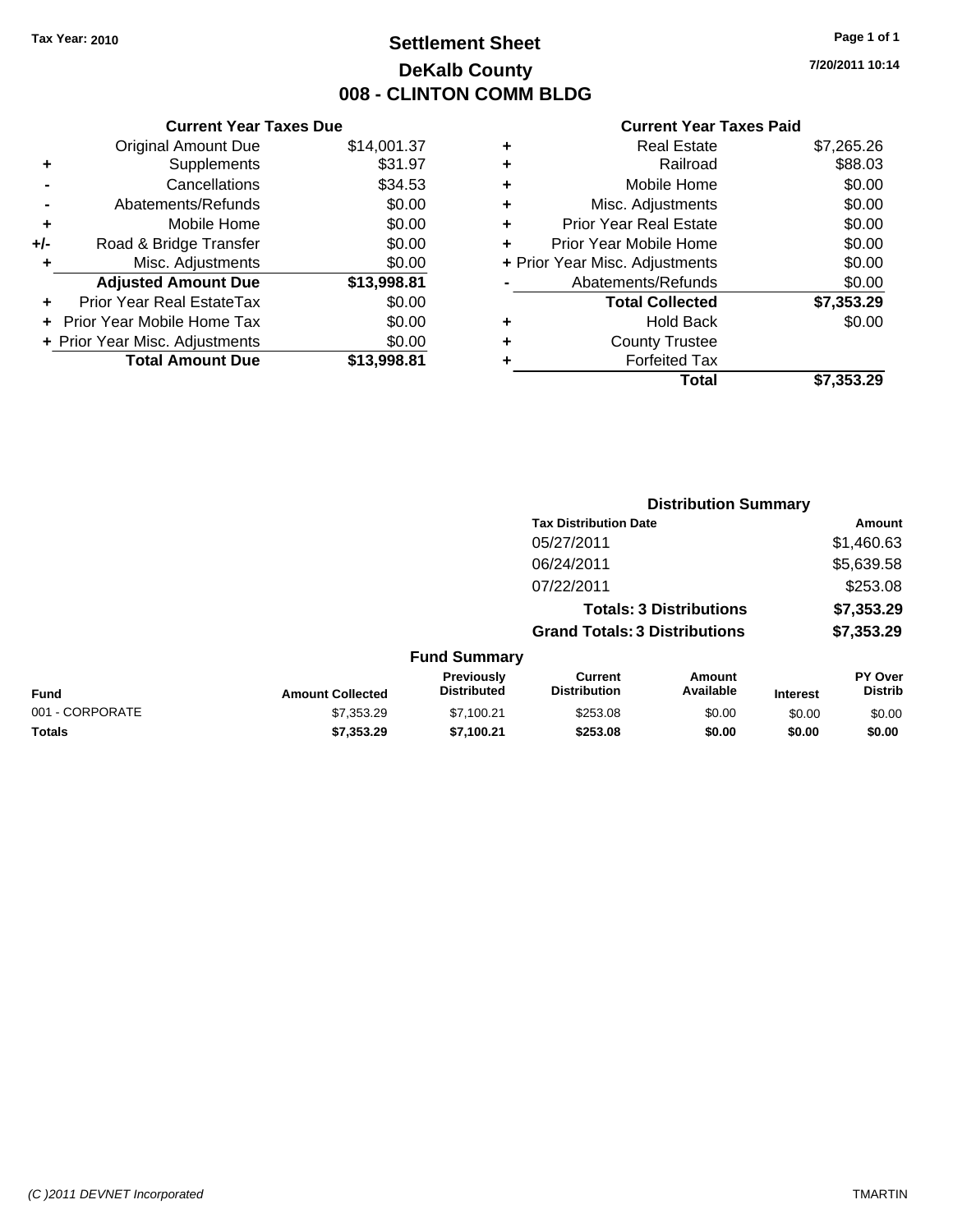**Current Year Taxes Due** Original Amount Due \$241,013.35

**Adjusted Amount Due \$221,058.65**

**Total Amount Due \$221,058.65**

**+** Supplements \$462.98 **-** Cancellations \$500.02 **-** Abatements/Refunds \$0.00 **+** Mobile Home \$0.00 **+/-** Road & Bridge Transfer (\$19,917.66) **+** Misc. Adjustments \$0.00

**+** Prior Year Real EstateTax \$0.00 **+** Prior Year Mobile Home Tax \$0.00 **+ Prior Year Misc. Adjustments**  $$0.00$ 

### **Settlement Sheet Tax Year: 2010 Page 1 of 1 DeKalb County 009 - CLINTON ROAD & BRIDGE**

**7/20/2011 10:14**

| <b>Road and Bridge Summary</b> |             |               | <b>Distribution Summary</b>          |              |  |
|--------------------------------|-------------|---------------|--------------------------------------|--------------|--|
| <b>Municipality</b>            | Amt. Due    | Amt. Distrib. | <b>Tax Distribution Date</b>         | Amount       |  |
| <b>VILLAGE OF WATERMAN</b>     | \$37,902.21 | \$19.917.66   | 05/27/2011                           | \$21,154.99  |  |
| <b>Totals</b>                  | \$37,902.21 | \$19,917.66   | 06/24/2011                           | \$81,839.16  |  |
|                                |             |               | 07/22/2011                           | \$3,664.92   |  |
|                                |             |               | <b>Totals: 3 Distributions</b>       | \$106,659.07 |  |
|                                |             |               | <b>Grand Totals: 3 Distributions</b> | \$106,659.07 |  |

|                                               |                         | <b>Fund Summary</b>                     |                                |                     |                 |                           |
|-----------------------------------------------|-------------------------|-----------------------------------------|--------------------------------|---------------------|-----------------|---------------------------|
| <b>Fund</b>                                   | <b>Amount Collected</b> | <b>Previously</b><br><b>Distributed</b> | Current<br><b>Distribution</b> | Amount<br>Available | <b>Interest</b> | PY Over<br><b>Distrib</b> |
| 007 - ROAD AND BRIDGE                         | \$43,105.80             | \$41.628.00                             | \$1,477.80                     | \$0.00              | \$0.00          | \$0.00                    |
| 009 - PERMANENT ROAD                          | \$44.641.59             | \$43.105.29                             | \$1,536.30                     | \$0.00              | \$0.00          | \$0.00                    |
| 010 - EQUIPMENT AND BUILDING                  | \$17,333.41             | \$16,736.90                             | \$596.51                       | \$0.00              | \$0.00          | \$0.00                    |
| 035 - TORT JUDGEMENTS/LIABILITY<br><b>INS</b> | \$1.578.27              | \$1.523.96                              | \$54.31                        | \$0.00              | \$0.00          | \$0.00                    |
| <b>Totals</b>                                 | \$106,659.07            | \$102.994.15                            | \$3,664.92                     | \$0.00              | \$0.00          | \$0.00                    |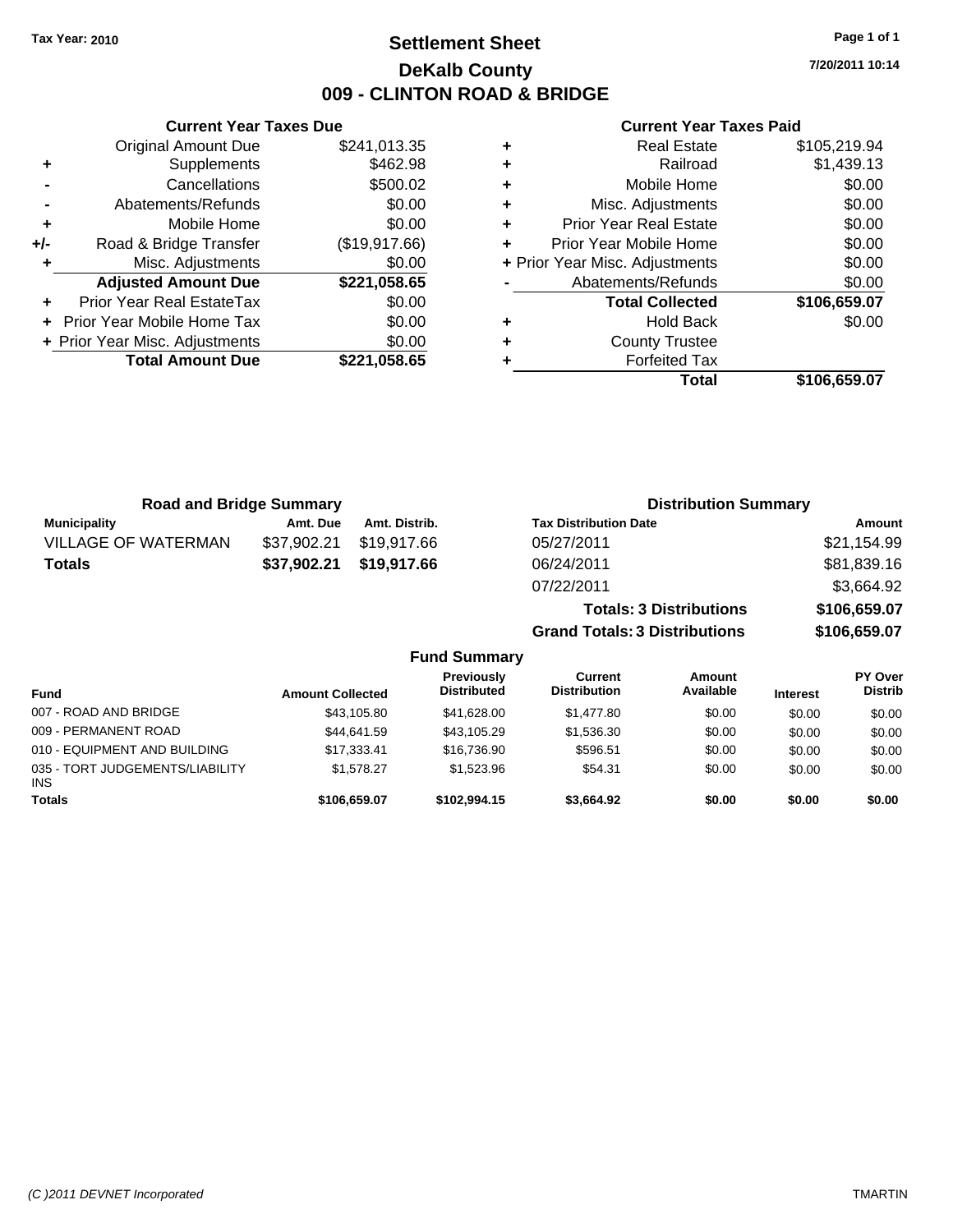### **Settlement Sheet Tax Year: 2010 Page 1 of 1 DeKalb County 010 - CORTLAND TOWNSHIP**

**7/20/2011 10:14**

#### **Current Year Taxes Paid**

|   | Total                          | \$116.003.34 |
|---|--------------------------------|--------------|
| ٠ | <b>Forfeited Tax</b>           |              |
| ٠ | <b>County Trustee</b>          |              |
| ٠ | Hold Back                      | \$0.00       |
|   | <b>Total Collected</b>         | \$116,003.34 |
|   | Abatements/Refunds             | \$0.00       |
|   | + Prior Year Misc. Adjustments | \$0.00       |
| ٠ | Prior Year Mobile Home         | \$0.00       |
| ٠ | <b>Prior Year Real Estate</b>  | (\$35.85)    |
| ٠ | Misc. Adjustments              | \$4.68       |
| ٠ | Mobile Home                    | \$0.00       |
| ٠ | Railroad                       | \$365.28     |
| ٠ | <b>Real Estate</b>             | \$115,669.23 |

|     | <b>Current Year Taxes Due</b>  |              |  |  |  |
|-----|--------------------------------|--------------|--|--|--|
|     | <b>Original Amount Due</b>     | \$227,480.96 |  |  |  |
| ٠   | Supplements                    | \$3,871.92   |  |  |  |
|     | Cancellations                  | \$7,107.22   |  |  |  |
|     | Abatements/Refunds             | \$0.00       |  |  |  |
| ٠   | Mobile Home                    | \$0.00       |  |  |  |
| +/- | Road & Bridge Transfer         | \$0.00       |  |  |  |
| ٠   | Misc. Adjustments              | \$4.68       |  |  |  |
|     | <b>Adjusted Amount Due</b>     | \$224,250.34 |  |  |  |
|     | Prior Year Real EstateTax      | (\$35.85)    |  |  |  |
|     | Prior Year Mobile Home Tax     | \$0.00       |  |  |  |
|     | + Prior Year Misc. Adjustments | \$0.00       |  |  |  |
|     | <b>Total Amount Due</b>        | \$224,214.49 |  |  |  |

### **Distribution Summary**

| <b>Tax Distribution Date</b>         | Amount       |
|--------------------------------------|--------------|
| 05/27/2011                           | \$27,749.54  |
| 06/24/2011                           | \$86,081.30  |
| 07/22/2011                           | \$2,172.50   |
| <b>Totals: 3 Distributions</b>       | \$116,003.34 |
| <b>Grand Totals: 3 Distributions</b> | \$116,003.34 |

#### **Fund Summary**

| <b>Fund</b>                             | <b>Amount Collected</b> | <b>Previously</b><br><b>Distributed</b> | <b>Current</b><br><b>Distribution</b> | <b>Amount</b><br>Available | <b>Interest</b> | <b>PY Over</b><br><b>Distrib</b> |
|-----------------------------------------|-------------------------|-----------------------------------------|---------------------------------------|----------------------------|-----------------|----------------------------------|
| 001 - CORPORATE                         | \$93,631.66             | \$91,878.12                             | \$1,753.54                            | \$0.00                     | \$0.00          | \$0.00                           |
| $005 - I. M. R. F.$                     | \$5,586.02              | \$5,481.41                              | \$104.61                              | \$0.00                     | \$0.00          | \$0.00                           |
| 027 - AUDIT                             | \$521.54                | \$511.77                                | \$9.77                                | \$0.00                     | \$0.00          | \$0.00                           |
| 035 - TORT JUDGEMENTS/LIABILITY<br>INS. | \$6.615.43              | \$6.491.54                              | \$123.89                              | \$0.00                     | \$0.00          | \$0.00                           |
| 047 - SOCIAL SECURITY                   | \$5,078.28              | \$4,983.18                              | \$95.10                               | \$0.00                     | \$0.00          | \$0.00                           |
| 054 - GENERAL ASSISTANCE                | \$4.570.41              | \$4,484.82                              | \$85.59                               | \$0.00                     | \$0.00          | \$0.00                           |
| <b>Totals</b>                           | \$116,003.34            | \$113,830,84                            | \$2,172.50                            | \$0.00                     | \$0.00          | \$0.00                           |

#### **Miscellaneous Adjustment Detail**

### **Year Source Account Type Amount Adjustment Description**

2010 RE - Real Estate Back Tax Collected \$4.68 Work Redemption 09-29-255-050 by TBA **Totals \$4.68 1 entries**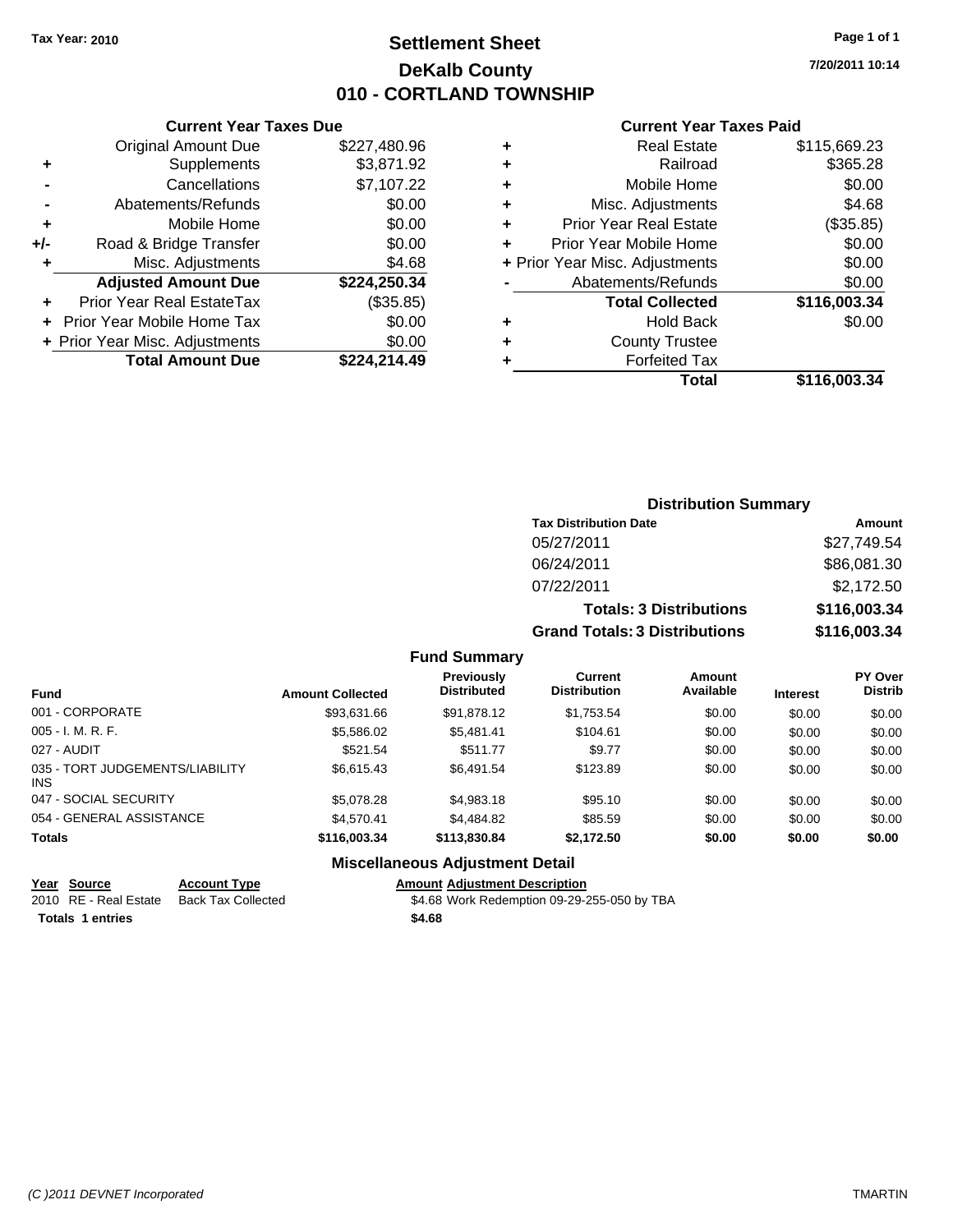### **Settlement Sheet Tax Year: 2010 Page 1 of 1 DeKalb County 011 - CORTLAND ROAD & BRIDGE**

**7/20/2011 10:14**

#### **Current Year Taxes Paid**

|     | <b>Current Year Taxes Due</b>  |               |
|-----|--------------------------------|---------------|
|     | <b>Original Amount Due</b>     | \$414,887.20  |
| ٠   | Supplements                    | \$11,849.39   |
|     | Cancellations                  | \$12,130.38   |
|     | Abatements/Refunds             | \$0.00        |
| ٠   | Mobile Home                    | \$0.00        |
| +/- | Road & Bridge Transfer         | (\$13,720.50) |
| ٠   | Misc. Adjustments              | \$8.54        |
|     | <b>Adjusted Amount Due</b>     | \$400,894.25  |
|     | Prior Year Real EstateTax      | (\$77.11)     |
|     | Prior Year Mobile Home Tax     | \$0.00        |
|     | + Prior Year Misc. Adjustments | \$0.00        |
|     | <b>Total Amount Due</b>        | \$400,817.14  |
|     |                                |               |

|   | <b>Real Estate</b>             | \$200,041.70 |
|---|--------------------------------|--------------|
| ٠ | Railroad                       | \$661.26     |
| ٠ | Mobile Home                    | \$0.00       |
| ٠ | Misc. Adjustments              | \$8.54       |
| ٠ | <b>Prior Year Real Estate</b>  | (\$77.11)    |
|   | Prior Year Mobile Home         | \$0.00       |
|   | + Prior Year Misc. Adjustments | \$0.00       |
|   | Abatements/Refunds             | \$0.00       |
|   | <b>Total Collected</b>         | \$200,634.39 |
|   | <b>Hold Back</b>               | \$0.00       |
| ٠ | <b>County Trustee</b>          |              |
|   | <b>Forfeited Tax</b>           |              |
|   | Total                          | \$200,634,39 |

| <b>Road and Bridge Summary</b> |             |               | <b>Distribution Summary</b>          |              |
|--------------------------------|-------------|---------------|--------------------------------------|--------------|
| <b>Municipality</b>            | Amt. Due    | Amt. Distrib. | <b>Tax Distribution Date</b>         | Amount       |
| TOWN OF CORTLAND               | \$8,509.07  | \$4,400.57    | 05/27/2011                           | \$47,572.84  |
| CITY OF DEKALB                 | \$587.70    | \$303.98      | 06/24/2011                           | \$149,353.61 |
| <b>VILLAGE OF MAPLE PARK</b>   | \$1,918.18  | \$992.03      | 07/22/2011                           | \$3,707.94   |
| <b>CITY OF SYCAMORE</b>        | \$15,514.88 | \$8,023.92    | <b>Totals: 3 Distributions</b>       | \$200,634.39 |
| <b>Totals</b>                  | \$26,529.83 | \$13,720.50   | <b>Grand Totals: 3 Distributions</b> | \$200,634.39 |

|                                         |                         | <b>Fund Summary</b>                     |                                |                     |                 |                           |
|-----------------------------------------|-------------------------|-----------------------------------------|--------------------------------|---------------------|-----------------|---------------------------|
| <b>Fund</b>                             | <b>Amount Collected</b> | <b>Previously</b><br><b>Distributed</b> | Current<br><b>Distribution</b> | Amount<br>Available | <b>Interest</b> | PY Over<br><b>Distrib</b> |
| 005 - I. M. R. F.                       | \$3.629.27              | \$3.562.19                              | \$67.08                        | \$0.00              | \$0.00          | \$0.00                    |
| 007 - ROAD AND BRIDGE                   | \$16,663.23             | \$16,355.91                             | \$307.32                       | \$0.00              | \$0.00          | \$0.00                    |
| 009 - PERMANENT ROAD                    | \$144,673.90            | \$141.999.67                            | \$2,674.23                     | \$0.00              | \$0.00          | \$0.00                    |
| 010 - EQUIPMENT AND BUILDING            | \$23.250.22             | \$22,820.45                             | \$429.77                       | \$0.00              | \$0.00          | \$0.00                    |
| 027 - AUDIT                             | \$1,557.50              | \$1.528.71                              | \$28.79                        | \$0.00              | \$0.00          | \$0.00                    |
| 035 - TORT JUDGEMENTS/LIABILITY<br>INS. | \$8,273,88              | \$8,120.94                              | \$152.94                       | \$0.00              | \$0.00          | \$0.00                    |
| 047 - SOCIAL SECURITY                   | \$2,586.39              | \$2,538.58                              | \$47.81                        | \$0.00              | \$0.00          | \$0.00                    |
| Totals                                  | \$200.634.39            | \$196,926,45                            | \$3.707.94                     | \$0.00              | \$0.00          | \$0.00                    |
|                                         |                         | Miscellaneous Adiustment Detail         |                                |                     |                 |                           |

| <u>Year Source</u>      | <b>Account Type</b> | <b>Amount Adiustment Description</b>        |
|-------------------------|---------------------|---------------------------------------------|
| 2010 RE - Real Estate   | Back Tax Collected  | \$8.54 Work Redemption 09-29-255-050 by TBA |
| <b>Totals 1 entries</b> |                     | \$8.54                                      |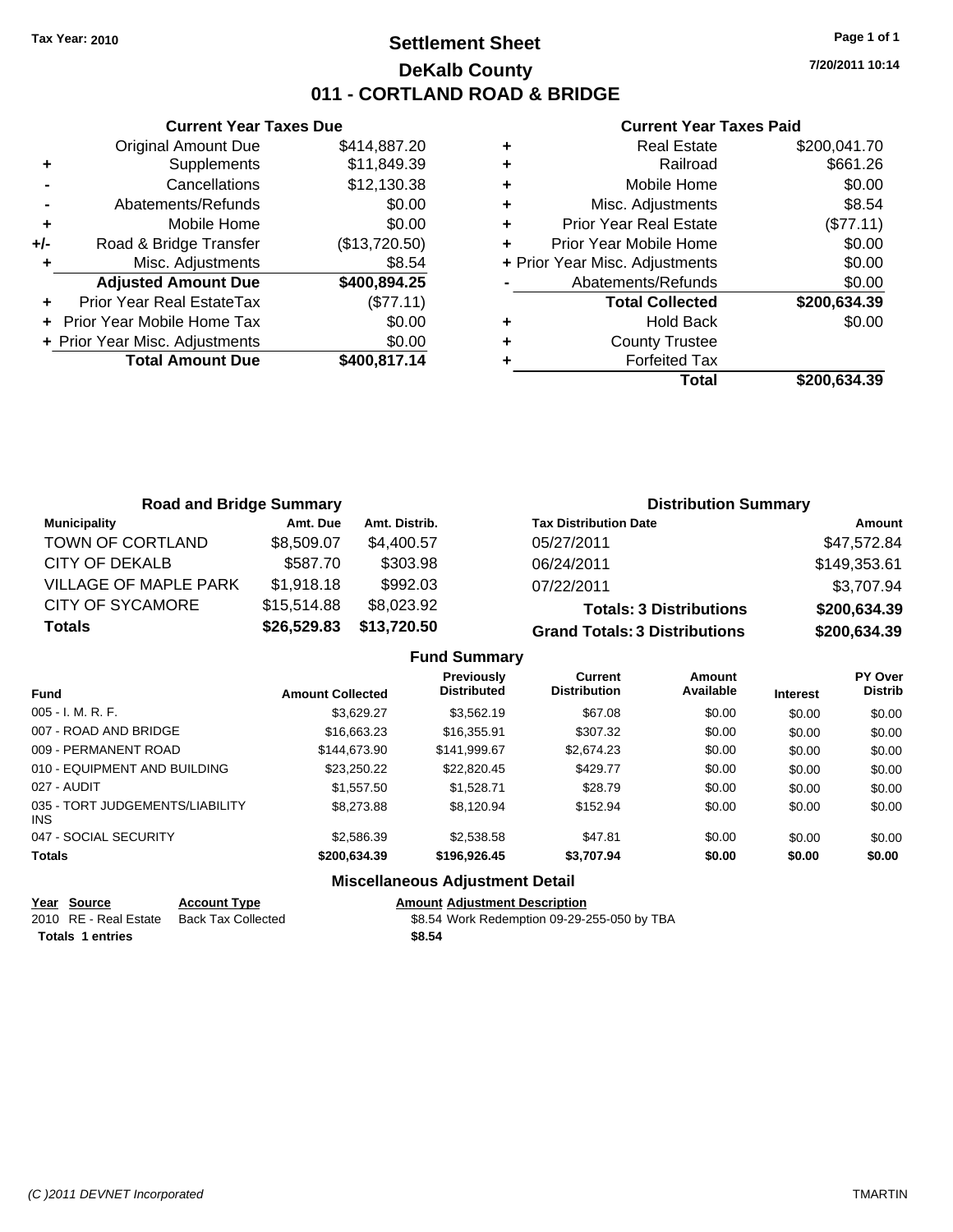### **Settlement Sheet Tax Year: 2010 Page 1 of 1 DeKalb County 012 - DEKALB TOWNSHIP**

**7/20/2011 10:14**

#### **Current Year Taxes Paid**

|     | <b>Current Year Taxes Due</b>  |              |
|-----|--------------------------------|--------------|
|     | <b>Original Amount Due</b>     | \$849,126.05 |
| ٠   | Supplements                    | \$16,415.97  |
|     | Cancellations                  | \$29,836.11  |
|     | Abatements/Refunds             | \$0.00       |
| ÷   | Mobile Home                    | \$0.00       |
| +/- | Road & Bridge Transfer         | \$0.00       |
|     | Misc. Adjustments              | \$276.99     |
|     | <b>Adjusted Amount Due</b>     | \$835,982.90 |
|     | Prior Year Real EstateTax      | (\$257.01)   |
|     | Prior Year Mobile Home Tax     | \$0.00       |
|     | + Prior Year Misc. Adjustments | \$0.00       |
|     | <b>Total Amount Due</b>        | \$835,725.89 |

| <b>Real Estate</b>             | \$426,285.30 |
|--------------------------------|--------------|
| Railroad                       | \$928.44     |
| Mobile Home                    | \$0.00       |
| Misc. Adjustments              | \$276.99     |
| <b>Prior Year Real Estate</b>  | (\$257.01)   |
| Prior Year Mobile Home         | \$0.00       |
| + Prior Year Misc. Adjustments | \$0.00       |
| Abatements/Refunds             | \$0.00       |
| <b>Total Collected</b>         | \$427,233.72 |
| <b>Hold Back</b>               | \$0.00       |
| <b>County Trustee</b>          |              |
| <b>Forfeited Tax</b>           |              |
| Total                          | \$427.233.72 |
|                                |              |

|                          |                         |                                         | <b>Distribution Summary</b>          |                                |                 |                           |
|--------------------------|-------------------------|-----------------------------------------|--------------------------------------|--------------------------------|-----------------|---------------------------|
|                          |                         |                                         | <b>Tax Distribution Date</b>         |                                |                 | Amount                    |
|                          |                         |                                         | 05/27/2011                           |                                |                 | \$95,288.64               |
|                          |                         |                                         | 06/24/2011                           |                                |                 | \$320,897.31              |
|                          |                         |                                         | 07/22/2011                           |                                |                 | \$11,047.77               |
|                          |                         |                                         |                                      | <b>Totals: 3 Distributions</b> |                 | \$427,233.72              |
|                          |                         |                                         | <b>Grand Totals: 3 Distributions</b> |                                |                 | \$427,233.72              |
|                          |                         | <b>Fund Summary</b>                     |                                      |                                |                 |                           |
| <b>Fund</b>              | <b>Amount Collected</b> | <b>Previously</b><br><b>Distributed</b> | Current<br><b>Distribution</b>       | Amount<br>Available            | <b>Interest</b> | PY Over<br><b>Distrib</b> |
| 001 - CORPORATE          | \$328,205.65            | \$319,718.64                            | \$8,487.01                           | \$0.00                         | \$0.00          | \$0.00                    |
| 054 - GENERAL ASSISTANCE | \$99,028,07             | \$96,467.31                             | \$2,560.76                           | \$0.00                         | \$0.00          | \$0.00                    |
| Totals                   | \$427,233.72            | \$416,185.95                            | \$11,047.77                          | \$0.00                         | \$0.00          | \$0.00                    |
|                          |                         |                                         |                                      |                                |                 |                           |

| Year Source             | <b>Account Type</b>       | <b>Amount Adjustment Description</b>                             |
|-------------------------|---------------------------|------------------------------------------------------------------|
| 2010 RE - Real Estate   | <b>Back Tax Collected</b> | \$0.36 LaSalle Bank Redemption 08-15-128-009 by TBA              |
| 2010 RE - Real Estate   | <b>Back Tax Collected</b> | \$0.36 LaSalle Bank Redemption 08-15-128-010 by TBA              |
| 2010 RE - Real Estate   | Paymt In Lieu of Tax      | \$192.26 DeKalb Units-Housing Authority by TBA                   |
| 2010 RE - Real Estate   | Real Estate Tax           | \$84.01 Additional Tax per Target Agreement 08-26-200-010 by TBA |
| <b>Totals 4 entries</b> |                           | \$276.99                                                         |
|                         |                           |                                                                  |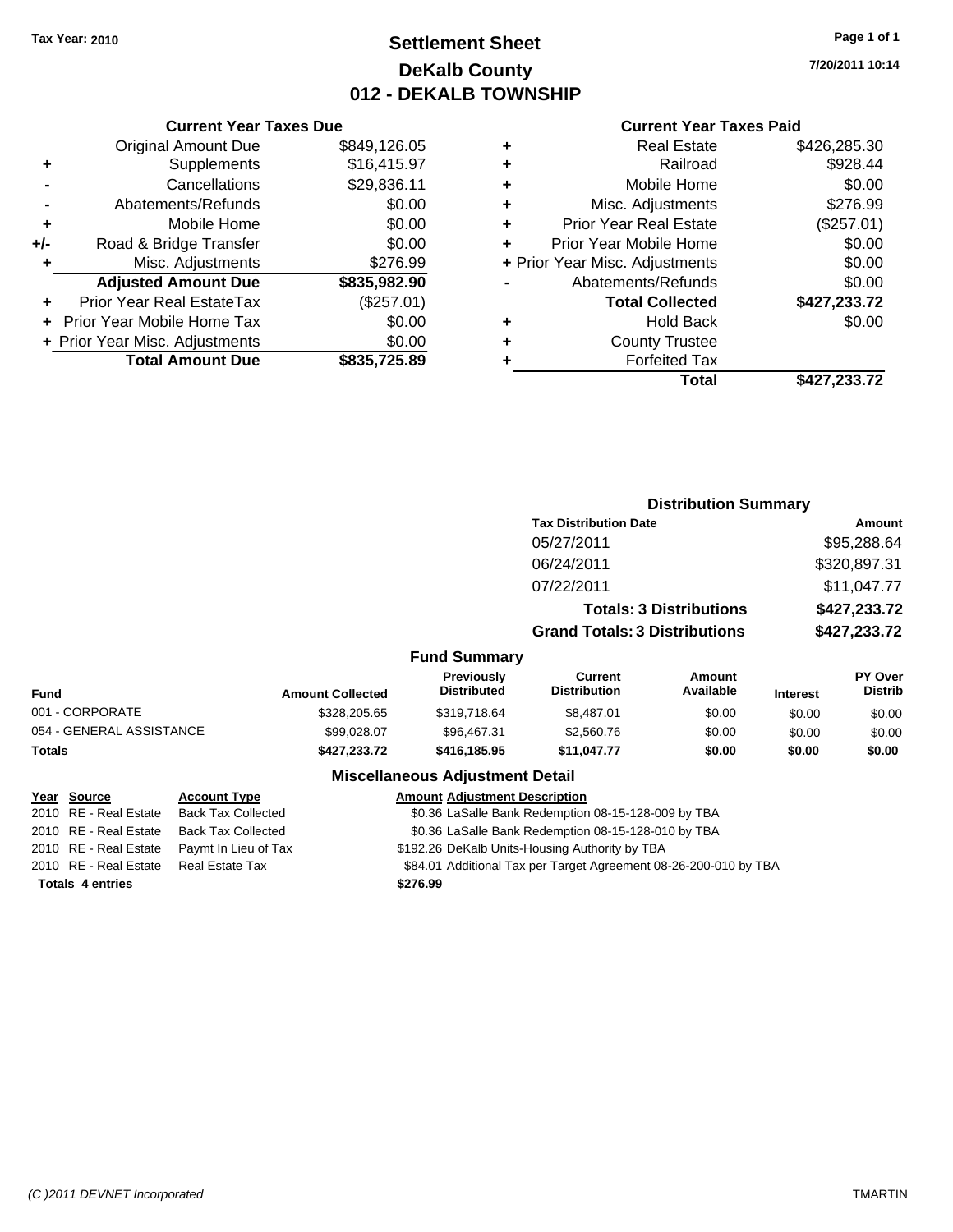**Current Year Taxes Due** Original Amount Due \$995,138.93

**Adjusted Amount Due \$881,621.43**

**Total Amount Due \$881,289.18**

**+** Supplements \$26,811.24 **-** Cancellations \$27,146.09 **-** Abatements/Refunds \$0.00 **+** Mobile Home \$0.00 **+/-** Road & Bridge Transfer (\$113,654.96) **+** Misc. Adjustments \$472.31

**+** Prior Year Real EstateTax (\$332.25) **+** Prior Year Mobile Home Tax \$0.00 **+ Prior Year Misc. Adjustments**  $$0.00$ 

### **Settlement Sheet Tax Year: 2010 Page 1 of 1 DeKalb County 013 - DEKALB ROAD & BRIDGE**

**7/20/2011 10:14**

#### **Current Year Taxes Paid**

|   | <b>Real Estate</b>             | \$393,736.78 |
|---|--------------------------------|--------------|
| ٠ | Railroad                       | \$905.69     |
| ٠ | Mobile Home                    | \$0.00       |
| ٠ | Misc. Adjustments              | \$472.31     |
| ٠ | <b>Prior Year Real Estate</b>  | (\$332.25)   |
| ÷ | Prior Year Mobile Home         | \$0.00       |
|   | + Prior Year Misc. Adjustments | \$0.00       |
|   | Abatements/Refunds             | \$0.00       |
|   | <b>Total Collected</b>         | \$394,782.53 |
| ٠ | <b>Hold Back</b>               | \$0.00       |
| ٠ | <b>County Trustee</b>          |              |
|   | <b>Forfeited Tax</b>           |              |
|   | Total                          | \$394.782.53 |

|                         | <b>Road and Bridge Summary</b> |                           | <b>Distribution Summary</b>          |              |
|-------------------------|--------------------------------|---------------------------|--------------------------------------|--------------|
| <b>Municipality</b>     | Amt. Due                       | Amt. Distrib.             | <b>Tax Distribution Date</b>         | Amount       |
| CITY OF DEKALB          |                                | \$207,691.91 \$106,141.82 | 05/27/2011                           | \$86,599.41  |
| <b>CITY OF SYCAMORE</b> | \$14.700.42                    | \$7,513.14                | 06/24/2011                           | \$295,046.26 |
| <b>Totals</b>           |                                | \$222,392.33 \$113,654.96 | 07/22/2011                           | \$13,136.86  |
|                         |                                |                           | <b>Totals: 3 Distributions</b>       | \$394,782.53 |
|                         |                                |                           | <b>Grand Totals: 3 Distributions</b> | \$394,782.53 |

#### **Fund Summary**

| <b>Fund</b>                  | <b>Amount Collected</b> | Previously<br><b>Distributed</b> | Current<br><b>Distribution</b> | Amount<br>Available | <b>Interest</b> | <b>PY Over</b><br><b>Distrib</b> |
|------------------------------|-------------------------|----------------------------------|--------------------------------|---------------------|-----------------|----------------------------------|
| 007 - ROAD AND BRIDGE        | \$126,810.57            | \$122,592.16                     | \$4.218.41                     | \$0.00              | \$0.00          | \$0.00                           |
| 009 - PERMANENT ROAD         | \$242,393.50            | \$234.326.33                     | \$8.067.17                     | \$0.00              | \$0.00          | \$0.00                           |
| 010 - EQUIPMENT AND BUILDING | \$25.578.46             | \$24,727.18                      | \$851.28                       | \$0.00              | \$0.00          | \$0.00                           |
| <b>Totals</b>                | \$394,782.53            | \$381,645.67                     | \$13,136.86                    | \$0.00              | \$0.00          | \$0.00                           |

| Year Source                           | <b>Account Type</b>                         | <b>Amount Adjustment Description</b>                |
|---------------------------------------|---------------------------------------------|-----------------------------------------------------|
| 2010 RE - Real Estate                 | <b>Back Tax Collected</b>                   | \$0.42 LaSalle Bank Redemption 08-15-128-009 by TBA |
| 2010 RE - Real Estate                 | Back Tax Collected                          | \$0.42 LaSalle Bank Redemption 08-15-128-010 by TBA |
|                                       | 2010 RE - Real Estate  Paymt In Lieu of Tax | \$225.32 DeKalb Units-Housing Authority by TBA      |
| 2010 RE - Real Estate Real Estate Tax |                                             | \$246.15 Added by TBA                               |
| <b>Totals 4 entries</b>               |                                             | \$472.31                                            |
|                                       |                                             |                                                     |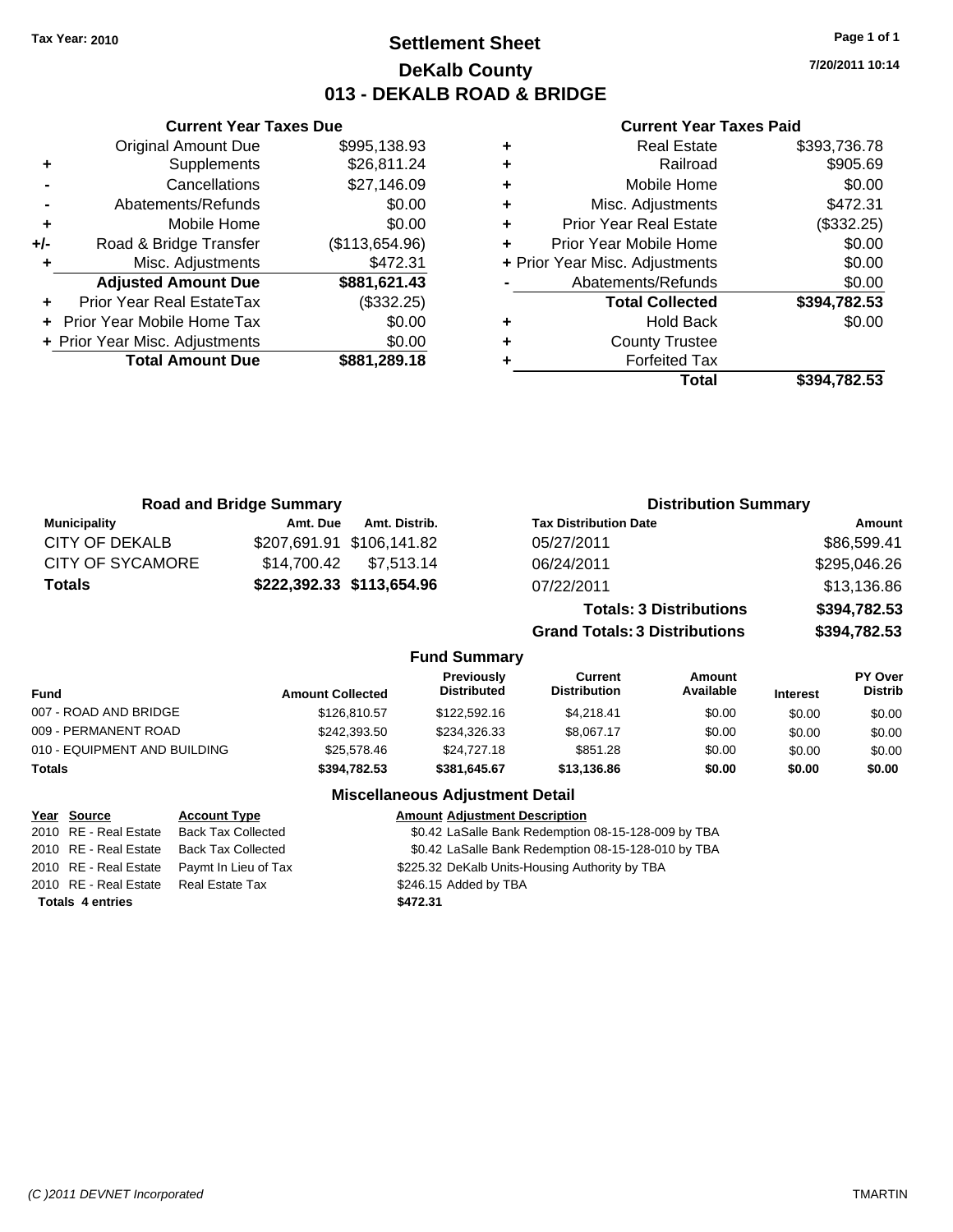### **Settlement Sheet Tax Year: 2010 Page 1 of 1 DeKalb County 014 - FRANKLIN TOWNSHIP**

**Current Year Taxes Paid**

|   | Total                          | \$55,291.93 |
|---|--------------------------------|-------------|
|   | <b>Forfeited Tax</b>           |             |
| ٠ | <b>County Trustee</b>          |             |
| ٠ | Hold Back                      | \$0.00      |
|   | <b>Total Collected</b>         | \$55,291.93 |
|   | Abatements/Refunds             | \$0.00      |
|   | + Prior Year Misc. Adjustments | \$0.00      |
| ٠ | Prior Year Mobile Home         | \$0.00      |
| ٠ | <b>Prior Year Real Estate</b>  | \$0.00      |
| ٠ | Misc. Adjustments              | \$0.00      |
| ٠ | Mobile Home                    | \$0.00      |
| ÷ | Railroad                       | \$397.19    |
| ٠ | <b>Real Estate</b>             | \$54,894.74 |
|   |                                |             |

**Distribution Summary Tax Distribution Date Amount** 

|     | <b>Current Year Taxes Due</b>  |              |
|-----|--------------------------------|--------------|
|     | <b>Original Amount Due</b>     | \$103,786.55 |
| ٠   | Supplements                    | \$365.43     |
|     | Cancellations                  | \$427.63     |
|     | Abatements/Refunds             | \$0.00       |
| ٠   | Mobile Home                    | \$0.00       |
| +/- | Road & Bridge Transfer         | \$0.00       |
| ٠   | Misc. Adjustments              | \$0.00       |
|     | <b>Adjusted Amount Due</b>     | \$103,724.35 |
|     | Prior Year Real EstateTax      | \$0.00       |
|     | Prior Year Mobile Home Tax     | \$0.00       |
|     | + Prior Year Misc. Adjustments | \$0.00       |
|     | <b>Total Amount Due</b>        | \$103,724.35 |

|                          |                         |                                  | 05/27/2011                            |                                |                 | \$15,072.80                      |
|--------------------------|-------------------------|----------------------------------|---------------------------------------|--------------------------------|-----------------|----------------------------------|
|                          |                         |                                  | 06/24/2011                            |                                |                 | \$39,437.27                      |
|                          |                         |                                  | 07/22/2011                            |                                |                 | \$781.86                         |
|                          |                         |                                  |                                       | <b>Totals: 3 Distributions</b> |                 | \$55,291.93                      |
|                          |                         |                                  | <b>Grand Totals: 3 Distributions</b>  |                                |                 | \$55,291.93                      |
|                          |                         | <b>Fund Summary</b>              |                                       |                                |                 |                                  |
| Fund                     | <b>Amount Collected</b> | Previously<br><b>Distributed</b> | <b>Current</b><br><b>Distribution</b> | Amount<br>Available            | <b>Interest</b> | <b>PY Over</b><br><b>Distrib</b> |
| 001 - CORPORATE          | \$44.681.31             | \$44,049.49                      | \$631.82                              | \$0.00                         | \$0.00          | \$0.00                           |
| 005 - I. M. R. F.        | \$9.748.57              | \$9.610.72                       | \$137.85                              | \$0.00                         | \$0.00          | \$0.00                           |
| 054 - GENERAL ASSISTANCE | \$862.05                | \$849.86                         | \$12.19                               | \$0.00                         | \$0.00          | \$0.00                           |
| Totals                   | \$55,291.93             | \$54,510.07                      | \$781.86                              | \$0.00                         | \$0.00          | \$0.00                           |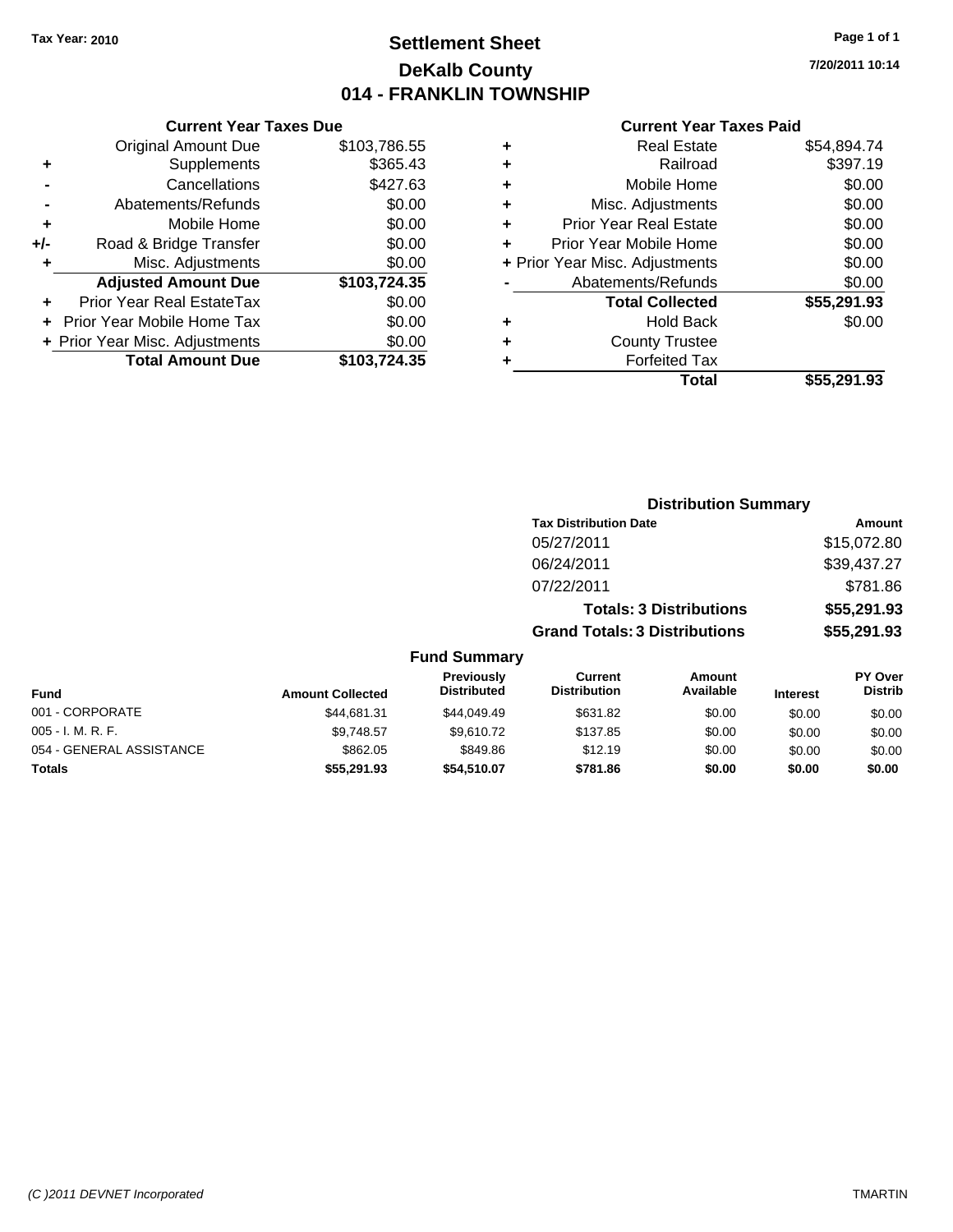### **Settlement Sheet Tax Year: 2010 Page 1 of 1 DeKalb County 015 - FRANKLIN TWP CEMETERY**

### **Current Year Taxes Due**

|     | <b>Original Amount Due</b>       | \$29,679.24 |
|-----|----------------------------------|-------------|
| ٠   | Supplements                      | \$104.51    |
|     | Cancellations                    | \$122.29    |
|     | Abatements/Refunds               | \$0.00      |
| ٠   | Mobile Home                      | \$0.00      |
| +/- | Road & Bridge Transfer           | \$0.00      |
| ÷   | Misc. Adjustments                | \$0.00      |
|     | <b>Adjusted Amount Due</b>       | \$29,661.46 |
|     | <b>Prior Year Real EstateTax</b> | \$0.00      |
|     | Prior Year Mobile Home Tax       | \$0.00      |
|     | + Prior Year Misc. Adjustments   | \$0.00      |
|     | <b>Total Amount Due</b>          | \$29.661.46 |

|   | <b>Real Estate</b>             | \$15,697.81 |
|---|--------------------------------|-------------|
| ٠ | Railroad                       | \$113.59    |
| ٠ | Mobile Home                    | \$0.00      |
| ٠ | Misc. Adjustments              | \$0.00      |
| ٠ | <b>Prior Year Real Estate</b>  | \$0.00      |
|   | Prior Year Mobile Home         | \$0.00      |
|   | + Prior Year Misc. Adjustments | \$0.00      |
|   | Abatements/Refunds             | \$0.00      |
|   | <b>Total Collected</b>         | \$15,811.40 |
| ٠ | Hold Back                      | \$0.00      |
| ٠ | <b>County Trustee</b>          |             |
|   | <b>Forfeited Tax</b>           |             |
|   | Total                          | \$15,811.40 |
|   |                                |             |

|                         |                                         | <b>Distribution Summary</b>          |                                |                 |                           |  |
|-------------------------|-----------------------------------------|--------------------------------------|--------------------------------|-----------------|---------------------------|--|
|                         |                                         | <b>Tax Distribution Date</b>         |                                |                 | Amount                    |  |
|                         |                                         | 05/27/2011                           |                                |                 | \$4,310.17                |  |
|                         |                                         | 06/24/2011                           |                                |                 | \$11,277.62               |  |
|                         |                                         | 07/22/2011                           |                                |                 | \$223.61                  |  |
|                         |                                         |                                      | <b>Totals: 3 Distributions</b> |                 | \$15,811.40               |  |
|                         |                                         | <b>Grand Totals: 3 Distributions</b> |                                |                 | \$15,811.40               |  |
|                         | <b>Fund Summary</b>                     |                                      |                                |                 |                           |  |
| <b>Amount Collected</b> | <b>Previously</b><br><b>Distributed</b> | Current<br><b>Distribution</b>       | Amount<br>Available            | <b>Interest</b> | PY Over<br><b>Distrib</b> |  |
| $0.4E$ $0.4A$ $0.4A$    | $0.4E$ $E07$ $70$                       | 0.00000                              | 0000                           | 0000            | 0.00                      |  |

| <b>Fund</b>    | <b>Amount Collected</b> | <b>FIGVIOUSIV</b><br><b>Distributed</b> | uurent<br><b>Distribution</b> | Allioulit<br>Available | <b>Interest</b> | г г оvег<br>Distrib |
|----------------|-------------------------|-----------------------------------------|-------------------------------|------------------------|-----------------|---------------------|
| 017 - CEMETERY | \$15.811.40             | \$15,587.79                             | \$223.61                      | \$0.00                 | \$0.00          | \$0.00              |
| Totals         | \$15,811,40             | \$15,587.79                             | \$223.61                      | \$0.00                 | \$0.00          | \$0.00              |

*(C )2011 DEVNET Incorporated* TMARTIN

**7/20/2011 10:14**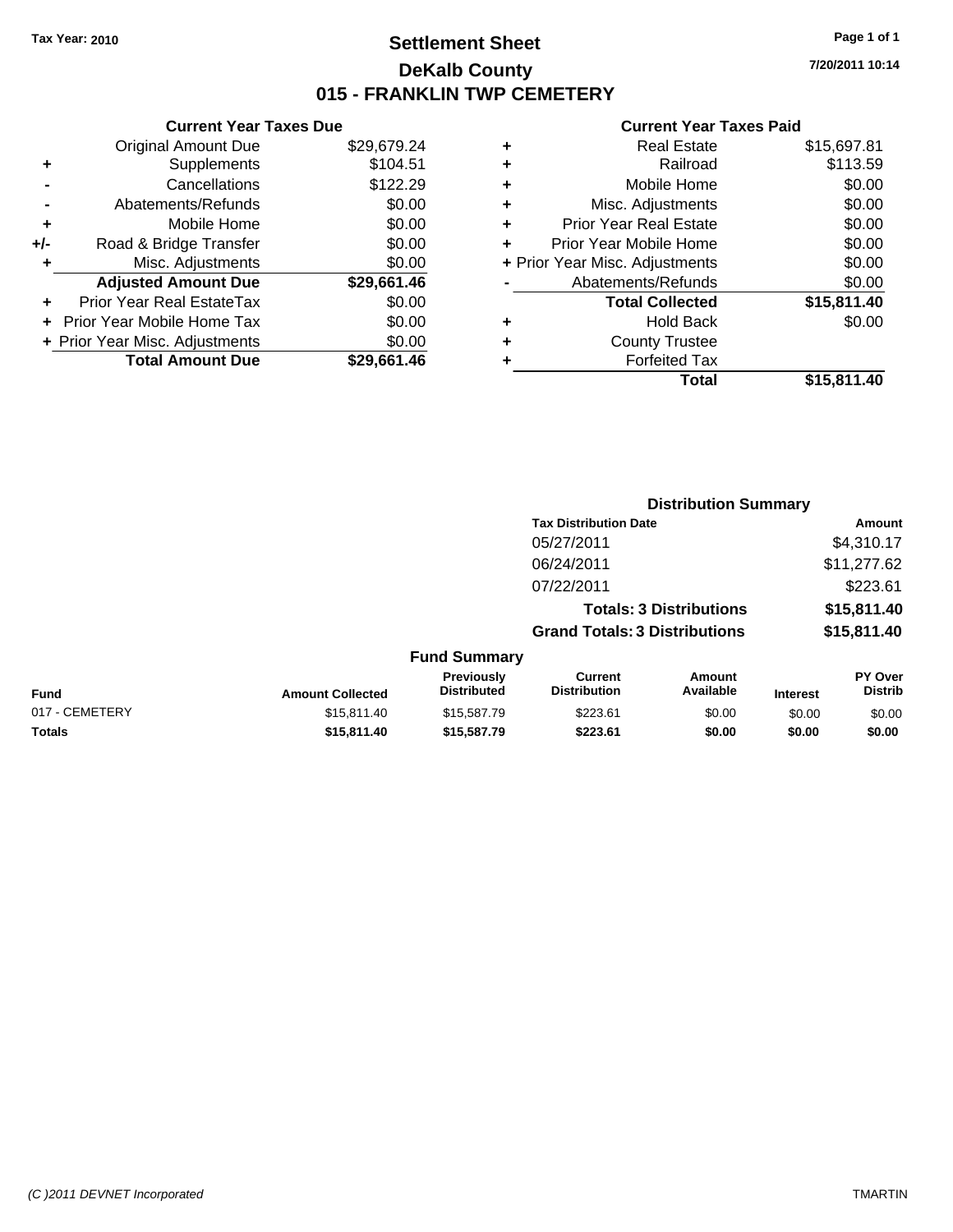### **Settlement Sheet Tax Year: 2010 Page 1 of 1 DeKalb County 016 - FRANKLIN ROAD & BRIDGE**

**7/20/2011 10:14**

#### **Current Year Taxes Paid**

|     | <b>Original Amount Due</b>        | \$263,148.25   |        |
|-----|-----------------------------------|----------------|--------|
|     | Supplements                       | \$832.49       | ٠      |
|     | Cancellations                     | \$974.23       | ٠      |
|     | Abatements/Refunds                | \$0.00         | ٠      |
|     | Mobile Home                       | \$0.00         | ٠      |
| +/- | Road & Bridge Transfer            | (\$14, 157.01) | ٠      |
|     | Misc. Adjustments                 | \$0.00         | + Pric |
|     | <b>Adjusted Amount Due</b>        | \$248,849.50   |        |
|     | <b>Prior Year Real EstateTax</b>  | \$0.00         |        |
|     | <b>Prior Year Mobile Home Tax</b> | \$0.00         |        |
|     | + Prior Year Misc. Adjustments    | \$0.00         | ٠      |
|     | <b>Total Amount Due</b>           | \$248,849.50   |        |
|     |                                   |                |        |

**Current Year Taxes Due**

| ٠ | <b>Real Estate</b>             | \$125,055.22 |
|---|--------------------------------|--------------|
| ٠ | Railroad                       | \$979.12     |
| ٠ | Mobile Home                    | \$0.00       |
| ٠ | Misc. Adjustments              | \$0.00       |
| ٠ | <b>Prior Year Real Estate</b>  | \$0.00       |
| ٠ | Prior Year Mobile Home         | \$0.00       |
|   | + Prior Year Misc. Adjustments | \$0.00       |
|   | Abatements/Refunds             | \$0.00       |
|   | <b>Total Collected</b>         | \$126,034.34 |
| ٠ | <b>Hold Back</b>               | \$0.00       |
| ٠ | <b>County Trustee</b>          |              |
| ٠ | <b>Forfeited Tax</b>           |              |
|   | Total                          | \$126.034.34 |

**Totals: 3 Distributions \$126,034.34**

**Grand Totals: 3 Distributions \$126,034.34**

| <b>Road and Bridge Summary</b> |                         |               | <b>Distribution Summary</b>  |             |  |
|--------------------------------|-------------------------|---------------|------------------------------|-------------|--|
| Municipality                   | Amt. Due                | Amt. Distrib. | <b>Tax Distribution Date</b> | Amount      |  |
| VILLAGE OF KIRKLAND            | \$26,548.43 \$14,157.01 |               | 05/27/2011                   | \$34,337.27 |  |
| <b>Totals</b>                  | \$26,548.43 \$14,157.01 |               | 06/24/2011                   | \$89,915.96 |  |
|                                |                         |               | 07/22/2011                   | \$1,781.11  |  |

**Fund Summary Fund Interest Amount Collected Distributed PY Over Distrib Amount Available Current Distribution Previously** 007 - ROAD AND BRIDGE 60.00 \$37,254.09 \$36,728.36 \$525.73 \$0.00 \$0.00 \$0.00 \$0.00 008 - BRIDGE CONST W/COUNTY  $$6,393.57$   $$6,303.16$   $$90.41$   $$0.00$   $$0.00$   $$0.00$ 009 - PERMANENT ROAD \$70,662.33 \$69,663.14 \$999.19 \$0.00 \$0.00 \$0.00 010 - EQUIPMENT AND BUILDING \$7,993.30 \$7,880.27 \$113.03 \$0.00 \$0.00 \$0.00 \$0.00 035 - TORT JUDGEMENTS/LIABILITY INS \$3,196.78 \$3,151.58 \$45.20 \$0.00 \$0.00 \$0.00 \$0.00 047 - SOCIAL SECURITY \$534.27 \$526.72 \$0.00 \$0.00 \$0.00 \$0.00 **Totals \$126,034.34 \$124,253.23 \$1,781.11 \$0.00 \$0.00 \$0.00**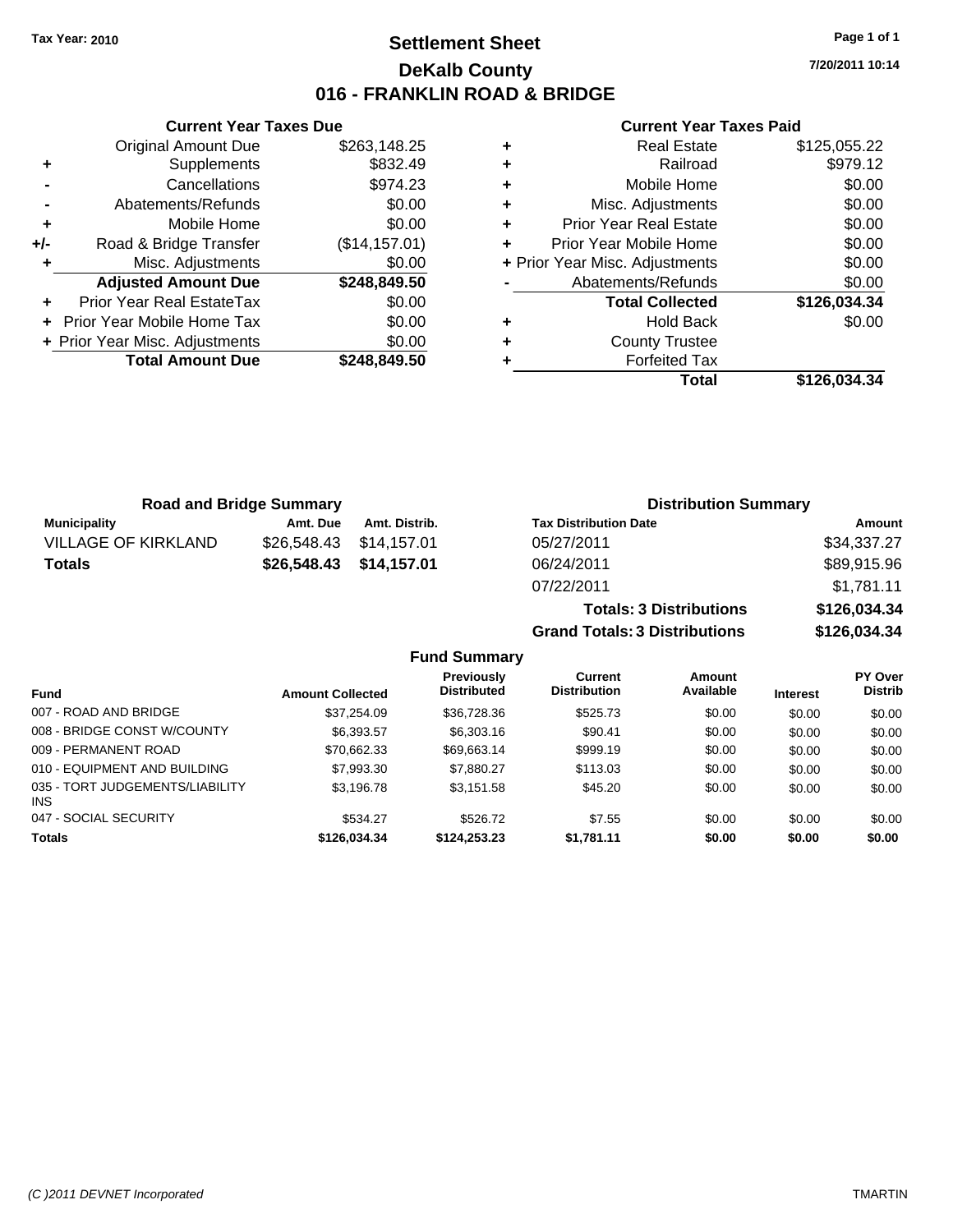## **Settlement Sheet Tax Year: 2010 Page 1 of 1 DeKalb County 017 - GENOA TOWNSHIP**

**7/20/2011 10:14**

#### **Current Year Taxes Paid**

|     | <b>Current Year Taxes Due</b>  |              |  |  |  |
|-----|--------------------------------|--------------|--|--|--|
|     | <b>Original Amount Due</b>     | \$216,668.14 |  |  |  |
| ٠   | Supplements                    | \$1,749.02   |  |  |  |
|     | Cancellations                  | \$3,086.71   |  |  |  |
|     | Abatements/Refunds             | \$0.00       |  |  |  |
| ٠   | Mobile Home                    | \$0.00       |  |  |  |
| +/- | Road & Bridge Transfer         | \$0.00       |  |  |  |
| ٠   | Misc. Adjustments              | \$52.16      |  |  |  |
|     | <b>Adjusted Amount Due</b>     | \$215,382.61 |  |  |  |
| ٠   | Prior Year Real EstateTax      | \$0.00       |  |  |  |
|     | Prior Year Mobile Home Tax     | \$0.00       |  |  |  |
|     | + Prior Year Misc. Adjustments | \$0.00       |  |  |  |
|     | <b>Total Amount Due</b>        | \$215,382.61 |  |  |  |
|     |                                |              |  |  |  |

| ٠ | <b>Real Estate</b>             | \$113,232.75 |
|---|--------------------------------|--------------|
| ٠ | Railroad                       | \$599.24     |
| ٠ | Mobile Home                    | \$0.00       |
| ٠ | Misc. Adjustments              | \$52.16      |
| ٠ | <b>Prior Year Real Estate</b>  | \$0.00       |
| ٠ | Prior Year Mobile Home         | \$0.00       |
|   | + Prior Year Misc. Adjustments | \$0.00       |
|   | Abatements/Refunds             | \$0.00       |
|   | <b>Total Collected</b>         | \$113,884.15 |
| ٠ | Hold Back                      | \$0.00       |
| ٠ | <b>County Trustee</b>          |              |
|   | <b>Forfeited Tax</b>           |              |
|   | Total                          | \$113,884.15 |
|   |                                |              |

#### **Distribution Summary Tax Distribution Date Amount** 05/27/2011 \$25,659.71 06/24/2011 \$85,947.81 07/22/2011 \$2,276.63 **Totals: 3 Distributions \$113,884.15 Grand Totals: 3 Distributions \$113,884.15 Fund Summary PY Over Amount Current Previously**

| <b>Fund</b>                             | <b>Amount Collected</b> | <b>Previously</b><br><b>Distributed</b> | Current<br><b>Distribution</b> | Amount<br>Available | <b>Interest</b> | <b>PY Over</b><br><b>Distrib</b> |
|-----------------------------------------|-------------------------|-----------------------------------------|--------------------------------|---------------------|-----------------|----------------------------------|
| 001 - CORPORATE                         | \$95,725.55             | \$93,811.92                             | \$1,913.63                     | \$0.00              | \$0.00          | \$0.00                           |
| 035 - TORT JUDGEMENTS/LIABILITY<br>INS. | \$1.101.71              | \$1.079.69                              | \$22.02                        | \$0.00              | \$0.00          | \$0.00                           |
| 047 - SOCIAL SECURITY                   | \$5.401.87              | \$5,293.88                              | \$107.99                       | \$0.00              | \$0.00          | \$0.00                           |
| 054 - GENERAL ASSISTANCE                | \$11,655.02             | \$11,422.03                             | \$232.99                       | \$0.00              | \$0.00          | \$0.00                           |
| <b>Totals</b>                           | \$113,884,15            | \$111.607.52                            | \$2,276.63                     | \$0.00              | \$0.00          | \$0.00                           |

| Year Source             | <b>Account Type</b>       | <b>Amount Adjustment Description</b>                    |
|-------------------------|---------------------------|---------------------------------------------------------|
| 2010 RE - Real Estate   | <b>Back Tax Collected</b> | \$28.86 Lindgren Redemption 03-30-301-017 by TBA        |
| 2010 RE - Real Estate   | <b>Back Tax Collected</b> | \$5.22 Ezam Properties Redemption 03-30-130-016 by TBA  |
| 2010 RE - Real Estate   | <b>Back Tax Collected</b> | \$7.19 Ezam Properties Redemption 03-30-130-018 by TBA  |
| 2010 RE - Real Estate   | <b>Back Tax Collected</b> | \$10.89 Ezam Properties Redemption 03-30-130-022 by TBA |
| <b>Totals 4 entries</b> |                           | \$52.16                                                 |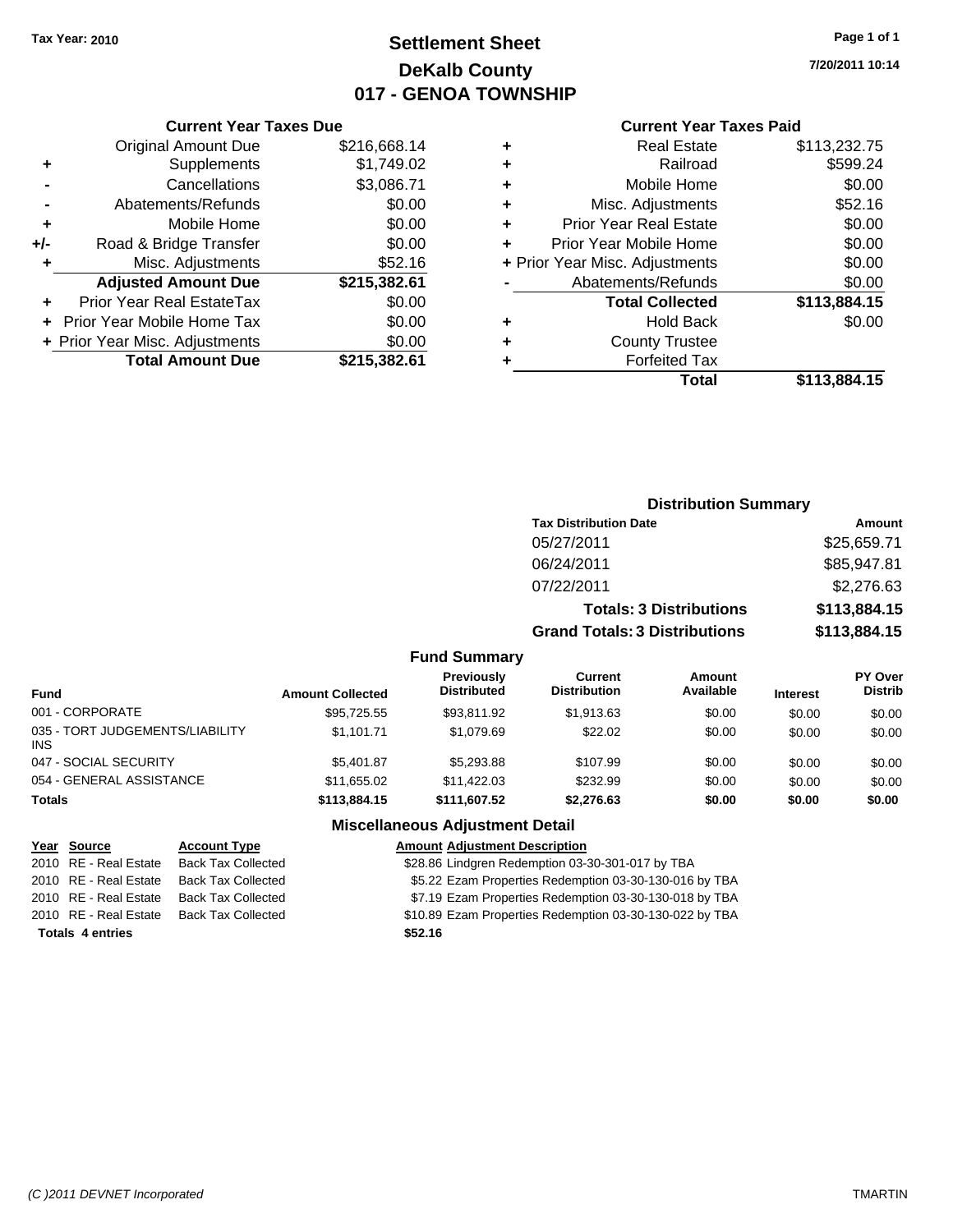### **Settlement Sheet Tax Year: 2010 Page 1 of 1 DeKalb County 018 - GENOA ROAD & BRIDGE**

**7/20/2011 10:14**

#### **Current Year Taxes Paid**

|     | <b>Current Year Taxes Due</b>     |               |  |  |  |
|-----|-----------------------------------|---------------|--|--|--|
|     | <b>Original Amount Due</b>        | \$162,709.29  |  |  |  |
| ٠   | Supplements                       | \$1,872.34    |  |  |  |
|     | Cancellations                     | \$1,974.20    |  |  |  |
|     | Abatements/Refunds                | \$0.00        |  |  |  |
| ٠   | Mobile Home                       | \$0.00        |  |  |  |
| +/- | Road & Bridge Transfer            | (\$12,711.84) |  |  |  |
|     | Misc. Adjustments                 | \$39.17       |  |  |  |
|     | <b>Adjusted Amount Due</b>        | \$149,934.76  |  |  |  |
|     | Prior Year Real EstateTax         | \$0.00        |  |  |  |
|     | <b>Prior Year Mobile Home Tax</b> | \$0.00        |  |  |  |
|     | + Prior Year Misc. Adjustments    | \$0.00        |  |  |  |
|     | <b>Total Amount Due</b>           | \$149,934.76  |  |  |  |
|     |                                   |               |  |  |  |

| <b>Real Estate</b>            | \$72,795.37                    |
|-------------------------------|--------------------------------|
| Railroad                      | \$422.07                       |
| Mobile Home                   | \$0.00                         |
| Misc. Adjustments             | \$39.17                        |
| <b>Prior Year Real Estate</b> | \$0.00                         |
| Prior Year Mobile Home        | \$0.00                         |
|                               | \$0.00                         |
| Abatements/Refunds            | \$0.00                         |
| <b>Total Collected</b>        | \$73,256.61                    |
| <b>Hold Back</b>              | \$0.00                         |
| <b>County Trustee</b>         |                                |
| <b>Forfeited Tax</b>          |                                |
| Total                         | \$73,256.61                    |
|                               | + Prior Year Misc. Adjustments |

**Totals: 3 Distributions \$73,256.61**

**Grand Totals: 3 Distributions \$73,256.61**

|                      | <b>Road and Bridge Summary</b> |                         | <b>Distribution Summary</b>  |             |  |
|----------------------|--------------------------------|-------------------------|------------------------------|-------------|--|
| Municipality         | Amt. Due                       | Amt. Distrib.           | <b>Tax Distribution Date</b> | Amount      |  |
| <b>CITY OF GENOA</b> |                                | \$24,044.15 \$12,711.84 | 05/27/2011                   | \$16,411.37 |  |
| <b>Totals</b>        |                                | \$24,044.15 \$12,711.84 | 06/24/2011                   | \$55,389.17 |  |
|                      |                                |                         | 07/22/2011                   | \$1,456.07  |  |

|                                         |                         | <b>Fund Summary</b>                     |                                       |                            |                 |                                  |
|-----------------------------------------|-------------------------|-----------------------------------------|---------------------------------------|----------------------------|-----------------|----------------------------------|
| <b>Fund</b>                             | <b>Amount Collected</b> | <b>Previously</b><br><b>Distributed</b> | <b>Current</b><br><b>Distribution</b> | <b>Amount</b><br>Available | <b>Interest</b> | <b>PY Over</b><br><b>Distrib</b> |
| 007 - ROAD AND BRIDGE                   | \$25,480.91             | \$24,974.96                             | \$505.95                              | \$0.00                     | \$0.00          | \$0.00                           |
| 008 - BRIDGE CONST W/COUNTY             | \$402.68                | \$394.67                                | \$8.01                                | \$0.00                     | \$0.00          | \$0.00                           |
| 009 - PERMANENT ROAD                    | \$38.664.74             | \$37,895.82                             | \$768.92                              | \$0.00                     | \$0.00          | \$0.00                           |
| 010 - EQUIPMENT AND BUILDING            | \$4.152.80              | \$4.070.21                              | \$82.59                               | \$0.00                     | \$0.00          | \$0.00                           |
| 035 - TORT JUDGEMENTS/LIABILITY<br>INS. | \$3.064.26              | \$3,003.32                              | \$60.94                               | \$0.00                     | \$0.00          | \$0.00                           |
| 047 - SOCIAL SECURITY                   | \$1,491.22              | \$1,461.56                              | \$29.66                               | \$0.00                     | \$0.00          | \$0.00                           |
| Totals                                  | \$73.256.61             | \$71.800.54                             | \$1,456.07                            | \$0.00                     | \$0.00          | \$0.00                           |
|                                         |                         | <b>Miscellaneous Adjustment Detail</b>  |                                       |                            |                 |                                  |
|                                         |                         |                                         |                                       |                            |                 |                                  |

| Year Source             | <b>Account Type</b>                      | <b>Amount Adjustment Description</b>                   |
|-------------------------|------------------------------------------|--------------------------------------------------------|
| 2010 RE - Real Estate   | Back Tax Collected                       | \$21.67 Lindgren Redemption 03-30-301-017 by TBA       |
|                         | 2010 RE - Real Estate Back Tax Collected | \$3.92 Ezam Properties Redemption 03-30-130-016 by TBA |
|                         | 2010 RE - Real Estate Back Tax Collected | \$5.40 Ezam Properties Redemption 03-30-130-018 by TBA |
| 2010 RE - Real Estate   | Back Tax Collected                       | \$8.18 Ezam Properties Redemption 03-30-130-022 by TBA |
| <b>Totals 4 entries</b> |                                          | \$39.17                                                |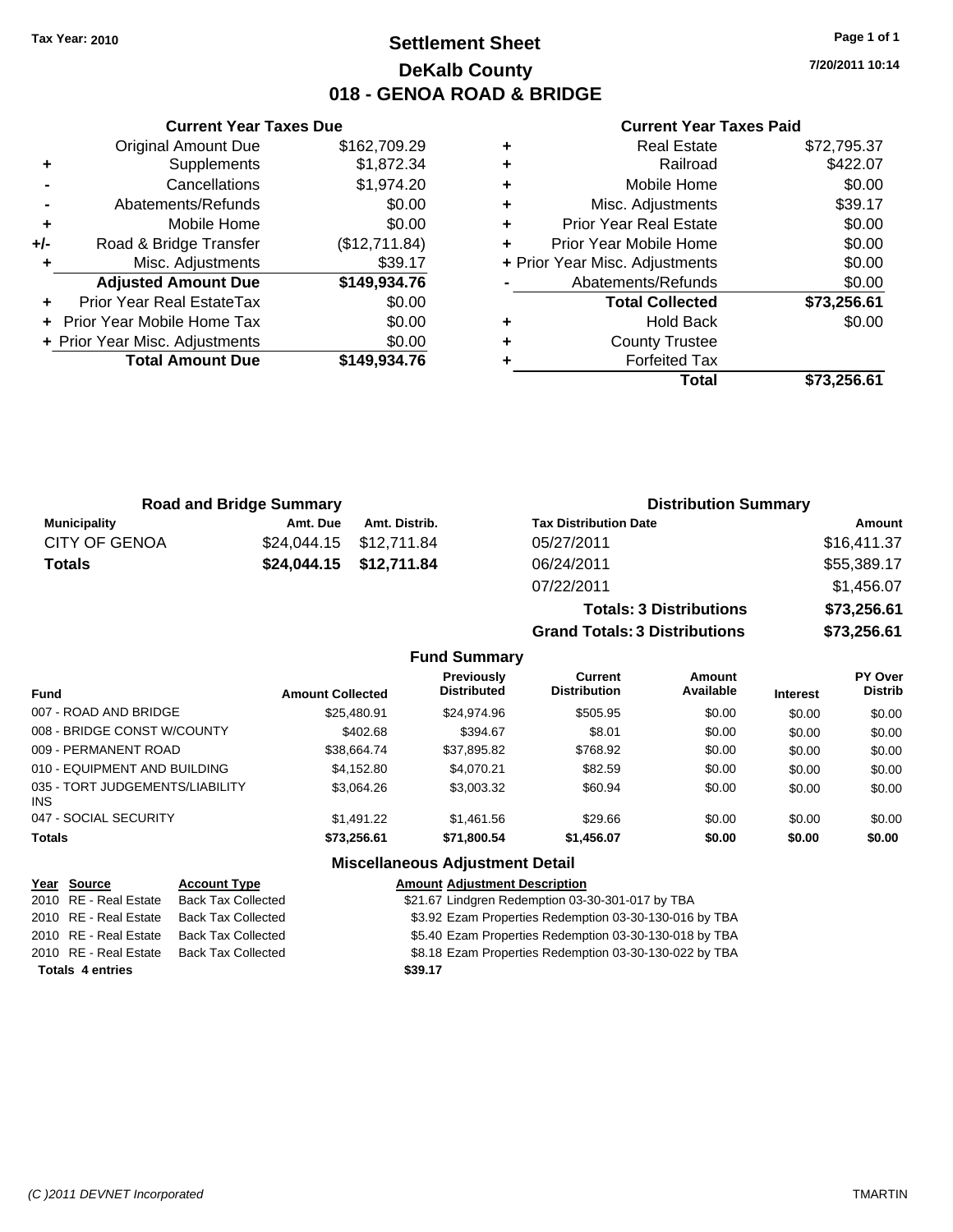### **Settlement Sheet Tax Year: 2010 Page 1 of 1 DeKalb County 019 - KINGSTON TOWNSHIP**

**7/20/2011 10:14**

| \$610.63<br>\$697.91<br>\$0.00<br>\$0.00<br>\$0.00<br>\$0.00<br>\$80,466.58<br>\$0.00<br>\$0.00<br>\$0.00<br>\$80,466.58 |
|--------------------------------------------------------------------------------------------------------------------------|

|   | <b>Real Estate</b>             | \$42,767.28 |
|---|--------------------------------|-------------|
| ٠ | Railroad                       | \$364.80    |
| ٠ | Mobile Home                    | \$0.00      |
| ٠ | Misc. Adjustments              | \$0.00      |
| ÷ | <b>Prior Year Real Estate</b>  | \$0.00      |
| ÷ | Prior Year Mobile Home         | \$0.00      |
|   | + Prior Year Misc. Adjustments | \$0.00      |
|   | Abatements/Refunds             | \$0.00      |
|   | <b>Total Collected</b>         | \$43,132.08 |
| ٠ | Hold Back                      | \$0.00      |
| ٠ | <b>County Trustee</b>          |             |
| ٠ | <b>Forfeited Tax</b>           |             |
|   | Total                          | \$43,132.08 |
|   |                                |             |

|                          |                         |                                  |                                       | <b>Distribution Summary</b>    |                 |                           |
|--------------------------|-------------------------|----------------------------------|---------------------------------------|--------------------------------|-----------------|---------------------------|
|                          |                         |                                  | <b>Tax Distribution Date</b>          |                                |                 | <b>Amount</b>             |
|                          |                         |                                  | 05/27/2011                            |                                |                 | \$9,620.99                |
|                          |                         |                                  | 06/24/2011                            |                                |                 | \$32,608.64               |
|                          |                         |                                  | 07/22/2011                            |                                |                 | \$902.45                  |
|                          |                         |                                  |                                       | <b>Totals: 3 Distributions</b> |                 | \$43,132.08               |
|                          |                         |                                  | <b>Grand Totals: 3 Distributions</b>  |                                |                 | \$43,132.08               |
|                          |                         | <b>Fund Summary</b>              |                                       |                                |                 |                           |
| Fund                     | <b>Amount Collected</b> | Previously<br><b>Distributed</b> | <b>Current</b><br><b>Distribution</b> | Amount<br>Available            | <b>Interest</b> | PY Over<br><b>Distrib</b> |
| 001 - CORPORATE          | \$42.841.89             | \$41,945.51                      | \$896.38                              | \$0.00                         | \$0.00          | \$0.00                    |
| 054 - GENERAL ASSISTANCE | \$290.19                | \$284.12                         | \$6.07                                | \$0.00                         | \$0.00          | \$0.00                    |
| Totals                   | \$43,132.08             | \$42,229.63                      | \$902.45                              | \$0.00                         | \$0.00          | \$0.00                    |
|                          |                         |                                  |                                       |                                |                 |                           |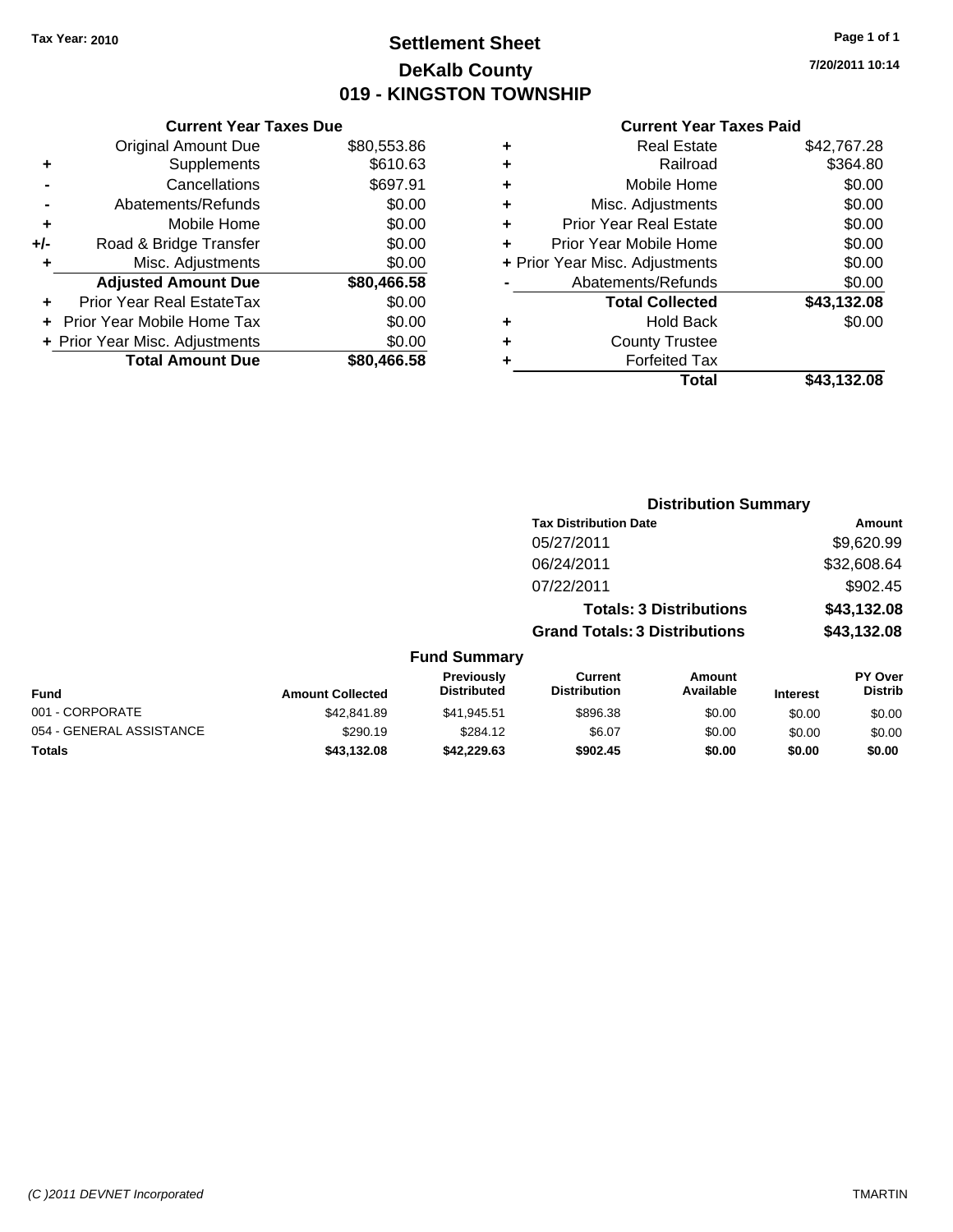**Current Year Taxes Due** Original Amount Due \$325,163.88

**Adjusted Amount Due \$310,022.16**

**Total Amount Due \$310,022.16**

**+** Supplements \$2,253.65 **-** Cancellations \$2,575.73 **-** Abatements/Refunds \$0.00 **+** Mobile Home \$0.00 **+/-** Road & Bridge Transfer (\$14,819.64) **+** Misc. Adjustments \$0.00

**+** Prior Year Real EstateTax \$0.00 **+** Prior Year Mobile Home Tax \$0.00 **+ Prior Year Misc. Adjustments**  $$0.00$ 

### **Settlement Sheet Tax Year: 2010 Page 1 of 1 DeKalb County 020 - KINGSTON ROAD & BRIDGE**

**7/20/2011 10:14**

#### **Current Year Taxes Paid**

| ٠ | <b>Real Estate</b>             | \$157,836.64 |
|---|--------------------------------|--------------|
| ٠ | Railroad                       | \$1,449.76   |
| ٠ | Mobile Home                    | \$0.00       |
| ٠ | Misc. Adjustments              | \$0.00       |
| ٠ | <b>Prior Year Real Estate</b>  | \$0.00       |
|   | Prior Year Mobile Home         | \$0.00       |
|   | + Prior Year Misc. Adjustments | \$0.00       |
|   | Abatements/Refunds             | \$0.00       |
|   | <b>Total Collected</b>         | \$159,286.40 |
| ٠ | <b>Hold Back</b>               | \$0.00       |
| ٠ | <b>County Trustee</b>          |              |
|   | <b>Forfeited Tax</b>           |              |
|   | Total                          | \$159.286.40 |

|                            | <b>Road and Bridge Summary</b> |               | <b>Distribution Summary</b>    |              |
|----------------------------|--------------------------------|---------------|--------------------------------|--------------|
| <b>Municipality</b>        | Amt. Due                       | Amt. Distrib. | <b>Tax Distribution Date</b>   | Amount       |
| <b>CITY OF GENOA</b>       | \$11,262.29                    | \$6.040.54    | 05/27/2011                     | \$35,507.20  |
| <b>VILLAGE OF KINGSTON</b> | \$16,371.29                    | \$8.779.10    | 06/24/2011                     | \$120,448.79 |
| <b>Totals</b>              | \$27,633.58                    | \$14,819.64   | 07/22/2011                     | \$3,330.41   |
|                            |                                |               | <b>Totals: 3 Distributions</b> | \$159,286.40 |

**Grand Totals: 3 Distributions \$159,286.40**

|                              |                         | <b>Fund Summary</b>                     |                                |                     |                 |                                  |
|------------------------------|-------------------------|-----------------------------------------|--------------------------------|---------------------|-----------------|----------------------------------|
| <b>Fund</b>                  | <b>Amount Collected</b> | <b>Previously</b><br><b>Distributed</b> | Current<br><b>Distribution</b> | Amount<br>Available | <b>Interest</b> | <b>PY Over</b><br><b>Distrib</b> |
| 007 - ROAD AND BRIDGE        | \$52,580.78             | \$51.482.87                             | \$1.097.91                     | \$0.00              | \$0.00          | \$0.00                           |
| 008 - BRIDGE CONST W/COUNTY  | \$3,895.63              | \$3.814.12                              | \$81.51                        | \$0.00              | \$0.00          | \$0.00                           |
| 009 - PERMANENT ROAD         | \$89.819.75             | \$87.940.55                             | \$1,879.20                     | \$0.00              | \$0.00          | \$0.00                           |
| 010 - EQUIPMENT AND BUILDING | \$12,990.24             | \$12,718.45                             | \$271.79                       | \$0.00              | \$0.00          | \$0.00                           |
| <b>Totals</b>                | \$159,286,40            | \$155,955,99                            | \$3,330.41                     | \$0.00              | \$0.00          | \$0.00                           |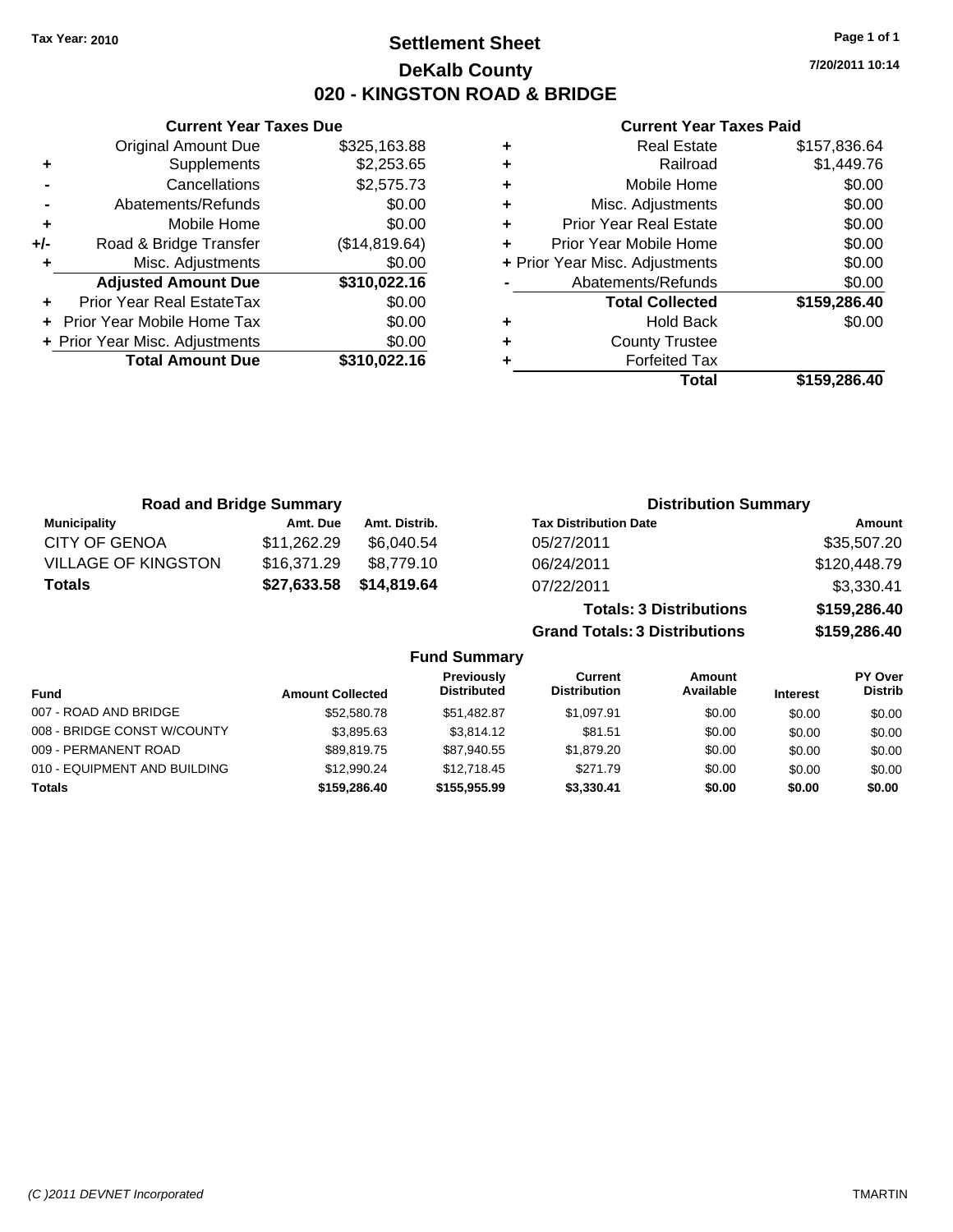### **Settlement Sheet Tax Year: 2010 Page 1 of 1 DeKalb County 021 - KINGSTON TWP CEMETERY**

**7/20/2011 10:14**

|     | <b>Current Year Taxes Due</b>     |             |  |  |  |
|-----|-----------------------------------|-------------|--|--|--|
|     | <b>Original Amount Due</b>        | \$13,457.61 |  |  |  |
| ٠   | Supplements                       | \$102.01    |  |  |  |
|     | Cancellations                     | \$116.61    |  |  |  |
|     | Abatements/Refunds                | \$0.00      |  |  |  |
| ٠   | Mobile Home                       | \$0.00      |  |  |  |
| +/- | Road & Bridge Transfer            | \$0.00      |  |  |  |
| ٠   | Misc. Adjustments                 | \$0.00      |  |  |  |
|     | <b>Adjusted Amount Due</b>        | \$13,443.01 |  |  |  |
| ٠   | Prior Year Real EstateTax         | \$0.00      |  |  |  |
|     | <b>Prior Year Mobile Home Tax</b> | \$0.00      |  |  |  |
|     | + Prior Year Misc. Adjustments    | \$0.00      |  |  |  |
|     | <b>Total Amount Due</b>           | \$13,443.01 |  |  |  |
|     |                                   |             |  |  |  |

| ٠ | <b>Real Estate</b>             | \$7,144.90 |
|---|--------------------------------|------------|
| ٠ | Railroad                       | \$60.95    |
| ٠ | Mobile Home                    | \$0.00     |
| ٠ | Misc. Adjustments              | \$0.00     |
| ÷ | <b>Prior Year Real Estate</b>  | \$0.00     |
| ٠ | Prior Year Mobile Home         | \$0.00     |
|   | + Prior Year Misc. Adjustments | \$0.00     |
|   | Abatements/Refunds             | \$0.00     |
|   | <b>Total Collected</b>         | \$7,205.85 |
| ٠ | Hold Back                      | \$0.00     |
| ٠ | <b>County Trustee</b>          |            |
| ٠ | <b>Forfeited Tax</b>           |            |
|   | Total                          | \$7,205.85 |
|   |                                |            |

|                |                         |                                  |                                       | <b>Distribution Summary</b>    |                 |                                  |
|----------------|-------------------------|----------------------------------|---------------------------------------|--------------------------------|-----------------|----------------------------------|
|                |                         |                                  | <b>Tax Distribution Date</b>          |                                |                 | Amount                           |
|                |                         |                                  | 05/27/2011                            |                                |                 | \$1,607.29                       |
|                |                         |                                  | 06/24/2011                            |                                |                 | \$5,447.83                       |
|                |                         |                                  | 07/22/2011                            |                                |                 | \$150.73                         |
|                |                         |                                  |                                       | <b>Totals: 3 Distributions</b> |                 | \$7,205.85                       |
|                |                         |                                  | <b>Grand Totals: 3 Distributions</b>  |                                |                 | \$7,205.85                       |
|                |                         | <b>Fund Summary</b>              |                                       |                                |                 |                                  |
| Fund           | <b>Amount Collected</b> | Previously<br><b>Distributed</b> | <b>Current</b><br><b>Distribution</b> | Amount<br>Available            | <b>Interest</b> | <b>PY Over</b><br><b>Distrib</b> |
| 017 - CEMETERY | \$7,205.85              | \$7,055.12                       | \$150.73                              | \$0.00                         | \$0.00          | \$0.00                           |
| Totals         | \$7,205.85              | \$7,055.12                       | \$150.73                              | \$0.00                         | \$0.00          | \$0.00                           |
|                |                         |                                  |                                       |                                |                 |                                  |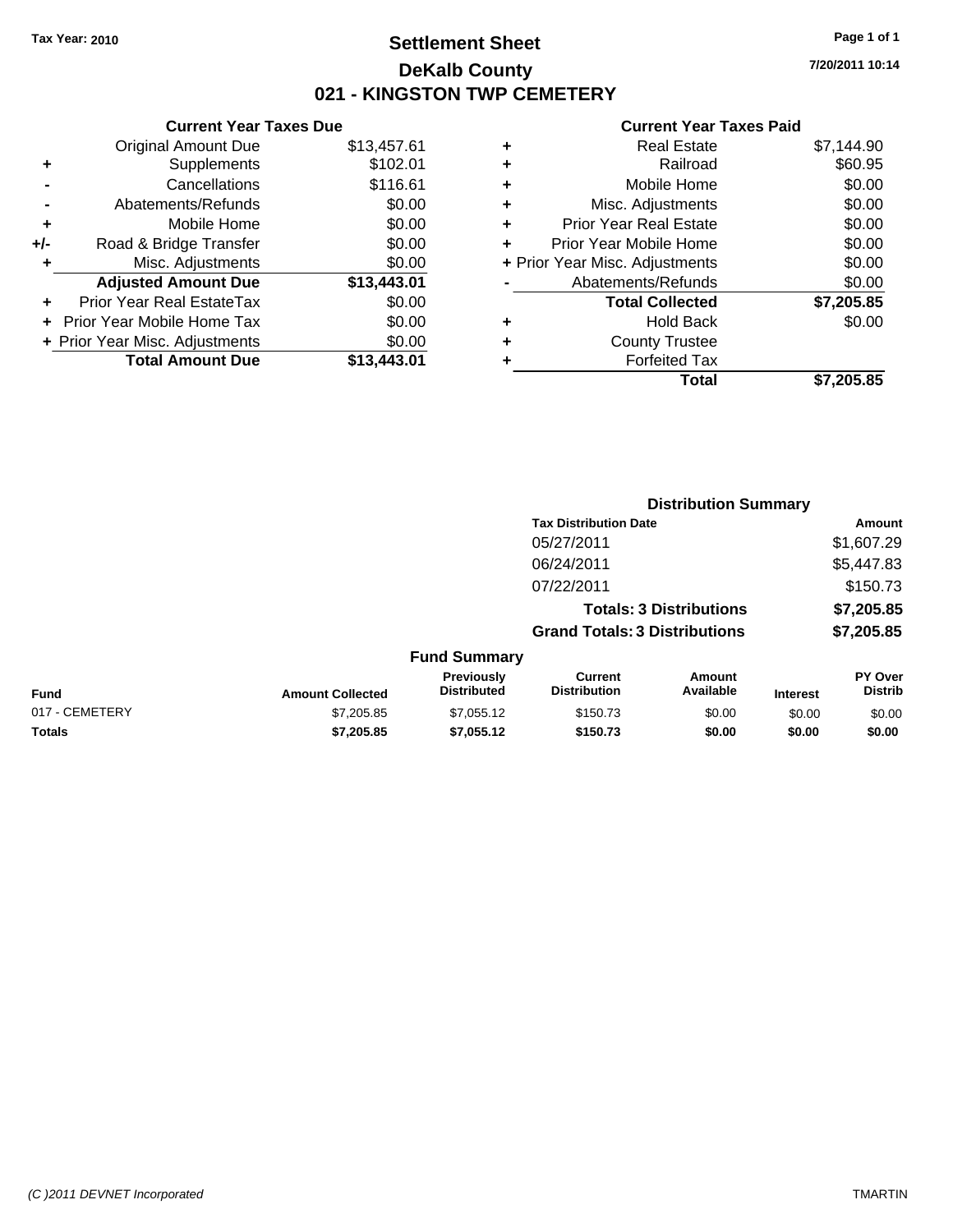## **Settlement Sheet Tax Year: 2010 Page 1 of 1 DeKalb County 022 - MALTA TOWNSHIP**

**7/20/2011 10:14**

|     | <b>Current Year Taxes Due</b>  |             |  |  |  |
|-----|--------------------------------|-------------|--|--|--|
|     | <b>Original Amount Due</b>     | \$58,694.35 |  |  |  |
| ٠   | Supplements                    | \$73.50     |  |  |  |
|     | Cancellations                  | \$96.36     |  |  |  |
|     | Abatements/Refunds             | \$0.00      |  |  |  |
| ٠   | Mobile Home                    | \$0.00      |  |  |  |
| +/- | Road & Bridge Transfer         | \$0.00      |  |  |  |
|     | Misc. Adjustments              | \$0.00      |  |  |  |
|     | <b>Adjusted Amount Due</b>     | \$58,671.49 |  |  |  |
|     | Prior Year Real EstateTax      | \$0.00      |  |  |  |
|     | Prior Year Mobile Home Tax     | \$0.00      |  |  |  |
|     | + Prior Year Misc. Adjustments | \$0.00      |  |  |  |
|     | <b>Total Amount Due</b>        | \$58,671.49 |  |  |  |
|     |                                |             |  |  |  |

| ٠ | <b>Real Estate</b>             | \$30,790.96 |
|---|--------------------------------|-------------|
| ٠ | Railroad                       | \$768.22    |
| ٠ | Mobile Home                    | \$0.00      |
| ٠ | Misc. Adjustments              | \$0.00      |
| ÷ | <b>Prior Year Real Estate</b>  | \$0.00      |
|   | Prior Year Mobile Home         | \$0.00      |
|   | + Prior Year Misc. Adjustments | \$0.00      |
|   | Abatements/Refunds             | \$0.00      |
|   | <b>Total Collected</b>         | \$31,559.18 |
| ٠ | <b>Hold Back</b>               | \$0.00      |
| ٠ | <b>County Trustee</b>          |             |
| ٠ | <b>Forfeited Tax</b>           |             |
|   | Total                          | \$31,559.18 |
|   |                                |             |

|                          |                         |                                  |                                       | <b>Distribution Summary</b>    |                 |                           |
|--------------------------|-------------------------|----------------------------------|---------------------------------------|--------------------------------|-----------------|---------------------------|
|                          |                         |                                  | <b>Tax Distribution Date</b>          |                                |                 | <b>Amount</b>             |
|                          |                         |                                  | 05/27/2011                            |                                |                 | \$5,175.55                |
|                          |                         |                                  | 06/24/2011                            |                                |                 | \$25,618.80               |
|                          |                         |                                  | 07/22/2011                            |                                |                 | \$764.83                  |
|                          |                         |                                  |                                       | <b>Totals: 3 Distributions</b> |                 | \$31,559.18               |
|                          |                         |                                  | <b>Grand Totals: 3 Distributions</b>  |                                |                 | \$31,559.18               |
|                          |                         | <b>Fund Summary</b>              |                                       |                                |                 |                           |
| Fund                     | <b>Amount Collected</b> | Previously<br><b>Distributed</b> | <b>Current</b><br><b>Distribution</b> | Amount<br>Available            | <b>Interest</b> | PY Over<br><b>Distrib</b> |
| 001 - CORPORATE          | \$31,194.67             | \$30,438.67                      | \$756.00                              | \$0.00                         | \$0.00          | \$0.00                    |
| 054 - GENERAL ASSISTANCE | \$364.51                | \$355.68                         | \$8.83                                | \$0.00                         | \$0.00          | \$0.00                    |
| Totals                   | \$31,559.18             | \$30,794.35                      | \$764.83                              | \$0.00                         | \$0.00          | \$0.00                    |
|                          |                         |                                  |                                       |                                |                 |                           |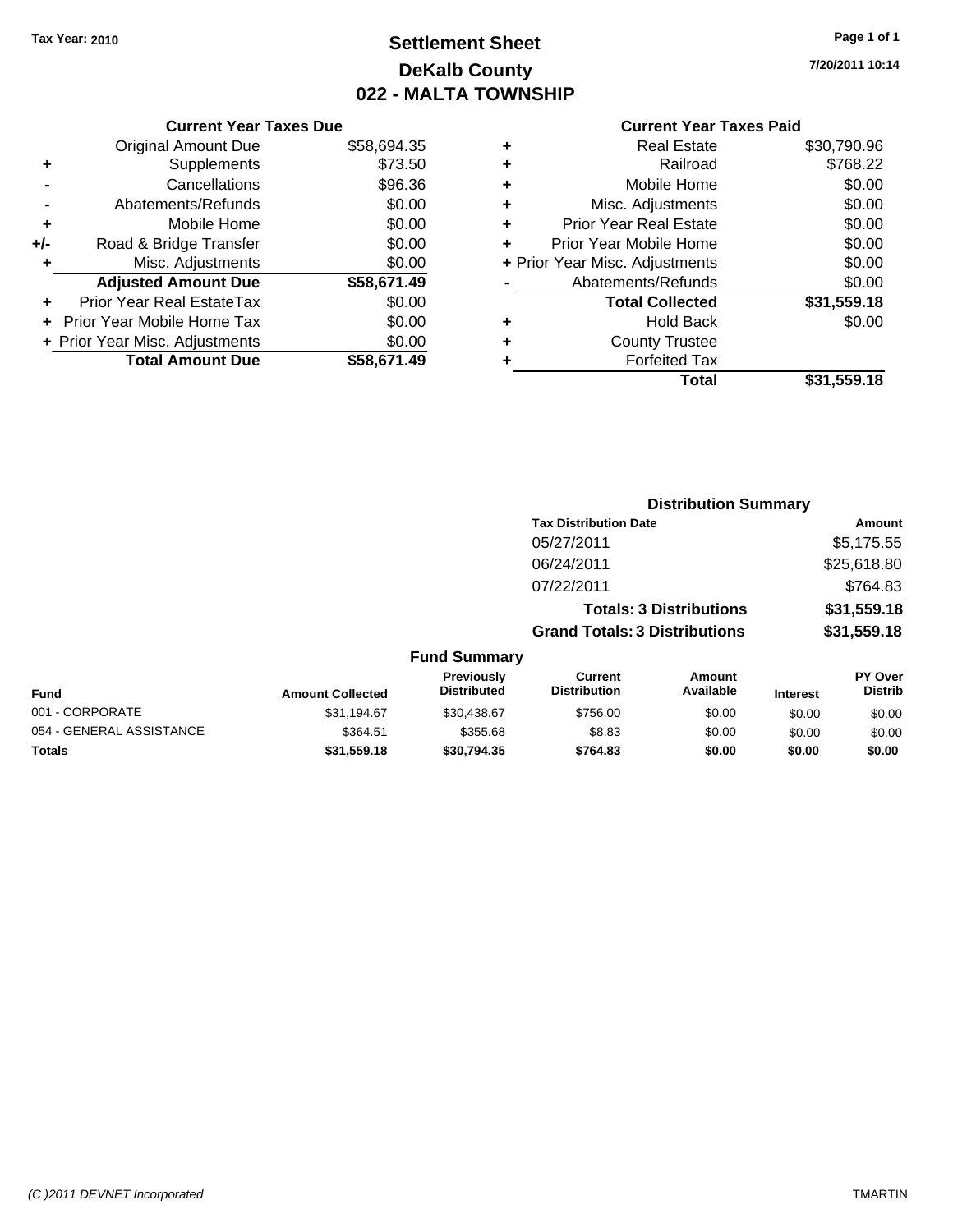### **Settlement Sheet Tax Year: 2010 Page 1 of 1 DeKalb County 023 - MALTA TWP LIBRARY**

**7/20/2011 10:14**

|     | <b>Current Year Taxes Due</b>  |              |  |  |  |
|-----|--------------------------------|--------------|--|--|--|
|     | <b>Original Amount Due</b>     | \$113,117.32 |  |  |  |
| ٠   | Supplements                    | \$141.66     |  |  |  |
|     | Cancellations                  | \$185.71     |  |  |  |
|     | Abatements/Refunds             | \$0.00       |  |  |  |
| ٠   | Mobile Home                    | \$0.00       |  |  |  |
| +/- | Road & Bridge Transfer         | \$0.00       |  |  |  |
| ٠   | Misc. Adjustments              | \$0.00       |  |  |  |
|     | <b>Adjusted Amount Due</b>     | \$113,073.27 |  |  |  |
| ٠   | Prior Year Real EstateTax      | \$0.00       |  |  |  |
|     | Prior Year Mobile Home Tax     | \$0.00       |  |  |  |
|     | + Prior Year Misc. Adjustments | \$0.00       |  |  |  |
|     | <b>Total Amount Due</b>        | \$113,073.27 |  |  |  |
|     |                                |              |  |  |  |

|   | <b>Real Estate</b>             | \$59,341.68 |
|---|--------------------------------|-------------|
| ٠ | Railroad                       | \$1,480.51  |
| ٠ | Mobile Home                    | \$0.00      |
| ٠ | Misc. Adjustments              | \$0.00      |
| ٠ | <b>Prior Year Real Estate</b>  | \$0.00      |
|   | Prior Year Mobile Home         | \$0.00      |
|   | + Prior Year Misc. Adjustments | \$0.00      |
|   | Abatements/Refunds             | \$0.00      |
|   | <b>Total Collected</b>         | \$60,822.19 |
| ٠ | <b>Hold Back</b>               | \$0.00      |
| ٠ | <b>County Trustee</b>          |             |
| ٠ | <b>Forfeited Tax</b>           |             |
|   | Total                          | \$60,822.19 |
|   |                                |             |

|               |                         |                                  |                                       | <b>Distribution Summary</b>    |                 |                                  |
|---------------|-------------------------|----------------------------------|---------------------------------------|--------------------------------|-----------------|----------------------------------|
|               |                         |                                  | <b>Tax Distribution Date</b>          |                                |                 | Amount                           |
|               |                         |                                  | 05/27/2011                            |                                |                 | \$9,974.71                       |
|               |                         |                                  | 06/24/2011                            |                                |                 | \$49,373.48                      |
|               |                         |                                  | 07/22/2011                            |                                |                 | \$1,474.00                       |
|               |                         |                                  |                                       | <b>Totals: 3 Distributions</b> |                 | \$60,822.19                      |
|               |                         |                                  | <b>Grand Totals: 3 Distributions</b>  |                                |                 | \$60,822.19                      |
|               |                         | <b>Fund Summary</b>              |                                       |                                |                 |                                  |
| Fund          | <b>Amount Collected</b> | Previously<br><b>Distributed</b> | <b>Current</b><br><b>Distribution</b> | Amount<br>Available            | <b>Interest</b> | <b>PY Over</b><br><b>Distrib</b> |
| 016 - LIBRARY | \$60,822.19             | \$59,348.19                      | \$1,474.00                            | \$0.00                         | \$0.00          | \$0.00                           |
| Totals        | \$60,822.19             | \$59,348.19                      | \$1,474.00                            | \$0.00                         | \$0.00          | \$0.00                           |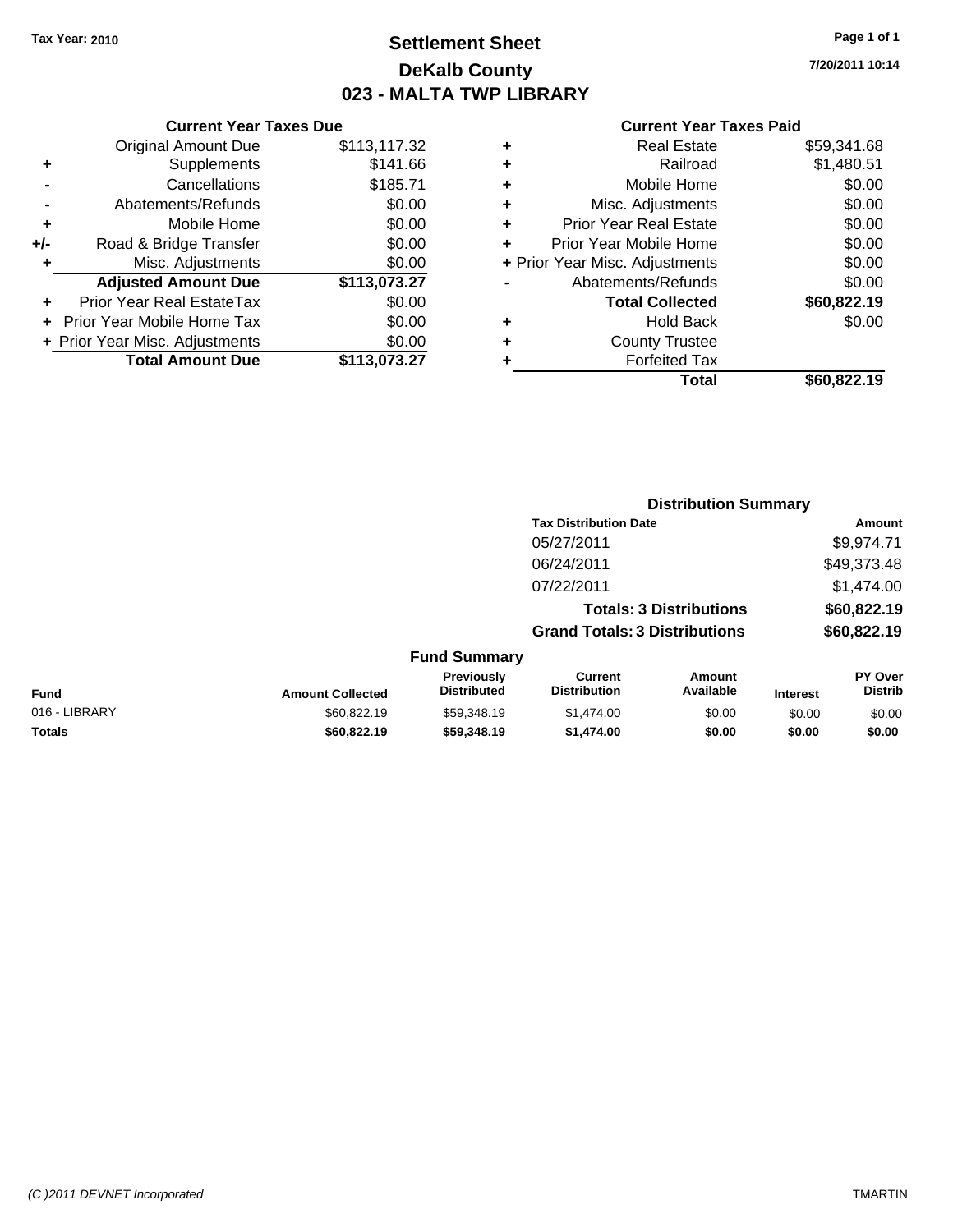### **Settlement Sheet Tax Year: 2010 Page 1 of 1 DeKalb County 024 - MALTA ROAD & BRIDGE**

**7/20/2011 10:14**

#### **Current Year Taxes Paid**

|     | <b>Original Amount Due</b>       | \$145,810.58 |
|-----|----------------------------------|--------------|
| ٠   | Supplements                      | \$167.59     |
|     | Cancellations                    | \$219.69     |
|     | Abatements/Refunds               | \$0.00       |
| ÷   | Mobile Home                      | \$0.00       |
| +/- | Road & Bridge Transfer           | (\$6,319.23) |
|     | Misc. Adjustments                | \$0.00       |
|     | <b>Adjusted Amount Due</b>       | \$139,439.25 |
|     | <b>Prior Year Real EstateTax</b> | \$0.00       |
| ÷   | Prior Year Mobile Home Tax       | \$0.00       |
|     | + Prior Year Misc. Adjustments   | \$0.00       |
|     | <b>Total Amount Due</b>          | \$139,439.25 |
|     |                                  |              |

**Current Year Taxes Due**

|   | Real Estate                    | \$70,202.68 |
|---|--------------------------------|-------------|
| ÷ | Railroad                       | \$1,879.15  |
| ٠ | Mobile Home                    | \$0.00      |
| ٠ | Misc. Adjustments              | \$0.00      |
| ٠ | <b>Prior Year Real Estate</b>  | \$0.00      |
|   | Prior Year Mobile Home         | \$0.00      |
|   | + Prior Year Misc. Adjustments | \$0.00      |
|   | Abatements/Refunds             | \$0.00      |
|   | <b>Total Collected</b>         | \$72,081.83 |
| ٠ | <b>Hold Back</b>               | \$0.00      |
| ٠ | <b>County Trustee</b>          |             |
|   | <b>Forfeited Tax</b>           |             |
|   | Total                          | \$72.081.83 |

**Grand Totals: 3 Distributions \$72,081.83**

|                         | <b>Road and Bridge Summary</b> |               | <b>Distribution Summary</b>    |             |
|-------------------------|--------------------------------|---------------|--------------------------------|-------------|
| <b>Municipality</b>     | Amt. Due                       | Amt. Distrib. | <b>Tax Distribution Date</b>   | Amount      |
| <b>VILLAGE OF MALTA</b> | \$11,729.96                    | \$6,319.23    | 05/27/2011                     | \$11,800.30 |
| <b>Totals</b>           | \$11,729.96                    | \$6,319.23    | 06/24/2011                     | \$58,537.77 |
|                         |                                |               | 07/22/2011                     | \$1,743.76  |
|                         |                                |               | <b>Totals: 3 Distributions</b> | \$72,081.83 |

**Fund Summary Fund Interest Amount Collected Distributed PY Over Distrib Amount Available Current Distribution Previously** 007 - ROAD AND BRIDGE 60.00 \$21,509.15 \$20,990.99 \$518.16 \$0.00 \$0.00 \$0.00 \$0.00 008 - BRIDGE CONST W/COUNTY  $$9,200.52$   $$8,977.55$   $$222.97$   $$0.00$   $$0.00$   $$0.00$ 009 - PERMANENT ROAD \$33,067.46 \$32,266.09 \$801.37 \$0.00 \$0.00 \$0.00 010 - EQUIPMENT AND BUILDING \$8,304.70 \$8,103.44 \$201.26 \$0.00 \$0.00 \$0.00 \$0.00 **Totals \$72,081.83 \$70,338.07 \$1,743.76 \$0.00 \$0.00 \$0.00**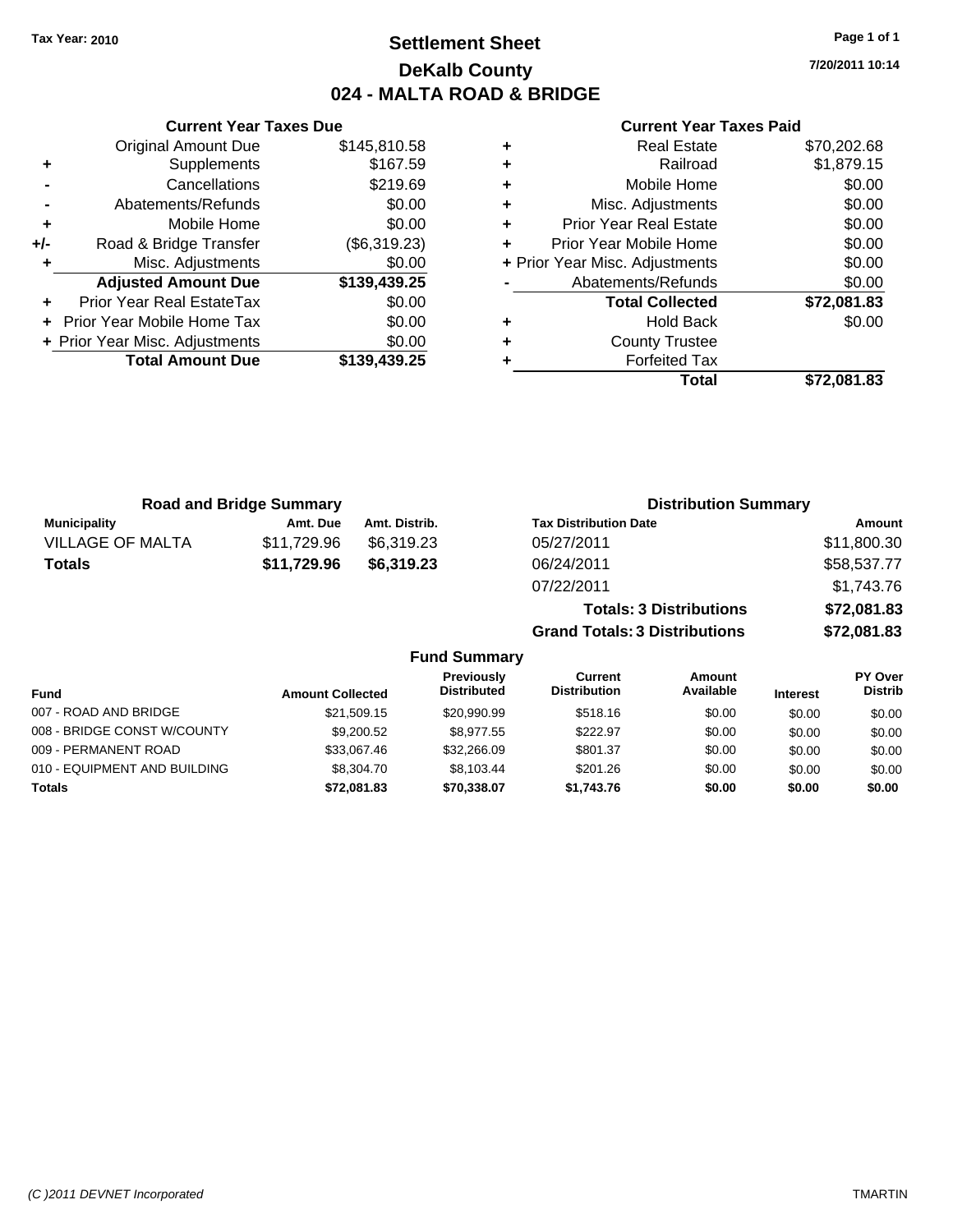**Original Amount Due** 

**Adjusted Amount Due** 

**Total Amount Due** 

**+** Supplements **-** Cancellations **-** Abatements/Refunds **+** Mobile Home **+/-** Road & Bridge Transfer **+** Misc. Adjustments

**+** Prior Year Real EstateTax \$0.00 **+** Prior Year Mobile Home Tax **+ Prior Year Misc. Adjustments** 

### **Settlement Sheet Tax Year: 2010 Page 1 of 1 DeKalb County 025 - MAYFIELD TOWNSHIP**

**7/20/2011 10:14**

 $\overline{$50,838.59}$ 

| <b>Current Year Taxes Due</b> |             |   | <b>Current Year Taxes Paid</b> |             |  |  |
|-------------------------------|-------------|---|--------------------------------|-------------|--|--|
| ıl Amount Due                 | \$93,101.59 | ٠ | <b>Real Estate</b>             | \$50,838.59 |  |  |
| Supplements                   | \$411.76    | ٠ | Railroad                       | \$0.00      |  |  |
| Cancellations                 | \$428.10    | ٠ | Mobile Home                    | \$0.00      |  |  |
| าents/Refunds                 | \$0.00      | ٠ | Misc. Adjustments              | \$0.00      |  |  |
| Mobile Home                   | \$0.00      | ٠ | <b>Prior Year Real Estate</b>  | \$0.00      |  |  |
| ridge Transfer                | \$0.00      | ٠ | Prior Year Mobile Home         | \$0.00      |  |  |
| . Adjustments                 | \$0.00      |   | + Prior Year Misc. Adjustments | \$0.00      |  |  |
| <b>Amount Due</b>             | \$93,085.25 |   | Abatements/Refunds             | \$0.00      |  |  |
| eal EstateTax                 | \$0.00      |   | <b>Total Collected</b>         | \$50,838.59 |  |  |
| pile Home Tax                 | \$0.00      | ٠ | <b>Hold Back</b>               | \$0.00      |  |  |
| . Adjustments                 | \$0.00      | ÷ | <b>County Trustee</b>          |             |  |  |
| <b>Amount Due</b>             | \$93,085.25 |   | <b>Forfeited Tax</b>           |             |  |  |
|                               |             |   | Total                          | \$50,838,59 |  |  |

|                          |                         | <b>Distribution Summary</b>      |                                       |                                |                 |                                  |
|--------------------------|-------------------------|----------------------------------|---------------------------------------|--------------------------------|-----------------|----------------------------------|
|                          |                         |                                  | <b>Tax Distribution Date</b>          |                                |                 | Amount                           |
|                          |                         |                                  | 05/27/2011                            |                                |                 | \$11,889.17                      |
|                          |                         |                                  | 06/24/2011                            |                                |                 | \$37,435.80                      |
|                          |                         |                                  | 07/22/2011                            |                                |                 | \$1,513.62                       |
|                          |                         |                                  |                                       | <b>Totals: 3 Distributions</b> |                 | \$50,838.59                      |
|                          |                         |                                  | <b>Grand Totals: 3 Distributions</b>  |                                |                 | \$50,838.59                      |
|                          |                         | <b>Fund Summary</b>              |                                       |                                |                 |                                  |
| Fund                     | <b>Amount Collected</b> | Previously<br><b>Distributed</b> | <b>Current</b><br><b>Distribution</b> | <b>Amount</b><br>Available     | <b>Interest</b> | <b>PY Over</b><br><b>Distrib</b> |
| 001 - CORPORATE          | \$48,653.80             | \$47,205.23                      | \$1,448.57                            | \$0.00                         | \$0.00          | \$0.00                           |
| 054 - GENERAL ASSISTANCE | \$2,184.79              | \$2,119.74                       | \$65.05                               | \$0.00                         | \$0.00          | \$0.00                           |
| Totals                   | \$50,838.59             | \$49,324.97                      | \$1,513.62                            | \$0.00                         | \$0.00          | \$0.00                           |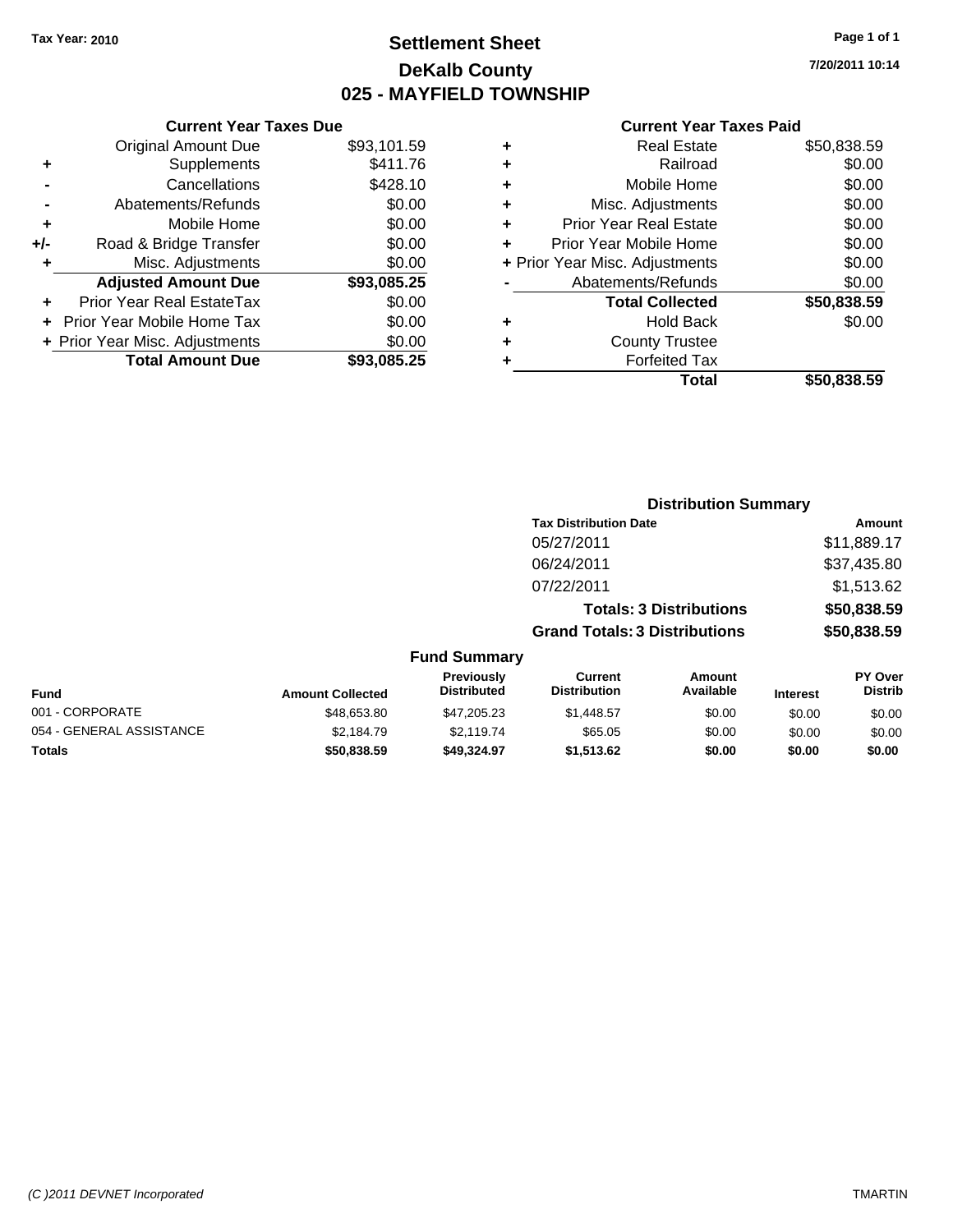**Current Year Taxes Due** Original Amount Due \$220,017.19

**Adjusted Amount Due \$219,978.60**

**Total Amount Due \$219,978.60**

**+** Supplements \$973.08 **-** Cancellations \$1,011.67 **-** Abatements/Refunds \$0.00 **+** Mobile Home \$0.00 **+/-** Road & Bridge Transfer \$0.00 **+** Misc. Adjustments \$0.00

**+** Prior Year Real EstateTax \$0.00 **+** Prior Year Mobile Home Tax \$0.00 **+ Prior Year Misc. Adjustments**  $$0.00$ 

### **Settlement Sheet Tax Year: 2010 Page 1 of 1 DeKalb County 026 - MAYFIELD ROAD & BRIDGE**

**7/20/2011 10:14**

|   | Total                          | \$120.141.01 |
|---|--------------------------------|--------------|
| ٠ | <b>Forfeited Tax</b>           |              |
| ٠ | <b>County Trustee</b>          |              |
| ٠ | <b>Hold Back</b>               | \$0.00       |
|   | <b>Total Collected</b>         | \$120,141.01 |
|   | Abatements/Refunds             | \$0.00       |
|   | + Prior Year Misc. Adjustments | \$0.00       |
|   | Prior Year Mobile Home         | \$0.00       |
| ٠ | <b>Prior Year Real Estate</b>  | \$0.00       |
| ٠ | Misc. Adjustments              | \$0.00       |
| ٠ | Mobile Home                    | \$0.00       |
| ٠ | Railroad                       | \$0.00       |
| ٠ | <b>Real Estate</b>             | \$120,141.01 |

|                           |                         |                                         | <b>Distribution Summary</b>           |                                |                 |                           |
|---------------------------|-------------------------|-----------------------------------------|---------------------------------------|--------------------------------|-----------------|---------------------------|
|                           |                         |                                         | <b>Tax Distribution Date</b>          |                                |                 | Amount                    |
|                           |                         |                                         | 05/27/2011                            |                                |                 | \$28,096.30               |
|                           |                         |                                         | 06/24/2011                            |                                |                 | \$88,467.78               |
|                           |                         |                                         | 07/22/2011                            |                                |                 | \$3,576.93                |
|                           |                         |                                         |                                       | <b>Totals: 3 Distributions</b> |                 | \$120,141.01              |
|                           |                         |                                         | <b>Grand Totals: 3 Distributions</b>  |                                |                 | \$120,141.01              |
|                           |                         | <b>Fund Summary</b>                     |                                       |                                |                 |                           |
| <b>Fund</b>               | <b>Amount Collected</b> | <b>Previously</b><br><b>Distributed</b> | <b>Current</b><br><b>Distribution</b> | Amount<br>Available            | <b>Interest</b> | PY Over<br><b>Distrib</b> |
| 007 - ROAD AND BRIDGE     | \$77.509.57             | \$75.201.89                             | \$2,307.68                            | \$0.00                         | \$0.00          | \$0.00                    |
| 000 DRIBOE CONST WICOUNTY | 0.70000                 | 0.00000                                 | 0.0000                                | 0000                           | $\sim$ $\sim$   | $\sim$ $\sim$             |

| <b>Totals</b>                                | \$120,141,01 | \$116,564.08 | \$3.576.93 | \$0.00 | \$0.00 | \$0.00 |
|----------------------------------------------|--------------|--------------|------------|--------|--------|--------|
| 047 - SOCIAL SECURITY                        | \$1,406.12   | \$1.364.26   | \$41.86    | \$0.00 | \$0.00 | \$0.00 |
| 035 - TORT JUDGMENTS, LIABILITY<br>INSURANCE | \$2,324.85   | \$2,255.63   | \$69.22    | \$0.00 | \$0.00 | \$0.00 |
| 010 - EQUIPMENT AND BUILDING                 | \$5,404.06   | \$5.243.17   | \$160.89   | \$0.00 | \$0.00 | \$0.00 |
| 009 - PERMANENT ROAD                         | \$30.792.51  | \$29.875.73  | \$916.78   | \$0.00 | \$0.00 | \$0.00 |
| 008 - BRIDGE CONST W/COUNTY                  | \$2,703.90   | \$2,623.40   | \$80.50    | \$0.00 | \$0.00 | \$0.00 |
| 007 - ROAD AND BRIDGE                        | \$77.509.57  | \$75.201.89  | \$2,307.68 | \$0.00 | \$0.00 | \$0.00 |
|                                              |              |              |            |        |        |        |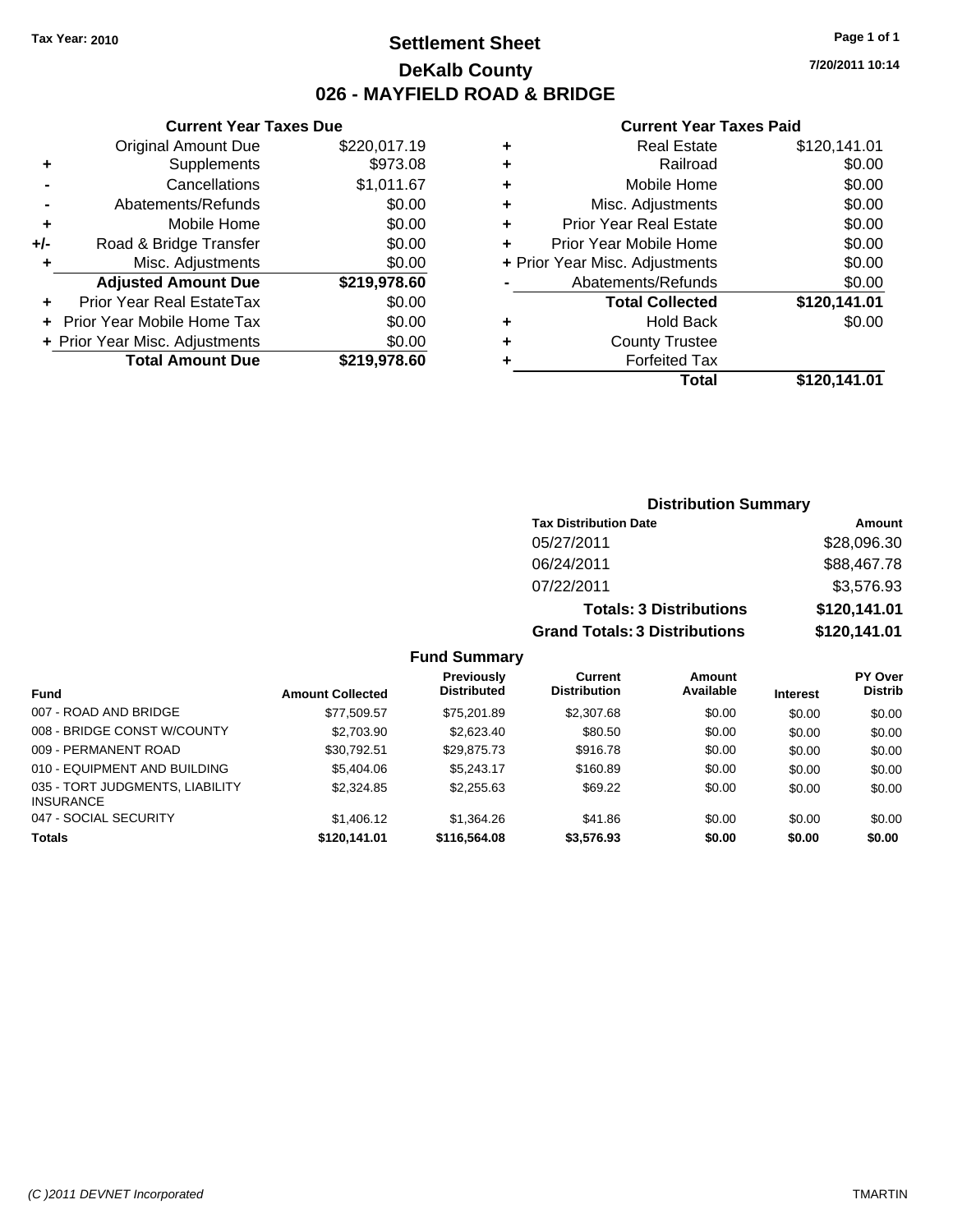## **Settlement Sheet Tax Year: 2010 Page 1 of 1 DeKalb County 027 - MILAN TOWNSHIP**

**7/20/2011 10:14**

|                | <b>Current Year Taxes Due</b> |             |
|----------------|-------------------------------|-------------|
|                | <b>Original Amount Due</b>    | \$40,002.50 |
| ٠              | Supplements                   | \$0.00      |
| $\blacksquare$ | Cancellations                 | \$0.00      |
| $\blacksquare$ | Abatements/Refunds            | \$0.00      |
| ٠              | Mobile Home                   | \$0.00      |
| +/-            | Road & Bridge Transfer        | \$0.00      |
| $\ddot{}$      | Misc. Adjustments             | \$0.00      |
|                | <b>Adjusted Amount Due</b>    | \$40,002.50 |
|                | Prior Year Real EstateTax     | ደ0 00       |

| <b>Total Amount Due</b>              | \$40,002.50 |
|--------------------------------------|-------------|
| + Prior Year Misc. Adjustments       | \$0.00      |
| + Prior Year Mobile Home Tax         | \$0.00      |
| $\ddagger$ FINITE al INFAIL SIAIGTAN | JU.UU       |

|   | Real Estate                    | \$21,427.55 |
|---|--------------------------------|-------------|
| ÷ | Railroad                       | \$0.00      |
| ٠ | Mobile Home                    | \$0.00      |
| ٠ | Misc. Adjustments              | \$0.00      |
| ÷ | <b>Prior Year Real Estate</b>  | \$0.00      |
|   | Prior Year Mobile Home         | \$0.00      |
|   | + Prior Year Misc. Adjustments | \$0.00      |
|   | Abatements/Refunds             | \$0.00      |
|   | <b>Total Collected</b>         | \$21,427.55 |
| ٠ | <b>Hold Back</b>               | \$0.00      |
| ٠ | <b>County Trustee</b>          |             |
|   | <b>Forfeited Tax</b>           |             |
|   | Total                          | \$21,427.55 |
|   |                                |             |

|                 |                         |                                  |                                       |                                | <b>Distribution Summary</b> |                                  |
|-----------------|-------------------------|----------------------------------|---------------------------------------|--------------------------------|-----------------------------|----------------------------------|
|                 |                         |                                  | <b>Tax Distribution Date</b>          |                                |                             | Amount                           |
|                 |                         |                                  | 05/27/2011                            |                                |                             | \$2,279.53                       |
|                 |                         |                                  | 06/24/2011                            |                                |                             | \$19,052.24                      |
|                 |                         |                                  | 07/22/2011                            |                                |                             | \$95.78                          |
|                 |                         |                                  |                                       | <b>Totals: 3 Distributions</b> |                             | \$21,427.55                      |
|                 |                         |                                  | <b>Grand Totals: 3 Distributions</b>  |                                |                             | \$21,427.55                      |
|                 |                         | <b>Fund Summary</b>              |                                       |                                |                             |                                  |
| <b>Fund</b>     | <b>Amount Collected</b> | Previously<br><b>Distributed</b> | <b>Current</b><br><b>Distribution</b> | <b>Amount</b><br>Available     | <b>Interest</b>             | <b>PY Over</b><br><b>Distrib</b> |
| 001 - CORPORATE | \$21,427.55             | \$21,331.77                      | \$95.78                               | \$0.00                         | \$0.00                      | \$0.00                           |
| Totals          | \$21,427.55             | \$21.331.77                      | \$95.78                               | \$0.00                         | \$0.00                      | \$0.00                           |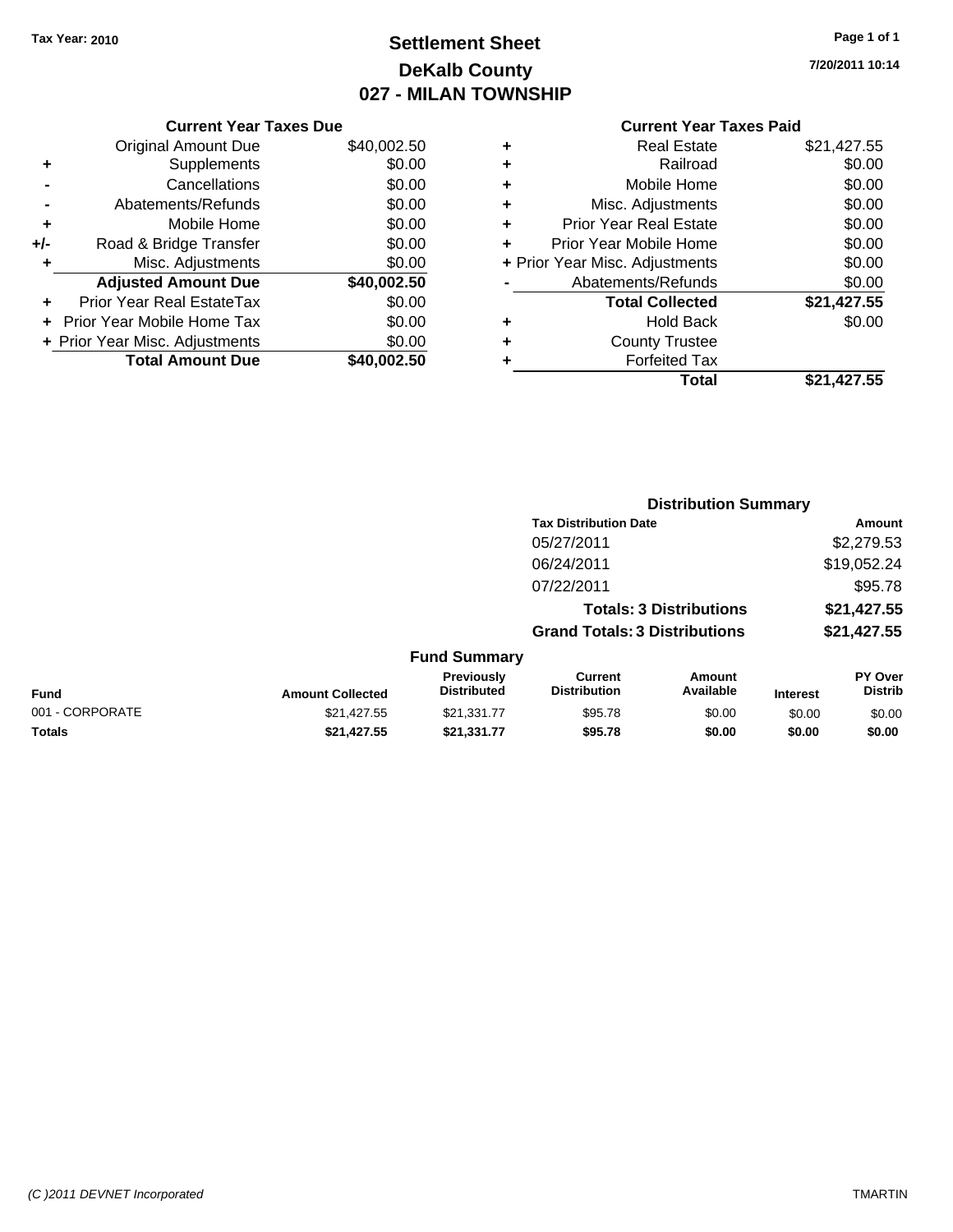### **Settlement Sheet Tax Year: 2010 Page 1 of 1 DeKalb County 028 - MILAN ROAD & BRIDGE**

### **Current Year Taxes Due** Original Amount Due \$60,504.15 **+** Supplements \$0.00 **Cancellations** \$0.00

|     | <b>Total Amount Due</b>        | \$60,504.15 |
|-----|--------------------------------|-------------|
|     | + Prior Year Misc. Adjustments | \$0.00      |
|     | + Prior Year Mobile Home Tax   | \$0.00      |
|     | Prior Year Real EstateTax      | \$0.00      |
|     | <b>Adjusted Amount Due</b>     | \$60,504.15 |
| ÷   | Misc. Adjustments              | \$0.00      |
| +/- | Road & Bridge Transfer         | \$0.00      |
| ٠   | Mobile Home                    | \$0.00      |
|     | Abatements/Refunds             | \$0.00      |

#### **Current Year Taxes Paid**

| ٠ | <b>Real Estate</b>             | \$32,409.39 |
|---|--------------------------------|-------------|
| ٠ | Railroad                       | \$0.00      |
| ٠ | Mobile Home                    | \$0.00      |
| ٠ | Misc. Adjustments              | \$0.00      |
| ٠ | <b>Prior Year Real Estate</b>  | \$0.00      |
| ÷ | Prior Year Mobile Home         | \$0.00      |
|   | + Prior Year Misc. Adjustments | \$0.00      |
|   | Abatements/Refunds             | \$0.00      |
|   | <b>Total Collected</b>         | \$32,409.39 |
| ٠ | Hold Back                      | \$0.00      |
| ٠ | <b>County Trustee</b>          |             |
| ٠ | <b>Forfeited Tax</b>           |             |
|   | Total                          | \$32,409.39 |
|   |                                |             |

## **Distribution Summary Tax Distribution Date Amount** 05/27/2011 \$3,447.80 06/24/2011 \$28,816.74 07/22/2011 \$144.85

#### **Totals: 3 Distributions \$32,409.39 Grand Totals: 3 Distributions \$32,409.39 Fund Summary Fund Interest Amount Collected Distributed PY Over Distrib Amount Available Current Distribution Previously** 007 - ROAD AND BRIDGE 60.00 \$22,042.48 \$21,943.96 \$98.52 \$0.00 \$0.00 \$0.00 \$0.00 008 - BRIDGE CONST W/COUNTY  $$2,331.59$   $$2,321.17$   $$10.42$   $$0.00$   $$0.00$   $$0.00$ 009 - PERMANENT ROAD \$8,035.32 \$7,999.41 \$35.91 \$0.00 \$0.00 \$0.00

**Totals \$32,409.39 \$32,264.54 \$144.85 \$0.00 \$0.00 \$0.00**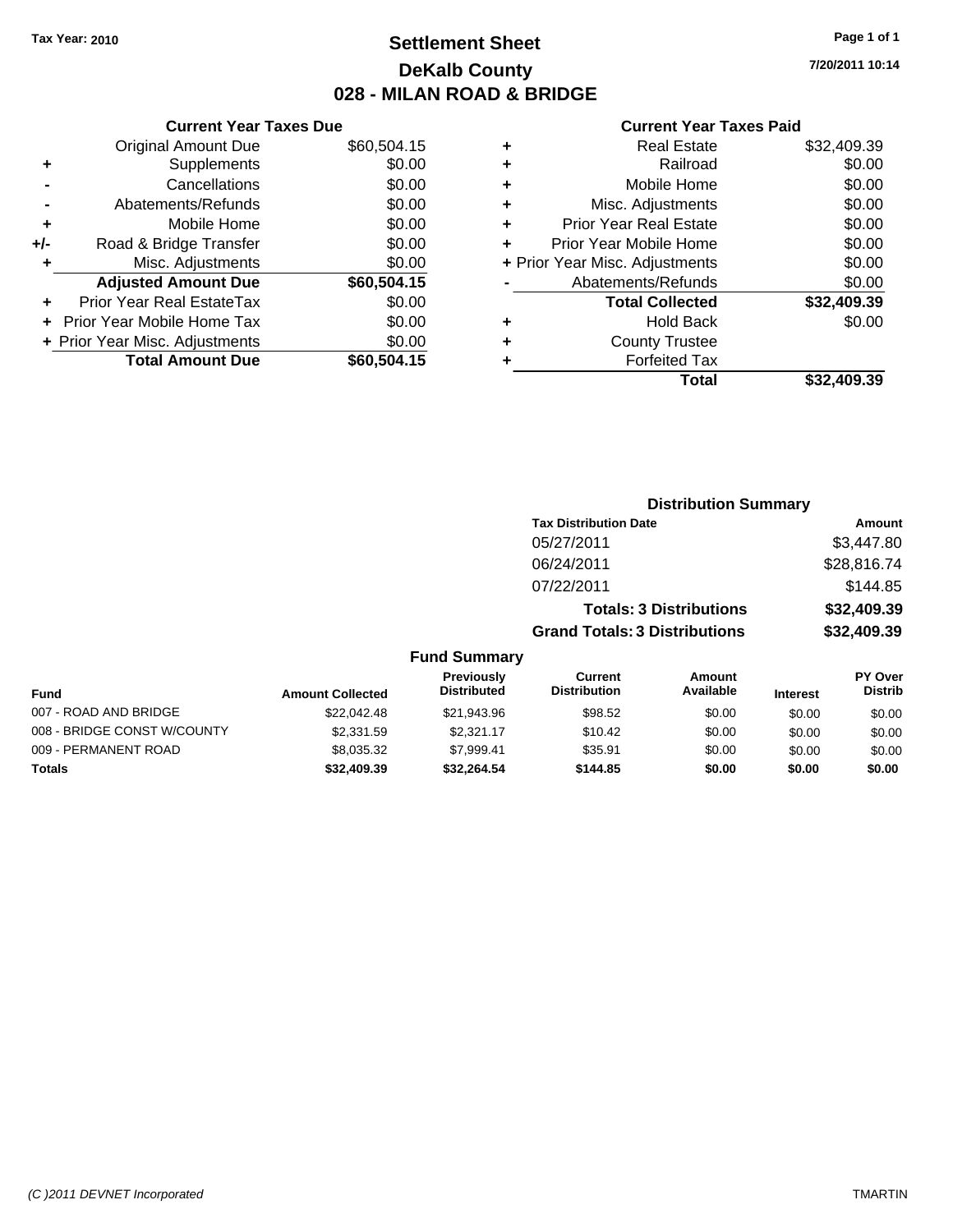### **Settlement Sheet Tax Year: 2010 Page 1 of 1 DeKalb County 029 - PAW PAW TOWNSHIP**

**7/20/2011 10:14**

|     | <b>Current Year Taxes Due</b>     |             |
|-----|-----------------------------------|-------------|
|     | <b>Original Amount Due</b>        | \$62,164.94 |
| ٠   | Supplements                       | \$0.00      |
|     | Cancellations                     | \$0.00      |
|     | Abatements/Refunds                | \$0.00      |
| ٠   | Mobile Home                       | \$0.00      |
| +/- | Road & Bridge Transfer            | \$0.00      |
| ٠   | Misc. Adjustments                 | \$0.00      |
|     | <b>Adjusted Amount Due</b>        | \$62,164.94 |
| ٠   | Prior Year Real EstateTax         | \$0.00      |
|     | <b>Prior Year Mobile Home Tax</b> | \$0.00      |
|     | + Prior Year Misc. Adjustments    | \$0.00      |
|     | <b>Total Amount Due</b>           | \$62,164.94 |
|     |                                   |             |

| ٠ | <b>Real Estate</b>             | \$32,475.04 |
|---|--------------------------------|-------------|
| ٠ | Railroad                       | \$1,018.93  |
| ÷ | Mobile Home                    | \$0.00      |
| ٠ | Misc. Adjustments              | \$0.00      |
| ٠ | <b>Prior Year Real Estate</b>  | \$0.00      |
| ÷ | Prior Year Mobile Home         | \$0.00      |
|   | + Prior Year Misc. Adjustments | \$0.00      |
|   | Abatements/Refunds             | \$0.00      |
|   | <b>Total Collected</b>         | \$33,493.97 |
| ٠ | <b>Hold Back</b>               | \$0.00      |
| ٠ | <b>County Trustee</b>          |             |
| ٠ | <b>Forfeited Tax</b>           |             |
|   | Total                          | \$33.493.97 |

|                          |                         |                                  | <b>Distribution Summary</b>           |                                |                 |                                  |
|--------------------------|-------------------------|----------------------------------|---------------------------------------|--------------------------------|-----------------|----------------------------------|
|                          |                         |                                  | <b>Tax Distribution Date</b>          |                                |                 | Amount                           |
|                          |                         |                                  | 05/27/2011                            |                                |                 | \$5,566.63                       |
|                          |                         |                                  | 06/24/2011                            |                                |                 | \$27,230.29                      |
|                          |                         |                                  | 07/22/2011                            |                                |                 | \$697.05                         |
|                          |                         |                                  |                                       | <b>Totals: 3 Distributions</b> |                 | \$33,493.97                      |
|                          |                         |                                  | <b>Grand Totals: 3 Distributions</b>  |                                |                 | \$33,493.97                      |
|                          |                         | <b>Fund Summary</b>              |                                       |                                |                 |                                  |
| <b>Fund</b>              | <b>Amount Collected</b> | Previously<br><b>Distributed</b> | <b>Current</b><br><b>Distribution</b> | Amount<br>Available            | <b>Interest</b> | <b>PY Over</b><br><b>Distrib</b> |
| 001 - CORPORATE          | \$31,446.87             | \$30,792.42                      | \$654.45                              | \$0.00                         | \$0.00          | \$0.00                           |
| 017 - CEMETERY           | \$1,281.28              | \$1,254.62                       | \$26.66                               | \$0.00                         | \$0.00          | \$0.00                           |
| 034 - GENERAL ASSISTANCE | \$765.82                | \$749.88                         | \$15.94                               | \$0.00                         | \$0.00          | \$0.00                           |
| Totals                   | \$33,493.97             | \$32,796.92                      | \$697.05                              | \$0.00                         | \$0.00          | \$0.00                           |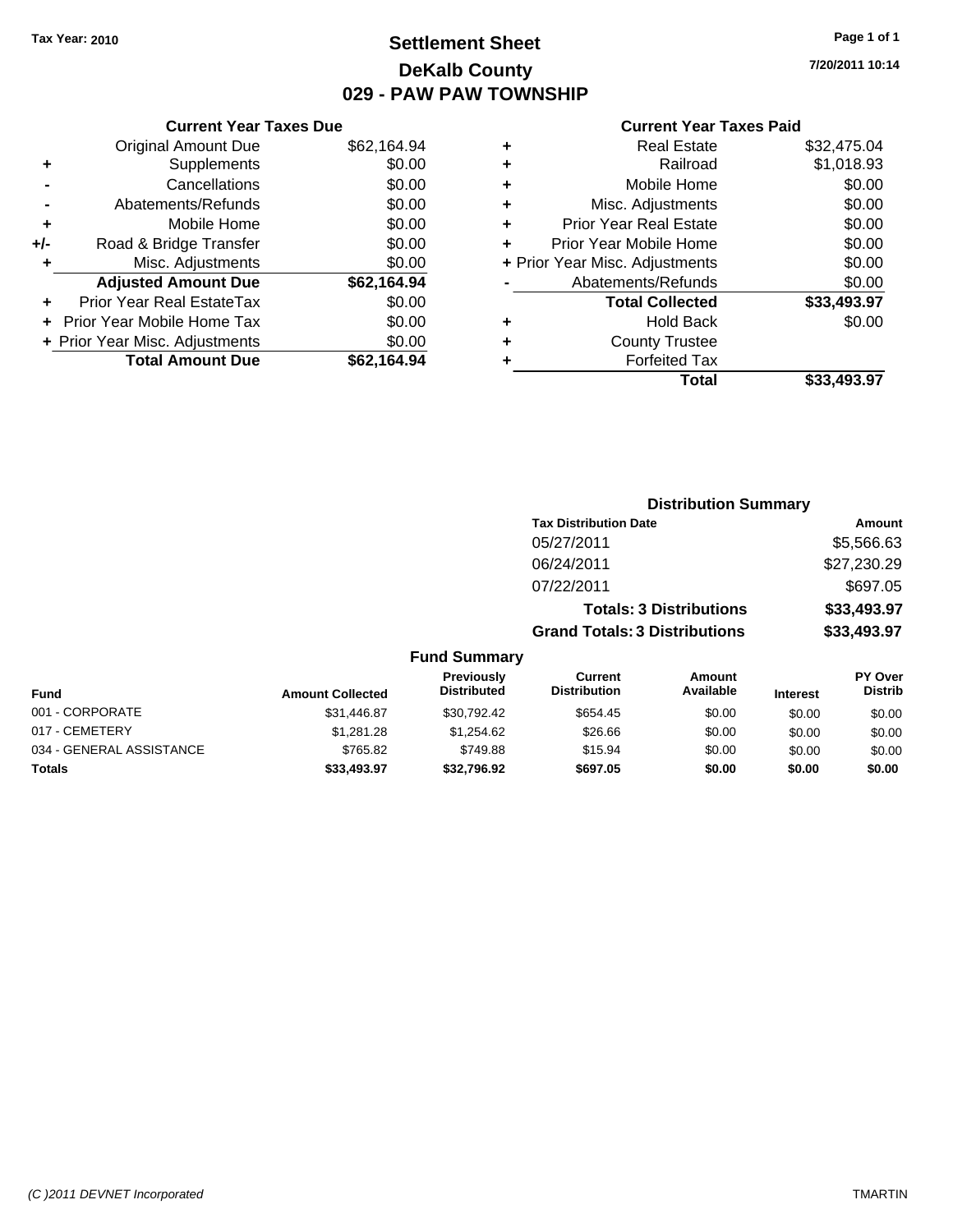**Current Year Taxes Due** Original Amount Due \$85,740.29

**Adjusted Amount Due \$85,740.29**

**Total Amount Due \$85,740.29**

**+** Supplements \$0.00 **-** Cancellations \$0.00 **-** Abatements/Refunds \$0.00 **+** Mobile Home \$0.00 **+/-** Road & Bridge Transfer \$0.00 **+** Misc. Adjustments \$0.00

**+** Prior Year Real EstateTax \$0.00 **+** Prior Year Mobile Home Tax \$0.00 **+ Prior Year Misc. Adjustments**  $$0.00$ 

### **Settlement Sheet Tax Year: 2010 Page 1 of 1 DeKalb County 030 - PAW PAW ROAD & BRIDGE**

**7/20/2011 10:14**

#### **Current Year Taxes Paid**

| <b>Real Estate</b>             | \$44,790.69 |
|--------------------------------|-------------|
| Railroad                       | \$1,405.35  |
| Mobile Home                    | \$0.00      |
| Misc. Adjustments              | \$0.00      |
| <b>Prior Year Real Estate</b>  | \$0.00      |
| Prior Year Mobile Home         | \$0.00      |
| + Prior Year Misc. Adjustments | \$0.00      |
| Abatements/Refunds             | \$0.00      |
| <b>Total Collected</b>         | \$46,196.04 |
| <b>Hold Back</b>               | \$0.00      |
| <b>County Trustee</b>          |             |
| <b>Forfeited Tax</b>           |             |
| Total                          | \$46.196.04 |
|                                |             |

|                                               |                         |                                  |                                      | <b>Distribution Summary</b>    |                 |                                  |
|-----------------------------------------------|-------------------------|----------------------------------|--------------------------------------|--------------------------------|-----------------|----------------------------------|
|                                               |                         |                                  | <b>Tax Distribution Date</b>         |                                |                 | Amount                           |
|                                               |                         |                                  | 05/27/2011                           |                                |                 | \$7,677.73                       |
|                                               |                         |                                  | 06/24/2011                           |                                |                 | \$37,556.92                      |
|                                               |                         |                                  | 07/22/2011                           |                                |                 | \$961.39                         |
|                                               |                         |                                  |                                      | <b>Totals: 3 Distributions</b> |                 | \$46,196.04                      |
|                                               |                         |                                  | <b>Grand Totals: 3 Distributions</b> |                                |                 | \$46,196.04                      |
|                                               |                         | <b>Fund Summary</b>              |                                      |                                |                 |                                  |
| <b>Fund</b>                                   | <b>Amount Collected</b> | Previously<br><b>Distributed</b> | Current<br><b>Distribution</b>       | Amount<br>Available            | <b>Interest</b> | <b>PY Over</b><br><b>Distrib</b> |
| 007 - ROAD AND BRIDGE                         | \$22,403.30             | \$21,937.07                      | \$466.23                             | \$0.00                         | \$0.00          | \$0.00                           |
| 009 - PERMANENT ROAD                          | \$17,936.08             | \$17,562.81                      | \$373.27                             | \$0.00                         | \$0.00          | \$0.00                           |
| 010 - EQUIPMENT AND BUILDING                  | \$2,466.87              | \$2,415.53                       | \$51.34                              | \$0.00                         | \$0.00          | \$0.00                           |
| 027 - AUDIT                                   | \$373.96                | \$366.18                         | \$7.78                               | \$0.00                         | \$0.00          | \$0.00                           |
| 035 - TORT JUDGEMENTS/LIABILITY<br><b>INS</b> | \$2,379.84              | \$2,330.31                       | \$49.53                              | \$0.00                         | \$0.00          | \$0.00                           |

047 - SOCIAL SECURITY \$635.99 \$622.75 \$13.24 \$0.00 \$0.00 \$0.00 **Totals \$46,196.04 \$45,234.65 \$961.39 \$0.00 \$0.00 \$0.00**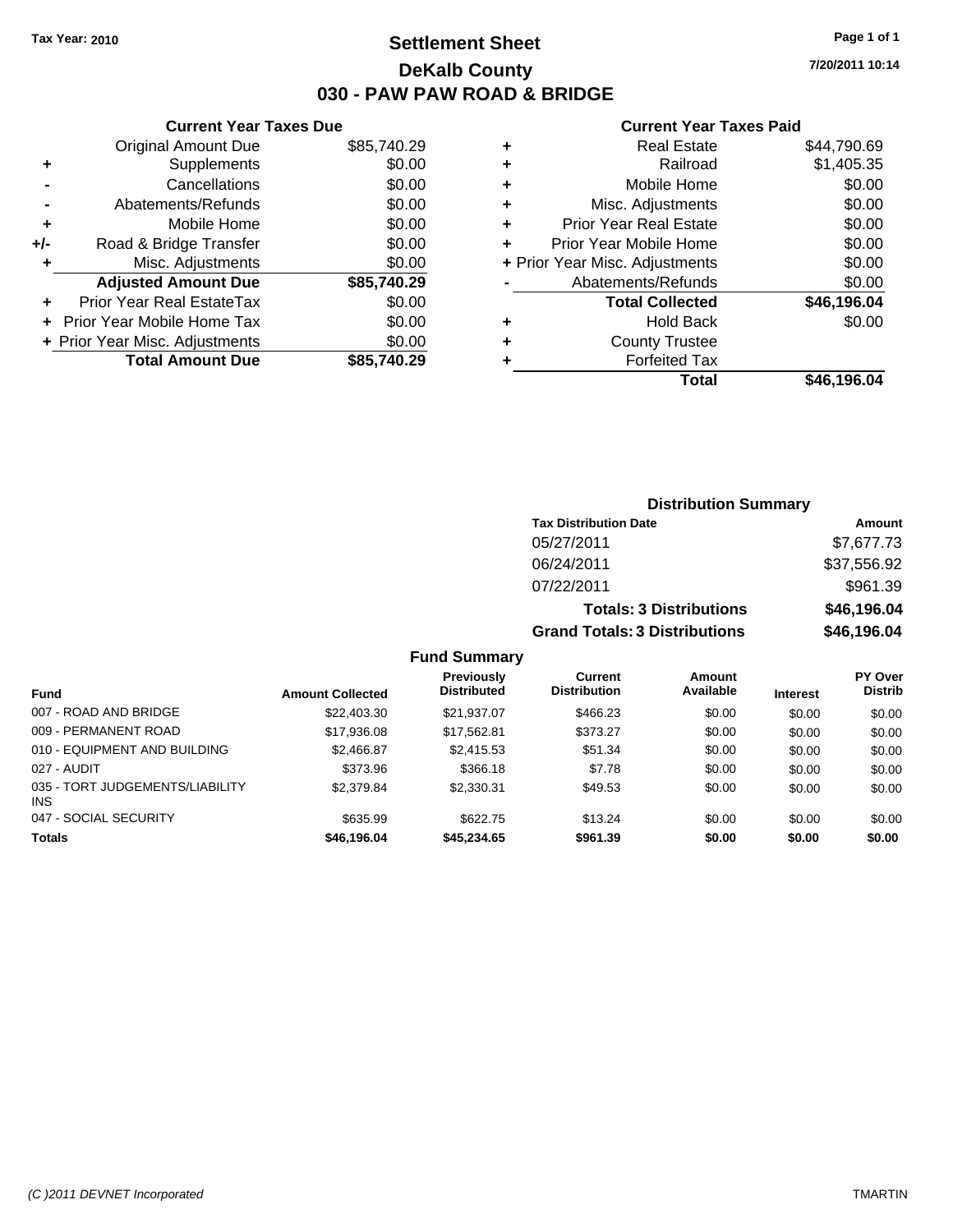## **Settlement Sheet Tax Year: 2010 Page 1 of 1 DeKalb County 031 - PIERCE TOWNSHIP**

**7/20/2011 10:14**

### **Current Year Taxes Paid**

|       | <b>Current Year Taxes Due</b>  |             |  |  |  |
|-------|--------------------------------|-------------|--|--|--|
|       | <b>Original Amount Due</b>     | \$52,701.68 |  |  |  |
| ٠     | Supplements                    | \$0.00      |  |  |  |
|       | Cancellations                  | \$0.00      |  |  |  |
|       | Abatements/Refunds             | \$0.00      |  |  |  |
| ٠     | Mobile Home                    | \$0.00      |  |  |  |
| $+/-$ | Road & Bridge Transfer         | \$0.00      |  |  |  |
| ٠     | Misc. Adjustments              | \$0.00      |  |  |  |
|       | <b>Adjusted Amount Due</b>     | \$52,701.68 |  |  |  |
| ÷     | Prior Year Real EstateTax      | \$0.00      |  |  |  |
|       | Prior Year Mobile Home Tax     | \$0.00      |  |  |  |
|       | + Prior Year Misc. Adjustments | \$0.00      |  |  |  |
|       | <b>Total Amount Due</b>        | \$52.701.68 |  |  |  |
|       |                                |             |  |  |  |

| ٠ | <b>Real Estate</b>             | \$28,794.00 |
|---|--------------------------------|-------------|
| ÷ | Railroad                       | \$0.00      |
| ٠ | Mobile Home                    | \$0.00      |
| ٠ | Misc. Adjustments              | \$0.00      |
| ٠ | <b>Prior Year Real Estate</b>  | \$0.00      |
| ÷ | Prior Year Mobile Home         | \$0.00      |
|   | + Prior Year Misc. Adjustments | \$0.00      |
|   | Abatements/Refunds             | \$0.00      |
|   | <b>Total Collected</b>         | \$28,794.00 |
| ٠ | <b>Hold Back</b>               | \$0.00      |
| ٠ | <b>County Trustee</b>          |             |
| ٠ | <b>Forfeited Tax</b>           |             |
|   | Total                          | \$28.794.00 |
|   |                                |             |

### **Distribution Summary Tax Distribution Date Amount** 05/27/2011 \$6,742.28 06/24/2011 \$21,466.61 07/22/2011 \$585.11 **Totals: 3 Distributions \$28,794.00 Grand Totals: 3 Distributions \$28,794.00**

#### **Fund Summary**

|                                               |                         | Previously         | <b>Current</b>      | Amount    |                 | <b>PY Over</b> |
|-----------------------------------------------|-------------------------|--------------------|---------------------|-----------|-----------------|----------------|
| <b>Fund</b>                                   | <b>Amount Collected</b> | <b>Distributed</b> | <b>Distribution</b> | Available | <b>Interest</b> | <b>Distrib</b> |
| 001 - CORPORATE                               | \$21,797.78             | \$21.354.85        | \$442.93            | \$0.00    | \$0.00          | \$0.00         |
| $005 - I. M. R. F.$                           | \$1.421.02              | \$1,392.14         | \$28.88             | \$0.00    | \$0.00          | \$0.00         |
| 027 - AUDIT                                   | \$274.12                | \$268.55           | \$5.57              | \$0.00    | \$0.00          | \$0.00         |
| 035 - TORT JUDGEMENTS/LIABILITY<br><b>INS</b> | \$2,240.35              | \$2.194.82         | \$45.53             | \$0.00    | \$0.00          | \$0.00         |
| 047 - SOCIAL SECURITY                         | \$1.421.02              | \$1.392.14         | \$28.88             | \$0.00    | \$0.00          | \$0.00         |
| 054 - GENERAL ASSISTANCE                      | \$1,639.71              | \$1,606.39         | \$33.32             | \$0.00    | \$0.00          | \$0.00         |
| <b>Totals</b>                                 | \$28,794.00             | \$28,208.89        | \$585.11            | \$0.00    | \$0.00          | \$0.00         |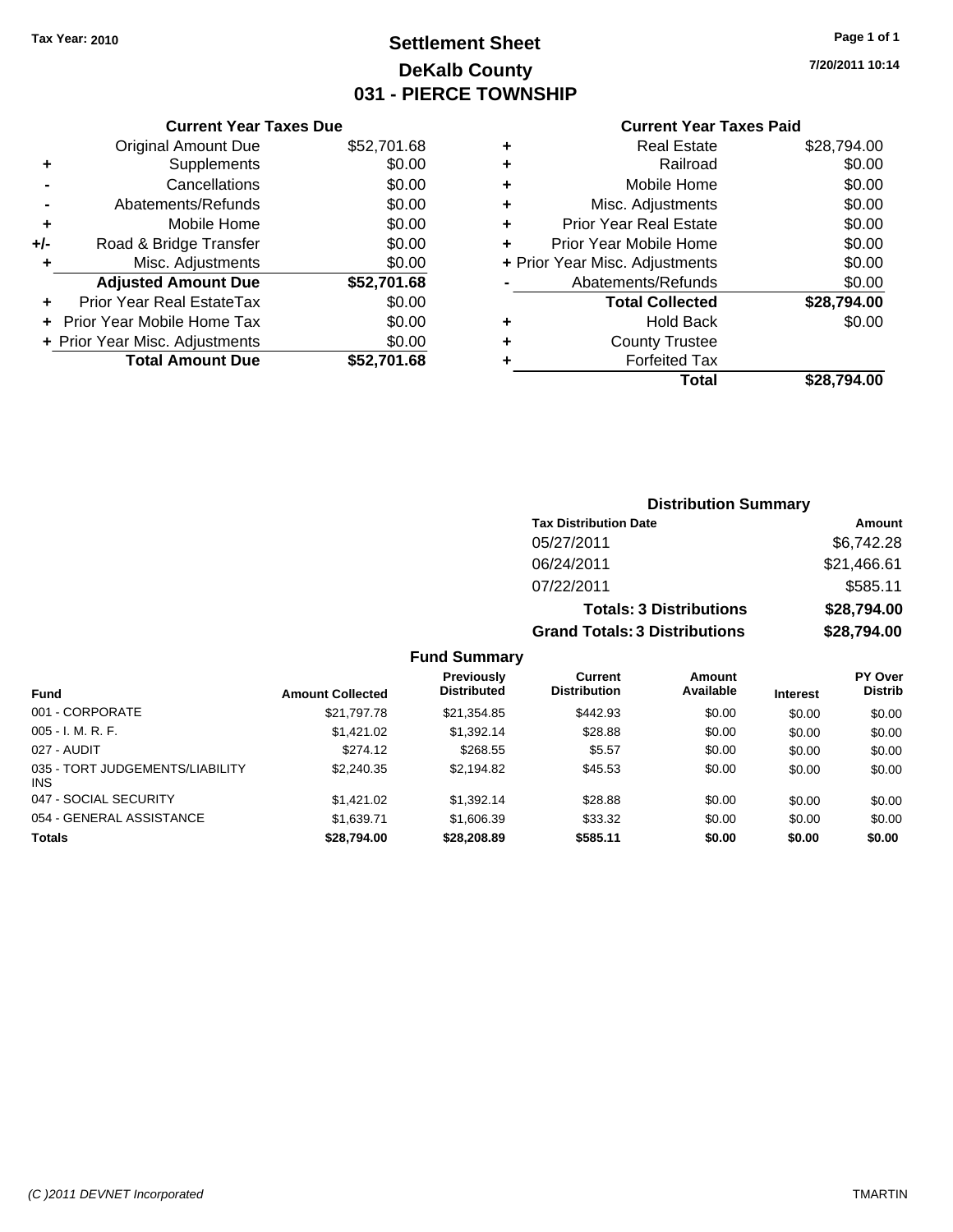### **Settlement Sheet Tax Year: 2010 Page 1 of 1 DeKalb County 032 - PIERCE ROAD & BRIDGE**

**7/20/2011 10:14**

#### **Current Year Taxes Paid**

|     | <b>Current Year Taxes Due</b>  |              |  |  |  |  |
|-----|--------------------------------|--------------|--|--|--|--|
|     | <b>Original Amount Due</b>     | \$157,160.64 |  |  |  |  |
| ٠   | Supplements                    | \$0.00       |  |  |  |  |
|     | Cancellations                  | \$0.00       |  |  |  |  |
|     | Abatements/Refunds             | \$0.00       |  |  |  |  |
| ٠   | Mobile Home                    | \$0.00       |  |  |  |  |
| +/- | Road & Bridge Transfer         | \$0.00       |  |  |  |  |
| ٠   | Misc. Adjustments              | \$0.00       |  |  |  |  |
|     | <b>Adjusted Amount Due</b>     | \$157,160.64 |  |  |  |  |
|     | Prior Year Real EstateTax      | \$0.00       |  |  |  |  |
|     | Prior Year Mobile Home Tax     | \$0.00       |  |  |  |  |
|     | + Prior Year Misc. Adjustments | \$0.00       |  |  |  |  |
|     | <b>Total Amount Due</b>        | \$157,160.64 |  |  |  |  |
|     |                                |              |  |  |  |  |

| ٠ | <b>Real Estate</b>             | \$85,866.02 |
|---|--------------------------------|-------------|
| ٠ | Railroad                       | \$0.00      |
| ٠ | Mobile Home                    | \$0.00      |
| ٠ | Misc. Adjustments              | \$0.00      |
| ٠ | <b>Prior Year Real Estate</b>  | \$0.00      |
| ٠ | Prior Year Mobile Home         | \$0.00      |
|   | + Prior Year Misc. Adjustments | \$0.00      |
|   | Abatements/Refunds             | \$0.00      |
|   | <b>Total Collected</b>         | \$85,866.02 |
| ٠ | <b>Hold Back</b>               | \$0.00      |
| ٠ | <b>County Trustee</b>          |             |
| ٠ | <b>Forfeited Tax</b>           |             |
|   | Total                          | \$85,866.02 |

### **Distribution Summary Tax Distribution Date Amount** 05/27/2011 \$20,106.05 06/24/2011 \$64,015.14 07/22/2011 \$1,744.83 **Totals: 3 Distributions \$85,866.02 Grand Totals: 3 Distributions \$85,866.02**

#### **Fund Summary**

| <b>Fund</b>                  | <b>Amount Collected</b> | <b>Previously</b><br><b>Distributed</b> | Current<br><b>Distribution</b> | Amount<br>Available | <b>Interest</b> | <b>PY Over</b><br><b>Distrib</b> |
|------------------------------|-------------------------|-----------------------------------------|--------------------------------|---------------------|-----------------|----------------------------------|
| $005 - I. M. R. F.$          | \$57.44                 | \$56.27                                 | \$1.17                         | \$0.00              | \$0.00          | \$0.00                           |
| 007 - ROAD AND BRIDGE        | \$60,237.51             | \$59,013,46                             | \$1,224.05                     | \$0.00              | \$0.00          | \$0.00                           |
| 008 - BRIDGE CONST W/COUNTY  | \$4,782.05              | \$4,684.88                              | \$97.17                        | \$0.00              | \$0.00          | \$0.00                           |
| 009 - PERMANENT ROAD         | \$16,830.35             | \$16,488.35                             | \$342.00                       | \$0.00              | \$0.00          | \$0.00                           |
| 010 - EQUIPMENT AND BUILDING | \$3.347.91              | \$3,279.88                              | \$68.03                        | \$0.00              | \$0.00          | \$0.00                           |
| 047 - SOCIAL SECURITY        | \$610.76                | \$598.35                                | \$12.41                        | \$0.00              | \$0.00          | \$0.00                           |
| <b>Totals</b>                | \$85,866.02             | \$84,121,19                             | \$1,744.83                     | \$0.00              | \$0.00          | \$0.00                           |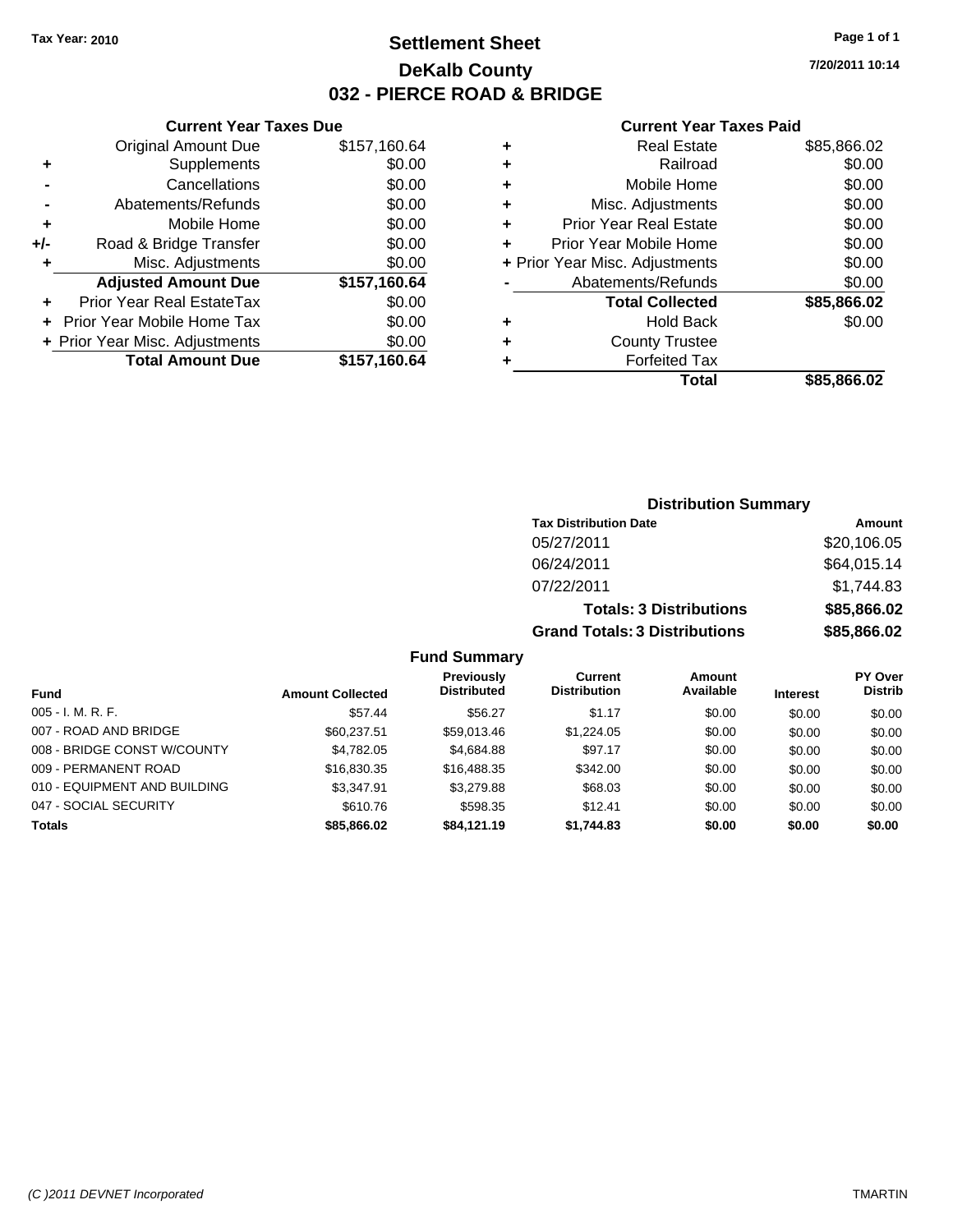### **Settlement Sheet Tax Year: 2010 Page 1 of 1 DeKalb County 033 - SANDWICH TOWNSHIP**

**7/20/2011 10:14**

#### **Current Year Taxes Paid**

|                            |                                                                |                                | Total                         | \$117,280.15           |
|----------------------------|----------------------------------------------------------------|--------------------------------|-------------------------------|------------------------|
| <b>Total Amount Due</b>    | \$223,635.74                                                   |                                | <b>Forfeited Tax</b>          |                        |
|                            | \$0.00                                                         | ٠                              | <b>County Trustee</b>         |                        |
|                            | \$0.00                                                         | ٠                              | <b>Hold Back</b>              | \$0.00                 |
| Prior Year Real EstateTax  | \$51.68                                                        |                                | <b>Total Collected</b>        | \$117,280.15           |
| <b>Adjusted Amount Due</b> | \$223,584.06                                                   |                                | Abatements/Refunds            | \$1.69                 |
| Misc. Adjustments          | \$3.66                                                         | + Prior Year Misc. Adjustments |                               | \$0.00                 |
| Road & Bridge Transfer     | \$0.00                                                         |                                | \$0.00                        |                        |
| Mobile Home                | \$0.00                                                         | ٠                              | <b>Prior Year Real Estate</b> | \$51.68                |
| Abatements/Refunds         | \$1.69                                                         | ٠                              | Misc. Adjustments             | \$3.66                 |
| Cancellations              | \$930.31                                                       | ٠                              | Mobile Home                   | \$0.00                 |
| Supplements                | \$817.38                                                       | ٠                              | Railroad                      | \$238.17               |
| Original Amount Due        | \$223,695.02                                                   | ٠                              | <b>Real Estate</b>            | \$116,988.33           |
|                            | + Prior Year Mobile Home Tax<br>+ Prior Year Misc. Adjustments |                                |                               | Prior Year Mobile Home |

#### **Distribution Summary Tax Distribution Date Amount** 05/27/2011 \$30,608.37 06/24/2011 \$84,109.80 07/22/2011 \$2,561.98 **Totals: 3 Distributions \$117,280.15 Grand Totals: 3 Distributions \$117,280.15 Fund Summary PY Over Distrib Amount Available Current Distribution Previously Amount Collected Distributed**

| <b>Fund</b>              | <b>Amount Collected</b> | <b>Distributed</b> | <b>Distribution</b> | Available | <b>Interest</b> | <b>Distrib</b> |
|--------------------------|-------------------------|--------------------|---------------------|-----------|-----------------|----------------|
| 001 - CORPORATE          | \$62,543.76             | \$61.177.50        | \$1,366,26          | \$0.00    | \$0.00          | \$0.00         |
| $005 - I. M. R. F.$      | \$7,197.48              | \$7,040.25         | \$157.23            | \$0.00    | \$0.00          | \$0.00         |
| 017 - CEMETERY           | \$34,673.51             | \$33,916.07        | \$757.44            | \$0.00    | \$0.00          | \$0.00         |
| 047 - SOCIAL SECURITY    | \$2,580.64              | \$2,524.26         | \$56.38             | \$0.00    | \$0.00          | \$0.00         |
| 054 - GENERAL ASSISTANCE | \$10,284.76             | \$10,060.09        | \$224.67            | \$0.00    | \$0.00          | \$0.00         |
| <b>Totals</b>            | \$117,280.15            | \$114,718.17       | \$2,561.98          | \$0.00    | \$0.00          | \$0.00         |
|                          |                         |                    |                     |           |                 |                |

#### **Miscellaneous Adjustment Detail**

**Year Source Account Type Amount Adjustment Description** 2010 RE - Real Estate Back Tax Collected \$0.59 Countryview Redemption 19-25-253-058 by TBA 2010 RE - Real Estate Back Tax Collected \$3.07 Jehovahs Witnesses Redemption 19-35-300-019 by TBA **Totals \$3.66 2 entries**

#### **Abatement Detail**

#### **Account Type Allerging Exercise Services Amount Adjustment Description**

PTAB Decision  $$1.69$  19-27-727-012 PTAB Refund by TBA **Totals \$1.69 1 entries**

| Year Source             |
|-------------------------|
| 2010 - RF - Real Estate |

**Current Year Taxes Due**

*(C )2011 DEVNET Incorporated* TMARTIN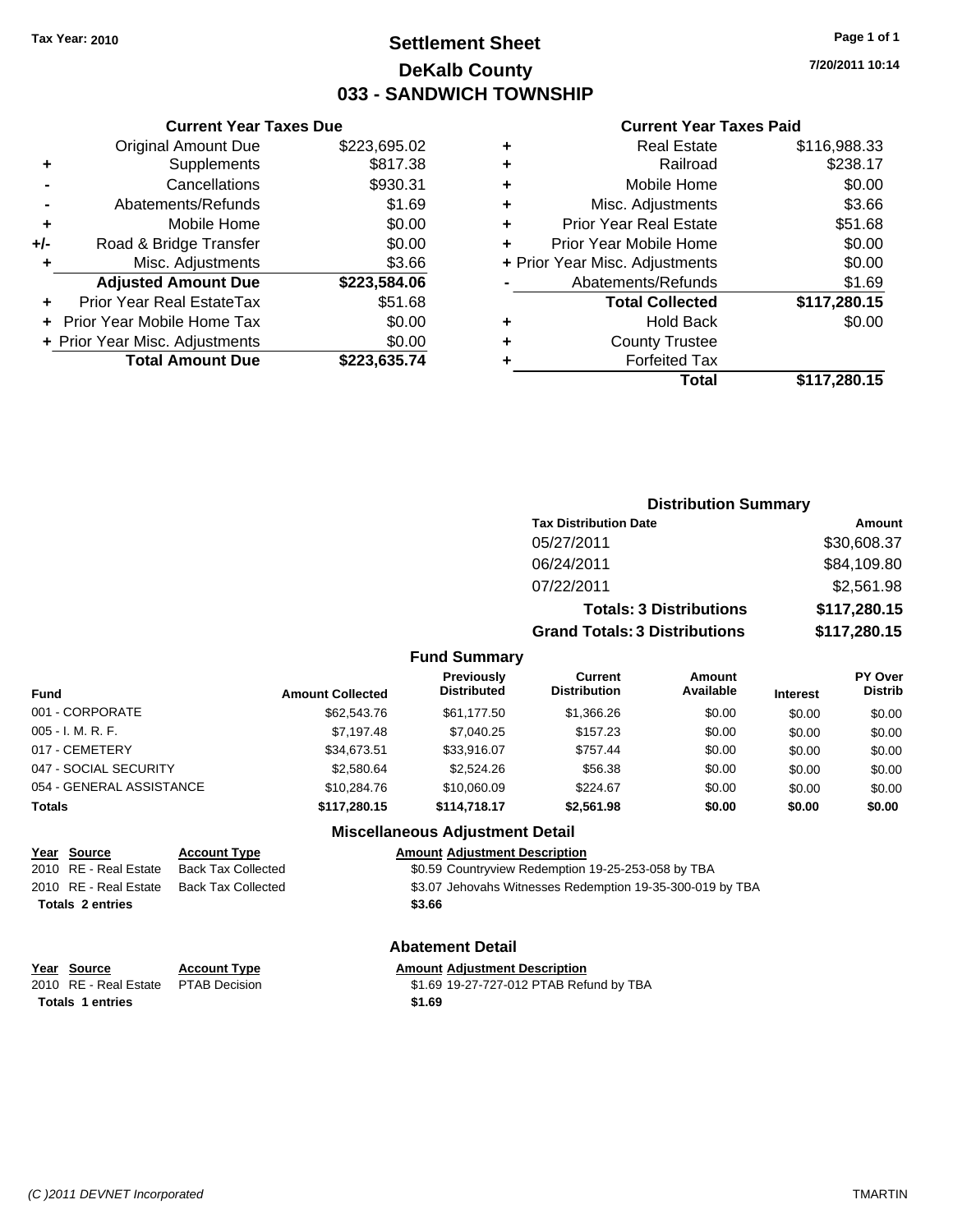### **Settlement Sheet Tax Year: 2010 Page 1 of 1 DeKalb County 034 - SANDWICH LIBRARY DISTRICT**

**7/20/2011 10:14**

#### **Current Year Taxes Paid**

|   | Total                          | \$166,461.98 |
|---|--------------------------------|--------------|
|   | <b>Forfeited Tax</b>           |              |
| ٠ | <b>County Trustee</b>          |              |
| ٠ | <b>Hold Back</b>               | \$0.00       |
|   | <b>Total Collected</b>         | \$166,461.98 |
|   | Abatements/Refunds             | \$2.41       |
|   | + Prior Year Misc. Adjustments | \$0.00       |
|   | Prior Year Mobile Home         | \$0.00       |
| ٠ | <b>Prior Year Real Estate</b>  | \$74.06      |
| ٠ | Misc. Adjustments              | \$5.20       |
| ٠ | Mobile Home                    | \$0.00       |
| ٠ | Railroad                       | \$338.04     |
| ٠ | <b>Real Estate</b>             | \$166,047.09 |
|   |                                |              |

|     | <b>Current Year Taxes Due</b>  |              |
|-----|--------------------------------|--------------|
|     | <b>Original Amount Due</b>     | \$317,500.66 |
|     | Supplements                    | \$1,160.17   |
|     | Cancellations                  | \$1,320.41   |
|     | Abatements/Refunds             | \$2.41       |
| ٠   | Mobile Home                    | \$0.00       |
| +/- | Road & Bridge Transfer         | \$0.00       |
| ٠   | Misc. Adjustments              | \$5.20       |
|     | <b>Adjusted Amount Due</b>     | \$317,343.21 |
|     | Prior Year Real EstateTax      | \$74.06      |
|     | Prior Year Mobile Home Tax     | \$0.00       |
|     | + Prior Year Misc. Adjustments | \$0.00       |
|     | <b>Total Amount Due</b>        | \$317,417.27 |
|     |                                |              |

#### **Distribution Summary**

| <b>Tax Distribution Date</b>         | Amount       |
|--------------------------------------|--------------|
| 05/27/2011                           | \$43,444.61  |
| 06/24/2011                           | \$119,381.09 |
| 07/22/2011                           | \$3,636.28   |
| <b>Totals: 3 Distributions</b>       | \$166,461.98 |
| <b>Grand Totals: 3 Distributions</b> | \$166,461.98 |

#### **Fund Summary**

| <b>Fund</b>                            | <b>Amount Collected</b> | <b>Previously</b><br><b>Distributed</b> | Current<br><b>Distribution</b> | <b>Amount</b><br>Available | <b>Interest</b> | <b>PY Over</b><br><b>Distrib</b> |
|----------------------------------------|-------------------------|-----------------------------------------|--------------------------------|----------------------------|-----------------|----------------------------------|
| 001 - CORPORATE                        | \$131.666.29            | \$128,790.11                            | \$2,876.18                     | \$0.00                     | \$0.00          | \$0.00                           |
| 004 - OPERATIONS & MAINTENANCE         | \$15,840.18             | \$15,494.16                             | \$346.02                       | \$0.00                     | \$0.00          | \$0.00                           |
| 005 - I. M. R. F.                      | \$7.141.21              | \$6.985.21                              | \$156.00                       | \$0.00                     | \$0.00          | \$0.00                           |
| 027 - AUDIT                            | \$863.26                | \$844.40                                | \$18.86                        | \$0.00                     | \$0.00          | \$0.00                           |
| 035 - TORT JUDGEMENTS/LIABILITY<br>INS | \$5.714.81              | \$5.589.97                              | \$124.84                       | \$0.00                     | \$0.00          | \$0.00                           |
| 047 - SOCIAL SECURITY                  | \$5,236,23              | \$5.121.85                              | \$114.38                       | \$0.00                     | \$0.00          | \$0.00                           |
| Totals                                 | \$166,461.98            | \$162,825,70                            | \$3,636.28                     | \$0.00                     | \$0.00          | \$0.00                           |

#### **Miscellaneous Adjustment Detail**

#### **Year Source Account Type Amount Adjustment Description**

2010 RE - Real Estate Back Tax Collected \$0.84 Countryview Redemption 19-25-253-058 by TBA

2010 RE - Real Estate Back Tax Collected \$4.36 Jehovahs Witnesses Redemption 19-35-300-019 by TBA

#### **Totals \$5.20 2 entries**

#### **Abatement Detail**

**Year Source Account Type Amount Adjustment Description**

2010 RE - Real Estate \$2.41 19-27-727-012 PTAB Refund by TBA PTAB Decision

**Totals \$2.41 1 entries**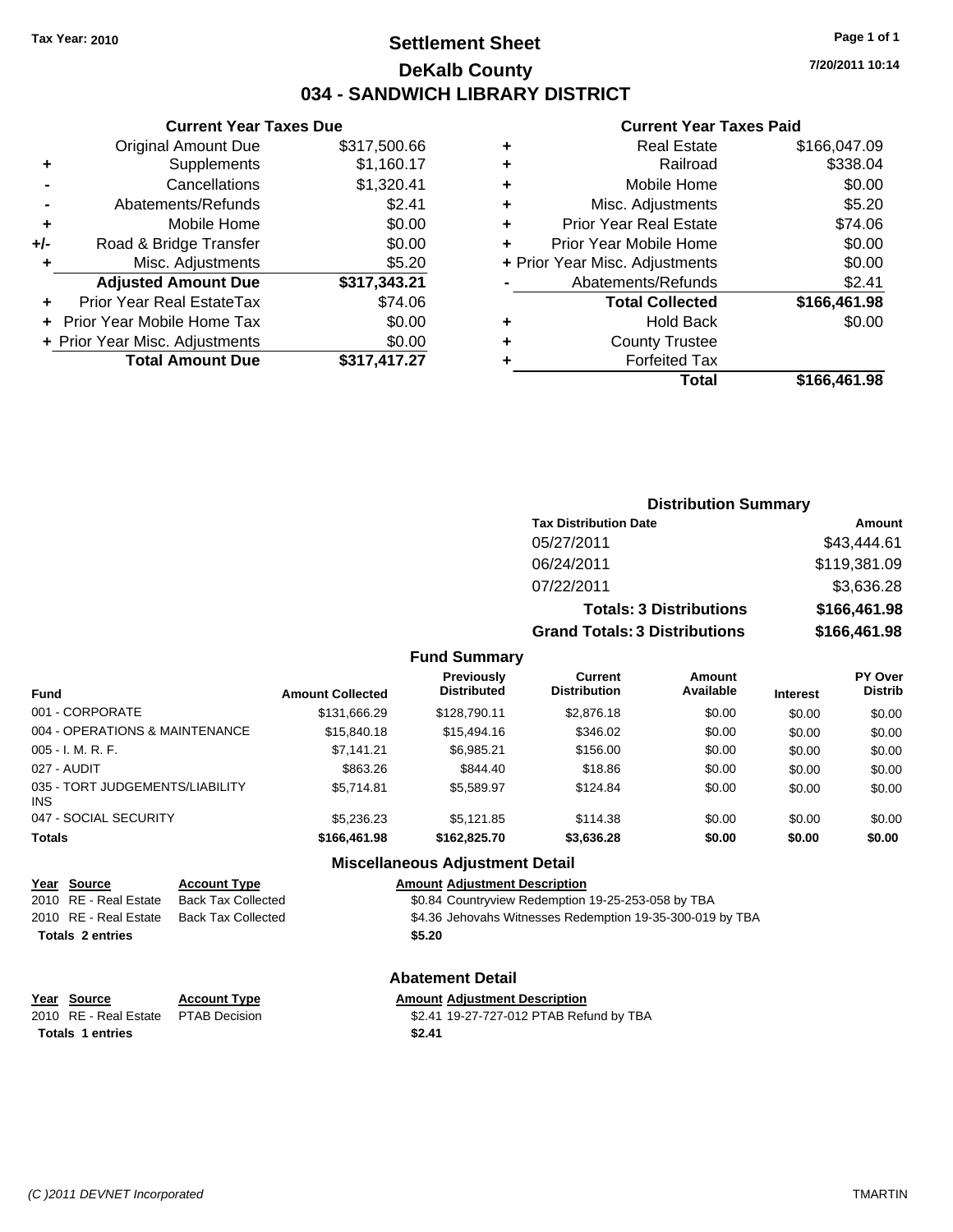### **Settlement Sheet Tax Year: 2010 Page 1 of 1 DeKalb County 035 - SANDWICH ROAD & BRIDGE**

**7/20/2011 10:14**

#### **Current Year Taxes Paid**

|     | <b>Current Year Taxes Due</b>  |                |
|-----|--------------------------------|----------------|
|     | <b>Original Amount Due</b>     | \$215,515.31   |
| ÷   | Supplements                    | \$631.70       |
|     | Cancellations                  | \$719.76       |
|     | Abatements/Refunds             | \$1.31         |
| ٠   | Mobile Home                    | \$0.00         |
| +/- | Road & Bridge Transfer         | (\$22, 235.78) |
|     | Misc. Adjustments              | \$3.53         |
|     | <b>Adjusted Amount Due</b>     | \$193,193.69   |
|     | Prior Year Real EstateTax      | \$39.99        |
|     | Prior Year Mobile Home Tax     | \$0.00         |
|     | + Prior Year Misc. Adjustments | \$0.00         |
|     | <b>Total Amount Due</b>        | \$193,233,68   |
|     |                                |                |

| <b>Real Estate</b>            | \$90,511.65                    |
|-------------------------------|--------------------------------|
| Railroad                      | \$202.07                       |
| Mobile Home                   | \$0.00                         |
| Misc. Adjustments             | \$3.53                         |
| <b>Prior Year Real Estate</b> | \$39.99                        |
| Prior Year Mobile Home        | \$0.00                         |
|                               | \$0.00                         |
| Abatements/Refunds            | \$1.31                         |
| <b>Total Collected</b>        | \$90,755.93                    |
| <b>Hold Back</b>              | \$0.00                         |
| <b>County Trustee</b>         |                                |
| <b>Forfeited Tax</b>          |                                |
| Total                         | \$90,755.93                    |
|                               | + Prior Year Misc. Adjustments |

| <b>Road and Bridge Summary</b> |             |               | <b>Distribution Summary</b>    |             |  |
|--------------------------------|-------------|---------------|--------------------------------|-------------|--|
| <b>Municipality</b>            | Amt. Due    | Amt. Distrib. | <b>Tax Distribution Date</b>   | Amount      |  |
| <b>CITY OF SANDWICH</b>        | \$42,398.62 | \$22,235.78   | 05/27/2011                     | \$23,681.34 |  |
| <b>Totals</b>                  | \$42,398.62 | \$22,235.78   | 06/24/2011                     | \$65,092.47 |  |
|                                |             |               | 07/22/2011                     | \$1,982.12  |  |
|                                |             |               | <b>Totals: 3 Distributions</b> | \$90,755.93 |  |

**Grand Totals: 3 Distributions \$90,755.93**

#### **Fund Summary**

| <b>Fund</b>                  | <b>Amount Collected</b> | Previously<br><b>Distributed</b> | Current<br><b>Distribution</b> | <b>Amount</b><br>Available | <b>Interest</b> | PY Over<br><b>Distrib</b> |
|------------------------------|-------------------------|----------------------------------|--------------------------------|----------------------------|-----------------|---------------------------|
| 007 - ROAD AND BRIDGE        | \$27.855.59             | \$27.247.49                      | \$608.10                       | \$0.00                     | \$0.00          | \$0.00                    |
| 009 - PERMANENT ROAD         | \$41.092.15             | \$40.194.52                      | \$897.63                       | \$0.00                     | \$0.00          | \$0.00                    |
| 010 - EQUIPMENT AND BUILDING | \$21.554.86             | \$21.084.01                      | \$470.85                       | \$0.00                     | \$0.00          | \$0.00                    |
| 047 - SOCIAL SECURITY        | \$253.33                | \$247.79                         | \$5.54                         | \$0.00                     | \$0.00          | \$0.00                    |
| Totals                       | \$90.755.93             | \$88,773.81                      | \$1,982.12                     | \$0.00                     | \$0.00          | \$0.00                    |

#### **Miscellaneous Adjustment Detail**

| Year Source             | <b>Account Type</b> | <b>Amount Adjustment Description</b>                      |
|-------------------------|---------------------|-----------------------------------------------------------|
| 2010 RE - Real Estate   | Back Tax Collected  | \$0.57 Countryview Redemption 19-25-253-058 by TBA        |
| 2010 RE - Real Estate   | Back Tax Collected  | \$2.96 Jehovahs Witnesses Redemption 19-35-300-019 by TBA |
| <b>Totals 2 entries</b> |                     | \$3.53                                                    |
|                         |                     |                                                           |

# **Year Source Account Type**

**Totals \$1.63 1 entries**

## **Abatement Detail**<br>Amount Adjustment Description

| rear source                         | ACCOUNT TVDE | Alliount Adiustment Describtion         |
|-------------------------------------|--------------|-----------------------------------------|
| 2010 RE - Real Estate PTAB Decision |              | \$1.63 19-27-727-012 PTAB Refund by TBA |
| Totale 1 ontrice                    |              | <b>C1 62</b>                            |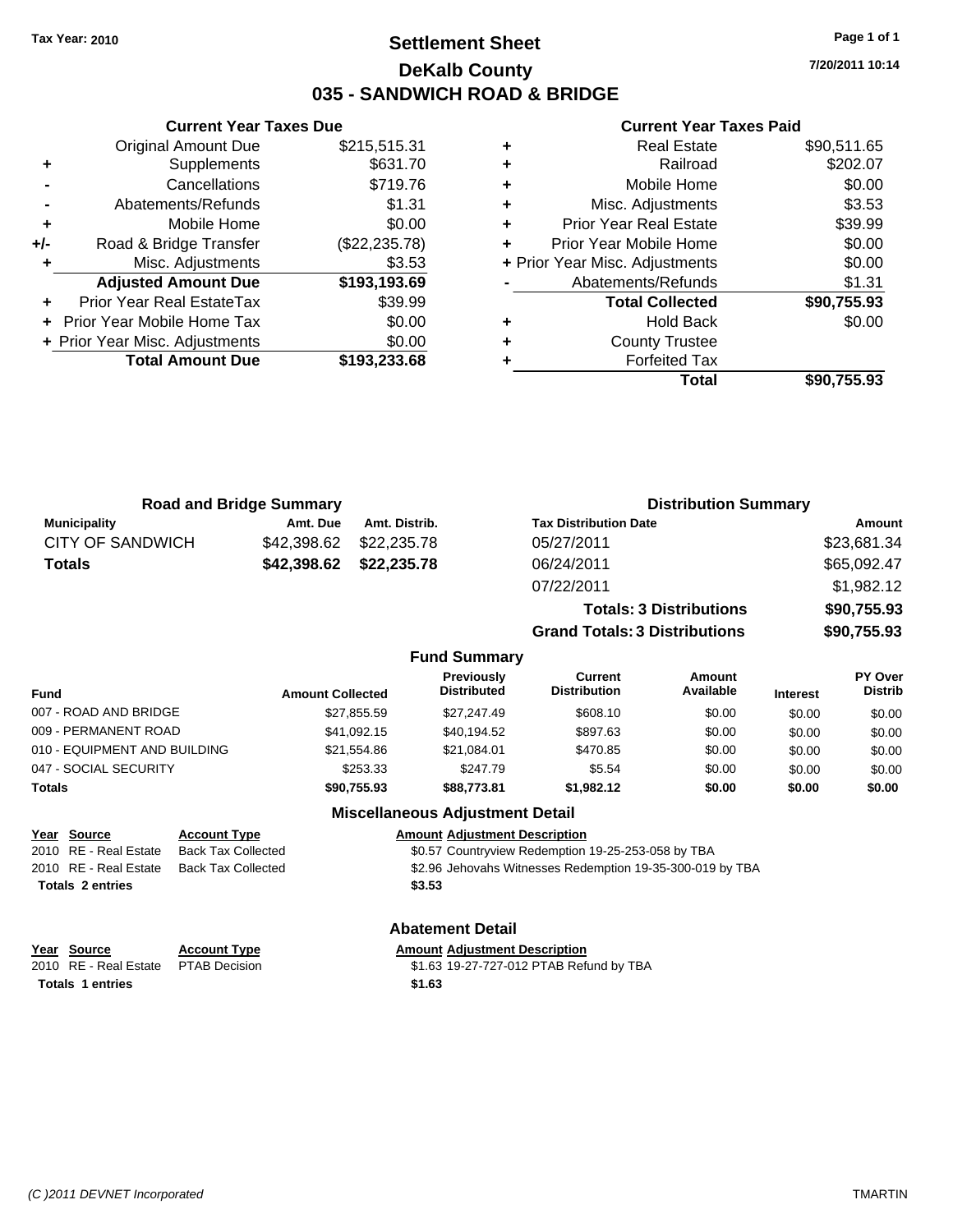### **Settlement Sheet Tax Year: 2010 Page 1 of 1 DeKalb County 036 - SHABBONA TOWNSHIP**

**7/20/2011 10:14**

#### **Current Year Taxes Paid**

|     | <b>Current Year Taxes Due</b>     |              |
|-----|-----------------------------------|--------------|
|     | <b>Original Amount Due</b>        | \$101,207.77 |
| ٠   | Supplements                       | \$638.07     |
|     | Cancellations                     | \$676.45     |
|     | Abatements/Refunds                | \$0.00       |
| ÷   | Mobile Home                       | \$0.00       |
| +/- | Road & Bridge Transfer            | \$0.00       |
| ٠   | Misc. Adjustments                 | \$39.65      |
|     | <b>Adjusted Amount Due</b>        | \$101,209.04 |
| ÷   | Prior Year Real EstateTax         | \$0.00       |
|     | <b>Prior Year Mobile Home Tax</b> | \$0.00       |
|     | + Prior Year Misc. Adjustments    | \$0.00       |
|     | <b>Total Amount Due</b>           | \$101.209.04 |
|     |                                   |              |

|   | <b>Real Estate</b>             | \$51,458.80 |
|---|--------------------------------|-------------|
| ٠ | Railroad                       | \$1,140.11  |
| ٠ | Mobile Home                    | \$0.00      |
| ÷ | Misc. Adjustments              | \$39.65     |
| ٠ | <b>Prior Year Real Estate</b>  | \$0.00      |
|   | Prior Year Mobile Home         | \$0.00      |
|   | + Prior Year Misc. Adjustments | \$0.00      |
|   | Abatements/Refunds             | \$0.00      |
|   | <b>Total Collected</b>         | \$52,638.56 |
| ٠ | Hold Back                      | \$0.00      |
| ٠ | <b>County Trustee</b>          |             |
| ٠ | <b>Forfeited Tax</b>           |             |
|   | Total                          | \$52,638.56 |
|   |                                |             |

|                          |                         |                                  | <b>Distribution Summary</b>           |                                |                 |                           |
|--------------------------|-------------------------|----------------------------------|---------------------------------------|--------------------------------|-----------------|---------------------------|
|                          |                         |                                  | <b>Tax Distribution Date</b>          |                                |                 | <b>Amount</b>             |
|                          |                         |                                  | 05/27/2011                            |                                |                 | \$9,120.31                |
|                          |                         |                                  | 06/24/2011                            |                                |                 | \$42,876.90               |
|                          |                         |                                  | 07/22/2011                            |                                |                 | \$641.35                  |
|                          |                         |                                  |                                       | <b>Totals: 3 Distributions</b> |                 | \$52,638.56               |
|                          |                         |                                  | <b>Grand Totals: 3 Distributions</b>  |                                |                 | \$52,638.56               |
|                          |                         | <b>Fund Summary</b>              |                                       |                                |                 |                           |
| <b>Fund</b>              | <b>Amount Collected</b> | Previously<br><b>Distributed</b> | <b>Current</b><br><b>Distribution</b> | Amount<br>Available            | <b>Interest</b> | PY Over<br><b>Distrib</b> |
| 001 - CORPORATE          | \$32,409.98             | \$32,015.10                      | \$394.88                              | \$0.00                         | \$0.00          | \$0.00                    |
| 017 - CEMETERY           | \$18,671.85             | \$18,444.35                      | \$227.50                              | \$0.00                         | \$0.00          | \$0.00                    |
| 054 - GENERAL ASSISTANCE | \$1,556.73              | \$1,537.76                       | \$18.97                               | \$0.00                         | \$0.00          | \$0.00                    |
| Totals                   | \$52,638.56             | \$51,997.21                      | \$641.35                              | \$0.00                         | \$0.00          | \$0.00                    |
|                          |                         |                                  |                                       |                                |                 |                           |

### **Miscellaneous Adjustment Detail**

#### **Year Source Account Type Amount Adjustment Description**

2010 RE - Real Estate Back Tax Collected \$8.59 Dobson Redemption 13-15-402-010 by TBA

2010 RE - Real Estate Paymt In Lieu of Tax \$31.06 Sequoya Apartments-Housing Authority Payment by TBA

**Totals \$39.65 2 entries**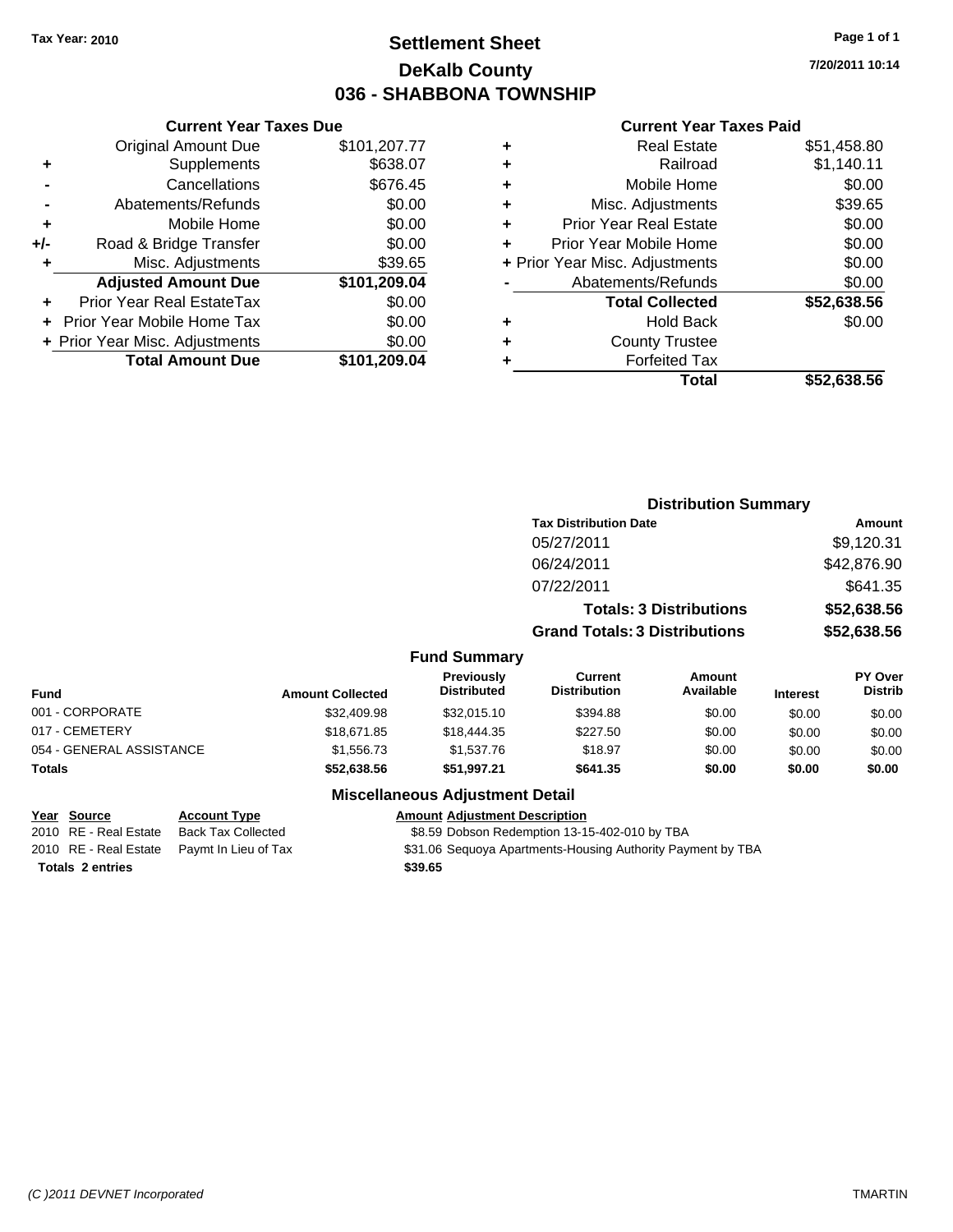### **Settlement Sheet Tax Year: 2010 Page 1 of 1 DeKalb County 037 - SHABBONA ROAD & BRIDGE**

**7/20/2011 10:14**

#### **Current Year Taxes Paid**

|     | <b>Current Year Taxes Due</b>  |              |      |
|-----|--------------------------------|--------------|------|
|     | <b>Original Amount Due</b>     | \$154,627.38 |      |
|     | Supplements                    | \$881.63     |      |
|     | Cancellations                  | \$940.43     |      |
|     | Abatements/Refunds             | \$0.00       | ٠    |
|     | Mobile Home                    | \$0.00       |      |
| +/- | Road & Bridge Transfer         | (\$7,164.32) |      |
|     | Misc. Adjustments              | \$60.58      | + Pr |
|     | <b>Adjusted Amount Due</b>     | \$147,464.84 |      |
|     | Prior Year Real EstateTax      | \$0.00       |      |
|     | Prior Year Mobile Home Tax     | \$0.00       |      |
|     | + Prior Year Misc. Adjustments | \$0.00       |      |
|     | <b>Total Amount Due</b>        | \$147,464.84 |      |
|     |                                |              |      |

|   | Total                          | \$73,258.03 |
|---|--------------------------------|-------------|
|   | <b>Forfeited Tax</b>           |             |
| ٠ | <b>County Trustee</b>          |             |
| ٠ | <b>Hold Back</b>               | \$0.00      |
|   | <b>Total Collected</b>         | \$73,258.03 |
|   | Abatements/Refunds             | \$0.00      |
|   | + Prior Year Misc. Adjustments | \$0.00      |
|   | Prior Year Mobile Home         | \$0.00      |
| ٠ | <b>Prior Year Real Estate</b>  | \$0.00      |
| ٠ | Misc. Adjustments              | \$60.58     |
| ٠ | Mobile Home                    | \$0.00      |
|   | Railroad                       | \$1,661.04  |
|   | <b>Real Estate</b>             | \$71,536.41 |

| <b>Road and Bridge Summary</b> |             |               | <b>Distribution Summary</b>    |             |  |
|--------------------------------|-------------|---------------|--------------------------------|-------------|--|
| <b>Municipality</b>            | Amt. Due    | Amt. Distrib. | <b>Tax Distribution Date</b>   | Amount      |  |
| VILLAGE OF LEE                 | \$1.729.45  | \$899.66      | 05/27/2011                     | \$12,679.69 |  |
| <b>VILLAGE OF SHABBONA</b>     | \$12,039.60 | \$6.264.66    | 06/24/2011                     | \$59,686.63 |  |
| Totals                         | \$13,769.05 | \$7,164.32    | 07/22/2011                     | \$891.71    |  |
|                                |             |               | <b>Totals: 3 Distributions</b> | \$73,258.03 |  |

**Grand Totals: 3 Distributions \$73,258.03**

#### **Fund Summary**

| <b>Amount Collected</b> | <b>Previously</b><br><b>Distributed</b> | Current<br><b>Distribution</b> | Amount<br>Available | <b>Interest</b> | <b>PY Over</b><br><b>Distrib</b> |
|-------------------------|-----------------------------------------|--------------------------------|---------------------|-----------------|----------------------------------|
| \$21.871.05             | \$21,605.48                             | \$265.57                       | \$0.00              | \$0.00          | \$0.00                           |
| \$52.67                 | \$52.03                                 | \$0.64                         | \$0.00              | \$0.00          | \$0.00                           |
| \$36,296.29             | \$35.854.03                             | \$442.26                       | \$0.00              | \$0.00          | \$0.00                           |
| \$15,038,02             | \$14,854.78                             | \$183.24                       | \$0.00              | \$0.00          | \$0.00                           |
| \$73,258.03             | \$72,366.32                             | \$891.71                       | \$0.00              | \$0.00          | \$0.00                           |
|                         |                                         |                                |                     |                 |                                  |

#### **Miscellaneous Adjustment Detail**

| Year Source           | <b>Account Type</b>                        | <b>Amount Adjustment Description</b> |
|-----------------------|--------------------------------------------|--------------------------------------|
| 2010 RE - Real Estate | Back Tax Collected                         | \$13.13 Dobson Redemption 13-1       |
|                       | 2010 RE - Real Estate Paymt In Lieu of Tax | \$47.45 Sequoya Apartments-Hou       |

**Totals \$60.58 2 entries**

2020 real Estate Back Tax Collected Case 313.13 Dobson Redemption 13-15-402-010 by TBA tate Paymt In Lieu of Tax **Fack Comments-Housing Authority Payment by TBA** 847.45 Sequoya Apartments-Housing Authority Payment by TBA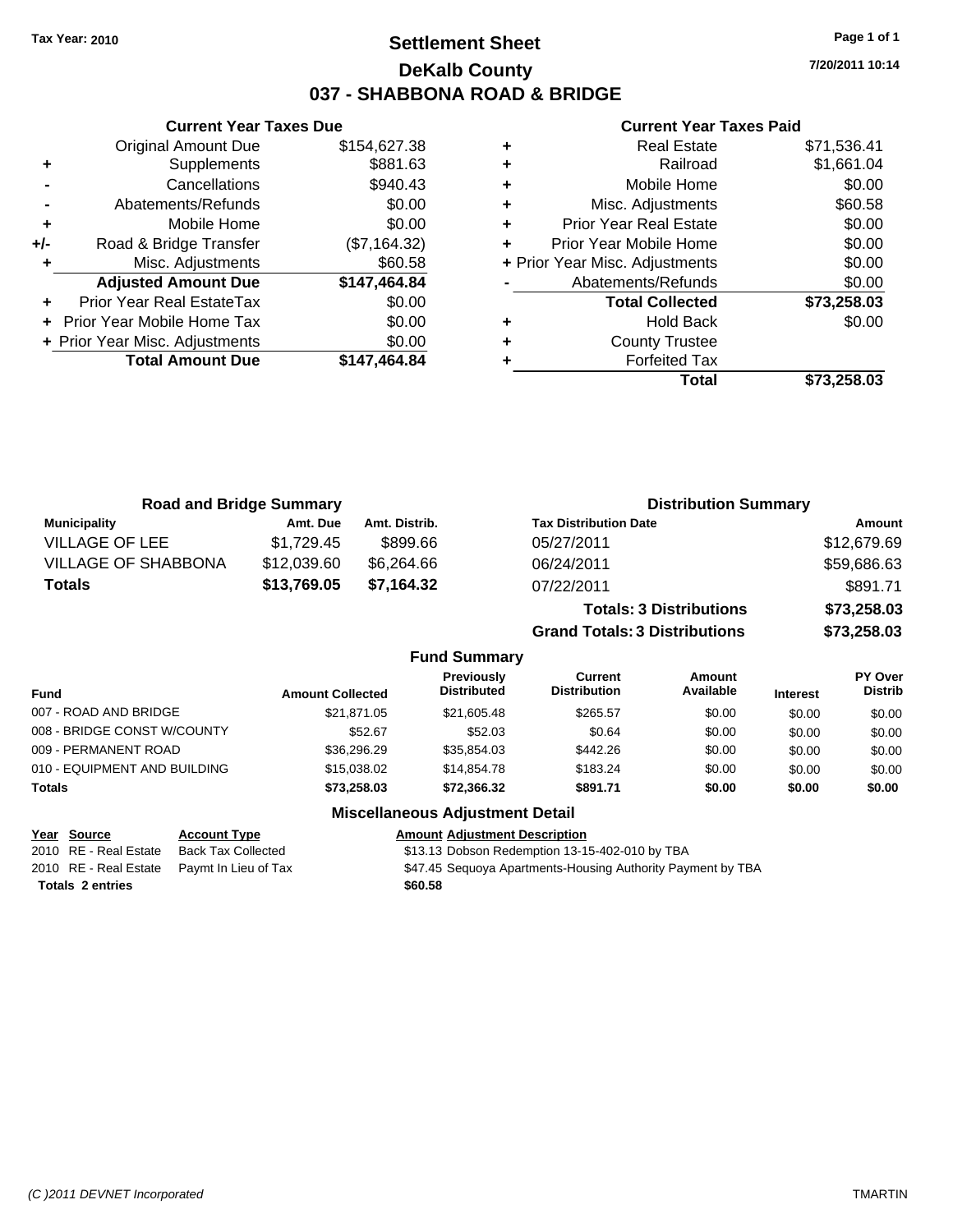### **Settlement Sheet Tax Year: 2010 Page 1 of 1 DeKalb County 038 - SOMONAUK TOWNSHIP**

#### **Current Year Taxes Due**

|     | <b>Original Amount Due</b>     | \$74,456.63 |
|-----|--------------------------------|-------------|
| ٠   | Supplements                    | \$356.49    |
|     | Cancellations                  | \$383.44    |
|     | Abatements/Refunds             | \$0.00      |
| ٠   | Mobile Home                    | \$0.00      |
| +/- | Road & Bridge Transfer         | \$0.00      |
| ٠   | Misc. Adjustments              | \$0.00      |
|     | <b>Adjusted Amount Due</b>     | \$74,429.68 |
|     | Prior Year Real EstateTax      | \$0.00      |
|     | Prior Year Mobile Home Tax     | \$0.00      |
|     | + Prior Year Misc. Adjustments | \$0.00      |
|     | <b>Total Amount Due</b>        | \$74.429.68 |

#### **Current Year Taxes Paid**

| Real Estate                    | \$39,653.55 |
|--------------------------------|-------------|
| Railroad                       | \$388.07    |
| Mobile Home                    | \$0.00      |
| Misc. Adjustments              | \$0.00      |
| <b>Prior Year Real Estate</b>  | \$0.00      |
| Prior Year Mobile Home         | \$0.00      |
| + Prior Year Misc. Adjustments | \$0.00      |
| Abatements/Refunds             | \$0.00      |
| <b>Total Collected</b>         | \$40,041.62 |
| Hold Back                      | \$0.00      |
| <b>County Trustee</b>          |             |
| <b>Forfeited Tax</b>           |             |
| Total                          | \$40,041.62 |
|                                |             |

| <b>Distribution Summary</b>          |             |
|--------------------------------------|-------------|
| <b>Tax Distribution Date</b>         | Amount      |
| 05/27/2011                           | \$11,180.97 |
| 06/24/2011                           | \$28,018.72 |
| 07/22/2011                           | \$841.93    |
| <b>Totals: 3 Distributions</b>       | \$40,041.62 |
| <b>Grand Totals: 3 Distributions</b> | \$40,041.62 |
|                                      |             |

### **Fund Summary**

| Fund                     | <b>Amount Collected</b> | <b>Previously</b><br><b>Distributed</b> | Current<br><b>Distribution</b> | Amount<br>Available | <b>Interest</b> | <b>PY Over</b><br><b>Distrib</b> |
|--------------------------|-------------------------|-----------------------------------------|--------------------------------|---------------------|-----------------|----------------------------------|
| 001 - CORPORATE          | \$39.914.42             | \$39,075.16                             | \$839.26                       | \$0.00              | \$0.00          | \$0.00                           |
| 054 - GENERAL ASSISTANCE | \$127.20                | \$124.53                                | \$2.67                         | \$0.00              | \$0.00          | \$0.00                           |
| <b>Totals</b>            | \$40.041.62             | \$39,199.69                             | \$841.93                       | \$0.00              | \$0.00          | \$0.00                           |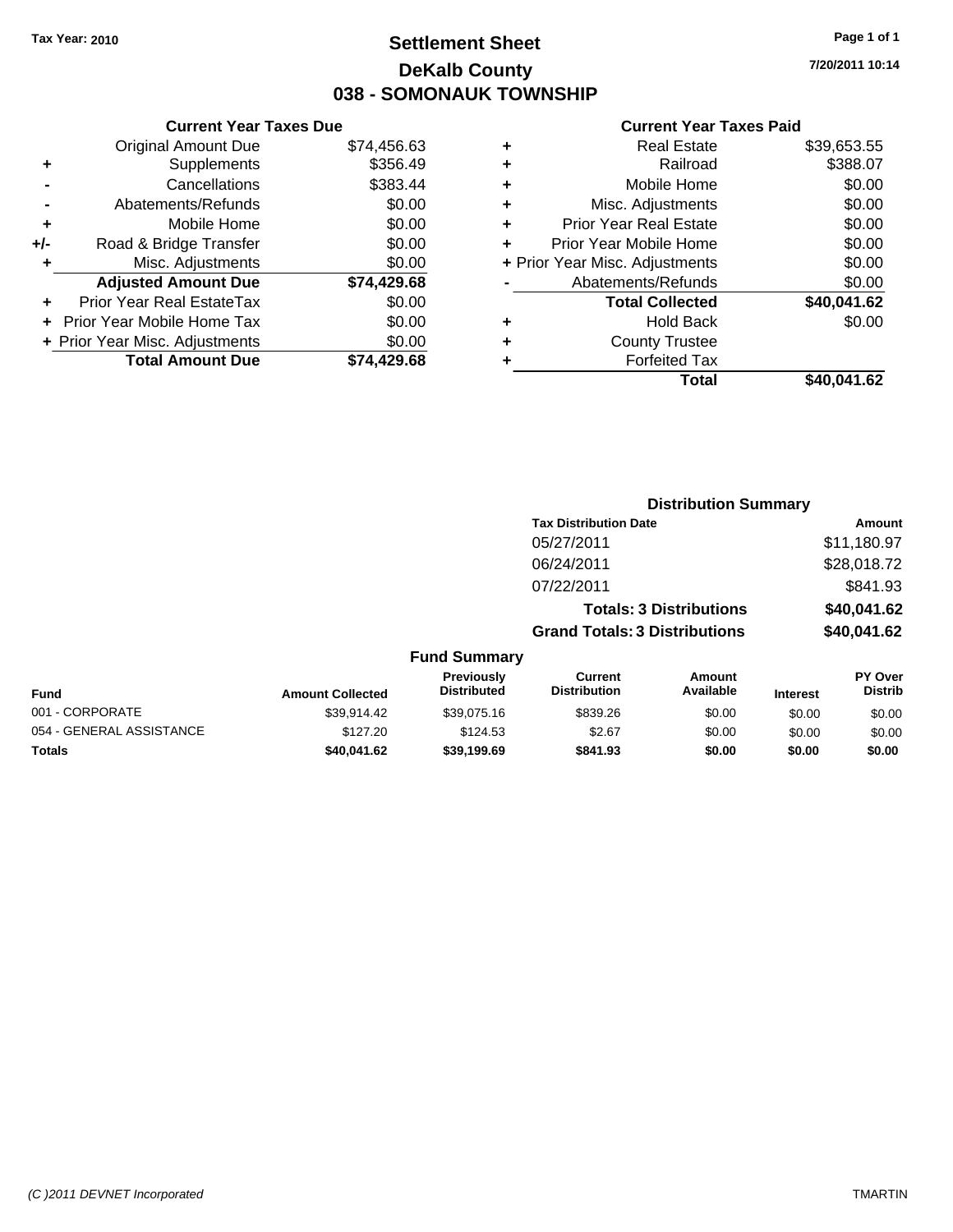**Current Year Taxes Due** Original Amount Due \$231,201.29

**Adjusted Amount Due \$202,268.76**

**Total Amount Due \$202,268.76**

**+** Supplements \$848.63 **-** Cancellations \$912.80 **-** Abatements/Refunds \$0.00 **+** Mobile Home \$0.00 **+/-** Road & Bridge Transfer (\$28,868.36) **+** Misc. Adjustments \$0.00

**+** Prior Year Real EstateTax \$0.00 **+** Prior Year Mobile Home Tax \$0.00 **+ Prior Year Misc. Adjustments**  $$0.00$ 

### **Settlement Sheet Tax Year: 2010 Page 1 of 1 DeKalb County 039 - SOMONAUK ROAD & BRIDGE**

**7/20/2011 10:14**

#### **Current Year Taxes Paid**

| ٠ | <b>Real Estate</b>             | \$94,396.12 |
|---|--------------------------------|-------------|
| ٠ | Railroad                       | \$1,072.26  |
| ٠ | Mobile Home                    | \$0.00      |
| ٠ | Misc. Adjustments              | \$0.00      |
| ٠ | <b>Prior Year Real Estate</b>  | \$0.00      |
| ٠ | Prior Year Mobile Home         | \$0.00      |
|   | + Prior Year Misc. Adjustments | \$0.00      |
|   | Abatements/Refunds             | \$0.00      |
|   | <b>Total Collected</b>         | \$95,468.38 |
| ٠ | <b>Hold Back</b>               | \$0.00      |
| ٠ | <b>County Trustee</b>          |             |
| ٠ | <b>Forfeited Tax</b>           |             |
|   | Total                          | \$95.468.38 |

| <b>Road and Bridge Summary</b> |             |                     |                                      | <b>Distribution Summary</b>    |             |  |
|--------------------------------|-------------|---------------------|--------------------------------------|--------------------------------|-------------|--|
| <b>Municipality</b>            | Amt. Due    | Amt. Distrib.       | <b>Tax Distribution Date</b>         |                                | Amount      |  |
| <b>CITY OF SANDWICH</b>        | \$1,041.66  | \$560.80            | 05/27/2011                           |                                | \$26,616.54 |  |
| <b>VILLAGE OF SOMONAUK</b>     | \$52,598.01 | \$28,307.56         | 06/24/2011                           |                                | \$66,847.66 |  |
| <b>Totals</b>                  | \$53,639.67 | \$28,868.36         | 07/22/2011                           |                                | \$2,004.18  |  |
|                                |             |                     |                                      | <b>Totals: 3 Distributions</b> | \$95,468.38 |  |
|                                |             |                     | <b>Grand Totals: 3 Distributions</b> |                                | \$95,468.38 |  |
|                                |             | <b>Fund Summary</b> |                                      |                                |             |  |
|                                |             | <b>Droviaught</b>   | $P$                                  | $A$ mount                      | $D'$ $O'$   |  |

| <b>Fund</b>                  | <b>Amount Collected</b> | <b>Previously</b><br><b>Distributed</b> | Current<br><b>Distribution</b> | Amount<br>Available | <b>Interest</b> | PY Over<br><b>Distrib</b> |
|------------------------------|-------------------------|-----------------------------------------|--------------------------------|---------------------|-----------------|---------------------------|
| 007 - ROAD AND BRIDGE        | \$54,926.03             | \$53.774.29                             | \$1.151.74                     | \$0.00              | \$0.00          | \$0.00                    |
| 008 - BRIDGE CONST W/COUNTY  | \$22.13                 | \$21.66                                 | \$0.47                         | \$0.00              | \$0.00          | \$0.00                    |
| 009 - PERMANENT ROAD         | \$31,936.63             | \$31.265.14                             | \$671.49                       | \$0.00              | \$0.00          | \$0.00                    |
| 010 - EQUIPMENT AND BUILDING | \$8,583.59              | \$8,403.11                              | \$180.48                       | \$0.00              | \$0.00          | \$0.00                    |
| <b>Totals</b>                | \$95,468.38             | \$93.464.20                             | \$2,004.18                     | \$0.00              | \$0.00          | \$0.00                    |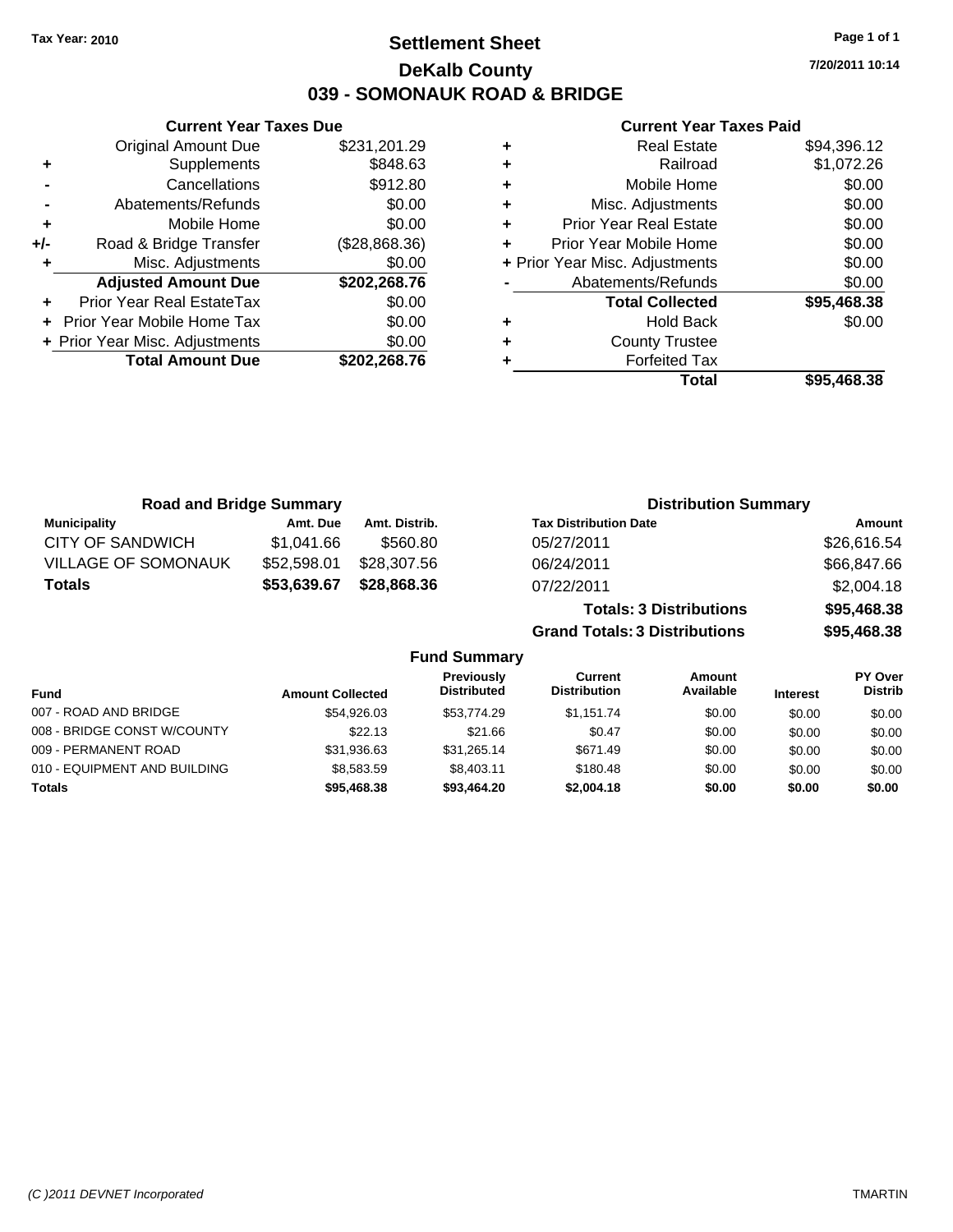### **Settlement Sheet Tax Year: 2010 Page 1 of 1 DeKalb County 040 - SOUTH GROVE TOWNSHIP**

**7/20/2011 10:14**

#### **Current Year Taxes Paid**

| ٠ | <b>Real Estate</b>             | \$39,996.01 |
|---|--------------------------------|-------------|
| ٠ | Railroad                       | \$0.00      |
| ٠ | Mobile Home                    | \$0.00      |
| ٠ | Misc. Adjustments              | \$0.00      |
| ٠ | <b>Prior Year Real Estate</b>  | \$0.00      |
|   | Prior Year Mobile Home         | \$0.00      |
|   | + Prior Year Misc. Adjustments | \$0.00      |
|   | Abatements/Refunds             | \$0.00      |
|   | <b>Total Collected</b>         | \$39,996.01 |
| ٠ | <b>Hold Back</b>               | \$0.00      |
| ٠ | <b>County Trustee</b>          |             |
| ٠ | <b>Forfeited Tax</b>           |             |
|   | Total                          | \$39.996.01 |

|     | <b>Current Year Taxes Due</b>  |             |
|-----|--------------------------------|-------------|
|     | <b>Original Amount Due</b>     | \$76,243.48 |
| ٠   | Supplements                    | \$239.88    |
|     | Cancellations                  | \$370.14    |
|     | Abatements/Refunds             | \$0.00      |
| ٠   | Mobile Home                    | \$0.00      |
| +/- | Road & Bridge Transfer         | \$0.00      |
| ٠   | Misc. Adjustments              | \$0.00      |
|     | <b>Adjusted Amount Due</b>     | \$76,113.22 |
| ٠   | Prior Year Real EstateTax      | \$0.00      |
|     | Prior Year Mobile Home Tax     | \$0.00      |
|     | + Prior Year Misc. Adjustments | \$0.00      |
|     | <b>Total Amount Due</b>        | \$76,113.22 |
|     |                                |             |

| <b>Distribution Summary</b>          |             |
|--------------------------------------|-------------|
| <b>Tax Distribution Date</b>         | Amount      |
| 05/27/2011                           | \$6,076.82  |
| 06/24/2011                           | \$32,994.68 |
| 07/22/2011                           | \$924.51    |
| <b>Totals: 3 Distributions</b>       | \$39,996.01 |
| <b>Grand Totals: 3 Distributions</b> | \$39,996.01 |

|                                               |                         | <b>Fund Summary</b>              |                                |                     |                 |                                  |
|-----------------------------------------------|-------------------------|----------------------------------|--------------------------------|---------------------|-----------------|----------------------------------|
| <b>Fund</b>                                   | <b>Amount Collected</b> | Previously<br><b>Distributed</b> | Current<br><b>Distribution</b> | Amount<br>Available | <b>Interest</b> | <b>PY Over</b><br><b>Distrib</b> |
| 001 - CORPORATE                               | \$24,130,10             | \$23.572.32                      | \$557.78                       | \$0.00              | \$0.00          | \$0.00                           |
| 027 - AUDIT                                   | \$263.09                | \$257.01                         | \$6.08                         | \$0.00              | \$0.00          | \$0.00                           |
| 034 - GENERAL ASSISTANCE                      | \$9,306.98              | \$9,091.85                       | \$215.13                       | \$0.00              | \$0.00          | \$0.00                           |
| 035 - TORT JUDGEMENTS/LIABILITY<br><b>INS</b> | \$3,410.54              | \$3.331.71                       | \$78.83                        | \$0.00              | \$0.00          | \$0.00                           |
| 047 - SOCIAL SECURITY                         | \$2,885.30              | \$2.818.61                       | \$66.69                        | \$0.00              | \$0.00          | \$0.00                           |
| <b>Totals</b>                                 | \$39,996.01             | \$39,071.50                      | \$924.51                       | \$0.00              | \$0.00          | \$0.00                           |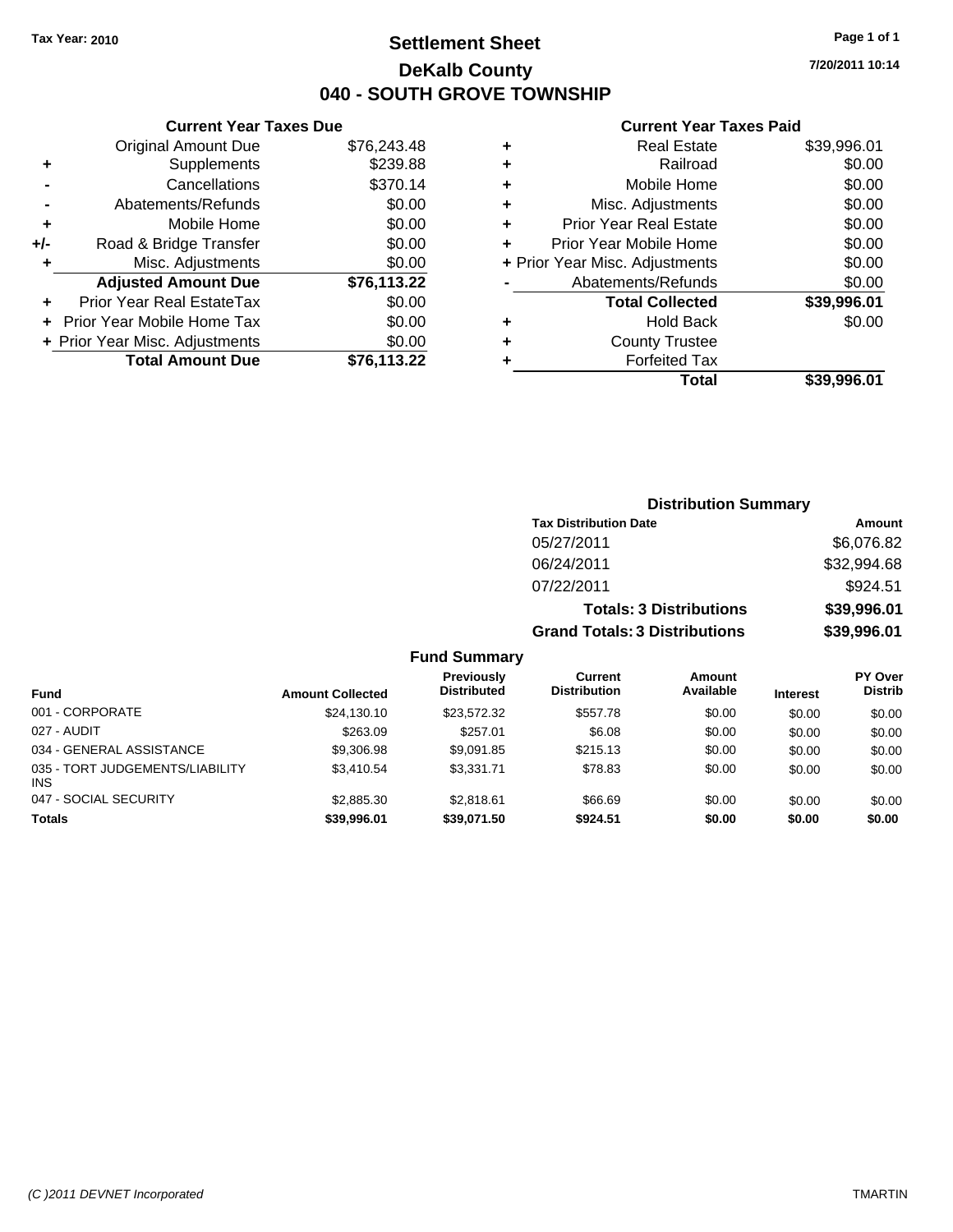### **Settlement Sheet Tax Year: 2010 Page 1 of 1 DeKalb County 041 - SOUTH GROVE ROAD & BRIDGE**

**7/20/2011 10:14**

#### **Current Year Taxes Paid**

|       | <b>Current Year Taxes Due</b>  |              |
|-------|--------------------------------|--------------|
|       | <b>Original Amount Due</b>     | \$107,002.62 |
| ٠     | Supplements                    | \$336.65     |
|       | Cancellations                  | \$519.46     |
|       | Abatements/Refunds             | \$0.00       |
| ٠     | Mobile Home                    | \$0.00       |
| $+/-$ | Road & Bridge Transfer         | \$0.00       |
|       | Misc. Adjustments              | \$0.00       |
|       | <b>Adjusted Amount Due</b>     | \$106,819.81 |
|       | Prior Year Real EstateTax      | \$0.00       |
|       | Prior Year Mobile Home Tax     | \$0.00       |
|       | + Prior Year Misc. Adjustments | \$0.00       |
|       | <b>Total Amount Due</b>        | \$106,819.81 |
|       |                                |              |

|   | <b>Real Estate</b>             | \$56,131.71 |
|---|--------------------------------|-------------|
| ٠ | Railroad                       | \$0.00      |
| ٠ | Mobile Home                    | \$0.00      |
| ٠ | Misc. Adjustments              | \$0.00      |
| ٠ | Prior Year Real Estate         | \$0.00      |
|   | Prior Year Mobile Home         | \$0.00      |
|   | + Prior Year Misc. Adjustments | \$0.00      |
|   | Abatements/Refunds             | \$0.00      |
|   | <b>Total Collected</b>         | \$56,131.71 |
| ٠ | Hold Back                      | \$0.00      |
| ٠ | <b>County Trustee</b>          |             |
| ٠ | <b>Forfeited Tax</b>           |             |
|   | Total                          | \$56,131.71 |
|   |                                |             |

|                              |                         |                                  | <b>Distribution Summary</b>          |                                |                 |                                  |
|------------------------------|-------------------------|----------------------------------|--------------------------------------|--------------------------------|-----------------|----------------------------------|
|                              |                         |                                  | <b>Tax Distribution Date</b>         |                                |                 | Amount                           |
|                              |                         |                                  | 05/27/2011                           |                                |                 | \$8,528.42                       |
|                              |                         |                                  | 06/24/2011                           |                                |                 | \$46,305.76                      |
|                              |                         |                                  | 07/22/2011                           |                                |                 | \$1,297.53                       |
|                              |                         |                                  |                                      | <b>Totals: 3 Distributions</b> |                 | \$56,131.71                      |
|                              |                         |                                  | <b>Grand Totals: 3 Distributions</b> |                                |                 | \$56,131.71                      |
|                              |                         | <b>Fund Summary</b>              |                                      |                                |                 |                                  |
| <b>Fund</b>                  | <b>Amount Collected</b> | Previously<br><b>Distributed</b> | Current<br><b>Distribution</b>       | Amount<br>Available            | <b>Interest</b> | <b>PY Over</b><br><b>Distrib</b> |
| 007 - ROAD AND BRIDGE        | \$33,573.43             | \$32,797.36                      | \$776.07                             | \$0.00                         | \$0.00          | \$0.00                           |
| 008 - BRIDGE CONST W/COUNTY  | \$4,196.91              | \$4,099.89                       | \$97.02                              | \$0.00                         | \$0.00          | \$0.00                           |
| 009 - PERMANENT ROAD         | \$14,688.71             | \$14,349.17                      | \$339.54                             | \$0.00                         | \$0.00          | \$0.00                           |
| 010 - EQUIPMENT AND BUILDING | \$3,672.66              | \$3,587.76                       | \$84.90                              | \$0.00                         | \$0.00          | \$0.00                           |

**Totals \$56,131.71 \$54,834.18 \$1,297.53 \$0.00 \$0.00 \$0.00**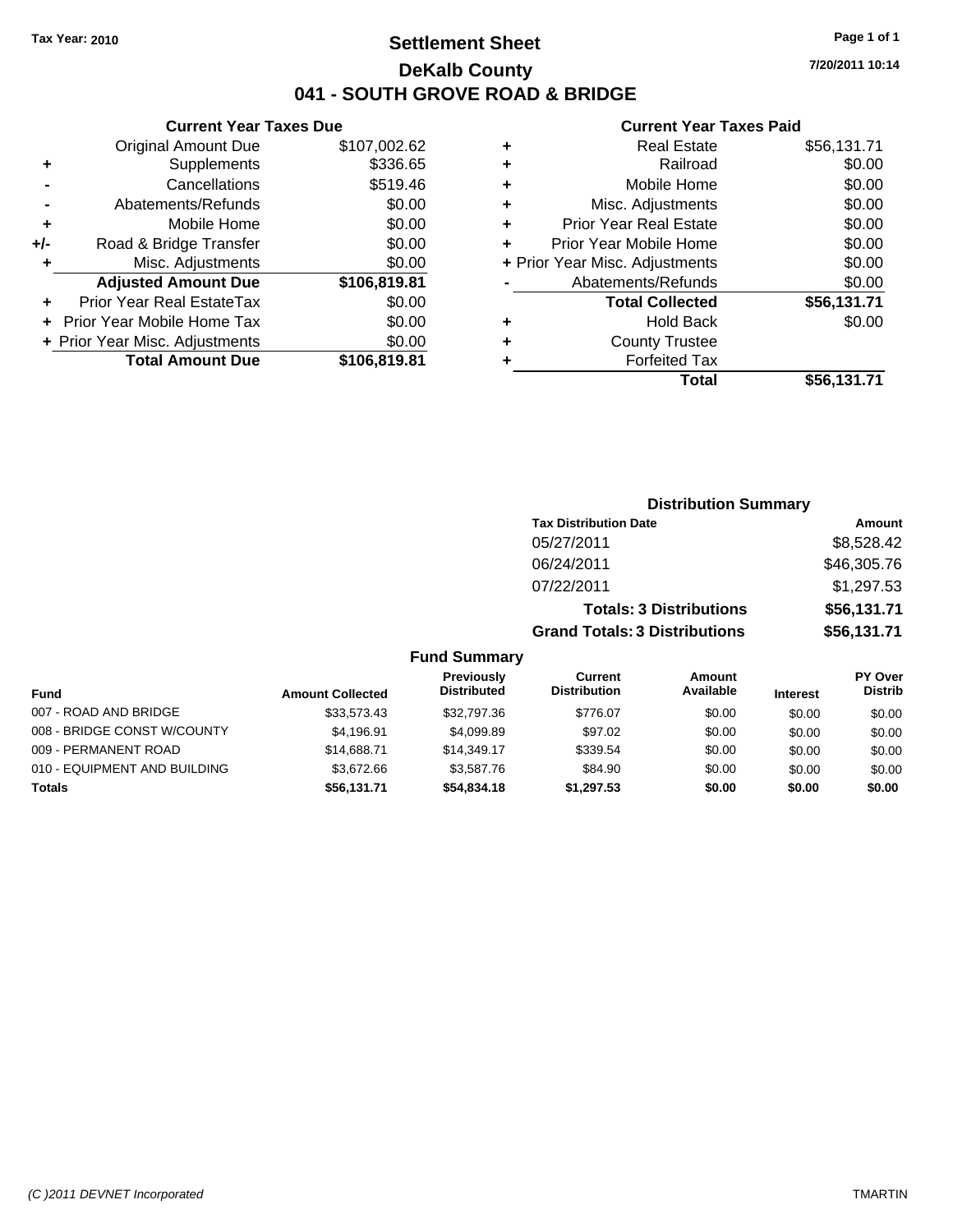### **Settlement Sheet Tax Year: 2010 Page 1 of 1 DeKalb County 042 - SQUAW GROVE TOWNSHIP**

**7/20/2011 10:14**

#### **Current Year Taxes Paid**

|     | <b>Total Amount Due</b>          | \$120,977.15 |
|-----|----------------------------------|--------------|
|     | + Prior Year Misc. Adjustments   | \$0.00       |
|     | Prior Year Mobile Home Tax       | \$0.00       |
|     | <b>Prior Year Real EstateTax</b> | \$0.00       |
|     | <b>Adjusted Amount Due</b>       | \$120,977.15 |
| ٠   | Misc. Adjustments                | \$28.16      |
| +/- | Road & Bridge Transfer           | \$0.00       |
| ٠   | Mobile Home                      | \$0.00       |
|     | Abatements/Refunds               | \$0.00       |
|     | Cancellations                    | \$553.36     |
| ٠   | Supplements                      | \$491.57     |
|     | <b>Original Amount Due</b>       | \$121,010.78 |
|     |                                  |              |

**Current Year Taxes Due**

| <b>Real Estate</b>             | \$61,974.59 |
|--------------------------------|-------------|
| Railroad                       | \$459.81    |
| Mobile Home                    | \$0.00      |
| Misc. Adjustments              | \$28.16     |
| <b>Prior Year Real Estate</b>  | \$0.00      |
| Prior Year Mobile Home         | \$0.00      |
| + Prior Year Misc. Adjustments | \$0.00      |
| Abatements/Refunds             | \$0.00      |
| <b>Total Collected</b>         | \$62,462.56 |
| <b>Hold Back</b>               | \$0.00      |
| <b>County Trustee</b>          |             |
| <b>Forfeited Tax</b>           |             |
| Total                          | \$62,462.56 |
|                                |             |

|                          |                         |                                         | <b>Distribution Summary</b>           |                                |                 |                           |
|--------------------------|-------------------------|-----------------------------------------|---------------------------------------|--------------------------------|-----------------|---------------------------|
|                          |                         |                                         | <b>Tax Distribution Date</b>          |                                |                 | <b>Amount</b>             |
|                          |                         |                                         | 05/27/2011                            |                                |                 | \$14,299.28               |
|                          |                         |                                         | 06/24/2011                            |                                |                 | \$47,166.21               |
|                          |                         |                                         | 07/22/2011                            |                                |                 | \$997.07                  |
|                          |                         |                                         |                                       | <b>Totals: 3 Distributions</b> |                 | \$62,462.56               |
|                          |                         |                                         | <b>Grand Totals: 3 Distributions</b>  |                                |                 | \$62,462.56               |
|                          |                         | <b>Fund Summary</b>                     |                                       |                                |                 |                           |
| Fund                     | <b>Amount Collected</b> | <b>Previously</b><br><b>Distributed</b> | <b>Current</b><br><b>Distribution</b> | <b>Amount</b><br>Available     | <b>Interest</b> | PY Over<br><b>Distrib</b> |
| 001 - CORPORATE          | \$40,001.90             | \$39,363.37                             | \$638.53                              | \$0.00                         | \$0.00          | \$0.00                    |
| 017 - CEMETERY           | \$6,817.22              | \$6,708.40                              | \$108.82                              | \$0.00                         | \$0.00          | \$0.00                    |
| 019 - COMMUNITY BUILDING | \$13,836.21             | \$13,615.34                             | \$220.87                              | \$0.00                         | \$0.00          | \$0.00                    |
| 054 - GENERAL ASSISTANCE | \$1,807.23              | \$1,778.38                              | \$28.85                               | \$0.00                         | \$0.00          | \$0.00                    |
| Totals                   | \$62,462.56             | \$61,465.49                             | \$997.07                              | \$0.00                         | \$0.00          | \$0.00                    |

#### **Miscellaneous Adjustment Detail**

#### **Year Source Account Type Amount Adjustment Description** 2010 RE - Real Estate Back Tax Collected \$6.32 Nielsen Redemption 15-16-151-019 by TBA 2010 RE - Real Estate Back Tax Collected \$2.62 Popp Redemption 15-15-427-007 by TBA 2010 RE - Real Estate Paymt In Lieu of Tax \$19.22 Sunset View Apartments-Housing Authority Payment by TBA **Totals \$28.16 3 entries**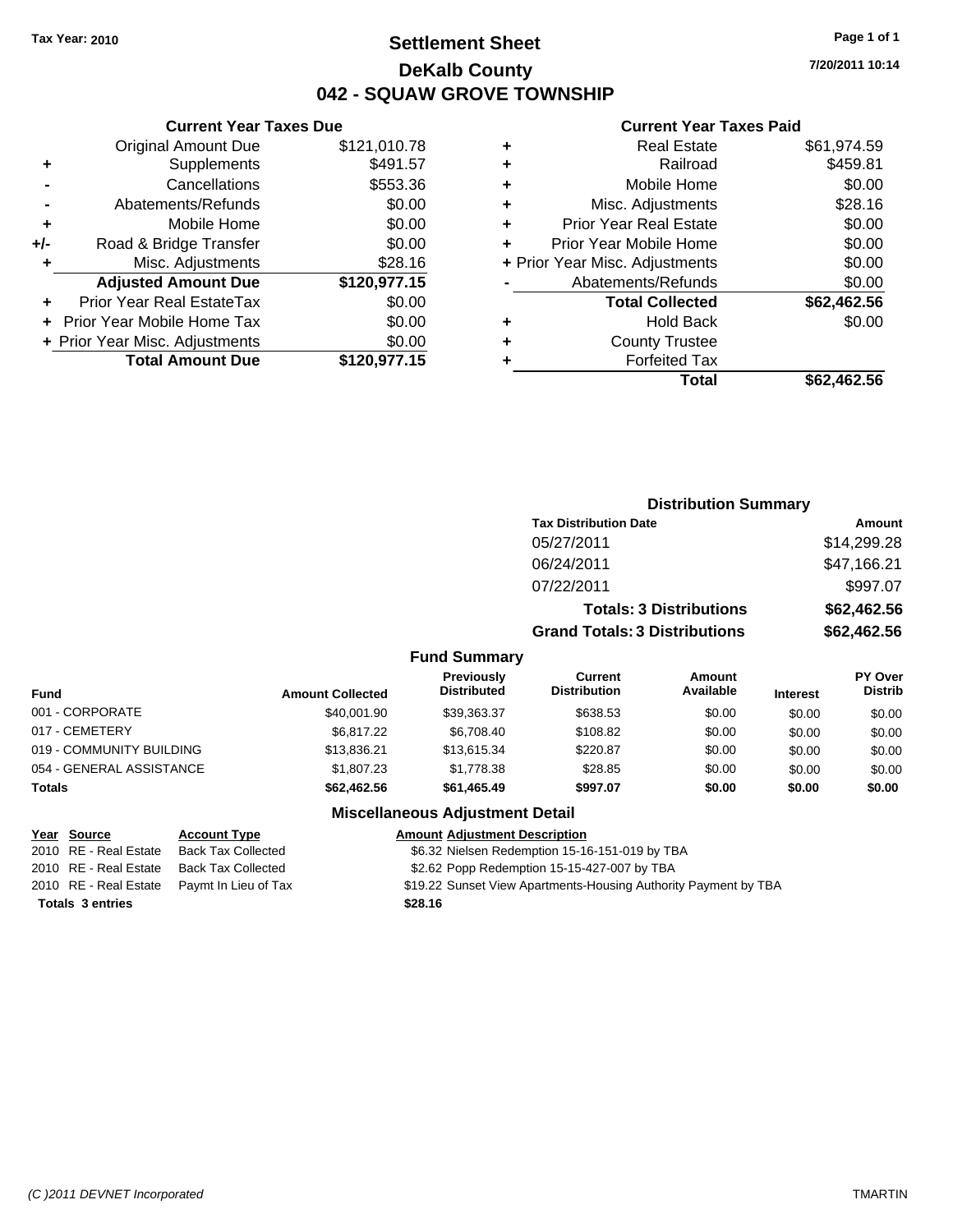### **Settlement Sheet Tax Year: 2010 Page 1 of 1 DeKalb County 043 - HINCKLEY PUBLIC LIBRARY DISTRICT**

**7/20/2011 10:14**

### **Current Year Taxes Paid**

|     | <b>Current Year Taxes Due</b>  |              |
|-----|--------------------------------|--------------|
|     | <b>Original Amount Due</b>     | \$160,488.71 |
| ٠   | Supplements                    | \$651.93     |
|     | Cancellations                  | \$733.89     |
|     | Abatements/Refunds             | \$0.00       |
| ٠   | Mobile Home                    | \$0.00       |
| +/- | Road & Bridge Transfer         | \$0.00       |
| ٠   | Misc. Adjustments              | \$37.34      |
|     | <b>Adjusted Amount Due</b>     | \$160,444.09 |
|     | Prior Year Real EstateTax      | \$0.00       |
|     | Prior Year Mobile Home Tax     | \$0.00       |
|     | + Prior Year Misc. Adjustments | \$0.00       |
|     | <b>Total Amount Due</b>        | \$160,444.09 |

| Real Estate                   | \$82,193.27                    |
|-------------------------------|--------------------------------|
| Railroad                      | \$609.82                       |
| Mobile Home                   | \$0.00                         |
| Misc. Adjustments             | \$37.34                        |
| <b>Prior Year Real Estate</b> | \$0.00                         |
| Prior Year Mobile Home        | \$0.00                         |
|                               | \$0.00                         |
| Abatements/Refunds            | \$0.00                         |
| <b>Total Collected</b>        | \$82,840.43                    |
| <b>Hold Back</b>              | \$0.00                         |
| <b>County Trustee</b>         |                                |
| <b>Forfeited Tax</b>          |                                |
| Total                         | \$82,840,43                    |
|                               | + Prior Year Misc. Adjustments |

### **Distribution Summary Tax Distribution Date Amount** 05/27/2011 \$18,964.41 06/24/2011 \$62,553.73 07/22/2011 \$1,322.29 **Totals: 3 Distributions \$82,840.43 Grand Totals: 3 Distributions \$82,840.43**

#### **Fund Summary**

| <b>Fund</b>                                   | <b>Amount Collected</b> | Previously<br><b>Distributed</b> | Current<br><b>Distribution</b> | Amount<br>Available | <b>Interest</b> | <b>PY Over</b><br><b>Distrib</b> |
|-----------------------------------------------|-------------------------|----------------------------------|--------------------------------|---------------------|-----------------|----------------------------------|
| 001 - CORPORATE                               | \$69.782.13             | \$68,668,26                      | \$1,113.87                     | \$0.00              | \$0.00          | \$0.00                           |
| 004 - OPERATIONS & MAINTENANCE                | \$2,535.91              | \$2,495.44                       | \$40.47                        | \$0.00              | \$0.00          | \$0.00                           |
| $005 - I. M. R. F.$                           | \$4,059.10              | \$3,994.31                       | \$64.79                        | \$0.00              | \$0.00          | \$0.00                           |
| 027 - AUDIT                                   | \$16.49                 | \$16.23                          | \$0.26                         | \$0.00              | \$0.00          | \$0.00                           |
| 035 - TORT JUDGEMENTS/LIABILITY<br><b>INS</b> | \$3,301.60              | \$3,248.90                       | \$52.70                        | \$0.00              | \$0.00          | \$0.00                           |
| 047 - SOCIAL SECURITY                         | \$3,145.20              | \$3,095.00                       | \$50.20                        | \$0.00              | \$0.00          | \$0.00                           |
| <b>Totals</b>                                 | \$82,840.43             | \$81,518.14                      | \$1,322.29                     | \$0.00              | \$0.00          | \$0.00                           |

#### **Miscellaneous Adjustment Detail**

#### **Year Source Account Type Amount Adjustment Description**

|  | 2010 RE - Real Estate Back Tax Collected | \$8.38 Nielsen Redemption 15-16-151-019 by TBA |  |
|--|------------------------------------------|------------------------------------------------|--|

- 2010 RE Real Estate Back Tax Collected \$3.48 Popp Redemption 15-15-427-007 by TBA
- 2010 RE Real Estate Paymt In Lieu of Tax \$25.48 Sunset View Apartments-Housing Authority Payment by TBA
- **Totals \$37.34 3 entries**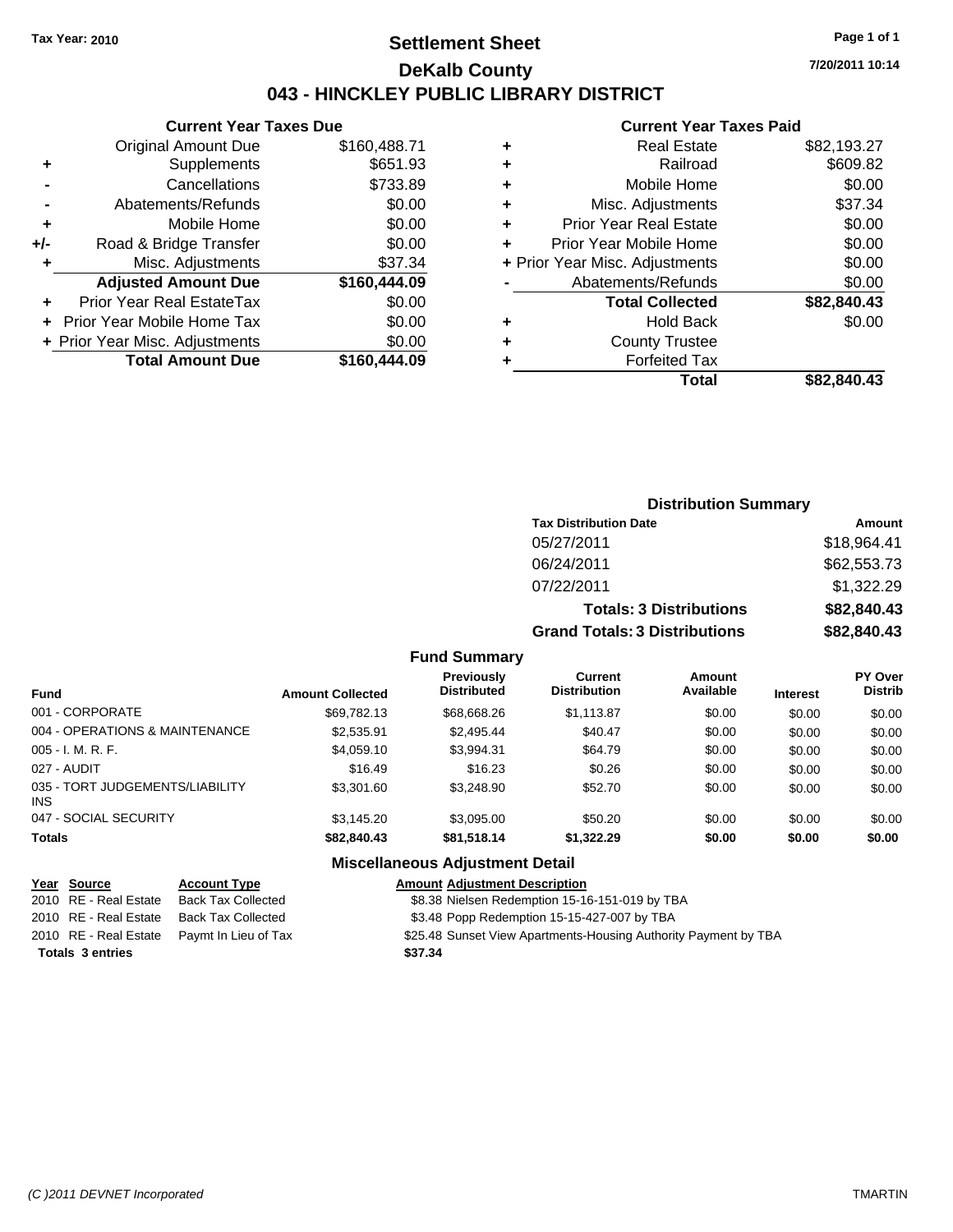### **Settlement Sheet Tax Year: 2010 Page 1 of 1 DeKalb County 044 - SQUAW GROVE ROAD & BRIDGE**

**7/20/2011 10:14**

#### **Current Year Taxes Paid**

|     | <b>Current Year Taxes Due</b>  |               |
|-----|--------------------------------|---------------|
|     | <b>Original Amount Due</b>     | \$307,028.53  |
| ٠   | Supplements                    | \$1,075.98    |
|     | Cancellations                  | \$1,221.69    |
|     | Abatements/Refunds             | \$0.00        |
| ٠   | Mobile Home                    | \$0.00        |
| +/- | Road & Bridge Transfer         | (\$20,485.55) |
| ٠   | Misc. Adjustments              | \$71.44       |
|     | <b>Adjusted Amount Due</b>     | \$286,468.71  |
| ÷   | Prior Year Real EstateTax      | \$0.00        |
|     | Prior Year Mobile Home Tax     | \$0.00        |
|     | + Prior Year Misc. Adjustments | \$0.00        |
|     | <b>Total Amount Due</b>        | \$286,468.71  |
|     |                                |               |

|   | <b>Real Estate</b>             | \$136,815.88 |
|---|--------------------------------|--------------|
| ٠ | Railroad                       | \$1,107.91   |
| ٠ | Mobile Home                    | \$0.00       |
| ٠ | Misc. Adjustments              | \$71.44      |
| ÷ | <b>Prior Year Real Estate</b>  | \$0.00       |
| ٠ | Prior Year Mobile Home         | \$0.00       |
|   | + Prior Year Misc. Adjustments | \$0.00       |
|   | Abatements/Refunds             | \$0.00       |
|   | <b>Total Collected</b>         | \$137,995.23 |
| ٠ | <b>Hold Back</b>               | \$0.00       |
| ٠ | <b>County Trustee</b>          |              |
| ٠ | <b>Forfeited Tax</b>           |              |
|   | Total                          | \$137,995.23 |

**Totals: 3 Distributions \$137,995.23**

**Grand Totals: 3 Distributions \$137,995.23**

| <b>Road and Bridge Summary</b> |          |                         | <b>Distribution Summary</b>  |              |
|--------------------------------|----------|-------------------------|------------------------------|--------------|
| <b>Municipality</b>            | Amt. Due | Amt. Distrib.           | <b>Tax Distribution Date</b> | Amount       |
| <b>VILLAGE OF HINCKLEY</b>     |          | \$39,670.26 \$20,485.55 | 05/27/2011                   | \$31,569.28  |
| <b>Totals</b>                  |          | \$39,670.26 \$20,485.55 | 06/24/2011                   | \$104,224.69 |
|                                |          |                         | 07/22/2011                   | \$2,201.26   |

|                                         |                           |                         | <b>Fund Summary</b>                             |                                |                     |                 |                           |
|-----------------------------------------|---------------------------|-------------------------|-------------------------------------------------|--------------------------------|---------------------|-----------------|---------------------------|
| <b>Fund</b>                             |                           | <b>Amount Collected</b> | <b>Previously</b><br><b>Distributed</b>         | Current<br><b>Distribution</b> | Amount<br>Available | <b>Interest</b> | PY Over<br><b>Distrib</b> |
| 007 - ROAD AND BRIDGE                   |                           | \$45.587.45             | \$44,861.25                                     | \$726.20                       | \$0.00              | \$0.00          | \$0.00                    |
| 008 - BRIDGE CONST W/COUNTY             |                           | \$3.099.90              | \$3.050.41                                      | \$49.49                        | \$0.00              | \$0.00          | \$0.00                    |
| 009 - PERMANENT ROAD                    |                           | \$67,106.46             | \$66,035,28                                     | \$1.071.18                     | \$0.00              | \$0.00          | \$0.00                    |
| 010 - EQUIPMENT AND BUILDING            |                           | \$20.649.41             | \$20.319.80                                     | \$329.61                       | \$0.00              | \$0.00          | \$0.00                    |
| 035 - TORT JUDGEMENTS/LIABILITY<br>INS. |                           | \$1.552.01              | \$1.527.23                                      | \$24.78                        | \$0.00              | \$0.00          | \$0.00                    |
| Totals                                  |                           | \$137,995.23            | \$135,793.97                                    | \$2,201.26                     | \$0.00              | \$0.00          | \$0.00                    |
|                                         |                           |                         | <b>Miscellaneous Adjustment Detail</b>          |                                |                     |                 |                           |
| Year Source                             | <b>Account Type</b>       |                         | <b>Amount Adiustment Description</b>            |                                |                     |                 |                           |
| 2010 RE - Real Estate                   | <b>Back Tax Collected</b> |                         | \$16.04 Nielsen Redemption 15-16-151-019 by TBA |                                |                     |                 |                           |

| <b>Totals 3 entries</b> |                                            | \$71.44                                                         |
|-------------------------|--------------------------------------------|-----------------------------------------------------------------|
|                         | 2010 RE - Real Estate Paymt In Lieu of Tax | \$48.75 Sunset View Apartments-Housing Authority Payment by TBA |
| 2010 RE - Real Estate   | Back Tax Collected                         | \$6.65 Popp Redemption 15-15-427-007 by TBA                     |
| 2010 RE - Real Estate   | Back Tax Collected                         | \$16.04 Nielsen Redemption 15-16-151-019 by TBA                 |
|                         |                                            |                                                                 |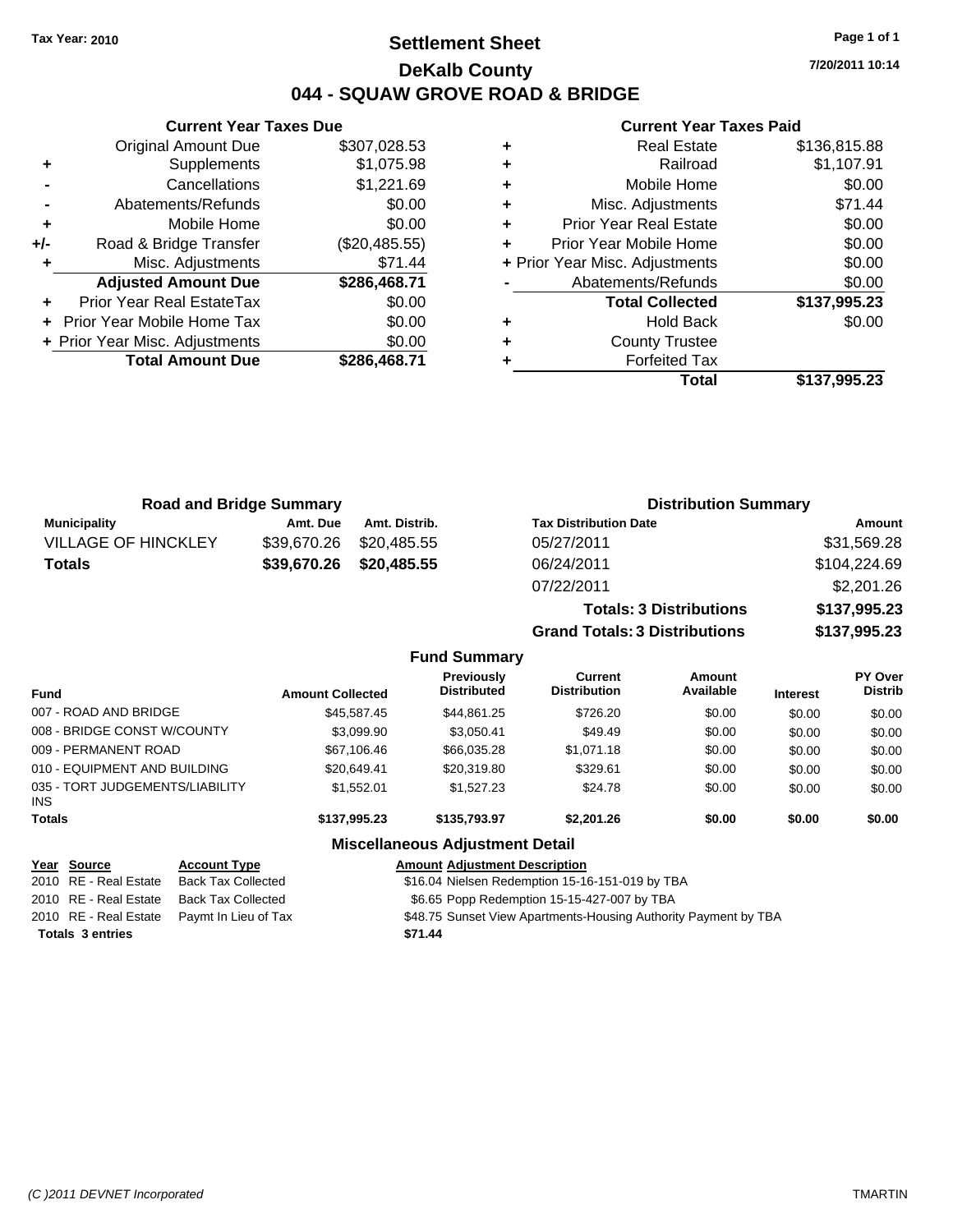### **Settlement Sheet Tax Year: 2010 Page 1 of 1 DeKalb County 045 - SYCAMORE TOWNSHIP**

**7/20/2011 10:14**

#### **Current Year Taxes Paid**

|     | <b>Current Year Taxes Due</b>  |              |
|-----|--------------------------------|--------------|
|     | <b>Original Amount Due</b>     | \$356,311.35 |
| ٠   | Supplements                    | \$1,212.68   |
|     | Cancellations                  | \$1,360.00   |
|     | Abatements/Refunds             | \$0.00       |
| ٠   | Mobile Home                    | \$0.00       |
| +/- | Road & Bridge Transfer         | \$0.00       |
| ٠   | Misc. Adjustments              | \$106.42     |
|     | <b>Adjusted Amount Due</b>     | \$356,270.45 |
| ÷   | Prior Year Real EstateTax      | \$0.00       |
|     | Prior Year Mobile Home Tax     | \$0.00       |
|     | + Prior Year Misc. Adjustments | \$0.00       |
|     | <b>Total Amount Due</b>        | \$356,270.45 |
|     |                                |              |

| ٠ | <b>Real Estate</b>             | \$182,796.80 |
|---|--------------------------------|--------------|
| ٠ | Railroad                       | \$73.07      |
| ٠ | Mobile Home                    | \$0.00       |
| ٠ | Misc. Adjustments              | \$106.42     |
| ÷ | <b>Prior Year Real Estate</b>  | \$0.00       |
| ٠ | Prior Year Mobile Home         | \$0.00       |
|   | + Prior Year Misc. Adjustments | \$0.00       |
|   | Abatements/Refunds             | \$0.00       |
|   | <b>Total Collected</b>         | \$182,976.29 |
| ٠ | <b>Hold Back</b>               | \$0.00       |
| ٠ | <b>County Trustee</b>          |              |
| ٠ | <b>Forfeited Tax</b>           |              |
|   | Total                          | \$182,976.29 |
|   |                                |              |

|                          |                         |                                  |                                       | <b>Distribution Summary</b>    |                 |                           |
|--------------------------|-------------------------|----------------------------------|---------------------------------------|--------------------------------|-----------------|---------------------------|
|                          |                         |                                  | <b>Tax Distribution Date</b>          |                                |                 | Amount                    |
|                          |                         |                                  | 05/27/2011                            |                                |                 | \$38,448.86               |
|                          |                         |                                  | 06/24/2011                            |                                |                 | \$141,407.05              |
|                          |                         |                                  | 07/22/2011                            |                                |                 | \$3,120.38                |
|                          |                         |                                  |                                       | <b>Totals: 3 Distributions</b> |                 | \$182,976.29              |
|                          |                         |                                  | <b>Grand Totals: 3 Distributions</b>  |                                |                 | \$182,976.29              |
|                          |                         | <b>Fund Summary</b>              |                                       |                                |                 |                           |
| <b>Fund</b>              | <b>Amount Collected</b> | Previously<br><b>Distributed</b> | <b>Current</b><br><b>Distribution</b> | Amount<br>Available            | <b>Interest</b> | PY Over<br><b>Distrib</b> |
| 001 - CORPORATE          | \$176,799.38            | \$173,784.34                     | \$3,015.04                            | \$0.00                         | \$0.00          | \$0.00                    |
| 005 - I. M. R. F.        | \$5,141.63              | \$5,053.95                       | \$87.68                               | \$0.00                         | \$0.00          | \$0.00                    |
| 054 - GENERAL ASSISTANCE | \$1,035.28              | \$1,017.62                       | \$17.66                               | \$0.00                         | \$0.00          | \$0.00                    |
| Totals                   | \$182,976.29            | \$179,855.91                     | \$3,120.38                            | \$0.00                         | \$0.00          | \$0.00                    |
|                          |                         |                                  |                                       |                                |                 |                           |

#### **Miscellaneous Adjustment Detail**

#### **Year Source Account Type Amount Adjustment Description**

2010 RE - Real Estate Back Tax Collected \$6.82 Brown's Supermarket Redemption 06-32-282-008 by TBA

2010 RE - Real Estate Back Tax Collected \$1.08 Stogsdill Redemption 06-32-328-005 by TBA

2010 RE - Real Estate Paymt In Lieu of Tax \$98.52 Sycamore Units-Housing Authority by TBA

**Totals \$106.42 3 entries**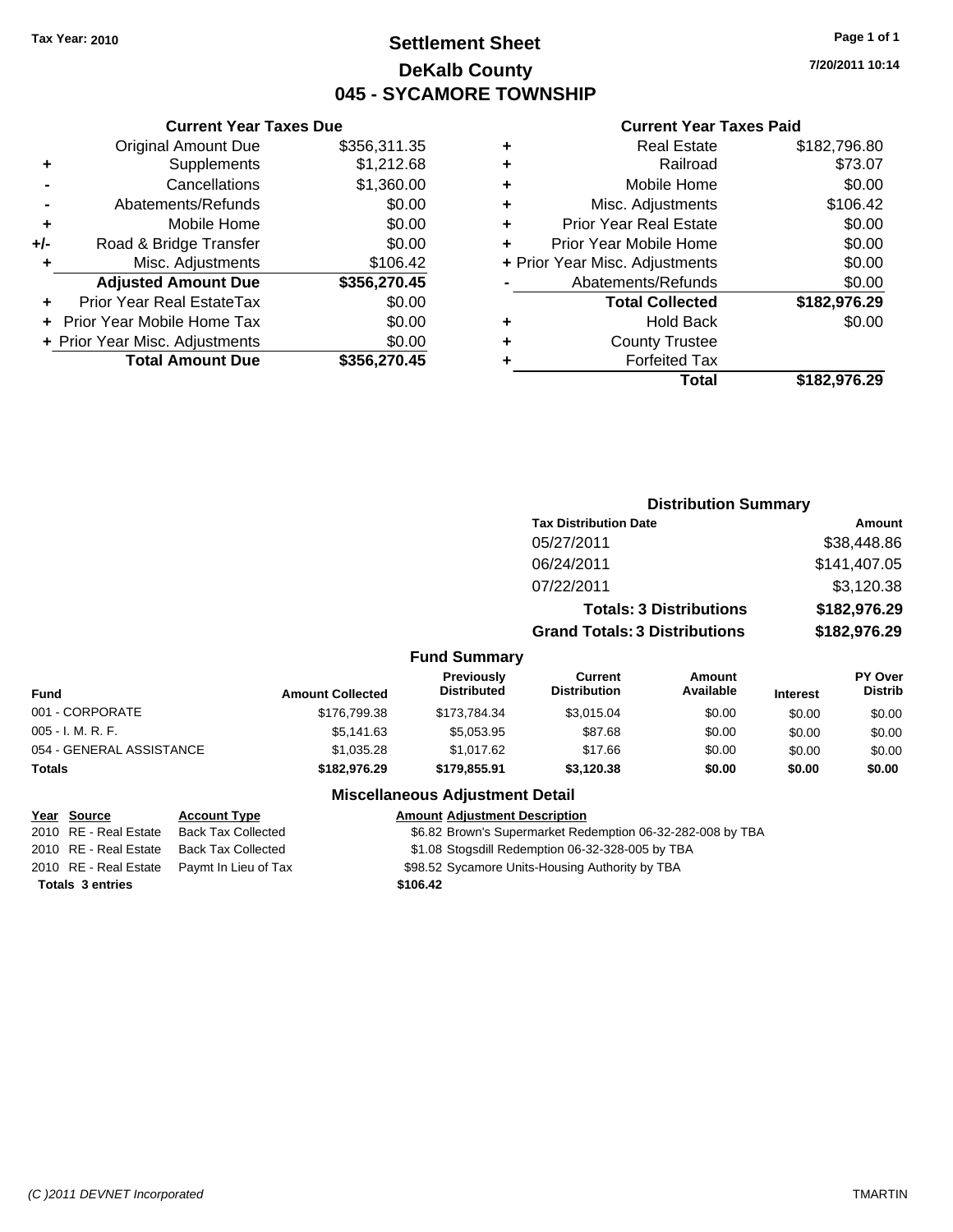### **Settlement Sheet Tax Year: 2010 Page 1 of 1 DeKalb County 046 - SYCAMORE ROAD & BRIDGE**

**7/20/2011 10:14**

#### **Current Year Taxes Paid**

|     | <b>Current Year Taxes Due</b>  |              |
|-----|--------------------------------|--------------|
|     | <b>Original Amount Due</b>     | \$740,642.75 |
| ٠   | Supplements                    | \$2,479.14   |
|     | Cancellations                  | \$2,784.06   |
| -   | Abatements/Refunds             | \$0.00       |
| ٠   | Mobile Home                    | \$0.00       |
| +/- | Road & Bridge Transfer         | (\$5,763.20) |
| ٠   | Misc. Adjustments              | \$221.22     |
|     | <b>Adjusted Amount Due</b>     | \$734,795.85 |
|     | Prior Year Real EstateTax      | \$0.00       |
|     | Prior Year Mobile Home Tax     | \$0.00       |
|     | + Prior Year Misc. Adjustments | \$0.00       |
|     | <b>Total Amount Due</b>        | \$734.795.85 |
|     |                                |              |

| ٠ | <b>Real Estate</b>             | \$374,204.26 |
|---|--------------------------------|--------------|
| ٠ | Railroad                       | \$151.89     |
| ٠ | Mobile Home                    | \$0.00       |
| ٠ | Misc. Adjustments              | \$221.22     |
| ٠ | <b>Prior Year Real Estate</b>  | \$0.00       |
| ٠ | Prior Year Mobile Home         | \$0.00       |
|   | + Prior Year Misc. Adjustments | \$0.00       |
|   | Abatements/Refunds             | \$0.00       |
|   | <b>Total Collected</b>         | \$374,577.37 |
| ٠ | <b>Hold Back</b>               | \$0.00       |
| ٠ | <b>County Trustee</b>          |              |
| ٠ | <b>Forfeited Tax</b>           |              |
|   | Total                          | \$374,577.37 |

**Totals: 3 Distributions \$374,577.37**

**Grand Totals: 3 Distributions \$374,577.37**

| <b>Road and Bridge Summary</b> |             |               | <b>Distribution Summary</b>  |              |
|--------------------------------|-------------|---------------|------------------------------|--------------|
| Municipality                   | Amt. Due    | Amt. Distrib. | <b>Tax Distribution Date</b> | Amount       |
| <b>CITY OF SYCAMORE</b>        | \$11.221.36 | \$5.763.20    | 05/27/2011                   | \$78,708.85  |
| <b>Totals</b>                  | \$11,221.36 | \$5,763.20    | 06/24/2011                   | \$289,480.60 |
|                                |             |               | 07/22/2011                   | \$6,387.92   |

|                                         |                         | <b>Fund Summary</b>                      |                                       |                     |                 |                           |
|-----------------------------------------|-------------------------|------------------------------------------|---------------------------------------|---------------------|-----------------|---------------------------|
| <b>Fund</b>                             | <b>Amount Collected</b> | <b>Previously</b><br><b>Distributed</b>  | <b>Current</b><br><b>Distribution</b> | Amount<br>Available | <b>Interest</b> | PY Over<br><b>Distrib</b> |
| 005 - I. M. R. F.                       | \$5.141.46              | \$5.053.78                               | \$87.68                               | \$0.00              | \$0.00          | \$0.00                    |
| 007 - ROAD AND BRIDGE                   | \$9.644.40              | \$9,479.96                               | \$164.44                              | \$0.00              | \$0.00          | \$0.00                    |
| 008 - BRIDGE CONST W/COUNTY             | \$2,570.72              | \$2,526.88                               | \$43.84                               | \$0.00              | \$0.00          | \$0.00                    |
| 009 - PERMANENT ROAD                    | \$264.481.98            | \$259.971.57                             | \$4.510.41                            | \$0.00              | \$0.00          | \$0.00                    |
| 010 - EQUIPMENT AND BUILDING            | \$72.689.92             | \$71.450.28                              | \$1.239.64                            | \$0.00              | \$0.00          | \$0.00                    |
| 035 - TORT JUDGEMENTS/LIABILITY<br>INS. | \$12,853.99             | \$12,634.78                              | \$219.21                              | \$0.00              | \$0.00          | \$0.00                    |
| 047 - SOCIAL SECURITY                   | \$7.194.90              | \$7,072.20                               | \$122.70                              | \$0.00              | \$0.00          | \$0.00                    |
| <b>Totals</b>                           | \$374,577.37            | \$368,189.45                             | \$6,387.92                            | \$0.00              | \$0.00          | \$0.00                    |
|                                         |                         | <b>Missellanessen Adhietisset Batell</b> |                                       |                     |                 |                           |

#### **Miscellaneous Adjustment Detail**

| Year Source             | <b>Account Type</b>       | <b>Amount Adjustment Description</b>                        |
|-------------------------|---------------------------|-------------------------------------------------------------|
| 2010 RE - Real Estate   | Back Tax Collected        | \$14.18 Brown's Supermarket Redemption 06-32-282-008 by TBA |
| 2010 RE - Real Estate   | <b>Back Tax Collected</b> | \$2.25 Stogsdill Redemption 06-32-328-005 by TBA            |
| 2010 RE - Real Estate   | Pavmt In Lieu of Tax      | \$204.79 Sycamore Units-Housing Authority by TBA            |
| <b>Totals 3 entries</b> |                           | \$221.22                                                    |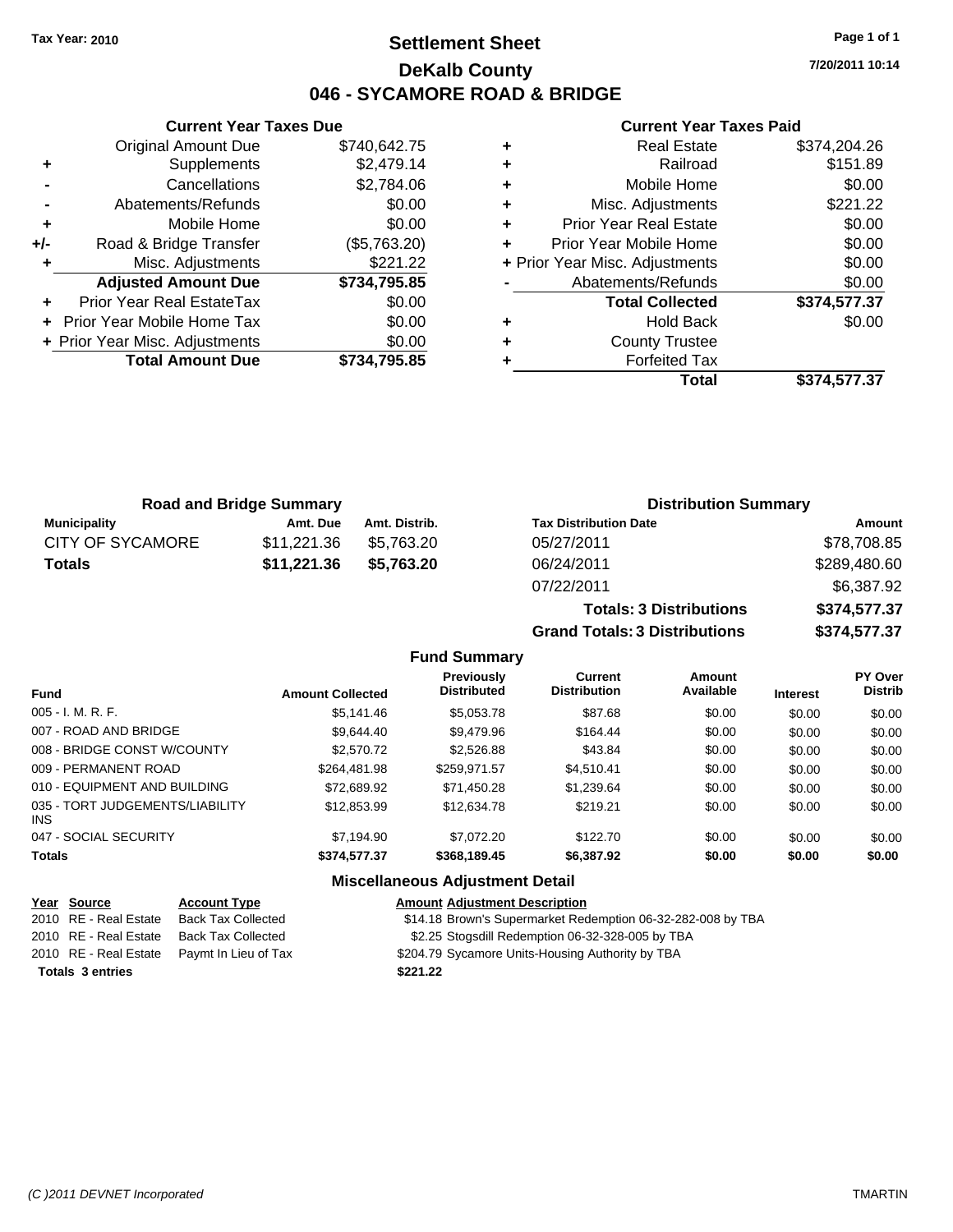### **Settlement Sheet Tax Year: 2010 Page 1 of 1 DeKalb County 047 - VICTOR TOWNSHIP**

**7/20/2011 10:14**

#### **Current Year Taxes Paid**

| <b>Current Year Taxes Due</b>     |                                |
|-----------------------------------|--------------------------------|
| <b>Original Amount Due</b>        | \$47,334.94                    |
| Supplements                       | \$194.69                       |
| Cancellations                     | \$200.76                       |
| Abatements/Refunds                | \$0.00                         |
| Mobile Home                       | \$0.00                         |
| Road & Bridge Transfer            | \$0.00                         |
| Misc. Adjustments                 | \$0.00                         |
| <b>Adjusted Amount Due</b>        | \$47,328.87                    |
| Prior Year Real EstateTax         | \$0.00                         |
| <b>Prior Year Mobile Home Tax</b> | \$0.00                         |
|                                   | \$0.00                         |
| <b>Total Amount Due</b>           | \$47.328.87                    |
|                                   | + Prior Year Misc. Adjustments |

|   | <b>Real Estate</b>             | \$27,572.17 |
|---|--------------------------------|-------------|
| ٠ | Railroad                       | \$13.07     |
| ٠ | Mobile Home                    | \$0.00      |
| ٠ | Misc. Adjustments              | \$0.00      |
| ÷ | <b>Prior Year Real Estate</b>  | \$0.00      |
| ٠ | Prior Year Mobile Home         | \$0.00      |
|   | + Prior Year Misc. Adjustments | \$0.00      |
|   | Abatements/Refunds             | \$0.00      |
|   | <b>Total Collected</b>         | \$27,585.24 |
| ٠ | <b>Hold Back</b>               | \$0.00      |
| ٠ | <b>County Trustee</b>          |             |
| ٠ | <b>Forfeited Tax</b>           |             |
|   | Total                          | \$27.585.24 |
|   |                                |             |

|                                         |                         |                                  |                                       | <b>Distribution Summary</b>    |                 |                           |
|-----------------------------------------|-------------------------|----------------------------------|---------------------------------------|--------------------------------|-----------------|---------------------------|
|                                         |                         |                                  | <b>Tax Distribution Date</b>          |                                |                 | Amount                    |
|                                         |                         |                                  | 05/27/2011                            |                                |                 | \$7,432.84                |
|                                         |                         |                                  | 06/24/2011                            |                                |                 | \$19,747.94               |
|                                         |                         |                                  | 07/22/2011                            |                                |                 | \$404.46                  |
|                                         |                         |                                  |                                       | <b>Totals: 3 Distributions</b> |                 | \$27,585.24               |
|                                         |                         |                                  | <b>Grand Totals: 3 Distributions</b>  |                                |                 | \$27,585.24               |
|                                         |                         | <b>Fund Summary</b>              |                                       |                                |                 |                           |
| <b>Fund</b>                             | <b>Amount Collected</b> | Previously<br><b>Distributed</b> | <b>Current</b><br><b>Distribution</b> | Amount<br>Available            | <b>Interest</b> | PY Over<br><b>Distrib</b> |
| 001 - CORPORATE                         | \$25,865.30             | \$25,486.06                      | \$379.24                              | \$0.00                         | \$0.00          | \$0.00                    |
| 034 - GENERAL ASSISTANCE                | \$553.90                | \$545.78                         | \$8.12                                | \$0.00                         | \$0.00          | \$0.00                    |
| 035 - TORT JUDGEMENTS/LIABILITY<br>INS. | \$1,166.04              | \$1,148.94                       | \$17.10                               | \$0.00                         | \$0.00          | \$0.00                    |
| <b>Totals</b>                           | \$27,585.24             | \$27,180.78                      | \$404.46                              | \$0.00                         | \$0.00          | \$0.00                    |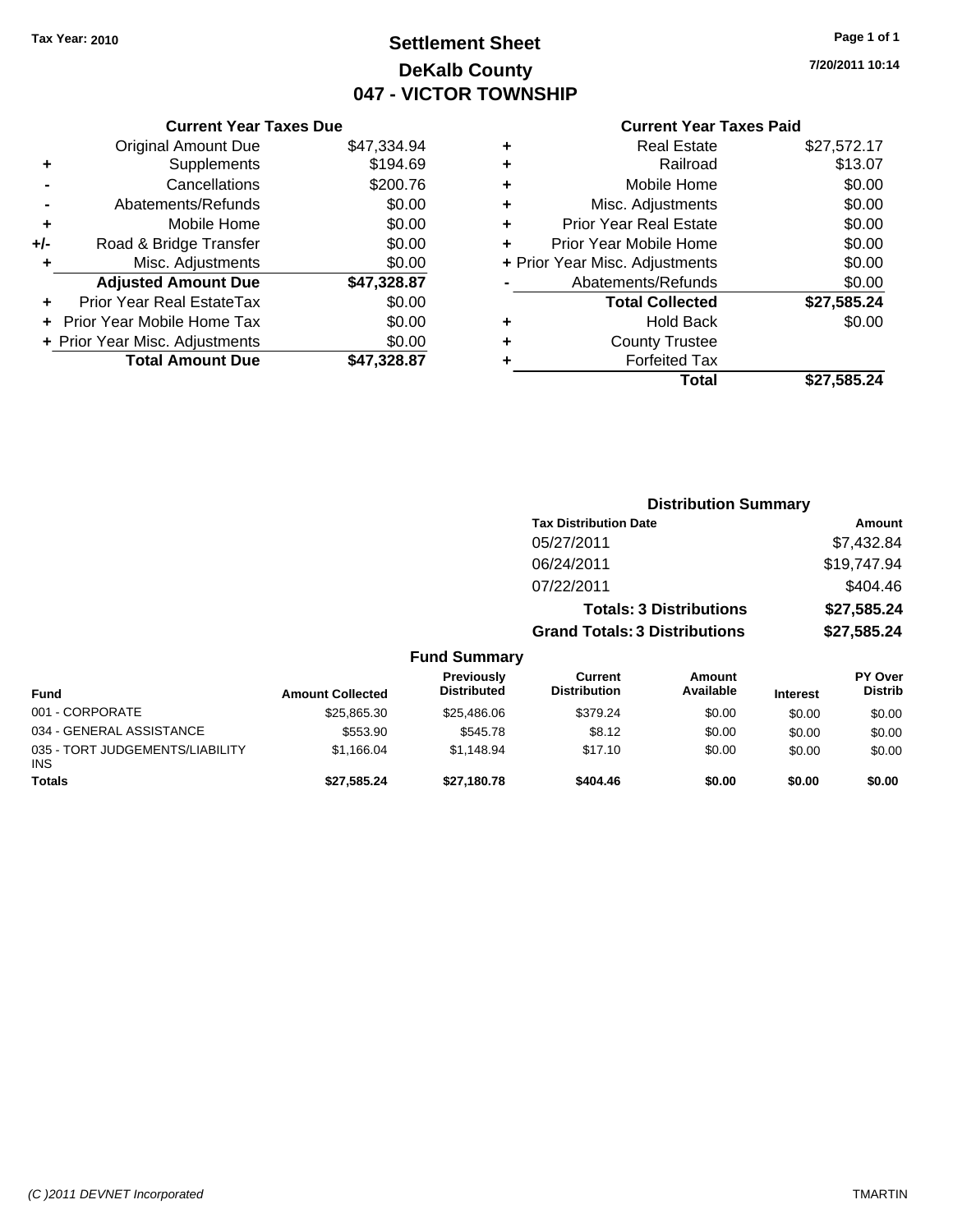### **Settlement Sheet Tax Year: 2010 Page 1 of 1 DeKalb County 048 - VICTOR ROAD & BRIDGE**

**7/20/2011 10:14**

#### **Current Year Taxes Paid**

|     | <b>Current Year Taxes Due</b>  |             |   |             |
|-----|--------------------------------|-------------|---|-------------|
|     | <b>Original Amount Due</b>     | \$89,847.22 | ٠ |             |
|     | Supplements                    | \$369.55    | ٠ |             |
|     | Cancellations                  | \$381.08    | ٠ |             |
|     | Abatements/Refunds             | \$0.00      | ٠ |             |
|     | Mobile Home                    | \$0.00      |   | Pri         |
| +/- | Road & Bridge Transfer         | \$0.00      |   | Prio        |
|     | Misc. Adjustments              | \$0.00      |   | + Prior Yea |
|     | <b>Adjusted Amount Due</b>     | \$89,835.69 |   | А           |
|     | Prior Year Real EstateTax      | \$0.00      |   |             |
|     | Prior Year Mobile Home Tax     | \$0.00      | ٠ |             |
|     | + Prior Year Misc. Adjustments | \$0.00      |   |             |
|     | <b>Total Amount Due</b>        | \$89,835.69 |   |             |
|     |                                |             |   |             |

|   | <b>Real Estate</b>             | \$52,335.57 |
|---|--------------------------------|-------------|
| ٠ | Railroad                       | \$24.80     |
| ٠ | Mobile Home                    | \$0.00      |
| ٠ | Misc. Adjustments              | \$0.00      |
| ٠ | <b>Prior Year Real Estate</b>  | \$0.00      |
|   | Prior Year Mobile Home         | \$0.00      |
|   | + Prior Year Misc. Adjustments | \$0.00      |
|   | Abatements/Refunds             | \$0.00      |
|   | <b>Total Collected</b>         | \$52,360.37 |
| ٠ | <b>Hold Back</b>               | \$0.00      |
| ٠ | <b>County Trustee</b>          |             |
|   | <b>Forfeited Tax</b>           |             |
|   | Total                          | \$52,360.37 |
|   |                                |             |

|                             |                         |                                         |                                      | <b>Distribution Summary</b>    |                 |                           |
|-----------------------------|-------------------------|-----------------------------------------|--------------------------------------|--------------------------------|-----------------|---------------------------|
|                             |                         |                                         | <b>Tax Distribution Date</b>         |                                |                 | Amount                    |
|                             |                         |                                         | 05/27/2011                           |                                |                 | \$14,108.34               |
|                             |                         |                                         | 06/24/2011                           |                                |                 | \$37,484.32               |
|                             |                         |                                         | 07/22/2011                           |                                |                 | \$767.71                  |
|                             |                         |                                         |                                      | <b>Totals: 3 Distributions</b> |                 | \$52,360.37               |
|                             |                         |                                         | <b>Grand Totals: 3 Distributions</b> |                                |                 | \$52,360.37               |
|                             |                         | <b>Fund Summary</b>                     |                                      |                                |                 |                           |
| <b>Fund</b>                 | <b>Amount Collected</b> | <b>Previously</b><br><b>Distributed</b> | Current<br><b>Distribution</b>       | Amount<br>Available            | <b>Interest</b> | PY Over<br><b>Distrib</b> |
| 007 - ROAD AND BRIDGE       | \$31,035.35             | \$30,580.31                             | \$455.04                             | \$0.00                         | \$0.00          | \$0.00                    |
| 008 - BRIDGE CONST W/COUNTY | \$253.74                | \$250.02                                | \$3.72                               | \$0.00                         | \$0.00          | \$0.00                    |

\$1,168.74 \$1,151.60 \$17.14 \$0.00 \$0.00 \$0.00

009 - PERMANENT ROAD \$12,712.62 \$12,712.62 \$12,526.23 \$186.39 \$0.00 \$0.00 \$0.00 010 - EQUIPMENT AND BUILDING \$7,189.92 \$7,084.50 \$105.42 \$0.00 \$0.00 \$0.00 \$0.00

**Totals \$52,360.37 \$51,592.66 \$767.71 \$0.00 \$0.00 \$0.00**

INS

035 - TORT JUDGEMENTS/LIABILITY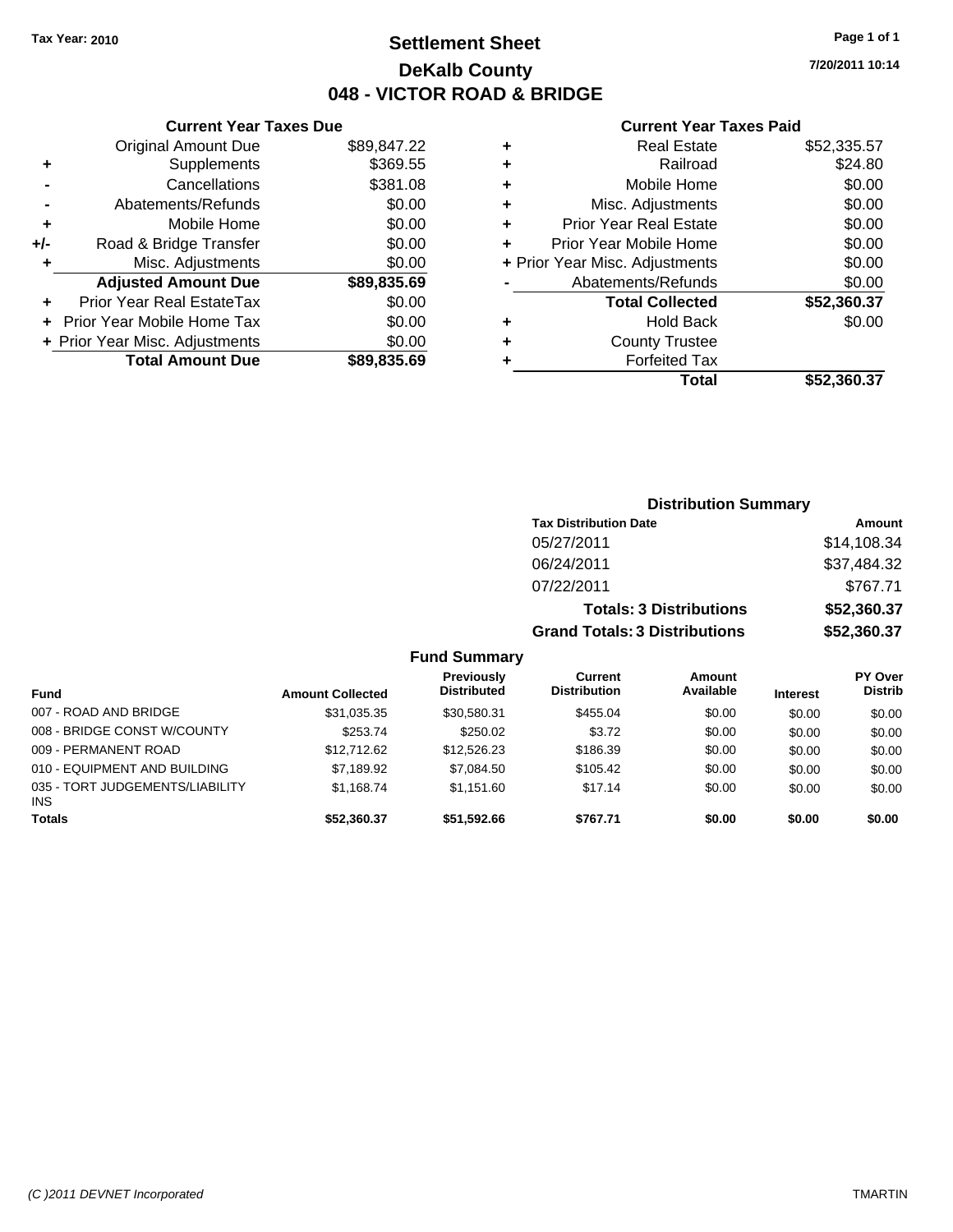**Current Year Taxes Due** Original Amount Due \$580,849.83

**Adjusted Amount Due \$585,015.05**

**Total Amount Due \$584,700.68**

**+** Supplements \$2,926.03 **-** Cancellations \$3,202.67 **-** Abatements/Refunds \$0.00 **+** Mobile Home \$0.00 **+/-** Road & Bridge Transfer \$4,400.57 **+** Misc. Adjustments \$41.29

**+** Prior Year Real EstateTax (\$314.37) **+** Prior Year Mobile Home Tax \$0.00 **+ Prior Year Misc. Adjustments**  $$0.00$ 

### **Settlement Sheet Tax Year: 2010 Page 1 of 1 DeKalb County 056 - TOWN OF CORTLAND**

**7/20/2011 10:14**

#### **Current Year Taxes Paid**

**Totals: 3 Distributions \$296,986.51**

**Grand Totals: 3 Distributions \$296,986.51**

| ٠ | <b>County Trustee</b><br><b>Forfeited Tax</b> |              |
|---|-----------------------------------------------|--------------|
| ٠ | <b>Hold Back</b>                              | \$0.00       |
|   | <b>Total Collected</b>                        | \$296,986.51 |
|   | Abatements/Refunds                            | \$0.00       |
|   | + Prior Year Misc. Adjustments                | \$0.00       |
| ÷ | Prior Year Mobile Home                        | \$0.00       |
| ٠ | <b>Prior Year Real Estate</b>                 | (\$314.37)   |
| ÷ | Misc. Adjustments                             | \$41.29      |
| ÷ | Mobile Home                                   | \$0.00       |
| ÷ | Railroad                                      | \$341.53     |
| ٠ | Real Estate                                   | \$296,918.06 |

| <b>Road and Bridge Summary</b>   |            |               | <b>Distribution Summary</b>  |              |  |
|----------------------------------|------------|---------------|------------------------------|--------------|--|
| Rd./Br. District                 | Amt. Due   | Amt. Distrib. | <b>Tax Distribution Date</b> | Amount       |  |
| <b>CORTLAND ROAD &amp; BRIDC</b> | \$8,509.07 | \$4,400.57    | 05/27/2011                   | \$68,760.08  |  |
| Totals                           | \$8,509.07 | \$4,400.57    | 06/24/2011                   | \$224,164.08 |  |
|                                  |            |               | 07/22/2011                   | \$4,062.35   |  |

|                         |                         | <b>Fund Summary</b>                     |                                       |                            |                 |                                  |
|-------------------------|-------------------------|-----------------------------------------|---------------------------------------|----------------------------|-----------------|----------------------------------|
| <b>Fund</b>             | <b>Amount Collected</b> | <b>Previously</b><br><b>Distributed</b> | <b>Current</b><br><b>Distribution</b> | <b>Amount</b><br>Available | <b>Interest</b> | <b>PY Over</b><br><b>Distrib</b> |
| 001 - CORPORATE         | \$209.815.42            | \$206,960.72                            | \$2,854.70                            | \$0.00                     | \$0.00          | \$0.00                           |
| 005 - I. M. R. F.       | \$26.611.57             | \$26,249.50                             | \$362.07                              | \$0.00                     | \$0.00          | \$0.00                           |
| 007 - ROAD AND BRIDGE   | \$4,400.57              | \$4,319.07                              | \$81.50                               | \$0.00                     | \$0.00          | \$0.00                           |
| 014 - POLICE PROTECTION | \$32,090.83             | \$31,654.21                             | \$436.62                              | \$0.00                     | \$0.00          | \$0.00                           |
| 047 - SOCIAL SECURITY   | \$24.068.12             | \$23,740.66                             | \$327.46                              | \$0.00                     | \$0.00          | \$0.00                           |
| Totals                  | \$296.986.51            | \$292.924.16                            | \$4,062.35                            | \$0.00                     | \$0.00          | \$0.00                           |
|                         | ---                     |                                         |                                       |                            |                 |                                  |

#### **Miscellaneous Adjustment Detail**

| Year Source             | <b>Account Type</b> | Amount  |
|-------------------------|---------------------|---------|
| 2010 RE - Real Estate   | Back Tax Collected  | \$41.29 |
| <b>Totals 1 entries</b> |                     | \$41.29 |

**Amount Adjustment Description** 2010 Real Estate Transaction S41.29 Work Redemption 09-29-255-050 by TBA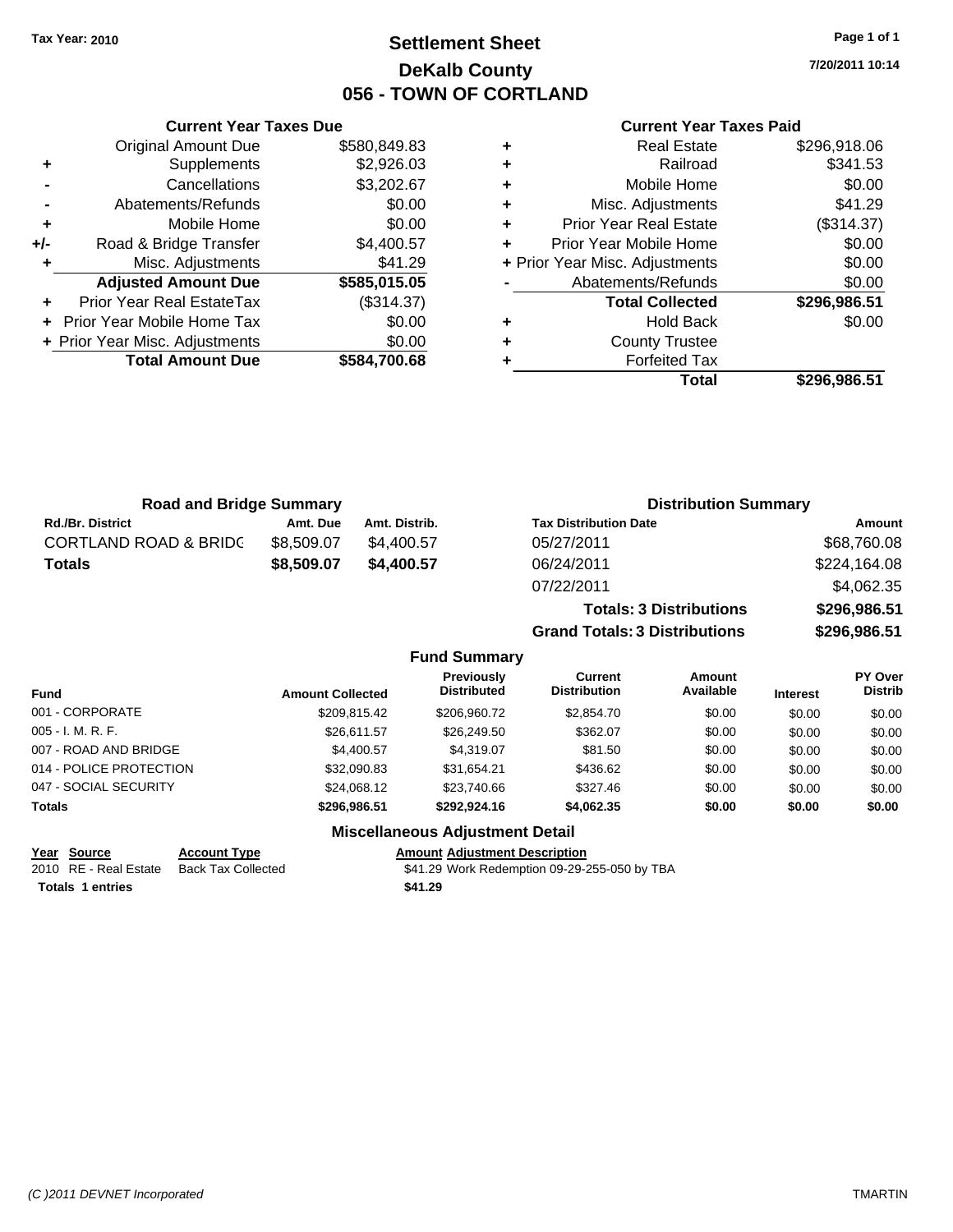### **Settlement Sheet Tax Year: 2010 Page 1 of 1 DeKalb County 057 - CORTLAND LIBRARY**

**7/20/2011 10:14**

#### **Current Year Taxes Paid**

| \$257,947.61 |
|--------------|
| \$1,183.65   |
| \$1,303.85   |
| \$0.00       |
| \$0.00       |
| \$0.00       |
| \$18.34      |
| \$257,845.75 |
| (\$144.69)   |
| \$0.00       |
| \$0.00       |
|              |
|              |

| ٠ | <b>Real Estate</b>             | \$129,904.07 |
|---|--------------------------------|--------------|
| ٠ | Railroad                       | \$149.48     |
| ٠ | Mobile Home                    | \$0.00       |
| ٠ | Misc. Adjustments              | \$18.34      |
| ÷ | <b>Prior Year Real Estate</b>  | (\$144.69)   |
| ٠ | Prior Year Mobile Home         | \$0.00       |
|   | + Prior Year Misc. Adjustments | \$0.00       |
|   | Abatements/Refunds             | \$0.00       |
|   | <b>Total Collected</b>         | \$129,927.20 |
| ٠ | Hold Back                      | \$0.00       |
| ٠ | <b>County Trustee</b>          |              |
|   | <b>Forfeited Tax</b>           |              |
|   | Total                          | \$129,927.20 |
|   |                                |              |

|                     | <b>Distribution Summary</b>          |               |
|---------------------|--------------------------------------|---------------|
|                     | <b>Tax Distribution Date</b>         | <b>Amount</b> |
|                     | 05/27/2011                           | \$30,065.06   |
|                     | 06/24/2011                           | \$98,094.27   |
|                     | 07/22/2011                           | \$1,767.87    |
|                     | <b>Totals: 3 Distributions</b>       | \$129,927.20  |
|                     | <b>Grand Totals: 3 Distributions</b> | \$129,927.20  |
| <b>Fund Summary</b> |                                      |               |

| <b>Fund</b>                                         | <b>Amount Collected</b> | <b>Previously</b><br><b>Distributed</b> | Current<br><b>Distribution</b> | <b>Amount</b><br>Available | <b>Interest</b> | PY Over<br><b>Distrib</b> |
|-----------------------------------------------------|-------------------------|-----------------------------------------|--------------------------------|----------------------------|-----------------|---------------------------|
| 004 - OPERATIONS & MAINTENANCE                      | \$3,061.34              | \$3.019.69                              | \$41.65                        | \$0.00                     | \$0.00          | \$0.00                    |
| $005 - I. M. R. F.$                                 | \$3.061.34              | \$3.019.69                              | \$41.65                        | \$0.00                     | \$0.00          | \$0.00                    |
| 016 - LIBRARY (township, municipalities)            | \$117.744.58            | \$116.142.47                            | \$1,602.11                     | \$0.00                     | \$0.00          | \$0.00                    |
| 027 - AUDIT                                         | \$769.30                | \$758.83                                | \$10.47                        | \$0.00                     | \$0.00          | \$0.00                    |
| 035 - TORT JUDGMENTS, LIABILITY<br><b>INSURANCE</b> | \$2.029.07              | \$2,001.46                              | \$27.61                        | \$0.00                     | \$0.00          | \$0.00                    |
| 047 - SOCIAL SECURITY                               | \$3.261.57              | \$3,217.19                              | \$44.38                        | \$0.00                     | \$0.00          | \$0.00                    |
| <b>Totals</b>                                       | \$129,927,20            | \$128,159,33                            | \$1,767.87                     | \$0.00                     | \$0.00          | \$0.00                    |
|                                                     |                         |                                         |                                |                            |                 |                           |

#### **Miscellaneous Adjustment Detail**

#### **Year Source Account Type Amount Adjustment Description**

2010 RE - Real Estate Back Tax Collected \$18.34 Work Redemption 09-29-255-050 by TBA **Totals \$18.34 1 entries**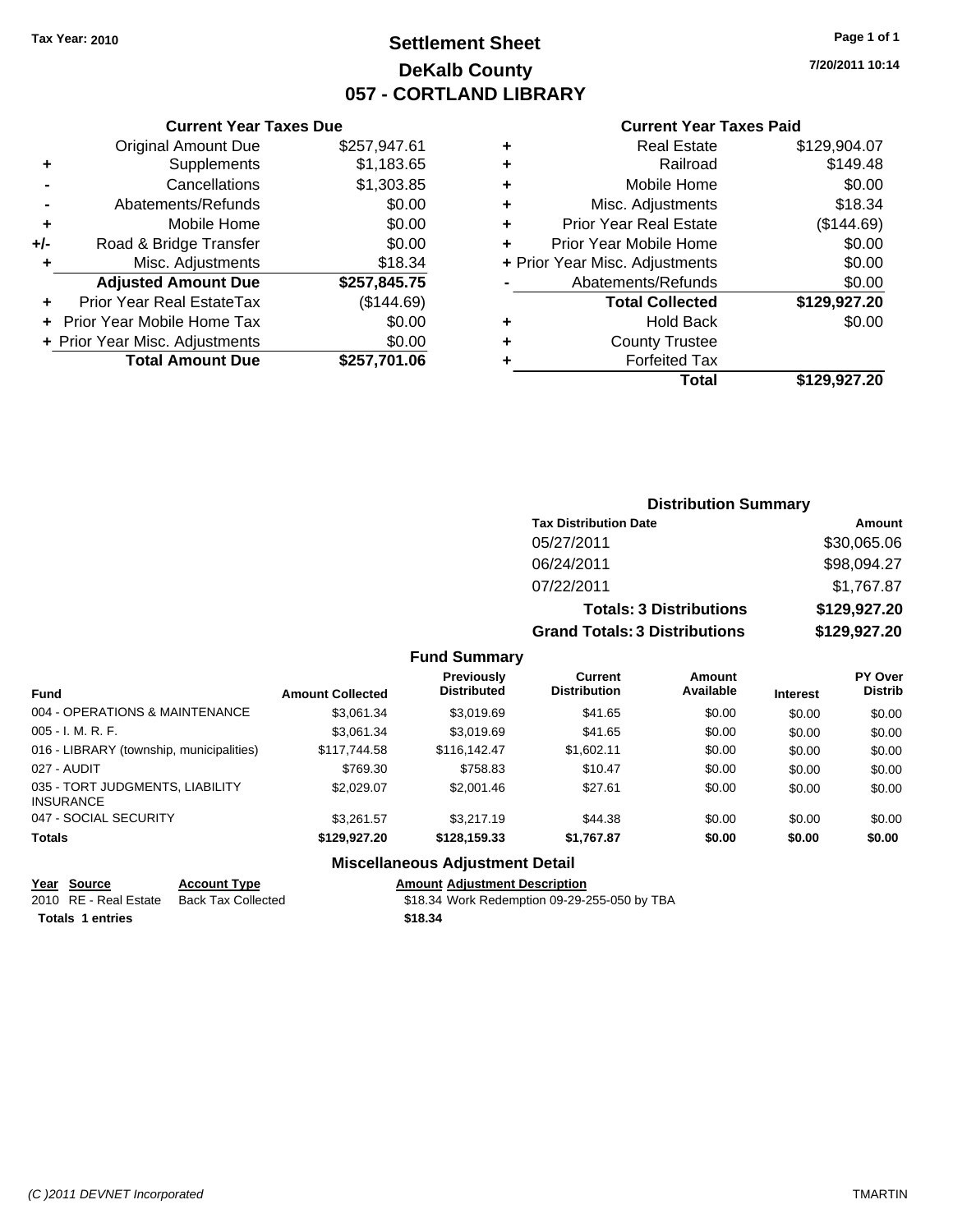### **Settlement Sheet Tax Year: 2010 Page 1 of 1 DeKalb County 058 - CITY OF DEKALB**

**7/20/2011 10:14**

#### **Current Year Taxes Paid**

| <b>Road and Bridge Summary</b>   |          |                           | <b>Distribution Summary</b>          |                |  |
|----------------------------------|----------|---------------------------|--------------------------------------|----------------|--|
| <b>Rd./Br. District</b>          | Amt. Due | Amt. Distrib.             | <b>Tax Distribution Date</b>         | Amount         |  |
| AFTON ROAD & BRIDGE              |          | \$19,486.95 \$10,121.39   | 05/27/2011                           | \$515,338.34   |  |
| <b>CORTLAND ROAD &amp; BRIDC</b> | \$587.70 | \$303.98                  | 06/24/2011                           | \$1,637,737.44 |  |
| DEKALB ROAD & BRIDGE             |          | \$207,691.91 \$106,141.82 | 07/22/2011                           | \$59,440.02    |  |
| <b>Totals</b>                    |          | \$227,766.56 \$116,567.19 | <b>Totals: 3 Distributions</b>       | \$2,212,515.80 |  |
|                                  |          |                           | <b>Grand Totals: 3 Distributions</b> | \$2,212,515.80 |  |

**Fund Summary Fund Interest Amount Collected Distributed PY Over Distrib Amount Available Current Distribution Previously** 003 - BONDS AND INTEREST  $$0.00$   $$0.00$   $$0.00$   $$0.00$   $$0.00$   $$0.00$   $$0.00$   $$0.00$ 005 - I. M. R. F. \$239,336.39 \$232,965.92 \$6,370.47 \$0.00 \$0.00 \$0.00 007 - ROAD AND BRIDGE \$116,567.19 \$112,915.45 \$3,651.74 \$0.00 \$0.00 \$0.00 013 - FIREFIGHTER'S PENSION \$1,030,475.22 \$1,003,046.86 \$27,428.36 \$0.00 \$0.00 \$0.00 015 - POLICE PENSION \$666,578.73 \$648,836.27 \$17,742.46 \$0.00 \$0.00 \$0.00 \$0.00 047 - SOCIAL SECURITY 66.00 \$159,558.27 \$155,311.28 \$4,246.99 \$0.00 \$0.00 \$0.00 \$0.00 **Totals \$2,212,515.80 \$2,153,075.78 \$59,440.02 \$0.00 \$0.00 \$0.00**

#### **Miscellaneous Adjustment Detail**

| Year Source             | <b>Account Type</b>       | <b>Amount Adjustment Description</b>                              |
|-------------------------|---------------------------|-------------------------------------------------------------------|
| 2010 RE - Real Estate   | <b>Back Tax Collected</b> | \$1.97 LaSalle Bank Redemption 08-15-128-009 by TBA               |
| 2010 RE - Real Estate   | <b>Back Tax Collected</b> | \$1.97 LaSalle Bank Redemption 08-15-128-010 by TBA               |
| 2010 RE - Real Estate   | Paymt In Lieu of Tax      | \$1,052.50 DeKalb Units-Housing Authority by TBA                  |
| 2010 RE - Real Estate   | Real Estate Tax           | \$459.93 Additional Tax per Target Agreement 08-26-200-010 by TBA |
| <b>Totals 4 entries</b> |                           | \$1,516.37                                                        |

#### **+/-** Road & Bridge Transfer \$116,567.19 **+** Misc. Adjustments \$1,516.37

**Total Amount Due \$4,225,202.42**

**Adjusted Amount Due \$4,226,631.23**

**Current Year Taxes Due** Original Amount Due \$4,196,887.99

**+** Supplements \$105,973.96 **-** Cancellations \$194,314.28 **-** Abatements/Refunds \$0.00 **+** Mobile Home \$0.00

**+** Prior Year Real EstateTax (\$1,428.81) **+** Prior Year Mobile Home Tax \$0.00 **+ Prior Year Misc. Adjustments**  $$0.00$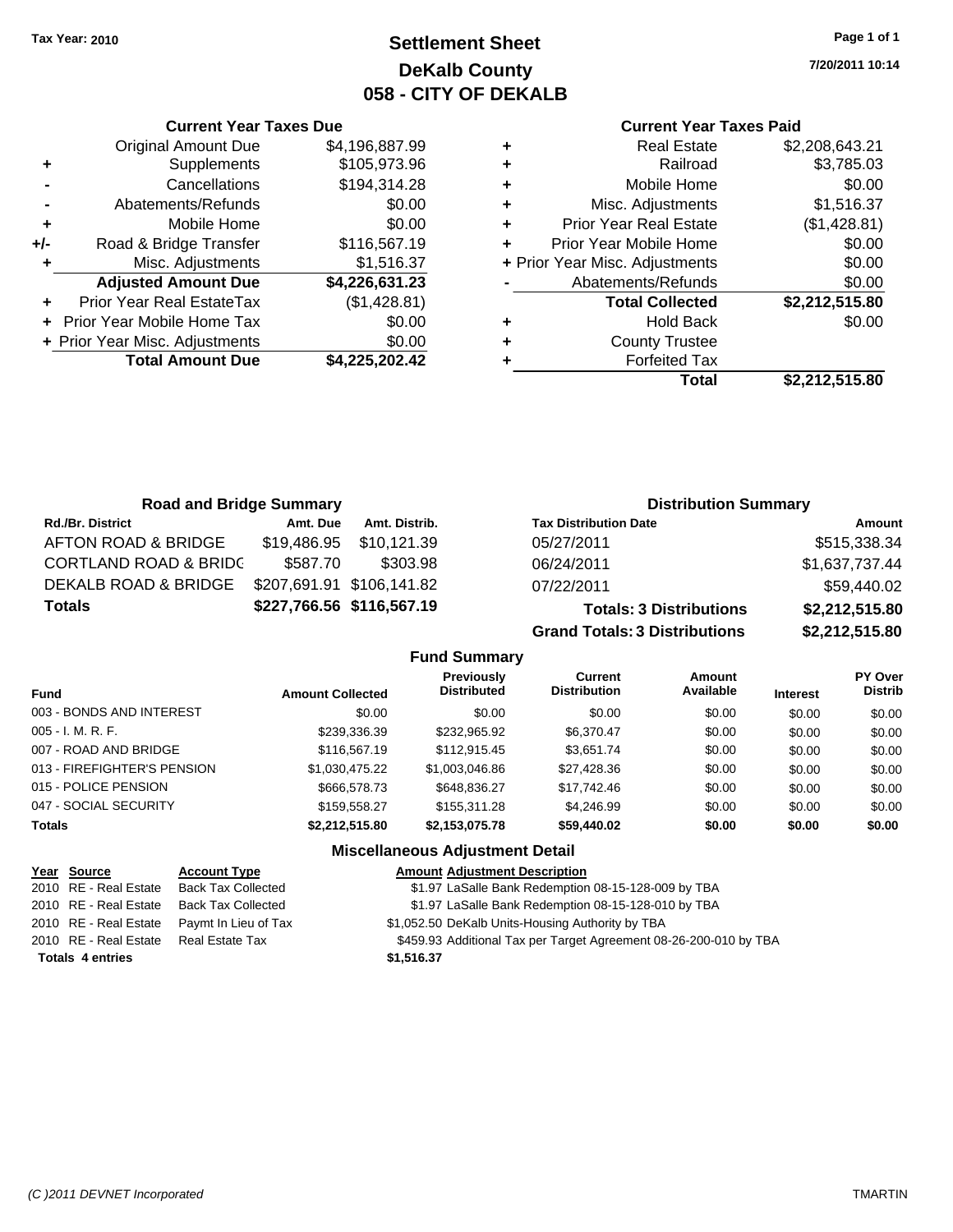**Current Year Taxes Due** Original Amount Due \$1,798,536.64

**Adjusted Amount Due \$1,761,322.42**

**Total Amount Due \$1,760,805.61**

**+** Supplements \$42,222.30 **-** Cancellations \$80,086.34 **-** Abatements/Refunds \$0.00 **+** Mobile Home \$0.00 **+/-** Road & Bridge Transfer \$0.00 **+** Misc. Adjustments \$649.82

**+** Prior Year Real EstateTax (\$516.81) **+** Prior Year Mobile Home Tax \$0.00 **+ Prior Year Misc. Adjustments**  $$0.00$ 

### **Settlement Sheet Tax Year: 2010 Page 1 of 1 DeKalb County 059 - DE KALB LIBRARY**

**7/20/2011 10:14**

#### **Current Year Taxes Paid**

| <b>Hold Back</b><br><b>County Trustee</b><br><b>Forfeited Tax</b> |              |
|-------------------------------------------------------------------|--------------|
|                                                                   | \$0.00       |
|                                                                   |              |
|                                                                   |              |
| <b>Total Collected</b>                                            | \$898,254.46 |
| Abatements/Refunds                                                | \$0.00       |
| + Prior Year Misc. Adjustments                                    | \$0.00       |
| Prior Year Mobile Home                                            | \$0.00       |
| <b>Prior Year Real Estate</b>                                     | (\$516.81)   |
| Misc. Adjustments                                                 | \$649.82     |
| Mobile Home                                                       | \$0.00       |
| Railroad                                                          | \$1,543.87   |
| <b>Real Estate</b>                                                | \$896,577.58 |
|                                                                   |              |

|        |                                          |                           |                         |                                                     |                                                                   | <b>Distribution Summary</b>    |                 |                           |  |
|--------|------------------------------------------|---------------------------|-------------------------|-----------------------------------------------------|-------------------------------------------------------------------|--------------------------------|-----------------|---------------------------|--|
|        |                                          |                           |                         |                                                     | <b>Tax Distribution Date</b>                                      |                                |                 | Amount                    |  |
|        |                                          |                           |                         |                                                     | 05/27/2011                                                        |                                |                 | \$210,206.84              |  |
|        |                                          |                           |                         |                                                     | 06/24/2011                                                        |                                |                 | \$664,140.14              |  |
|        |                                          |                           |                         |                                                     | 07/22/2011                                                        |                                |                 | \$23,907.48               |  |
|        |                                          |                           |                         |                                                     |                                                                   | <b>Totals: 3 Distributions</b> |                 | \$898,254.46              |  |
|        |                                          |                           |                         |                                                     | <b>Grand Totals: 3 Distributions</b>                              |                                | \$898,254.46    |                           |  |
|        |                                          |                           |                         | <b>Fund Summary</b>                                 |                                                                   |                                |                 |                           |  |
| Fund   |                                          |                           | <b>Amount Collected</b> | <b>Previously</b><br><b>Distributed</b>             | Current<br><b>Distribution</b>                                    | Amount<br>Available            | <b>Interest</b> | <b>PY Over</b><br>Distrib |  |
|        | 016 - LIBRARY (township, municipalities) |                           | \$898,254.46            | \$874,346.98                                        | \$23,907.48                                                       | \$0.00                         | \$0.00          | \$0.00                    |  |
| Totals |                                          |                           | \$898,254.46            | \$874,346.98                                        | \$23,907.48                                                       | \$0.00                         | \$0.00          | \$0.00                    |  |
|        |                                          |                           |                         | <b>Miscellaneous Adjustment Detail</b>              |                                                                   |                                |                 |                           |  |
|        | Year Source                              | <b>Account Type</b>       |                         | <b>Amount Adjustment Description</b>                |                                                                   |                                |                 |                           |  |
|        | 2010 RE - Real Estate                    | <b>Back Tax Collected</b> |                         | \$0.84 LaSalle Bank Redemption 08-15-128-009 by TBA |                                                                   |                                |                 |                           |  |
|        | 2010 RE - Real Estate                    | <b>Back Tax Collected</b> |                         | \$0.84 LaSalle Bank Redemption 08-15-128-010 by TBA |                                                                   |                                |                 |                           |  |
|        | 2010 RE - Real Estate                    | Paymt In Lieu of Tax      |                         | \$451.04 DeKalb Units-Housing Authority by TBA      |                                                                   |                                |                 |                           |  |
|        | 2010 RE - Real Estate                    | <b>Real Estate Tax</b>    |                         |                                                     | \$197.10 Additional Tax per Target Agreement 08-26-200-010 by TBA |                                |                 |                           |  |

**Totals \$649.82 4 entries**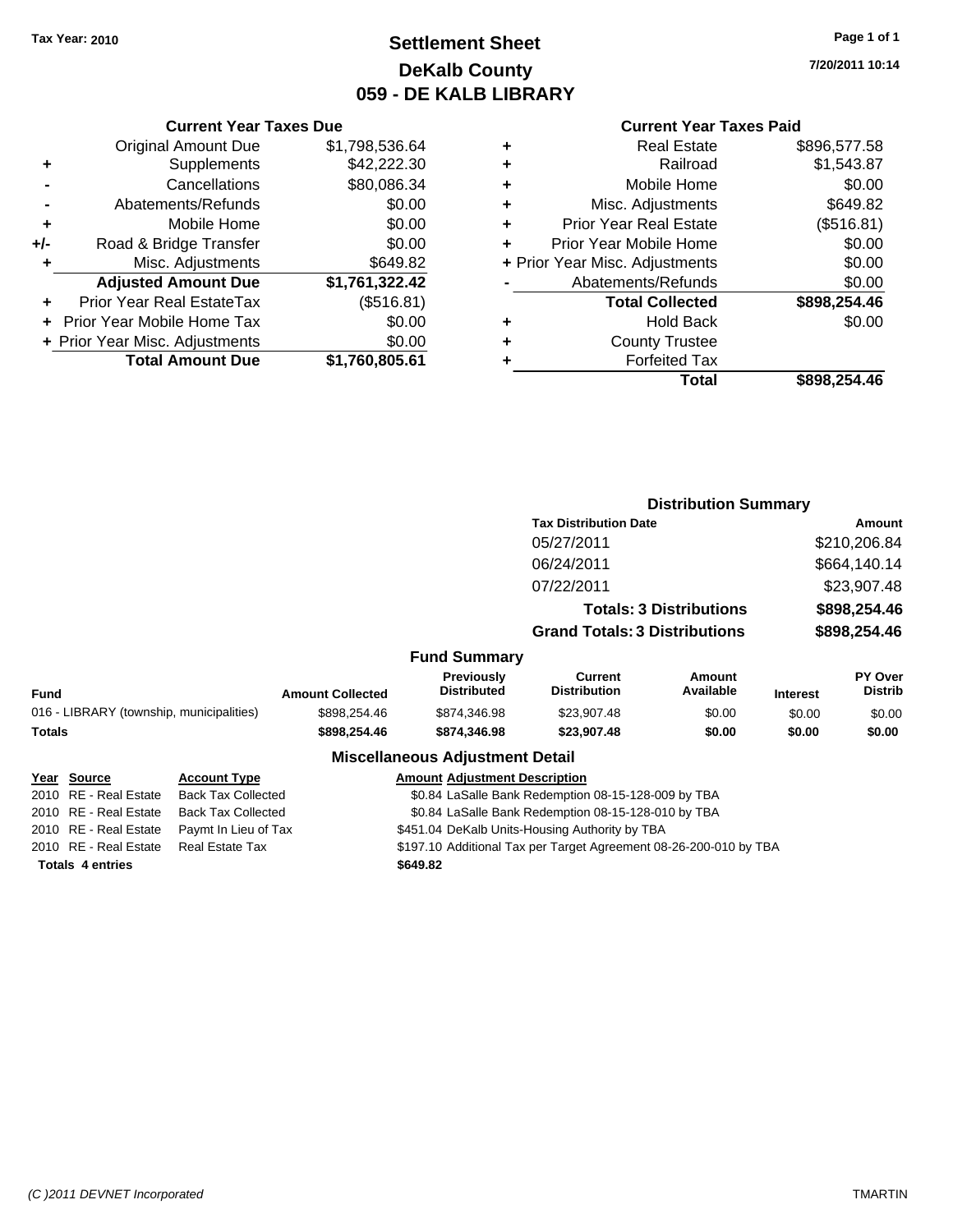### **Settlement Sheet Tax Year: 2010 Page 1 of 1 DeKalb County 060 - DEKALB SSA #3**

**7/20/2011 10:14**

### **Current Year Taxes Paid**

| <b>Current Year Taxes Due</b>  |            |
|--------------------------------|------------|
| <b>Original Amount Due</b>     | \$2,788.02 |
| Supplements                    | \$0.00     |
| Cancellations                  | \$0.00     |
| Abatements/Refunds             | \$0.00     |
| Mobile Home                    | \$0.00     |
| Road & Bridge Transfer         | \$0.00     |
| Misc. Adjustments              | \$0.00     |
| <b>Adjusted Amount Due</b>     | \$2,788.02 |
| Prior Year Real EstateTax      | \$0.00     |
| Prior Year Mobile Home Tax     | \$0.00     |
| + Prior Year Misc. Adjustments | \$0.00     |
| <b>Total Amount Due</b>        | \$2.788.02 |
|                                |            |

| ٠ | <b>Real Estate</b>             | \$1,513.10 |
|---|--------------------------------|------------|
| ٠ | Railroad                       | \$0.00     |
| ٠ | Mobile Home                    | \$0.00     |
| ٠ | Misc. Adjustments              | \$0.00     |
| ÷ | <b>Prior Year Real Estate</b>  | \$0.00     |
| ٠ | Prior Year Mobile Home         | \$0.00     |
|   | + Prior Year Misc. Adjustments | \$0.00     |
|   | Abatements/Refunds             | \$0.00     |
|   | <b>Total Collected</b>         | \$1,513.10 |
| ٠ | <b>Hold Back</b>               | \$0.00     |
| ٠ | <b>County Trustee</b>          |            |
| ٠ | <b>Forfeited Tax</b>           |            |
|   | Total                          | \$1,513.10 |
|   |                                |            |

|                            |                         |                                  | <b>Distribution Summary</b>           |                                |                 |                                  |
|----------------------------|-------------------------|----------------------------------|---------------------------------------|--------------------------------|-----------------|----------------------------------|
|                            |                         |                                  | <b>Tax Distribution Date</b>          |                                |                 | Amount                           |
|                            |                         |                                  | 05/27/2011                            |                                |                 | \$315.01                         |
|                            |                         |                                  | 06/24/2011                            |                                |                 | \$1,136.49                       |
|                            |                         |                                  | 07/22/2011                            |                                |                 | \$61.60                          |
|                            |                         |                                  |                                       | <b>Totals: 3 Distributions</b> |                 | \$1,513.10                       |
|                            |                         |                                  | <b>Grand Totals: 3 Distributions</b>  |                                |                 | \$1,513.10                       |
|                            |                         | <b>Fund Summary</b>              |                                       |                                |                 |                                  |
| Fund                       | <b>Amount Collected</b> | Previously<br><b>Distributed</b> | <b>Current</b><br><b>Distribution</b> | <b>Amount</b><br>Available     | <b>Interest</b> | <b>PY Over</b><br><b>Distrib</b> |
| 023 - SPECIAL SERVICE AREA | \$1,513.10              | \$1,451.50                       | \$61.60                               | \$0.00                         | \$0.00          | \$0.00                           |
| Totals                     | \$1,513.10              | \$1,451.50                       | \$61.60                               | \$0.00                         | \$0.00          | \$0.00                           |
|                            |                         |                                  |                                       |                                |                 |                                  |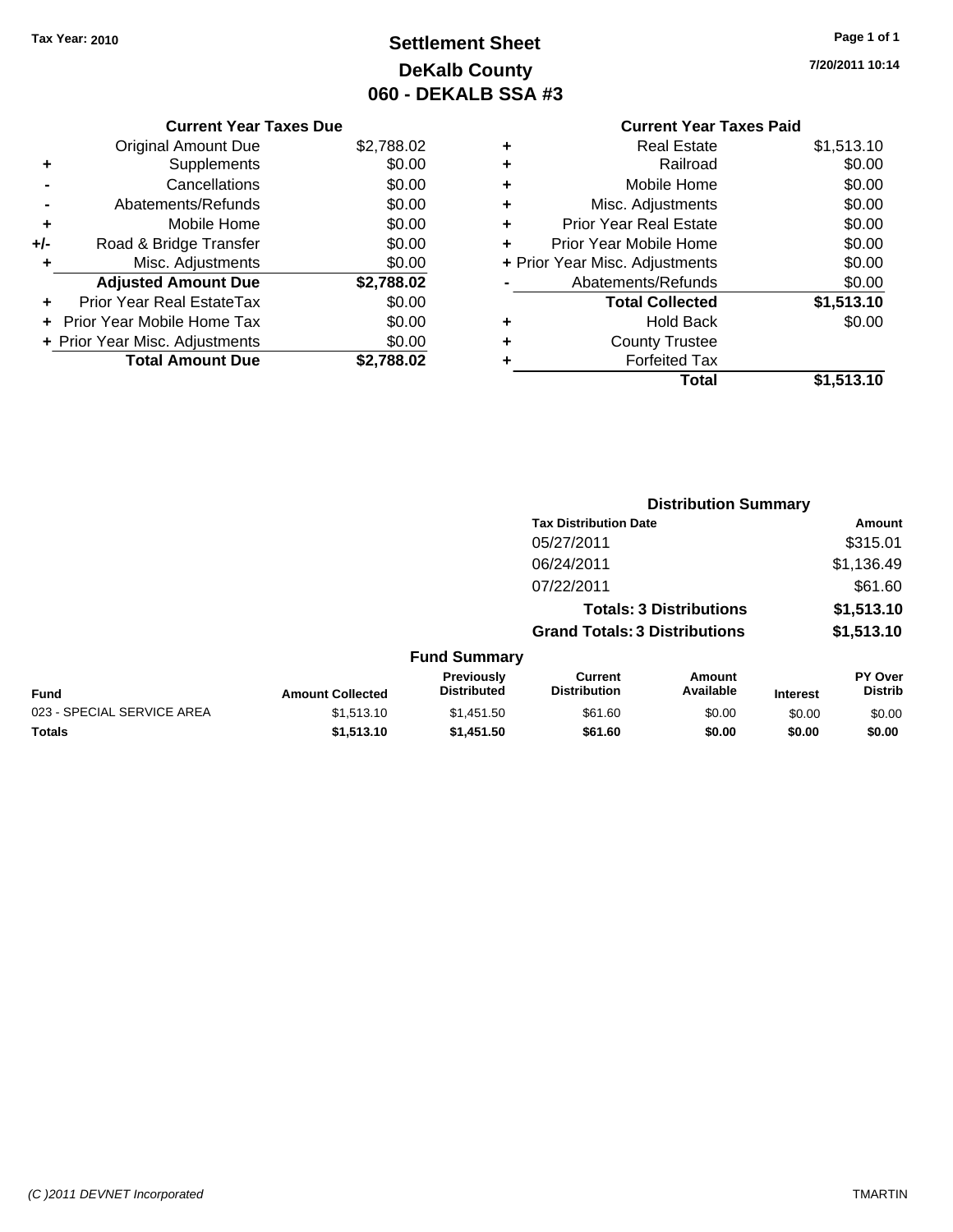**Current Year Taxes Due** Original Amount Due \$1,486.39

**+** Supplements \$4.18 **-** Cancellations \$4.60 **-** Abatements/Refunds \$0.00 **+** Mobile Home \$0.00 **+/-** Road & Bridge Transfer \$0.00 **+** Misc. Adjustments \$0.00 **Adjusted Amount Due \$1,485.97**

**+** Prior Year Real EstateTax \$0.00 **+** Prior Year Mobile Home Tax \$0.00 **+ Prior Year Misc. Adjustments**  $$0.00$ 

**Total Amount Due \$1,485.97**

### **Settlement Sheet Tax Year: 2010 Page 1 of 1 DeKalb County 061 - DEKALB SSA #4**

**7/20/2011 10:14**

#### **Current Year Taxes Paid +** Real Estate \$763.57 **+** Railroad \$0.00 **+** Mobile Home \$0.00 **+** Misc. Adjustments \$0.00 **+** Prior Year Real Estate \$0.00 **+** Prior Year Mobile Home \$0.00 **+** Prior Year Misc. Adjustments  $$0.00$ **-** Abatements/Refunds \$0.00 **Total Collected \$763.57 +** Hold Back \$0.00 **+** County Trustee **+** Forfeited Tax **Total \$763.57**

**Distribution Summary**

|                            |                         |                                         | <b>Tax Distribution Date</b>          |                                |                 | Amount                           |
|----------------------------|-------------------------|-----------------------------------------|---------------------------------------|--------------------------------|-----------------|----------------------------------|
|                            |                         |                                         | 05/27/2011                            |                                |                 | \$130.39                         |
|                            |                         |                                         | 06/24/2011                            |                                |                 | \$613.92                         |
|                            |                         |                                         | 07/22/2011                            |                                |                 | \$19.26                          |
|                            |                         |                                         |                                       | <b>Totals: 3 Distributions</b> |                 | \$763.57                         |
|                            |                         |                                         | <b>Grand Totals: 3 Distributions</b>  |                                |                 | \$763.57                         |
|                            |                         | <b>Fund Summary</b>                     |                                       |                                |                 |                                  |
| <b>Fund</b>                | <b>Amount Collected</b> | <b>Previously</b><br><b>Distributed</b> | <b>Current</b><br><b>Distribution</b> | Amount<br>Available            | <b>Interest</b> | <b>PY Over</b><br><b>Distrib</b> |
| 023 - SPECIAL SERVICE AREA | \$763.57                | \$744.31                                | \$19.26                               | \$0.00                         | \$0.00          | \$0.00                           |
| <b>Totals</b>              | \$763.57                | \$744.31                                | \$19.26                               | \$0.00                         | \$0.00          | \$0.00                           |

#### *(C )2011 DEVNET Incorporated* TMARTIN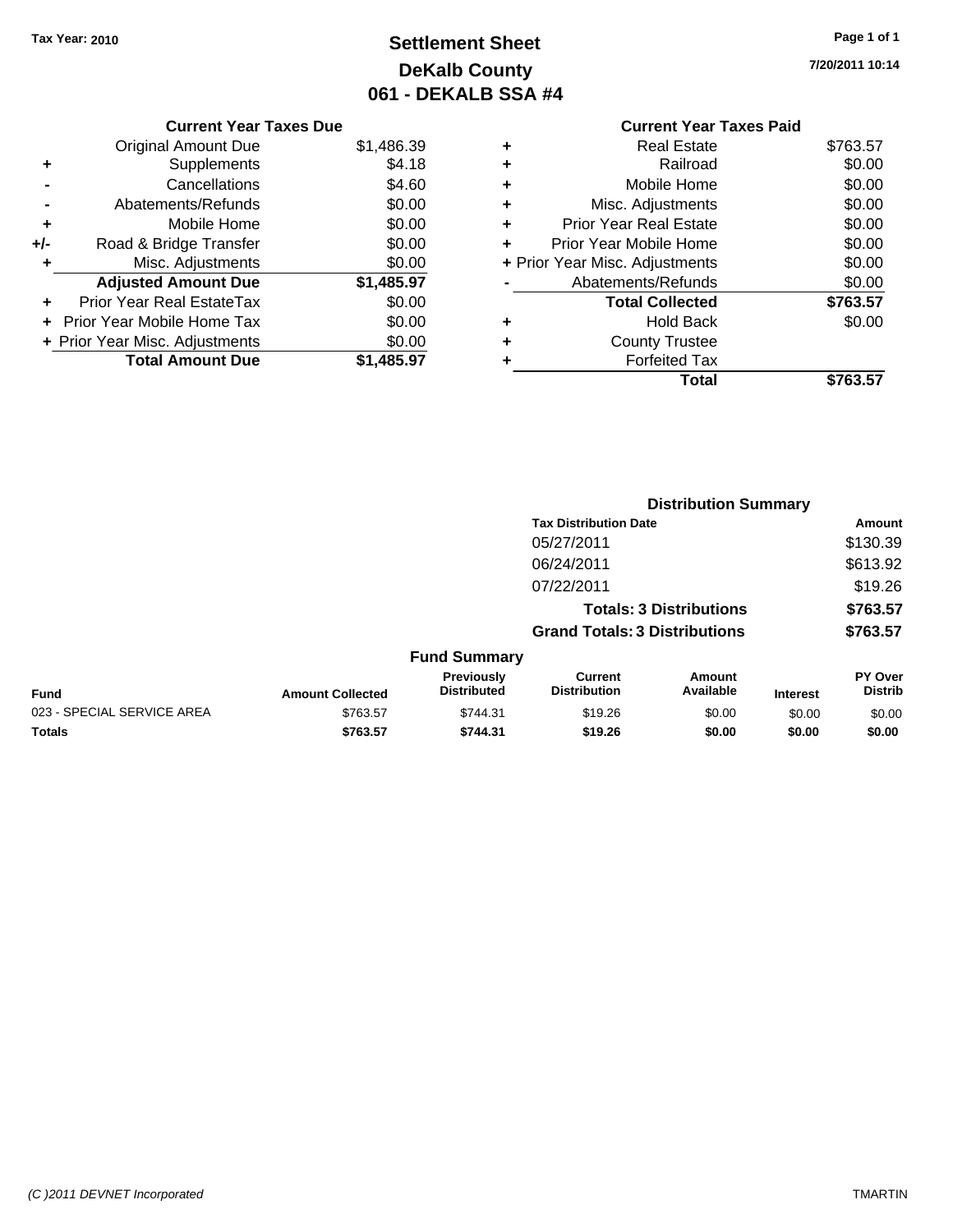### **Settlement Sheet Tax Year: 2010 Page 1 of 1 DeKalb County 062 - CITY OF GENOA**

**7/20/2011 10:14**

### **Current Year Taxes Paid**

|     | <b>Current Year Taxes Due</b>  |              |  |  |  |  |  |
|-----|--------------------------------|--------------|--|--|--|--|--|
|     | <b>Original Amount Due</b>     | \$636,513.10 |  |  |  |  |  |
| ٠   | Supplements                    | \$4,454.92   |  |  |  |  |  |
|     | Cancellations                  | \$9,404.00   |  |  |  |  |  |
|     | Abatements/Refunds             | \$0.00       |  |  |  |  |  |
| ٠   | Mobile Home                    | \$0.00       |  |  |  |  |  |
| +/- | Road & Bridge Transfer         | \$18,752.38  |  |  |  |  |  |
| ٠   | Misc. Adjustments              | \$150.81     |  |  |  |  |  |
|     | <b>Adjusted Amount Due</b>     | \$650,467.21 |  |  |  |  |  |
| ÷   | Prior Year Real EstateTax      | \$0.00       |  |  |  |  |  |
|     | Prior Year Mobile Home Tax     | \$0.00       |  |  |  |  |  |
|     | + Prior Year Misc. Adjustments | \$0.00       |  |  |  |  |  |
|     | <b>Total Amount Due</b>        | \$650,467.21 |  |  |  |  |  |
|     |                                |              |  |  |  |  |  |

|                                | <b>Real Estate</b>            | \$343,323.74 |
|--------------------------------|-------------------------------|--------------|
| ٠                              | Railroad                      | \$640.08     |
| ٠                              | Mobile Home                   | \$0.00       |
| ٠                              | Misc. Adjustments             | \$150.81     |
| ٠                              | <b>Prior Year Real Estate</b> | \$0.00       |
|                                | Prior Year Mobile Home        | \$0.00       |
| + Prior Year Misc. Adjustments |                               | \$0.00       |
|                                | Abatements/Refunds            | \$0.00       |
|                                | <b>Total Collected</b>        | \$344,114.63 |
| ٠                              | <b>Hold Back</b>              | \$0.00       |
|                                | <b>County Trustee</b>         |              |
|                                | <b>Forfeited Tax</b>          |              |
|                                | Total                         | \$344.114.63 |
|                                |                               |              |

| <b>Road and Bridge Summary</b> |             |               | <b>Distribution Summary</b>    |              |
|--------------------------------|-------------|---------------|--------------------------------|--------------|
| <b>Rd./Br. District</b>        | Amt. Due    | Amt. Distrib. | <b>Tax Distribution Date</b>   | Amount       |
| <b>GENOA ROAD &amp; BRIDGE</b> | \$24.044.15 | \$12.711.84   | 05/27/2011                     | \$73,151.61  |
| KINGSTON ROAD & BRIDG          | \$11,262.29 | \$6.040.54    | 06/24/2011                     | \$262,639.88 |
| <b>Totals</b>                  | \$35,306.44 | \$18,752.38   | 07/22/2011                     | \$8,323.14   |
|                                |             |               | <b>Totals: 3 Distributions</b> | \$344,114.63 |

**Grand Totals: 3 Distributions \$344,114.63 Fund Summary Fund Interest Amount Collected Distributed PY Over Distrib Amount Available Current Distribution Previously** 001 - CORPORATE 6000 \$162,681.12 \$158,710.06 \$3,971.06 \$0.00 \$0.00 \$0.00 \$0.00 003 - BONDS AND INTEREST  $$0.00$   $$0.00$   $$0.00$   $$0.00$   $$0.00$   $$0.00$   $$0.00$   $$0.00$ 007 - ROAD AND BRIDGE \$18,752.38 \$18,371.35 \$381.03 \$0.00 \$0.00 \$0.00 014 - POLICE PROTECTION \$162,681.13 \$158,710.08 \$3,971.05 \$0.00 \$0.00 \$0.00 **Totals \$344,114.63 \$335,791.49 \$8,323.14 \$0.00 \$0.00 \$0.00**

#### **Miscellaneous Adjustment Detail**

| Year Source             | <b>Account Type</b>       | <b>Amount Adjustment Description</b>                    |
|-------------------------|---------------------------|---------------------------------------------------------|
| 2010 RE - Real Estate   | <b>Back Tax Collected</b> | \$105.47 Lindgren Redemption 03-30-301-017 by TBA       |
| 2010 RE - Real Estate   | Back Tax Collected        | \$19.08 Ezam Properties Redemption 03-30-130-016 by TBA |
| 2010 RE - Real Estate   | Back Tax Collected        | \$26.26 Ezam Properties Redemption 03-30-130-018 by TBA |
| <b>Totals 3 entries</b> |                           | \$150.81                                                |
|                         |                           |                                                         |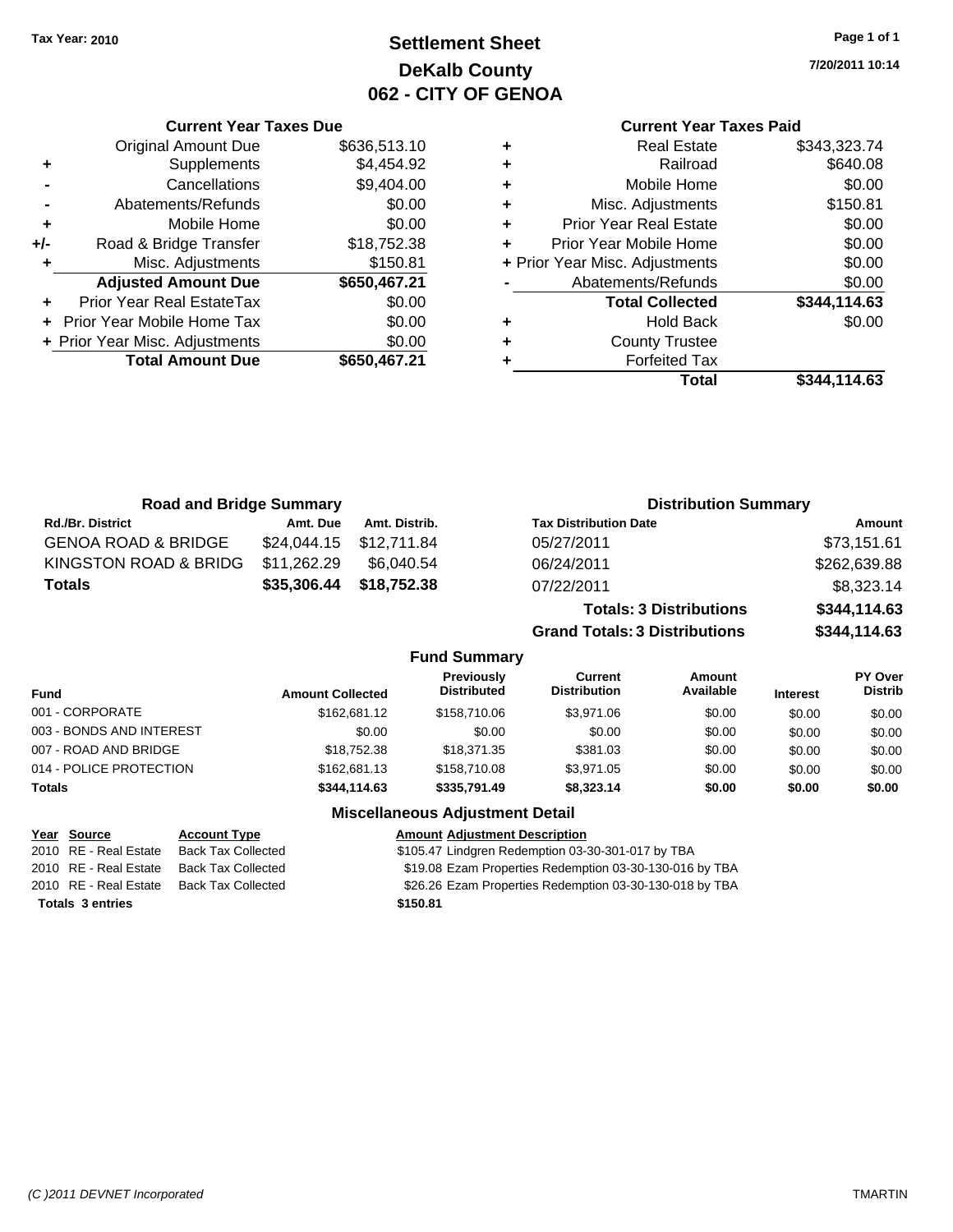### **Settlement Sheet Tax Year: 2010 Page 1 of 1 DeKalb County 063 - VILLAGE OF HINCKLEY**

**7/20/2011 10:14**

#### **Current Year Taxes Paid**

|     | <b>Current Year Taxes Due</b>  |              |
|-----|--------------------------------|--------------|
|     | <b>Original Amount Due</b>     | \$249,540.26 |
| ٠   | Supplements                    | \$548.37     |
|     | Cancellations                  | \$579.67     |
|     | Abatements/Refunds             | \$0.00       |
| ٠   | Mobile Home                    | \$0.00       |
| +/- | Road & Bridge Transfer         | \$20,485.55  |
| ٠   | Misc. Adjustments              | \$72.63      |
|     | <b>Adjusted Amount Due</b>     | \$270,067.14 |
|     | Prior Year Real EstateTax      | \$0.00       |
|     | Prior Year Mobile Home Tax     | \$0.00       |
|     | + Prior Year Misc. Adjustments | \$0.00       |
|     | <b>Total Amount Due</b>        | \$270,067.14 |
|     |                                |              |

|                                | <b>Real Estate</b>            | \$146,219.48 |
|--------------------------------|-------------------------------|--------------|
| ٠                              | Railroad                      | \$428.07     |
| ٠                              | Mobile Home                   | \$0.00       |
| ٠                              | Misc. Adjustments             | \$72.63      |
| ٠                              | <b>Prior Year Real Estate</b> | \$0.00       |
|                                | Prior Year Mobile Home        | \$0.00       |
| + Prior Year Misc. Adjustments |                               | \$0.00       |
|                                | Abatements/Refunds            | \$0.00       |
|                                | <b>Total Collected</b>        | \$146,720.18 |
|                                | <b>Hold Back</b>              | \$0.00       |
| ٠                              | <b>County Trustee</b>         |              |
|                                | <b>Forfeited Tax</b>          |              |
|                                | Total                         | \$146,720.18 |

**Totals: 3 Distributions \$146,720.18**

| <b>Road and Bridge Summary</b> |                         |                         | <b>Distribution Summary</b>  |              |
|--------------------------------|-------------------------|-------------------------|------------------------------|--------------|
| <b>Rd./Br. District</b>        | Amt. Due                | Amt. Distrib.           | <b>Tax Distribution Date</b> | Amount       |
| SQUAW GROVE ROAD & B           | \$39,670.26 \$20,485.55 |                         | 05/27/2011                   | \$29,858.27  |
| <b>Totals</b>                  |                         | \$39,670.26 \$20,485.55 | 06/24/2011                   | \$113,835.17 |
|                                |                         |                         | 07/22/2011                   | \$3,026.74   |

|                                         |                         | <b>Grand Totals: 3 Distributions</b>    |                                |                     |                 | \$146,720.18                     |  |
|-----------------------------------------|-------------------------|-----------------------------------------|--------------------------------|---------------------|-----------------|----------------------------------|--|
|                                         |                         | <b>Fund Summary</b>                     |                                |                     |                 |                                  |  |
| <b>Fund</b>                             | <b>Amount Collected</b> | <b>Previously</b><br><b>Distributed</b> | Current<br><b>Distribution</b> | Amount<br>Available | <b>Interest</b> | <b>PY Over</b><br><b>Distrib</b> |  |
| 001 - CORPORATE                         | \$56,596.43             | \$55,386.68                             | \$1,209.75                     | \$0.00              | \$0.00          | \$0.00                           |  |
| $005 - I. M. R. F.$                     | \$18,902.88             | \$18,498.83                             | \$404.05                       | \$0.00              | \$0.00          | \$0.00                           |  |
| 007 - ROAD AND BRIDGE                   | \$20,485.55             | \$20,157.07                             | \$328.48                       | \$0.00              | \$0.00          | \$0.00                           |  |
| 014 - POLICE PROTECTION                 | \$16,106.39             | \$15,762.12                             | \$344.27                       | \$0.00              | \$0.00          | \$0.00                           |  |
| 027 - AUDIT                             | \$4,084.70              | \$3,997.39                              | \$87.31                        | \$0.00              | \$0.00          | \$0.00                           |  |
| 035 - TORT JUDGEMENTS/LIABILITY<br>INS. | \$7,081.38              | \$6,930.02                              | \$151.36                       | \$0.00              | \$0.00          | \$0.00                           |  |
| 047 - SOCIAL SECURITY                   | \$16,574.10             | \$16,219.83                             | \$354.27                       | \$0.00              | \$0.00          | \$0.00                           |  |
| 048 - SCHOOL CROSSING GUARDS            | \$2,628.96              | \$2,572.77                              | \$56.19                        | \$0.00              | \$0.00          | \$0.00                           |  |
| 062 - WORKERS COMPENSATION              | \$4,259.79              | \$4.168.73                              | \$91.06                        | \$0.00              | \$0.00          | \$0.00                           |  |
| Totals                                  | \$146,720.18            | \$143,693.44                            | \$3,026.74                     | \$0.00              | \$0.00          | \$0.00                           |  |

#### **Miscellaneous Adjustment Detail**

| <u>Year Source</u>      | <b>Account Type</b>                        | <b>Amount Adjustment Description</b>                            |
|-------------------------|--------------------------------------------|-----------------------------------------------------------------|
| 2010 RE - Real Estate   | Back Tax Collected                         | \$8.72 Popp Redemption 15-15-427-007 by TBA                     |
|                         | 2010 RE - Real Estate Paymt In Lieu of Tax | \$63.91 Sunset View Apartments-Housing Authority Payment by TBA |
| <b>Totals 2 entries</b> |                                            | \$72.63                                                         |
|                         |                                            |                                                                 |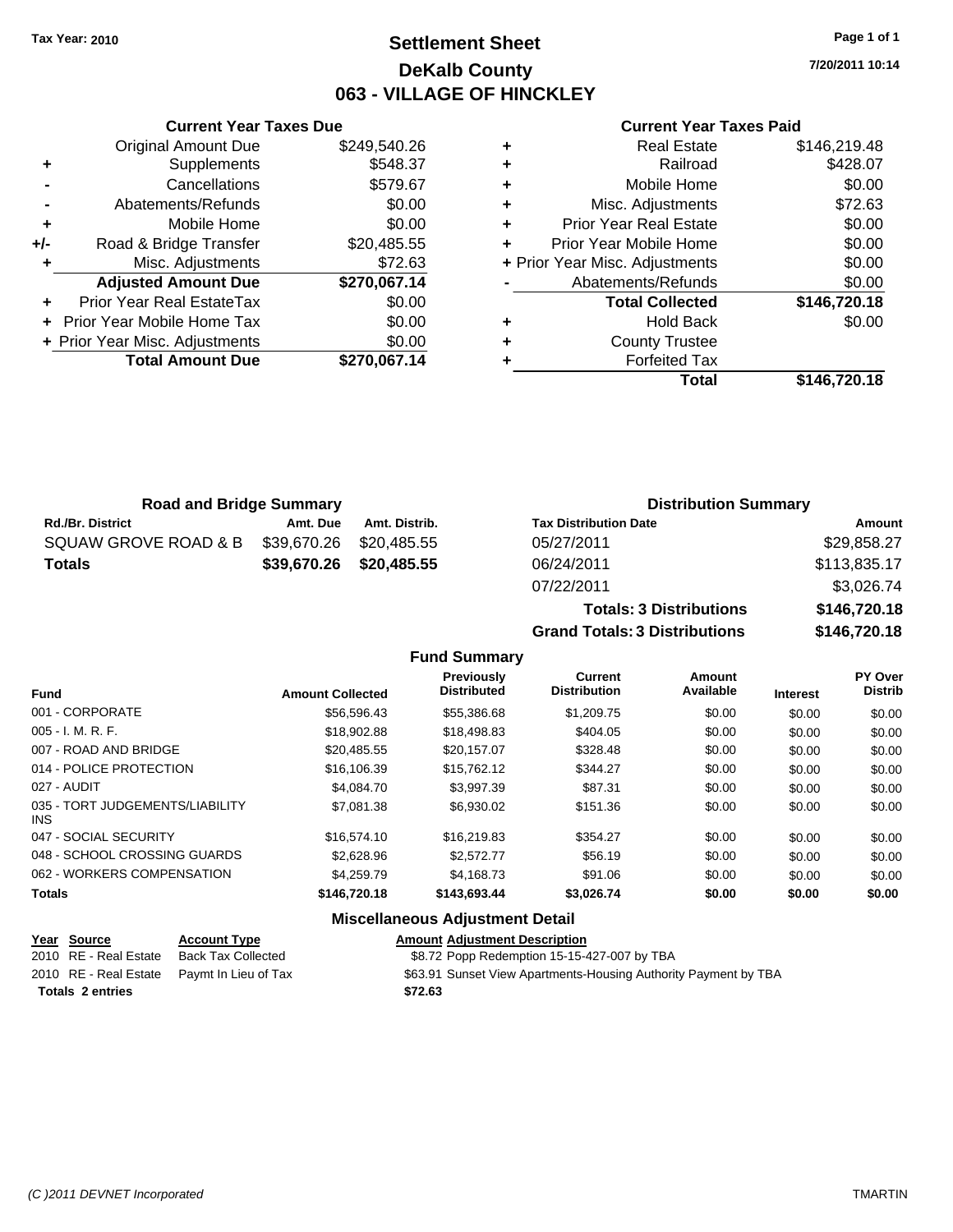### **Settlement Sheet Tax Year: 2010 Page 1 of 1 DeKalb County 064 - VILLAGE OF KINGSTON**

**7/20/2011 10:14**

#### **Current Year Taxes Paid**

|     | <b>Current Year Taxes Due</b>  |              |  |  |  |
|-----|--------------------------------|--------------|--|--|--|
|     | <b>Original Amount Due</b>     | \$136,011.81 |  |  |  |
| ٠   | Supplements                    | \$497.72     |  |  |  |
|     | Cancellations                  | \$636.43     |  |  |  |
|     | Abatements/Refunds             | \$0.00       |  |  |  |
| ٠   | Mobile Home                    | \$0.00       |  |  |  |
| +/- | Road & Bridge Transfer         | \$8,779.10   |  |  |  |
|     | Misc. Adjustments              | \$0.00       |  |  |  |
|     | <b>Adjusted Amount Due</b>     | \$144,652.20 |  |  |  |
|     | Prior Year Real EstateTax      | \$0.00       |  |  |  |
|     | Prior Year Mobile Home Tax     | \$0.00       |  |  |  |
|     | + Prior Year Misc. Adjustments | \$0.00       |  |  |  |
|     | <b>Total Amount Due</b>        | \$144.652.20 |  |  |  |
|     |                                |              |  |  |  |

|   | <b>Real Estate</b>             | \$79,165.40 |
|---|--------------------------------|-------------|
| ٠ | Railroad                       | \$211.85    |
| ÷ | Mobile Home                    | \$0.00      |
| ٠ | Misc. Adjustments              | \$0.00      |
| ٠ | <b>Prior Year Real Estate</b>  | \$0.00      |
| ÷ | Prior Year Mobile Home         | \$0.00      |
|   | + Prior Year Misc. Adjustments | \$0.00      |
|   | Abatements/Refunds             | \$0.00      |
|   | <b>Total Collected</b>         | \$79,377.25 |
| ٠ | <b>Hold Back</b>               | \$0.00      |
| ٠ | <b>County Trustee</b>          |             |
|   | <b>Forfeited Tax</b>           |             |
|   | Total                          | \$79,377.25 |

| <b>Road and Bridge Summary</b> |             |               | <b>Distribution Summary</b>  |             |  |
|--------------------------------|-------------|---------------|------------------------------|-------------|--|
| <b>Rd./Br. District</b>        | Amt. Due    | Amt. Distrib. | <b>Tax Distribution Date</b> | Amount      |  |
| KINGSTON ROAD & BRIDG          | \$16.371.29 | \$8.779.10    | 05/27/2011                   | \$16,393.33 |  |
| <b>Totals</b>                  | \$16,371,29 | \$8.779.10    | 06/24/2011                   | \$61,470.56 |  |
|                                |             |               | 27/20/20/4                   | $A + B$     |  |

| $UU/Z + IZU + I$                     | $0.001$ , 0.00 |
|--------------------------------------|----------------|
| 07/22/2011                           | \$1,513.36     |
| <b>Totals: 3 Distributions</b>       | \$79,377.25    |
| <b>Grand Totals: 3 Distributions</b> | \$79,377.25    |
|                                      |                |

**Fund Summary**

| <b>Fund</b>                             | <b>Amount Collected</b> | <b>Previously</b><br><b>Distributed</b> | Current<br><b>Distribution</b> | <b>Amount</b><br>Available | <b>Interest</b> | <b>PY Over</b><br><b>Distrib</b> |
|-----------------------------------------|-------------------------|-----------------------------------------|--------------------------------|----------------------------|-----------------|----------------------------------|
| 001 - CORPORATE                         | \$25.642.43             | \$25.159.88                             | \$482.55                       | \$0.00                     | \$0.00          | \$0.00                           |
| $005 - I. M. R. F.$                     | \$5,606.76              | \$5,501.25                              | \$105.51                       | \$0.00                     | \$0.00          | \$0.00                           |
| 007 - ROAD AND BRIDGE                   | \$8,779.10              | \$8.594.34                              | \$184.76                       | \$0.00                     | \$0.00          | \$0.00                           |
| 014 - POLICE PROTECTION                 | \$8,772.59              | \$8,607.50                              | \$165.09                       | \$0.00                     | \$0.00          | \$0.00                           |
| 025 - GARBAGE DISPOSAL                  | \$3,193.23              | \$3.133.13                              | \$60.10                        | \$0.00                     | \$0.00          | \$0.00                           |
| 027 - AUDIT                             | \$3.115.01              | \$3.056.38                              | \$58.63                        | \$0.00                     | \$0.00          | \$0.00                           |
| 031 - WORKING CASH                      | \$78.23                 | \$76.75                                 | \$1.48                         | \$0.00                     | \$0.00          | \$0.00                           |
| 035 - TORT JUDGEMENTS/LIABILITY<br>INS. | \$20,244.30             | \$19,863.32                             | \$380.98                       | \$0.00                     | \$0.00          | \$0.00                           |
| 047 - SOCIAL SECURITY                   | \$3.945.60              | \$3,871,34                              | \$74.26                        | \$0.00                     | \$0.00          | \$0.00                           |
| <b>Totals</b>                           | \$79,377.25             | \$77,863.89                             | \$1,513.36                     | \$0.00                     | \$0.00          | \$0.00                           |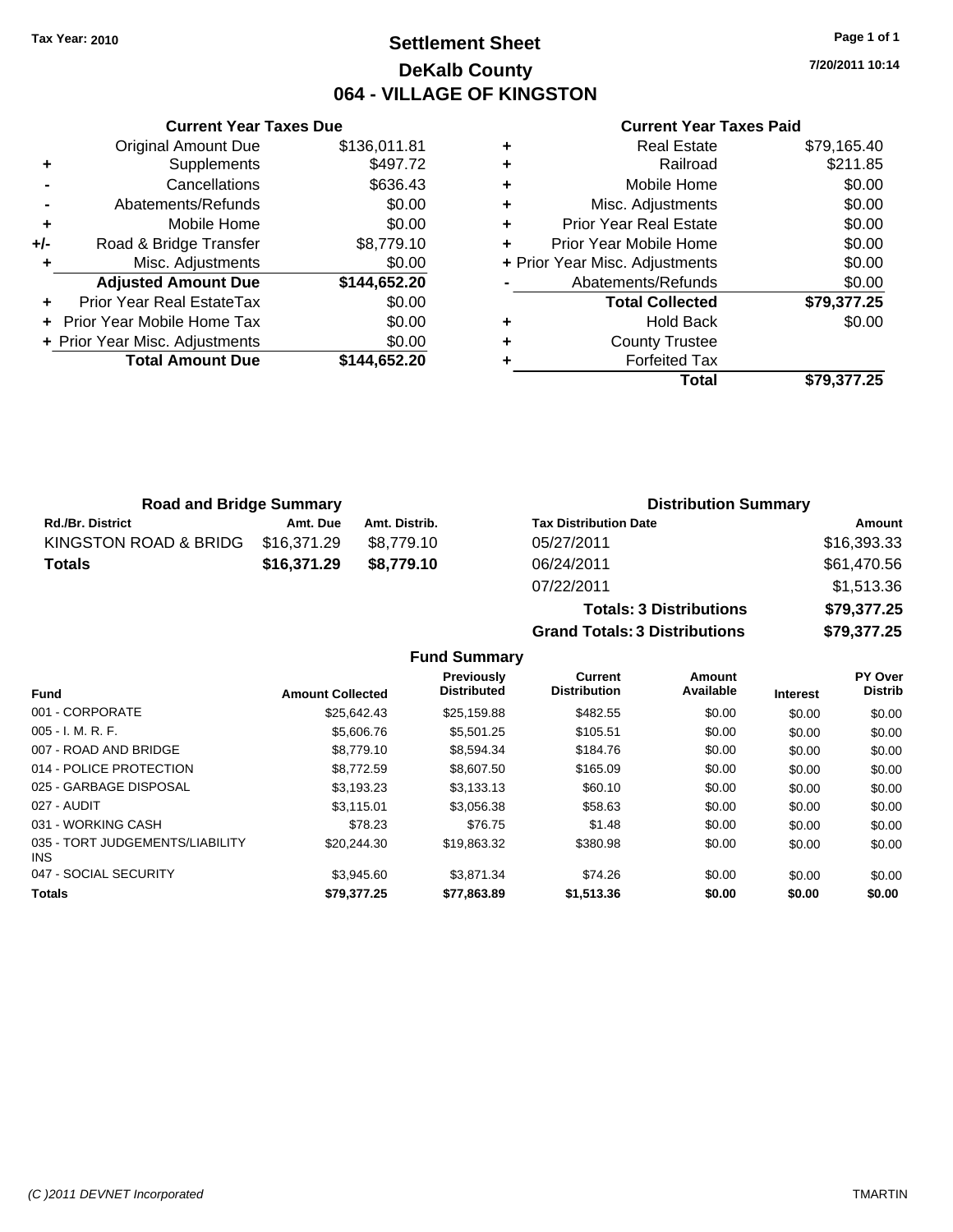**Current Year Taxes Due** Original Amount Due \$180,390.02

**Adjusted Amount Due \$194,481.58**

**Total Amount Due \$194,481.58**

**+** Supplements \$623.80 **-** Cancellations \$689.25 **-** Abatements/Refunds \$0.00 **+** Mobile Home \$0.00 **+/-** Road & Bridge Transfer \$14,157.01 **+** Misc. Adjustments \$0.00

**+** Prior Year Real EstateTax \$0.00 **+** Prior Year Mobile Home Tax \$0.00 **+ Prior Year Misc. Adjustments**  $$0.00$ 

### **Settlement Sheet Tax Year: 2010 Page 1 of 1 DeKalb County 065 - VILLAGE OF KIRKLAND**

**7/20/2011 10:14**

#### **Current Year Taxes Paid**

**Totals: 3 Distributions \$108,208.33**

**Grand Totals: 3 Distributions \$108,208.33**

|   | Total                          | \$108,208.33 |
|---|--------------------------------|--------------|
| ٠ | <b>Forfeited Tax</b>           |              |
| ٠ | <b>County Trustee</b>          |              |
| ٠ | <b>Hold Back</b>               | \$0.00       |
|   | <b>Total Collected</b>         | \$108,208.33 |
|   | Abatements/Refunds             | \$0.00       |
|   | + Prior Year Misc. Adjustments | \$0.00       |
| ÷ | Prior Year Mobile Home         | \$0.00       |
| ٠ | <b>Prior Year Real Estate</b>  | \$0.00       |
| ÷ | Misc. Adjustments              | \$0.00       |
| ÷ | Mobile Home                    | \$0.00       |
| ÷ | Railroad                       | \$217.54     |
| ٠ | <b>Real Estate</b>             | \$107,990.79 |

| <b>Road and Bridge Summary</b>    |                         |                         | <b>Distribution Summary</b>  |             |  |
|-----------------------------------|-------------------------|-------------------------|------------------------------|-------------|--|
| <b>Rd./Br. District</b>           | Amt. Due                | Amt. Distrib.           | <b>Tax Distribution Date</b> | Amount      |  |
| <b>FRANKLIN ROAD &amp; BRIDGI</b> | \$26.548.43 \$14.157.01 |                         | 05/27/2011                   | \$31,662.79 |  |
| <b>Totals</b>                     |                         | \$26,548.43 \$14,157.01 | 06/24/2011                   | \$74,620.78 |  |
|                                   |                         |                         | 07/22/2011                   | \$1,924.76  |  |

**Fund Summary Fund Interest Amount Collected Distributed PY Over Distrib Amount Available Current Distribution Previously** 001 - CORPORATE \$41,682.79 \$40,918.94 \$763.85 \$0.00 \$0.00 \$0.00 003 - BONDS AND INTEREST  $$0.00$   $$0.00$   $$0.00$   $$0.00$   $$0.00$   $$0.00$   $$0.00$   $$0.00$ 007 - ROAD AND BRIDGE 66.00 \$14,157.01 \$13,955.77 \$201.24 \$0.00 \$0.00 \$0.00 \$0.00 014 - POLICE PROTECTION \$39,340.73 \$38,619.80 \$720.93 \$0.00 \$0.00 \$0.00 \$0.00 025 - GARBAGE DISPOSAL \$0.00 \$0.00 \$0.00 \$0.00 \$0.00 \$0.00 027 - AUDIT \$2,605.60 \$2,557.85 \$47.75 \$0.00 \$0.00 \$0.00 035 - TORT JUDGEMENTS/LIABILITY INS \$10,422.20 \$10,231.21 \$190.99 \$0.00 \$0.00 \$0.00 **Totals \$108,208.33 \$106,283.57 \$1,924.76 \$0.00 \$0.00 \$0.00**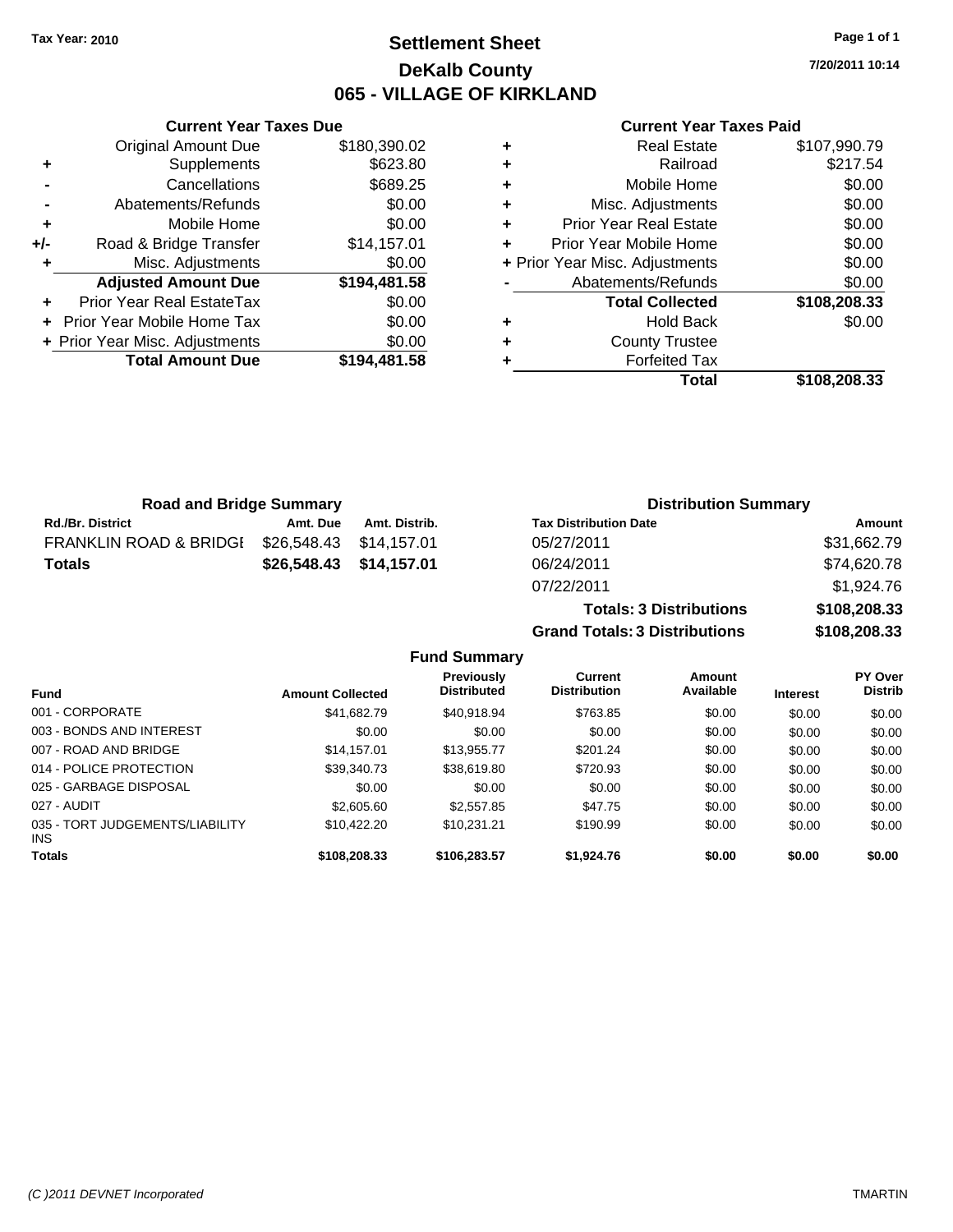### **Settlement Sheet Tax Year: 2010 Page 1 of 1 DeKalb County 066 - KIRKLAND LIBRARY**

**7/20/2011 10:14**

#### **Current Year Taxes Paid**

|     | <b>Current Year Taxes Due</b>     |             |  |  |  |  |
|-----|-----------------------------------|-------------|--|--|--|--|
|     | <b>Original Amount Due</b>        | \$43,951.82 |  |  |  |  |
| ٠   | Supplements                       | \$129.07    |  |  |  |  |
|     | Cancellations                     | \$141.12    |  |  |  |  |
|     | Abatements/Refunds                | \$0.00      |  |  |  |  |
| ٠   | Mobile Home                       | \$0.00      |  |  |  |  |
| +/- | Road & Bridge Transfer            | \$0.00      |  |  |  |  |
| ٠   | Misc. Adjustments                 | \$0.00      |  |  |  |  |
|     | <b>Adjusted Amount Due</b>        | \$43,939.77 |  |  |  |  |
|     | Prior Year Real EstateTax         | \$0.00      |  |  |  |  |
|     | <b>Prior Year Mobile Home Tax</b> | \$0.00      |  |  |  |  |
|     | + Prior Year Misc. Adjustments    | \$0.00      |  |  |  |  |
|     | <b>Total Amount Due</b>           | \$43,939.77 |  |  |  |  |
|     |                                   |             |  |  |  |  |

| ٠ | <b>Real Estate</b>             | \$22,869.25 |
|---|--------------------------------|-------------|
| ٠ | Railroad                       | \$46.20     |
| ٠ | Mobile Home                    | \$0.00      |
| ٠ | Misc. Adjustments              | \$0.00      |
| ÷ | <b>Prior Year Real Estate</b>  | \$0.00      |
| ÷ | Prior Year Mobile Home         | \$0.00      |
|   | + Prior Year Misc. Adjustments | \$0.00      |
|   | Abatements/Refunds             | \$0.00      |
|   | <b>Total Collected</b>         | \$22,915.45 |
| ٠ | <b>Hold Back</b>               | \$0.00      |
| ٠ | <b>County Trustee</b>          |             |
| ٠ | <b>Forfeited Tax</b>           |             |
|   | Total                          | \$22,915.45 |
|   |                                |             |

|                                          |                         |                                  |                                       | <b>Distribution Summary</b>    |                 |                           |
|------------------------------------------|-------------------------|----------------------------------|---------------------------------------|--------------------------------|-----------------|---------------------------|
|                                          |                         |                                  | <b>Tax Distribution Date</b>          |                                |                 | Amount                    |
|                                          |                         |                                  | 05/27/2011                            |                                |                 | \$6,769.36                |
|                                          |                         |                                  | 06/24/2011                            |                                |                 | \$15,726.17               |
|                                          |                         |                                  | 07/22/2011                            |                                |                 | \$419.92                  |
|                                          |                         |                                  |                                       | <b>Totals: 3 Distributions</b> |                 | \$22,915.45               |
|                                          |                         |                                  | <b>Grand Totals: 3 Distributions</b>  |                                |                 | \$22,915.45               |
|                                          |                         | <b>Fund Summary</b>              |                                       |                                |                 |                           |
| Fund                                     | <b>Amount Collected</b> | Previously<br><b>Distributed</b> | <b>Current</b><br><b>Distribution</b> | <b>Amount</b><br>Available     | <b>Interest</b> | PY Over<br><b>Distrib</b> |
| 005 - I. M. R. F.                        | \$4.56                  | \$4.48                           | \$0.08                                | \$0.00                         | \$0.00          | \$0.00                    |
| 016 - LIBRARY (township, municipalities) | \$21,898.21             | \$21,496.93                      | \$401.28                              | \$0.00                         | \$0.00          | \$0.00                    |
| 047 - SOCIAL SECURITY                    | \$1,012.68              | \$994.12                         | \$18.56                               | \$0.00                         | \$0.00          | \$0.00                    |
| Totals                                   | \$22,915.45             | \$22,495.53                      | \$419.92                              | \$0.00                         | \$0.00          | \$0.00                    |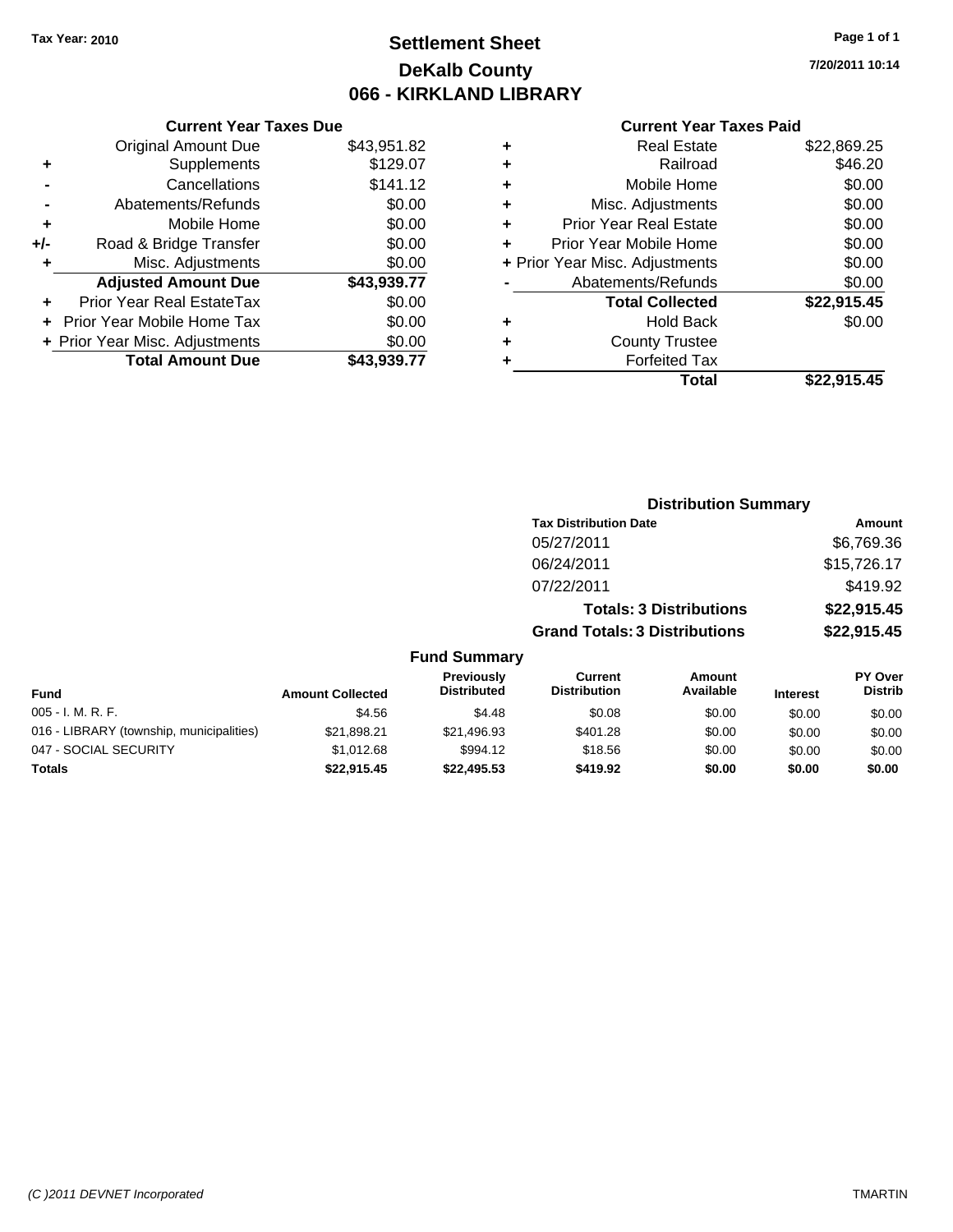**Current Year Taxes Due** Original Amount Due \$8,849.32

**Adjusted Amount Due \$9,721.95**

**Total Amount Due \$9,721.95**

**+** Supplements \$322.81 **-** Cancellations \$349.84 **-** Abatements/Refunds \$0.00 **+** Mobile Home \$0.00 **+/-** Road & Bridge Transfer \$899.66 **+** Misc. Adjustments \$0.00

**+** Prior Year Real EstateTax \$0.00 **+** Prior Year Mobile Home Tax \$0.00 **+ Prior Year Misc. Adjustments**  $$0.00$ 

### **Settlement Sheet Tax Year: 2010 Page 1 of 1 DeKalb County 067 - VILLAGE OF LEE**

**7/20/2011 10:14**

#### **Current Year Taxes Paid +** Real Estate \$5,156.65 **+** Railroad \$93.11 **+** Mobile Home \$0.00 **+** Misc. Adjustments \$0.00 **+** Prior Year Real Estate \$0.00 **+** Prior Year Mobile Home \$0.00 **+** Prior Year Misc. Adjustments \$0.00 **-** Abatements/Refunds \$0.00 **Total Collected \$5,249.76 +** Hold Back \$0.00 **+** County Trustee **+** Forfeited Tax **Total \$5,249.76**

| <b>Road and Bridge Summary</b> |            |               | <b>Distribution Summary</b>          |            |  |
|--------------------------------|------------|---------------|--------------------------------------|------------|--|
| <b>Rd./Br. District</b>        | Amt. Due   | Amt. Distrib. | <b>Tax Distribution Date</b>         | Amount     |  |
| SHABBONA ROAD & BRIDC          | \$1,729.45 | \$899.66      | 05/27/2011                           | \$968.43   |  |
| <b>Totals</b>                  | \$1,729.45 | \$899.66      | 06/24/2011                           | \$4,036.13 |  |
|                                |            |               | 07/22/2011                           | \$245.20   |  |
|                                |            |               | <b>Totals: 3 Distributions</b>       | \$5,249.76 |  |
|                                |            |               | <b>Grand Totals: 3 Distributions</b> | \$5,249.76 |  |

| <b>Fund Summary</b>                           |                         |                                  |                                |                     |                 |                           |
|-----------------------------------------------|-------------------------|----------------------------------|--------------------------------|---------------------|-----------------|---------------------------|
| <b>Fund</b>                                   | <b>Amount Collected</b> | Previously<br><b>Distributed</b> | Current<br><b>Distribution</b> | Amount<br>Available | <b>Interest</b> | PY Over<br><b>Distrib</b> |
| 001 - CORPORATE                               | \$1,769.99              | \$1,674,71                       | \$95.28                        | \$0.00              | \$0.00          | \$0.00                    |
| 007 - ROAD AND BRIDGE                         | \$899.66                | \$888.64                         | \$11.02                        | \$0.00              | \$0.00          | \$0.00                    |
| 025 - GARBAGE DISPOSAL                        | \$622.30                | \$588.80                         | \$33.50                        | \$0.00              | \$0.00          | \$0.00                    |
| 027 - AUDIT                                   | \$448.72                | \$424.56                         | \$24.16                        | \$0.00              | \$0.00          | \$0.00                    |
| 035 - TORT JUDGEMENTS/LIABILITY<br><b>INS</b> | \$1,289.36              | \$1,219.95                       | \$69.41                        | \$0.00              | \$0.00          | \$0.00                    |
| 072 - WATERWORKS SYSTEM                       | \$219.73                | \$207.90                         | \$11.83                        | \$0.00              | \$0.00          | \$0.00                    |
| <b>Totals</b>                                 | \$5,249.76              | \$5,004.56                       | \$245.20                       | \$0.00              | \$0.00          | \$0.00                    |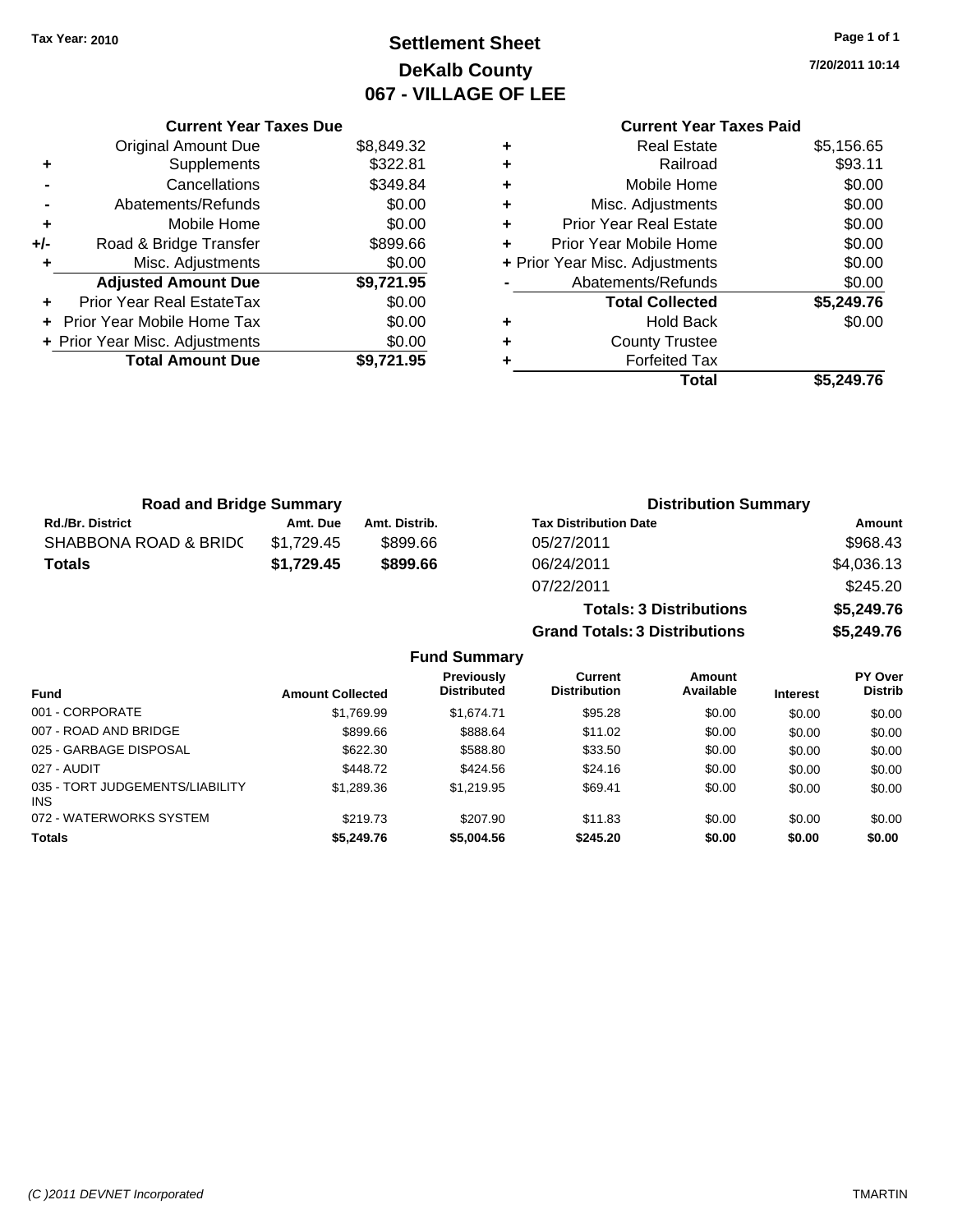### **Settlement Sheet Tax Year: 2010 Page 1 of 1 DeKalb County 068 - VILLAGE OF MALTA**

**7/20/2011 10:14**

#### **Current Year Taxes Paid**

|       | <b>Current Year Taxes Due</b>  |              |
|-------|--------------------------------|--------------|
|       | <b>Original Amount Due</b>     | \$109,204.62 |
| ٠     | Supplements                    | \$58.08      |
|       | Cancellations                  | \$126.41     |
|       | Abatements/Refunds             | \$0.00       |
| ٠     | Mobile Home                    | \$0.00       |
| $+/-$ | Road & Bridge Transfer         | \$6,319.23   |
|       | Misc. Adjustments              | \$0.00       |
|       | <b>Adjusted Amount Due</b>     | \$115,455.52 |
|       | Prior Year Real EstateTax      | \$0.00       |
|       | Prior Year Mobile Home Tax     | \$0.00       |
|       | + Prior Year Misc. Adjustments | \$0.00       |
|       | <b>Total Amount Due</b>        | \$115,455.52 |
|       |                                |              |

|   | <b>Real Estate</b>             | \$62,755.34 |
|---|--------------------------------|-------------|
| ٠ | Railroad                       | \$301.66    |
| ٠ | Mobile Home                    | \$0.00      |
| ٠ | Misc. Adjustments              | \$0.00      |
| ٠ | <b>Prior Year Real Estate</b>  | \$0.00      |
|   | Prior Year Mobile Home         | \$0.00      |
|   | + Prior Year Misc. Adjustments | \$0.00      |
|   | Abatements/Refunds             | \$0.00      |
|   | <b>Total Collected</b>         | \$63,057.00 |
| ٠ | Hold Back                      | \$0.00      |
| ٠ | <b>County Trustee</b>          |             |
|   | <b>Forfeited Tax</b>           |             |
|   | Total                          | \$63,057.00 |
|   |                                |             |

| <b>Road and Bridge Summary</b> |             |               | <b>Distribution Summary</b>  |             |  |
|--------------------------------|-------------|---------------|------------------------------|-------------|--|
| <b>Rd./Br. District</b>        | Amt. Due    | Amt. Distrib. | <b>Tax Distribution Date</b> | Amount      |  |
| MALTA ROAD & BRIDGE            | \$11.729.96 | \$6.319.23    | 05/27/2011                   | \$11,090.39 |  |
| <b>Totals</b>                  | \$11,729.96 | \$6,319,23    | 06/24/2011                   | \$50,140.56 |  |
|                                |             |               | 07/22/2011                   | \$182605    |  |

| 07/22/2011                           | \$1,826.05  |
|--------------------------------------|-------------|
| <b>Totals: 3 Distributions</b>       | \$63,057.00 |
| <b>Grand Totals: 3 Distributions</b> | \$63,057,00 |

**Fund Summary**

|                                         |                         | Previously         | Current             | Amount    |                 | <b>PY Over</b> |
|-----------------------------------------|-------------------------|--------------------|---------------------|-----------|-----------------|----------------|
| <b>Fund</b>                             | <b>Amount Collected</b> | <b>Distributed</b> | <b>Distribution</b> | Available | <b>Interest</b> | <b>Distrib</b> |
| 001 - CORPORATE                         | \$15.846.54             | \$15,380.17        | \$466.37            | \$0.00    | \$0.00          | \$0.00         |
| 003 - BONDS AND INTEREST                | \$0.00                  | \$0.00             | \$0.00              | \$0.00    | \$0.00          | \$0.00         |
| $005 - I. M. R. F.$                     | \$8,573,02              | \$8.320.71         | \$252.31            | \$0.00    | \$0.00          | \$0.00         |
| 007 - ROAD AND BRIDGE                   | \$6.319.23              | \$6.162.99         | \$156.24            | \$0.00    | \$0.00          | \$0.00         |
| 014 - POLICE PROTECTION                 | \$5,455.66              | \$5,295.10         | \$160.56            | \$0.00    | \$0.00          | \$0.00         |
| 025 - GARBAGE DISPOSAL                  | \$623.77                | \$605.41           | \$18.36             | \$0.00    | \$0.00          | \$0.00         |
| 027 - AUDIT                             | \$2.078.47              | \$2.017.30         | \$61.17             | \$0.00    | \$0.00          | \$0.00         |
| 035 - TORT JUDGEMENTS/LIABILITY<br>INS. | \$11,690.30             | \$11,346.25        | \$344.05            | \$0.00    | \$0.00          | \$0.00         |
| 041 - STREET LIGHTING                   | \$3.637.12              | \$3,530.08         | \$107.04            | \$0.00    | \$0.00          | \$0.00         |
| 047 - SOCIAL SECURITY                   | \$8.832.89              | \$8.572.94         | \$259.95            | \$0.00    | \$0.00          | \$0.00         |
| <b>Totals</b>                           | \$63,057,00             | \$61.230.95        | \$1,826,05          | \$0.00    | \$0.00          | \$0.00         |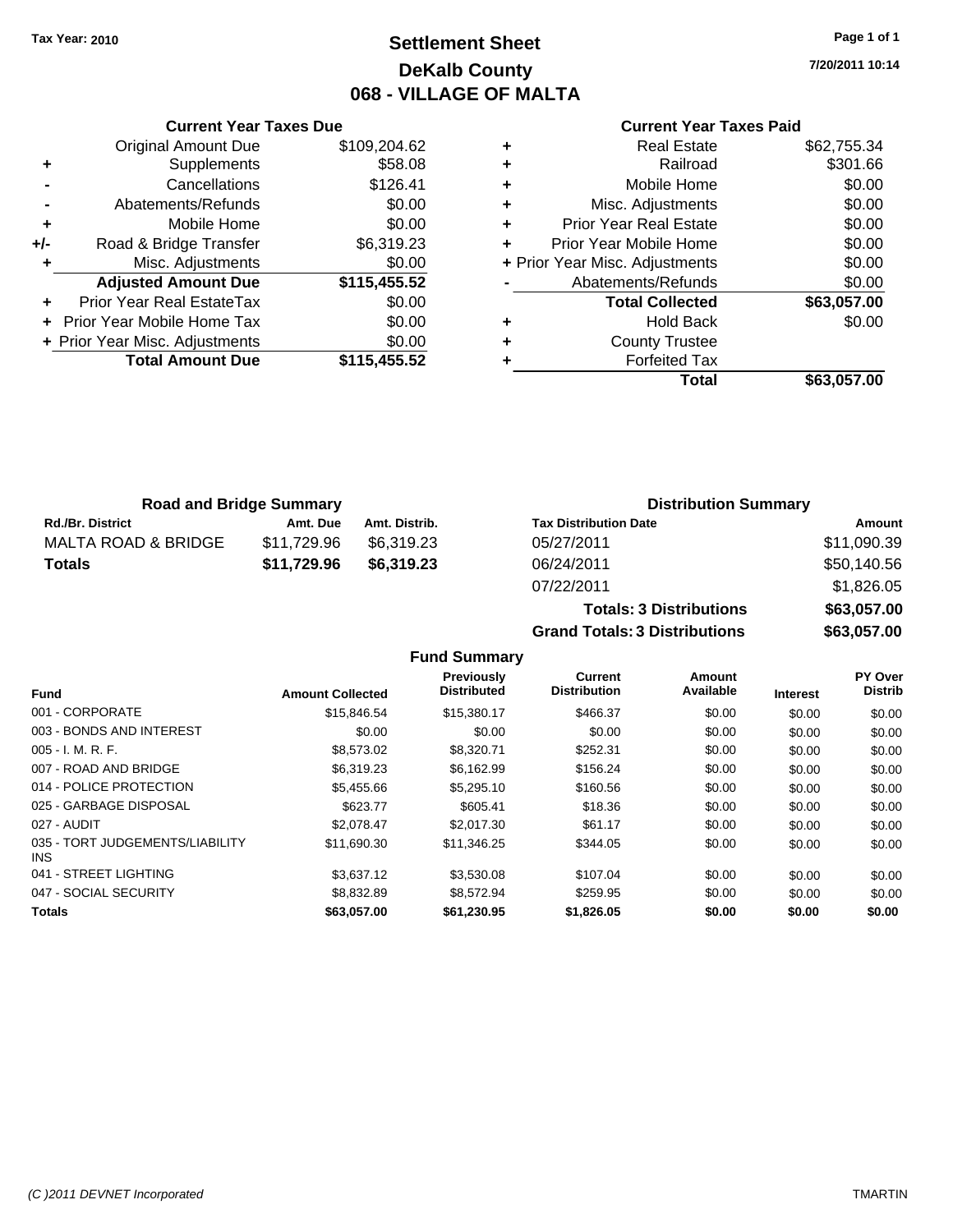### **Settlement Sheet Tax Year: 2010 Page 1 of 1 DeKalb County 069 - VILLAGE OF MAPLE PARK**

**7/20/2011 10:14**

#### **Current Year Taxes Paid**

|     | <b>Total Amount Due</b>        | \$142,636.21 |
|-----|--------------------------------|--------------|
|     | + Prior Year Misc. Adjustments | \$0.00       |
|     | Prior Year Mobile Home Tax     | \$0.00       |
| ٠   | Prior Year Real EstateTax      | (\$0.38)     |
|     | <b>Adjusted Amount Due</b>     | \$142,636.59 |
| ٠   | Misc. Adjustments              | \$0.00       |
| +/- | Road & Bridge Transfer         | \$992.03     |
| ٠   | Mobile Home                    | \$0.00       |
|     | Abatements/Refunds             | \$0.00       |
|     | Cancellations                  | \$901.55     |
| ٠   | Supplements                    | \$851.87     |
|     | <b>Original Amount Due</b>     | \$141,694.24 |
|     |                                |              |

**Current Year Taxes Due**

| ٠ | <b>Real Estate</b>             | \$75,317.26 |
|---|--------------------------------|-------------|
| ٠ | Railroad                       | \$0.00      |
| ٠ | Mobile Home                    | \$0.00      |
| ٠ | Misc. Adjustments              | \$0.00      |
| ٠ | <b>Prior Year Real Estate</b>  | (\$0.38)    |
| ٠ | Prior Year Mobile Home         | \$0.00      |
|   | + Prior Year Misc. Adjustments | \$0.00      |
|   | Abatements/Refunds             | \$0.00      |
|   | <b>Total Collected</b>         | \$75,316.88 |
| ٠ | <b>Hold Back</b>               | \$0.00      |
| ٠ | <b>County Trustee</b>          |             |
| ٠ | <b>Forfeited Tax</b>           |             |
|   | Total                          | \$75.316.88 |

**Totals: 3 Distributions \$75,316.88**

| <b>Road and Bridge Summary</b>   |            |               | <b>Distribution Summary</b>  |             |  |
|----------------------------------|------------|---------------|------------------------------|-------------|--|
| <b>Rd./Br. District</b>          | Amt. Due   | Amt. Distrib. | <b>Tax Distribution Date</b> | Amount      |  |
| <b>CORTLAND ROAD &amp; BRIDC</b> | \$1,918.18 | \$992.03      | 05/27/2011                   | \$19,790.34 |  |
| <b>Totals</b>                    | \$1.918.18 | \$992.03      | 06/24/2011                   | \$54,217.06 |  |
|                                  |            |               | 07/22/2011                   | \$1,309.48  |  |

**Grand Totals: 3 Distributions \$75,316.88 Fund Summary Fund Interest Amount Collected Distributed PY Over Distrib Amount Available Current Distribution Previously** 001 - CORPORATE \$22,845.15 \$22,448.32 \$396.83 \$0.00 \$0.00 \$0.00 003 - BONDS AND INTEREST 623,258.47 \$22,854.45 \$404.02 \$0.00 \$0.00 \$0.00 \$0.00 007 - ROAD AND BRIDGE \$992.03 \$973.64 \$0.00 \$0.00 \$0.00 \$0.00 014 - POLICE PROTECTION \$20,157.50 \$19,807.34 \$350.16 \$0.00 \$0.00 \$0.00 \$0.00 027 - AUDIT \$2,687.59 \$2,640.90 \$46.69 \$0.00 \$0.00 \$0.00 035 - TORT JUDGEMENTS/LIABILITY INS  $$5,376.14$   $$5,282.75$   $$93.39$   $$0.00$   $$0.00$   $$0.00$ **Totals \$75,316.88 \$74,007.40 \$1,309.48 \$0.00 \$0.00 \$0.00**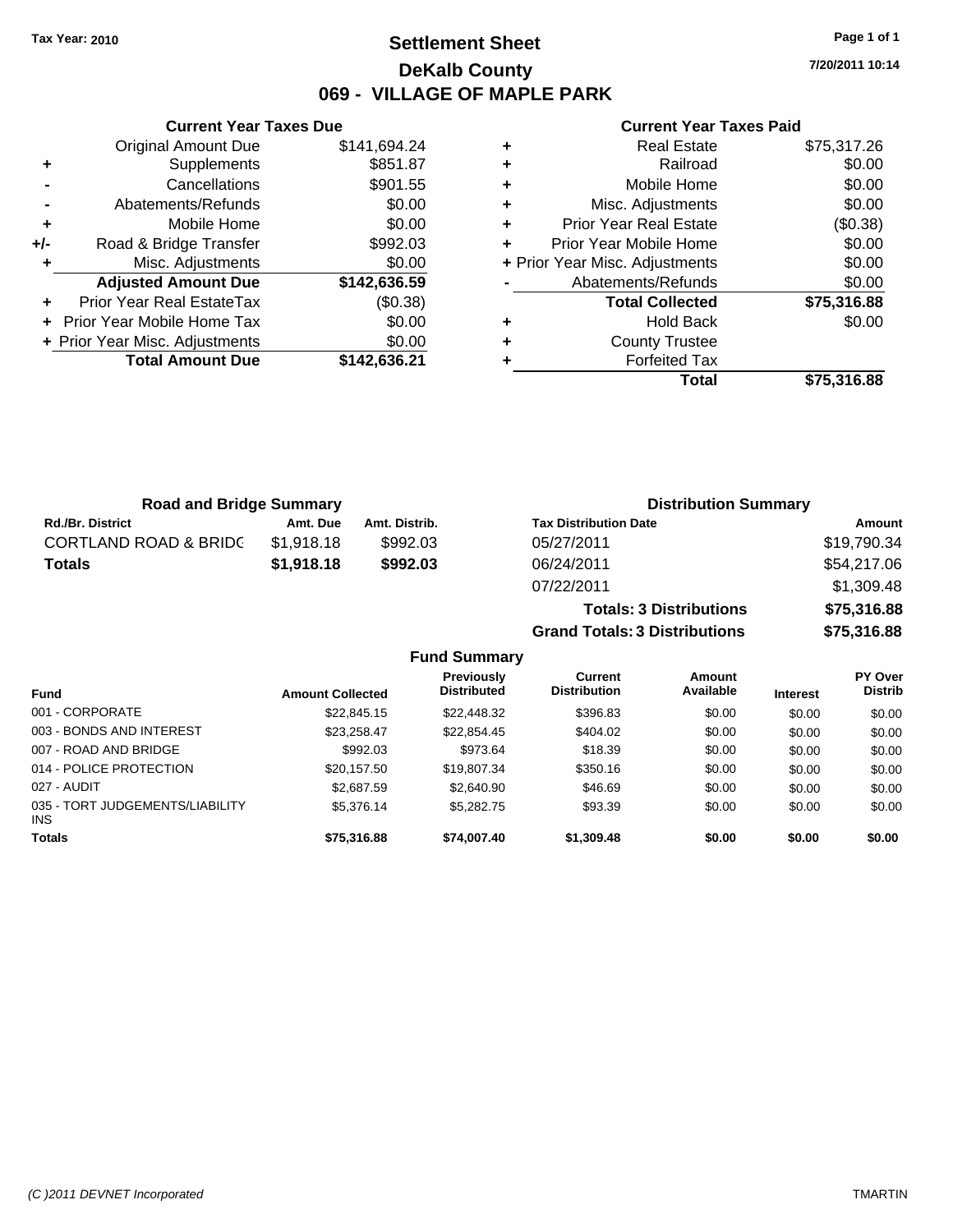### **Settlement Sheet Tax Year: 2010 Page 1 of 1 DeKalb County 070 - MAPLE PARK LIBRARY**

**7/20/2011 10:14**

#### **Current Year Taxes Paid**

|     | <b>Current Year Taxes Due</b>     |             |
|-----|-----------------------------------|-------------|
|     | <b>Original Amount Due</b>        | \$10,039.67 |
| ٠   | Supplements                       | \$57.71     |
|     | Cancellations                     | \$61.23     |
|     | Abatements/Refunds                | \$0.00      |
| ٠   | Mobile Home                       | \$0.00      |
| +/- | Road & Bridge Transfer            | \$0.00      |
| ٠   | Misc. Adjustments                 | \$0.00      |
|     | <b>Adjusted Amount Due</b>        | \$10,036.15 |
|     | Prior Year Real EstateTax         | \$0.00      |
|     | <b>Prior Year Mobile Home Tax</b> | \$0.00      |
|     | + Prior Year Misc. Adjustments    | \$0.00      |
|     | <b>Total Amount Due</b>           | \$10,036.15 |

| ٠ | <b>Real Estate</b>             | \$5,236.05 |
|---|--------------------------------|------------|
| ٠ | Railroad                       | \$0.00     |
| ٠ | Mobile Home                    | \$0.00     |
| ٠ | Misc. Adjustments              | \$0.00     |
| ٠ | Prior Year Real Estate         | \$0.00     |
|   | Prior Year Mobile Home         | \$0.00     |
|   | + Prior Year Misc. Adjustments | \$0.00     |
|   | Abatements/Refunds             | \$0.00     |
|   | <b>Total Collected</b>         | \$5,236.05 |
| ٠ | <b>Hold Back</b>               | \$0.00     |
| ٠ | <b>County Trustee</b>          |            |
| ٠ | <b>Forfeited Tax</b>           |            |
|   | Total                          | \$5,236.05 |
|   |                                |            |

|                 |                         | <b>Distribution Summary</b>      |                                       |                                |                 |                                  |  |
|-----------------|-------------------------|----------------------------------|---------------------------------------|--------------------------------|-----------------|----------------------------------|--|
|                 |                         |                                  | <b>Tax Distribution Date</b>          |                                |                 | Amount                           |  |
|                 |                         |                                  | 05/27/2011                            |                                |                 | \$1,335.58                       |  |
|                 |                         |                                  | 06/24/2011                            |                                |                 | \$3,806.52                       |  |
|                 |                         |                                  | 07/22/2011                            |                                |                 | \$93.95                          |  |
|                 |                         |                                  |                                       | <b>Totals: 3 Distributions</b> |                 | \$5,236.05                       |  |
|                 |                         |                                  | <b>Grand Totals: 3 Distributions</b>  |                                |                 | \$5,236.05                       |  |
|                 |                         | <b>Fund Summary</b>              |                                       |                                |                 |                                  |  |
| Fund            | <b>Amount Collected</b> | Previously<br><b>Distributed</b> | <b>Current</b><br><b>Distribution</b> | <b>Amount</b><br>Available     | <b>Interest</b> | <b>PY Over</b><br><b>Distrib</b> |  |
| 001 - CORPORATE | \$5,236.05              | \$5,142.10                       | \$93.95                               | \$0.00                         | \$0.00          | \$0.00                           |  |
| Totals          | \$5,236.05              | \$5,142.10                       | \$93.95                               | \$0.00                         | \$0.00          | \$0.00                           |  |
|                 |                         |                                  |                                       |                                |                 |                                  |  |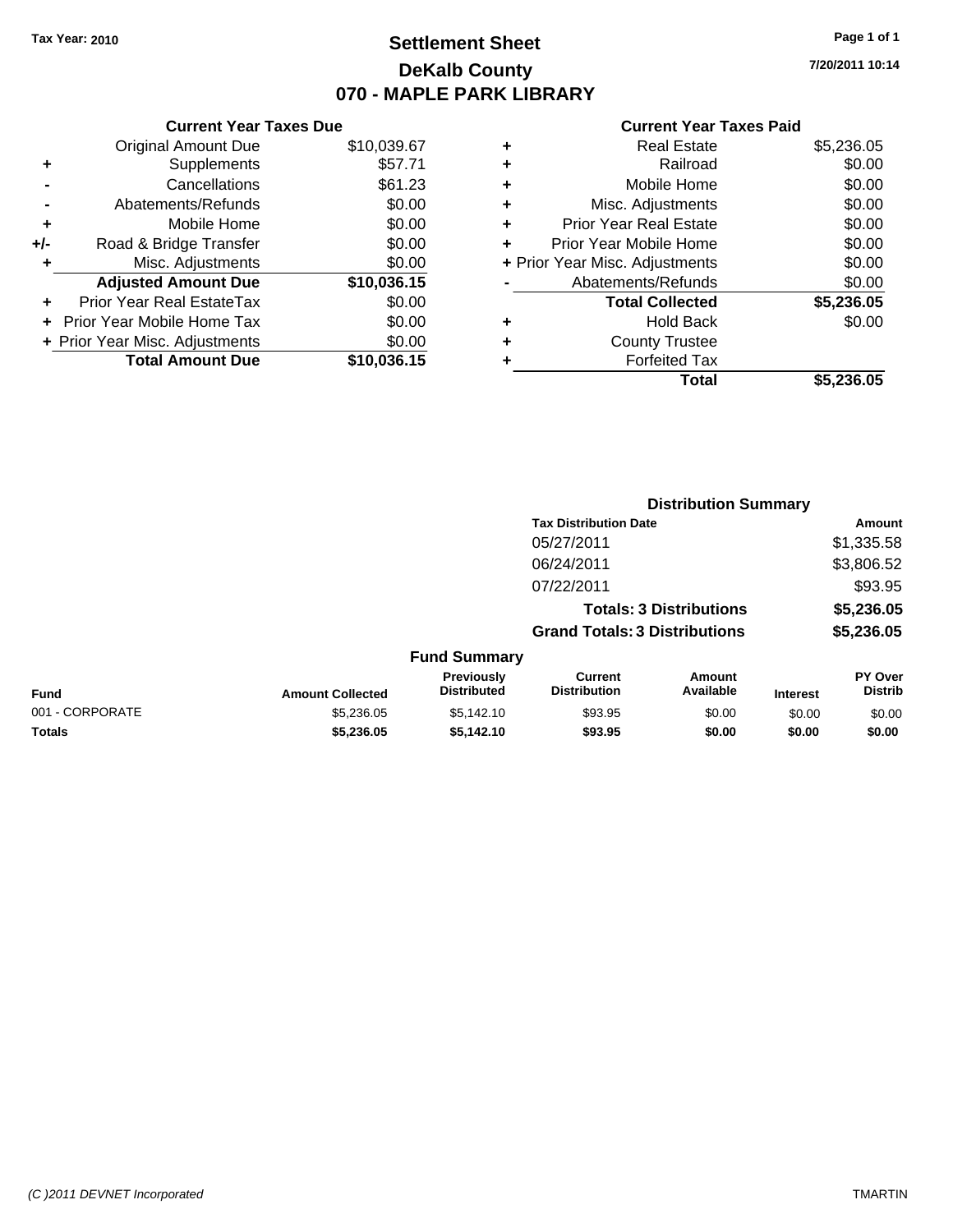**Current Year Taxes Due** Original Amount Due \$1,181,396.87

**Adjusted Amount Due \$1,203,496.60**

**Total Amount Due \$1,203,811.75**

**+** Supplements \$5,002.44 **-** Cancellations \$5,692.43 **-** Abatements/Refunds \$10.36 **+** Mobile Home \$0.00 **+/-** Road & Bridge Transfer \$22,796.58 **+** Misc. Adjustments \$3.50

**+** Prior Year Real EstateTax \$315.15 **+** Prior Year Mobile Home Tax \$0.00 **+ Prior Year Misc. Adjustments**  $$0.00$ 

### **Settlement Sheet Tax Year: 2010 Page 1 of 2 DeKalb County 071 - CITY OF SANDWICH**

**7/20/2011 10:14**

#### **Current Year Taxes Paid**

| ٠ | <b>Real Estate</b>             | \$639,095.62 |
|---|--------------------------------|--------------|
| ٠ | Railroad                       | \$786.96     |
| ٠ | Mobile Home                    | \$0.00       |
| ٠ | Misc. Adjustments              | \$3.50       |
| ٠ | <b>Prior Year Real Estate</b>  | \$315.15     |
| ÷ | Prior Year Mobile Home         | \$0.00       |
|   | + Prior Year Misc. Adjustments | \$0.00       |
|   | Abatements/Refunds             | \$10.36      |
|   | <b>Total Collected</b>         | \$640,190.87 |
| ٠ | <b>Hold Back</b>               | \$0.00       |
| ٠ | <b>County Trustee</b>          |              |
| ٠ | <b>Forfeited Tax</b>           |              |
|   | Total                          | \$640,190.87 |

| <b>Road and Bridge Summary</b> |             |               | <b>Distribution Summary</b>  |              |
|--------------------------------|-------------|---------------|------------------------------|--------------|
| <b>Rd./Br. District</b>        | Amt. Due    | Amt. Distrib. | <b>Tax Distribution Date</b> | Amount       |
| SANDWICH ROAD & BRIDG          | \$42,398.62 | \$22.235.78   | 05/27/2011                   | \$172,370.13 |
| SOMONAUK ROAD & BRID           | \$1,041.66  | \$560.80      | 06/24/2011                   | \$453,563.57 |
| <b>Totals</b>                  | \$43,440.28 | \$22,796.58   | 07/22/2011                   | \$14,257.17  |

**Totals: 3 Distributions \$640,190.87 Grand Totals: 3 Distributions \$640,190.87**

**Fund Summary**

|                                                     |                         | <b>Previously</b><br><b>Distributed</b> | <b>Current</b><br><b>Distribution</b> | Amount<br>Available |                 | PY Over<br><b>Distrib</b> |
|-----------------------------------------------------|-------------------------|-----------------------------------------|---------------------------------------|---------------------|-----------------|---------------------------|
| <b>Fund</b>                                         | <b>Amount Collected</b> |                                         |                                       |                     | <b>Interest</b> |                           |
| 001 - CORPORATE                                     | \$197,329.69            | \$192,932.04                            | \$4,397.65                            | \$0.00              | \$0.00          | \$0.00                    |
| 003 - BONDS AND INTEREST                            | \$0.00                  | \$0.00                                  | \$0.00                                | \$0.00              | \$0.00          | \$0.00                    |
| $005 - I. M. R. F.$                                 | \$53,667.00             | \$52,470.99                             | \$1,196.01                            | \$0.00              | \$0.00          | \$0.00                    |
| 007 - ROAD AND BRIDGE                               | \$22,796.58             | \$22,298.58                             | \$498.00                              | \$0.00              | \$0.00          | \$0.00                    |
| 014 - POLICE PROTECTION                             | \$72,482.08             | \$70,866.75                             | \$1,615.33                            | \$0.00              | \$0.00          | \$0.00                    |
| 015 - POLICE PENSION                                | \$42,942.26             | \$41,985.25                             | \$957.01                              | \$0.00              | \$0.00          | \$0.00                    |
| 027 - AUDIT                                         | \$7,839.68              | \$7,664.96                              | \$174.72                              | \$0.00              | \$0.00          | \$0.00                    |
| 035 - TORT JUDGMENTS, LIABILITY<br><b>INSURANCE</b> | \$18,706.43             | \$18,289.54                             | \$416.89                              | \$0.00              | \$0.00          | \$0.00                    |
| 040 - STREET AND BRIDGE                             | \$16,446.13             | \$16,079.63                             | \$366.50                              | \$0.00              | \$0.00          | \$0.00                    |
| 041 - STREET LIGHTING                               | \$34,027.06             | \$33,268.73                             | \$758.33                              | \$0.00              | \$0.00          | \$0.00                    |
| 045 - PUBLIC BENEFIT                                | \$30,107.23             | \$29,436.27                             | \$670.96                              | \$0.00              | \$0.00          | \$0.00                    |
| 046 - EMERGENCY SERV & DISASTER<br><b>OPER</b>      | \$1,376.19              | \$1,345.51                              | \$30.68                               | \$0.00              | \$0.00          | \$0.00                    |
| 047 - SOCIAL SECURITY                               | \$59,488.41             | \$58,162.66                             | \$1,325.75                            | \$0.00              | \$0.00          | \$0.00                    |
| 048 - SCHOOL CROSSING GUARDS                        | \$5,287.37              | \$5,169.54                              | \$117.83                              | \$0.00              | \$0.00          | \$0.00                    |
| 060 - UNEMPLOYMENT INSURANCE                        | \$8,598.45              | \$8,406.82                              | \$191.63                              | \$0.00              | \$0.00          | \$0.00                    |
| 062 - WORKERS COMPENSATION                          | \$36,495.42             | \$35,682.08                             | \$813.34                              | \$0.00              | \$0.00          | \$0.00                    |
| 065 - FORESTRY PROGRAM                              | \$32,600.89             | \$31,874.35                             | \$726.54                              | \$0.00              | \$0.00          | \$0.00                    |
| <b>Totals</b>                                       | \$640,190.87            | \$625,933.70                            | \$14,257.17                           | \$0.00              | \$0.00          | \$0.00                    |

#### **Miscellaneous Adjustment Detail**

#### **Year Source Account Type Amount Adjustment Description**

**Totals 1 entries** \$3.50

2010 RE - Real Estate Back Tax Collected \$3.50 Countryview Redemption 19-25-253-058 by TBA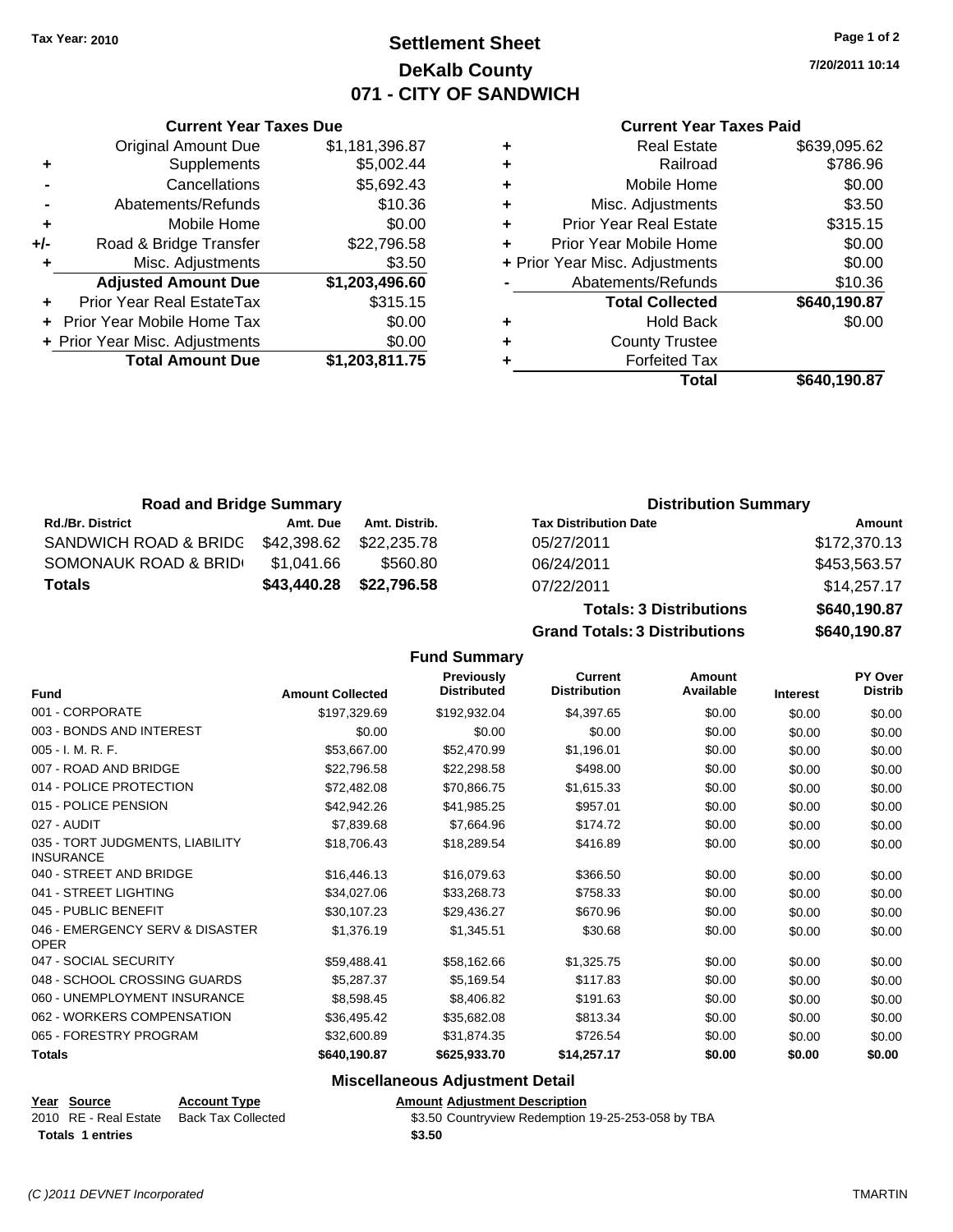### **Settlement Sheet Tax Year: 2010 Page 2 of 2 DeKalb County Abatement Detail**

**Year Source Account Type Amount Adjustment Description**<br>
2010 RE - Real Estate PTAB Decision **Amount** 19-27-727-012 PTAB Refu \$10.04 19-27-727-012 PTAB Refund by TBA

**7/20/2011 10:14**

**Totals \$10.04 1 entries**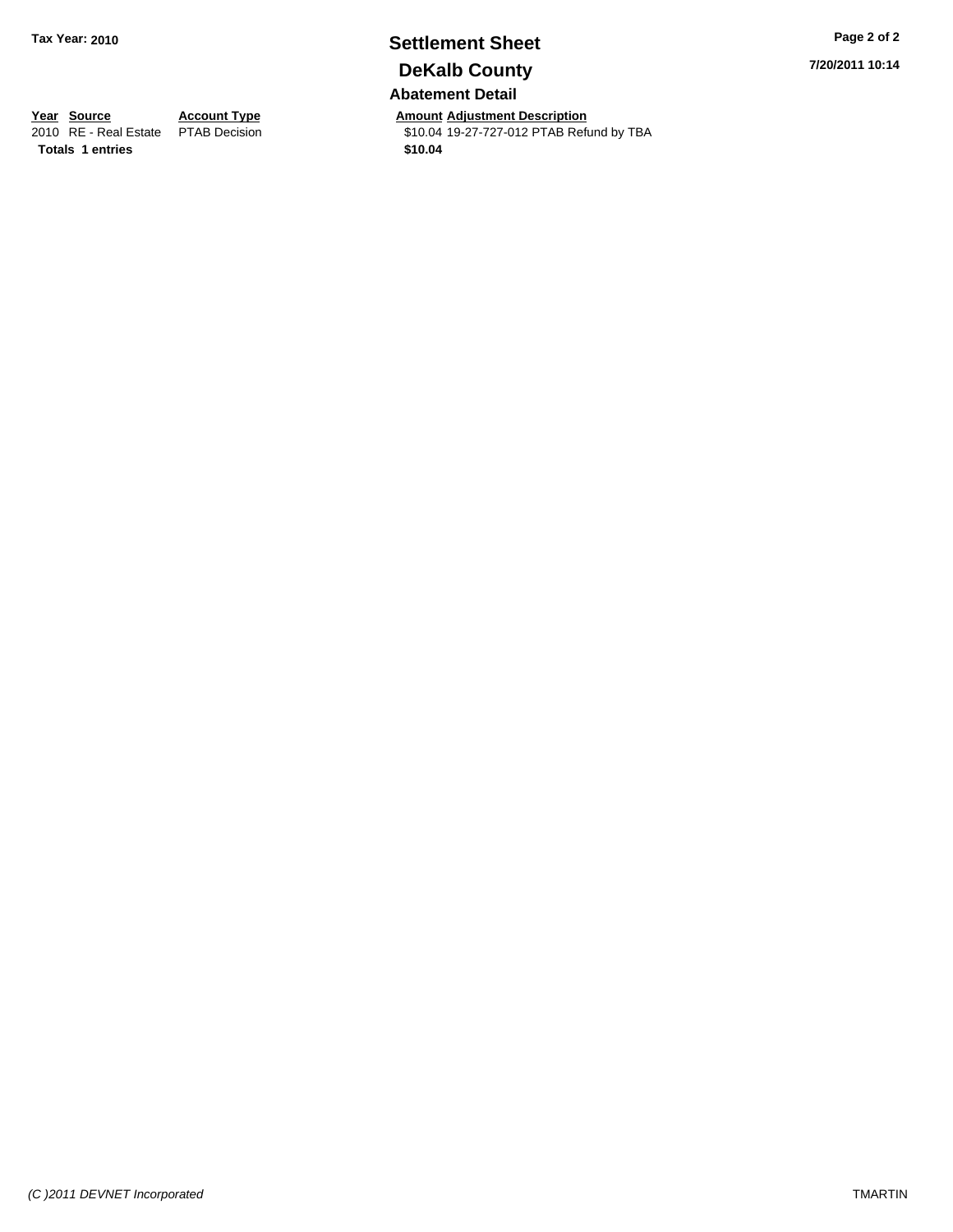### **Settlement Sheet Tax Year: 2010 Page 1 of 1 DeKalb County 072 - VILLAGE OF SHABBONA**

**7/20/2011 10:14**

#### **Current Year Taxes Paid**

|     | <b>Current Year Taxes Due</b>  |             |   |                |
|-----|--------------------------------|-------------|---|----------------|
|     | <b>Original Amount Due</b>     | \$88,394.87 | ٠ |                |
|     | Supplements                    | \$81.58     | ٠ |                |
|     | Cancellations                  | \$81.42     | ٠ |                |
|     | Abatements/Refunds             | \$0.00      | ٠ | M              |
|     | Mobile Home                    | \$0.00      | ٠ | Prior          |
| +/- | Road & Bridge Transfer         | \$6,264.66  |   | Prior Y        |
|     | Misc. Adjustments              | \$80.29     |   | + Prior Year M |
|     | <b>Adjusted Amount Due</b>     | \$94,739.98 |   | Aba            |
|     | Prior Year Real EstateTax      | \$0.00      |   |                |
|     | Prior Year Mobile Home Tax     | \$0.00      | ٠ |                |
|     | + Prior Year Misc. Adjustments | \$0.00      | ٠ |                |
|     | <b>Total Amount Due</b>        | \$94,739.98 |   |                |
|     |                                |             |   |                |

|   | Total                          | \$51,281.89 |
|---|--------------------------------|-------------|
|   | <b>Forfeited Tax</b>           |             |
| ٠ | <b>County Trustee</b>          |             |
|   | <b>Hold Back</b>               | \$0.00      |
|   | <b>Total Collected</b>         | \$51,281.89 |
|   | Abatements/Refunds             | \$0.00      |
|   | + Prior Year Misc. Adjustments | \$0.00      |
|   | Prior Year Mobile Home         | \$0.00      |
|   | <b>Prior Year Real Estate</b>  | \$0.00      |
|   | Misc. Adjustments              | \$80.29     |
| ٠ | Mobile Home                    | \$0.00      |
|   | Railroad                       | \$547.43    |
| ٠ | <b>Real Estate</b>             | \$50,654.17 |

**Totals: 3 Distributions \$51,281.89**

**Grand Totals: 3 Distributions \$51,281.89**

| <b>Road and Bridge Summary</b> |             |               | <b>Distribution Summary</b>  |             |  |
|--------------------------------|-------------|---------------|------------------------------|-------------|--|
| <b>Rd./Br. District</b>        | Amt. Due    | Amt. Distrib. | <b>Tax Distribution Date</b> | Amount      |  |
| SHABBONA ROAD & BRIDC          | \$12,039.60 | \$6.264.66    | 05/27/2011                   | \$10,089.38 |  |
| <b>Totals</b>                  | \$12.039.60 | \$6.264.66    | 06/24/2011                   | \$40,439.33 |  |
|                                |             |               | 07/22/2011                   | \$753.18    |  |

#### **Fund Summary Fund Interest Amount Collected Distributed PY Over Distrib Amount Available Current Distribution Previously** 001 - CORPORATE \$23,640.85 \$23,285.86 \$354.99 \$0.00 \$0.00 \$0.00 005 - I. M. R. F. Channel Communication (State of the State of the State of the State of the State of the State o 007 - ROAD AND BRIDGE 60.00 \$66,264.66 \$6,187.45 \$77.21 \$0.00 \$0.00 \$0.00 \$0.00 014 - POLICE PROTECTION \$13,793.73 \$13,586.61 \$207.12 \$0.00 \$0.00 \$0.00 047 - SOCIAL SECURITY 65,141.95 \$5,141.95 \$5,064.74 \$77.21 \$0.00 \$0.00 \$0.00 \$0.00 060 - UNEMPLOYMENT INSURANCE 6521.18 \$513.35 \$7.83 \$0.00 \$0.00 \$0.00 \$0.00 062 - WORKERS COMPENSATION \$1,191.60 \$1,173.71 \$17.89 \$0.00 \$0.00 \$0.00 \$0.00 **Totals \$51,281.89 \$50,528.71 \$753.18 \$0.00 \$0.00 \$0.00 Miscellaneous Adjustment Detail**

| Year Source             | <b>Account Type</b>                        | <b>Amount Adjustment Description</b>                        |
|-------------------------|--------------------------------------------|-------------------------------------------------------------|
| 2010 RE - Real Estate   | <b>Back Tax Collected</b>                  | \$17.40 Dobson Redemption 13-15-402-010 by TBA              |
|                         | 2010 RE - Real Estate Paymt In Lieu of Tax | \$62.89 Sequoya Apartments-Housing Authority Payment by TBA |
| <b>Totals 2 entries</b> |                                            | \$80.29                                                     |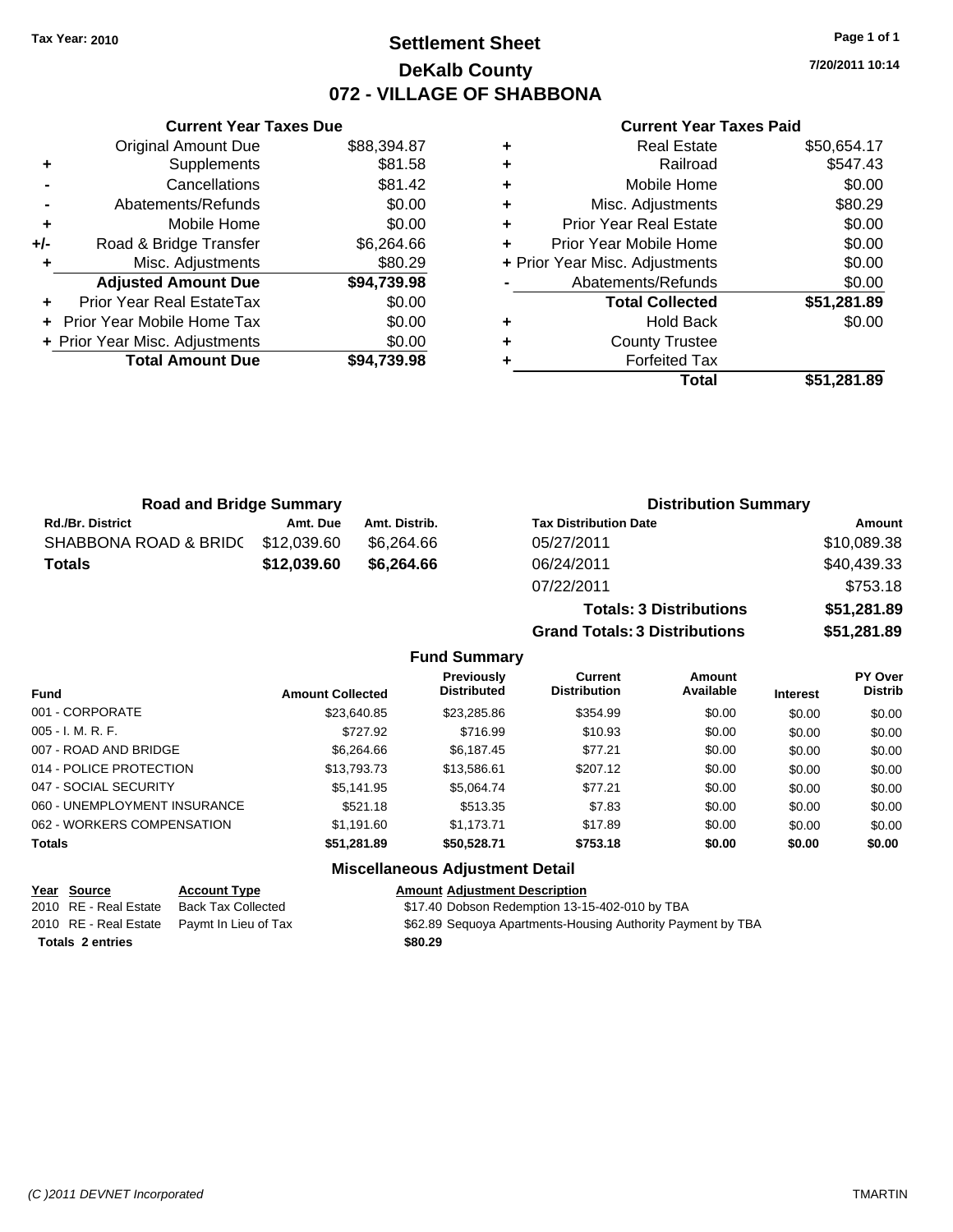### **Settlement Sheet Tax Year: 2010 Page 1 of 1 DeKalb County 073 - FLEWELLIN MEMORIAL LIBRARY**

**7/20/2011 10:14**

#### **Current Year Taxes Paid**

|       | <b>Current Year Taxes Due</b>  |             |
|-------|--------------------------------|-------------|
|       | <b>Original Amount Due</b>     | \$23,745.68 |
| ٠     | Supplements                    | \$0.00      |
|       | Cancellations                  | \$0.00      |
|       | Abatements/Refunds             | \$0.00      |
| ٠     | Mobile Home                    | \$0.00      |
| $+/-$ | Road & Bridge Transfer         | \$0.00      |
| ٠     | Misc. Adjustments              | \$21.56     |
|       | <b>Adjusted Amount Due</b>     | \$23,767.24 |
|       | Prior Year Real EstateTax      | \$0.00      |
|       | Prior Year Mobile Home Tax     | \$0.00      |
|       | + Prior Year Misc. Adjustments | \$0.00      |
|       | <b>Total Amount Due</b>        | \$23.767.24 |
|       |                                |             |

|   | <b>Real Estate</b>             | \$11,942.08 |
|---|--------------------------------|-------------|
| ٠ | Railroad                       | \$129.43    |
| ٠ | Mobile Home                    | \$0.00      |
| ٠ | Misc. Adjustments              | \$21.56     |
| ÷ | <b>Prior Year Real Estate</b>  | \$0.00      |
| ٠ | Prior Year Mobile Home         | \$0.00      |
|   | + Prior Year Misc. Adjustments | \$0.00      |
|   | Abatements/Refunds             | \$0.00      |
|   | <b>Total Collected</b>         | \$12,093.07 |
| ٠ | <b>Hold Back</b>               | \$0.00      |
|   | <b>County Trustee</b>          |             |
| ٠ | <b>Forfeited Tax</b>           |             |
|   | Total                          | \$12,093.07 |
|   |                                |             |

|                         |                           |                                         | <b>Distribution Summary</b>                                 |                                |                 |                           |
|-------------------------|---------------------------|-----------------------------------------|-------------------------------------------------------------|--------------------------------|-----------------|---------------------------|
|                         |                           |                                         | <b>Tax Distribution Date</b>                                |                                |                 | Amount                    |
|                         |                           |                                         | 05/27/2011                                                  |                                |                 | \$2,415.39                |
|                         |                           |                                         | 06/24/2011                                                  |                                |                 | \$9,496.09                |
|                         |                           |                                         | 07/22/2011                                                  |                                |                 | \$181.59                  |
|                         |                           |                                         |                                                             | <b>Totals: 3 Distributions</b> |                 | \$12,093.07               |
|                         |                           |                                         | <b>Grand Totals: 3 Distributions</b>                        |                                |                 | \$12,093.07               |
|                         |                           | <b>Fund Summary</b>                     |                                                             |                                |                 |                           |
| <b>Fund</b>             | <b>Amount Collected</b>   | <b>Previously</b><br><b>Distributed</b> | <b>Current</b><br><b>Distribution</b>                       | Amount<br>Available            | <b>Interest</b> | PY Over<br><b>Distrib</b> |
| 001 - CORPORATE         | \$12,093.07               | \$11,911.48                             | \$181.59                                                    | \$0.00                         | \$0.00          | \$0.00                    |
| Totals                  | \$12,093.07               | \$11,911.48                             | \$181.59                                                    | \$0.00                         | \$0.00          | \$0.00                    |
|                         |                           | <b>Miscellaneous Adjustment Detail</b>  |                                                             |                                |                 |                           |
| Year Source             | <b>Account Type</b>       | <b>Amount Adjustment Description</b>    |                                                             |                                |                 |                           |
| 2010 RE - Real Estate   | <b>Back Tax Collected</b> |                                         | \$4.67 Dobson Redemption 13-15-402-010 by TBA               |                                |                 |                           |
| 2010 RE - Real Estate   | Paymt In Lieu of Tax      |                                         | \$16.89 Sequoya Apartments-Housing Authority Payment by TBA |                                |                 |                           |
| <b>Totals 2 entries</b> |                           | \$21.56                                 |                                                             |                                |                 |                           |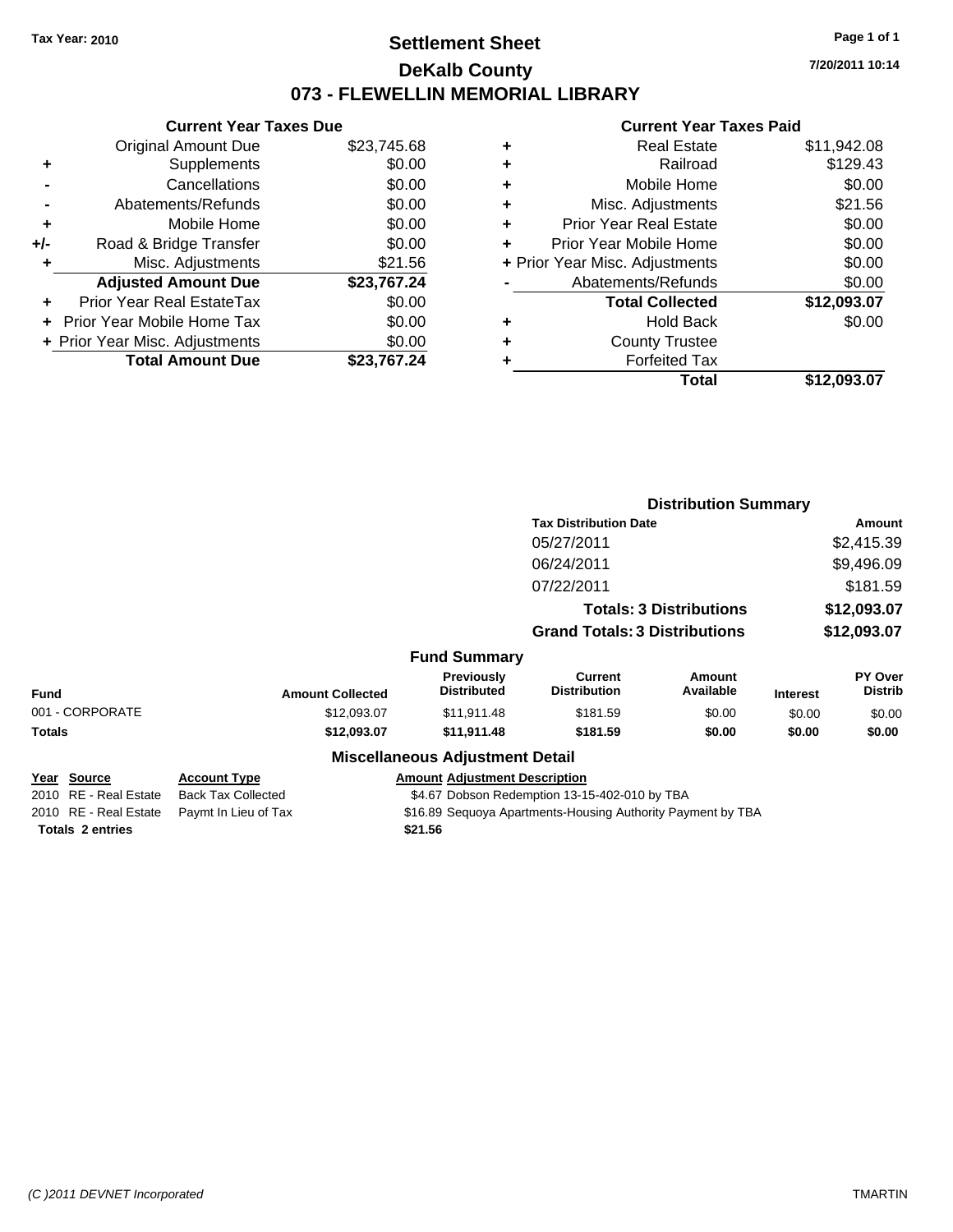**Current Year Taxes Due** Original Amount Due \$346,517.67

**Adjusted Amount Due \$374,700.11**

**Total Amount Due \$374,700.11**

**+** Supplements \$1,413.89 **-** Cancellations \$1,539.01 **-** Abatements/Refunds \$0.00 **+** Mobile Home \$0.00 **+/-** Road & Bridge Transfer \$28,307.56 **+** Misc. Adjustments \$0.00

**+** Prior Year Real EstateTax \$0.00 **+** Prior Year Mobile Home Tax \$0.00 **+ Prior Year Misc. Adjustments**  $$0.00$ 

### **Settlement Sheet Tax Year: 2010 Page 1 of 1 DeKalb County 074 - VILLAGE OF SOMONAUK**

**7/20/2011 10:14**

#### **Current Year Taxes Paid**

**Totals: 3 Distributions \$210,908.39**

**Grand Totals: 3 Distributions \$210,908.39**

|   | Total                          | \$210,908.39 |
|---|--------------------------------|--------------|
| ٠ | <b>Forfeited Tax</b>           |              |
| ٠ | <b>County Trustee</b>          |              |
| ٠ | <b>Hold Back</b>               | \$0.00       |
|   | <b>Total Collected</b>         | \$210,908.39 |
|   | Abatements/Refunds             | \$0.00       |
|   | + Prior Year Misc. Adjustments | \$0.00       |
| ÷ | Prior Year Mobile Home         | \$0.00       |
| ٠ | <b>Prior Year Real Estate</b>  | \$0.00       |
| ÷ | Misc. Adjustments              | \$0.00       |
| ÷ | Mobile Home                    | \$0.00       |
| ٠ | Railroad                       | \$1,006.97   |
| ٠ | <b>Real Estate</b>             | \$209,901.42 |

| <b>Road and Bridge Summary</b> |             |               | <b>Distribution Summary</b>  |              |  |
|--------------------------------|-------------|---------------|------------------------------|--------------|--|
| <b>Rd./Br. District</b>        | Amt. Due    | Amt. Distrib. | <b>Tax Distribution Date</b> | Amount       |  |
| SOMONAUK ROAD & BRID           | \$52,598.01 | \$28.307.56   | 05/27/2011                   | \$62,384.53  |  |
| <b>Totals</b>                  | \$52,598.01 | \$28.307.56   | 06/24/2011                   | \$143,217.89 |  |
|                                |             |               | 07/22/2011                   | \$5,305.97   |  |

**Fund Summary Fund Interest Amount Collected Distributed PY Over Distrib Amount Available Current Distribution Previously** 001 - CORPORATE \$53,761.35 \$52,375.28 \$1,386.07 \$0.00 \$0.00 \$0.00 003 - BONDS AND INTEREST 662,488.93 \$60,877.85 \$1,611.08 \$0.00 \$0.00 \$0.00 \$0.00 007 - ROAD AND BRIDGE \$28,307.56 \$27,709.37 \$598.19 \$0.00 \$0.00 \$0.00 014 - POLICE PROTECTION \$12,440.78 \$12,120.03 \$320.75 \$0.00 \$0.00 \$0.00 \$0.00 025 - GARBAGE DISPOSAL \$7,602.03 \$7,406.04 \$195.99 \$0.00 \$0.00 \$0.00 027 - AUDIT \$10,136.72 \$9,875.38 \$261.34 \$0.00 \$0.00 \$0.00 035 - TORT JUDGEMENTS/LIABILITY INS \$19,814.01 \$19,303.17 \$510.84 \$0.00 \$0.00 \$0.00 047 - SOCIAL SECURITY \$16,357.01 \$15,935.30 \$421.71 \$0.00 \$0.00 \$0.00 **Totals \$210,908.39 \$205,602.42 \$5,305.97 \$0.00 \$0.00 \$0.00**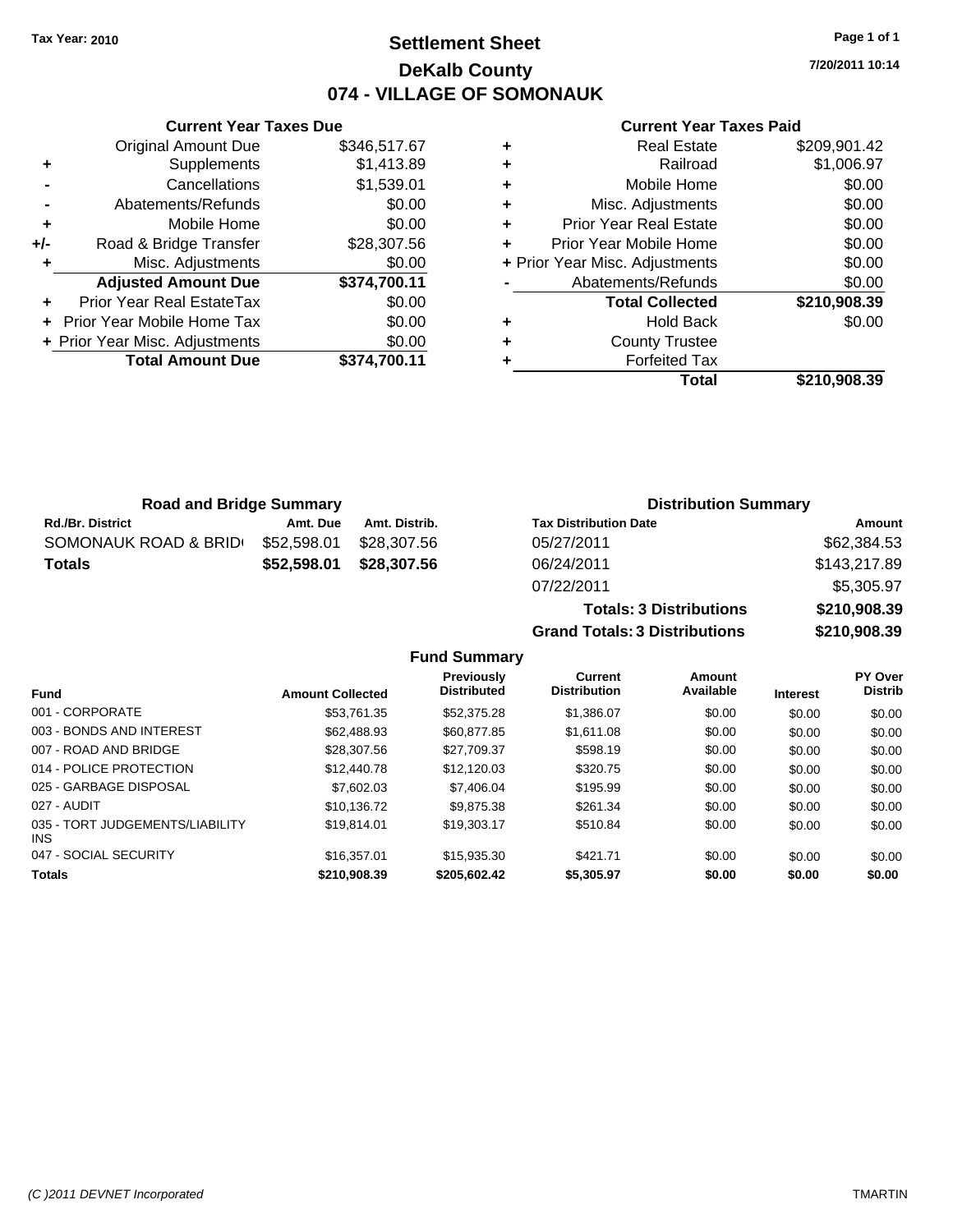### **Settlement Sheet Tax Year: 2010 Page 1 of 1 DeKalb County 075 - SOMONAUK LIBRARY**

#### **Current Year Taxes Due**

|       | <b>Original Amount Due</b>        | \$141,648.06 |
|-------|-----------------------------------|--------------|
| ٠     | Supplements                       | \$360.70     |
|       | Cancellations                     | \$393.63     |
|       | Abatements/Refunds                | \$0.00       |
| ٠     | Mobile Home                       | \$0.00       |
| $+/-$ | Road & Bridge Transfer            | \$0.00       |
|       | Misc. Adjustments                 | \$0.00       |
|       | <b>Adjusted Amount Due</b>        | \$141,615.13 |
|       | Prior Year Real EstateTax         | \$0.00       |
|       | <b>Prior Year Mobile Home Tax</b> | \$0.00       |
|       | + Prior Year Misc. Adjustments    | \$0.00       |
|       | <b>Total Amount Due</b>           | \$141,615.13 |

#### **Current Year Taxes Paid**

|   | <b>Real Estate</b>             | \$74,758.17 |
|---|--------------------------------|-------------|
| ٠ | Railroad                       | \$400.63    |
| ٠ | Mobile Home                    | \$0.00      |
| ٠ | Misc. Adjustments              | \$0.00      |
| ٠ | <b>Prior Year Real Estate</b>  | \$0.00      |
|   | Prior Year Mobile Home         | \$0.00      |
|   | + Prior Year Misc. Adjustments | \$0.00      |
|   | Abatements/Refunds             | \$0.00      |
|   | <b>Total Collected</b>         | \$75,158.80 |
| ٠ | <b>Hold Back</b>               | \$0.00      |
| ٠ | <b>County Trustee</b>          |             |
| ٠ | <b>Forfeited Tax</b>           |             |
|   | Total                          | \$75,158.80 |
|   |                                |             |

#### **Distribution Summary Tax Distribution Date Amount** 05/27/2011 \$21,887.77 06/24/2011 \$51,600.04 07/22/2011 \$1,670.99 **Totals: 3 Distributions \$75,158.80 Grand Totals: 3 Distributions \$75,158.80**

#### **Fund Summary**

| Fund                                          | <b>Amount Collected</b> | Previously<br><b>Distributed</b> | Current<br><b>Distribution</b> | Amount<br>Available | <b>Interest</b> | <b>PY Over</b><br><b>Distrib</b> |
|-----------------------------------------------|-------------------------|----------------------------------|--------------------------------|---------------------|-----------------|----------------------------------|
| 001 - CORPORATE                               | \$36,354.23             | \$35,545.97                      | \$808.26                       | \$0.00              | \$0.00          | \$0.00                           |
| 003 - BONDS AND INTEREST                      | \$28,850.76             | \$28,209.33                      | \$641.43                       | \$0.00              | \$0.00          | \$0.00                           |
| 004 - OPERATIONS & MAINTENANCE                | \$4,847.22              | \$4,739.45                       | \$107.77                       | \$0.00              | \$0.00          | \$0.00                           |
| $005 - I. M. R. F.$                           | \$1,551.13              | \$1,516.64                       | \$34.49                        | \$0.00              | \$0.00          | \$0.00                           |
| 027 - AUDIT                                   | \$373.24                | \$364.94                         | \$8.30                         | \$0.00              | \$0.00          | \$0.00                           |
| 035 - TORT JUDGEMENTS/LIABILITY<br><b>INS</b> | \$1,912.26              | \$1,869.75                       | \$42.51                        | \$0.00              | \$0.00          | \$0.00                           |
| 047 - SOCIAL SECURITY                         | \$1,269.96              | \$1.241.73                       | \$28.23                        | \$0.00              | \$0.00          | \$0.00                           |
| <b>Totals</b>                                 | \$75,158.80             | \$73,487.81                      | \$1,670.99                     | \$0.00              | \$0.00          | \$0.00                           |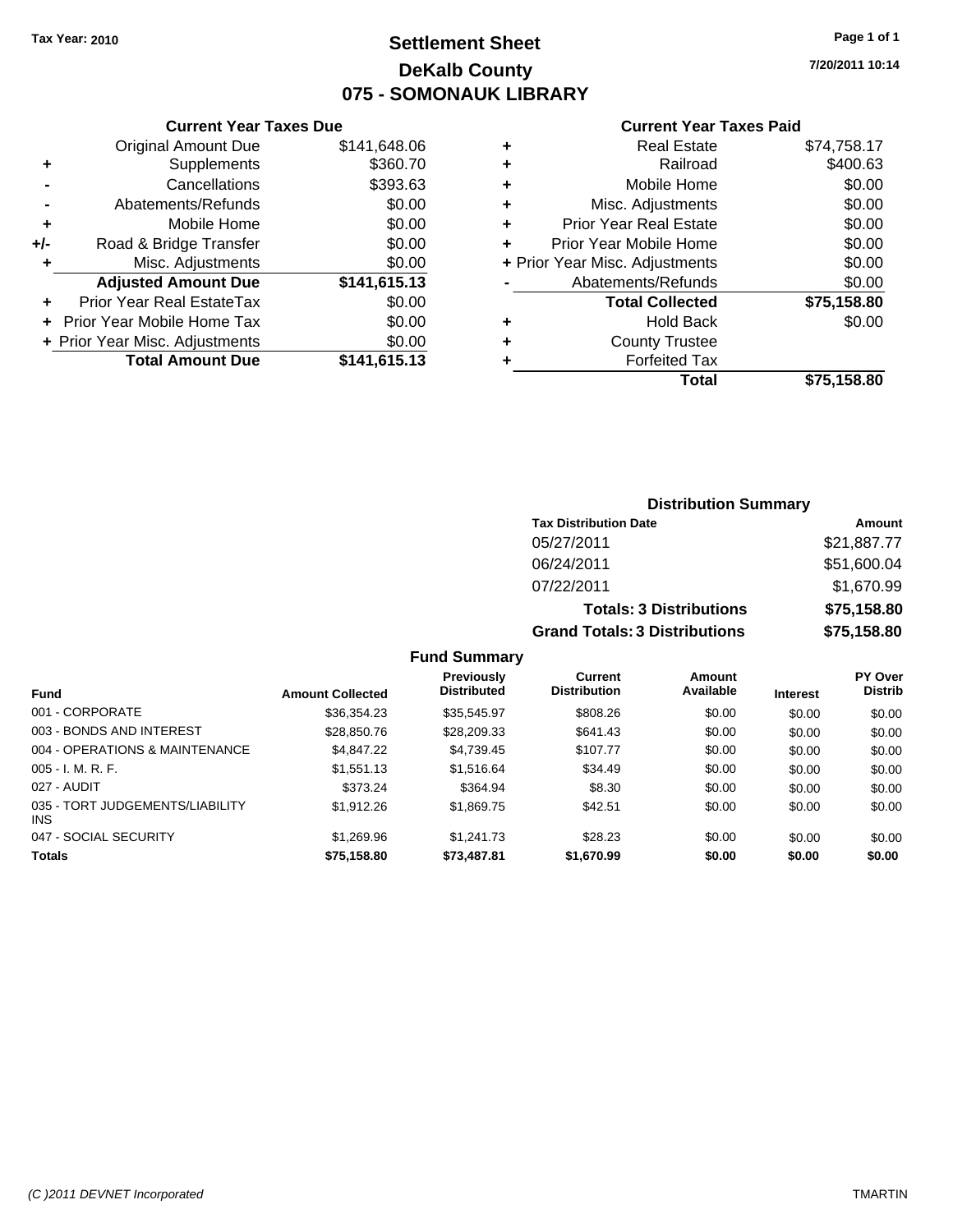**Current Year Taxes Due** Original Amount Due \$2,626,355.45

**Adjusted Amount Due \$2,641,860.26**

**Total Amount Due \$2,641,851.03**

**+** Supplements \$23,637.85 **-** Cancellations \$30,038.88 **-** Abatements/Refunds \$0.00 **+** Mobile Home \$0.00 **+/-** Road & Bridge Transfer \$21,300.26 **+** Misc. Adjustments \$605.58

**+** Prior Year Real EstateTax (\$9.23) **+** Prior Year Mobile Home Tax \$0.00 **+ Prior Year Misc. Adjustments**  $$0.00$ 

# **Settlement Sheet Tax Year: 2010 Page 1 of 1 DeKalb County 076 - CITY OF SYCAMORE**

**7/20/2011 10:14**

#### **Current Year Taxes Paid**

| <b>Forfeited Tax</b>           |                    |
|--------------------------------|--------------------|
| <b>County Trustee</b>          |                    |
| <b>Hold Back</b>               | \$0.00             |
| <b>Total Collected</b>         | \$1,360,704.53     |
| Abatements/Refunds             | \$0.00             |
| + Prior Year Misc. Adjustments | \$0.00             |
| Prior Year Mobile Home         | \$0.00             |
| <b>Prior Year Real Estate</b>  | (\$9.23)           |
| Misc. Adjustments              | \$605.58           |
| Mobile Home                    | \$0.00             |
| Railroad                       | \$0.15             |
|                                | \$1,360,108.03     |
|                                | <b>Real Estate</b> |

| <b>Road and Bridge Summary</b>   |             |               | <b>Distribution Summary</b>    |                |  |
|----------------------------------|-------------|---------------|--------------------------------|----------------|--|
| <b>Rd./Br. District</b>          | Amt. Due    | Amt. Distrib. | <b>Tax Distribution Date</b>   | Amount         |  |
| <b>CORTLAND ROAD &amp; BRIDC</b> | \$15,514.88 | \$8,023.92    | 05/27/2011                     | \$294,780.46   |  |
| DEKALB ROAD & BRIDGE             | \$14.700.42 | \$7.513.14    | 06/24/2011                     | \$1,039,098.07 |  |
| SYCAMORE ROAD & BRID(            | \$11,221.36 | \$5,763.20    | 07/22/2011                     | \$26,826.00    |  |
| <b>Totals</b>                    | \$41,436.66 | \$21,300.26   | <b>Totals: 3 Distributions</b> | \$1,360,704.53 |  |

**Grand Totals: 3 Distributions \$1,360,704.53**

**Fund Summary**

| I UIIU VUIIIIIUI Y           |                         |                                  |                                       |                     |                 |                           |  |
|------------------------------|-------------------------|----------------------------------|---------------------------------------|---------------------|-----------------|---------------------------|--|
| <b>Fund</b>                  | <b>Amount Collected</b> | Previously<br><b>Distributed</b> | <b>Current</b><br><b>Distribution</b> | Amount<br>Available | <b>Interest</b> | PY Over<br><b>Distrib</b> |  |
| 001 - CORPORATE              | \$656,550.53            | \$643.644.88                     | \$12,905.65                           | \$0.00              | \$0.00          | \$0.00                    |  |
| 003 - BONDS AND INTEREST     | \$79.863.31             | \$78,293,46                      | \$1,569.85                            | \$0.00              | \$0.00          | \$0.00                    |  |
| $005 - I. M. R. F.$          | \$91.161.19             | \$89.369.26                      | \$1.791.93                            | \$0.00              | \$0.00          | \$0.00                    |  |
| 007 - ROAD AND BRIDGE        | \$21,300.26             | \$20,802.59                      | \$497.67                              | \$0.00              | \$0.00          | \$0.00                    |  |
| 013 - FIREFIGHTER'S PENSION  | \$235,416.38            | \$230,788.86                     | \$4.627.52                            | \$0.00              | \$0.00          | \$0.00                    |  |
| 015 - POLICE PENSION         | \$165,519,57            | \$162,265.99                     | \$3,253.58                            | \$0.00              | \$0.00          | \$0.00                    |  |
| 047 - SOCIAL SECURITY        | \$69.985.22             | \$68,609.54                      | \$1,375.68                            | \$0.00              | \$0.00          | \$0.00                    |  |
| 048 - SCHOOL CROSSING GUARDS | \$10.210.27             | \$10,009.57                      | \$200.70                              | \$0.00              | \$0.00          | \$0.00                    |  |
| 143 - MEDICARE               | \$30.697.80             | \$30.094.38                      | \$603.42                              | \$0.00              | \$0.00          | \$0.00                    |  |
| <b>Totals</b>                | \$1,360,704.53          | \$1,333,878.53                   | \$26,826.00                           | \$0.00              | \$0.00          | \$0.00                    |  |

# **Miscellaneous Adjustment Detail**

| Year Source             | <b>Account Type</b>       | <b>Amount Adjustment Description</b>                        |
|-------------------------|---------------------------|-------------------------------------------------------------|
| 2010 RE - Real Estate   | <b>Back Tax Collected</b> | \$38.82 Brown's Supermarket Redemption 06-32-282-008 by TBA |
| 2010 RE - Real Estate   | <b>Back Tax Collected</b> | \$6.17 Stogsdill Redemption 06-32-328-005 by TBA            |
| 2010 RE - Real Estate   | Paymt In Lieu of Tax      | \$560.59 Sycamore Units-Housing Authority by TBA            |
| <b>Totals 3 entries</b> |                           | \$605.58                                                    |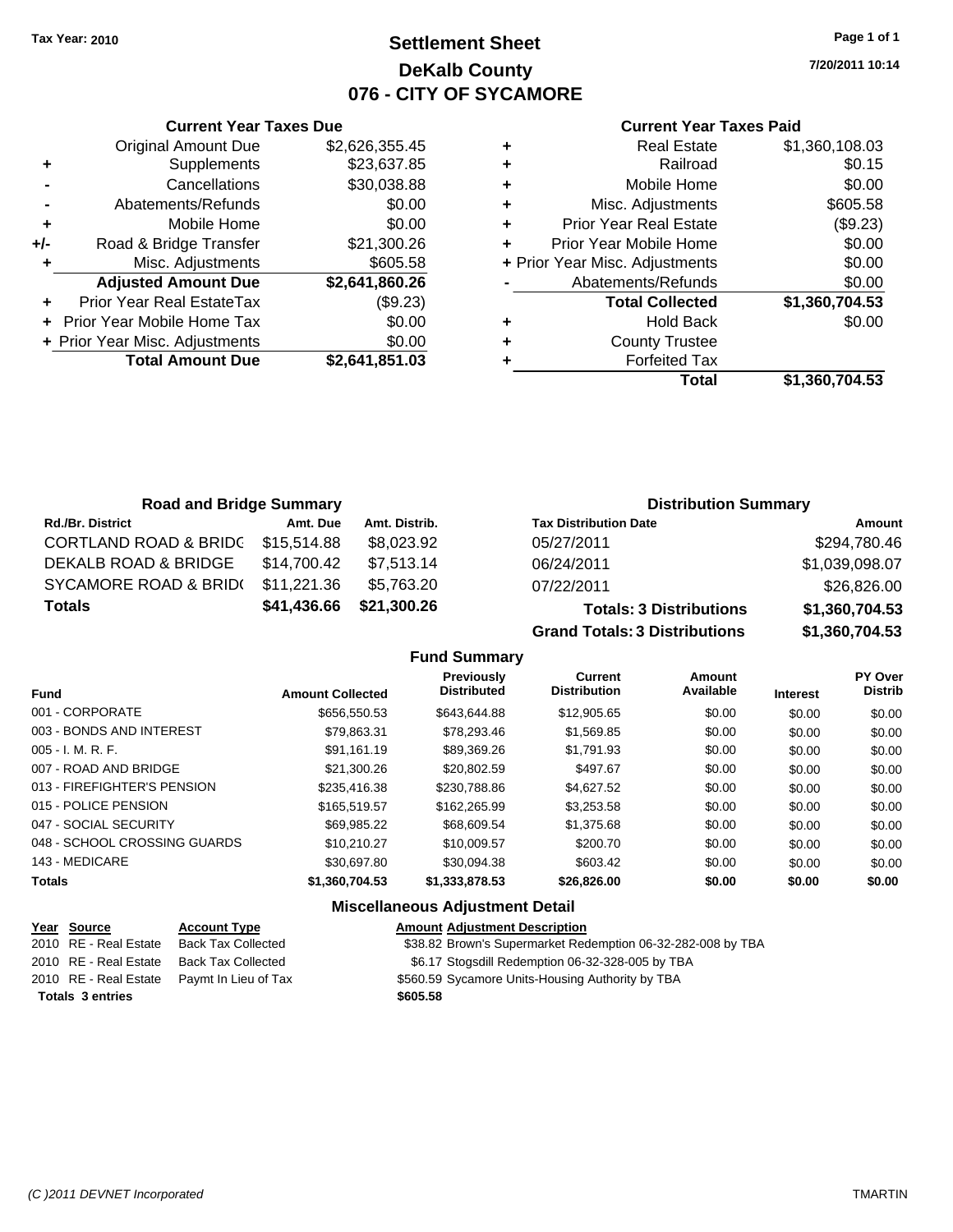# **Settlement Sheet Tax Year: 2010 Page 1 of 1 DeKalb County 077 - SYCAMORE LIBRARY**

**7/20/2011 10:14**

#### **Current Year Taxes Paid**

|     | YUN YIN TVUL TUAVY PUV         |              |   |                |
|-----|--------------------------------|--------------|---|----------------|
|     | <b>Original Amount Due</b>     | \$872,607.92 | ٠ |                |
| ٠   | Supplements                    | \$7,508.86   | ٠ |                |
|     | Cancellations                  | \$9,632.47   | ٠ |                |
|     | Abatements/Refunds             | \$0.00       | ٠ | Λ              |
|     | Mobile Home                    | \$0.00       | ÷ | Prior          |
| +/- | Road & Bridge Transfer         | \$0.00       |   | Prior Y        |
|     | Misc. Adjustments              | \$201.21     |   | + Prior Year N |
|     | <b>Adjusted Amount Due</b>     | \$870,685.52 |   | Aba            |
|     | Prior Year Real EstateTax      | \$0.00       |   |                |
|     | + Prior Year Mobile Home Tax   | \$0.00       | ٠ |                |
|     | + Prior Year Misc. Adjustments | \$0.00       | ٠ |                |
|     | <b>Total Amount Due</b>        | \$870,685.52 |   |                |
|     |                                |              |   |                |

**Current Year Taxes Due**

|   | <b>Real Estate</b>             | \$444,816.20 |
|---|--------------------------------|--------------|
| ٠ | Railroad                       | \$0.05       |
| ٠ | Mobile Home                    | \$0.00       |
| ٠ | Misc. Adjustments              | \$201.21     |
| ٠ | <b>Prior Year Real Estate</b>  | \$0.00       |
| ٠ | Prior Year Mobile Home         | \$0.00       |
|   | + Prior Year Misc. Adjustments | \$0.00       |
|   | Abatements/Refunds             | \$0.00       |
|   | <b>Total Collected</b>         | \$445,017.46 |
| ٠ | <b>Hold Back</b>               | \$0.00       |
| ٠ | <b>County Trustee</b>          |              |
|   | <b>Forfeited Tax</b>           |              |
|   | Total                          | \$445,017.46 |
|   |                                |              |

|                                          |                         |                                  |                                       | <b>Distribution Summary</b>    |                 |                                  |
|------------------------------------------|-------------------------|----------------------------------|---------------------------------------|--------------------------------|-----------------|----------------------------------|
|                                          |                         |                                  | <b>Tax Distribution Date</b>          |                                |                 | Amount                           |
|                                          |                         |                                  | 05/27/2011                            |                                |                 | \$96,355.00                      |
|                                          |                         |                                  | 06/24/2011                            |                                |                 | \$339,914.85                     |
|                                          |                         |                                  | 07/22/2011                            |                                |                 | \$8,747.61                       |
|                                          |                         |                                  |                                       | <b>Totals: 3 Distributions</b> |                 | \$445,017.46                     |
|                                          |                         |                                  | <b>Grand Totals: 3 Distributions</b>  |                                | \$445,017.46    |                                  |
|                                          |                         | <b>Fund Summary</b>              |                                       |                                |                 |                                  |
| Fund                                     | <b>Amount Collected</b> | Previously<br><b>Distributed</b> | <b>Current</b><br><b>Distribution</b> | <b>Amount</b><br>Available     | <b>Interest</b> | <b>PY Over</b><br><b>Distrib</b> |
| 005 - I. M. R. F.                        | \$24,993.09             | \$24,501.80                      | \$491.29                              | \$0.00                         | \$0.00          | \$0.00                           |
| 016 - LIBRARY (township, municipalities) | \$398,271.48            | \$390,442.75                     | \$7,828.73                            | \$0.00                         | \$0.00          | \$0.00                           |
| 027 - AUDIT                              | \$1,354.19              | \$1,327.57                       | \$26.62                               | \$0.00                         | \$0.00          | \$0.00                           |
| 047 - SOCIAL SECURITY                    | \$20,398.70             | \$19,997.73                      | \$400.97                              | \$0.00                         | \$0.00          | \$0.00                           |
| Totals                                   | \$445,017.46            | \$436,269.85                     | \$8,747.61                            | \$0.00                         | \$0.00          | \$0.00                           |

#### **Miscellaneous Adjustment Detail**

#### **Year Source Account Type Amount Adjustment Description**

2010 RE - Real Estate Back Tax Collected \$12.90 Brown's Supermarket Redemption 06-32-282-008 by TBA

2010 RE - Real Estate Back Tax Collected \$2.05 Stogsdill Redemption 06-32-328-005 by TBA

- 2010 RE Real Estate Paymt In Lieu of Tax \$186.26 Sycamore Units-Housing Authority by TBA
- **Totals \$201.21 3 entries**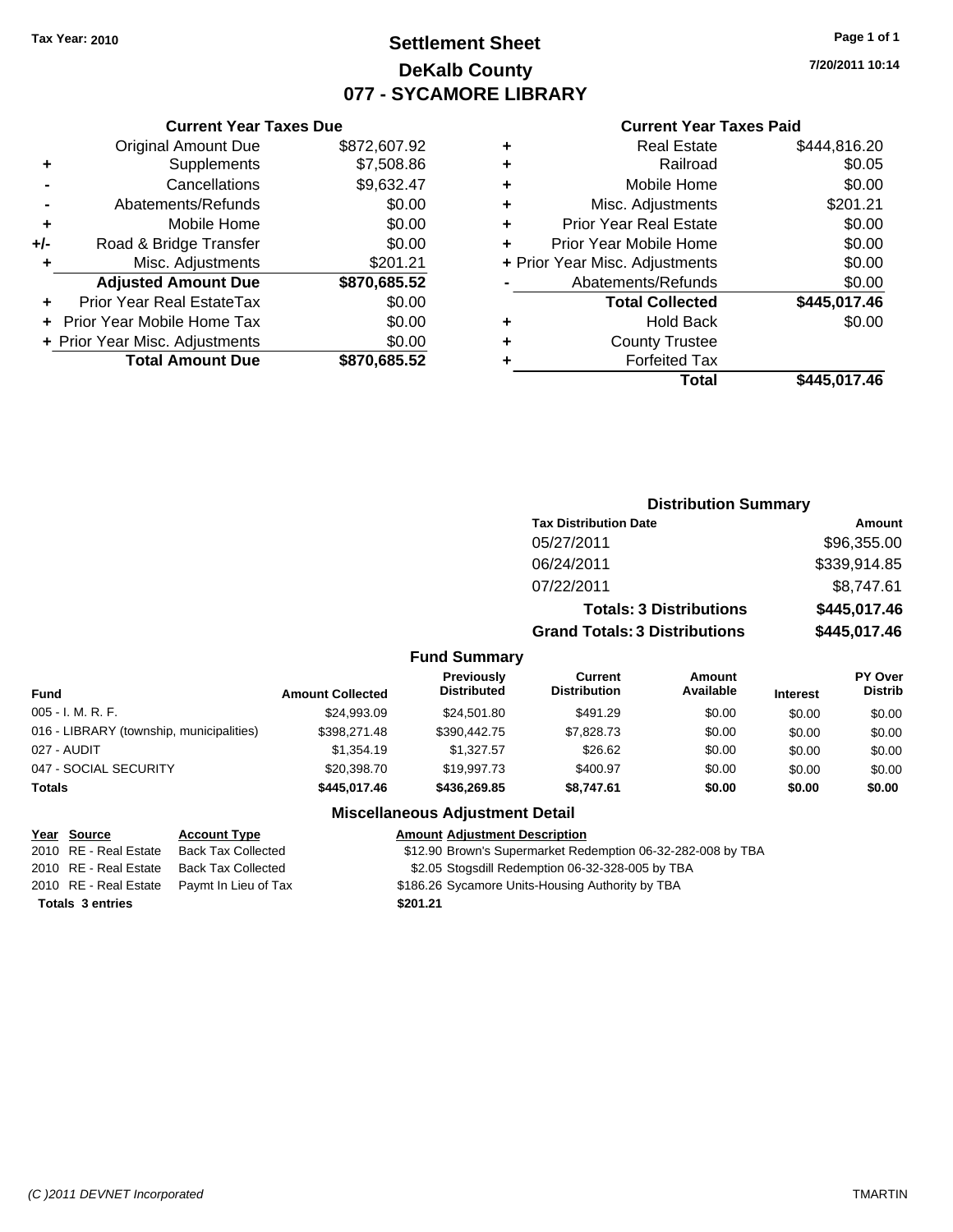**Current Year Taxes Due** Original Amount Due \$161,435.16

**Adjusted Amount Due \$181,318.80**

**Total Amount Due \$181,318.80**

**+** Supplements \$267.22 **-** Cancellations \$301.24 **-** Abatements/Refunds \$0.00 **+** Mobile Home \$0.00 **+/-** Road & Bridge Transfer \$19,917.66 **+** Misc. Adjustments \$0.00

**+** Prior Year Real EstateTax \$0.00 **+** Prior Year Mobile Home Tax \$0.00 **+ Prior Year Misc. Adjustments**  $$0.00$ 

# **Settlement Sheet Tax Year: 2010 Page 1 of 1 DeKalb County 078 - VILLAGE OF WATERMAN**

**7/20/2011 10:14**

#### **Current Year Taxes Paid**

|   | <b>Forfeited Tax</b><br>Total  | \$103.066.75 |
|---|--------------------------------|--------------|
| ٠ | <b>County Trustee</b>          |              |
| ٠ | <b>Hold Back</b>               | \$0.00       |
|   | <b>Total Collected</b>         | \$103,066.75 |
|   | Abatements/Refunds             | \$0.00       |
|   | + Prior Year Misc. Adjustments | \$0.00       |
| ٠ | Prior Year Mobile Home         | \$0.00       |
| ٠ | <b>Prior Year Real Estate</b>  | \$0.00       |
| ٠ | Misc. Adjustments              | \$0.00       |
| ٠ | Mobile Home                    | \$0.00       |
| ٠ | Railroad                       | \$400.35     |
|   | <b>Real Estate</b>             | \$102,666.40 |

07/22/2011 \$2,743.74

**Grand Totals: 3 Distributions \$103,066.75**

**Totals: 3 Distributions \$103,066.75**

| <b>Road and Bridge Summary</b>   |             |               | <b>Distribution Summary</b>  |             |
|----------------------------------|-------------|---------------|------------------------------|-------------|
| <b>Rd./Br. District</b>          | Amt. Due    | Amt. Distrib. | <b>Tax Distribution Date</b> | Amount      |
| <b>CLINTON ROAD &amp; BRIDGE</b> | \$37,902.21 | \$19,917.66   | 05/27/2011                   | \$20,888.35 |
| <b>Totals</b>                    | \$37,902.21 | \$19,917.66   | 06/24/2011                   | \$79,434.66 |

**Fund Summary Fund Interest Amount Collected Distributed PY Over Distrib Amount Available Current Distribution Previously** 001 - CORPORATE \$46,136.51 \$44,997.58 \$1,138.93 \$0.00 \$0.00 \$0.00 007 - ROAD AND BRIDGE \$19,917.66 \$19,226.55 \$691.11 \$0.00 \$0.00 \$0.00 014 - POLICE PROTECTION \$13,671.79 \$13,334.29 \$337.50 \$0.00 \$0.00 \$0.00 \$0.00 027 - AUDIT \$6,963.65 \$6,791.74 \$171.91 \$0.00 \$0.00 \$0.00 035 - TORT JUDGEMENTS/LIABILITY INS \$14,825.66 \$14,459.67 \$365.99 \$0.00 \$0.00 \$0.00 047 - SOCIAL SECURITY \$1,353.50 \$1,320.09 \$33.41 \$0.00 \$0.00 \$0.00 073 - CHLORINATION OF SEWAGE \$197.98 \$197.98 \$193.09 \$4.89 \$0.00 \$0.00 \$0.00 \$0.00 **Totals \$103,066.75 \$100,323.01 \$2,743.74 \$0.00 \$0.00 \$0.00**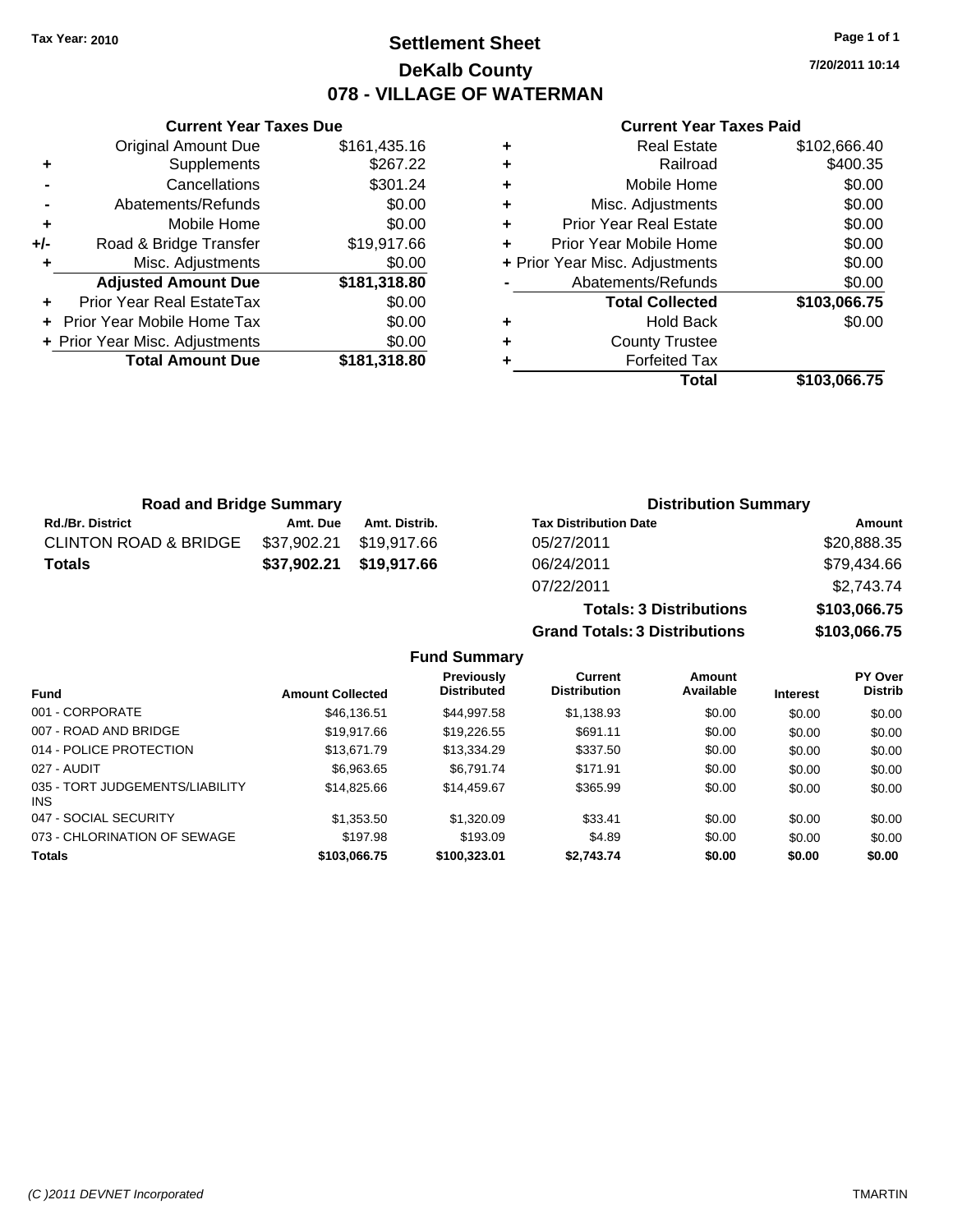# **Settlement Sheet Tax Year: 2010 Page 1 of 1 DeKalb County 079 - HINCKLEY SPEC SERV #1**

**7/20/2011 10:14**

#### **Current Year Taxes Paid**

| <b>Current Year Taxes Due</b>     |            |  |  |  |  |  |
|-----------------------------------|------------|--|--|--|--|--|
| <b>Original Amount Due</b>        | \$1,400.06 |  |  |  |  |  |
| Supplements                       | \$0.00     |  |  |  |  |  |
| Cancellations                     | \$0.00     |  |  |  |  |  |
| Abatements/Refunds                | \$0.00     |  |  |  |  |  |
| Mobile Home                       | \$0.00     |  |  |  |  |  |
| Road & Bridge Transfer            | \$0.00     |  |  |  |  |  |
| Misc. Adjustments                 | \$0.00     |  |  |  |  |  |
| <b>Adjusted Amount Due</b>        | \$1,400.06 |  |  |  |  |  |
| Prior Year Real EstateTax         | \$0.00     |  |  |  |  |  |
| <b>Prior Year Mobile Home Tax</b> | \$0.00     |  |  |  |  |  |
| + Prior Year Misc. Adjustments    | \$0.00     |  |  |  |  |  |
| <b>Total Amount Due</b>           | \$1,400.06 |  |  |  |  |  |
|                                   |            |  |  |  |  |  |

|   | <b>Real Estate</b>             | \$700.02 |
|---|--------------------------------|----------|
| ٠ | Railroad                       | \$0.00   |
| ٠ | Mobile Home                    | \$0.00   |
| ٠ | Misc. Adjustments              | \$0.00   |
| ÷ | <b>Prior Year Real Estate</b>  | \$0.00   |
| ÷ | Prior Year Mobile Home         | \$0.00   |
|   | + Prior Year Misc. Adjustments | \$0.00   |
|   | Abatements/Refunds             | \$0.00   |
|   | <b>Total Collected</b>         | \$700.02 |
| ٠ | <b>Hold Back</b>               | \$0.00   |
|   | <b>County Trustee</b>          |          |
|   | <b>Forfeited Tax</b>           |          |
|   | Total                          | \$700.02 |
|   |                                |          |

|                            |                         |                                  |                                       | <b>Distribution Summary</b>    |                 |                                  |
|----------------------------|-------------------------|----------------------------------|---------------------------------------|--------------------------------|-----------------|----------------------------------|
|                            |                         |                                  | <b>Tax Distribution Date</b>          |                                |                 | Amount                           |
|                            |                         |                                  | 05/27/2011                            |                                |                 | \$49.74                          |
|                            |                         |                                  | 06/24/2011                            |                                |                 | \$650.28                         |
|                            |                         |                                  |                                       | <b>Totals: 2 Distributions</b> |                 | \$700.02                         |
|                            |                         |                                  | <b>Grand Totals: 2 Distributions</b>  |                                |                 | \$700.02                         |
|                            |                         | <b>Fund Summary</b>              |                                       |                                |                 |                                  |
| <b>Fund</b>                | <b>Amount Collected</b> | Previously<br><b>Distributed</b> | <b>Current</b><br><b>Distribution</b> | Amount<br>Available            | <b>Interest</b> | <b>PY Over</b><br><b>Distrib</b> |
| 023 - SPECIAL SERVICE AREA | \$700.02                | \$700.02                         | \$0.00                                | \$0.00                         | \$0.00          | \$0.00                           |
| Totals                     | \$700.02                | \$700.02                         | \$0.00                                | \$0.00                         | \$0.00          | \$0.00                           |
|                            |                         |                                  |                                       |                                |                 |                                  |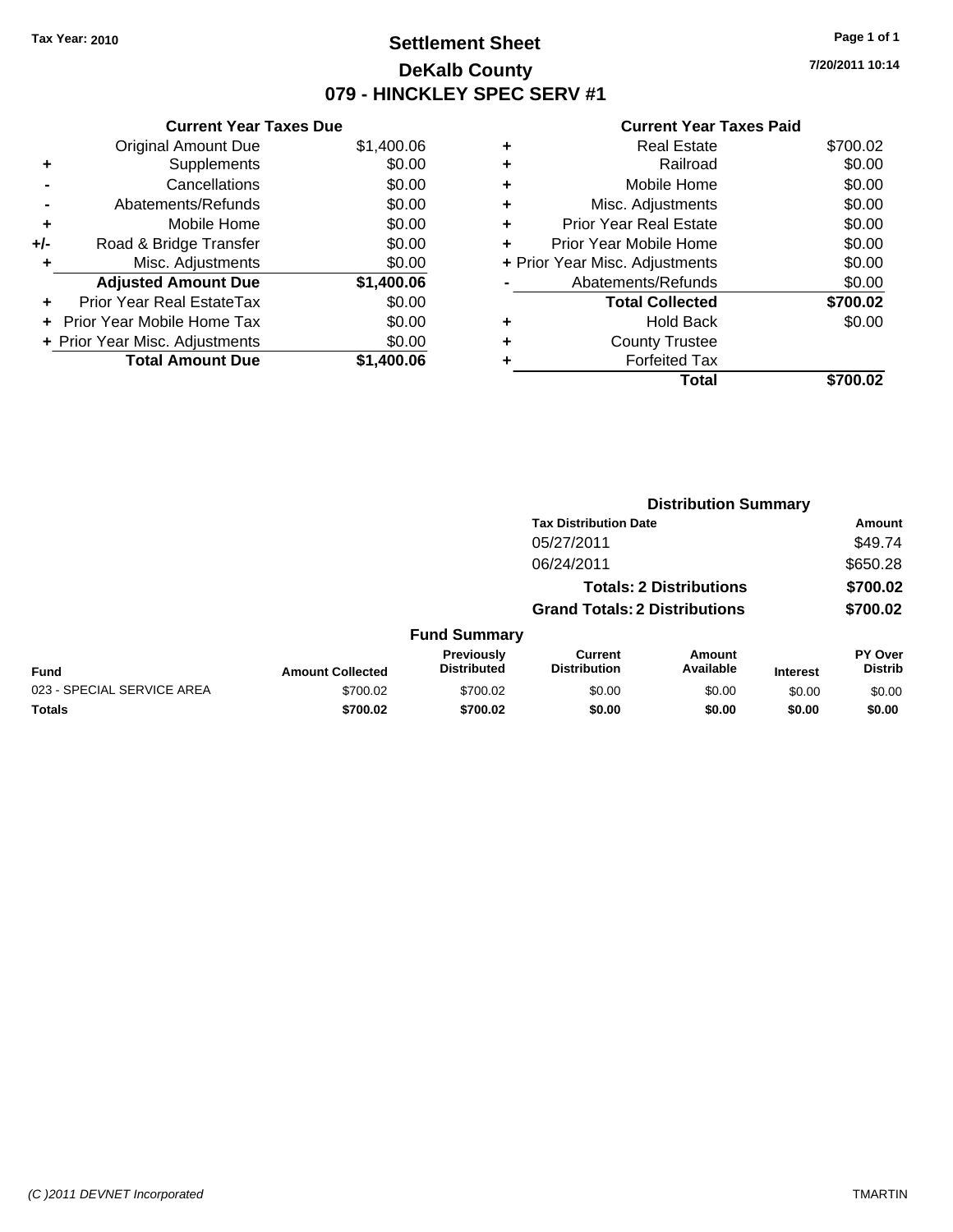# **Settlement Sheet Tax Year: 2010 Page 1 of 1 DeKalb County 085 - BURLINGTON FIRE**

**7/20/2011 10:14**

# **Current Year Taxes Paid**

|     | <b>Current Year Taxes Due</b>     |            |  |  |  |  |
|-----|-----------------------------------|------------|--|--|--|--|
|     | <b>Original Amount Due</b>        | \$7,510.35 |  |  |  |  |
| ٠   | Supplements                       | \$0.00     |  |  |  |  |
|     | Cancellations                     | \$0.00     |  |  |  |  |
|     | Abatements/Refunds                | \$0.00     |  |  |  |  |
| ٠   | Mobile Home                       | \$0.00     |  |  |  |  |
| +/- | Road & Bridge Transfer            | \$0.00     |  |  |  |  |
| ٠   | Misc. Adjustments                 | \$0.00     |  |  |  |  |
|     | <b>Adjusted Amount Due</b>        | \$7,510.35 |  |  |  |  |
|     | Prior Year Real EstateTax         | \$0.00     |  |  |  |  |
|     | <b>Prior Year Mobile Home Tax</b> | \$0.00     |  |  |  |  |
|     | + Prior Year Misc. Adjustments    | \$0.00     |  |  |  |  |
|     | <b>Total Amount Due</b>           | \$7,510.35 |  |  |  |  |

| ٠                              | Real Estate                   | \$3,638.24 |
|--------------------------------|-------------------------------|------------|
| ٠                              | Railroad                      | \$144.17   |
| ٠                              | Mobile Home                   | \$0.00     |
| ÷                              | Misc. Adjustments             | \$0.00     |
| ÷                              | <b>Prior Year Real Estate</b> | \$0.00     |
| ٠                              | Prior Year Mobile Home        | \$0.00     |
| + Prior Year Misc. Adjustments |                               | \$0.00     |
|                                | Abatements/Refunds            | \$0.00     |
|                                | <b>Total Collected</b>        | \$3,782.41 |
| ٠                              | <b>Hold Back</b>              | \$0.00     |
| ٠                              | <b>County Trustee</b>         |            |
| ٠                              | <b>Forfeited Tax</b>          |            |
|                                | Total                         | \$3,782.41 |
|                                |                               |            |

|                 |                         | <b>Distribution Summary</b>             |                                       |                                |                 |                                  |
|-----------------|-------------------------|-----------------------------------------|---------------------------------------|--------------------------------|-----------------|----------------------------------|
|                 |                         |                                         | <b>Tax Distribution Date</b>          |                                |                 | Amount                           |
|                 |                         |                                         | 05/27/2011                            |                                |                 | \$531.04                         |
|                 |                         |                                         | 06/24/2011                            |                                |                 | \$3,251.37                       |
|                 |                         |                                         |                                       | <b>Totals: 2 Distributions</b> |                 | \$3,782.41                       |
|                 |                         |                                         | <b>Grand Totals: 2 Distributions</b>  |                                |                 | \$3,782.41                       |
|                 |                         | <b>Fund Summary</b>                     |                                       |                                |                 |                                  |
| <b>Fund</b>     | <b>Amount Collected</b> | <b>Previously</b><br><b>Distributed</b> | <b>Current</b><br><b>Distribution</b> | Amount<br>Available            | <b>Interest</b> | <b>PY Over</b><br><b>Distrib</b> |
| 001 - CORPORATE | \$2,379.13              | \$2,379.13                              | \$0.00                                | \$0.00                         | \$0.00          | \$0.00                           |
| 064 - AMBULANCE | \$1,403.28              | \$1,403.28                              | \$0.00                                | \$0.00                         | \$0.00          | \$0.00                           |
| Totals          | \$3,782.41              | \$3,782.41                              | \$0.00                                | \$0.00                         | \$0.00          | \$0.00                           |
|                 |                         |                                         |                                       |                                |                 |                                  |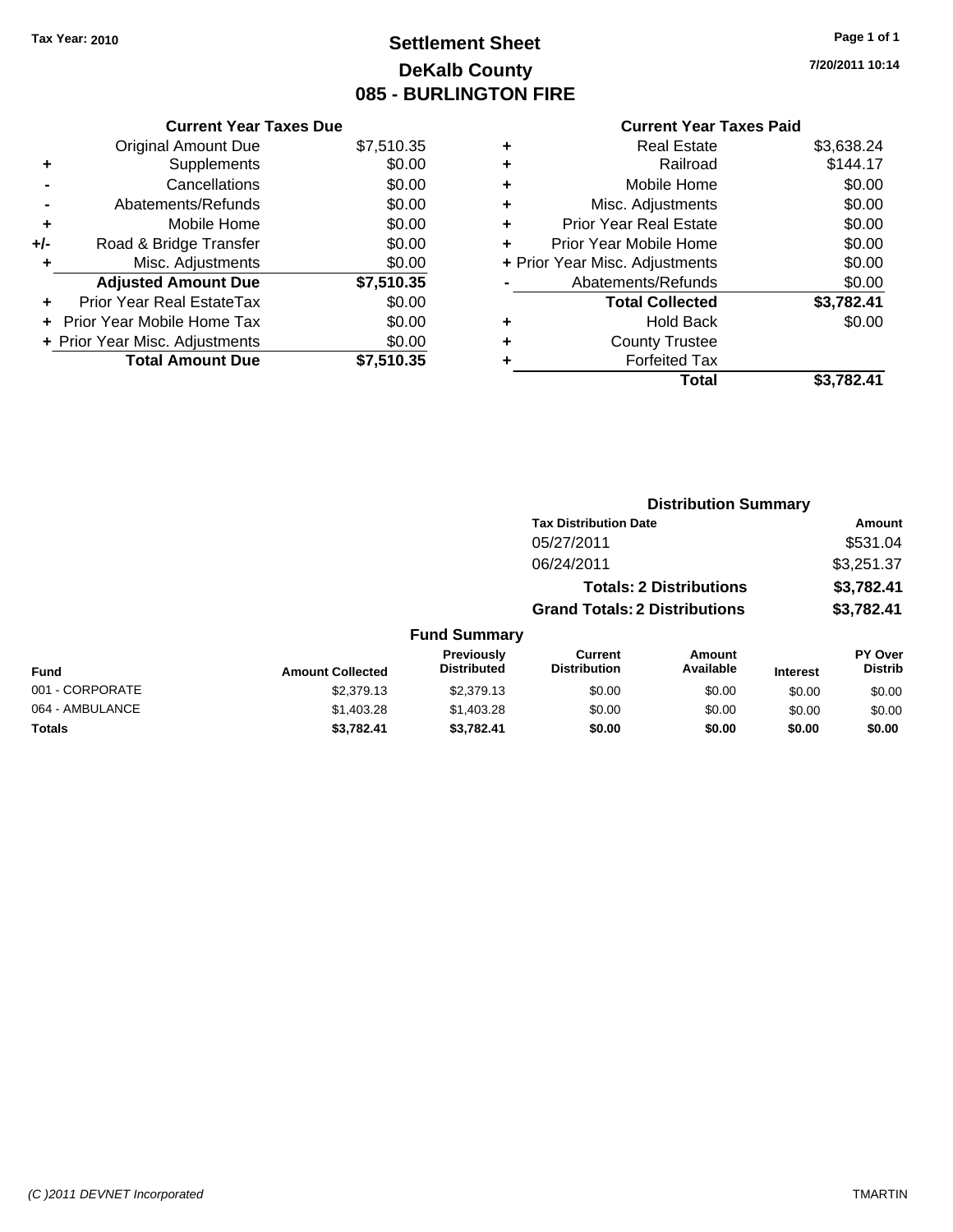# **Settlement Sheet Tax Year: 2010 Page 1 of 1 DeKalb County 086 - CORTLAND FIRE**

**7/20/2011 10:14**

# **Current Year Taxes Paid**

|     | <b>Current Year Taxes Due</b>  |              |  |  |  |
|-----|--------------------------------|--------------|--|--|--|
|     | <b>Original Amount Due</b>     | \$427,560.06 |  |  |  |
| ٠   | Supplements                    | \$2,349.28   |  |  |  |
|     | Cancellations                  | \$2,587.36   |  |  |  |
|     | Abatements/Refunds             | \$0.00       |  |  |  |
| ٠   | Mobile Home                    | \$0.00       |  |  |  |
| +/- | Road & Bridge Transfer         | \$0.00       |  |  |  |
| ٠   | Misc. Adjustments              | \$25.70      |  |  |  |
|     | <b>Adjusted Amount Due</b>     | \$427,347.68 |  |  |  |
| ٠   | Prior Year Real EstateTax      | (\$195.50)   |  |  |  |
|     | Prior Year Mobile Home Tax     | \$0.00       |  |  |  |
|     | + Prior Year Misc. Adjustments | \$0.00       |  |  |  |
|     | <b>Total Amount Due</b>        | \$427,152.18 |  |  |  |

| ٠ | <b>Real Estate</b>             | \$217,268.09 |
|---|--------------------------------|--------------|
| ٠ | Railroad                       | \$818.03     |
| ٠ | Mobile Home                    | \$0.00       |
| ٠ | Misc. Adjustments              | \$25.70      |
| ÷ | <b>Prior Year Real Estate</b>  | (\$195.50)   |
|   | Prior Year Mobile Home         | \$0.00       |
|   | + Prior Year Misc. Adjustments | \$0.00       |
|   | Abatements/Refunds             | \$0.00       |
|   | <b>Total Collected</b>         | \$217,916.32 |
| ٠ | <b>Hold Back</b>               | \$0.00       |
| ٠ | <b>County Trustee</b>          |              |
| ٠ | <b>Forfeited Tax</b>           |              |
|   | Total                          | \$217,916.32 |
|   |                                |              |

|                 |                         |                                         | <b>Distribution Summary</b>           |                                |                 |                           |
|-----------------|-------------------------|-----------------------------------------|---------------------------------------|--------------------------------|-----------------|---------------------------|
|                 |                         |                                         | <b>Tax Distribution Date</b>          | Amount                         |                 |                           |
|                 |                         |                                         | 05/27/2011                            |                                |                 | \$48,085.45               |
|                 |                         |                                         | 06/24/2011                            |                                |                 | \$167,071.43              |
|                 |                         |                                         | 07/22/2011                            |                                |                 | \$2,759.44                |
|                 |                         |                                         |                                       | <b>Totals: 3 Distributions</b> |                 | \$217,916.32              |
|                 |                         |                                         | <b>Grand Totals: 3 Distributions</b>  |                                | \$217,916.32    |                           |
|                 |                         | <b>Fund Summary</b>                     |                                       |                                |                 |                           |
| <b>Fund</b>     | <b>Amount Collected</b> | <b>Previously</b><br><b>Distributed</b> | <b>Current</b><br><b>Distribution</b> | <b>Amount</b><br>Available     | <b>Interest</b> | PY Over<br><b>Distrib</b> |
| 001 - CORPORATE | \$83,560.46             | \$82,502.34                             | \$1,058.12                            | \$0.00                         | \$0.00          | \$0.00                    |
| 064 - AMBULANCE | \$134,355.86            | \$132,654.54                            | \$1,701.32                            | \$0.00                         | \$0.00          | \$0.00                    |
| Totals          | \$217,916.32            | \$215,156.88                            | \$2,759.44                            | \$0.00                         | \$0.00          | \$0.00                    |
|                 |                         | <b>Miscellaneous Adjustment Detail</b>  |                                       |                                |                 |                           |

**Year Source Account Type**<br>
2010 RE - Real Estate Back Tax Collected **Totals 1 entries** \$25.70

Amount Adjustment Description<br>\$25.70 Work Redemption 09-29-255-050 by TBA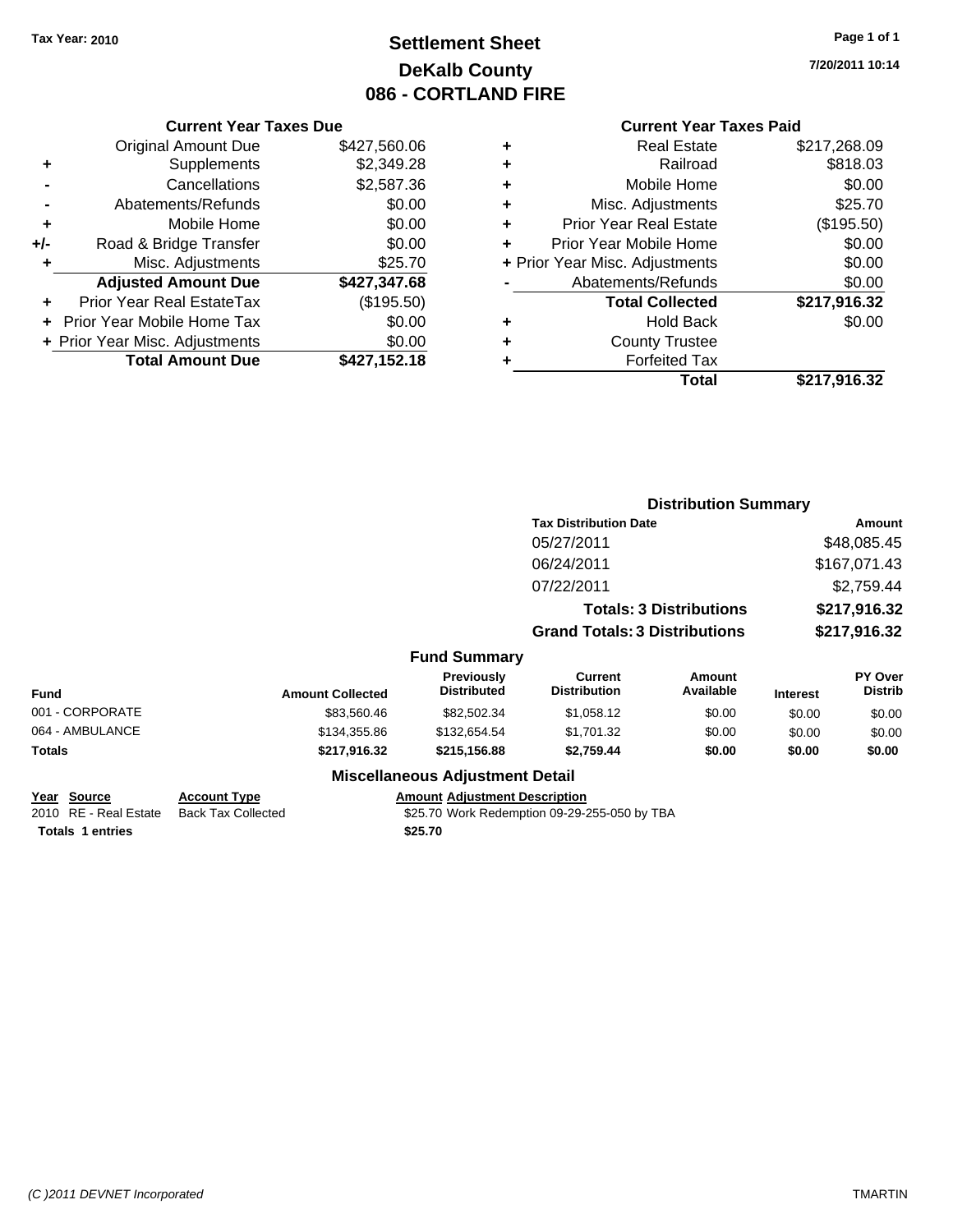# **Settlement Sheet Tax Year: 2010 Page 1 of 1 DeKalb County 087 - DE KALB FIRE**

**7/20/2011 10:14**

#### **Current Year Taxes Due**

|       | <b>Original Amount Due</b>     | \$126,303.23 |
|-------|--------------------------------|--------------|
| ٠     | Supplements                    | \$735.61     |
|       | Cancellations                  | \$857.69     |
|       | Abatements/Refunds             | \$0.00       |
| ٠     | Mobile Home                    | \$0.00       |
| $+/-$ | Road & Bridge Transfer         | \$0.00       |
| ٠     | Misc. Adjustments              | \$0.00       |
|       | <b>Adjusted Amount Due</b>     | \$126,181.15 |
|       | Prior Year Real EstateTax      | \$0.00       |
|       | Prior Year Mobile Home Tax     | \$0.00       |
|       | + Prior Year Misc. Adjustments | \$0.00       |
|       | <b>Total Amount Due</b>        | \$126,181.15 |

# **Current Year Taxes Paid**

| ٠ | <b>Real Estate</b>             | \$65,618.43 |
|---|--------------------------------|-------------|
| ٠ | Railroad                       | \$853.44    |
| ٠ | Mobile Home                    | \$0.00      |
| ٠ | Misc. Adjustments              | \$0.00      |
| ٠ | <b>Prior Year Real Estate</b>  | \$0.00      |
| ٠ | Prior Year Mobile Home         | \$0.00      |
|   | + Prior Year Misc. Adjustments | \$0.00      |
|   | Abatements/Refunds             | \$0.00      |
|   | <b>Total Collected</b>         | \$66,471.87 |
| ٠ | <b>Hold Back</b>               | \$0.00      |
| ٠ | <b>County Trustee</b>          |             |
| ٠ | <b>Forfeited Tax</b>           |             |
|   | Total                          | \$66,471.87 |
|   |                                |             |

|                         |                                  | <b>Distribution Summary</b>           |                     |                                                                                                        |                                  |
|-------------------------|----------------------------------|---------------------------------------|---------------------|--------------------------------------------------------------------------------------------------------|----------------------------------|
|                         |                                  |                                       |                     |                                                                                                        | Amount                           |
|                         |                                  | 05/27/2011                            |                     |                                                                                                        | \$9,467.06                       |
|                         |                                  | 06/24/2011                            |                     |                                                                                                        | \$55,669.46                      |
|                         |                                  | 07/22/2011                            |                     |                                                                                                        | \$1,335.35                       |
|                         |                                  |                                       |                     |                                                                                                        | \$66,471.87                      |
|                         |                                  |                                       |                     |                                                                                                        | \$66,471.87                      |
|                         |                                  |                                       |                     |                                                                                                        |                                  |
| <b>Amount Collected</b> | Previously<br><b>Distributed</b> | <b>Current</b><br><b>Distribution</b> | Amount<br>Available | <b>Interest</b>                                                                                        | <b>PY Over</b><br><b>Distrib</b> |
| \$66,471.87             | \$65,136.52                      | \$1,335.35                            | \$0.00              | \$0.00                                                                                                 | \$0.00                           |
| \$66,471.87             | \$65,136.52                      | \$1,335.35                            | \$0.00              | \$0.00                                                                                                 | \$0.00                           |
|                         |                                  | <b>Fund Summary</b>                   |                     | <b>Tax Distribution Date</b><br><b>Totals: 3 Distributions</b><br><b>Grand Totals: 3 Distributions</b> |                                  |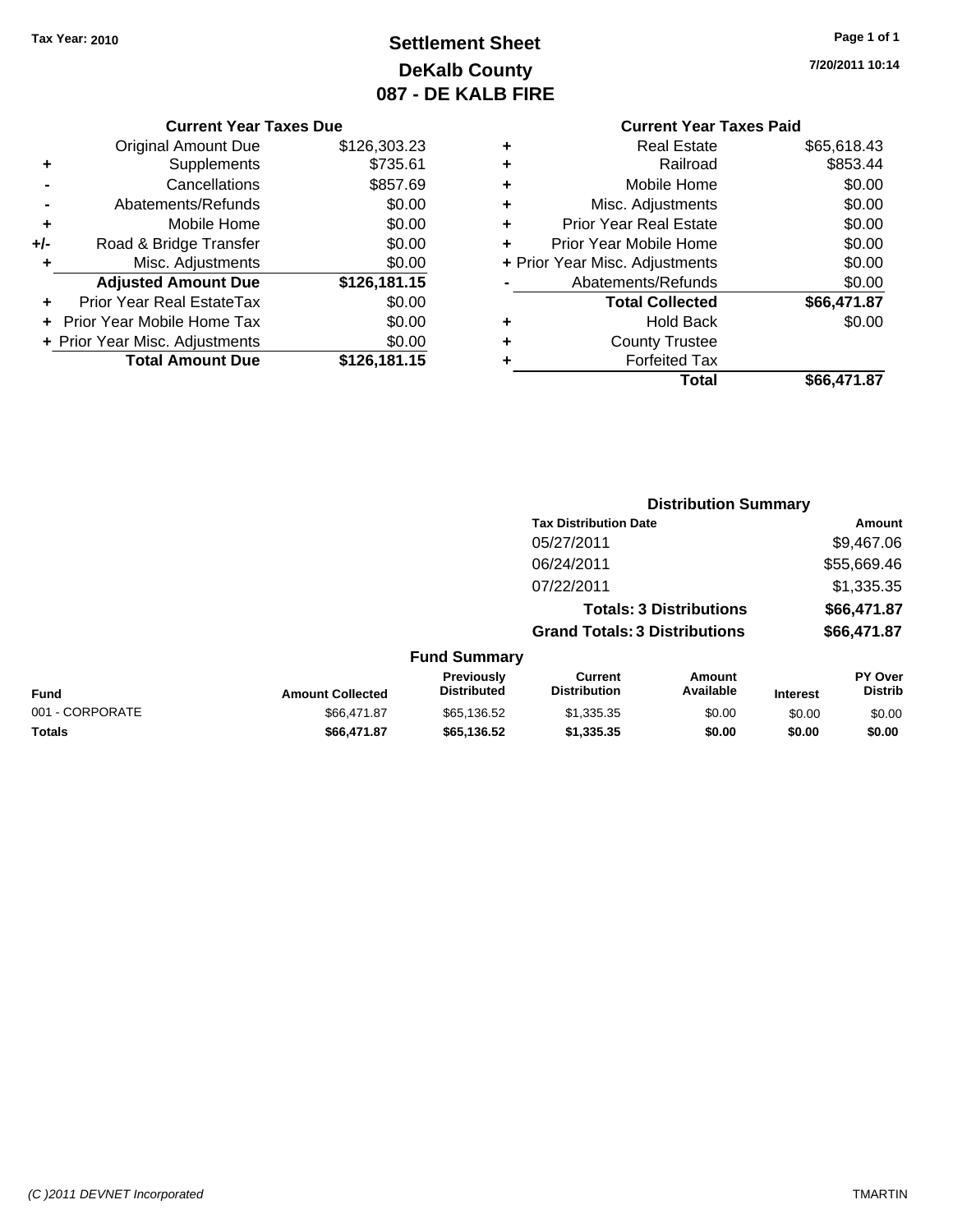# **Settlement Sheet Tax Year: 2010 Page 1 of 1 DeKalb County 088 - EARLVILLE FIRE**

**7/20/2011 10:14**

# **Current Year Taxes Paid**

| <b>Current Year Taxes Due</b>     |            |
|-----------------------------------|------------|
| <b>Original Amount Due</b>        | \$2,460.00 |
| Supplements<br>٠                  | \$0.00     |
| Cancellations                     | \$0.00     |
| Abatements/Refunds                | \$0.00     |
| Mobile Home<br>٠                  | \$0.00     |
| Road & Bridge Transfer<br>+/-     | \$0.00     |
| Misc. Adjustments<br>٠            | \$0.00     |
| <b>Adjusted Amount Due</b>        | \$2,460.00 |
| Prior Year Real EstateTax         | \$0.00     |
| <b>Prior Year Mobile Home Tax</b> | \$0.00     |
| + Prior Year Misc. Adjustments    | \$0.00     |
| <b>Total Amount Due</b>           | \$2.460.00 |

| ٠                              | <b>Real Estate</b>            | \$1,375.94 |
|--------------------------------|-------------------------------|------------|
| ٠                              | Railroad                      | \$72.51    |
| ٠                              | Mobile Home                   | \$0.00     |
| ٠                              | Misc. Adjustments             | \$0.00     |
| ÷                              | <b>Prior Year Real Estate</b> | \$0.00     |
| ÷                              | Prior Year Mobile Home        | \$0.00     |
| + Prior Year Misc. Adjustments |                               | \$0.00     |
|                                | Abatements/Refunds            | \$0.00     |
|                                | <b>Total Collected</b>        | \$1,448.45 |
| ٠                              | <b>Hold Back</b>              | \$0.00     |
| ٠                              | <b>County Trustee</b>         |            |
| ٠                              | <b>Forfeited Tax</b>          |            |
|                                | Total                         | \$1,448.45 |
|                                |                               |            |

|                 |                         |                                  |                                       | <b>Distribution Summary</b>    |                 |                                  |
|-----------------|-------------------------|----------------------------------|---------------------------------------|--------------------------------|-----------------|----------------------------------|
|                 |                         |                                  | <b>Tax Distribution Date</b>          |                                |                 | Amount                           |
|                 |                         |                                  | 05/27/2011                            |                                |                 | \$388.54                         |
|                 |                         |                                  | 06/24/2011                            |                                |                 | \$1,010.47                       |
|                 |                         |                                  | 07/22/2011                            |                                |                 | \$49.44                          |
|                 |                         |                                  |                                       | <b>Totals: 3 Distributions</b> |                 | \$1,448.45                       |
|                 |                         |                                  | <b>Grand Totals: 3 Distributions</b>  |                                |                 | \$1,448.45                       |
|                 |                         | <b>Fund Summary</b>              |                                       |                                |                 |                                  |
| Fund            | <b>Amount Collected</b> | Previously<br><b>Distributed</b> | <b>Current</b><br><b>Distribution</b> | Amount<br>Available            | <b>Interest</b> | <b>PY Over</b><br><b>Distrib</b> |
| 001 - CORPORATE | \$700.70                | \$676.78                         | \$23.92                               | \$0.00                         | \$0.00          | \$0.00                           |
| 064 - AMBULANCE | \$747.75                | \$722.23                         | \$25.52                               | \$0.00                         | \$0.00          | \$0.00                           |
| Totals          | \$1,448.45              | \$1,399.01                       | \$49.44                               | \$0.00                         | \$0.00          | \$0.00                           |
|                 |                         |                                  |                                       |                                |                 |                                  |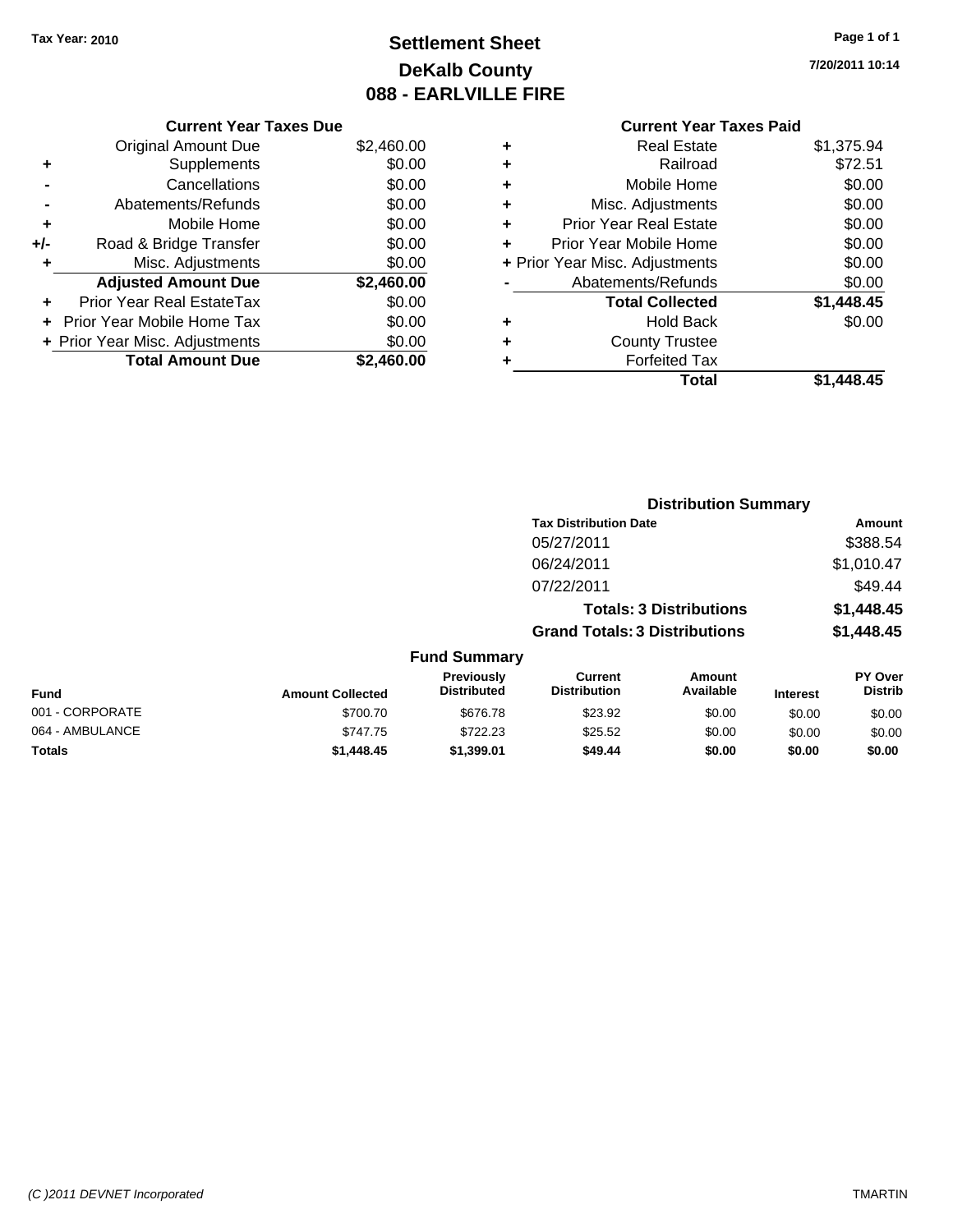# **Settlement Sheet Tax Year: 2010 Page 1 of 1 DeKalb County 089 - GENOA-KINGSTON FIRE**

**7/20/2011 10:14**

## **Current Year Taxes Paid**

|     | <b>Current Year Taxes Due</b>  |              |  |
|-----|--------------------------------|--------------|--|
|     | <b>Original Amount Due</b>     | \$859,486.81 |  |
| ٠   | Supplements                    | \$5,846.73   |  |
|     | Cancellations                  | \$8,959.80   |  |
|     | Abatements/Refunds             | \$0.00       |  |
| ٠   | Mobile Home                    | \$0.00       |  |
| +/- | Road & Bridge Transfer         | \$0.00       |  |
| ٠   | Misc. Adjustments              | \$110.46     |  |
|     | <b>Adjusted Amount Due</b>     | \$856,484.20 |  |
| ÷   | Prior Year Real EstateTax      | \$0.00       |  |
|     | Prior Year Mobile Home Tax     | \$0.00       |  |
|     | + Prior Year Misc. Adjustments | \$0.00       |  |
|     | <b>Total Amount Due</b>        | \$856,484.20 |  |
|     |                                |              |  |

| ٠ | <b>Real Estate</b>             | \$450,905.21 |
|---|--------------------------------|--------------|
| ٠ | Railroad                       | \$2,601.50   |
| ٠ | Mobile Home                    | \$0.00       |
| ٠ | Misc. Adjustments              | \$110.46     |
| ٠ | <b>Prior Year Real Estate</b>  | \$0.00       |
| ٠ | Prior Year Mobile Home         | \$0.00       |
|   | + Prior Year Misc. Adjustments | \$0.00       |
|   | Abatements/Refunds             | \$0.00       |
|   | <b>Total Collected</b>         | \$453,617.17 |
| ٠ | <b>Hold Back</b>               | \$0.00       |
| ٠ | <b>County Trustee</b>          |              |
| ٠ | <b>Forfeited Tax</b>           |              |
|   | Total                          | \$453,617.17 |
|   |                                |              |

|                                               |                         |                                         |                                      | <b>Distribution Summary</b>    |                 |                                  |
|-----------------------------------------------|-------------------------|-----------------------------------------|--------------------------------------|--------------------------------|-----------------|----------------------------------|
|                                               |                         |                                         | <b>Tax Distribution Date</b>         |                                |                 | Amount                           |
|                                               |                         |                                         | 05/27/2011                           |                                |                 | \$97,185.44                      |
|                                               |                         |                                         | 06/24/2011                           |                                |                 | \$348,044.46                     |
|                                               |                         |                                         | 07/22/2011                           |                                |                 | \$8,387.27                       |
|                                               |                         |                                         |                                      | <b>Totals: 3 Distributions</b> |                 | \$453,617.17                     |
|                                               |                         |                                         | <b>Grand Totals: 3 Distributions</b> |                                |                 | \$453,617.17                     |
|                                               |                         | <b>Fund Summary</b>                     |                                      |                                |                 |                                  |
| <b>Fund</b>                                   | <b>Amount Collected</b> | <b>Previously</b><br><b>Distributed</b> | Current<br><b>Distribution</b>       | Amount<br>Available            | <b>Interest</b> | <b>PY Over</b><br><b>Distrib</b> |
| 001 - CORPORATE                               | \$136,708.89            | \$134,181.17                            | \$2,527.72                           | \$0.00                         | \$0.00          | \$0.00                           |
| 035 - TORT JUDGEMENTS/LIABILITY<br><b>INS</b> | \$31,116.31             | \$30,540.98                             | \$575.33                             | \$0.00                         | \$0.00          | \$0.00                           |
| 064 - AMBULANCE                               | \$285,791.97            | \$280,507.75                            | \$5,284.22                           | \$0.00                         | \$0.00          | \$0.00                           |
| <b>Totals</b>                                 | \$453,617.17            | \$445.229.90                            | \$8,387.27                           | \$0.00                         | \$0.00          | \$0.00                           |

# **Miscellaneous Adjustment Detail**

| Year Source             | <b>Account Type</b>       | <b>Amount Adjustment Description</b>                    |
|-------------------------|---------------------------|---------------------------------------------------------|
| 2010 RE - Real Estate   | <b>Back Tax Collected</b> | \$61.11 Lindgren Redemption 03-30-301-017 by TBA        |
| 2010 RE - Real Estate   | <b>Back Tax Collected</b> | \$11.06 Ezam Properties Redemption 03-30-130-016 by TBA |
| 2010 RE - Real Estate   | <b>Back Tax Collected</b> | \$15.22 Ezam Properties Redemption 03-30-130-018 by TBA |
| 2010 RE - Real Estate   | Back Tax Collected        | \$23.07 Ezam Properties Redemption 03-30-130-022 by TBA |
| <b>Totals 4 entries</b> |                           | \$110.46                                                |
|                         |                           |                                                         |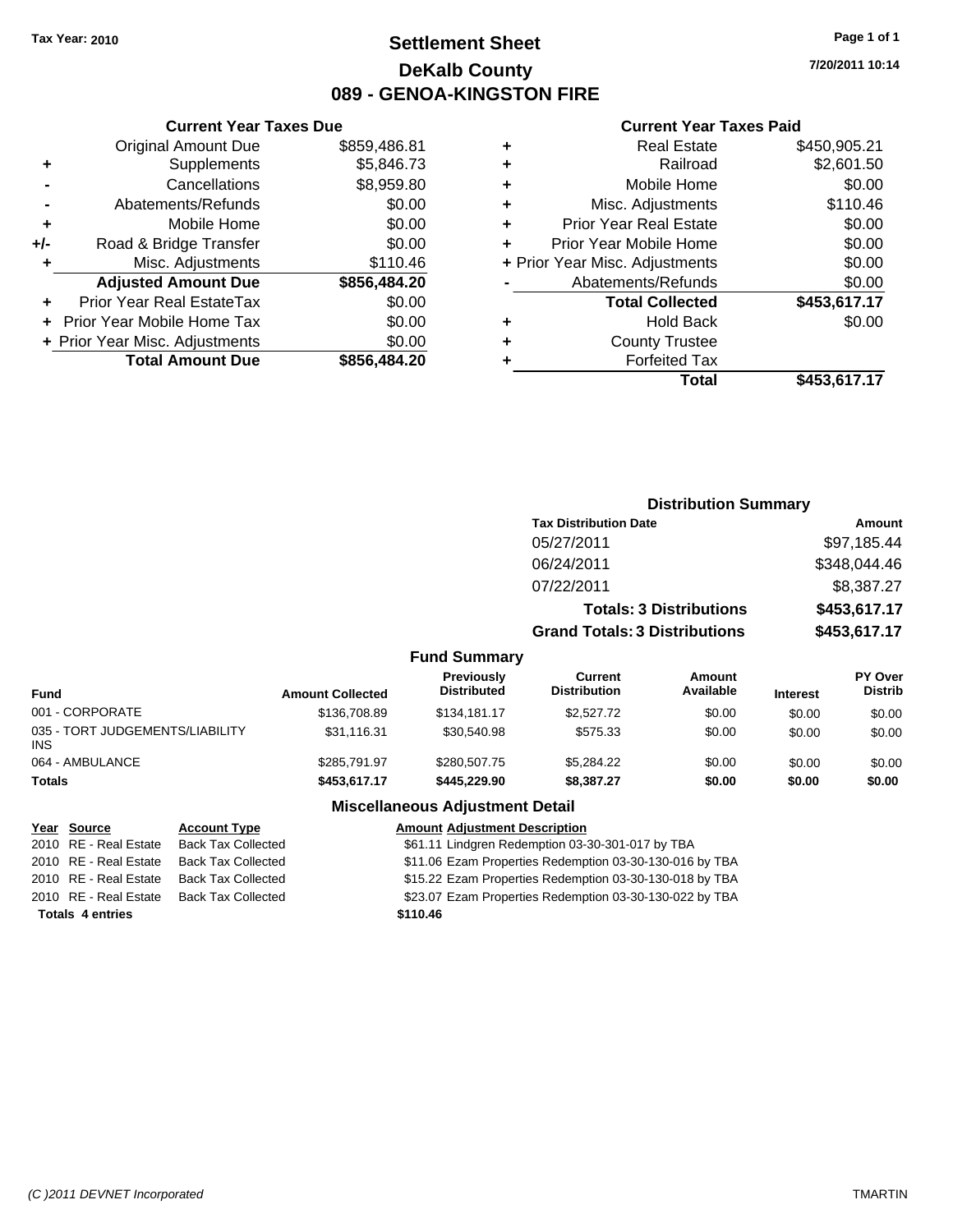# **Settlement Sheet Tax Year: 2010 Page 1 of 1 DeKalb County 090 - HAMPSHIRE FIRE**

**7/20/2011 10:14**

### **Current Year Taxes Due**

|     | <b>Original Amount Due</b>       | \$24,463.40 |
|-----|----------------------------------|-------------|
| ٠   | Supplements                      | \$1,505.53  |
|     | Cancellations                    | \$1,558.36  |
|     | Abatements/Refunds               | \$0.00      |
| ٠   | Mobile Home                      | \$0.00      |
| +/- | Road & Bridge Transfer           | \$0.00      |
| ٠   | Misc. Adjustments                | \$0.00      |
|     | <b>Adjusted Amount Due</b>       | \$24,410.57 |
|     | <b>Prior Year Real EstateTax</b> | \$0.00      |
|     | Prior Year Mobile Home Tax       | \$0.00      |
|     | + Prior Year Misc. Adjustments   | \$0.00      |
|     | <b>Total Amount Due</b>          | \$24.410.57 |

# **Current Year Taxes Paid**

| ٠ | <b>Real Estate</b>             | \$14,510.75 |
|---|--------------------------------|-------------|
| ÷ | Railroad                       | \$218.40    |
| ÷ | Mobile Home                    | \$0.00      |
| ٠ | Misc. Adjustments              | \$0.00      |
| ٠ | Prior Year Real Estate         | \$0.00      |
| ÷ | Prior Year Mobile Home         | \$0.00      |
|   | + Prior Year Misc. Adjustments | \$0.00      |
|   | Abatements/Refunds             | \$0.00      |
|   | <b>Total Collected</b>         | \$14,729.15 |
| ٠ | <b>Hold Back</b>               | \$0.00      |
| ٠ | <b>County Trustee</b>          |             |
| ٠ | <b>Forfeited Tax</b>           |             |
|   | Total                          | \$14,729.15 |
|   |                                |             |

|                             |                         |                                  |                                       | <b>Distribution Summary</b>    |                 |                           |
|-----------------------------|-------------------------|----------------------------------|---------------------------------------|--------------------------------|-----------------|---------------------------|
|                             |                         |                                  | <b>Tax Distribution Date</b>          |                                |                 | Amount                    |
|                             |                         |                                  | 05/27/2011                            |                                |                 | \$5,777.70                |
|                             |                         |                                  | 06/24/2011                            |                                |                 | \$8,905.30                |
|                             |                         |                                  | 07/22/2011                            |                                |                 | \$46.15                   |
|                             |                         |                                  |                                       | <b>Totals: 3 Distributions</b> |                 | \$14,729.15               |
|                             |                         |                                  | <b>Grand Totals: 3 Distributions</b>  |                                |                 | \$14,729.15               |
|                             |                         | <b>Fund Summary</b>              |                                       |                                |                 |                           |
| Fund                        | <b>Amount Collected</b> | Previously<br><b>Distributed</b> | <b>Current</b><br><b>Distribution</b> | <b>Amount</b><br>Available     | <b>Interest</b> | PY Over<br><b>Distrib</b> |
| 001 - CORPORATE             | \$8,371.80              | \$8,345.57                       | \$26.23                               | \$0.00                         | \$0.00          | \$0.00                    |
| 013 - FIREFIGHTER'S PENSION | \$142.95                | \$142.50                         | \$0.45                                | \$0.00                         | \$0.00          | \$0.00                    |
| 064 - AMBULANCE             | \$6,214.40              | \$6,194.93                       | \$19.47                               | \$0.00                         | \$0.00          | \$0.00                    |
|                             |                         |                                  |                                       |                                |                 |                           |

**Totals \$14,729.15 \$14,683.00 \$46.15 \$0.00 \$0.00 \$0.00**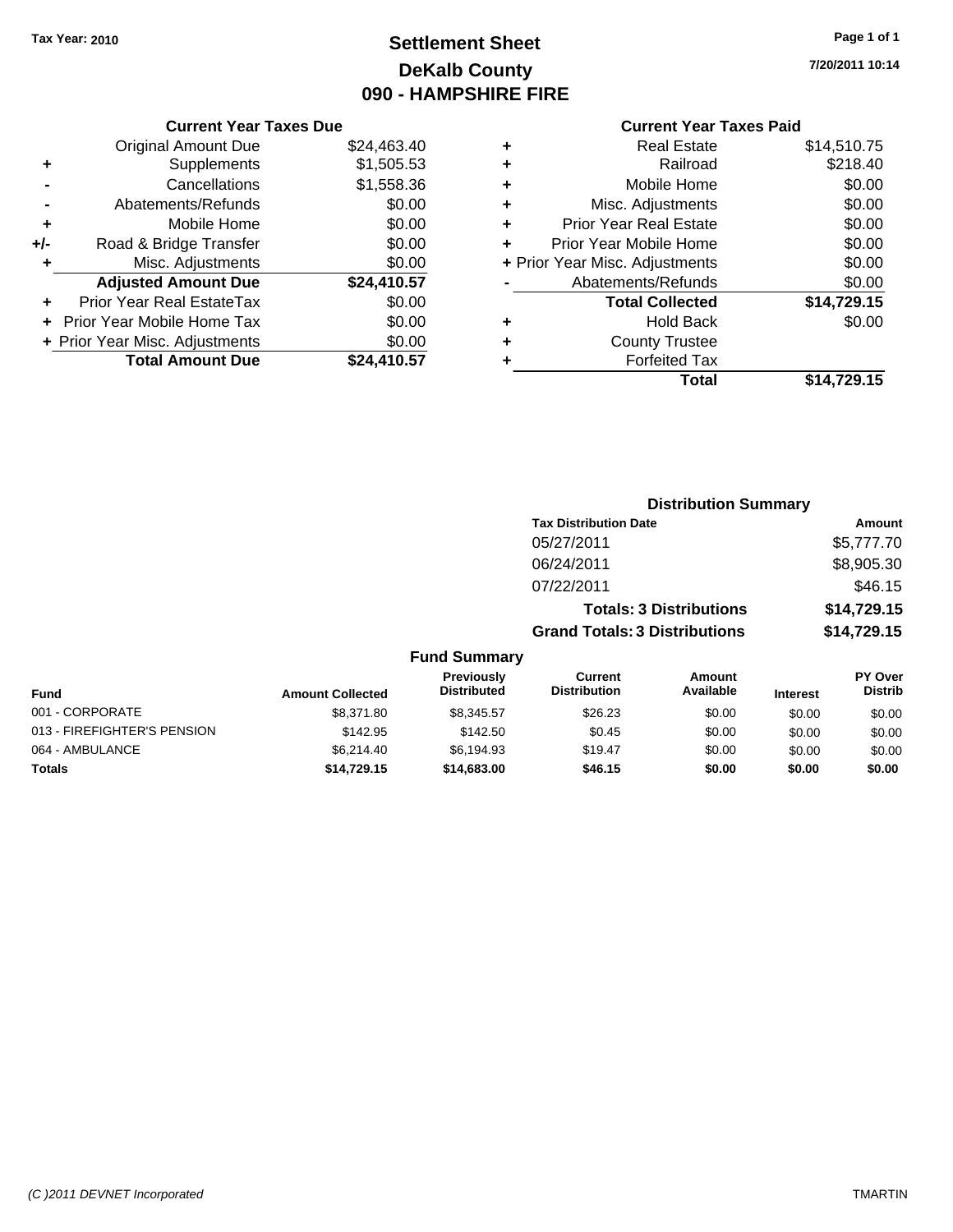# **Settlement Sheet Tax Year: 2010 Page 1 of 1 DeKalb County 091 - HINCKLEY FIRE**

**7/20/2011 10:14**

### **Current Year Taxes Due**

|     | <b>Original Amount Due</b>     | \$234,344.00 |
|-----|--------------------------------|--------------|
| ٠   | Supplements                    | \$873.42     |
|     | Cancellations                  | \$983.23     |
|     | Abatements/Refunds             | \$0.00       |
| ٠   | Mobile Home                    | \$0.00       |
| +/- | Road & Bridge Transfer         | \$0.00       |
| ٠   | Misc. Adjustments              | \$50.03      |
|     | <b>Adjusted Amount Due</b>     | \$234,284.22 |
|     | Prior Year Real EstateTax      | \$0.00       |
|     | Prior Year Mobile Home Tax     | \$0.00       |
|     | + Prior Year Misc. Adjustments | \$0.00       |
|     | <b>Total Amount Due</b>        | \$234,284.22 |

# **Current Year Taxes Paid**

|   | <b>Real Estate</b>             | \$120,817.06 |
|---|--------------------------------|--------------|
| ٠ | Railroad                       | \$817.02     |
| ٠ | Mobile Home                    | \$0.00       |
| ٠ | Misc. Adjustments              | \$50.03      |
| ٠ | <b>Prior Year Real Estate</b>  | \$0.00       |
| ٠ | Prior Year Mobile Home         | \$0.00       |
|   | + Prior Year Misc. Adjustments | \$0.00       |
|   | Abatements/Refunds             | \$0.00       |
|   | <b>Total Collected</b>         | \$121,684.11 |
| ٠ | <b>Hold Back</b>               | \$0.00       |
| ٠ | <b>County Trustee</b>          |              |
| ٠ | <b>Forfeited Tax</b>           |              |
|   | Total                          | \$121,684.11 |
|   |                                |              |

|               |                       |                           | <b>Distribution Summary</b>                                     |                                                 |                                |                 |                           |
|---------------|-----------------------|---------------------------|-----------------------------------------------------------------|-------------------------------------------------|--------------------------------|-----------------|---------------------------|
|               |                       |                           |                                                                 | <b>Tax Distribution Date</b>                    |                                |                 | Amount                    |
|               |                       |                           |                                                                 | 05/27/2011                                      |                                |                 | \$27,443.74               |
|               |                       |                           |                                                                 | 06/24/2011                                      |                                |                 | \$92,376.27               |
|               |                       |                           |                                                                 | 07/22/2011                                      |                                |                 | \$1,864.10                |
|               |                       |                           |                                                                 |                                                 | <b>Totals: 3 Distributions</b> |                 | \$121,684.11              |
|               |                       |                           |                                                                 | <b>Grand Totals: 3 Distributions</b>            |                                |                 | \$121,684.11              |
|               |                       |                           | <b>Fund Summary</b>                                             |                                                 |                                |                 |                           |
| Fund          |                       | <b>Amount Collected</b>   | <b>Previously</b><br><b>Distributed</b>                         | Current<br><b>Distribution</b>                  | Amount<br>Available            | <b>Interest</b> | PY Over<br><b>Distrib</b> |
|               | 001 - CORPORATE       | \$121,684.11              | \$119,820.01                                                    | \$1,864.10                                      | \$0.00                         | \$0.00          | \$0.00                    |
| <b>Totals</b> |                       | \$121,684.11              | \$119,820.01                                                    | \$1,864.10                                      | \$0.00                         | \$0.00          | \$0.00                    |
|               |                       |                           | <b>Miscellaneous Adjustment Detail</b>                          |                                                 |                                |                 |                           |
|               | Year Source           | <b>Account Type</b>       | <b>Amount Adjustment Description</b>                            |                                                 |                                |                 |                           |
|               | 2010 RE - Real Estate | <b>Back Tax Collected</b> |                                                                 | \$11.23 Nielsen Redemption 15-16-151-019 by TBA |                                |                 |                           |
|               | 2010 RE - Real Estate | <b>Back Tax Collected</b> | \$4.66 Popp Redemption 15-15-427-007 by TBA                     |                                                 |                                |                 |                           |
|               | 2010 RE - Real Estate | Paymt In Lieu of Tax      | \$34.14 Sunset View Apartments-Housing Authority Payment by TBA |                                                 |                                |                 |                           |

**Totals \$50.03 3 entries**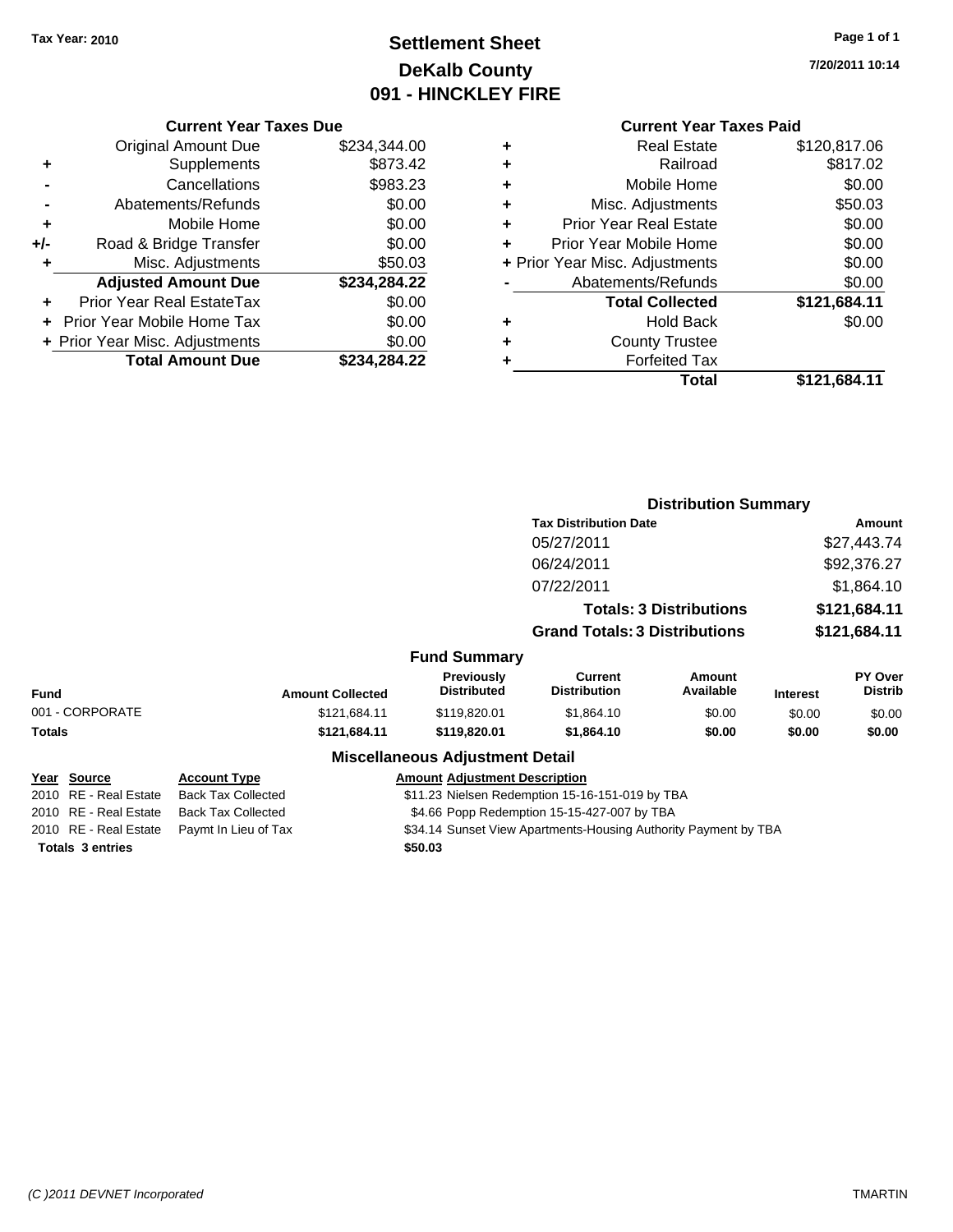# **Settlement Sheet Tax Year: 2010 Page 1 of 1 DeKalb County 092 - KIRKLAND FIRE**

**7/20/2011 10:14**

#### **Current Year Taxes Due**

|       | <b>Original Amount Due</b>        | \$308,425.73 |
|-------|-----------------------------------|--------------|
| ٠     | Supplements                       | \$1,619.27   |
|       | Cancellations                     | \$1,987.80   |
|       | Abatements/Refunds                | \$0.00       |
| ٠     | Mobile Home                       | \$0.00       |
| $+/-$ | Road & Bridge Transfer            | \$0.00       |
| ٠     | Misc. Adjustments                 | \$0.00       |
|       | <b>Adjusted Amount Due</b>        | \$308,057.20 |
|       | <b>Prior Year Real EstateTax</b>  | \$0.00       |
|       | <b>Prior Year Mobile Home Tax</b> | \$0.00       |
|       | + Prior Year Misc. Adjustments    | \$0.00       |
|       | <b>Total Amount Due</b>           | \$308.057.20 |

# **Current Year Taxes Paid**

|   | Real Estate                    | \$164,757.03 |
|---|--------------------------------|--------------|
| ٠ | Railroad                       | \$1,123.69   |
| ٠ | Mobile Home                    | \$0.00       |
| ٠ | Misc. Adjustments              | \$0.00       |
| ٠ | <b>Prior Year Real Estate</b>  | \$0.00       |
| ÷ | Prior Year Mobile Home         | \$0.00       |
|   | + Prior Year Misc. Adjustments | \$0.00       |
|   | Abatements/Refunds             | \$0.00       |
|   | <b>Total Collected</b>         | \$165,880.72 |
| ٠ | <b>Hold Back</b>               | \$0.00       |
| ٠ | <b>County Trustee</b>          |              |
| ٠ | <b>Forfeited Tax</b>           |              |
|   | Total                          | \$165,880.72 |
|   |                                |              |

#### **Distribution Summary Tax Distribution Date Amount** 05/27/2011 \$41,304.66 06/24/2011 \$121,693.09 07/22/2011 \$2,882.97 **Totals: 3 Distributions \$165,880.72 Grand Totals: 3 Distributions \$165,880.72 Fund Summary Fund Interest Amount Collected Distributed PY Over Distrib Amount Available Current Distribution Previously** 001 - CORPORATE 6 696,115.44 \$96,115.44 \$94,444.97 \$1,670.47 \$0.00 \$0.00 \$0.00 \$0.00 027 - AUDIT \$1,090.67 \$1,071.71 \$18.96 \$0.00 \$0.00 \$0.00 035 - TORT JUDGMENTS, LIABILITY \$5,901.21 \$5,798.65 \$102.56 \$0.00 \$0.00 \$0.00

062 - WORKERS COMPENSATION \$3,686.69 \$3,622.62 \$64.07 \$0.00 \$0.00 \$0.00 \$0.00 064 - AMBULANCE \$59,086.71 \$58,059.80 \$1,026.91 \$0.00 \$0.00 \$0.00 **Totals \$165,880.72 \$162,997.75 \$2,882.97 \$0.00 \$0.00 \$0.00**

INSURANCE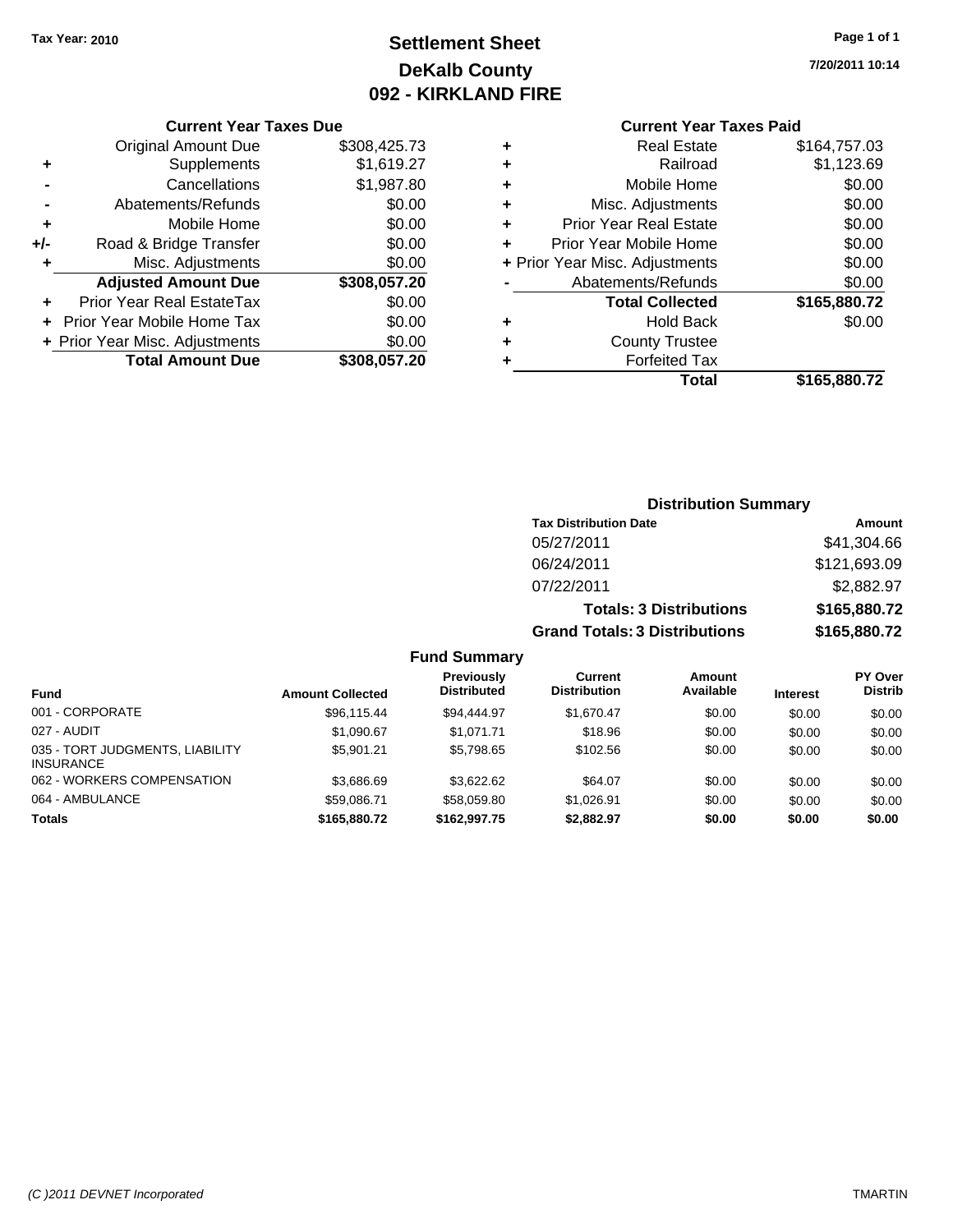# **Settlement Sheet Tax Year: 2010 Page 1 of 1 DeKalb County 093 - LEE FIRE**

**7/20/2011 10:14**

# **Current Year Taxes Paid +** Real Estate \$21,813.07 **+** Railroad \$317.63 **+** Mobile Home \$0.00 **+** Misc. Adjustments \$0.00 **+** Prior Year Real Estate \$0.00 **+** Prior Year Mobile Home \$0.00 **+** Prior Year Misc. Adjustments  $$0.00$ **-** Abatements/Refunds \$0.00 **Total Collected \$22,130.70 +** Hold Back \$0.00 **+** County Trustee **+** Forfeited Tax

**Total \$22,130.70**

|                                         |                         |                                  | <b>Distribution Summary</b>           |                                |                 |                           |
|-----------------------------------------|-------------------------|----------------------------------|---------------------------------------|--------------------------------|-----------------|---------------------------|
|                                         |                         |                                  | <b>Tax Distribution Date</b>          |                                |                 | Amount                    |
|                                         |                         |                                  | 05/27/2011                            |                                |                 | \$2,658.51                |
|                                         |                         |                                  | 06/24/2011                            |                                |                 | \$18,840.77               |
|                                         |                         |                                  | 07/22/2011                            |                                |                 | \$631.42                  |
|                                         |                         |                                  |                                       | <b>Totals: 3 Distributions</b> |                 | \$22,130.70               |
|                                         |                         |                                  | <b>Grand Totals: 3 Distributions</b>  |                                |                 | \$22,130.70               |
|                                         |                         | <b>Fund Summary</b>              |                                       |                                |                 |                           |
| <b>Fund</b>                             | <b>Amount Collected</b> | Previously<br><b>Distributed</b> | <b>Current</b><br><b>Distribution</b> | <b>Amount</b><br>Available     | <b>Interest</b> | PY Over<br><b>Distrib</b> |
| 001 - CORPORATE                         | \$13,636.33             | \$13,247.27                      | \$389.06                              | \$0.00                         | \$0.00          | \$0.00                    |
| 035 - TORT JUDGEMENTS/LIABILITY<br>INS. | \$1,515.24              | \$1,472.01                       | \$43.23                               | \$0.00                         | \$0.00          | \$0.00                    |
| 064 - AMBULANCE                         | \$6.979.13              | \$6,780,00                       | \$199.13                              | \$0.00                         | \$0.00          | \$0.00                    |

**Totals \$22,130.70 \$21,499.28 \$631.42 \$0.00 \$0.00 \$0.00**

| <b>Current Year Taxes Due</b> |  |  |
|-------------------------------|--|--|

|     | <b>Original Amount Due</b>     | \$43,669.77 |
|-----|--------------------------------|-------------|
| ٠   | Supplements                    | \$423.00    |
|     | Cancellations                  | \$459.79    |
|     | Abatements/Refunds             | \$0.00      |
| ٠   | Mobile Home                    | \$0.00      |
| +/- | Road & Bridge Transfer         | \$0.00      |
| ٠   | Misc. Adjustments              | \$0.00      |
|     | <b>Adjusted Amount Due</b>     | \$43,632.98 |
|     | Prior Year Real EstateTax      | \$0.00      |
|     | Prior Year Mobile Home Tax     | \$0.00      |
|     | + Prior Year Misc. Adjustments | \$0.00      |
|     | <b>Total Amount Due</b>        | \$43,632.98 |
|     |                                |             |

INS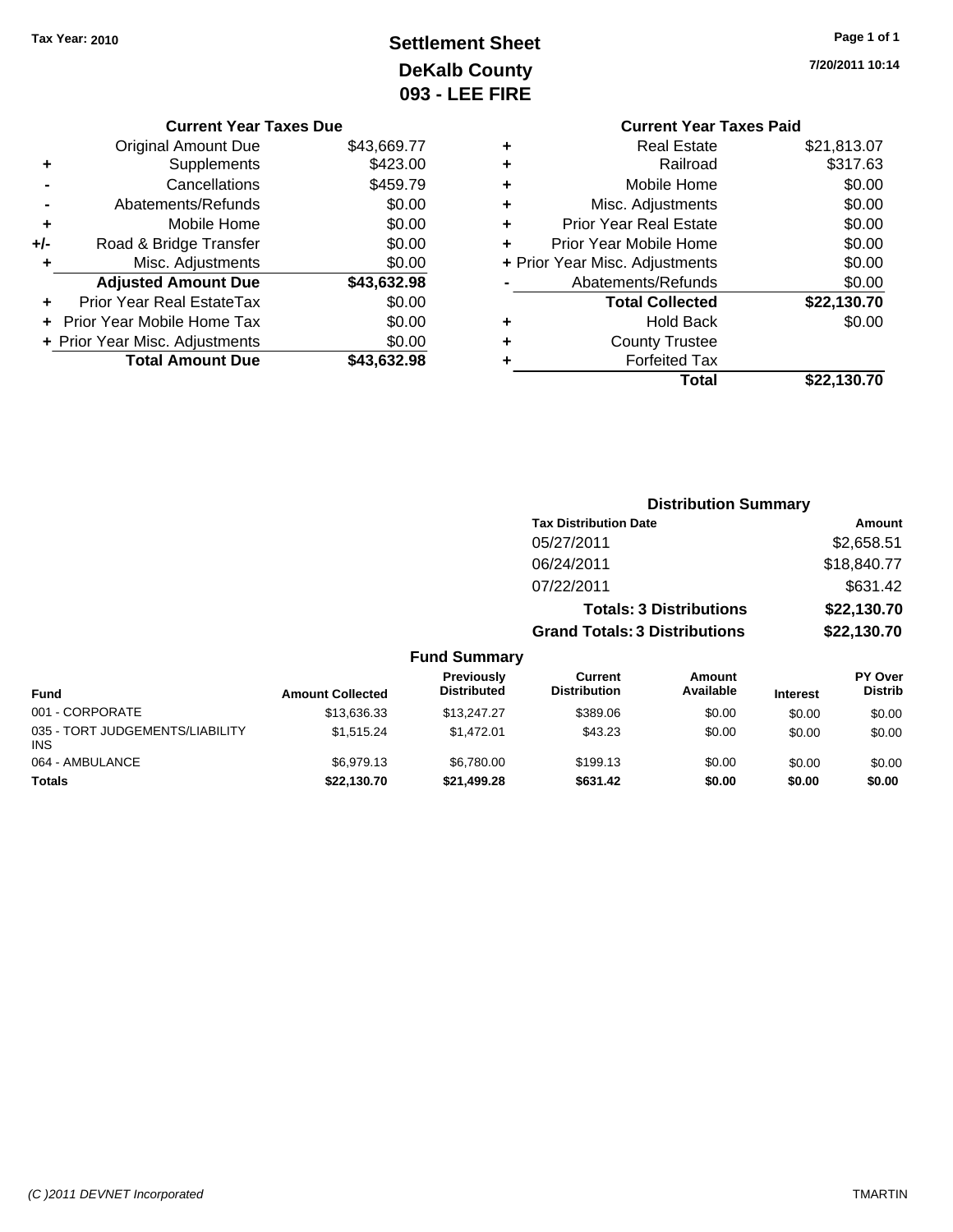# **Settlement Sheet Tax Year: 2010 Page 1 of 1 DeKalb County 094 - LELAND FIRE**

**7/20/2011 10:14**

# **Current Year Taxes Paid**

|   | OUITUR TUUT TUAUS TURU         |             |
|---|--------------------------------|-------------|
| ٠ | <b>Real Estate</b>             | \$13,904.91 |
| ٠ | Railroad                       | \$0.00      |
| ÷ | Mobile Home                    | \$0.00      |
| ٠ | Misc. Adjustments              | \$0.00      |
| ÷ | <b>Prior Year Real Estate</b>  | \$0.00      |
| ٠ | Prior Year Mobile Home         | \$0.00      |
|   | + Prior Year Misc. Adjustments | \$0.00      |
|   | Abatements/Refunds             | \$0.00      |
|   | <b>Total Collected</b>         | \$13,904.91 |
| ٠ | <b>Hold Back</b>               | \$0.00      |
| ٠ | <b>County Trustee</b>          |             |
| ٠ | <b>Forfeited Tax</b>           |             |
|   | Total                          | \$13.904.91 |
|   |                                |             |

**Distribution Summary**

|     | <b>Current Year Taxes Due</b>  |             |
|-----|--------------------------------|-------------|
|     | <b>Original Amount Due</b>     | \$23,878.18 |
| ٠   | Supplements                    | \$0.00      |
|     | Cancellations                  | \$0.00      |
|     | Abatements/Refunds             | \$0.00      |
| ٠   | Mobile Home                    | \$0.00      |
| +/- | Road & Bridge Transfer         | \$0.00      |
| ٠   | Misc. Adjustments              | \$0.00      |
|     | <b>Adjusted Amount Due</b>     | \$23,878.18 |
|     | Prior Year Real EstateTax      | \$0.00      |
|     | Prior Year Mobile Home Tax     | \$0.00      |
|     | + Prior Year Misc. Adjustments | \$0.00      |
|     | <b>Total Amount Due</b>        | \$23,878.18 |

|                 |                         |                                  | <b>Tax Distribution Date</b>          |                                |                 | Amount                    |
|-----------------|-------------------------|----------------------------------|---------------------------------------|--------------------------------|-----------------|---------------------------|
|                 |                         |                                  | 05/27/2011                            |                                |                 | \$3,293.60                |
|                 |                         |                                  | 06/24/2011                            |                                |                 | \$10,410.36               |
|                 |                         |                                  | 07/22/2011                            |                                |                 | \$200.95                  |
|                 |                         |                                  |                                       | <b>Totals: 3 Distributions</b> |                 | \$13,904.91               |
|                 |                         |                                  | <b>Grand Totals: 3 Distributions</b>  |                                |                 | \$13,904.91               |
|                 |                         | <b>Fund Summary</b>              |                                       |                                |                 |                           |
| <b>Fund</b>     | <b>Amount Collected</b> | Previously<br><b>Distributed</b> | <b>Current</b><br><b>Distribution</b> | <b>Amount</b><br>Available     | <b>Interest</b> | PY Over<br><b>Distrib</b> |
| 001 - CORPORATE | \$13,904.91             | \$13,703.96                      | \$200.95                              | \$0.00                         | \$0.00          | \$0.00                    |
| Totals          | \$13,904.91             | \$13,703.96                      | \$200.95                              | \$0.00                         | \$0.00          | \$0.00                    |
|                 |                         |                                  |                                       |                                |                 |                           |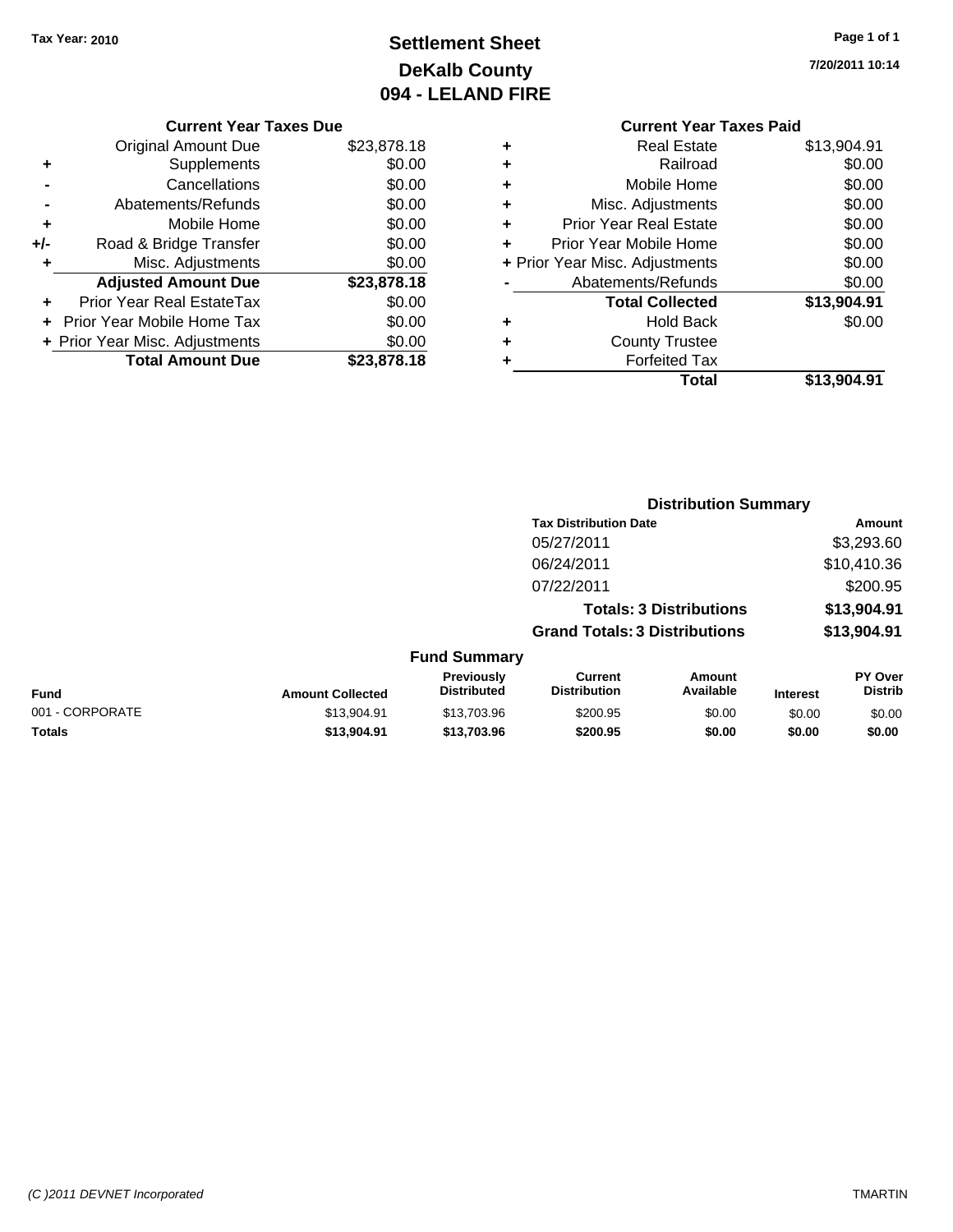# **Settlement Sheet Tax Year: 2010 Page 1 of 1 DeKalb County 095 - MALTA FIRE**

**7/20/2011 10:14**

|       | <b>Current Year Taxes Due</b>  |             |  |  |  |  |
|-------|--------------------------------|-------------|--|--|--|--|
|       | <b>Original Amount Due</b>     | \$82,501.66 |  |  |  |  |
| ٠     | Supplements                    | \$68.60     |  |  |  |  |
|       | Cancellations                  | \$89.95     |  |  |  |  |
|       | Abatements/Refunds             | \$0.00      |  |  |  |  |
| ٠     | Mobile Home                    | \$0.00      |  |  |  |  |
| $+/-$ | Road & Bridge Transfer         | \$0.00      |  |  |  |  |
| ٠     | Misc. Adjustments              | \$0.00      |  |  |  |  |
|       | <b>Adjusted Amount Due</b>     | \$82,480.31 |  |  |  |  |
|       | Prior Year Real EstateTax      | \$0.00      |  |  |  |  |
|       | Prior Year Mobile Home Tax     | \$0.00      |  |  |  |  |
|       | + Prior Year Misc. Adjustments | \$0.00      |  |  |  |  |
|       | <b>Total Amount Due</b>        | \$82,480.31 |  |  |  |  |
|       |                                |             |  |  |  |  |

# **Current Year Taxes Paid +** Real Estate \$43,371.97 **+** Railroad \$717.07 **+** Mobile Home \$0.00 **+** Misc. Adjustments \$0.00 **+** Prior Year Real Estate \$0.00 **+** Prior Year Mobile Home \$0.00 **+ Prior Year Misc. Adjustments \$0.00 -** Abatements/Refunds **\$0.00**

|   | Total                  | \$44,089.04 |
|---|------------------------|-------------|
| ٠ | <b>Forfeited Tax</b>   |             |
| ٠ | <b>County Trustee</b>  |             |
| ٠ | Hold Back              | \$0.00      |
|   | <b>Total Collected</b> | \$44,089.04 |
|   | , watun untuk tuman ya | ww.vv       |

|                 |                         |                                  |                                       | <b>Distribution Summary</b>    |                 |                                  |
|-----------------|-------------------------|----------------------------------|---------------------------------------|--------------------------------|-----------------|----------------------------------|
|                 |                         |                                  | <b>Tax Distribution Date</b>          |                                |                 | Amount                           |
|                 |                         |                                  | 05/27/2011                            |                                |                 | \$7,211.18                       |
|                 |                         |                                  | 06/24/2011                            |                                |                 | \$35,977.03                      |
|                 |                         |                                  | 07/22/2011                            |                                |                 | \$900.83                         |
|                 |                         |                                  |                                       | <b>Totals: 3 Distributions</b> |                 | \$44,089.04                      |
|                 |                         |                                  | <b>Grand Totals: 3 Distributions</b>  |                                |                 | \$44,089.04                      |
|                 |                         | <b>Fund Summary</b>              |                                       |                                |                 |                                  |
| <b>Fund</b>     | <b>Amount Collected</b> | Previously<br><b>Distributed</b> | <b>Current</b><br><b>Distribution</b> | Amount<br>Available            | <b>Interest</b> | <b>PY Over</b><br><b>Distrib</b> |
| 001 - CORPORATE | \$44.089.04             | \$43.188.21                      | \$900.83                              | \$0.00                         | \$0.00          | \$0.00                           |
| Totals          | \$44.089.04             | \$43.188.21                      | \$900.83                              | \$0.00                         | \$0.00          | \$0.00                           |
|                 |                         |                                  |                                       |                                |                 |                                  |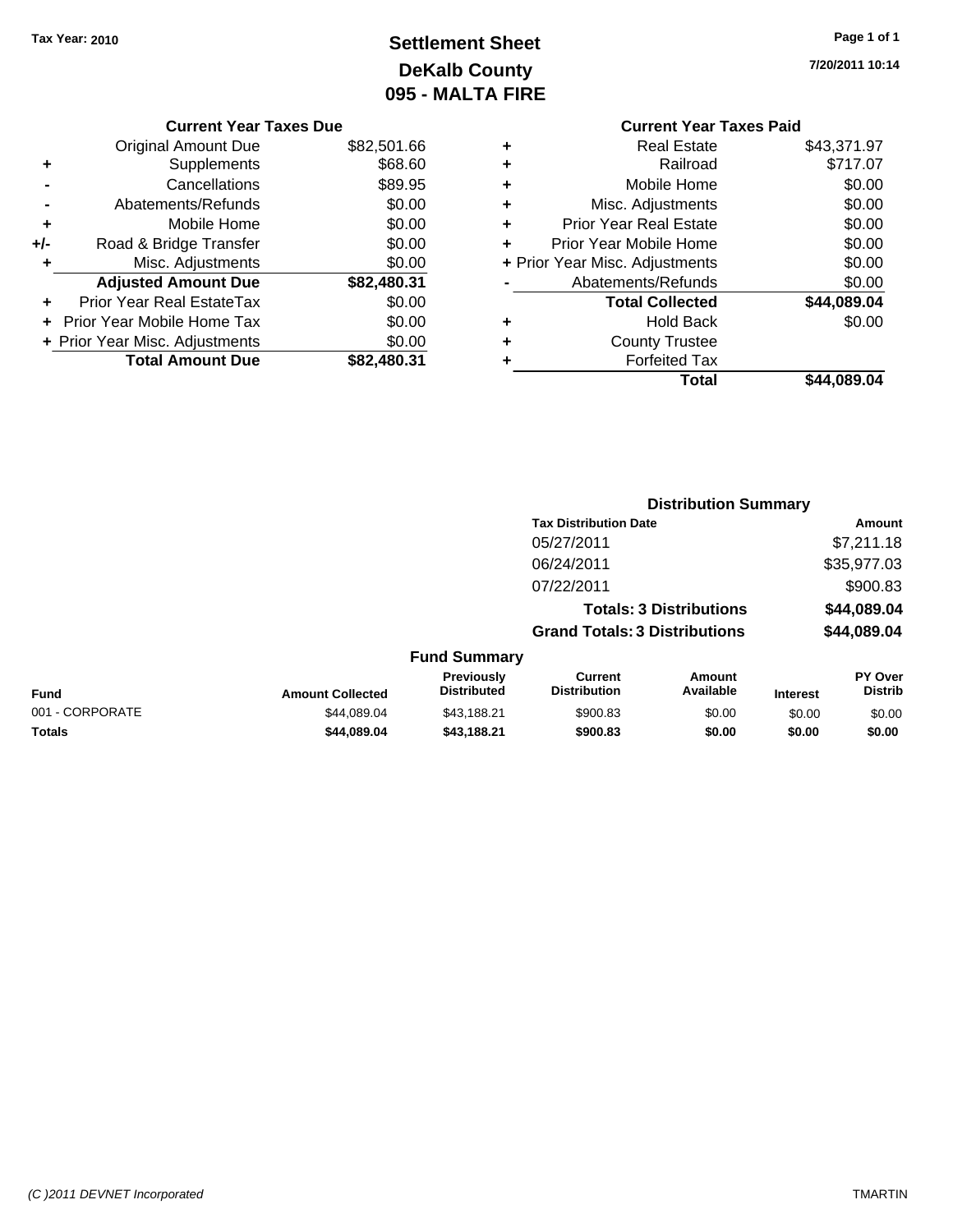# **Settlement Sheet Tax Year: 2010 Page 1 of 1 DeKalb County 096 - MAPLE PARK FIRE**

**7/20/2011 10:14**

#### **Current Year Taxes Paid**

|                  |   | Total                          | \$83,931.02 |
|------------------|---|--------------------------------|-------------|
| $\overline{.95}$ |   | <b>Forfeited Tax</b>           |             |
| .00              | ٠ | <b>County Trustee</b>          |             |
| .00              | ٠ | <b>Hold Back</b>               | \$0.00      |
| .00              |   | <b>Total Collected</b>         | \$83,931.02 |
| .95              |   | Abatements/Refunds             | \$0.00      |
| .00              |   | + Prior Year Misc. Adjustments | \$0.00      |
| .00              |   | Prior Year Mobile Home         | \$0.00      |
| .00              | ٠ | Prior Year Real Estate         | \$0.00      |
| .00              | ٠ | Misc. Adjustments              | \$0.00      |
| .87              | ٠ | Mobile Home                    | \$0.00      |
| .49              | ٠ | Railroad                       | \$1,295.63  |
| .33              | ٠ | <b>Real Estate</b>             | \$82,635.39 |
|                  |   |                                |             |

|     | <b>Current Year Taxes Due</b>     |              |
|-----|-----------------------------------|--------------|
|     | <b>Original Amount Due</b>        | \$158,774.33 |
| ٠   | Supplements                       | \$498.49     |
|     | Cancellations                     | \$528.87     |
|     | Abatements/Refunds                | \$0.00       |
| ÷   | Mobile Home                       | \$0.00       |
| +/- | Road & Bridge Transfer            | \$0.00       |
| ٠   | Misc. Adjustments                 | \$0.00       |
|     | <b>Adjusted Amount Due</b>        | \$158,743.95 |
|     | Prior Year Real EstateTax         | \$0.00       |
|     | <b>Prior Year Mobile Home Tax</b> | \$0.00       |
|     | + Prior Year Misc. Adjustments    | \$0.00       |
|     | <b>Total Amount Due</b>           | \$158,743.95 |

# **Distribution Summary Tax Distribution Date Amount** 05/27/2011 \$20,797.34 06/24/2011 \$60,764.76 07/22/2011 \$2,368.92 **Totals: 3 Distributions \$83,931.02 Grand Totals: 3 Distributions \$83,931.02**

| <b>Fund</b>                                   | <b>Amount Collected</b> | <b>Previously</b><br><b>Distributed</b> | Current<br><b>Distribution</b> | <b>Amount</b><br>Available | <b>Interest</b> | <b>PY Over</b><br><b>Distrib</b> |
|-----------------------------------------------|-------------------------|-----------------------------------------|--------------------------------|----------------------------|-----------------|----------------------------------|
| 001 - CORPORATE                               | \$39.937.49             | \$38.810.27                             | \$1.127.22                     | \$0.00                     | \$0.00          | \$0.00                           |
| 013 - FIREFIGHTER'S PENSION                   | \$1,241.50              | \$1,206.46                              | \$35.04                        | \$0.00                     | \$0.00          | \$0.00                           |
| 027 - AUDIT                                   | \$207.23                | \$201.38                                | \$5.85                         | \$0.00                     | \$0.00          | \$0.00                           |
| 035 - TORT JUDGEMENTS/LIABILITY<br><b>INS</b> | \$9.822.36              | \$9,545.13                              | \$277.23                       | \$0.00                     | \$0.00          | \$0.00                           |
| 064 - AMBULANCE                               | \$32.722.44             | \$31,798.86                             | \$923.58                       | \$0.00                     | \$0.00          | \$0.00                           |
| <b>Totals</b>                                 | \$83,931.02             | \$81,562.10                             | \$2,368.92                     | \$0.00                     | \$0.00          | \$0.00                           |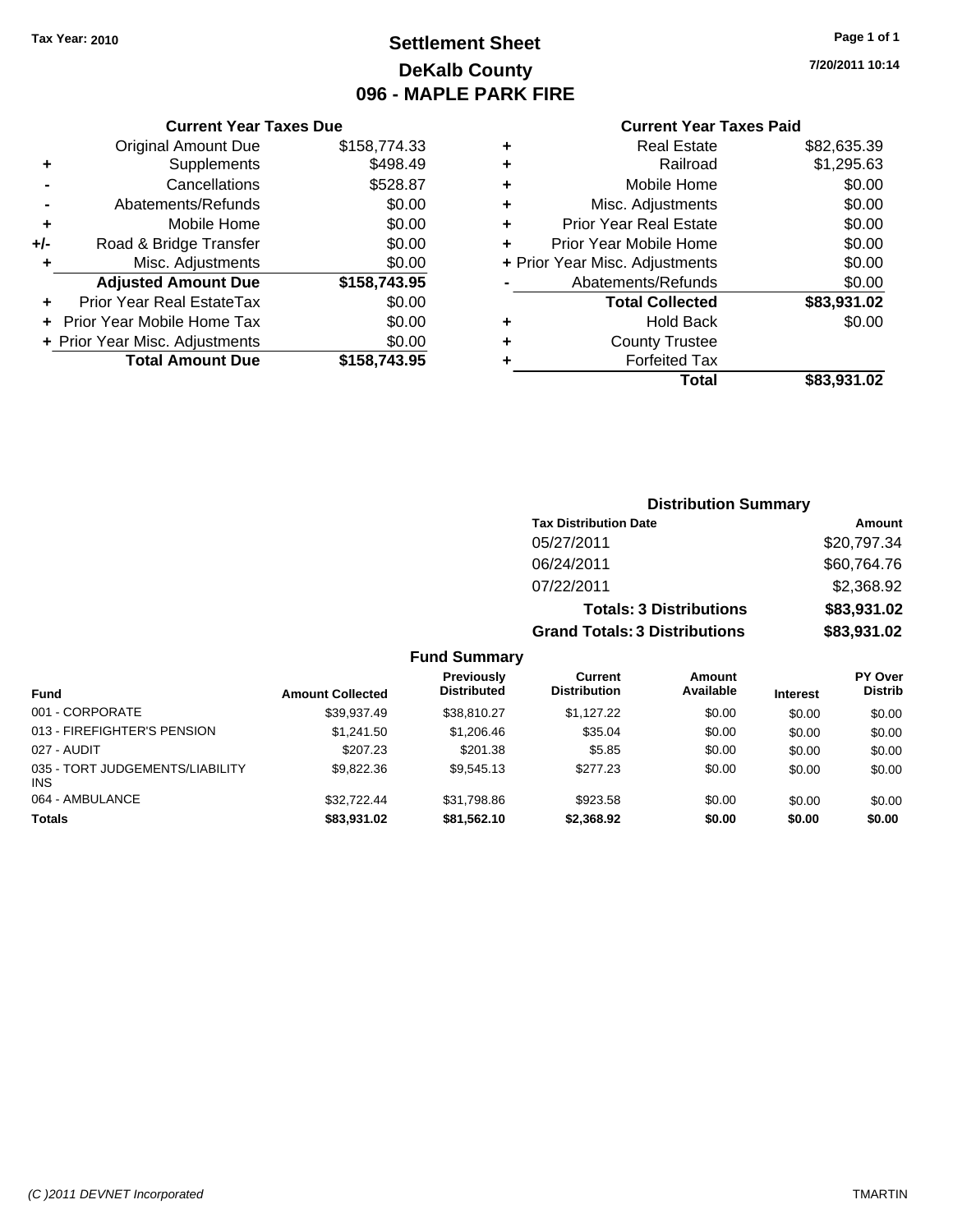# **Settlement Sheet Tax Year: 2010 Page 1 of 1 DeKalb County 097 - PAW PAW FIRE**

**7/20/2011 10:14**

## **Current Year Taxes Due**

|     | <b>Original Amount Due</b>        | \$29,969.43 |
|-----|-----------------------------------|-------------|
| ٠   | Supplements                       | \$0.00      |
|     | Cancellations                     | \$0.00      |
|     | Abatements/Refunds                | \$0.00      |
| ٠   | Mobile Home                       | \$0.00      |
| +/- | Road & Bridge Transfer            | \$0.00      |
| ٠   | Misc. Adjustments                 | \$0.00      |
|     | <b>Adjusted Amount Due</b>        | \$29,969.43 |
|     | Prior Year Real EstateTax         | \$0.00      |
|     | <b>Prior Year Mobile Home Tax</b> | \$0.00      |
|     | + Prior Year Misc. Adjustments    | \$0.00      |
|     | <b>Total Amount Due</b>           | \$29.969.43 |

# **Current Year Taxes Paid**

|   | Real Estate                    | \$14,993.72 |
|---|--------------------------------|-------------|
|   | Railroad                       | \$553.84    |
| ٠ | Mobile Home                    | \$0.00      |
| ٠ | Misc. Adjustments              | \$0.00      |
| ٠ | <b>Prior Year Real Estate</b>  | \$0.00      |
|   | Prior Year Mobile Home         | \$0.00      |
|   | + Prior Year Misc. Adjustments | \$0.00      |
|   | Abatements/Refunds             | \$0.00      |
|   | <b>Total Collected</b>         | \$15,547.56 |
| ٠ | <b>Hold Back</b>               | \$0.00      |
|   | <b>County Trustee</b>          |             |
|   | <b>Forfeited Tax</b>           |             |
|   | Total                          | \$15,547.56 |
|   |                                |             |

|                                         |                         |                                  | <b>Distribution Summary</b>           |                                |                 |                                  |
|-----------------------------------------|-------------------------|----------------------------------|---------------------------------------|--------------------------------|-----------------|----------------------------------|
|                                         |                         |                                  | <b>Tax Distribution Date</b>          |                                |                 | Amount                           |
|                                         |                         |                                  | 05/27/2011                            |                                |                 | \$2,372.97                       |
|                                         |                         |                                  | 06/24/2011                            |                                |                 | \$12,955.27                      |
|                                         |                         |                                  | 07/22/2011                            |                                |                 | \$219.32                         |
|                                         |                         |                                  |                                       | <b>Totals: 3 Distributions</b> |                 | \$15,547.56                      |
|                                         |                         |                                  | <b>Grand Totals: 3 Distributions</b>  |                                | \$15,547.56     |                                  |
|                                         |                         | <b>Fund Summary</b>              |                                       |                                |                 |                                  |
| <b>Fund</b>                             | <b>Amount Collected</b> | Previously<br><b>Distributed</b> | <b>Current</b><br><b>Distribution</b> | <b>Amount</b><br>Available     | <b>Interest</b> | <b>PY Over</b><br><b>Distrib</b> |
| 001 - CORPORATE                         | \$13,957.16             | \$13,760.27                      | \$196.89                              | \$0.00                         | \$0.00          | \$0.00                           |
| 035 - TORT JUDGEMENTS/LIABILITY<br>INS. | \$1,590.40              | \$1.567.97                       | \$22.43                               | \$0.00                         | \$0.00          | \$0.00                           |
| <b>Totals</b>                           | \$15,547.56             | \$15,328,24                      | \$219.32                              | \$0.00                         | \$0.00          | \$0.00                           |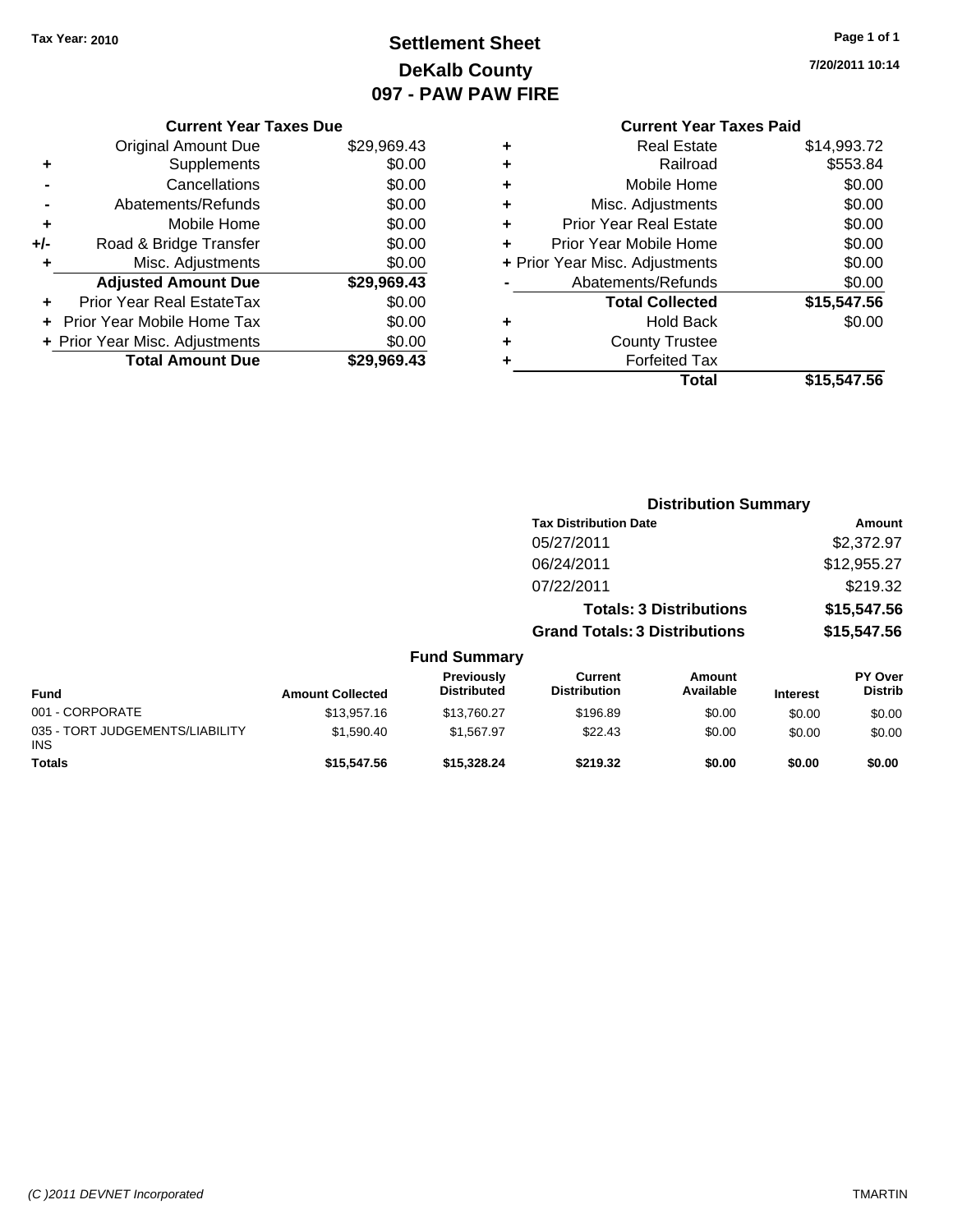# **Settlement Sheet Tax Year: 2010 Page 1 of 1 DeKalb County 098 - SANDWICH FIRE**

**7/20/2011 10:14**

#### **Current Year Taxes Due**

|     | <b>Original Amount Due</b>     | \$528,169.45 |
|-----|--------------------------------|--------------|
| ٠   | Supplements                    | \$1,920.58   |
|     | Cancellations                  | \$2,185.89   |
|     | Abatements/Refunds             | \$3.98       |
| ٠   | Mobile Home                    | \$0.00       |
| +/- | Road & Bridge Transfer         | \$0.00       |
| ٠   | Misc. Adjustments              | \$1.39       |
|     | <b>Adjusted Amount Due</b>     | \$527,901.55 |
|     | Prior Year Real EstateTax      | \$123.15     |
|     | Prior Year Mobile Home Tax     | \$0.00       |
|     | + Prior Year Misc. Adjustments | \$0.00       |
|     | <b>Total Amount Due</b>        | \$528.024.70 |

# **Current Year Taxes Paid**

|   | <b>Real Estate</b>             | \$276,367.70 |
|---|--------------------------------|--------------|
| ٠ | Railroad                       | \$559.61     |
| ٠ | Mobile Home                    | \$0.00       |
| ٠ | Misc. Adjustments              | \$1.39       |
| ٠ | <b>Prior Year Real Estate</b>  | \$123.15     |
|   | Prior Year Mobile Home         | \$0.00       |
|   | + Prior Year Misc. Adjustments | \$0.00       |
|   | Abatements/Refunds             | \$3.98       |
|   | <b>Total Collected</b>         | \$277,047.87 |
| ٠ | <b>Hold Back</b>               | \$0.00       |
| ٠ | <b>County Trustee</b>          |              |
| ٠ | <b>Forfeited Tax</b>           |              |
|   | Total                          | \$277,047.87 |
|   |                                |              |

|                                               |                           |                         |                                         | <b>Distribution Summary</b>                        |                     |                 |                           |  |
|-----------------------------------------------|---------------------------|-------------------------|-----------------------------------------|----------------------------------------------------|---------------------|-----------------|---------------------------|--|
|                                               |                           |                         |                                         | <b>Tax Distribution Date</b>                       |                     |                 | Amount                    |  |
|                                               |                           |                         |                                         | 05/27/2011                                         |                     |                 | \$72,361.09               |  |
|                                               |                           |                         |                                         | 06/24/2011                                         |                     |                 | \$198,666.23              |  |
|                                               | 07/22/2011                |                         |                                         | \$6,020.55                                         |                     |                 |                           |  |
|                                               |                           |                         |                                         | <b>Totals: 3 Distributions</b>                     |                     | \$277,047.87    |                           |  |
|                                               |                           |                         |                                         | <b>Grand Totals: 3 Distributions</b>               |                     | \$277,047.87    |                           |  |
|                                               |                           |                         | <b>Fund Summary</b>                     |                                                    |                     |                 |                           |  |
| <b>Fund</b>                                   |                           | <b>Amount Collected</b> | <b>Previously</b><br><b>Distributed</b> | <b>Current</b><br><b>Distribution</b>              | Amount<br>Available | <b>Interest</b> | PY Over<br><b>Distrib</b> |  |
| 001 - CORPORATE                               |                           | \$238,329.31            | \$233,150.16                            | \$5,179.15                                         | \$0.00              | \$0.00          | \$0.00                    |  |
| 027 - AUDIT                                   |                           | \$2,424.73              | \$2,372.04                              | \$52.69                                            | \$0.00              | \$0.00          | \$0.00                    |  |
| 035 - TORT JUDGEMENTS/LIABILITY<br><b>INS</b> |                           | \$36,293.83             | \$35,505.12                             | \$788.71                                           | \$0.00              | \$0.00          | \$0.00                    |  |
| <b>Totals</b>                                 |                           | \$277,047.87            | \$271,027.32                            | \$6,020.55                                         | \$0.00              | \$0.00          | \$0.00                    |  |
|                                               |                           |                         | <b>Miscellaneous Adjustment Detail</b>  |                                                    |                     |                 |                           |  |
| Year Source                                   | <b>Account Type</b>       |                         | <b>Amount Adjustment Description</b>    |                                                    |                     |                 |                           |  |
| <b>RE</b> - Real Estate<br>2010               | <b>Back Tax Collected</b> |                         |                                         | \$1.39 Countryview Redemption 19-25-253-058 by TBA |                     |                 |                           |  |
| <b>Totals 1 entries</b>                       |                           |                         | \$1.39                                  |                                                    |                     |                 |                           |  |
|                                               |                           |                         | <b>Abatement Detail</b>                 |                                                    |                     |                 |                           |  |
| Year Source                                   | <b>Account Type</b>       |                         | <b>Amount Adjustment Description</b>    |                                                    |                     |                 |                           |  |
| RE - Real Estate<br>2010                      | <b>PTAB Decision</b>      |                         |                                         | \$3.98 19-27-727-012 PTAB Refund by TBA            |                     |                 |                           |  |
| <b>Totals 1 entries</b>                       |                           |                         | \$3.98                                  |                                                    |                     |                 |                           |  |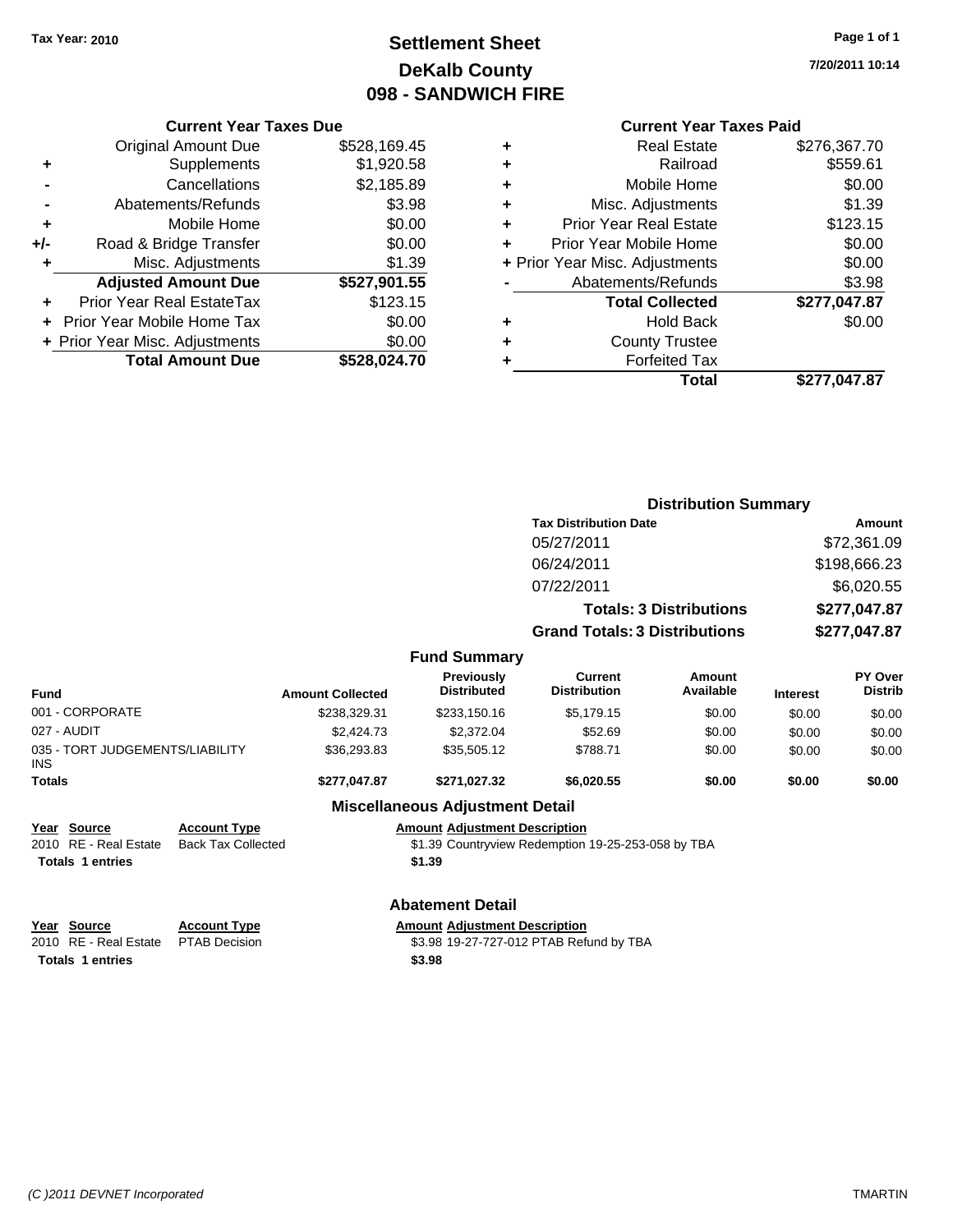# **Settlement Sheet Tax Year: 2010 Page 1 of 1 DeKalb County 099 - SHABBONA FIRE**

**7/20/2011 10:14**

# **Current Year Taxes Paid**

|     | <b>Current Year Taxes Due</b>  |              |
|-----|--------------------------------|--------------|
|     | <b>Original Amount Due</b>     | \$169,788.32 |
| ٠   | Supplements                    | \$638.24     |
|     | Cancellations                  | \$667.55     |
|     | Abatements/Refunds             | \$0.00       |
| ٠   | Mobile Home                    | \$0.00       |
| +/- | Road & Bridge Transfer         | \$0.00       |
| ٠   | Misc. Adjustments              | \$60.60      |
|     | <b>Adjusted Amount Due</b>     | \$169,819.61 |
|     | Prior Year Real EstateTax      | \$0.00       |
|     | Prior Year Mobile Home Tax     | \$0.00       |
|     | + Prior Year Misc. Adjustments | \$0.00       |
|     | <b>Total Amount Due</b>        | \$169,819.61 |

| ٠ | <b>Real Estate</b>             | \$88,419.85 |
|---|--------------------------------|-------------|
| ٠ | Railroad                       | \$1,416.00  |
| ٠ | Mobile Home                    | \$0.00      |
| ٠ | Misc. Adjustments              | \$60.60     |
| ٠ | <b>Prior Year Real Estate</b>  | \$0.00      |
| ٠ | Prior Year Mobile Home         | \$0.00      |
|   | + Prior Year Misc. Adjustments | \$0.00      |
|   | Abatements/Refunds             | \$0.00      |
|   | <b>Total Collected</b>         | \$89,896.45 |
| ٠ | <b>Hold Back</b>               | \$0.00      |
| ٠ | <b>County Trustee</b>          |             |
| ٠ | <b>Forfeited Tax</b>           |             |
|   | Total                          | \$89,896.45 |
|   |                                |             |

|                                         |                         |                                         | <b>Distribution Summary</b>           |                                |                 |                                  |
|-----------------------------------------|-------------------------|-----------------------------------------|---------------------------------------|--------------------------------|-----------------|----------------------------------|
|                                         |                         |                                         | <b>Tax Distribution Date</b>          |                                | <b>Amount</b>   |                                  |
|                                         |                         |                                         | 05/27/2011                            |                                |                 | \$14,241.80                      |
|                                         |                         |                                         | 06/24/2011                            |                                |                 | \$75,098.33                      |
|                                         |                         |                                         | 07/22/2011                            |                                |                 | \$556.32                         |
|                                         |                         |                                         |                                       | <b>Totals: 3 Distributions</b> |                 | \$89,896.45                      |
|                                         |                         |                                         | <b>Grand Totals: 3 Distributions</b>  |                                |                 | \$89,896.45                      |
|                                         |                         | <b>Fund Summary</b>                     |                                       |                                |                 |                                  |
| <b>Fund</b>                             | <b>Amount Collected</b> | <b>Previously</b><br><b>Distributed</b> | <b>Current</b><br><b>Distribution</b> | Amount<br>Available            | <b>Interest</b> | <b>PY Over</b><br><b>Distrib</b> |
| 001 - CORPORATE                         | \$61,808.50             | \$61,426.00                             | \$382.50                              | \$0.00                         | \$0.00          | \$0.00                           |
| 035 - TORT JUDGEMENTS/LIABILITY<br>INS. | \$12,273.92             | \$12,197.96                             | \$75.96                               | \$0.00                         | \$0.00          | \$0.00                           |
| 064 - AMBULANCE                         | \$15,814.03             | \$15,716.17                             | \$97.86                               | \$0.00                         | \$0.00          | \$0.00                           |
| <b>Totals</b>                           | \$89,896.45             | \$89,340.13                             | \$556.32                              | \$0.00                         | \$0.00          | \$0.00                           |

#### **Miscellaneous Adjustment Detail**

### **Year Source Account Type Amount Adjustment Description**

2010 RE - Real Estate Back Tax Collected \$13.13 Dobson Redemption 13-15-402-010 by TBA

2010 RE - Real Estate Paymt In Lieu of Tax **\$47.47 Sequoya Apartments-Housing Authority Payment by TBA** 

Totals 2 entries **200.60**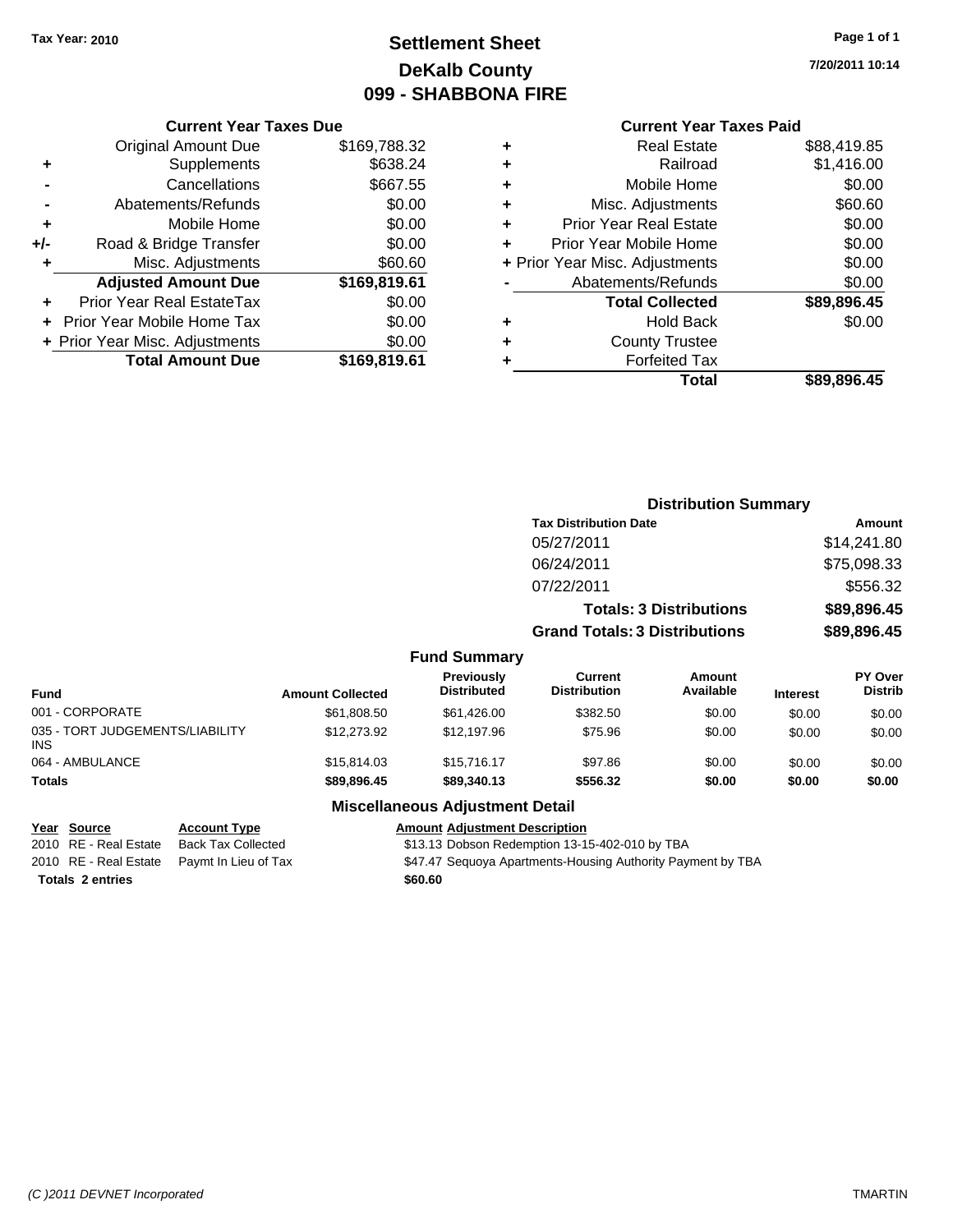# **Settlement Sheet Tax Year: 2010 Page 1 of 1 DeKalb County 100 - SOMONAUK FIRE**

**7/20/2011 10:14**

#### **Current Year Taxes Due**

|     | <b>Original Amount Due</b>        | \$242,697.46 |
|-----|-----------------------------------|--------------|
| ٠   | Supplements                       | \$1,343.94   |
|     | Cancellations                     | \$1,433.23   |
|     | Abatements/Refunds                | \$0.00       |
| ٠   | Mobile Home                       | \$0.00       |
| +/- | Road & Bridge Transfer            | \$0.00       |
| ٠   | Misc. Adjustments                 | \$10.63      |
|     | <b>Adjusted Amount Due</b>        | \$242,618.80 |
|     | <b>Prior Year Real EstateTax</b>  | \$0.00       |
|     | <b>Prior Year Mobile Home Tax</b> | \$0.00       |
|     | + Prior Year Misc. Adjustments    | \$0.00       |
|     | <b>Total Amount Due</b>           | \$242.618.80 |

#### **Current Year Taxes Paid**

| ٠ | <b>Real Estate</b>             | \$130,148.72 |
|---|--------------------------------|--------------|
| ٠ | Railroad                       | \$1,179.08   |
| ÷ | Mobile Home                    | \$0.00       |
| ÷ | Misc. Adjustments              | \$10.63      |
| ٠ | Prior Year Real Estate         | \$0.00       |
| ÷ | Prior Year Mobile Home         | \$0.00       |
|   | + Prior Year Misc. Adjustments | \$0.00       |
|   | Abatements/Refunds             | \$0.00       |
|   | <b>Total Collected</b>         | \$131,338.43 |
| ٠ | Hold Back                      | \$0.00       |
| ٠ | <b>County Trustee</b>          |              |
| ٠ | <b>Forfeited Tax</b>           |              |
|   | Total                          | \$131,338.43 |
|   |                                |              |

|                 |                         |                                        | <b>Distribution Summary</b>           |                                |                 |                           |
|-----------------|-------------------------|----------------------------------------|---------------------------------------|--------------------------------|-----------------|---------------------------|
|                 |                         |                                        | <b>Tax Distribution Date</b>          |                                |                 | Amount                    |
|                 |                         |                                        | 05/27/2011                            |                                |                 | \$36,723.29               |
|                 |                         |                                        | 06/24/2011                            |                                |                 | \$91,689.47               |
|                 |                         |                                        | 07/22/2011                            |                                |                 | \$2,925.67                |
|                 |                         |                                        |                                       | <b>Totals: 3 Distributions</b> |                 | \$131,338.43              |
|                 |                         |                                        | <b>Grand Totals: 3 Distributions</b>  |                                | \$131,338.43    |                           |
|                 |                         | <b>Fund Summary</b>                    |                                       |                                |                 |                           |
| <b>Fund</b>     | <b>Amount Collected</b> | Previously<br><b>Distributed</b>       | <b>Current</b><br><b>Distribution</b> | Amount<br>Available            | <b>Interest</b> | PY Over<br><b>Distrib</b> |
| 001 - CORPORATE | \$69,395.55             | \$67,849.71                            | \$1,545.84                            | \$0.00                         | \$0.00          | \$0.00                    |
| 064 - AMBULANCE | \$61,942.88             | \$60,563.05                            | \$1,379.83                            | \$0.00                         | \$0.00          | \$0.00                    |
| Totals          | \$131,338.43            | \$128,412.76                           | \$2,925.67                            | \$0.00                         | \$0.00          | \$0.00                    |
|                 |                         | <b>Miscellaneous Adjustment Detail</b> |                                       |                                |                 |                           |

**Totals \$10.63 1 entries**

**Year Source Account Type Amount Adjustment Description**<br>
2010 RE - Real Estate Back Tax Collected **1991** 10.63 Jehovahs Witnesses Rede \$10.63 Jehovahs Witnesses Redemption 19-35-300-019 by TBA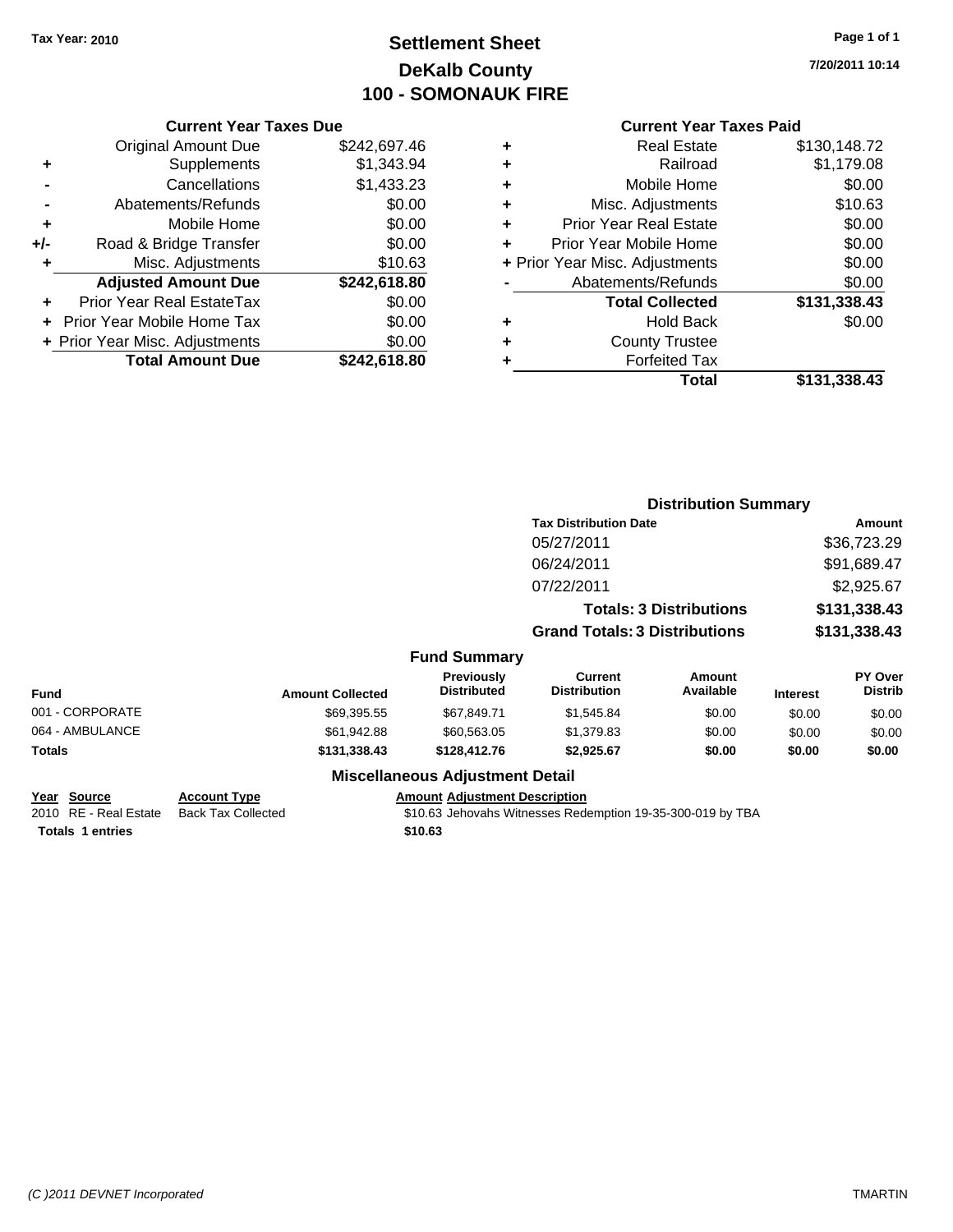# **Settlement Sheet Tax Year: 2010 Page 1 of 1 DeKalb County 101 - SYCAMORE FIRE**

**7/20/2011 10:14**

|     | <b>Current Year Taxes Due</b>     |              |
|-----|-----------------------------------|--------------|
|     | <b>Original Amount Due</b>        | \$307,620.91 |
| ٠   | Supplements                       | \$1,375.39   |
|     | Cancellations                     | \$1,563.28   |
|     | Abatements/Refunds                | \$0.00       |
| ٠   | Mobile Home                       | \$0.00       |
| +/- | Road & Bridge Transfer            | \$0.00       |
|     | Misc. Adjustments                 | \$0.00       |
|     | <b>Adjusted Amount Due</b>        | \$307,433.02 |
| ٠   | Prior Year Real EstateTax         | \$0.00       |
|     | <b>Prior Year Mobile Home Tax</b> | \$0.00       |
|     | + Prior Year Misc. Adjustments    | \$0.00       |
|     | <b>Total Amount Due</b>           | \$307.433.02 |

# **Current Year Taxes Paid**

| ٠ | <b>Real Estate</b>             | \$164,654.24 |
|---|--------------------------------|--------------|
| ٠ | Railroad                       | \$0.00       |
| ٠ | Mobile Home                    | \$0.00       |
| ٠ | Misc. Adjustments              | \$0.00       |
| ٠ | <b>Prior Year Real Estate</b>  | \$0.00       |
| ٠ | Prior Year Mobile Home         | \$0.00       |
|   | + Prior Year Misc. Adjustments | \$0.00       |
|   | Abatements/Refunds             | \$0.00       |
|   | <b>Total Collected</b>         | \$164,654.24 |
| ٠ | <b>Hold Back</b>               | \$0.00       |
| ٠ | <b>County Trustee</b>          |              |
| ٠ | <b>Forfeited Tax</b>           |              |
|   | Total                          | \$164,654.24 |
|   |                                |              |

#### **Distribution Summary Tax Distribution Date Amount** 05/27/2011 \$37,523.46 06/24/2011 \$123,884.05 07/22/2011 \$3,246.73 **Totals: 3 Distributions \$164,654.24 Grand Totals: 3 Distributions \$164,654.24 Fund Summary PY Over Distrib Amount Available Current Distribution Previously**

| Fund            | <b>Amount Collected</b> | ι ι σνιυμειν<br><b>Distributed</b> | <b>VULLEN</b><br><b>Distribution</b> | Allivulit<br>Available | <b>Interest</b> | וסע ו<br><b>Distrib</b> |
|-----------------|-------------------------|------------------------------------|--------------------------------------|------------------------|-----------------|-------------------------|
| 001 - CORPORATE | \$79.382.78             | \$77.817.47                        | \$1,565.31                           | \$0.00                 | \$0.00          | \$0.00                  |
| 064 - AMBULANCE | \$85,271.46             | \$83.590.04                        | \$1.681.42                           | \$0.00                 | \$0.00          | \$0.00                  |
| <b>Totals</b>   | \$164.654.24            | \$161,407.51                       | \$3.246.73                           | \$0.00                 | \$0.00          | \$0.00                  |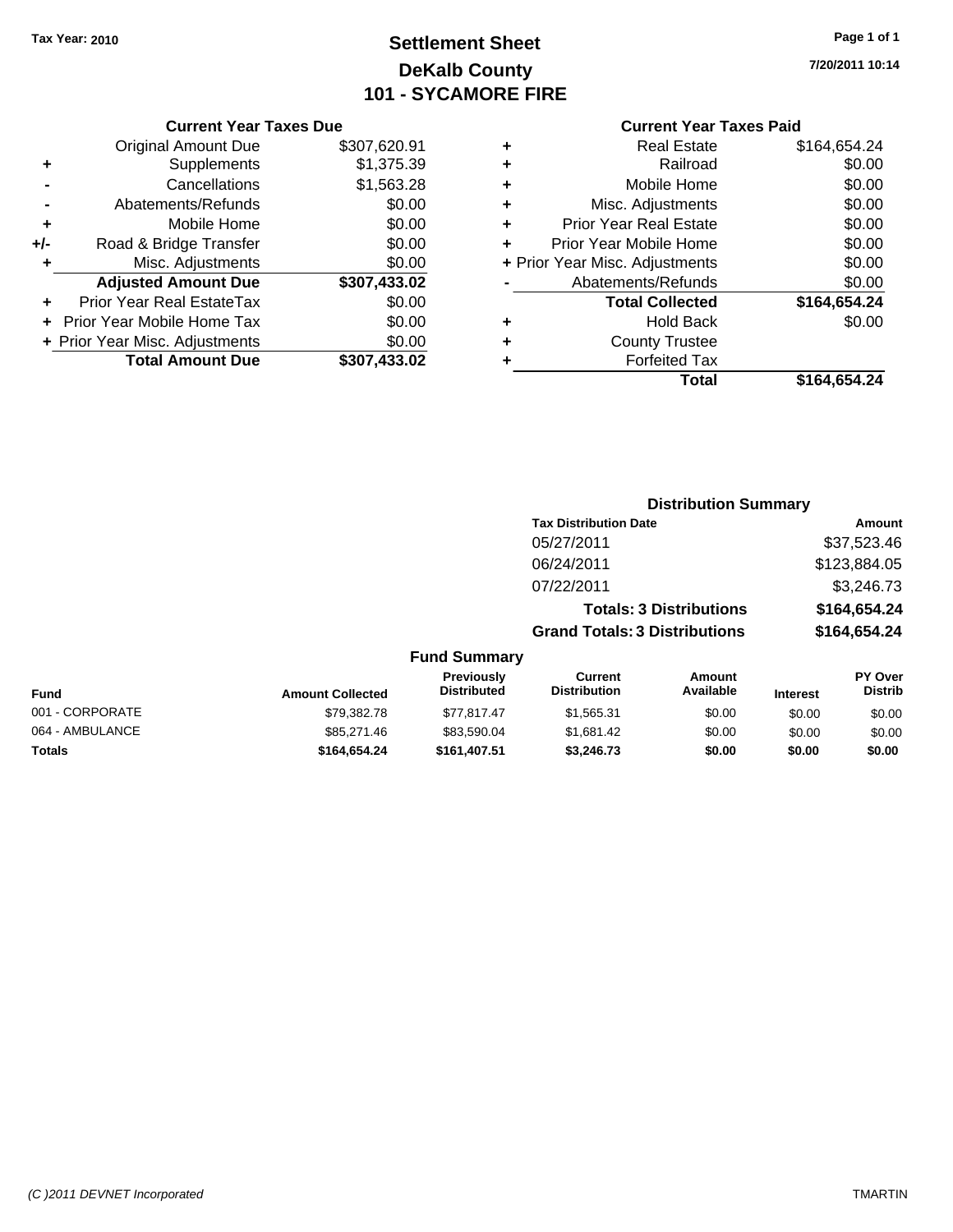# **Settlement Sheet Tax Year: 2010 Page 1 of 1 DeKalb County 102 - WATERMAN FIRE**

**7/20/2011 10:14**

# **Current Year Taxes Paid**

**Distribution Summary**

|   | Total                          | \$70.740.07 |
|---|--------------------------------|-------------|
|   | <b>Forfeited Tax</b>           |             |
| ٠ | <b>County Trustee</b>          |             |
|   | <b>Hold Back</b>               | \$0.00      |
|   | <b>Total Collected</b>         | \$70,740.07 |
|   | Abatements/Refunds             | \$0.00      |
|   | + Prior Year Misc. Adjustments | \$0.00      |
| ٠ | Prior Year Mobile Home         | \$0.00      |
| ٠ | <b>Prior Year Real Estate</b>  | \$0.00      |
| ٠ | Misc. Adjustments              | \$0.00      |
| ٠ | Mobile Home                    | \$0.00      |
| ٠ | Railroad                       | \$745.34    |
| ٠ | <b>Real Estate</b>             | \$69,994.73 |
|   |                                |             |

|     | <b>Current Year Taxes Due</b>  |              |
|-----|--------------------------------|--------------|
|     | <b>Original Amount Due</b>     | \$133,902.28 |
| ٠   | Supplements                    | \$370.97     |
|     | Cancellations                  | \$402.25     |
|     | Abatements/Refunds             | \$0.00       |
| ٠   | Mobile Home                    | \$0.00       |
| +/- | Road & Bridge Transfer         | \$0.00       |
| ٠   | Misc. Adjustments              | \$0.00       |
|     | <b>Adjusted Amount Due</b>     | \$133,871.00 |
|     | Prior Year Real EstateTax      | \$0.00       |
|     | Prior Year Mobile Home Tax     | \$0.00       |
|     | + Prior Year Misc. Adjustments | \$0.00       |
|     | <b>Total Amount Due</b>        | \$133,871.00 |

|                 |                         |                                         | <b>Tax Distribution Date</b>          |                                |                 | Amount                    |
|-----------------|-------------------------|-----------------------------------------|---------------------------------------|--------------------------------|-----------------|---------------------------|
|                 |                         |                                         | 05/27/2011                            |                                |                 | \$13,121.07               |
|                 |                         |                                         | 06/24/2011                            |                                |                 | \$55,709.61               |
|                 |                         |                                         | 07/22/2011                            |                                |                 | \$1,909.39                |
|                 |                         |                                         |                                       | <b>Totals: 3 Distributions</b> |                 | \$70,740.07               |
|                 |                         |                                         | <b>Grand Totals: 3 Distributions</b>  |                                |                 | \$70,740.07               |
|                 |                         | <b>Fund Summary</b>                     |                                       |                                |                 |                           |
| <b>Fund</b>     | <b>Amount Collected</b> | <b>Previously</b><br><b>Distributed</b> | <b>Current</b><br><b>Distribution</b> | Amount<br>Available            | <b>Interest</b> | PY Over<br><b>Distrib</b> |
| 001 - CORPORATE | \$70,740.07             | \$68,830.68                             | \$1,909.39                            | \$0.00                         | \$0.00          | \$0.00                    |

**Totals \$70,740.07 \$68,830.68 \$1,909.39 \$0.00 \$0.00 \$0.00**

#### *(C )2011 DEVNET Incorporated* TMARTIN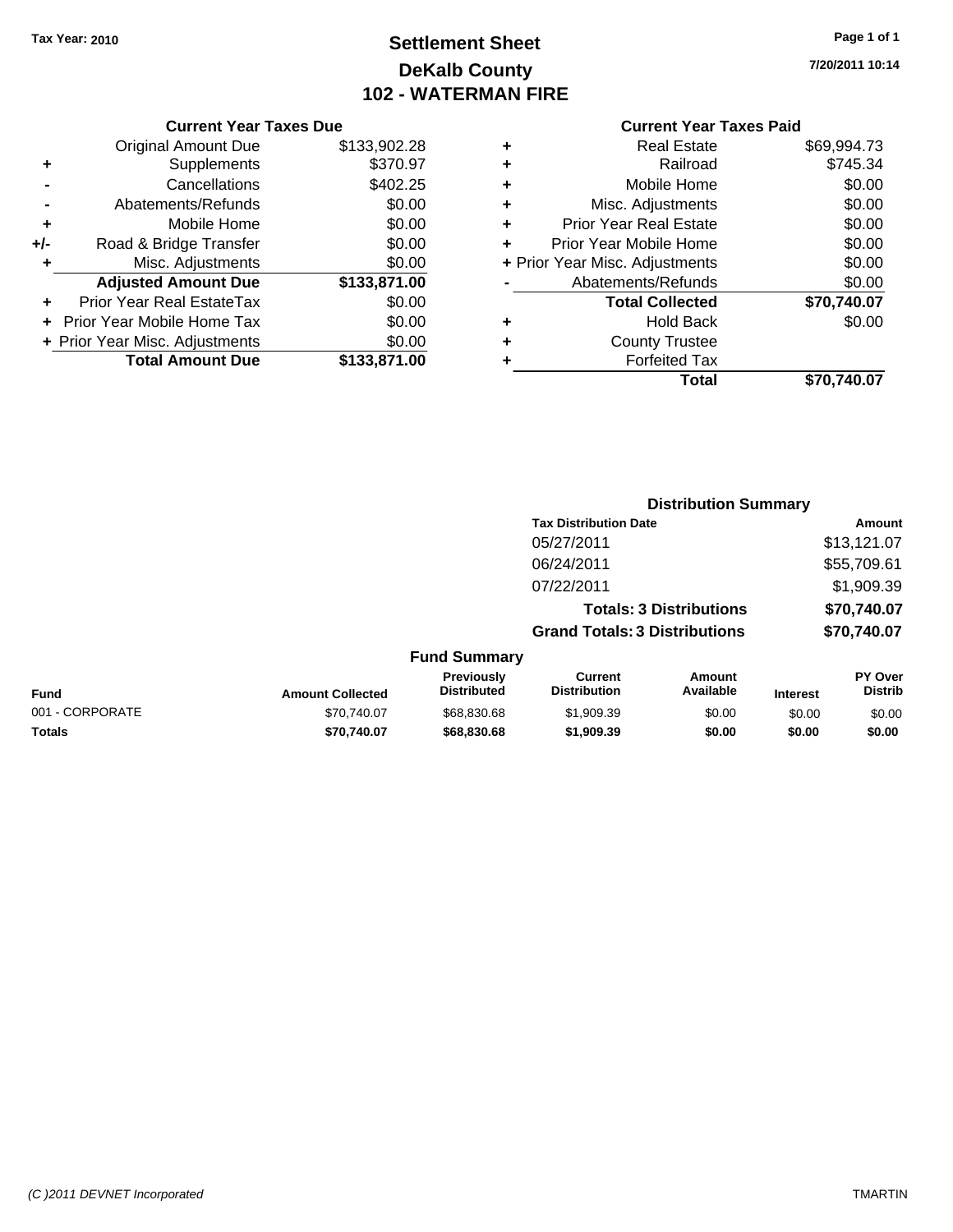# **Settlement Sheet Tax Year: 2010 Page 1 of 1 DeKalb County 103 - EARLVILLE LIBRARY DISTRICT**

**7/20/2011 10:14**

## **Current Year Taxes Paid**

|     | <b>Current Year Taxes Due</b>     |            |
|-----|-----------------------------------|------------|
|     | <b>Original Amount Due</b>        | \$3,650.16 |
| ÷   | Supplements                       | \$0.00     |
|     | Cancellations                     | \$0.00     |
|     | Abatements/Refunds                | \$0.00     |
| ٠   | Mobile Home                       | \$0.00     |
| +/- | Road & Bridge Transfer            | \$0.00     |
|     | Misc. Adjustments                 | \$0.00     |
|     | <b>Adjusted Amount Due</b>        | \$3,650.16 |
| ÷   | Prior Year Real EstateTax         | \$0.00     |
|     | <b>Prior Year Mobile Home Tax</b> | \$0.00     |
|     | + Prior Year Misc. Adjustments    | \$0.00     |
|     | <b>Total Amount Due</b>           | \$3,650.16 |

| ٠ | <b>Real Estate</b>             | \$2,314.43 |
|---|--------------------------------|------------|
| ٠ | Railroad                       | \$0.00     |
| ٠ | Mobile Home                    | \$0.00     |
| ٠ | Misc. Adjustments              | \$0.00     |
| ٠ | <b>Prior Year Real Estate</b>  | \$0.00     |
| ÷ | Prior Year Mobile Home         | \$0.00     |
|   | + Prior Year Misc. Adjustments | \$0.00     |
|   | Abatements/Refunds             | \$0.00     |
|   | <b>Total Collected</b>         | \$2,314.43 |
| ٠ | <b>Hold Back</b>               | \$0.00     |
| ٠ | <b>County Trustee</b>          |            |
|   | <b>Forfeited Tax</b>           |            |
|   | Total                          | \$2.314.43 |

| <b>Distribution Summary</b>          |            |
|--------------------------------------|------------|
| <b>Tax Distribution Date</b>         | Amount     |
| 05/27/2011                           | \$704.15   |
| 06/24/2011                           | \$1,545.32 |
| 07/22/2011                           | \$64.96    |
| <b>Totals: 3 Distributions</b>       | \$2,314.43 |
| <b>Grand Totals: 3 Distributions</b> | \$2,314.43 |

| <b>Fund</b>                                         | <b>Amount Collected</b> | <b>Previously</b><br><b>Distributed</b> | Current<br><b>Distribution</b> | Amount<br>Available |                 | <b>PY Over</b><br><b>Distrib</b> |
|-----------------------------------------------------|-------------------------|-----------------------------------------|--------------------------------|---------------------|-----------------|----------------------------------|
|                                                     |                         |                                         |                                |                     | <b>Interest</b> |                                  |
| 001 - CORPORATE                                     | \$1,410.51              | \$1.370.92                              | \$39.59                        | \$0.00              | \$0.00          | \$0.00                           |
| 004 - OPERATIONS & MAINTENANCE                      | \$188.07                | \$182.79                                | \$5.28                         | \$0.00              | \$0.00          | \$0.00                           |
| 027 - AUDIT                                         | \$40.33                 | \$39.20                                 | \$1.13                         | \$0.00              | \$0.00          | \$0.00                           |
| 031 - WORKING CASH                                  | \$470.16                | \$456.96                                | \$13.20                        | \$0.00              | \$0.00          | \$0.00                           |
| 035 - TORT JUDGMENTS, LIABILITY<br><b>INSURANCE</b> | \$91.02                 | \$88.47                                 | \$2.55                         | \$0.00              | \$0.00          | \$0.00                           |
| 047 - SOCIAL SECURITY                               | \$114.34                | \$111.13                                | \$3.21                         | \$0.00              | \$0.00          | \$0.00                           |
| <b>Totals</b>                                       | \$2,314.43              | \$2,249.47                              | \$64.96                        | \$0.00              | \$0.00          | \$0.00                           |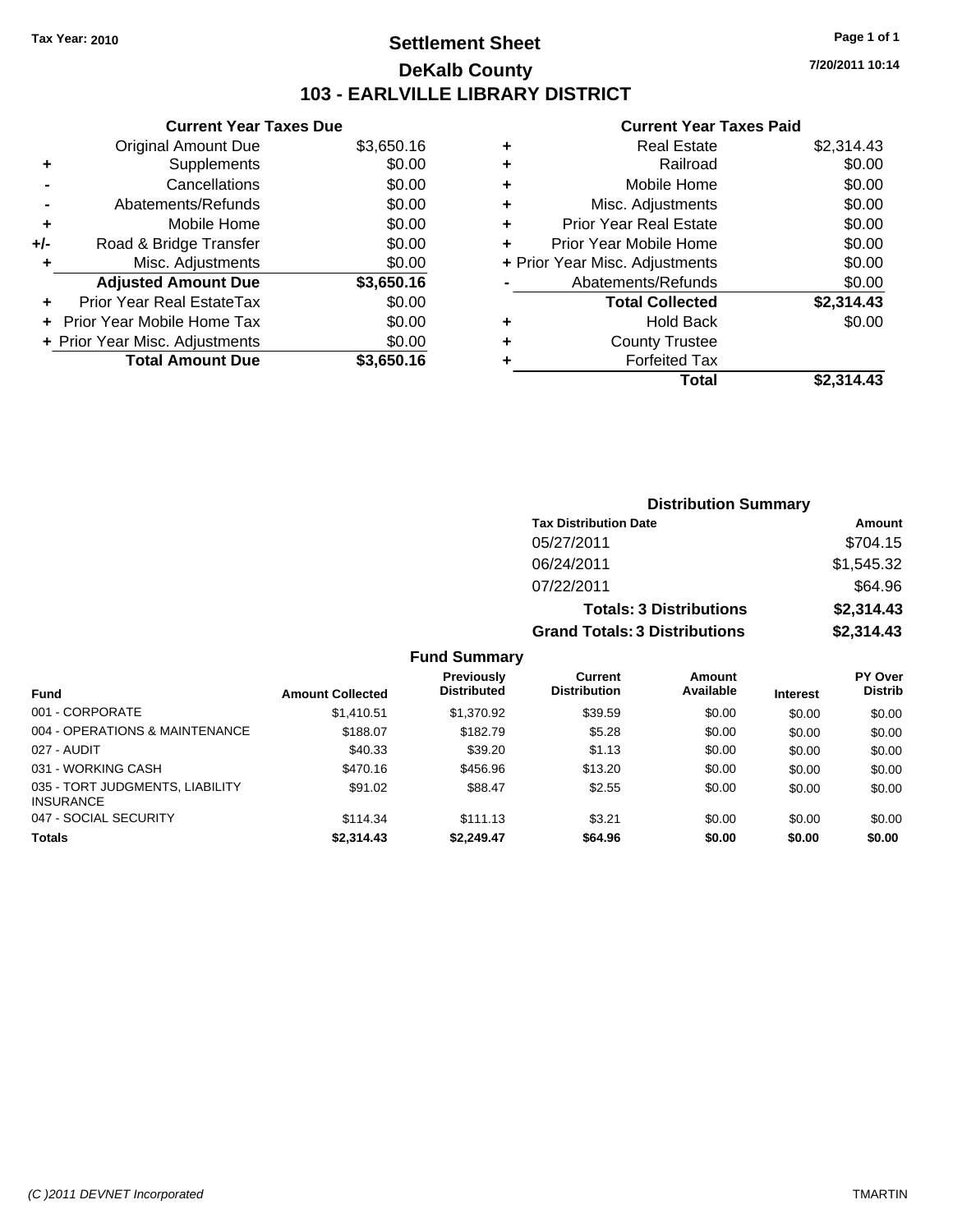# **Settlement Sheet Tax Year: 2010 Page 1 of 1 DeKalb County 110 - DEKALB PARK**

#### **Current Year Taxes Due**

|     | <b>Original Amount Due</b>     | \$3,436,454.46 |
|-----|--------------------------------|----------------|
| ÷   | Supplements                    | \$80,063.09    |
|     | Cancellations                  | \$151,861.98   |
|     | Abatements/Refunds             | \$0.00         |
| ٠   | Mobile Home                    | \$0.00         |
| +/- | Road & Bridge Transfer         | \$0.00         |
| ٠   | Misc. Adjustments              | \$1,232.23     |
|     | <b>Adjusted Amount Due</b>     | \$3,365,887.80 |
|     | Prior Year Real EstateTax      | (\$1,208.24)   |
|     | Prior Year Mobile Home Tax     | \$0.00         |
|     | + Prior Year Misc. Adjustments | \$0.00         |
|     | <b>Total Amount Due</b>        | \$3,364,679.56 |

#### **Current Year Taxes Paid**

|   | <b>Real Estate</b>             | \$1,712,892.14 |
|---|--------------------------------|----------------|
| ٠ | Railroad                       | \$2,927.53     |
| ٠ | Mobile Home                    | \$0.00         |
| ٠ | Misc. Adjustments              | \$1,232.23     |
| ٠ | <b>Prior Year Real Estate</b>  | (\$1,208.24)   |
| ÷ | Prior Year Mobile Home         | \$0.00         |
|   | + Prior Year Misc. Adjustments | \$0.00         |
|   | Abatements/Refunds             | \$0.00         |
|   | <b>Total Collected</b>         | \$1,715,843.66 |
| ٠ | <b>Hold Back</b>               | \$0.00         |
| ٠ | <b>County Trustee</b>          |                |
| ٠ | <b>Forfeited Tax</b>           |                |
|   | Total                          | \$1,715,843.66 |
|   |                                |                |

# **Distribution Summary**

| <b>Tax Distribution Date</b>         | Amount         |
|--------------------------------------|----------------|
| 05/27/2011                           | \$400,062.72   |
| 06/24/2011                           | \$1,270,421.25 |
| 07/22/2011                           | \$45,359.69    |
| <b>Totals: 3 Distributions</b>       | \$1,715,843,66 |
| <b>Grand Totals: 3 Distributions</b> | \$1,715,843.66 |

#### **Fund Summary**

| <b>Fund</b>                             | <b>Amount Collected</b> | <b>Previously</b><br><b>Distributed</b> | <b>Current</b><br><b>Distribution</b> | Amount<br>Available | <b>Interest</b> | PY Over<br><b>Distrib</b> |
|-----------------------------------------|-------------------------|-----------------------------------------|---------------------------------------|---------------------|-----------------|---------------------------|
| 001 - CORPORATE                         | \$455,726.31            | \$443,678.82                            | \$12,047.49                           | \$0.00              | \$0.00          | \$0.00                    |
| 003 - BONDS AND INTEREST                | \$553,665.01            | \$539,028.43                            | \$14,636.58                           | \$0.00              | \$0.00          | \$0.00                    |
| $005 - I. M. R. F.$                     | \$115,599.82            | \$112,543.85                            | \$3,055.97                            | \$0.00              | \$0.00          | \$0.00                    |
| 027 - AUDIT                             | \$12,976.93             | \$12,633.88                             | \$343.05                              | \$0.00              | \$0.00          | \$0.00                    |
| 035 - TORT JUDGEMENTS/LIABILITY<br>INS. | \$43.858.68             | \$42.699.24                             | \$1,159.44                            | \$0.00              | \$0.00          | \$0.00                    |
| 047 - SOCIAL SECURITY                   | \$95.153.83             | \$92.638.37                             | \$2,515.46                            | \$0.00              | \$0.00          | \$0.00                    |
| 060 - UNEMPLOYMENT INSURANCE            | \$5,509.58              | \$5,363.93                              | \$145.65                              | \$0.00              | \$0.00          | \$0.00                    |
| 062 - WORKERS COMPENSATION              | \$31,401.65             | \$30.571.52                             | \$830.13                              | \$0.00              | \$0.00          | \$0.00                    |
| 122 - RECREATION                        | \$215,223.43            | \$209,533.82                            | \$5,689.61                            | \$0.00              | \$0.00          | \$0.00                    |
| 123 - AQUARIUM AND MUSEUM               | \$64,302.95             | \$62,603.05                             | \$1,699.90                            | \$0.00              | \$0.00          | \$0.00                    |
| 126 - REC PROGRAMS/HANDICAPPED          | \$122.425.47            | \$119,189,06                            | \$3,236.41                            | \$0.00              | \$0.00          | \$0.00                    |
| <b>Totals</b>                           | \$1,715,843.66          | \$1,670,483.97                          | \$45,359.69                           | \$0.00              | \$0.00          | \$0.00                    |
|                                         |                         |                                         |                                       |                     |                 |                           |

#### **Miscellaneous Adjustment Detail**

#### **Year Source Account Type Amount Adjustment Description** \$1.60 LaSalle Bank Redemption 08-15-128-009 by TBA 2010 RE - Real Estate Back Tax Collected \$1.60 LaSalle Bank Redemption 08-15-128-010 by TBA 2010 RE - Real Estate Paymt In Lieu of Tax \$855.28 DeKalb Units-Housing Authority by TBA 2010 RE - Real Estate Real Estate Tax **Additional Tax per Target Agreement 08-26-200-010 by TBA Totals \$1,232.23 4 entries**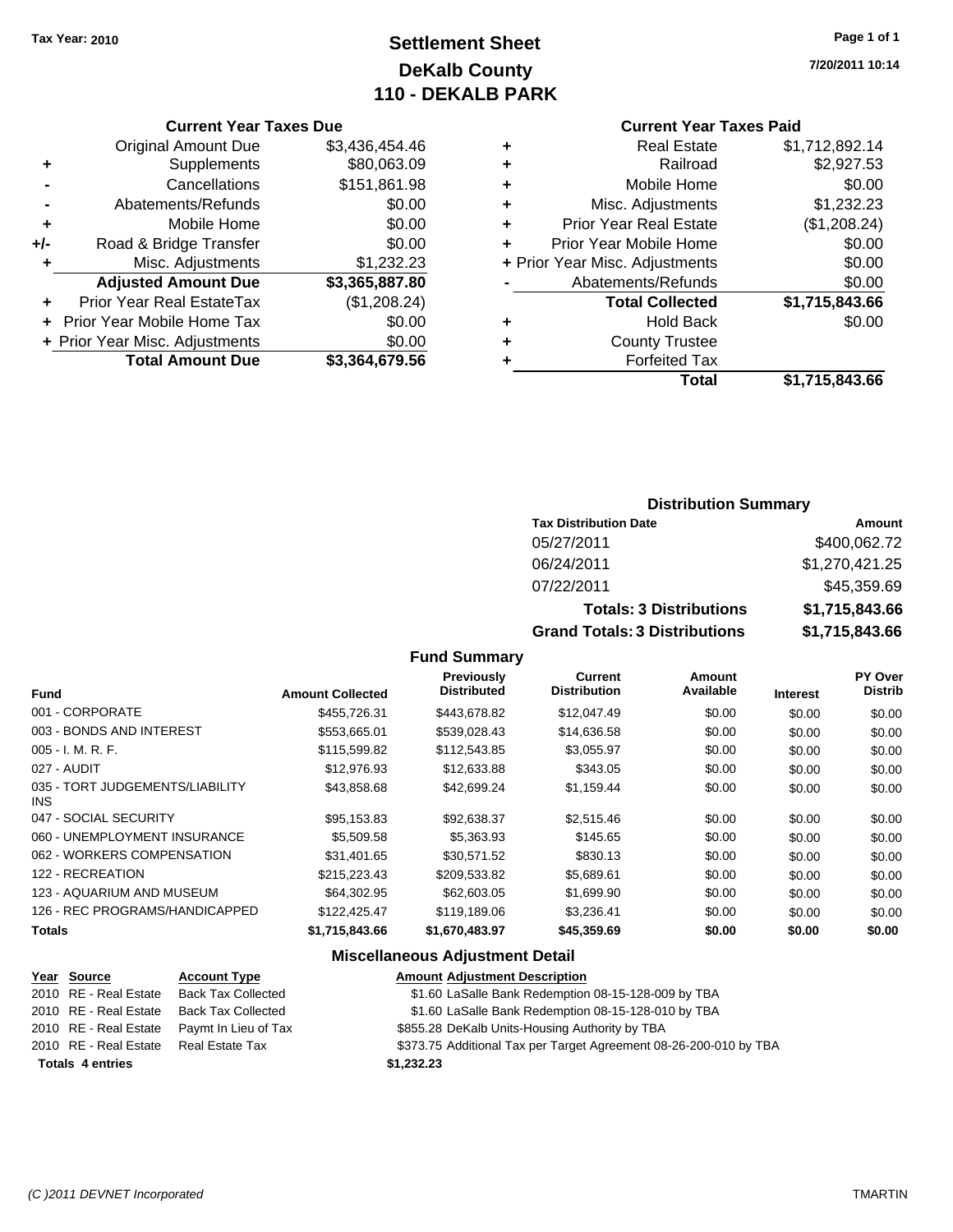# **Settlement Sheet Tax Year: 2010 Page 1 of 1 DeKalb County 111 - FRANKLIN TWP PARK**

**7/20/2011 10:14**

#### **Current Year Taxes Paid**

| <b>Current Year Taxes Due</b>     |             |
|-----------------------------------|-------------|
| <b>Original Amount Due</b>        | \$36,984.81 |
| Supplements                       | \$130.22    |
| Cancellations                     | \$152.39    |
| Abatements/Refunds                | \$0.00      |
| Mobile Home                       | \$0.00      |
| Road & Bridge Transfer            | \$0.00      |
| Misc. Adjustments                 | \$0.00      |
| <b>Adjusted Amount Due</b>        | \$36,962.64 |
| Prior Year Real EstateTax         | \$0.00      |
| <b>Prior Year Mobile Home Tax</b> | \$0.00      |
| + Prior Year Misc. Adjustments    | \$0.00      |
| <b>Total Amount Due</b>           | \$36.962.64 |
|                                   |             |

| ٠ | <b>Real Estate</b>             | \$19,561.94 |
|---|--------------------------------|-------------|
| ٠ | Railroad                       | \$141.55    |
| ٠ | Mobile Home                    | \$0.00      |
| ٠ | Misc. Adjustments              | \$0.00      |
| ÷ | Prior Year Real Estate         | \$0.00      |
|   | Prior Year Mobile Home         | \$0.00      |
|   | + Prior Year Misc. Adjustments | \$0.00      |
|   | Abatements/Refunds             | \$0.00      |
|   | <b>Total Collected</b>         | \$19,703.49 |
| ٠ | <b>Hold Back</b>               | \$0.00      |
| ٠ | <b>County Trustee</b>          |             |
| ٠ | <b>Forfeited Tax</b>           |             |
|   | Total                          | \$19,703,49 |
|   |                                |             |

|                                               |                         |                                  |                                       | <b>Distribution Summary</b>    |                 |                                  |
|-----------------------------------------------|-------------------------|----------------------------------|---------------------------------------|--------------------------------|-----------------|----------------------------------|
|                                               |                         |                                  | <b>Tax Distribution Date</b>          |                                |                 | Amount                           |
|                                               |                         |                                  | 05/27/2011                            |                                |                 | \$5,371.25                       |
|                                               |                         |                                  | 06/24/2011                            |                                |                 | \$14,053.60                      |
|                                               |                         |                                  | 07/22/2011                            |                                |                 | \$278.64                         |
|                                               |                         |                                  |                                       | <b>Totals: 3 Distributions</b> |                 | \$19,703.49                      |
|                                               |                         |                                  | <b>Grand Totals: 3 Distributions</b>  |                                |                 | \$19,703.49                      |
|                                               |                         | <b>Fund Summary</b>              |                                       |                                |                 |                                  |
| <b>Fund</b>                                   | <b>Amount Collected</b> | Previously<br><b>Distributed</b> | <b>Current</b><br><b>Distribution</b> | Amount<br>Available            | <b>Interest</b> | <b>PY Over</b><br><b>Distrib</b> |
| 001 - CORPORATE                               | \$18,394.82             | \$18,134.69                      | \$260.13                              | \$0.00                         | \$0.00          | \$0.00                           |
| 035 - TORT JUDGEMENTS/LIABILITY<br><b>INS</b> | \$1,308.67              | \$1,290.16                       | \$18.51                               | \$0.00                         | \$0.00          | \$0.00                           |
| <b>Totals</b>                                 | \$19,703.49             | \$19,424.85                      | \$278.64                              | \$0.00                         | \$0.00          | \$0.00                           |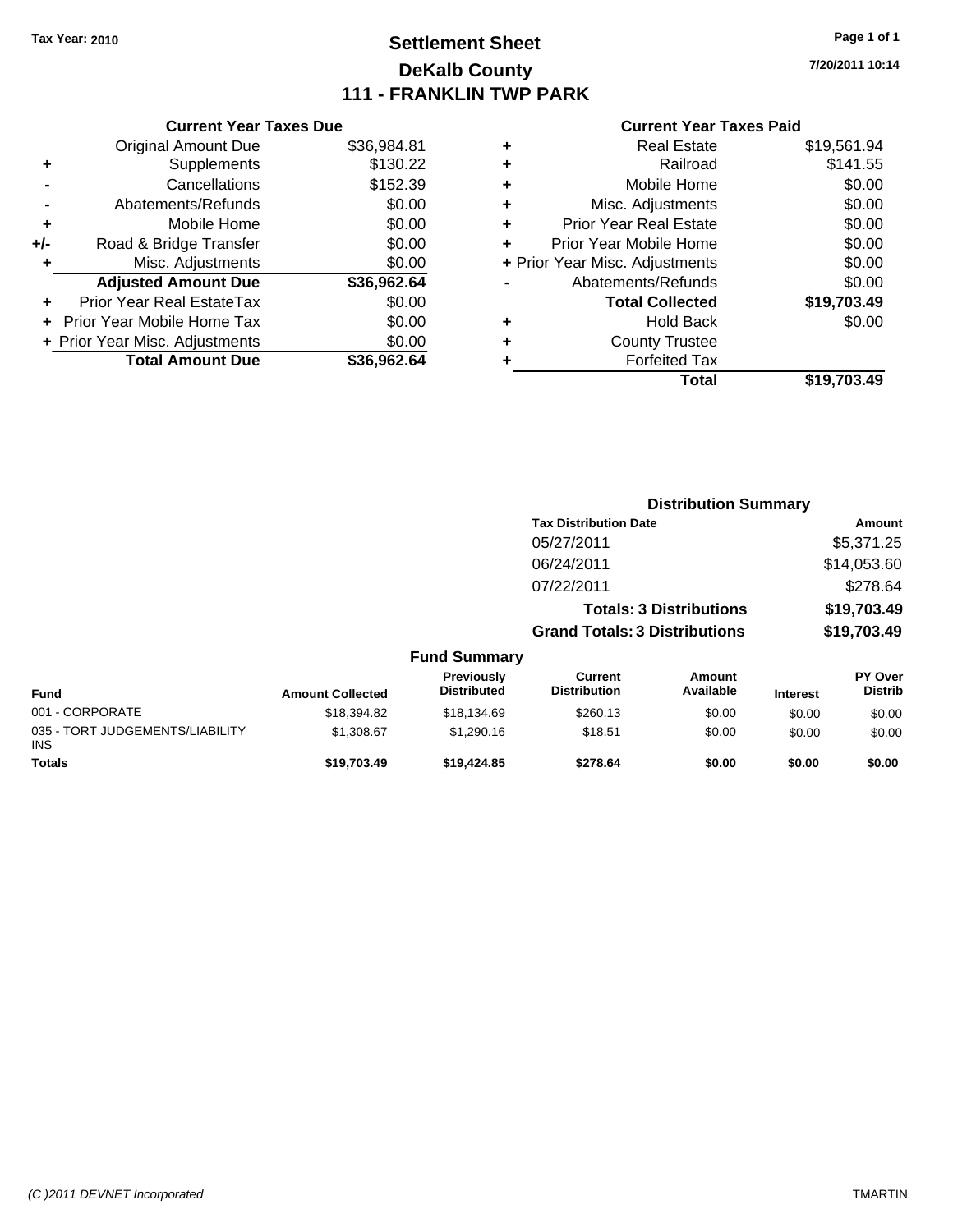# **Settlement Sheet Tax Year: 2010 Page 1 of 1 DeKalb County 112 - GENOA TWP PARK**

**7/20/2011 10:14**

#### **Current Year Taxes Paid**

|     | <b>Current Year Taxes Due</b>  |              |  |  |  |
|-----|--------------------------------|--------------|--|--|--|
|     | <b>Original Amount Due</b>     | \$568,130.83 |  |  |  |
| ٠   | Supplements                    | \$4,586.20   |  |  |  |
|     | Cancellations                  | \$8,093.74   |  |  |  |
|     | Abatements/Refunds             | \$0.00       |  |  |  |
| ٠   | Mobile Home                    | \$0.00       |  |  |  |
| +/- | Road & Bridge Transfer         | \$0.00       |  |  |  |
| ٠   | Misc. Adjustments              | \$136.75     |  |  |  |
|     | <b>Adjusted Amount Due</b>     | \$564,760.04 |  |  |  |
| ٠   | Prior Year Real EstateTax      | \$0.00       |  |  |  |
|     | Prior Year Mobile Home Tax     | \$0.00       |  |  |  |
|     | + Prior Year Misc. Adjustments | \$0.00       |  |  |  |
|     | <b>Total Amount Due</b>        | \$564,760.04 |  |  |  |
|     |                                |              |  |  |  |

| ٠ | <b>Real Estate</b>             | \$296,909.76 |
|---|--------------------------------|--------------|
| ٠ | Railroad                       | \$1,571.27   |
| ٠ | Mobile Home                    | \$0.00       |
| ٠ | Misc. Adjustments              | \$136.75     |
| ٠ | <b>Prior Year Real Estate</b>  | \$0.00       |
|   | Prior Year Mobile Home         | \$0.00       |
|   | + Prior Year Misc. Adjustments | \$0.00       |
|   | Abatements/Refunds             | \$0.00       |
|   | <b>Total Collected</b>         | \$298,617.78 |
| ٠ | <b>Hold Back</b>               | \$0.00       |
|   | <b>County Trustee</b>          |              |
|   | <b>Forfeited Tax</b>           |              |
|   | Total                          | \$298,617.78 |
|   |                                |              |

# **Distribution Summary**

| <b>Tax Distribution Date</b>         | Amount       |
|--------------------------------------|--------------|
| 05/27/2011                           | \$67,282.79  |
| 06/24/2011                           | \$225,365.38 |
| 07/22/2011                           | \$5,969.61   |
| <b>Totals: 3 Distributions</b>       | \$298,617.78 |
| <b>Grand Totals: 3 Distributions</b> | \$298,617.78 |

# **Fund Summary**

| <b>Amount Collected</b> | <b>Previously</b><br><b>Distributed</b> | <b>Current</b><br><b>Distribution</b> | Amount<br>Available | <b>Interest</b> | PY Over<br><b>Distrib</b> |
|-------------------------|-----------------------------------------|---------------------------------------|---------------------|-----------------|---------------------------|
| \$49.587.24             | \$48,595.97                             | \$991.27                              | \$0.00              | \$0.00          | \$0.00                    |
| \$131.115.91            | \$128,494.79                            | \$2,621.12                            | \$0.00              | \$0.00          | \$0.00                    |
| \$9,169.96              | \$8,986.64                              | \$183.32                              | \$0.00              | \$0.00          | \$0.00                    |
| \$2,084.35              | \$2,042.68                              | \$41.67                               | \$0.00              | \$0.00          | \$0.00                    |
| \$0.00                  | \$0.00                                  | \$0.00                                | \$0.00              | \$0.00          | \$0.00                    |
| \$16,255.56             | \$15,930.60                             | \$324.96                              | \$0.00              | \$0.00          | \$0.00                    |
| \$0.00                  | \$0.00                                  | \$0.00                                | \$0.00              | \$0.00          | \$0.00                    |
| \$838.82                | \$822.05                                | \$16.77                               | \$0.00              | \$0.00          | \$0.00                    |
| \$59,527.08             | \$58,337.08                             | \$1,190.00                            | \$0.00              | \$0.00          | \$0.00                    |
| \$25,037.61             | \$24,537.09                             | \$500.52                              | \$0.00              | \$0.00          | \$0.00                    |
| \$5,001.25              | \$4.901.27                              | \$99.98                               | \$0.00              | \$0.00          | \$0.00                    |
| \$298,617.78            | \$292,648.17                            | \$5,969.61                            | \$0.00              | \$0.00          | \$0.00                    |
|                         |                                         |                                       |                     |                 |                           |

# **Miscellaneous Adjustment Detail**

| Year Source             | <b>Account Type</b>       | <b>Amount Adjustment Description</b>                    |
|-------------------------|---------------------------|---------------------------------------------------------|
| 2010 RE - Real Estate   | <b>Back Tax Collected</b> | \$75.66 Lindgren Redemption 03-30-301-017 by TBA        |
| 2010 RE - Real Estate   | <b>Back Tax Collected</b> | \$13.69 Ezam Properties Redemption 03-30-130-016 by TBA |
| 2010 RE - Real Estate   | <b>Back Tax Collected</b> | \$18.84 Ezam Properties Redemption 03-30-130-018 by TBA |
| 2010 RE - Real Estate   | <b>Back Tax Collected</b> | \$28.56 Ezam Properties Redemption 03-30-130-022 by TBA |
| <b>Totals 4 entries</b> |                           | \$136.75                                                |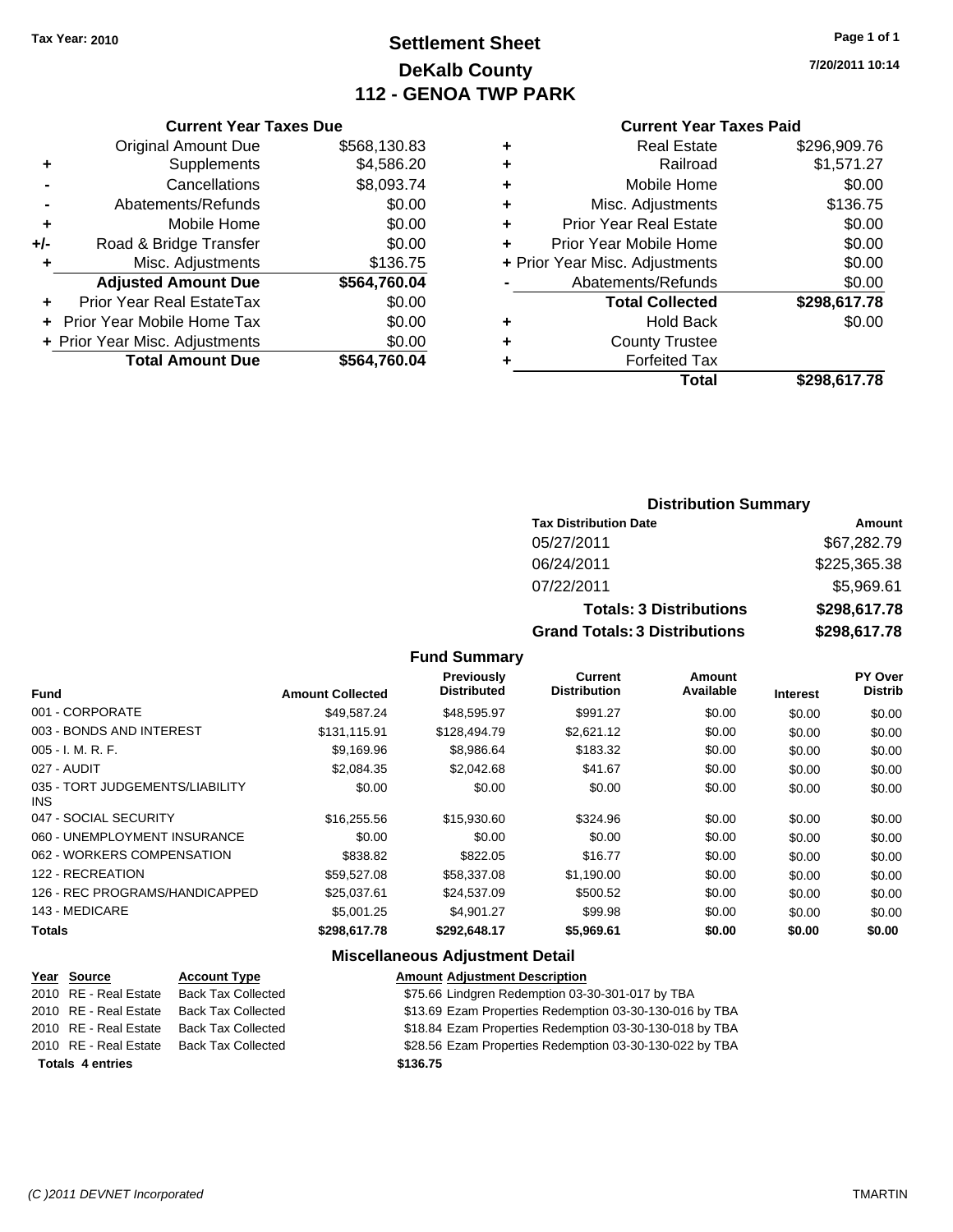# **Settlement Sheet Tax Year: 2010 Page 1 of 1 DeKalb County 113 - KINGSTON TWP PARK**

**7/20/2011 10:14**

|     | <b>Current Year Taxes Due</b>  |             |
|-----|--------------------------------|-------------|
|     | <b>Original Amount Due</b>     | \$46,684.39 |
| ٠   | Supplements                    | \$353.89    |
|     | Cancellations                  | \$404.47    |
|     | Abatements/Refunds             | \$0.00      |
| ٠   | Mobile Home                    | \$0.00      |
| +/- | Road & Bridge Transfer         | \$0.00      |
| ٠   | Misc. Adjustments              | \$0.00      |
|     | <b>Adjusted Amount Due</b>     | \$46,633.81 |
|     | Prior Year Real EstateTax      | \$0.00      |
|     | Prior Year Mobile Home Tax     | \$0.00      |
|     | + Prior Year Misc. Adjustments | \$0.00      |
|     | <b>Total Amount Due</b>        | \$46,633.81 |
|     |                                |             |

#### **Current Year Taxes Paid**

|   | <b>Real Estate</b>             | \$24,785.07 |
|---|--------------------------------|-------------|
| ٠ | Railroad                       | \$211.42    |
| ٠ | Mobile Home                    | \$0.00      |
| ٠ | Misc. Adjustments              | \$0.00      |
| ٠ | <b>Prior Year Real Estate</b>  | \$0.00      |
|   | Prior Year Mobile Home         | \$0.00      |
|   | + Prior Year Misc. Adjustments | \$0.00      |
|   | Abatements/Refunds             | \$0.00      |
|   | <b>Total Collected</b>         | \$24,996.49 |
| ٠ | <b>Hold Back</b>               | \$0.00      |
| ٠ | <b>County Trustee</b>          |             |
| ٠ | <b>Forfeited Tax</b>           |             |
|   | Total                          | \$24,996.49 |
|   |                                |             |

|                                               |                         |                                         |                                       | <b>Distribution Summary</b>    |                 |                           |
|-----------------------------------------------|-------------------------|-----------------------------------------|---------------------------------------|--------------------------------|-----------------|---------------------------|
|                                               |                         |                                         | <b>Tax Distribution Date</b>          |                                |                 | Amount                    |
|                                               |                         |                                         | 05/27/2011                            |                                |                 | \$5,575.70                |
|                                               |                         |                                         | 06/24/2011                            |                                |                 | \$18,897.79               |
|                                               |                         |                                         | 07/22/2011                            |                                |                 | \$523.00                  |
|                                               |                         |                                         |                                       | <b>Totals: 3 Distributions</b> |                 | \$24,996.49               |
|                                               |                         |                                         | <b>Grand Totals: 3 Distributions</b>  |                                |                 | \$24,996.49               |
|                                               |                         | <b>Fund Summary</b>                     |                                       |                                |                 |                           |
| <b>Fund</b>                                   | <b>Amount Collected</b> | <b>Previously</b><br><b>Distributed</b> | <b>Current</b><br><b>Distribution</b> | Amount<br>Available            | <b>Interest</b> | PY Over<br><b>Distrib</b> |
| 001 - CORPORATE                               | \$19,925.37             | \$19,508.47                             | \$416.90                              | \$0.00                         | \$0.00          | \$0.00                    |
| 035 - TORT JUDGEMENTS/LIABILITY<br><b>INS</b> | \$2,297.01              | \$2,248.95                              | \$48.06                               | \$0.00                         | \$0.00          | \$0.00                    |
| 122 - RECREATION                              | \$2,774.11              | \$2.716.07                              | \$58.04                               | \$0.00                         | \$0.00          | \$0.00                    |

**Totals \$24,996.49 \$24,473.49 \$523.00 \$0.00 \$0.00 \$0.00**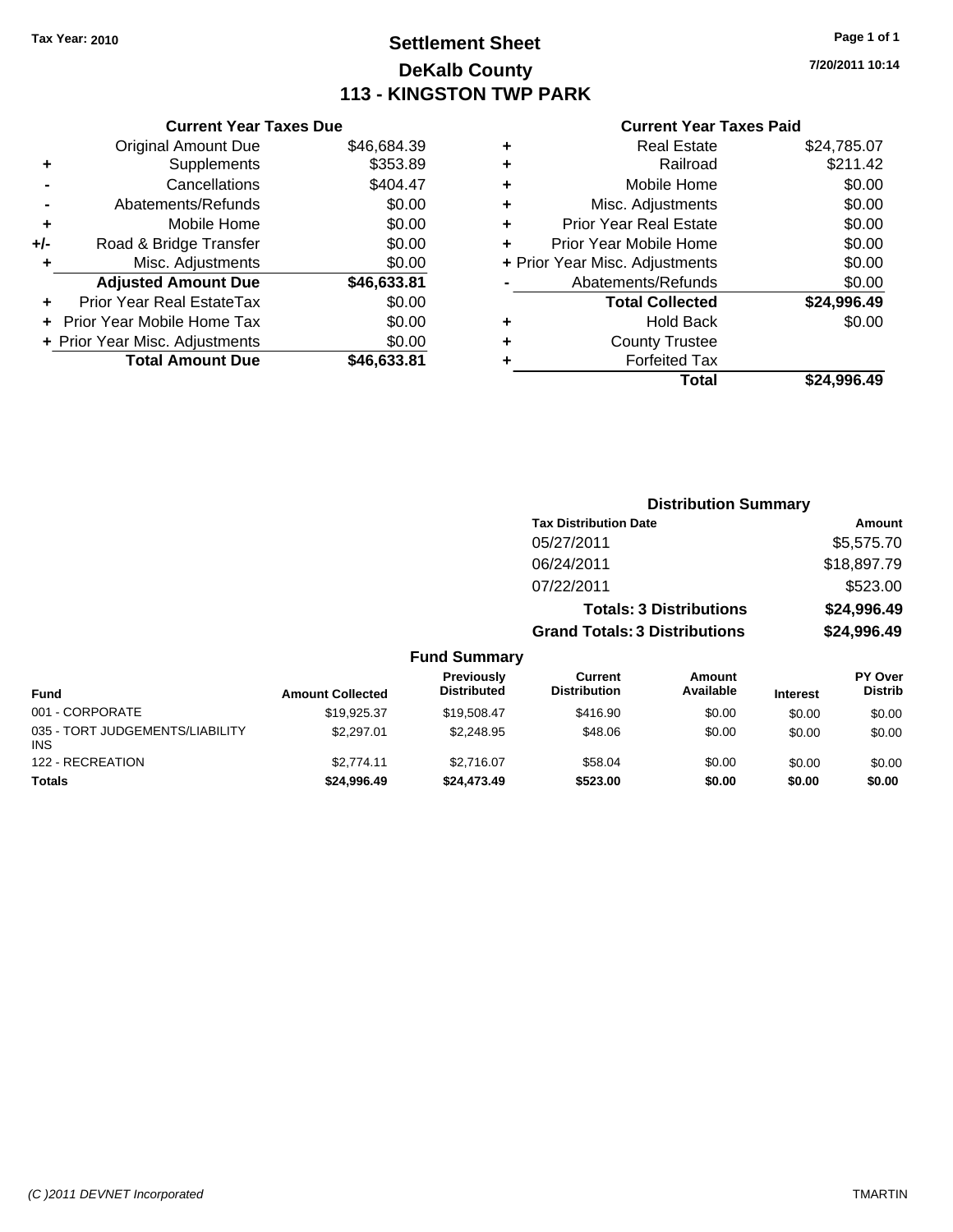# **Settlement Sheet Tax Year: 2010 Page 1 of 1 DeKalb County 114 - SANDWICH PARK**

**7/20/2011 10:14**

#### **Current Year Taxes Due**

|     | <b>Original Amount Due</b>        | \$428,489.45 |
|-----|-----------------------------------|--------------|
| ٠   | Supplements                       | \$1,783.14   |
|     | Cancellations                     | \$2,029.43   |
|     | Abatements/Refunds                | \$3.70       |
| ٠   | Mobile Home                       | \$0.00       |
| +/- | Road & Bridge Transfer            | \$0.00       |
|     | Misc. Adjustments                 | \$1.29       |
|     | <b>Adjusted Amount Due</b>        | \$428,240.75 |
|     | <b>Prior Year Real EstateTax</b>  | (\$37.68)    |
|     | <b>Prior Year Mobile Home Tax</b> | \$0.00       |
|     | + Prior Year Misc. Adjustments    | \$0.00       |
|     | <b>Total Amount Due</b>           | \$428,203.07 |

### **Current Year Taxes Paid**

| ٠ | <b>Real Estate</b>             | \$223,988.89 |
|---|--------------------------------|--------------|
| ٠ | Railroad                       | \$279.74     |
| ٠ | Mobile Home                    | \$0.00       |
| ٠ | Misc. Adjustments              | \$1.29       |
| ٠ | Prior Year Real Estate         | (\$37.68)    |
| ÷ | Prior Year Mobile Home         | \$0.00       |
|   | + Prior Year Misc. Adjustments | \$0.00       |
|   | Abatements/Refunds             | \$3.70       |
|   | <b>Total Collected</b>         | \$224,228.54 |
| ٠ | Hold Back                      | \$0.00       |
| ٠ | <b>County Trustee</b>          |              |
| ٠ | <b>Forfeited Tax</b>           |              |
|   | Total                          | \$224,228.54 |
|   |                                |              |

# **Distribution Summary Tax Distribution Date Amount** 05/27/2011 \$60,928.49 06/24/2011 \$158,229.92 07/22/2011 \$5,070.13 **Totals: 3 Distributions \$224,228.54 Grand Totals: 3 Distributions \$224,228.54**

### **Fund Summary**

| <b>Fund</b>                             | <b>Amount Collected</b> | <b>Previously</b><br><b>Distributed</b> | <b>Current</b><br><b>Distribution</b> | Amount<br>Available | <b>Interest</b> | PY Over<br><b>Distrib</b> |
|-----------------------------------------|-------------------------|-----------------------------------------|---------------------------------------|---------------------|-----------------|---------------------------|
| 001 - CORPORATE                         | \$72,555.16             | \$70.914.60                             | \$1,640.56                            | \$0.00              | \$0.00          | \$0.00                    |
| 003 - BONDS AND INTEREST                | \$50,933.30             | \$49,781.62                             | \$1,151.68                            | \$0.00              | \$0.00          | \$0.00                    |
| $005 - I. M. R. F.$                     | \$14.071.92             | \$13,753,73                             | \$318.19                              | \$0.00              | \$0.00          | \$0.00                    |
| 027 - AUDIT                             | \$3.635.20              | \$3,553.00                              | \$82.20                               | \$0.00              | \$0.00          | \$0.00                    |
| 035 - TORT JUDGEMENTS/LIABILITY<br>INS. | \$11.341.47             | \$11.085.03                             | \$256.44                              | \$0.00              | \$0.00          | \$0.00                    |
| 047 - SOCIAL SECURITY                   | \$4,539.74              | \$4,437.08                              | \$102.66                              | \$0.00              | \$0.00          | \$0.00                    |
| 060 - UNEMPLOYMENT INSURANCE            | \$2,269.87              | \$2.218.54                              | \$51.33                               | \$0.00              | \$0.00          | \$0.00                    |
| 122 - RECREATION                        | \$64,421.32             | \$62,964.66                             | \$1,456.66                            | \$0.00              | \$0.00          | \$0.00                    |
| 125 - PAVING & LIGHTING, STREETS        | \$460.56                | \$450.15                                | \$10.41                               | \$0.00              | \$0.00          | \$0.00                    |
| <b>Totals</b>                           | \$224,228.54            | \$219,158.41                            | \$5,070.13                            | \$0.00              | \$0.00          | \$0.00                    |

#### **Miscellaneous Adjustment Detail**

# **Year Source Account Type Amount Adjustment Description**

2010 RE - Real Estate Back Tax Collected \$1.29 Countryview Redemption 19-25-253-058 by TBA **Totals 1 entries 1.29** 

#### **Abatement Detail**

**Year Source Account Type Amount Adjustment Description** \$3.70 19-27-727-012 PTAB Refund by TBA Totals 1 entries \$3.70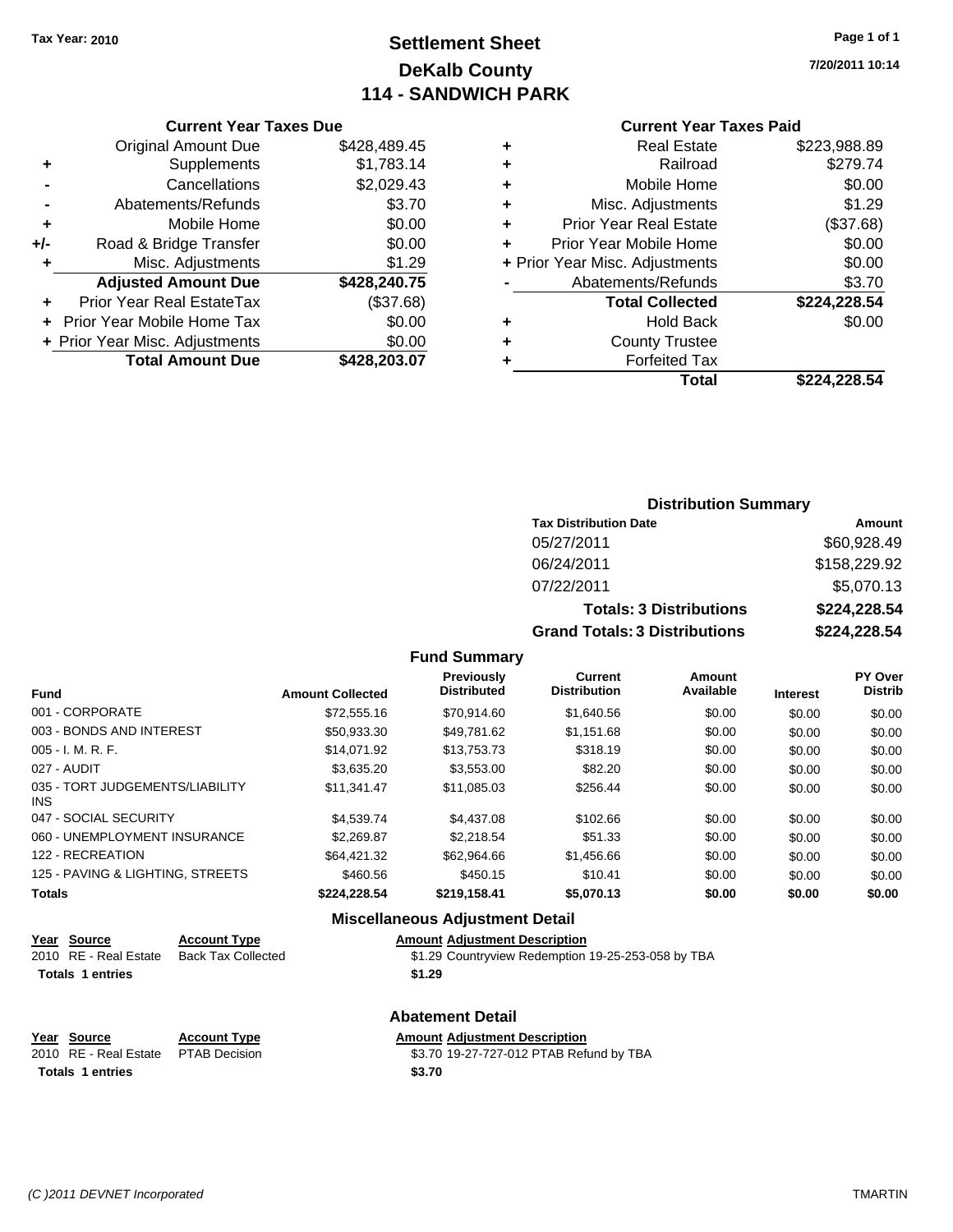# **Settlement Sheet Tax Year: 2010 Page 1 of 1 DeKalb County 115 - SYCAMORE PARK**

**7/20/2011 10:14**

# **Current Year Taxes Paid**

|   | OUITGIIL I GAI TAAGS FAIU      |                |
|---|--------------------------------|----------------|
| ٠ | <b>Real Estate</b>             | \$1,095,718.34 |
| ٠ | Railroad                       | \$0.11         |
| ٠ | Mobile Home                    | \$0.00         |
| ٠ | Misc. Adjustments              | \$460.35       |
| ٠ | <b>Prior Year Real Estate</b>  | \$0.00         |
|   | Prior Year Mobile Home         | \$0.00         |
|   | + Prior Year Misc. Adjustments | \$0.00         |
|   | Abatements/Refunds             | \$0.00         |
|   | <b>Total Collected</b>         | \$1,096,178.80 |
| ٠ | <b>Hold Back</b>               | \$0.00         |
| ٠ | <b>County Trustee</b>          |                |
|   | <b>Forfeited Tax</b>           |                |
|   | Total                          | \$1,096,178.80 |
|   |                                |                |

# **Current Year Taxes Due** Original Amount Due \$2,142,160.14 **+** Supplements \$20,442.54 **-** Cancellations \$22,795.00 **-** Abatements/Refunds \$0.00 **+** Mobile Home \$0.00 **+/-** Road & Bridge Transfer \$0.00 **+** Misc. Adjustments \$460.35 **Adjusted Amount Due \$2,140,268.03 +** Prior Year Real EstateTax \$0.00 **+** Prior Year Mobile Home Tax \$0.00 **+ Prior Year Misc. Adjustments**  $$0.00$ **Total Amount Due \$2,140,268.03**

## **Distribution Summary**

| <b>Tax Distribution Date</b>         | Amount         |
|--------------------------------------|----------------|
| 05/27/2011                           | \$238,456.74   |
| 06/24/2011                           | \$836,099.35   |
| 07/22/2011                           | \$21,622.71    |
| <b>Totals: 3 Distributions</b>       | \$1,096,178.80 |
| <b>Grand Totals: 3 Distributions</b> | \$1,096,178.80 |

#### **Fund Summary**

| <b>Fund</b>                                    | <b>Amount Collected</b> | Previously<br><b>Distributed</b> | Current<br><b>Distribution</b> | Amount<br>Available | <b>Interest</b> | <b>PY Over</b><br><b>Distrib</b> |
|------------------------------------------------|-------------------------|----------------------------------|--------------------------------|---------------------|-----------------|----------------------------------|
| 001 - CORPORATE                                | \$238,970.26            | \$234,256.43                     | \$4,713.83                     | \$0.00              | \$0.00          | \$0.00                           |
| 003 - BONDS AND INTEREST                       | \$277.993.14            | \$272,509.58                     | \$5,483.56                     | \$0.00              | \$0.00          | \$0.00                           |
| $005 - I. M. R. F.$                            | \$50.160.05             | \$49.170.62                      | \$989.43                       | \$0.00              | \$0.00          | \$0.00                           |
| 014 - POLICE PROTECTION                        | \$0.00                  | \$0.00                           | \$0.00                         | \$0.00              | \$0.00          | \$0.00                           |
| 027 - AUDIT                                    | \$11.781.73             | \$11,549.33                      | \$232.40                       | \$0.00              | \$0.00          | \$0.00                           |
| 035 - TORT JUDGEMENTS/LIABILITY<br>INS.        | \$50,160.05             | \$49,170.62                      | \$989.43                       | \$0.00              | \$0.00          | \$0.00                           |
| 039 - PLAYGROUND AND RECREATION<br><b>COMM</b> | \$171,436.88            | \$168,055.20                     | \$3,381.68                     | \$0.00              | \$0.00          | \$0.00                           |
| 047 - SOCIAL SECURITY                          | \$45,547.33             | \$44,648.88                      | \$898.45                       | \$0.00              | \$0.00          | \$0.00                           |
| 122 - RECREATION                               | \$154.541.48            | \$151,493.07                     | \$3,048.41                     | \$0.00              | \$0.00          | \$0.00                           |
| 125 - PAVING & LIGHTING, STREETS               | \$0.00                  | \$0.00                           | \$0.00                         | \$0.00              | \$0.00          | \$0.00                           |
| 126 - REC PROGRAMS/HANDICAPPED                 | \$95,587.88             | \$93,702.36                      | \$1,885.52                     | \$0.00              | \$0.00          | \$0.00                           |
| <b>Totals</b>                                  | \$1,096,178.80          | \$1,074,556.09                   | \$21,622.71                    | \$0.00              | \$0.00          | \$0.00                           |

#### **Miscellaneous Adjustment Detail**

| Year Source             | <b>Account Type</b>                        | <b>Amount Adjustment Description</b>                        |
|-------------------------|--------------------------------------------|-------------------------------------------------------------|
| 2010 RE - Real Estate   | <b>Back Tax Collected</b>                  | \$29.51 Brown's Supermarket Redemption 06-32-282-008 by TBA |
| 2010 RE - Real Estate   | <b>Back Tax Collected</b>                  | \$4.69 Stogsdill Redemption 06-32-328-005 by TBA            |
|                         | 2010 RE - Real Estate Paymt In Lieu of Tax | \$426.15 Sycamore Units-Housing Authority by TBA            |
| <b>Totals 3 entries</b> |                                            | \$460.35                                                    |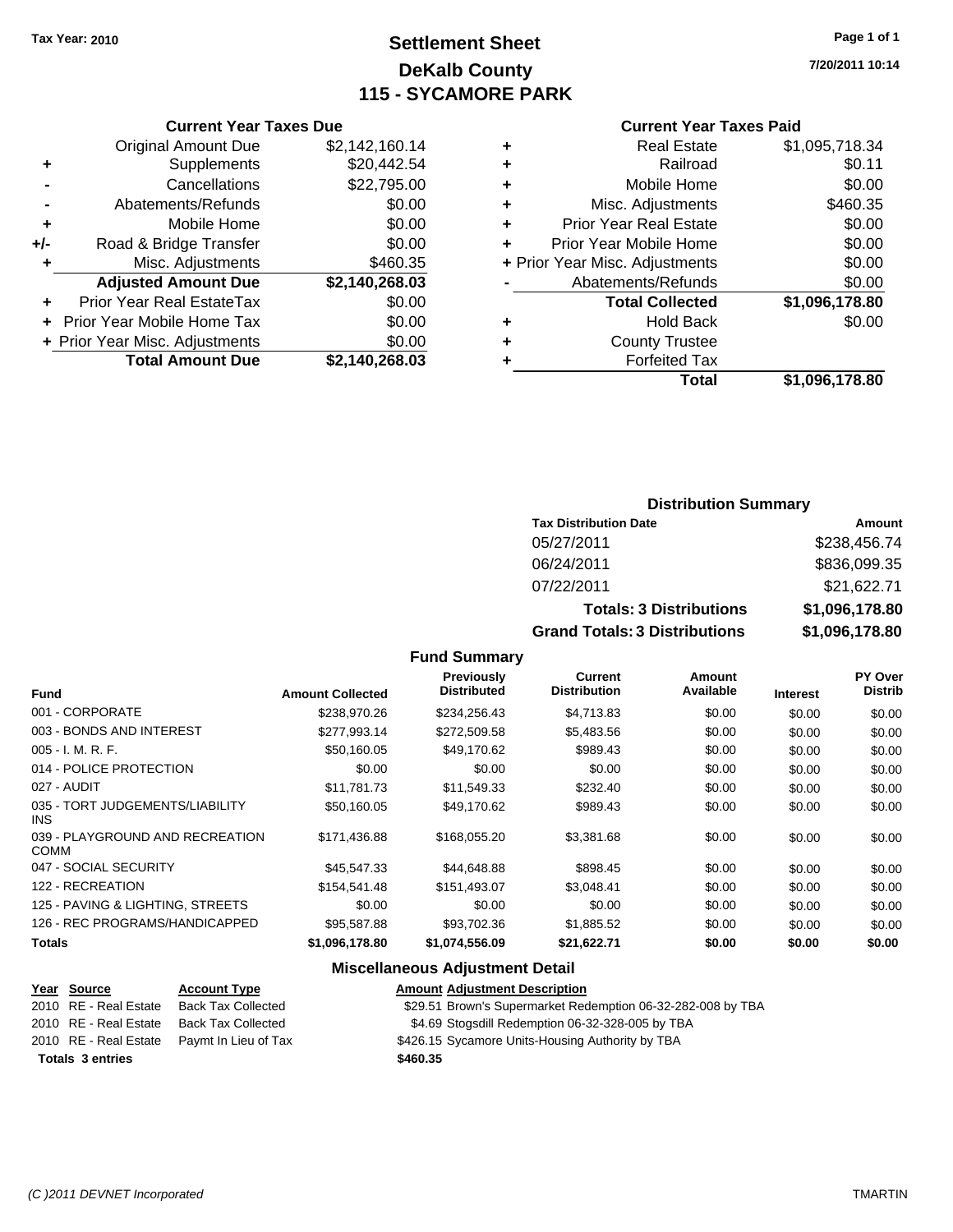# **Settlement Sheet Tax Year: 2010 Page 1 of 1 DeKalb County 120 - SCHOOL DISTRICT 1**

**7/20/2011 10:14**

## **Current Year Taxes Paid**

|     | <b>Current Year Taxes Due</b>  |              |  |
|-----|--------------------------------|--------------|--|
|     | <b>Original Amount Due</b>     | \$410,483.57 |  |
|     | Supplements                    | \$0.00       |  |
|     | Cancellations                  | \$0.00       |  |
|     | Abatements/Refunds             | \$0.00       |  |
|     | Mobile Home                    | \$0.00       |  |
| +/- | Road & Bridge Transfer         | \$0.00       |  |
|     | Misc. Adjustments              | \$0.00       |  |
|     | <b>Adjusted Amount Due</b>     | \$410,483.57 |  |
|     | Prior Year Real EstateTax      | \$0.00       |  |
|     | Prior Year Mobile Home Tax     | \$0.00       |  |
|     | + Prior Year Misc. Adjustments | \$0.00       |  |
|     | <b>Total Amount Due</b>        | \$410,483.57 |  |
|     |                                |              |  |

| ٠ | <b>Real Estate</b>             | \$246,853.28 |
|---|--------------------------------|--------------|
| ٠ | Railroad                       | \$0.00       |
| ٠ | Mobile Home                    | \$0.00       |
| ٠ | Misc. Adjustments              | \$0.00       |
| ٠ | Prior Year Real Estate         | \$0.00       |
| ÷ | Prior Year Mobile Home         | \$0.00       |
|   | + Prior Year Misc. Adjustments | \$0.00       |
|   | Abatements/Refunds             | \$0.00       |
|   | <b>Total Collected</b>         | \$246,853.28 |
| ٠ | <b>Hold Back</b>               | \$0.00       |
| ٠ | <b>County Trustee</b>          |              |
| ٠ | <b>Forfeited Tax</b>           |              |
|   | Total                          | \$246,853.28 |
|   |                                |              |

# **Distribution Summary**

| <b>Tax Distribution Date</b>         | Amount       |
|--------------------------------------|--------------|
| 05/27/2011                           | \$61,859.84  |
| 06/24/2011                           | \$180,070.96 |
| 07/22/2011                           | \$4,922.48   |
| <b>Totals: 3 Distributions</b>       | \$246,853.28 |
| <b>Grand Totals: 3 Distributions</b> | \$246,853.28 |

|                                         |                         | <b>Previously</b>  | Current             | Amount    |                 | <b>PY Over</b> |
|-----------------------------------------|-------------------------|--------------------|---------------------|-----------|-----------------|----------------|
| <b>Fund</b>                             | <b>Amount Collected</b> | <b>Distributed</b> | <b>Distribution</b> | Available | <b>Interest</b> | <b>Distrib</b> |
| 002 - EDUCATION                         | \$160.338.33            | \$157.141.04       | \$3.197.29          | \$0.00    | \$0.00          | \$0.00         |
| 003 - BONDS AND INTEREST                | \$22,122,75             | \$21.681.60        | \$441.15            | \$0.00    | \$0.00          | \$0.00         |
| 004 - OPERATIONS & MAINTENANCE          | \$24.667.55             | \$24,175.66        | \$491.89            | \$0.00    | \$0.00          | \$0.00         |
| $005 - I. M. R. F.$                     | \$2,496.43              | \$2,446.65         | \$49.78             | \$0.00    | \$0.00          | \$0.00         |
| 030 - TRANSPORTATION SYSTEM             | \$9.866.98              | \$9.670.22         | \$196.76            | \$0.00    | \$0.00          | \$0.00         |
| 031 - WORKING CASH                      | \$2,466.81              | \$2,417.62         | \$49.19             | \$0.00    | \$0.00          | \$0.00         |
| 032 - FIRE PREV/SFTY/ENERGY             | \$2,466.81              | \$2,417.62         | \$49.19             | \$0.00    | \$0.00          | \$0.00         |
| 033 - SPECIAL EDUCATION                 | \$1,973.35              | \$1,934.00         | \$39.35             | \$0.00    | \$0.00          | \$0.00         |
| 035 - TORT JUDGEMENTS/LIABILITY<br>INS. | \$13,295.76             | \$13,030.63        | \$265.13            | \$0.00    | \$0.00          | \$0.00         |
| 047 - SOCIAL SECURITY                   | \$4,691.70              | \$4,598.14         | \$93.56             | \$0.00    | \$0.00          | \$0.00         |
| 057 - LEASE/PURCHASE/RENTAL             | \$2,466.81              | \$2,417.62         | \$49.19             | \$0.00    | \$0.00          | \$0.00         |
| Totals                                  | \$246.853.28            | \$241,930.80       | \$4.922.48          | \$0.00    | \$0.00          | \$0.00         |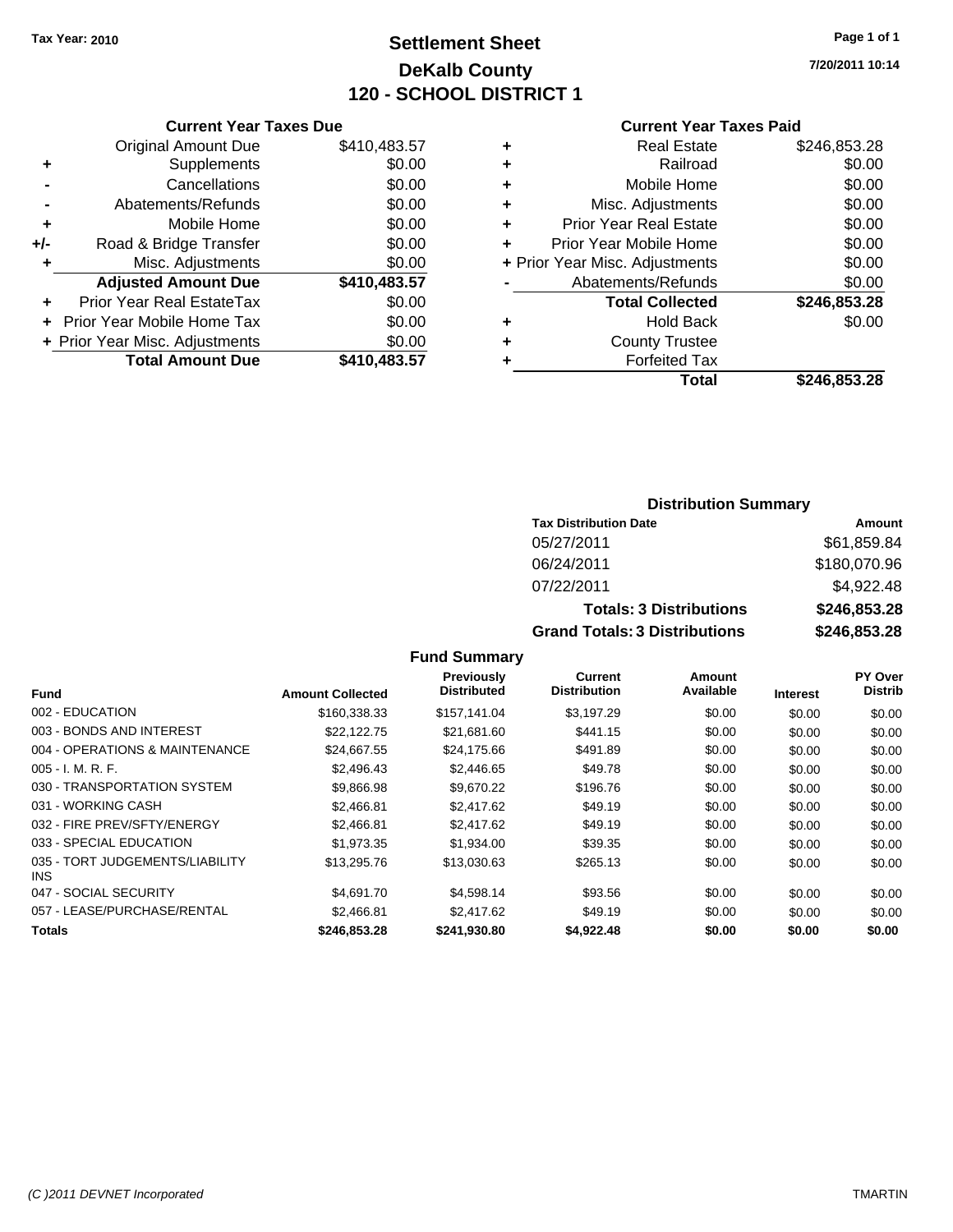# **Settlement Sheet Tax Year: 2010 Page 1 of 1 DeKalb County 121 - SCHOOL DISTRICT 9**

**7/20/2011 10:14**

#### **Current Year Taxes Paid**

|       | <b>Current Year Taxes Due</b>  |             |  |  |  |  |
|-------|--------------------------------|-------------|--|--|--|--|
|       | <b>Original Amount Due</b>     | \$71,187.17 |  |  |  |  |
| ٠     | Supplements                    | \$0.00      |  |  |  |  |
|       | Cancellations                  | \$0.00      |  |  |  |  |
|       | Abatements/Refunds             | \$0.00      |  |  |  |  |
| ٠     | Mobile Home                    | \$0.00      |  |  |  |  |
| $+/-$ | Road & Bridge Transfer         | \$0.00      |  |  |  |  |
| ٠     | Misc. Adjustments              | \$0.00      |  |  |  |  |
|       | <b>Adjusted Amount Due</b>     | \$71,187.17 |  |  |  |  |
|       | Prior Year Real EstateTax      | \$0.00      |  |  |  |  |
|       | Prior Year Mobile Home Tax     | \$0.00      |  |  |  |  |
|       | + Prior Year Misc. Adjustments | \$0.00      |  |  |  |  |
|       | <b>Total Amount Due</b>        | \$71.187.17 |  |  |  |  |
|       |                                |             |  |  |  |  |

| ٠                              | <b>Real Estate</b>            | \$42,897.75 |
|--------------------------------|-------------------------------|-------------|
| ٠                              | Railroad                      | \$1,765.64  |
| ٠                              | Mobile Home                   | \$0.00      |
| ٠                              | Misc. Adjustments             | \$0.00      |
| ٠                              | <b>Prior Year Real Estate</b> | \$0.00      |
| ÷                              | Prior Year Mobile Home        | \$0.00      |
| + Prior Year Misc. Adjustments |                               | \$0.00      |
|                                | Abatements/Refunds            | \$0.00      |
|                                | <b>Total Collected</b>        | \$44,663.39 |
| ٠                              | <b>Hold Back</b>              | \$0.00      |
| ٠                              | <b>County Trustee</b>         |             |
| ٠                              | <b>Forfeited Tax</b>          |             |
|                                | Total                         | \$44,663.39 |
|                                |                               |             |

# **Distribution Summary**

| <b>Tax Distribution Date</b>         | Amount      |
|--------------------------------------|-------------|
| 05/27/2011                           | \$13,051.44 |
| 06/24/2011                           | \$30,407.90 |
| 07/22/2011                           | \$1,204.05  |
| <b>Totals: 3 Distributions</b>       | \$44,663.39 |
| <b>Grand Totals: 3 Distributions</b> | \$44,663.39 |

|                                         |                         | Previously         | Current             | Amount    |                 | <b>PY Over</b> |
|-----------------------------------------|-------------------------|--------------------|---------------------|-----------|-----------------|----------------|
| <b>Fund</b>                             | <b>Amount Collected</b> | <b>Distributed</b> | <b>Distribution</b> | Available | <b>Interest</b> | <b>Distrib</b> |
| 002 - EDUCATION                         | \$25,454.36             | \$24.768.17        | \$686.19            | \$0.00    | \$0.00          | \$0.00         |
| 003 - BONDS AND INTEREST                | \$7,170.79              | \$6,977.48         | \$193.31            | \$0.00    | \$0.00          | \$0.00         |
| 004 - OPERATIONS & MAINTENANCE          | \$6,902.05              | \$6.715.98         | \$186.07            | \$0.00    | \$0.00          | \$0.00         |
| $005 - I. M. R. F.$                     | \$532.30                | \$517.95           | \$14.35             | \$0.00    | \$0.00          | \$0.00         |
| 030 - TRANSPORTATION SYSTEM             | \$1,958.06              | \$1.905.27         | \$52.79             | \$0.00    | \$0.00          | \$0.00         |
| 031 - WORKING CASH                      | \$489.51                | \$476.31           | \$13.20             | \$0.00    | \$0.00          | \$0.00         |
| 032 - FIRE PREV/SFTY/ENERGY             | \$489.51                | \$476.31           | \$13.20             | \$0.00    | \$0.00          | \$0.00         |
| 033 - SPECIAL EDUCATION                 | \$391.62                | \$381.06           | \$10.56             | \$0.00    | \$0.00          | \$0.00         |
| 035 - TORT JUDGEMENTS/LIABILITY<br>INS. | \$253.38                | \$246.55           | \$6.83              | \$0.00    | \$0.00          | \$0.00         |
| 047 - SOCIAL SECURITY                   | \$532.30                | \$517.95           | \$14.35             | \$0.00    | \$0.00          | \$0.00         |
| 057 - LEASE/PURCHASE/RENTAL             | \$489.51                | \$476.31           | \$13.20             | \$0.00    | \$0.00          | \$0.00         |
| Totals                                  | \$44,663.39             | \$43,459.34        | \$1,204.05          | \$0.00    | \$0.00          | \$0.00         |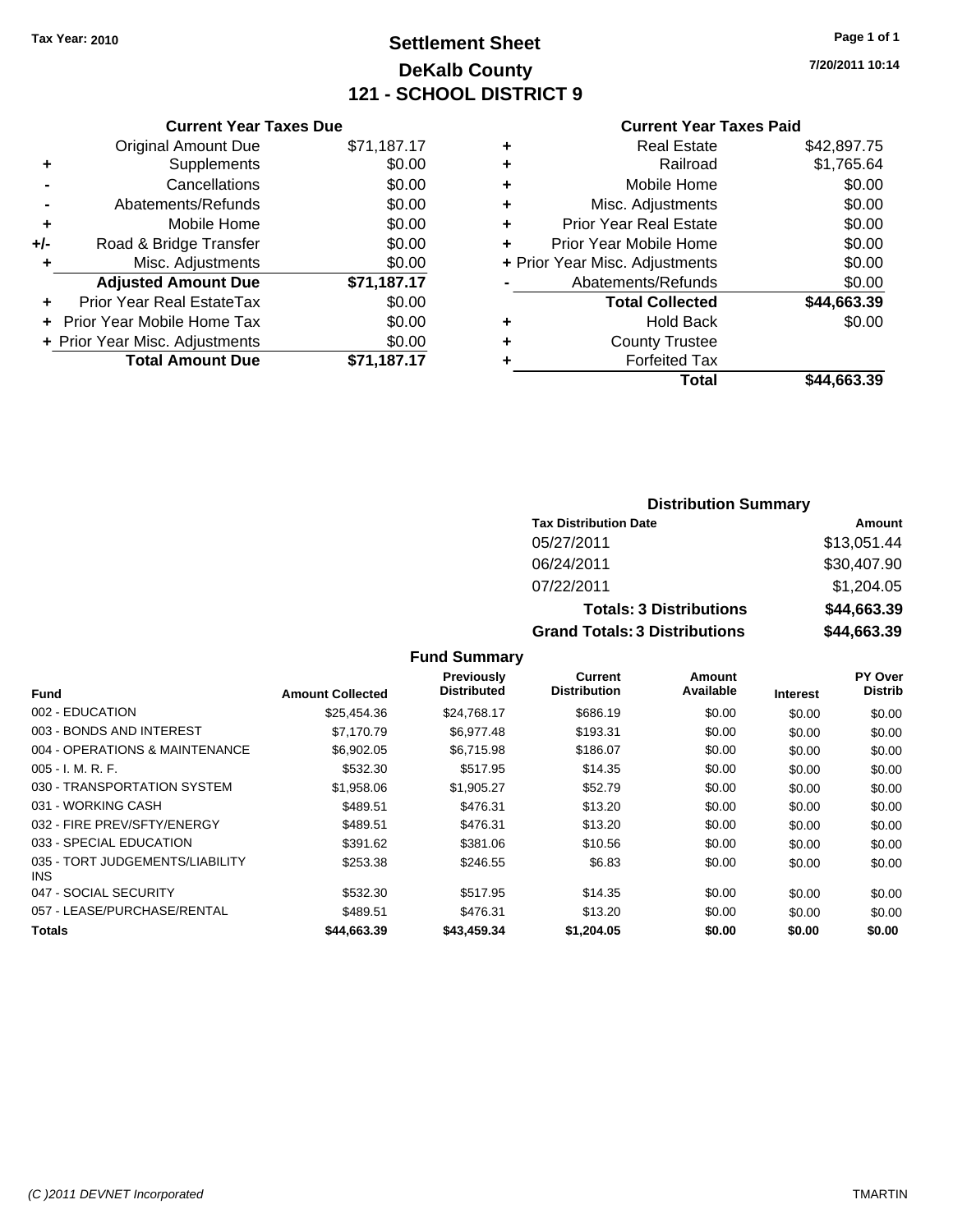# **Settlement Sheet Tax Year: 2010 Page 1 of 1 DeKalb County 122 - SCHOOL DISTRICT 100**

**7/20/2011 10:14**

#### **Current Year Taxes Paid**

|     | <b>Current Year Taxes Due</b>  |             |  |  |  |
|-----|--------------------------------|-------------|--|--|--|
|     | <b>Original Amount Due</b>     | \$11,402.16 |  |  |  |
| ٠   | Supplements                    | \$0.00      |  |  |  |
|     | Cancellations                  | \$0.00      |  |  |  |
|     | Abatements/Refunds             | \$0.00      |  |  |  |
| ÷   | Mobile Home                    | \$0.00      |  |  |  |
| +/- | Road & Bridge Transfer         | \$0.00      |  |  |  |
|     | Misc. Adjustments              | \$0.00      |  |  |  |
|     | <b>Adjusted Amount Due</b>     | \$11,402.16 |  |  |  |
| ÷   | Prior Year Real EstateTax      | \$0.00      |  |  |  |
|     | Prior Year Mobile Home Tax     | \$0.00      |  |  |  |
|     | + Prior Year Misc. Adjustments | \$0.00      |  |  |  |
|     | <b>Total Amount Due</b>        | \$11.402.16 |  |  |  |
|     |                                |             |  |  |  |

| <b>Distribution Summary</b>          |            |
|--------------------------------------|------------|
| <b>Tax Distribution Date</b>         | Amount     |
| 05/27/2011                           | \$8,738.82 |
| <b>Totals: 1 Distributions</b>       | \$8,738.82 |
| <b>Grand Totals: 1 Distributions</b> | \$8,738.82 |

|                                         |                         | <b>Previously</b> | <b>Current</b>      | Amount    |                 | PY Over        |
|-----------------------------------------|-------------------------|-------------------|---------------------|-----------|-----------------|----------------|
| <b>Fund</b>                             | <b>Amount Collected</b> | Distributed       | <b>Distribution</b> | Available | <b>Interest</b> | <b>Distrib</b> |
| 002 - EDUCATION                         | \$4,986.60              | \$4,986.60        | \$0.00              | \$0.00    | \$0.00          | \$0.00         |
| 003 - BONDS AND INTEREST                | \$1,580.13              | \$1,580.13        | \$0.00              | \$0.00    | \$0.00          | \$0.00         |
| 004 - OPERATIONS & MAINTENANCE          | \$1,173.55              | \$1,173.55        | \$0.00              | \$0.00    | \$0.00          | \$0.00         |
| $005 - I. M. R. F.$                     | \$102.68                | \$102.68          | \$0.00              | \$0.00    | \$0.00          | \$0.00         |
| 030 - TRANSPORTATION SYSTEM             | \$400.97                | \$400.97          | \$0.00              | \$0.00    | \$0.00          | \$0.00         |
| 031 - WORKING CASH                      | \$0.00                  | \$0.00            | \$0.00              | \$0.00    | \$0.00          | \$0.00         |
| 032 - FIRE PREV/SFTY/ENERGY             | \$75.31                 | \$75.31           | \$0.00              | \$0.00    | \$0.00          | \$0.00         |
| 033 - SPECIAL EDUCATION                 | \$84.12                 | \$84.12           | \$0.00              | \$0.00    | \$0.00          | \$0.00         |
| 035 - TORT JUDGEMENTS/LIABILITY<br>INS. | \$136.92                | \$136.92          | \$0.00              | \$0.00    | \$0.00          | \$0.00         |
| 047 - SOCIAL SECURITY                   | \$198.54                | \$198.54          | \$0.00              | \$0.00    | \$0.00          | \$0.00         |
| 057 - LEASE/PURCHASE/RENTAL             | \$0.00                  | \$0.00            | \$0.00              | \$0.00    | \$0.00          | \$0.00         |
| <b>Totals</b>                           | \$8,738.82              | \$8,738.82        | \$0.00              | \$0.00    | \$0.00          | \$0.00         |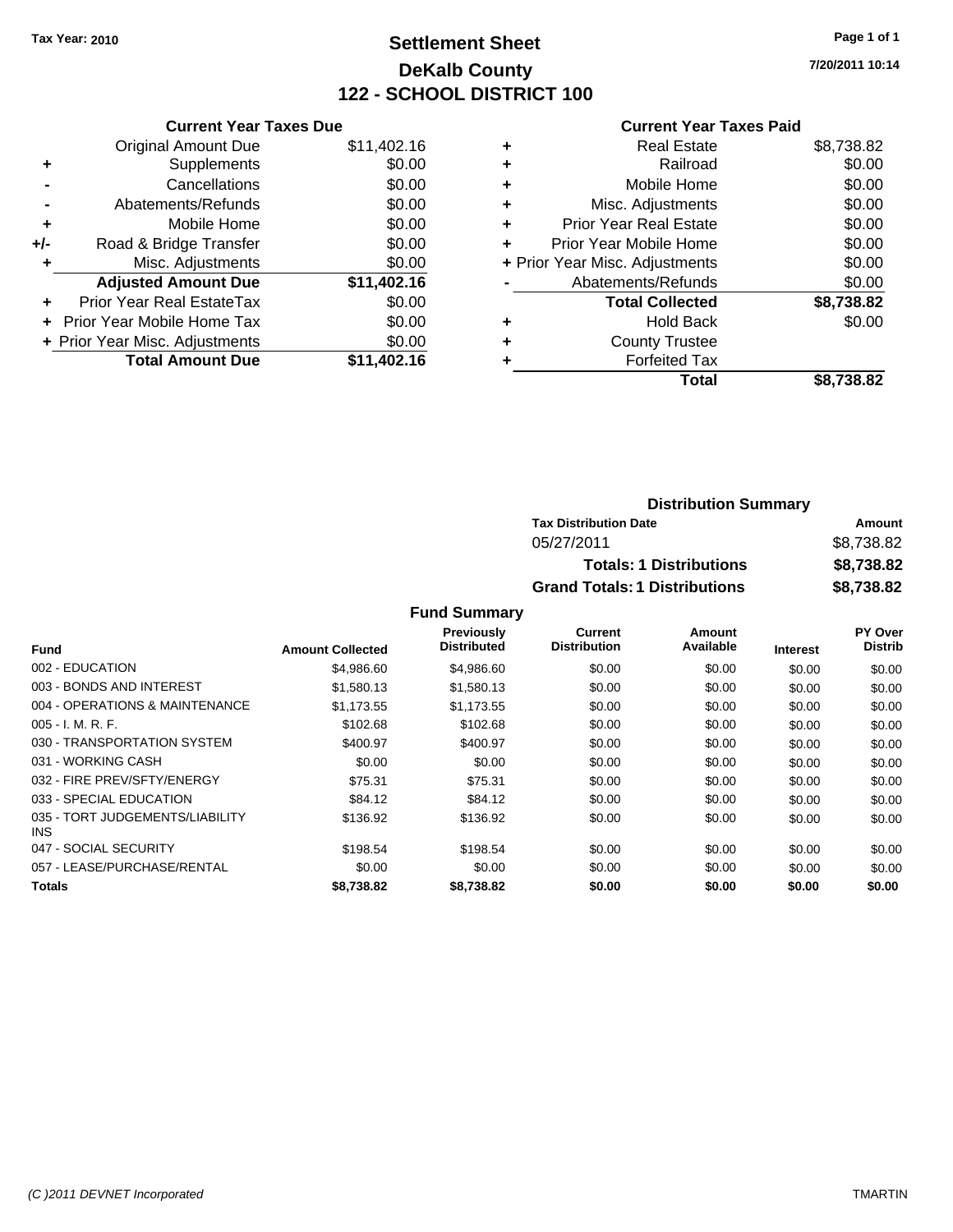# **Settlement Sheet Tax Year: 2010 Page 1 of 1 DeKalb County 123 - SCHOOL DISTRICT 161**

**7/20/2011 10:14**

|     | <b>Current Year Taxes Due</b>  |             |
|-----|--------------------------------|-------------|
|     | <b>Original Amount Due</b>     | \$66,860.47 |
| ٠   | Supplements                    | \$0.00      |
|     | Cancellations                  | \$0.00      |
|     | Abatements/Refunds             | \$0.00      |
| ٠   | Mobile Home                    | \$0.00      |
| +/- | Road & Bridge Transfer         | \$0.00      |
| ٠   | Misc. Adjustments              | \$0.00      |
|     | <b>Adjusted Amount Due</b>     | \$66,860.47 |
| ٠   | Prior Year Real EstateTax      | \$0.00      |
|     | Prior Year Mobile Home Tax     | \$0.00      |
|     | + Prior Year Misc. Adjustments | \$0.00      |
|     | <b>Total Amount Due</b>        | \$66,860.47 |

| ٠                              | <b>Real Estate</b>            | \$40,201.96 |
|--------------------------------|-------------------------------|-------------|
| ٠                              | Railroad                      | \$0.00      |
| ٠                              | Mobile Home                   | \$0.00      |
| ٠                              | Misc. Adjustments             | \$0.00      |
| ٠                              | <b>Prior Year Real Estate</b> | \$0.00      |
| ÷                              | Prior Year Mobile Home        | \$0.00      |
| + Prior Year Misc. Adjustments |                               | \$0.00      |
|                                | Abatements/Refunds            | \$0.00      |
|                                | <b>Total Collected</b>        | \$40,201.96 |
| ٠                              | Hold Back                     | \$0.00      |
| ٠                              | <b>County Trustee</b>         |             |
| ٠                              | <b>Forfeited Tax</b>          |             |
|                                | Total                         | \$40,201.96 |

# **Distribution Summary Tax Distribution Date Amount** 05/27/2011 \$6,473.94 06/24/2011 \$32,636.40 07/22/2011 \$1,091.62 **Totals: 3 Distributions \$40,201.96 Grand Totals: 3 Distributions \$40,201.96**

|                                         |                         | Previously         | Current             | Amount    |                 | <b>PY Over</b> |
|-----------------------------------------|-------------------------|--------------------|---------------------|-----------|-----------------|----------------|
| Fund                                    | <b>Amount Collected</b> | <b>Distributed</b> | <b>Distribution</b> | Available | <b>Interest</b> | <b>Distrib</b> |
| 002 - EDUCATION                         | \$29,983.55             | \$29,169.40        | \$814.15            | \$0.00    | \$0.00          | \$0.00         |
| 003 - BONDS AND INTEREST                | \$0.00                  | \$0.00             | \$0.00              | \$0.00    | \$0.00          | \$0.00         |
| 004 - OPERATIONS & MAINTENANCE          | \$3.148.74              | \$3.063.24         | \$85.50             | \$0.00    | \$0.00          | \$0.00         |
| $005 - I. M. R. F.$                     | \$1,058.03              | \$1,029.30         | \$28.73             | \$0.00    | \$0.00          | \$0.00         |
| 030 - TRANSPORTATION SYSTEM             | \$1.512.80              | \$1,471.72         | \$41.08             | \$0.00    | \$0.00          | \$0.00         |
| 031 - WORKING CASH                      | \$630.81                | \$613.68           | \$17.13             | \$0.00    | \$0.00          | \$0.00         |
| 033 - SPECIAL EDUCATION                 | \$252.03                | \$245.19           | \$6.84              | \$0.00    | \$0.00          | \$0.00         |
| 035 - TORT JUDGEMENTS/LIABILITY<br>INS. | \$1,990.00              | \$1,935.96         | \$54.04             | \$0.00    | \$0.00          | \$0.00         |
| 047 - SOCIAL SECURITY                   | \$995.19                | \$968.17           | \$27.02             | \$0.00    | \$0.00          | \$0.00         |
| 057 - LEASE/PURCHASE/RENTAL             | \$630.81                | \$613.68           | \$17.13             | \$0.00    | \$0.00          | \$0.00         |
| <b>Totals</b>                           | \$40,201.96             | \$39.110.34        | \$1,091.62          | \$0.00    | \$0.00          | \$0.00         |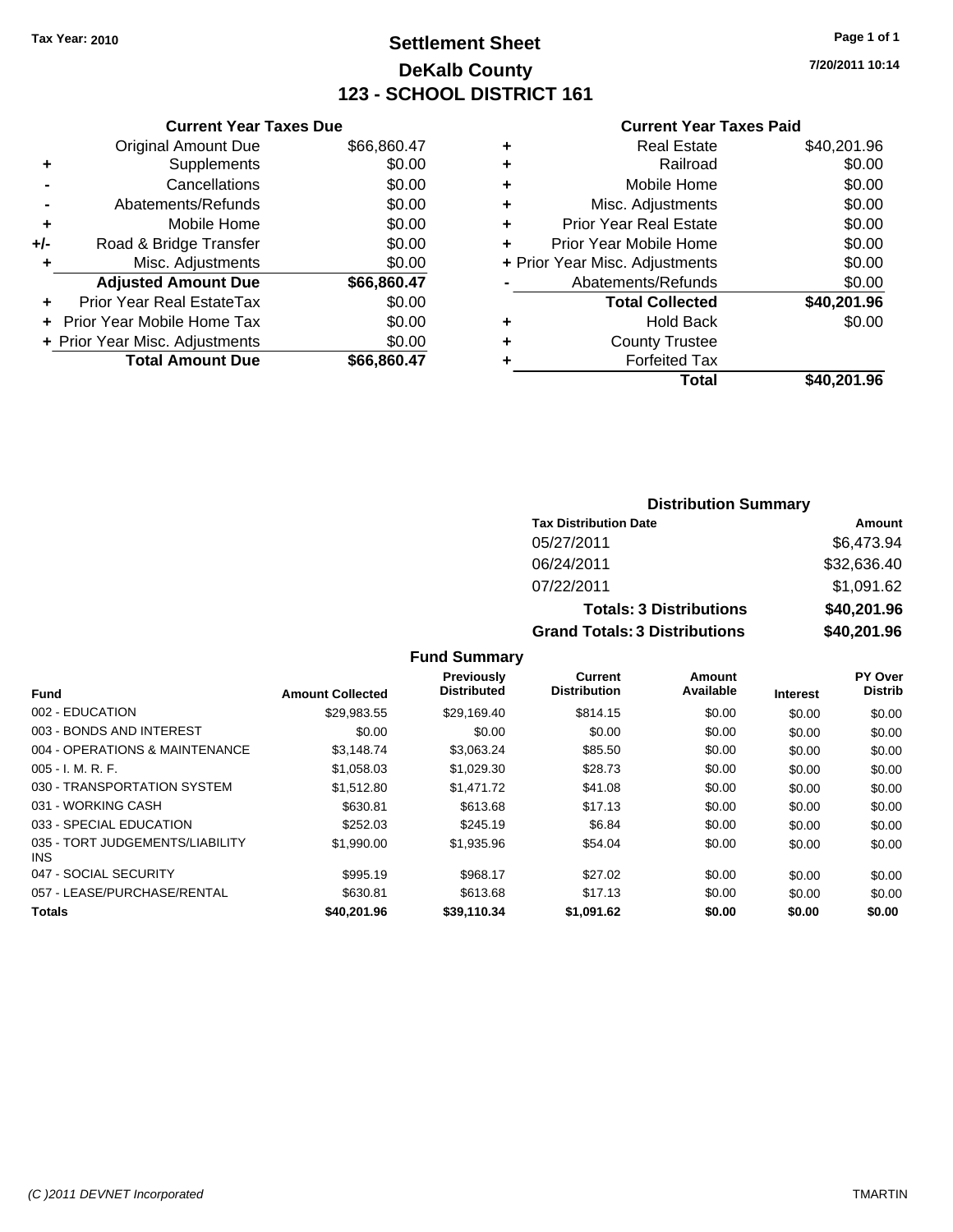# **Settlement Sheet Tax Year: 2010 Page 1 of 1 DeKalb County 124 - SCHOOL DISTRICT 212**

**7/20/2011 10:14**

#### **Current Year Taxes Paid**

|       | <b>Current Year Taxes Due</b>  |              |   |                  |
|-------|--------------------------------|--------------|---|------------------|
|       | <b>Original Amount Due</b>     | \$271,947.03 | ٠ |                  |
|       | Supplements                    | \$763.94     | ٠ |                  |
|       | Cancellations                  | \$1,452.00   | ٠ |                  |
|       | Abatements/Refunds             | \$0.00       |   | Mis              |
| ٠     | Mobile Home                    | \$0.00       |   | Prior Ye         |
| $+/-$ | Road & Bridge Transfer         | \$0.00       |   | Prior Yea        |
|       | Misc. Adjustments              | \$0.00       |   | + Prior Year Mis |
|       | <b>Adjusted Amount Due</b>     | \$271,258.97 |   | Abate            |
|       | Prior Year Real EstateTax      | \$0.00       |   |                  |
|       | + Prior Year Mobile Home Tax   | \$0.00       |   |                  |
|       | + Prior Year Misc. Adjustments | \$0.00       |   |                  |
|       | <b>Total Amount Due</b>        | \$271,258.97 |   |                  |
|       |                                |              |   |                  |

|   | <b>Real Estate</b>             | \$143,724.15 |
|---|--------------------------------|--------------|
| ٠ | Railroad                       | \$0.00       |
| ٠ | Mobile Home                    | \$0.00       |
| ٠ | Misc. Adjustments              | \$0.00       |
| ٠ | <b>Prior Year Real Estate</b>  | \$0.00       |
|   | Prior Year Mobile Home         | \$0.00       |
|   | + Prior Year Misc. Adjustments | \$0.00       |
|   | Abatements/Refunds             | \$0.00       |
|   | <b>Total Collected</b>         | \$143,724.15 |
| ٠ | <b>Hold Back</b>               | \$0.00       |
| ٠ | <b>County Trustee</b>          |              |
|   | <b>Forfeited Tax</b>           |              |
|   | Total                          | \$143,724.15 |
|   |                                |              |

# **Distribution Summary**

| <b>Tax Distribution Date</b>         | Amount       |
|--------------------------------------|--------------|
| 05/27/2011                           | \$25,564.69  |
| 06/24/2011                           | \$115,725.84 |
| 07/22/2011                           | \$2,433.62   |
| <b>Totals: 3 Distributions</b>       | \$143,724.15 |
| <b>Grand Totals: 3 Distributions</b> | \$143,724.15 |

|                                         |                         | <b>Previously</b>  | Current             | Amount    |                 | <b>PY Over</b> |
|-----------------------------------------|-------------------------|--------------------|---------------------|-----------|-----------------|----------------|
| <b>Fund</b>                             | <b>Amount Collected</b> | <b>Distributed</b> | <b>Distribution</b> | Available | <b>Interest</b> | <b>Distrib</b> |
| 002 - EDUCATION                         | \$73.435.14             | \$72.191.71        | \$1,243.43          | \$0.00    | \$0.00          | \$0.00         |
| 003 - BONDS AND INTEREST                | \$19,755.75             | \$19,421.23        | \$334.52            | \$0.00    | \$0.00          | \$0.00         |
| 004 - OPERATIONS & MAINTENANCE          | \$14,122.19             | \$13,883.06        | \$239.13            | \$0.00    | \$0.00          | \$0.00         |
| $005 - I. M. R. F.$                     | \$2,300.16              | \$2,261.21         | \$38.95             | \$0.00    | \$0.00          | \$0.00         |
| 030 - TRANSPORTATION SYSTEM             | \$6,778,60              | \$6.663.82         | \$114.78            | \$0.00    | \$0.00          | \$0.00         |
| 031 - WORKING CASH                      | \$2.824.47              | \$2,776.64         | \$47.83             | \$0.00    | \$0.00          | \$0.00         |
| 032 - FIRE PREV/SFTY/ENERGY             | \$570.01                | \$560.36           | \$9.65              | \$0.00    | \$0.00          | \$0.00         |
| 033 - SPECIAL EDUCATION                 | \$1.129.81              | \$1.110.68         | \$19.13             | \$0.00    | \$0.00          | \$0.00         |
| 035 - TORT JUDGEMENTS/LIABILITY<br>INS. | \$17,255.66             | \$16,963.48        | \$292.18            | \$0.00    | \$0.00          | \$0.00         |
| 047 - SOCIAL SECURITY                   | \$2,727.89              | \$2,681.70         | \$46.19             | \$0.00    | \$0.00          | \$0.00         |
| 057 - LEASE/PURCHASE/RENTAL             | \$2.824.47              | \$2,776.64         | \$47.83             | \$0.00    | \$0.00          | \$0.00         |
| Totals                                  | \$143,724.15            | \$141,290.53       | \$2,433.62          | \$0.00    | \$0.00          | \$0.00         |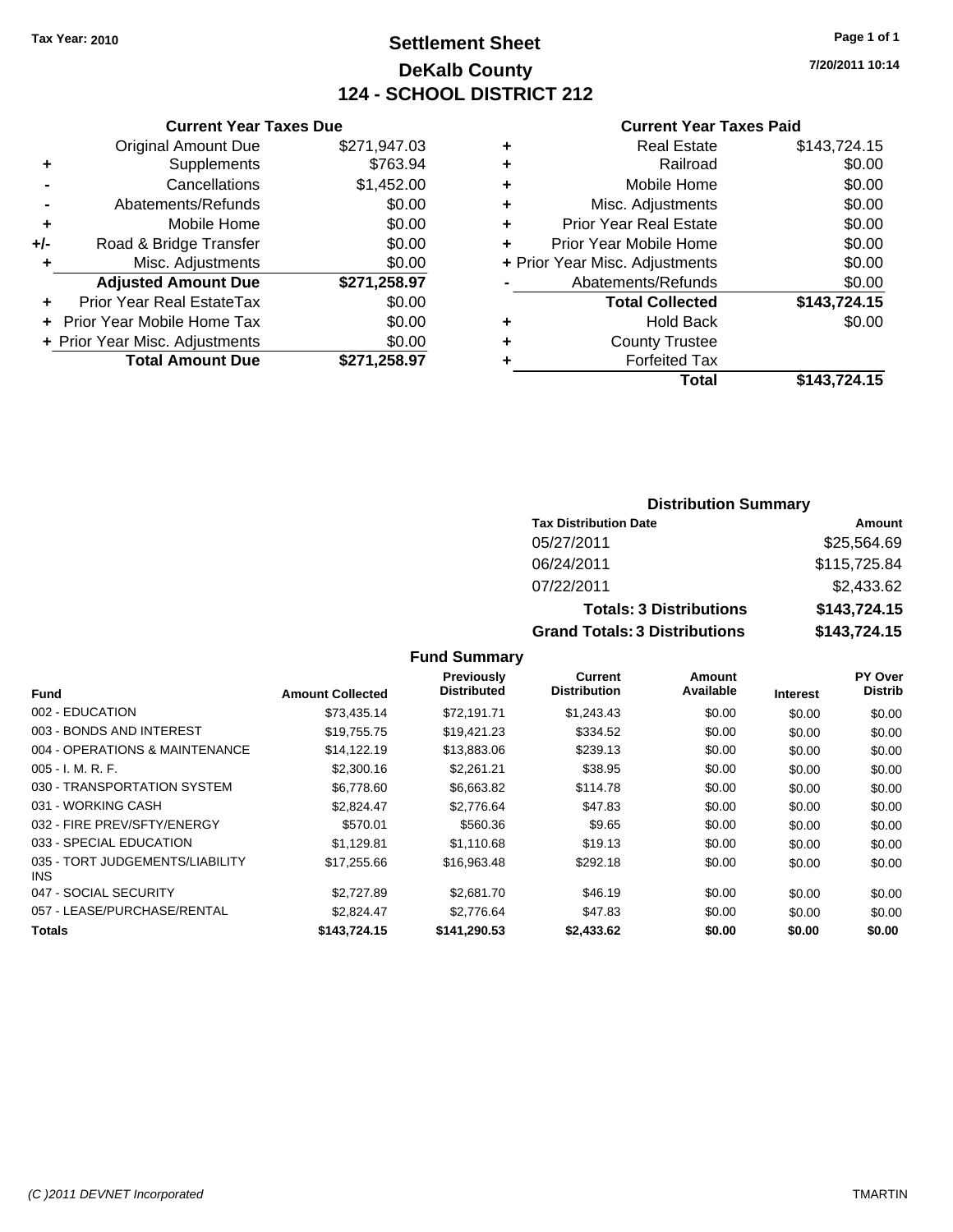# **Settlement Sheet Tax Year: 2010 Page 1 of 1 DeKalb County 125 - SCHOOL DISTRICT 220**

**7/20/2011 10:14**

#### **Current Year Taxes Paid**

|     | <b>Current Year Taxes Due</b>     |            |  |  |  |
|-----|-----------------------------------|------------|--|--|--|
|     | <b>Original Amount Due</b>        | \$2,715.63 |  |  |  |
| ٠   | Supplements                       | \$0.00     |  |  |  |
|     | Cancellations                     | \$0.00     |  |  |  |
|     | Abatements/Refunds                | \$0.00     |  |  |  |
| ÷   | Mobile Home                       | \$0.00     |  |  |  |
| +/- | Road & Bridge Transfer            | \$0.00     |  |  |  |
|     | Misc. Adjustments                 | \$0.00     |  |  |  |
|     | <b>Adjusted Amount Due</b>        | \$2,715.63 |  |  |  |
|     | Prior Year Real EstateTax         | \$0.00     |  |  |  |
|     | <b>Prior Year Mobile Home Tax</b> | \$0.00     |  |  |  |
|     | + Prior Year Misc. Adjustments    | \$0.00     |  |  |  |
|     | <b>Total Amount Due</b>           | \$2.715.63 |  |  |  |

|   | <b>Real Estate</b>             | \$1,357.82 |
|---|--------------------------------|------------|
| ٠ | Railroad                       | \$0.00     |
| ٠ | Mobile Home                    | \$0.00     |
| ٠ | Misc. Adjustments              | \$0.00     |
| ÷ | <b>Prior Year Real Estate</b>  | \$0.00     |
| ÷ | Prior Year Mobile Home         | \$0.00     |
|   | + Prior Year Misc. Adjustments | \$0.00     |
|   | Abatements/Refunds             | \$0.00     |
|   | <b>Total Collected</b>         | \$1,357.82 |
| ٠ | <b>Hold Back</b>               | \$0.00     |
| ÷ | <b>County Trustee</b>          |            |
|   | <b>Forfeited Tax</b>           |            |
|   | Total                          | \$1,357.82 |

| <b>Distribution Summary</b>          |            |
|--------------------------------------|------------|
| <b>Tax Distribution Date</b>         | Amount     |
| 06/24/2011                           | \$1,357.82 |
| <b>Totals: 1 Distributions</b>       | \$1,357.82 |
| <b>Grand Totals: 1 Distributions</b> | \$1,357.82 |

|                                         |                         | <b>Previously</b>  | Current             | Amount    |                 | <b>PY Over</b> |
|-----------------------------------------|-------------------------|--------------------|---------------------|-----------|-----------------|----------------|
| Fund                                    | <b>Amount Collected</b> | <b>Distributed</b> | <b>Distribution</b> | Available | <b>Interest</b> | <b>Distrib</b> |
| 002 - EDUCATION                         | \$679.00                | \$679.00           | \$0.00              | \$0.00    | \$0.00          | \$0.00         |
| 003 - BONDS AND INTEREST                | \$227.74                | \$227.74           | \$0.00              | \$0.00    | \$0.00          | \$0.00         |
| 004 - OPERATIONS & MAINTENANCE          | \$140.21                | \$140.21           | \$0.00              | \$0.00    | \$0.00          | \$0.00         |
| $005 - I. M. R. F.$                     | \$18.22                 | \$18.22            | \$0.00              | \$0.00    | \$0.00          | \$0.00         |
| 030 - TRANSPORTATION SYSTEM             | \$52.95                 | \$52.95            | \$0.00              | \$0.00    | \$0.00          | \$0.00         |
| 031 - WORKING CASH                      | \$16.81                 | \$16.81            | \$0.00              | \$0.00    | \$0.00          | \$0.00         |
| 032 - FIRE PREV/SFTY/ENERGY             | \$16.19                 | \$16.19            | \$0.00              | \$0.00    | \$0.00          | \$0.00         |
| 033 - SPECIAL EDUCATION                 | \$6.68                  | \$6.68             | \$0.00              | \$0.00    | \$0.00          | \$0.00         |
| 035 - TORT JUDGEMENTS/LIABILITY<br>INS. | \$164.99                | \$164.99           | \$0.00              | \$0.00    | \$0.00          | \$0.00         |
| 047 - SOCIAL SECURITY                   | \$18.22                 | \$18.22            | \$0.00              | \$0.00    | \$0.00          | \$0.00         |
| 057 - LEASE/PURCHASE/RENTAL             | \$16.81                 | \$16.81            | \$0.00              | \$0.00    | \$0.00          | \$0.00         |
| <b>Totals</b>                           | \$1,357.82              | \$1,357.82         | \$0.00              | \$0.00    | \$0.00          | \$0.00         |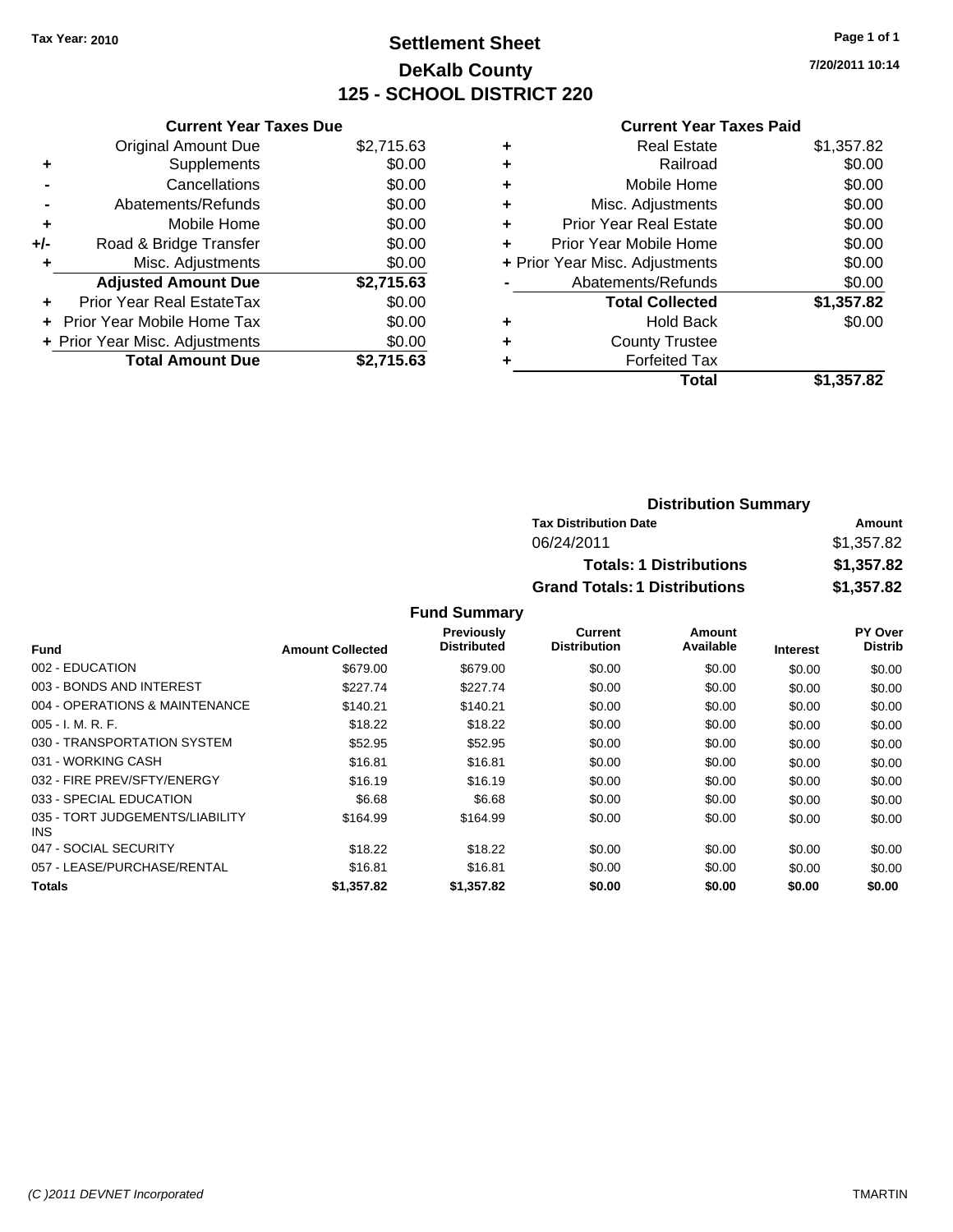# **Settlement Sheet Tax Year: 2010 Page 1 of 1 DeKalb County 126 - SCHOOL DISTRICT 269**

**7/20/2011 10:14**

#### **Current Year Taxes Paid**

|     | <b>Current Year Taxes Due</b>  |              |  |  |  |
|-----|--------------------------------|--------------|--|--|--|
|     | <b>Original Amount Due</b>     | \$272,588.43 |  |  |  |
| ٠   | Supplements                    | \$961.49     |  |  |  |
|     | Cancellations                  | \$1,827.55   |  |  |  |
|     | Abatements/Refunds             | \$0.00       |  |  |  |
| ٠   | Mobile Home                    | \$0.00       |  |  |  |
| +/- | Road & Bridge Transfer         | \$0.00       |  |  |  |
| ٠   | Misc. Adjustments              | \$0.00       |  |  |  |
|     | <b>Adjusted Amount Due</b>     | \$271,722.37 |  |  |  |
|     | Prior Year Real EstateTax      | \$0.00       |  |  |  |
|     | Prior Year Mobile Home Tax     | \$0.00       |  |  |  |
|     | + Prior Year Misc. Adjustments | \$0.00       |  |  |  |
|     | <b>Total Amount Due</b>        | \$271,722.37 |  |  |  |

| ٠ | <b>Real Estate</b>             | \$139,241.55 |
|---|--------------------------------|--------------|
| ٠ | Railroad                       | \$0.00       |
| ٠ | Mobile Home                    | \$0.00       |
| ٠ | Misc. Adjustments              | \$0.00       |
| ÷ | <b>Prior Year Real Estate</b>  | \$0.00       |
| ٠ | Prior Year Mobile Home         | \$0.00       |
|   | + Prior Year Misc. Adjustments | \$0.00       |
|   | Abatements/Refunds             | \$0.00       |
|   | <b>Total Collected</b>         | \$139,241.55 |
| ٠ | Hold Back                      | \$0.00       |
| ٠ | <b>County Trustee</b>          |              |
| ٠ | <b>Forfeited Tax</b>           |              |
|   | Total                          | \$139,241.55 |
|   |                                |              |

# **Distribution Summary Tax Distribution Date Amount** 05/27/2011 \$25,667.78 06/24/2011 \$111,608.20

07/22/2011 \$1,965.57

**Totals: 3 Distributions \$139,241.55 Grand Totals: 3 Distributions \$139,241.55**

| <b>Fund</b>                             | <b>Amount Collected</b> | <b>Previously</b><br><b>Distributed</b> | <b>Current</b><br><b>Distribution</b> | Amount<br>Available | <b>Interest</b> | <b>PY Over</b><br><b>Distrib</b> |
|-----------------------------------------|-------------------------|-----------------------------------------|---------------------------------------|---------------------|-----------------|----------------------------------|
| 002 - EDUCATION                         | \$91,310.70             | \$90.021.73                             | \$1.288.97                            | \$0.00              | \$0.00          | \$0.00                           |
| 003 - BONDS AND INTEREST                | \$0.00                  | \$0.00                                  | \$0.00                                | \$0.00              | \$0.00          | \$0.00                           |
| 004 - OPERATIONS & MAINTENANCE          | \$23.914.74             | \$23,577.15                             | \$337.59                              | \$0.00              | \$0.00          | \$0.00                           |
| $005 - I. M. R. F.$                     | \$1.965.39              | \$1.937.65                              | \$27.74                               | \$0.00              | \$0.00          | \$0.00                           |
| 030 - TRANSPORTATION SYSTEM             | \$5,217.80              | \$5.144.14                              | \$73.66                               | \$0.00              | \$0.00          | \$0.00                           |
| 031 - WORKING CASH                      | \$2.174.12              | \$2.143.43                              | \$30.69                               | \$0.00              | \$0.00          | \$0.00                           |
| 033 - SPECIAL EDUCATION                 | \$869.56                | \$857.29                                | \$12.27                               | \$0.00              | \$0.00          | \$0.00                           |
| 035 - TORT JUDGEMENTS/LIABILITY<br>INS. | \$11.823.85             | \$11,656.94                             | \$166.91                              | \$0.00              | \$0.00          | \$0.00                           |
| 047 - SOCIAL SECURITY                   | \$1.965.39              | \$1.937.65                              | \$27.74                               | \$0.00              | \$0.00          | \$0.00                           |
| <b>Totals</b>                           | \$139,241.55            | \$137,275.98                            | \$1,965.57                            | \$0.00              | \$0.00          | \$0.00                           |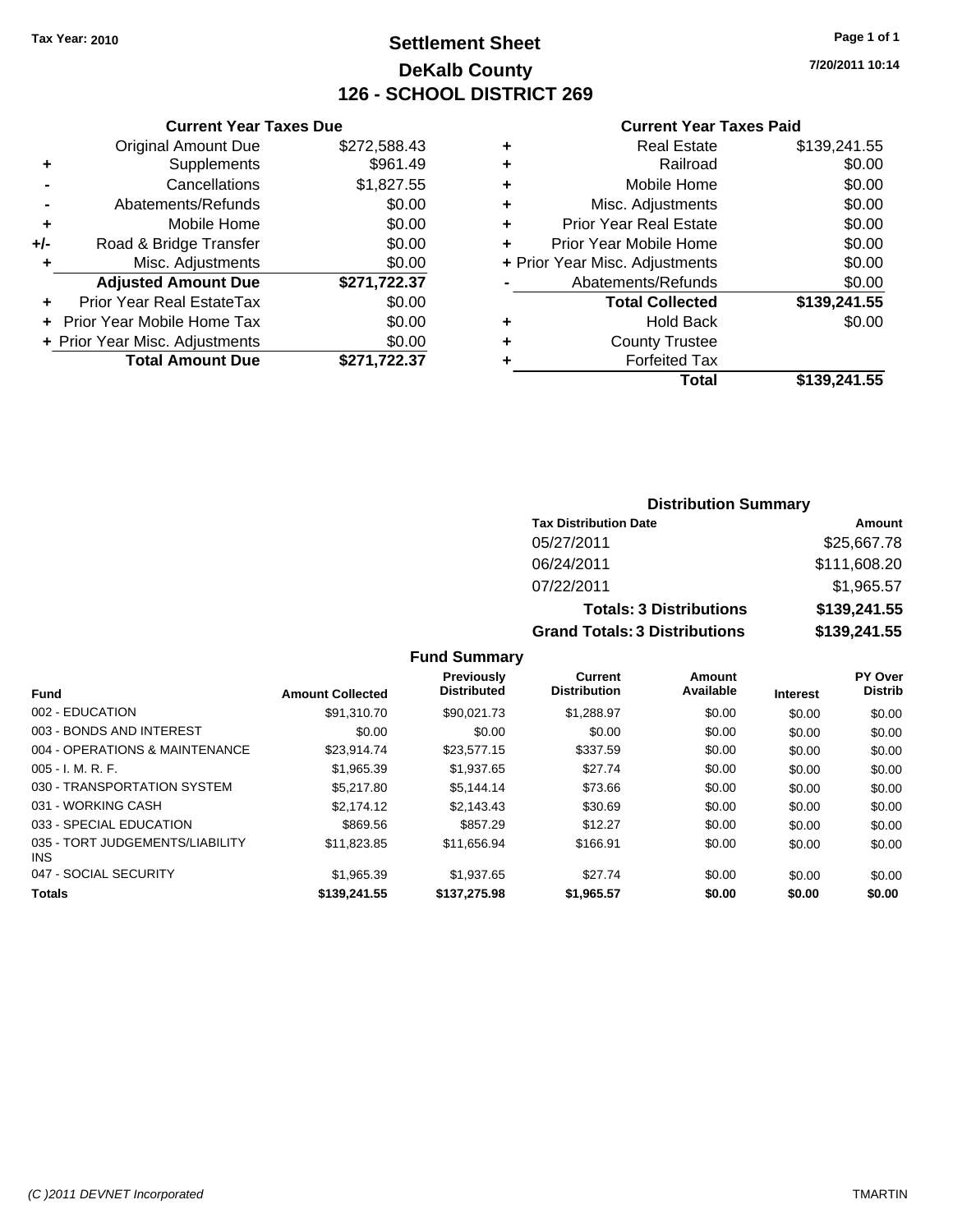# **Settlement Sheet Tax Year: 2010 Page 1 of 1 DeKalb County 127 - SCHOOL DISTRICT 271**

**7/20/2011 10:14**

# **Current Year Taxes Paid**

|       | <b>Current Year Taxes Due</b>  |             |
|-------|--------------------------------|-------------|
|       | <b>Original Amount Due</b>     | \$54,526.40 |
| ٠     | Supplements                    | \$0.00      |
|       | Cancellations                  | \$0.00      |
|       | Abatements/Refunds             | \$0.00      |
| ٠     | Mobile Home                    | \$0.00      |
| $+/-$ | Road & Bridge Transfer         | \$0.00      |
| ٠     | Misc. Adjustments              | \$0.00      |
|       | <b>Adjusted Amount Due</b>     | \$54,526.40 |
|       | Prior Year Real EstateTax      | \$0.00      |
|       | Prior Year Mobile Home Tax     | \$0.00      |
|       | + Prior Year Misc. Adjustments | \$0.00      |
|       | <b>Total Amount Due</b>        | \$54.526.40 |
|       |                                |             |

|   | Total                          | \$31,892.86 |
|---|--------------------------------|-------------|
|   | <b>Forfeited Tax</b>           |             |
| ÷ | <b>County Trustee</b>          |             |
|   | <b>Hold Back</b>               | \$0.00      |
|   | <b>Total Collected</b>         | \$31,892.86 |
|   | Abatements/Refunds             | \$0.00      |
|   | + Prior Year Misc. Adjustments | \$0.00      |
| ٠ | Prior Year Mobile Home         | \$0.00      |
| ٠ | <b>Prior Year Real Estate</b>  | \$0.00      |
| ٠ | Misc. Adjustments              | \$0.00      |
| ٠ | Mobile Home                    | \$0.00      |
|   | Railroad                       | \$0.00      |
| ٠ | <b>Real Estate</b>             | \$31,892.86 |
|   |                                |             |

# **Distribution Summary**

| <b>Tax Distribution Date</b>         | Amount      |  |  |  |
|--------------------------------------|-------------|--|--|--|
| 05/27/2011                           | \$4.169.07  |  |  |  |
| 06/24/2011                           | \$27,723,79 |  |  |  |
| <b>Totals: 2 Distributions</b>       | \$31,892.86 |  |  |  |
| <b>Grand Totals: 2 Distributions</b> | \$31,892.86 |  |  |  |

|                                         |                         | Previously         | Current             | Amount    |                 | <b>PY Over</b> |
|-----------------------------------------|-------------------------|--------------------|---------------------|-----------|-----------------|----------------|
| <b>Fund</b>                             | <b>Amount Collected</b> | <b>Distributed</b> | <b>Distribution</b> | Available | <b>Interest</b> | <b>Distrib</b> |
| 002 - EDUCATION                         | \$17.524.29             | \$17,524.29        | \$0.00              | \$0.00    | \$0.00          | \$0.00         |
| 003 - BONDS AND INTEREST                | \$7,011.20              | \$7.011.20         | \$0.00              | \$0.00    | \$0.00          | \$0.00         |
| 004 - OPERATIONS & MAINTENANCE          | \$3.100.47              | \$3,100.47         | \$0.00              | \$0.00    | \$0.00          | \$0.00         |
| $005 - I. M. R. F.$                     | \$741.41                | \$741.41           | \$0.00              | \$0.00    | \$0.00          | \$0.00         |
| 030 - TRANSPORTATION SYSTEM             | \$943.64                | \$943.64           | \$0.00              | \$0.00    | \$0.00          | \$0.00         |
| 031 - WORKING CASH                      | \$184.03                | \$184.03           | \$0.00              | \$0.00    | \$0.00          | \$0.00         |
| 032 - FIRE PREV/SFTY/ENERGY             | \$14.83                 | \$14.83            | \$0.00              | \$0.00    | \$0.00          | \$0.00         |
| 033 - SPECIAL EDUCATION                 | \$148.72                | \$148.72           | \$0.00              | \$0.00    | \$0.00          | \$0.00         |
| 035 - TORT JUDGEMENTS/LIABILITY<br>INS. | \$1,213.20              | \$1,213.20         | \$0.00              | \$0.00    | \$0.00          | \$0.00         |
| 047 - SOCIAL SECURITY                   | \$808.83                | \$808.83           | \$0.00              | \$0.00    | \$0.00          | \$0.00         |
| 057 - LEASE/PURCHASE/RENTAL             | \$202.24                | \$202.24           | \$0.00              | \$0.00    | \$0.00          | \$0.00         |
| <b>Totals</b>                           | \$31,892.86             | \$31,892.86        | \$0.00              | \$0.00    | \$0.00          | \$0.00         |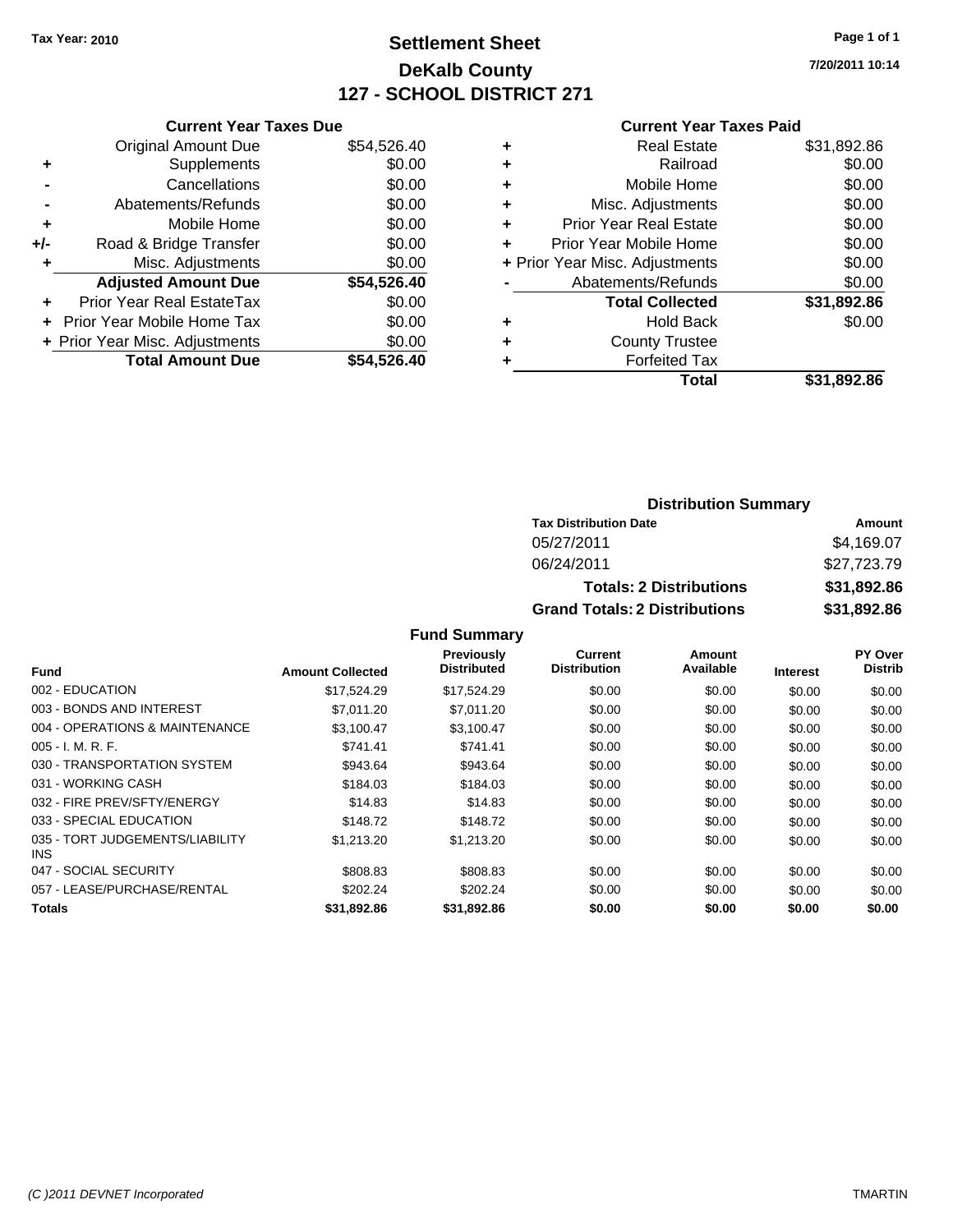# **Settlement Sheet Tax Year: 2010 Page 1 of 1 DeKalb County 128 - SCHOOL DISTRICT 300**

**7/20/2011 10:14**

#### **Current Year Taxes Paid**

|     | <b>Current Year Taxes Due</b>  |            |
|-----|--------------------------------|------------|
|     | <b>Original Amount Due</b>     | \$6,866.59 |
| ٠   | Supplements                    | \$0.00     |
|     | Cancellations                  | \$0.00     |
|     | Abatements/Refunds             | \$0.00     |
| ٠   | Mobile Home                    | \$0.00     |
| +/- | Road & Bridge Transfer         | \$0.00     |
|     | Misc. Adjustments              | \$0.00     |
|     | <b>Adjusted Amount Due</b>     | \$6,866.59 |
| ÷   | Prior Year Real EstateTax      | \$0.00     |
|     | Prior Year Mobile Home Tax     | \$0.00     |
|     | + Prior Year Misc. Adjustments | \$0.00     |
|     | <b>Total Amount Due</b>        | \$6,866.59 |

| <b>Real Estate</b>             | \$3,433.30 |
|--------------------------------|------------|
| Railroad                       | \$0.00     |
| Mobile Home                    | \$0.00     |
| Misc. Adjustments              | \$0.00     |
| <b>Prior Year Real Estate</b>  | \$0.00     |
| Prior Year Mobile Home         | \$0.00     |
| + Prior Year Misc. Adjustments | \$0.00     |
| Abatements/Refunds             | \$0.00     |
| <b>Total Collected</b>         | \$3,433.30 |
| <b>Hold Back</b>               | \$0.00     |
| <b>County Trustee</b>          |            |
| <b>Forfeited Tax</b>           |            |
| Total                          | \$3,433.30 |
|                                |            |

| <b>Distribution Summary</b>          |            |
|--------------------------------------|------------|
| <b>Tax Distribution Date</b>         | Amount     |
| 05/27/2011                           | \$3,433.30 |
| <b>Totals: 1 Distributions</b>       | \$3,433.30 |
| <b>Grand Totals: 1 Distributions</b> | \$3,433.30 |

| <b>Fund</b>                                   | <b>Amount Collected</b> | <b>Previously</b><br><b>Distributed</b> | Current<br><b>Distribution</b> | Amount<br>Available | <b>Interest</b> | PY Over<br><b>Distrib</b> |
|-----------------------------------------------|-------------------------|-----------------------------------------|--------------------------------|---------------------|-----------------|---------------------------|
|                                               |                         |                                         |                                |                     |                 |                           |
| 002 - EDUCATION                               | \$2,344.77              | \$2,344.77                              | \$0.00                         | \$0.00              | \$0.00          | \$0.00                    |
| 003 - BONDS AND INTEREST                      | \$467.87                | \$467.87                                | \$0.00                         | \$0.00              | \$0.00          | \$0.00                    |
| 004 - OPERATIONS & MAINTENANCE                | \$309.02                | \$309.02                                | \$0.00                         | \$0.00              | \$0.00          | \$0.00                    |
| $005 - I. M. R. F.$                           | \$66.21                 | \$66.21                                 | \$0.00                         | \$0.00              | \$0.00          | \$0.00                    |
| 030 - TRANSPORTATION SYSTEM                   | \$149.06                | \$149.06                                | \$0.00                         | \$0.00              | \$0.00          | \$0.00                    |
| 031 - WORKING CASH                            | \$0.42                  | \$0.42                                  | \$0.00                         | \$0.00              | \$0.00          | \$0.00                    |
| 033 - SPECIAL EDUCATION                       | \$29.74                 | \$29.74                                 | \$0.00                         | \$0.00              | \$0.00          | \$0.00                    |
| 035 - TORT JUDGEMENTS/LIABILITY<br><b>INS</b> | \$0.00                  | \$0.00                                  | \$0.00                         | \$0.00              | \$0.00          | \$0.00                    |
| 047 - SOCIAL SECURITY                         | \$66.21                 | \$66.21                                 | \$0.00                         | \$0.00              | \$0.00          | \$0.00                    |
| <b>Totals</b>                                 | \$3,433.30              | \$3,433.30                              | \$0.00                         | \$0.00              | \$0.00          | \$0.00                    |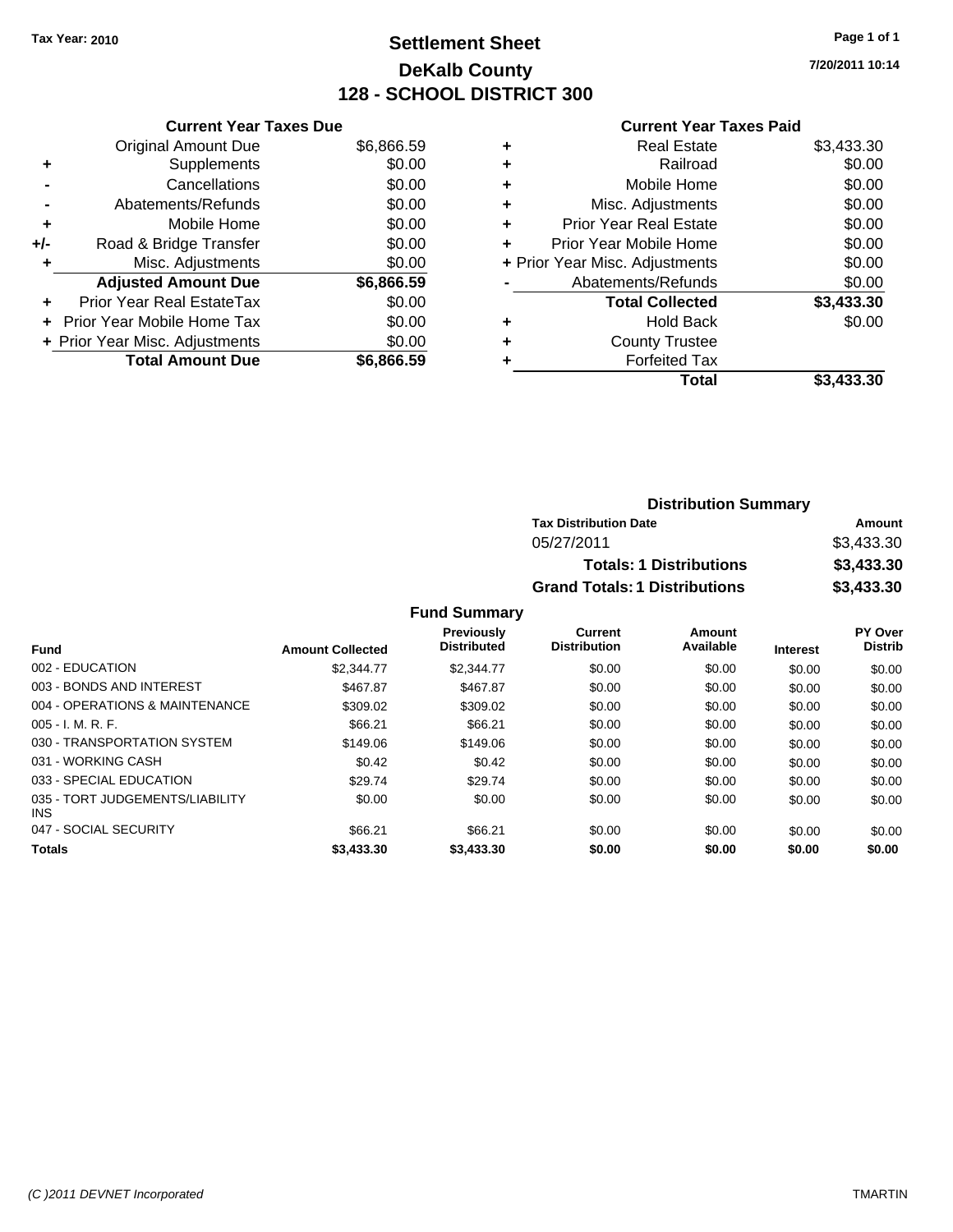# **Settlement Sheet Tax Year: 2010 Page 1 of 1 DeKalb County 129 - SCHOOL DISTRICT 301**

**7/20/2011 10:14**

#### **Current Year Taxes Paid**

|     | <b>Current Year Taxes Due</b>     |            |
|-----|-----------------------------------|------------|
|     | <b>Original Amount Due</b>        | \$6,805.36 |
| ٠   | Supplements                       | \$0.00     |
|     | Cancellations                     | \$0.00     |
|     | Abatements/Refunds                | \$0.00     |
| ٠   | Mobile Home                       | \$0.00     |
| +/- | Road & Bridge Transfer            | \$0.00     |
|     | Misc. Adjustments                 | \$0.00     |
|     | <b>Adjusted Amount Due</b>        | \$6,805.36 |
| ٠   | Prior Year Real EstateTax         | \$0.00     |
|     | <b>Prior Year Mobile Home Tax</b> | \$0.00     |
|     | + Prior Year Misc. Adjustments    | \$0.00     |
|     | <b>Total Amount Due</b>           | \$6,805.36 |

|   | <b>Real Estate</b>             | \$2,121.47 |
|---|--------------------------------|------------|
| ٠ | Railroad                       | \$0.00     |
| ٠ | Mobile Home                    | \$0.00     |
| ٠ | Misc. Adjustments              | \$0.00     |
| ÷ | Prior Year Real Estate         | \$0.00     |
|   | Prior Year Mobile Home         | \$0.00     |
|   | + Prior Year Misc. Adjustments | \$0.00     |
|   | Abatements/Refunds             | \$0.00     |
|   | <b>Total Collected</b>         | \$2,121.47 |
| ٠ | <b>Hold Back</b>               | \$0.00     |
| ٠ | <b>County Trustee</b>          |            |
|   | <b>Forfeited Tax</b>           |            |
|   | Total                          | \$2.121.47 |

| <b>Distribution Summary</b>          |            |
|--------------------------------------|------------|
| <b>Tax Distribution Date</b>         | Amount     |
| 06/24/2011                           | \$2,121.47 |
| <b>Totals: 1 Distributions</b>       | \$2,121.47 |
| <b>Grand Totals: 1 Distributions</b> | \$2,121.47 |

|                                |                         | <b>Previously</b>  | Current             | <b>Amount</b> |                 | <b>PY Over</b> |
|--------------------------------|-------------------------|--------------------|---------------------|---------------|-----------------|----------------|
| Fund                           | <b>Amount Collected</b> | <b>Distributed</b> | <b>Distribution</b> | Available     | <b>Interest</b> | <b>Distrib</b> |
| 002 - EDUCATION                | \$1,391.28              | \$1,391.28         | \$0.00              | \$0.00        | \$0.00          | \$0.00         |
| 003 - BONDS AND INTEREST       | \$347.79                | \$347.79           | \$0.00              | \$0.00        | \$0.00          | \$0.00         |
| 004 - OPERATIONS & MAINTENANCE | \$206.09                | \$206.09           | \$0.00              | \$0.00        | \$0.00          | \$0.00         |
| $005 - I. M. R. F.$            | \$43.97                 | \$43.97            | \$0.00              | \$0.00        | \$0.00          | \$0.00         |
| 030 - TRANSPORTATION SYSTEM    | \$85.62                 | \$85.62            | \$0.00              | \$0.00        | \$0.00          | \$0.00         |
| 031 - WORKING CASH             | \$2.75                  | \$2.75             | \$0.00              | \$0.00        | \$0.00          | \$0.00         |
| 047 - SOCIAL SECURITY          | \$43.97                 | \$43.97            | \$0.00              | \$0.00        | \$0.00          | \$0.00         |
| <b>Totals</b>                  | \$2.121.47              | \$2.121.47         | \$0.00              | \$0.00        | \$0.00          | \$0.00         |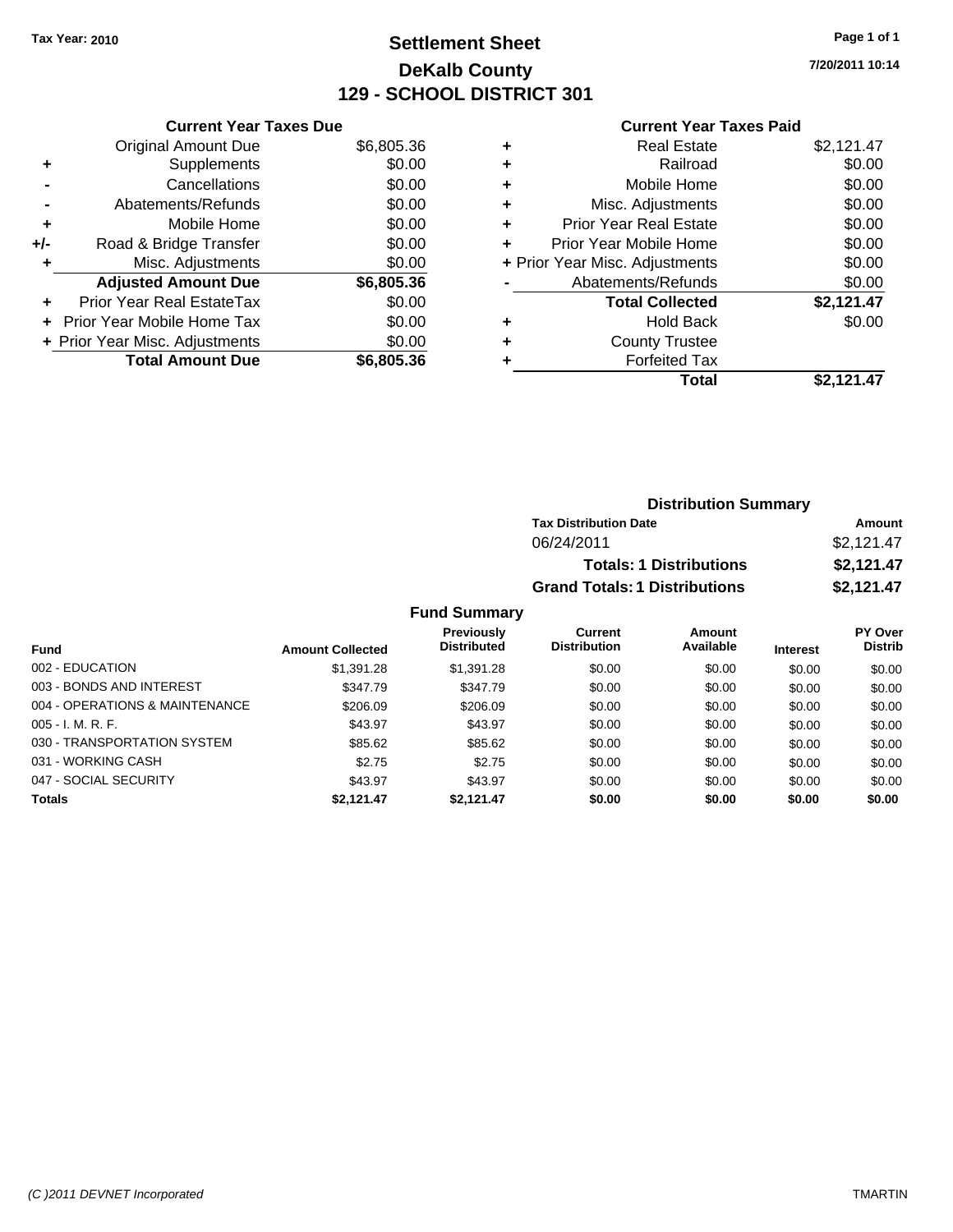**Current Year Taxes Due** Original Amount Due \$1,671,111.97

**Adjusted Amount Due \$1,670,788.59**

**Total Amount Due \$1,670,788.59**

**+** Supplements \$5,305.89 **-** Cancellations \$5,629.27 **-** Abatements/Refunds \$0.00 **+** Mobile Home \$0.00 **+/-** Road & Bridge Transfer \$0.00 **+** Misc. Adjustments \$0.00

**+** Prior Year Real EstateTax \$0.00 **+** Prior Year Mobile Home Tax \$0.00 **+ Prior Year Misc. Adjustments**  $$0.00$ 

# **Settlement Sheet Tax Year: 2010 Page 1 of 1 DeKalb County 130 - SCHOOL DISTRICT 302**

**7/20/2011 10:14**

#### **Current Year Taxes Paid**

|   | Total                          | \$892,351.98 |
|---|--------------------------------|--------------|
| ٠ | <b>Forfeited Tax</b>           |              |
| ٠ | <b>County Trustee</b>          |              |
| ٠ | <b>Hold Back</b>               | \$0.00       |
|   | <b>Total Collected</b>         | \$892,351.98 |
|   | Abatements/Refunds             | \$0.00       |
|   | + Prior Year Misc. Adjustments | \$0.00       |
| ٠ | Prior Year Mobile Home         | \$0.00       |
| ٠ | <b>Prior Year Real Estate</b>  | \$0.00       |
| ٠ | Misc. Adjustments              | \$0.00       |
| ٠ | Mobile Home                    | \$0.00       |
| ٠ | Railroad                       | \$12,824.75  |
| ٠ | <b>Real Estate</b>             | \$879,527.23 |

# **Distribution Summary**

| <b>Tax Distribution Date</b>         | Amount       |  |  |
|--------------------------------------|--------------|--|--|
| 05/27/2011                           | \$210,629.86 |  |  |
| 06/24/2011                           | \$653,797.86 |  |  |
| 07/22/2011                           | \$27,924.26  |  |  |
| <b>Totals: 3 Distributions</b>       | \$892,351.98 |  |  |
| <b>Grand Totals: 3 Distributions</b> | \$892,351.98 |  |  |

| <b>Fund</b>                    | <b>Amount Collected</b> | Previously<br><b>Distributed</b> | Current<br><b>Distribution</b> | Amount<br>Available | <b>Interest</b> | <b>PY Over</b><br><b>Distrib</b> |
|--------------------------------|-------------------------|----------------------------------|--------------------------------|---------------------|-----------------|----------------------------------|
| 002 - EDUCATION                | \$596.942.41            | \$578,262,38                     | \$18,680.03                    | \$0.00              | \$0.00          | \$0.00                           |
| 003 - BONDS AND INTEREST       | \$158,651.26            | \$153,686.60                     | \$4,964.66                     | \$0.00              | \$0.00          | \$0.00                           |
| 004 - OPERATIONS & MAINTENANCE | \$71,618.38             | \$69.377.24                      | \$2,241.14                     | \$0.00              | \$0.00          | \$0.00                           |
| $005 - I. M. R. F.$            | \$11.131.21             | \$10.782.88                      | \$348.33                       | \$0.00              | \$0.00          | \$0.00                           |
| 030 - TRANSPORTATION SYSTEM    | \$33,872.79             | \$32,812.81                      | \$1,059.98                     | \$0.00              | \$0.00          | \$0.00                           |
| 031 - WORKING CASH             | \$2.344.21              | \$2,270.85                       | \$73.36                        | \$0.00              | \$0.00          | \$0.00                           |
| 033 - SPECIAL EDUCATION        | \$4,046.82              | \$3,920.18                       | \$126.64                       | \$0.00              | \$0.00          | \$0.00                           |
| 047 - SOCIAL SECURITY          | \$13,744.90             | \$13,314.78                      | \$430.12                       | \$0.00              | \$0.00          | \$0.00                           |
| <b>Totals</b>                  | \$892,351.98            | \$864,427.72                     | \$27,924.26                    | \$0.00              | \$0.00          | \$0.00                           |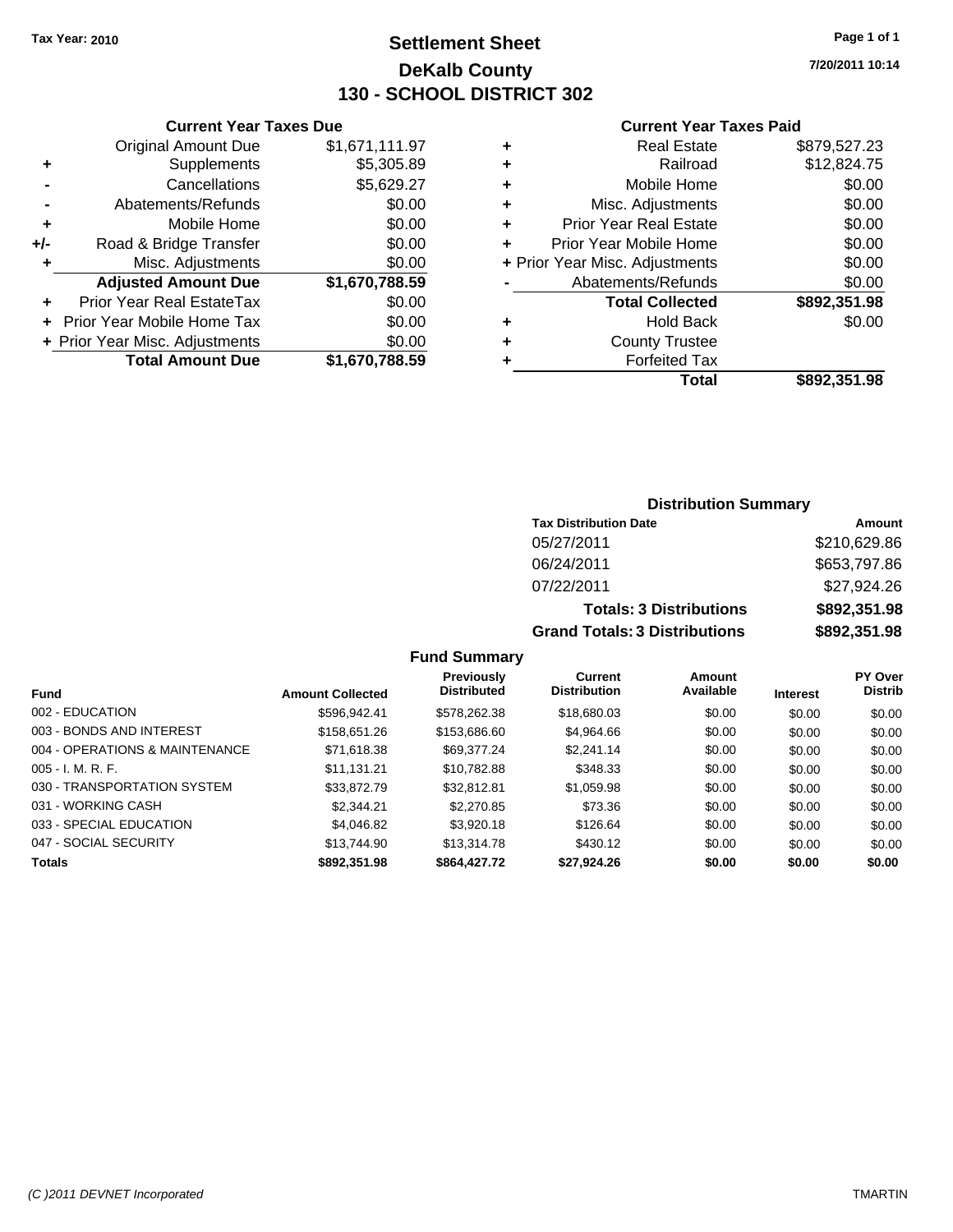# **Settlement Sheet Tax Year: 2010 Page 1 of 1 DeKalb County 131 - SCHOOL DISTRICT 424**

**7/20/2011 10:14**

#### **Current Year Taxes Paid**

| Current \                  |   | <b>Current Year Taxes Due</b> |                                |       |  |  |
|----------------------------|---|-------------------------------|--------------------------------|-------|--|--|
| Real Es                    | ÷ | \$9,492,295.82                | Original Amount Due            |       |  |  |
| Rail                       | ÷ | \$74,704.12                   | Supplements                    | ٠     |  |  |
| Mobile H                   | ÷ | \$112,321.93                  | Cancellations                  |       |  |  |
| Misc. Adjustm              | ÷ | \$0.00                        | Abatements/Refunds             |       |  |  |
| Prior Year Real E:         | ÷ | \$0.00                        | Mobile Home                    | ٠     |  |  |
| Prior Year Mobile H        | ÷ | \$0.00                        | Road & Bridge Transfer         | $+/-$ |  |  |
| + Prior Year Misc. Adjustm |   | \$1,291.82                    | Misc. Adjustments              | ٠     |  |  |
| Abatements/Ref             |   | \$9,455,969.83                | <b>Adjusted Amount Due</b>     |       |  |  |
| <b>Total Colle</b>         |   | \$0.00                        | Prior Year Real EstateTax      |       |  |  |
| Hold I                     | ٠ | \$0.00                        | + Prior Year Mobile Home Tax   |       |  |  |
| County Tru                 | ÷ | \$0.00                        | + Prior Year Misc. Adjustments |       |  |  |
| Forfeited                  | ٠ | \$9,455,969.83                | <b>Total Amount Due</b>        |       |  |  |
|                            |   |                               |                                |       |  |  |

|   | Total                          | \$5,024,792.05 |
|---|--------------------------------|----------------|
|   | <b>Forfeited Tax</b>           |                |
|   | <b>County Trustee</b>          |                |
| ٠ | Hold Back                      | \$0.00         |
|   | <b>Total Collected</b>         | \$5,024,792.05 |
|   | Abatements/Refunds             | \$0.00         |
|   | + Prior Year Misc. Adjustments | \$0.00         |
|   | Prior Year Mobile Home         | \$0.00         |
|   | <b>Prior Year Real Estate</b>  | \$0.00         |
| ÷ | Misc. Adjustments              | \$1,291.82     |
|   | Mobile Home                    | \$0.00         |
|   | Railroad                       | \$30,862.67    |
| ÷ | <b>Real Estate</b>             | \$4,992,637.56 |

## **Distribution Summary**

| <b>Tax Distribution Date</b>         | Amount         |
|--------------------------------------|----------------|
| 05/27/2011                           | \$1,103,911.17 |
| 06/24/2011                           | \$3,825,364.98 |
| 07/22/2011                           | \$95,515.90    |
| <b>Totals: 3 Distributions</b>       | \$5,024,792.05 |
| <b>Grand Totals: 3 Distributions</b> | \$5,024,792.05 |

**Fund Summary**

| <b>Fund</b>                             | <b>Amount Collected</b> | Previously<br><b>Distributed</b> | Current<br><b>Distribution</b> | Amount<br>Available | <b>Interest</b> | PY Over<br><b>Distrib</b> |
|-----------------------------------------|-------------------------|----------------------------------|--------------------------------|---------------------|-----------------|---------------------------|
| 002 - EDUCATION                         | \$2.475.559.24          | \$2,428,501.51                   | \$47,057.73                    | \$0.00              | \$0.00          | \$0.00                    |
| 003 - BONDS AND INTEREST                | \$1,005,144.34          | \$986,037.63                     | \$19,106.71                    | \$0.00              | \$0.00          | \$0.00                    |
| 004 - OPERATIONS & MAINTENANCE          | \$788.163.76            | \$773.181.61                     | \$14,982.15                    | \$0.00              | \$0.00          | \$0.00                    |
| $005 - I. M. R. F.$                     | \$144.693.92            | \$141,943.44                     | \$2,750.48                     | \$0.00              | \$0.00          | \$0.00                    |
| 030 - TRANSPORTATION SYSTEM             | \$212.051.27            | \$208.020.40                     | \$4,030.87                     | \$0.00              | \$0.00          | \$0.00                    |
| 031 - WORKING CASH                      | \$49,896.19             | \$48,947.72                      | \$948.47                       | \$0.00              | \$0.00          | \$0.00                    |
| 032 - FIRE PREV/SFTY/ENERGY             | \$4.994.64              | \$4,899.70                       | \$94.94                        | \$0.00              | \$0.00          | \$0.00                    |
| 033 - SPECIAL EDUCATION                 | \$42,414.25             | \$41,608.01                      | \$806.24                       | \$0.00              | \$0.00          | \$0.00                    |
| 035 - TORT JUDGEMENTS/LIABILITY<br>INS. | \$89.813.14             | \$88.105.89                      | \$1,707.25                     | \$0.00              | \$0.00          | \$0.00                    |
| 047 - SOCIAL SECURITY                   | \$187,108.19            | \$183.551.46                     | \$3,556.73                     | \$0.00              | \$0.00          | \$0.00                    |
| 057 - LEASE/PURCHASE/RENTAL             | \$24.953.11             | \$24,478.78                      | \$474.33                       | \$0.00              | \$0.00          | \$0.00                    |
| <b>Totals</b>                           | \$5,024,792.05          | \$4,929,276.15                   | \$95,515.90                    | \$0.00              | \$0.00          | \$0.00                    |

| Year Source             | <b>Account Type</b>       | <b>Amount Adjustment Description</b>                     |
|-------------------------|---------------------------|----------------------------------------------------------|
| 2010 RE - Real Estate   | <b>Back Tax Collected</b> | \$714.73 Lindgren Redemption 03-30-301-017 by TBA        |
| 2010 RE - Real Estate   | <b>Back Tax Collected</b> | \$129.30 Ezam Properties Redemption 03-30-130-016 by TBA |
| 2010 RE - Real Estate   | <b>Back Tax Collected</b> | \$177.97 Ezam Properties Redemption 03-30-130-018 by TBA |
| 2010 RE - Real Estate   | <b>Back Tax Collected</b> | \$269.82 Ezam Properties Redemption 03-30-130-022 by TBA |
| <b>Totals 4 entries</b> |                           | \$1,291.82                                               |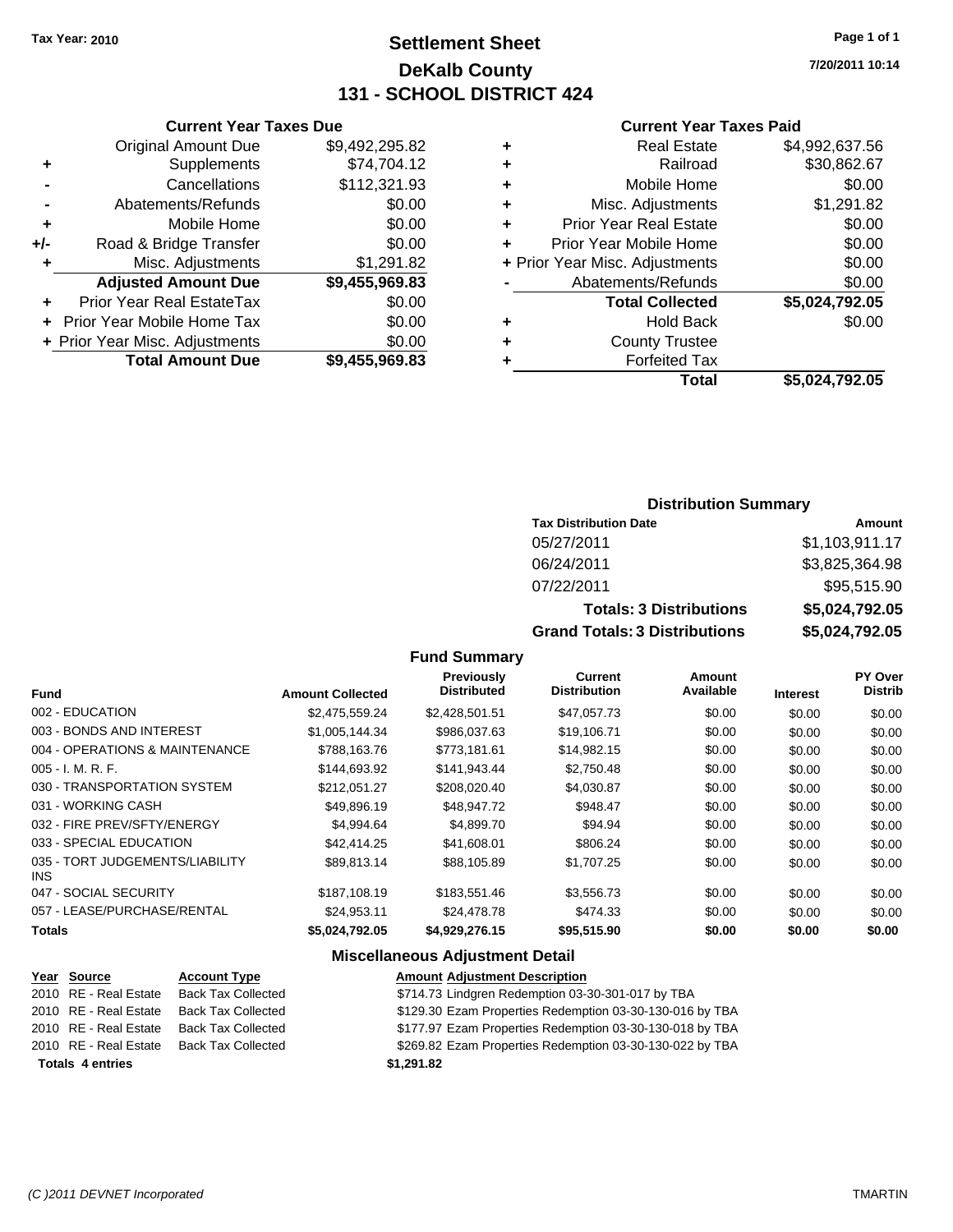# **Settlement Sheet Tax Year: 2010 Page 1 of 1 DeKalb County 132 - SCHOOL DISTRICT 425**

|     | <b>Current Year Taxes Due</b>  |                |  |
|-----|--------------------------------|----------------|--|
|     | <b>Original Amount Due</b>     | \$6,692,528.05 |  |
| ٠   | Supplements                    | \$23,430.76    |  |
|     | Cancellations                  | \$25,146.56    |  |
|     | Abatements/Refunds             | \$0.00         |  |
| ٠   | Mobile Home                    | \$0.00         |  |
| +/- | Road & Bridge Transfer         | \$0.00         |  |
| ٠   | Misc. Adjustments              | \$756.69       |  |
|     | <b>Adjusted Amount Due</b>     | \$6,691,568.94 |  |
|     | Prior Year Real EstateTax      | \$0.00         |  |
|     | Prior Year Mobile Home Tax     | \$0.00         |  |
|     | + Prior Year Misc. Adjustments | \$0.00         |  |
|     | <b>Total Amount Due</b>        | \$6,691,568.94 |  |
|     |                                |                |  |

# **Current Year Taxes Paid**

|   | <b>Real Estate</b>             | \$3,469,352.16 |
|---|--------------------------------|----------------|
| ٠ | Railroad                       | \$50,180.47    |
| ٠ | Mobile Home                    | \$0.00         |
| ٠ | Misc. Adjustments              | \$756.69       |
| ٠ | <b>Prior Year Real Estate</b>  | \$0.00         |
| ÷ | Prior Year Mobile Home         | \$0.00         |
|   | + Prior Year Misc. Adjustments | \$0.00         |
|   | Abatements/Refunds             | \$0.00         |
|   | <b>Total Collected</b>         | \$3,520,289.32 |
| ٠ | Hold Back                      | \$0.00         |
| ٠ | <b>County Trustee</b>          |                |
| ٠ | <b>Forfeited Tax</b>           |                |
|   | Total                          | \$3,520,289.32 |
|   |                                |                |

#### **Distribution Summary Tax Distribution Date Amount** 05/27/2011 \$603,935.39

| <b>Grand Totals: 3 Distributions</b> | \$3,520,289,32     |
|--------------------------------------|--------------------|
| <b>Totals: 3 Distributions</b>       | \$3,520,289.32     |
| 07/22/2011                           | \$63,170.58        |
| 06/24/2011                           | \$2,853,183.35     |
| <u>.</u>                             | <u> 999,999,99</u> |

#### **Fund Summary Fund Interest Amount Collected Distributed PY Over Distrib Amount Available Current Distribution Previously** 002 - EDUCATION \$2,561,591.36 \$2,515,624.34 \$45,967.02 \$0.00 \$0.00 \$0.00 003 - BONDS AND INTEREST  $$0.00$   $$0.00$   $$0.00$   $$0.00$   $$0.00$   $$0.00$   $$0.00$   $$0.00$ 004 - OPERATIONS & MAINTENANCE \$565,925.23 \$555,769.87 \$10,155.36 \$0.00 \$0.00 \$0.00 005 - I. M. R. F. \$43,570.60 \$42,788.74 \$781.86 \$0.00 \$0.00 \$0.00 030 - TRANSPORTATION SYSTEM \$154,857.52 \$152,078.65 \$2,778.87 \$0.00 \$0.00 \$0.00 \$0.00 031 - WORKING CASH \$0.00 \$0.00 \$0.00 \$0.00 \$0.00 \$0.00 \$0.00 \$0.00 \$0.00 \$0.00 \$0.00 \$0.00 032 - FIRE PREV/SFTY/ENERGY **\$75,464.44** \$74,110.25 \$1,354.19 \$0.00 \$0.00 \$0.00 \$0.00 033 - SPECIAL EDUCATION 60.00 \$0.00 \$0.00 \$0.00 \$0.00 \$0.00 \$0.00 \$0.00 \$0.00 \$0.00 \$0.00 035 - TORT JUDGEMENTS/LIABILITY INS \$55,888.11 \$54,885.21 \$1,002.90 \$0.00 \$0.00 \$0.00 047 - SOCIAL SECURITY \$62,992.06 \$61,861.68 \$1,130.38 \$0.00 \$0.00 \$0.00 057 - LEASE/PURCHASE/RENTAL  $$0.00$   $$0.00$   $$0.00$   $$0.00$   $$0.00$   $$0.00$   $$0.00$ **Totals \$3,520,289.32 \$3,457,118.74 \$63,170.58 \$0.00 \$0.00 \$0.00**

| <u>Year Source</u>      | <b>Account Type</b>  | <b>Amount Adjustment Description</b>                         |
|-------------------------|----------------------|--------------------------------------------------------------|
| 2010 RE - Real Estate   | Back Tax Collected   | \$164.01 Dobson Redemption 13-15-402-010 by TBA              |
| 2010 RE - Real Estate 1 | Pavmt In Lieu of Tax | \$592.68 Sequoya Apartments-Housing Authority Payment by TBA |
| <b>Totals 2 entries</b> |                      | \$756.69                                                     |
|                         |                      |                                                              |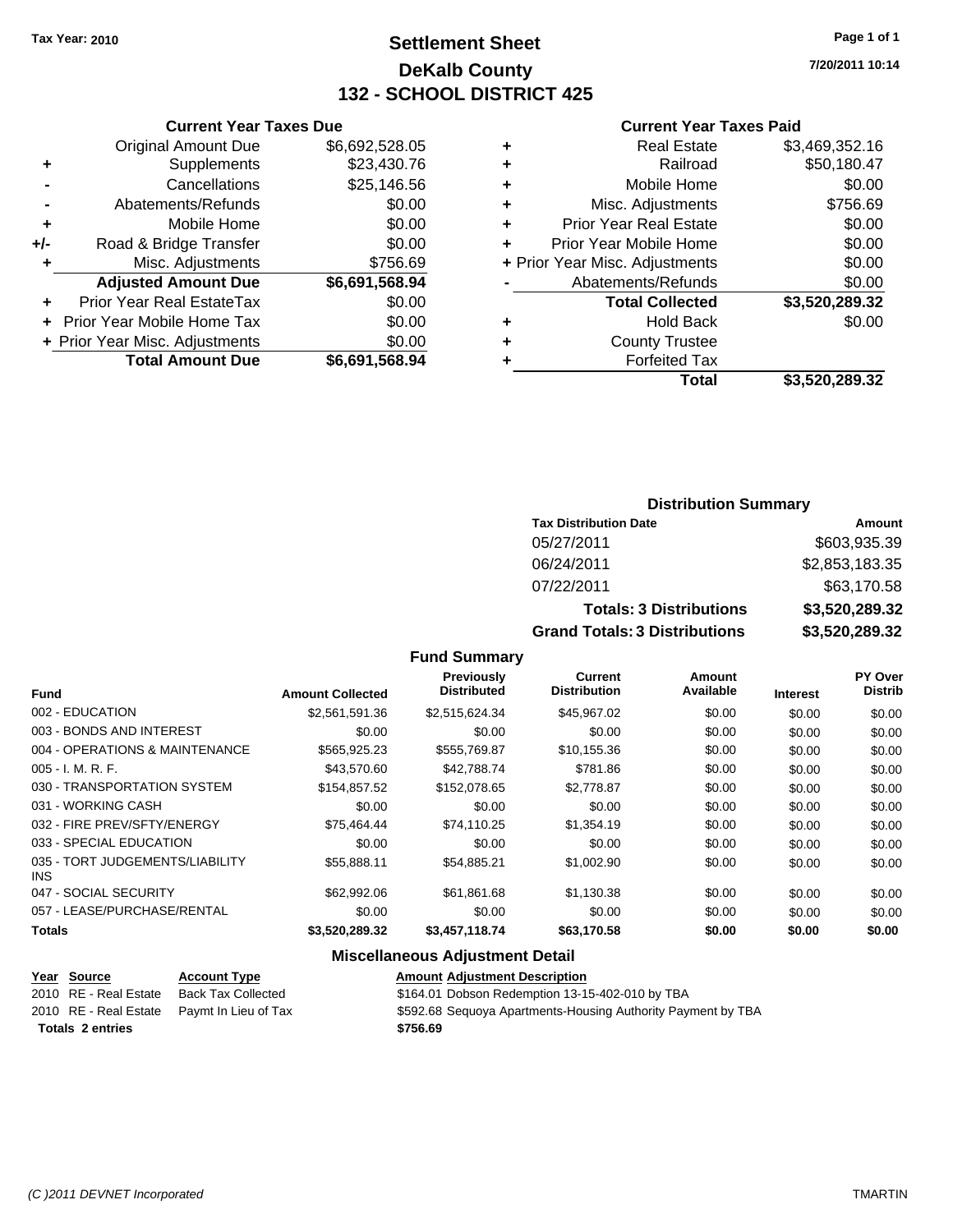# **Settlement Sheet Tax Year: 2010 Page 1 of 1 DeKalb County 133 - SCHOOL DISTRICT 426**

**7/20/2011 10:14**

#### **Current Year Taxes Paid**

|     | <b>Current Year Taxes Due</b>     |                |  |  |
|-----|-----------------------------------|----------------|--|--|
|     | <b>Original Amount Due</b>        | \$3,802,233.85 |  |  |
| ٠   | Supplements                       | \$9,994.19     |  |  |
|     | Cancellations                     | \$11,695.66    |  |  |
|     | Abatements/Refunds                | \$0.00         |  |  |
| ٠   | Mobile Home                       | \$0.00         |  |  |
| +/- | Road & Bridge Transfer            | \$0.00         |  |  |
| ٠   | Misc. Adjustments                 | \$0.00         |  |  |
|     | <b>Adjusted Amount Due</b>        | \$3,800,532.38 |  |  |
|     | Prior Year Real EstateTax         | \$0.00         |  |  |
|     | <b>Prior Year Mobile Home Tax</b> | \$0.00         |  |  |
|     | + Prior Year Misc. Adjustments    | \$0.00         |  |  |
|     | <b>Total Amount Due</b>           | \$3.800.532.38 |  |  |

## **Distribution Summary**

| <b>Tax Distribution Date</b>         | Amount         |
|--------------------------------------|----------------|
| 05/27/2011                           | \$520,410.75   |
| 06/24/2011                           | \$1,480,999.90 |
| 07/22/2011                           | \$36,445.11    |
| <b>Totals: 3 Distributions</b>       | \$2,037,855.76 |
| <b>Grand Totals: 3 Distributions</b> | \$2,037,855.76 |

| <b>Fund</b>                                   | <b>Amount Collected</b> | <b>Previously</b><br><b>Distributed</b> | Current<br><b>Distribution</b> | Amount<br>Available | <b>Interest</b> | <b>PY Over</b><br><b>Distrib</b> |
|-----------------------------------------------|-------------------------|-----------------------------------------|--------------------------------|---------------------|-----------------|----------------------------------|
| 002 - EDUCATION                               | \$1.271.968.44          | \$1.249.220.49                          | \$22.747.95                    | \$0.00              | \$0.00          | \$0.00                           |
| 003 - BONDS AND INTEREST                      | \$278,538.20            | \$273,556.81                            | \$4,981.39                     | \$0.00              | \$0.00          | \$0.00                           |
| 004 - OPERATIONS & MAINTENANCE                | \$252,488.29            | \$247,972.78                            | \$4,515.51                     | \$0.00              | \$0.00          | \$0.00                           |
| $005 - I. M. R. F.$                           | \$33,753.00             | \$33,149.36                             | \$603.64                       | \$0.00              | \$0.00          | \$0.00                           |
| 030 - TRANSPORTATION SYSTEM                   | \$76.181.17             | \$74.818.74                             | \$1,362.43                     | \$0.00              | \$0.00          | \$0.00                           |
| 031 - WORKING CASH                            | \$19,045.80             | \$18,705.18                             | \$340.62                       | \$0.00              | \$0.00          | \$0.00                           |
| 032 - FIRE PREV/SFTY/ENERGY                   | \$9.160.16              | \$8,996.34                              | \$163.82                       | \$0.00              | \$0.00          | \$0.00                           |
| 033 - SPECIAL EDUCATION                       | \$15,237.05             | \$14.964.55                             | \$272.50                       | \$0.00              | \$0.00          | \$0.00                           |
| 035 - TORT JUDGEMENTS/LIABILITY<br><b>INS</b> | \$45,319.87             | \$44,509.37                             | \$810.50                       | \$0.00              | \$0.00          | \$0.00                           |
| 047 - SOCIAL SECURITY                         | \$36,163.78             | \$35.517.03                             | \$646.75                       | \$0.00              | \$0.00          | \$0.00                           |
| 057 - LEASE/PURCHASE/RENTAL                   | \$0.00                  | \$0.00                                  | \$0.00                         | \$0.00              | \$0.00          | \$0.00                           |
| <b>Totals</b>                                 | \$2,037,855.76          | \$2,001,410.65                          | \$36,445.11                    | \$0.00              | \$0.00          | \$0.00                           |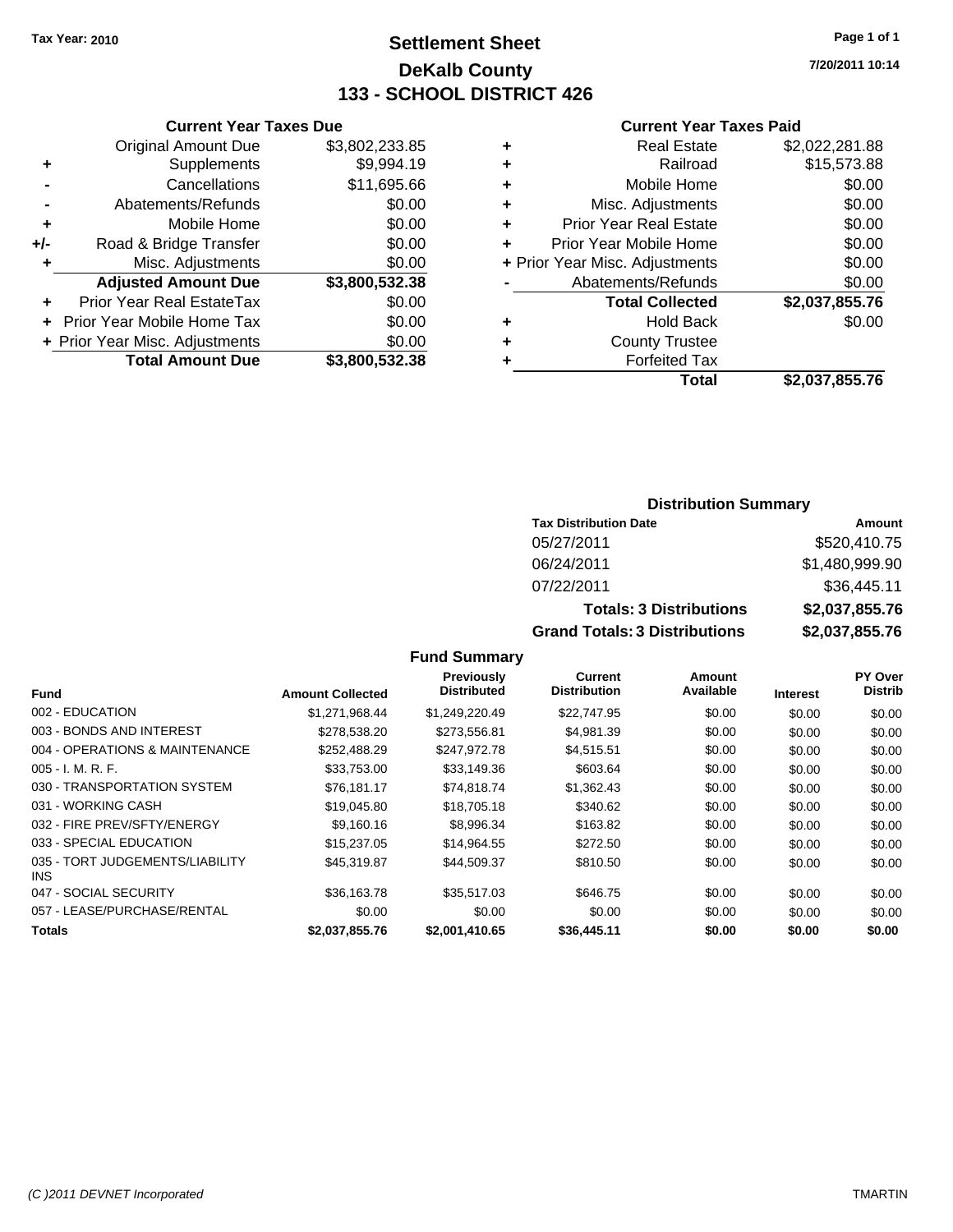**Current Year Taxes Due** Original Amount Due \$28,647,729.44

**Adjusted Amount Due \$28,625,855.17**

**Total Amount Due \$28,625,855.17**

**+** Supplements \$458,647.25 **-** Cancellations \$485,810.75 **-** Abatements/Refunds \$0.00 **+** Mobile Home \$0.00 **+/-** Road & Bridge Transfer \$0.00 **+** Misc. Adjustments \$5,289.23

**+** Prior Year Real EstateTax \$0.00 **+** Prior Year Mobile Home Tax \$0.00 **+ Prior Year Misc. Adjustments**  $$0.00$ 

# **Settlement Sheet Tax Year: 2010 Page 1 of 1 DeKalb County 134 - SCHOOL DISTRICT 427**

**7/20/2011 10:14**

#### **Current Year Taxes Paid**

| ٠ | <b>Real Estate</b>             | \$14,786,195.26 |
|---|--------------------------------|-----------------|
| ٠ | Railroad                       | \$2,179.23      |
| ÷ | Mobile Home                    | \$0.00          |
| ٠ | Misc. Adjustments              | \$5,289.23      |
| ÷ | <b>Prior Year Real Estate</b>  | \$0.00          |
| ٠ | Prior Year Mobile Home         | \$0.00          |
|   | + Prior Year Misc. Adjustments | \$0.00          |
|   | Abatements/Refunds             | \$0.00          |
|   | <b>Total Collected</b>         | \$14,793,663.72 |
| ٠ | <b>Hold Back</b>               | \$0.00          |
| ÷ | <b>County Trustee</b>          |                 |
| ٠ | <b>Forfeited Tax</b>           |                 |
|   | Total                          | \$14.793.663.72 |

| <b>Distribution Summary</b> |  |
|-----------------------------|--|
|-----------------------------|--|

| <b>Tax Distribution Date</b>         | Amount          |
|--------------------------------------|-----------------|
| 05/27/2011                           | \$3,285,978.19  |
| 06/24/2011                           | \$11,217,163.39 |
| 07/22/2011                           | \$290,522.14    |
| <b>Totals: 3 Distributions</b>       | \$14,793,663.72 |
| <b>Grand Totals: 3 Distributions</b> | \$14,793,663.72 |

#### **Fund Summary**

|                                |                         | Previously         | <b>Current</b>      | Amount    |                 | <b>PY Over</b> |
|--------------------------------|-------------------------|--------------------|---------------------|-----------|-----------------|----------------|
| <b>Fund</b>                    | <b>Amount Collected</b> | <b>Distributed</b> | <b>Distribution</b> | Available | <b>Interest</b> | <b>Distrib</b> |
| 002 - EDUCATION                | \$9.144.880.73          | \$8.965.290.98     | \$179,589.75        | \$0.00    | \$0.00          | \$0.00         |
| 003 - BONDS AND INTEREST       | \$2,959,575.99          | \$2,901,455.00     | \$58,120.99         | \$0.00    | \$0.00          | \$0.00         |
| 004 - OPERATIONS & MAINTENANCE | \$1.388.429.72          | \$1,361,163.35     | \$27,266.37         | \$0.00    | \$0.00          | \$0.00         |
| $005 - I. M. R. F.$            | \$252,572.22            | \$247.612.14       | \$4,960.08          | \$0.00    | \$0.00          | \$0.00         |
| 030 - TRANSPORTATION SYSTEM    | \$497.185.46            | \$487.421.59       | \$9.763.87          | \$0.00    | \$0.00          | \$0.00         |
| 031 - WORKING CASH             | \$1,035.56              | \$1.015.22         | \$20.34             | \$0.00    | \$0.00          | \$0.00         |
| 032 - FIRE PREV/SFTY/ENERGY    | \$1,035.56              | \$1.015.22         | \$20.34             | \$0.00    | \$0.00          | \$0.00         |
| 033 - SPECIAL EDUCATION        | \$107,786.62            | \$105,669.88       | \$2.116.74          | \$0.00    | \$0.00          | \$0.00         |
| 047 - SOCIAL SECURITY          | \$321.081.68            | \$314,776.19       | \$6,305.49          | \$0.00    | \$0.00          | \$0.00         |
| 057 - LEASE/PURCHASE/RENTAL    | \$120,080.18            | \$117,722.01       | \$2,358.17          | \$0.00    | \$0.00          | \$0.00         |
| <b>Totals</b>                  | \$14,793,663.72         | \$14,503,141.58    | \$290,522.14        | \$0.00    | \$0.00          | \$0.00         |

| Year Source             | <b>Account Type</b>                        | <b>Amount Adjustment Description</b>                         |
|-------------------------|--------------------------------------------|--------------------------------------------------------------|
| 2010 RE - Real Estate   | <b>Back Tax Collected</b>                  | \$339.03 Brown's Supermarket Redemption 06-32-282-008 by TBA |
|                         | 2010 RE - Real Estate Back Tax Collected   | \$53.89 Stogsdill Redemption 06-32-328-005 by TBA            |
|                         | 2010 RE - Real Estate Paymt In Lieu of Tax | \$4,896.31 Sycamore Units-Housing Authority by TBA           |
| <b>Totals 3 entries</b> |                                            | \$5,289.23                                                   |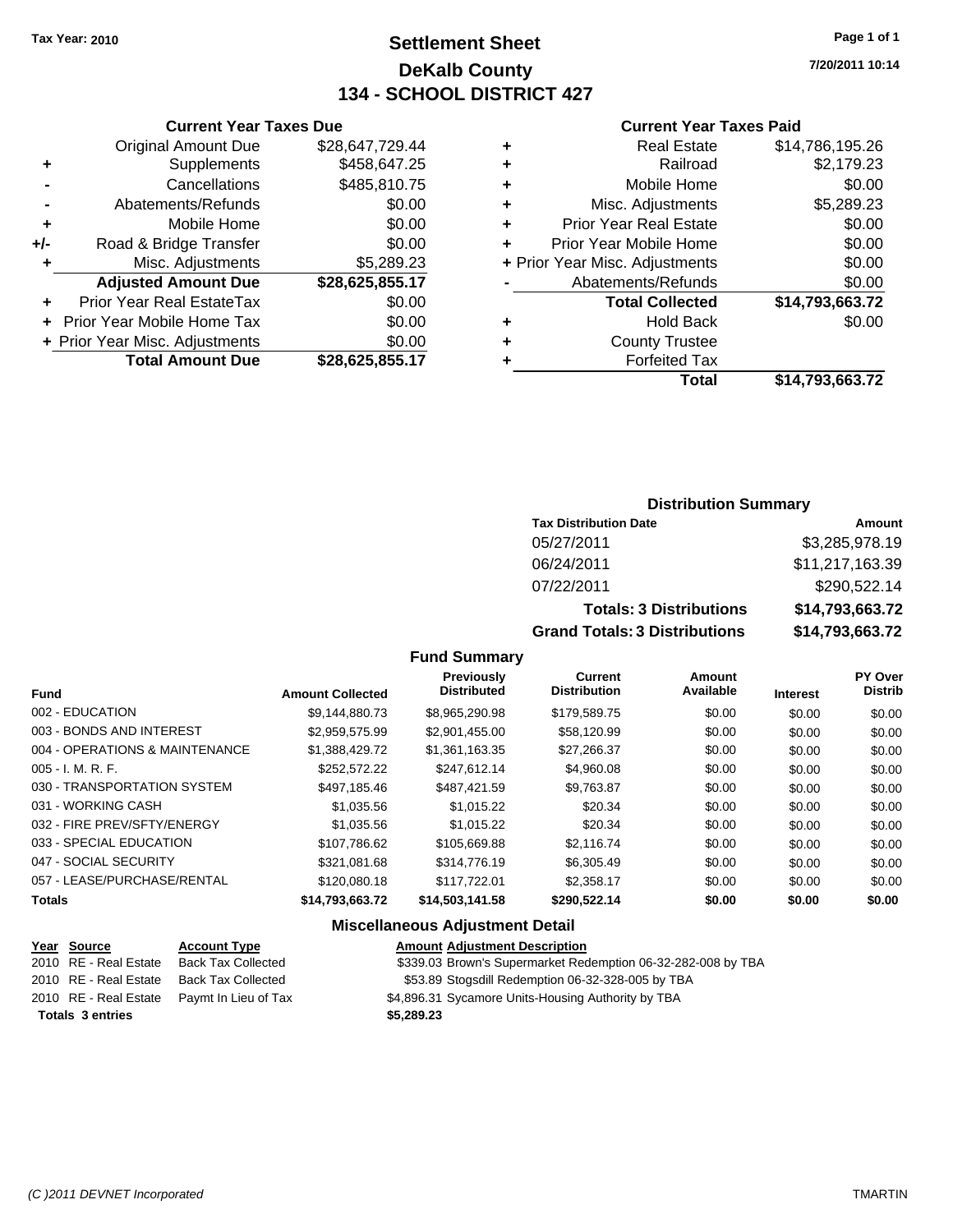# **Settlement Sheet Tax Year: 2010 Page 1 of 1 DeKalb County 135 - SCHOOL DISTRICT 428**

**7/20/2011 10:14**

## **Current Year Taxes Paid**

|   | <b>Real Estate</b>             | \$23,156,127.93 |
|---|--------------------------------|-----------------|
| ٠ | Railroad                       | \$85,545.32     |
| ٠ | Mobile Home                    | \$0.00          |
| ٠ | Misc. Adjustments              | \$167,422.27    |
| ٠ | <b>Prior Year Real Estate</b>  | (\$13,392.96)   |
| ٠ | Prior Year Mobile Home         | \$0.00          |
|   | + Prior Year Misc. Adjustments | \$0.00          |
|   | Abatements/Refunds             | \$0.00          |
|   | <b>Total Collected</b>         | \$23,395,702.56 |
| ٠ | <b>Hold Back</b>               | \$0.00          |
| ٠ | <b>County Trustee</b>          |                 |
|   | <b>Forfeited Tax</b>           |                 |
|   | Total                          | \$23.395.702.56 |

|     | <b>Current Year Taxes Due</b>     |                 |
|-----|-----------------------------------|-----------------|
|     | <b>Original Amount Due</b>        | \$45,812,280.61 |
| ٠   | Supplements                       | \$973,748.51    |
|     | Cancellations                     | \$1,402,945.86  |
|     | Abatements/Refunds                | \$0.00          |
| ٠   | Mobile Home                       | \$0.00          |
| +/- | Road & Bridge Transfer            | \$0.00          |
| ٠   | Misc. Adjustments                 | \$167,422.27    |
|     | <b>Adjusted Amount Due</b>        | \$45,550,505.53 |
|     | <b>Prior Year Real EstateTax</b>  | (\$13,392.96)   |
|     | <b>Prior Year Mobile Home Tax</b> | \$0.00          |
|     | + Prior Year Misc. Adjustments    | \$0.00          |
|     | <b>Total Amount Due</b>           | \$45,537,112.57 |

# **Distribution Summary**

| <b>Tax Distribution Date</b>         | Amount          |
|--------------------------------------|-----------------|
| 05/27/2011                           | \$5,050,248.15  |
| 06/24/2011                           | \$17,638,743.98 |
| 07/22/2011                           | \$706,710.43    |
| <b>Totals: 3 Distributions</b>       | \$23,395,702.56 |
| <b>Grand Totals: 3 Distributions</b> | \$23,395,702.56 |

**Fund Summary**

| <b>Fund</b>                             | <b>Amount Collected</b> | <b>Previously</b><br><b>Distributed</b> | <b>Current</b><br><b>Distribution</b> | Amount<br>Available | <b>Interest</b> | PY Over<br><b>Distrib</b> |
|-----------------------------------------|-------------------------|-----------------------------------------|---------------------------------------|---------------------|-----------------|---------------------------|
| 002 - EDUCATION                         | \$15.914.996.85         | \$15.434.254.95                         | \$480,741.90                          | \$0.00              | \$0.00          | \$0.00                    |
| 003 - BONDS AND INTEREST                | \$2.186.796.30          | \$2,120,740.08                          | \$66,056.22                           | \$0.00              | \$0.00          | \$0.00                    |
| 004 - OPERATIONS & MAINTENANCE          | \$2.978.343.14          | \$2,888,376.78                          | \$89,966.36                           | \$0.00              | \$0.00          | \$0.00                    |
| $005 - I. M. R. F.$                     | \$115,200.44            | \$111,720.59                            | \$3,479.85                            | \$0.00              | \$0.00          | \$0.00                    |
| 030 - TRANSPORTATION SYSTEM             | \$765.951.91            | \$742.814.92                            | \$23.136.99                           | \$0.00              | \$0.00          | \$0.00                    |
| 031 - WORKING CASH                      | \$64,829.50             | \$62.871.21                             | \$1,958.29                            | \$0.00              | \$0.00          | \$0.00                    |
| 032 - FIRE PREV/SFTY/ENERGY             | \$0.00                  | \$0.00                                  | \$0.00                                | \$0.00              | \$0.00          | \$0.00                    |
| 033 - SPECIAL EDUCATION                 | \$587.723.45            | \$569,970.18                            | \$17,753.27                           | \$0.00              | \$0.00          | \$0.00                    |
| 035 - TORT JUDGEMENTS/LIABILITY<br>INS. | \$0.00                  | \$0.00                                  | \$0.00                                | \$0.00              | \$0.00          | \$0.00                    |
| 047 - SOCIAL SECURITY                   | \$781,860.97            | \$758,243.42                            | \$23.617.55                           | \$0.00              | \$0.00          | \$0.00                    |
| 057 - LEASE/PURCHASE/RENTAL             | \$0.00                  | \$0.00                                  | \$0.00                                | \$0.00              | \$0.00          | \$0.00                    |
| <b>Totals</b>                           | \$23,395,702.56         | \$22,688,992.13                         | \$706,710.43                          | \$0.00              | \$0.00          | \$0.00                    |

| Year Source             | <b>Account Type</b>       | <b>Amount Adjustment Description</b>                                  |
|-------------------------|---------------------------|-----------------------------------------------------------------------|
| 2010 RE - Real Estate   | <b>Back Tax Collected</b> | \$318.00 Work Redemption 09-29-255-050 by TBA                         |
| 2010 RE - Real Estate   | <b>Back Tax Collected</b> | \$16.38 LaSalle Bank Redemption 08-15-128-009 by TBA                  |
| 2010 RE - Real Estate   | <b>Back Tax Collected</b> | \$16.38 LaSalle Bank Redemption 08-15-128-010 by TBA                  |
| 2010 RE - Real Estate   | Paymt In Lieu of Tax      | \$8,759.02 DeKalb Units-Housing Authority by TBA                      |
| 2010 RE - Real Estate   | Real Estate Tax           | \$158,312.49 Additional Tax per Target Agreement 08-26-200-010 by TBA |
| <b>Totals 5 entries</b> |                           | \$167,422.27                                                          |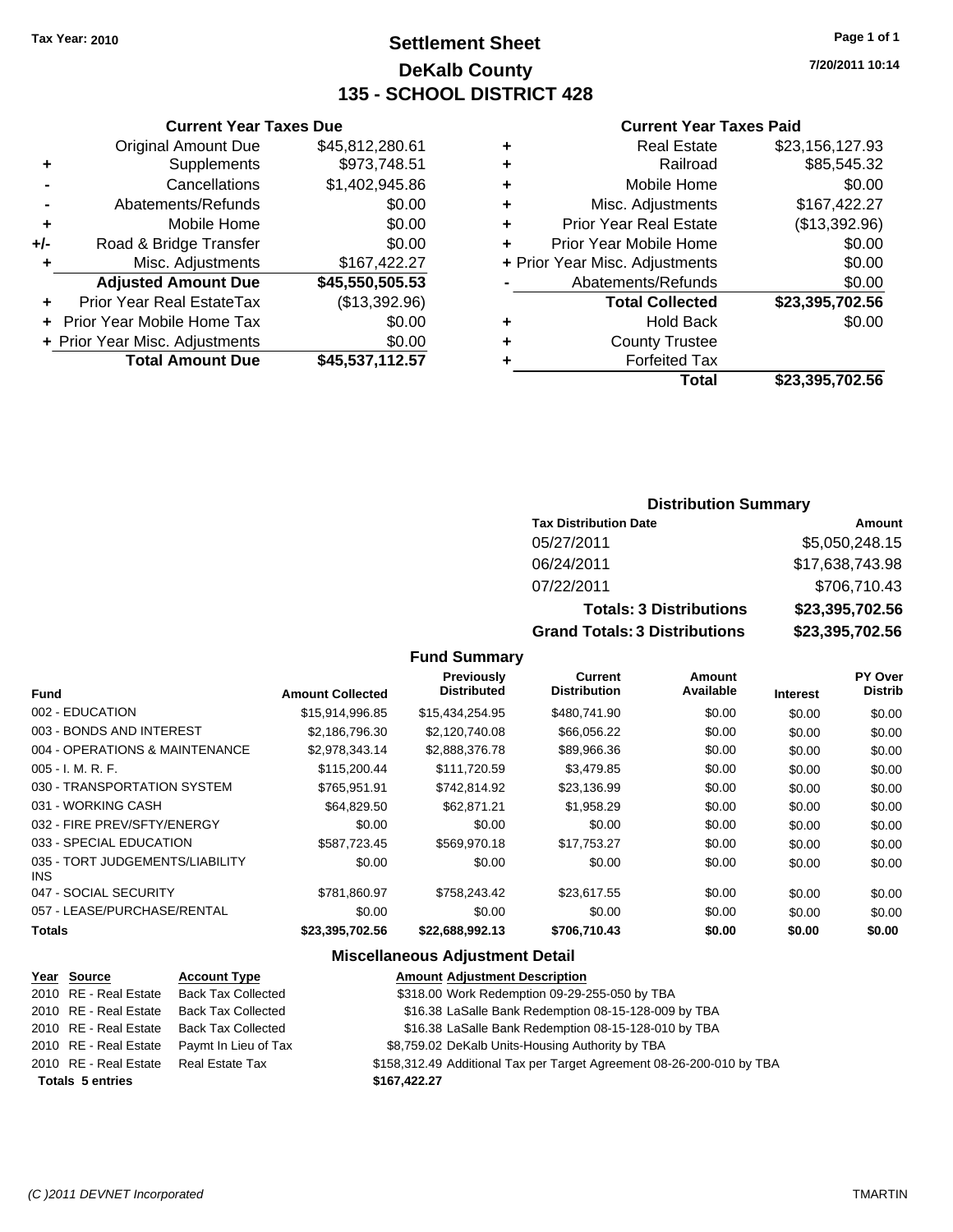# **Settlement Sheet Tax Year: 2010 Page 1 of 1 DeKalb County 136 - SCHOOL DISTRICT 429**

**7/20/2011 10:14**

#### **Current Year Taxes Paid**

|   | Total                          | \$2,281,238.92 |
|---|--------------------------------|----------------|
| ٠ | <b>Forfeited Tax</b>           |                |
| ٠ | <b>County Trustee</b>          |                |
| ٠ | <b>Hold Back</b>               | \$0.00         |
|   | <b>Total Collected</b>         | \$2,281,238.92 |
|   | Abatements/Refunds             | \$0.00         |
|   | + Prior Year Misc. Adjustments | \$0.00         |
| ÷ | Prior Year Mobile Home         | \$0.00         |
| ÷ | <b>Prior Year Real Estate</b>  | \$0.00         |
| ÷ | Misc. Adjustments              | \$928.26       |
| ÷ | Mobile Home                    | \$0.00         |
| ٠ | Railroad                       | \$15,157.42    |
| ٠ | <b>Real Estate</b>             | \$2,265,153.24 |
|   |                                |                |

|     | <b>Current Year Taxes Due</b>    |                |
|-----|----------------------------------|----------------|
|     | <b>Original Amount Due</b>       | \$4,410,014.60 |
| ٠   | Supplements                      | \$13,094.56    |
|     | Cancellations                    | \$14,831.53    |
|     | Abatements/Refunds               | \$0.00         |
| ٠   | Mobile Home                      | \$0.00         |
| +/- | Road & Bridge Transfer           | \$0.00         |
| ٠   | Misc. Adjustments                | \$928.26       |
|     | <b>Adjusted Amount Due</b>       | \$4,409,205.89 |
|     | <b>Prior Year Real EstateTax</b> | \$0.00         |
|     | Prior Year Mobile Home Tax       | \$0.00         |
|     | + Prior Year Misc. Adjustments   | \$0.00         |
|     | <b>Total Amount Due</b>          | \$4,409,205.89 |

# **Distribution Summary**

| <b>Tax Distribution Date</b>         | Amount         |
|--------------------------------------|----------------|
| 05/27/2011                           | \$517,213.11   |
| 06/24/2011                           | \$1,729,817.08 |
| 07/22/2011                           | \$34,208.73    |
| <b>Totals: 3 Distributions</b>       | \$2,281,238.92 |
| <b>Grand Totals: 3 Distributions</b> | \$2,281,238.92 |

# **Fund Summary**

| <b>Fund</b>                                   | <b>Amount Collected</b> | <b>Previously</b><br><b>Distributed</b> | Current<br><b>Distribution</b> | Amount<br>Available | <b>Interest</b> | PY Over<br><b>Distrib</b> |
|-----------------------------------------------|-------------------------|-----------------------------------------|--------------------------------|---------------------|-----------------|---------------------------|
| 002 - EDUCATION                               | \$1.421.702.32          | \$1.400.382.94                          | \$21,319.38                    | \$0.00              | \$0.00          | \$0.00                    |
| 003 - BONDS AND INTEREST                      | \$393.472.65            | \$387.572.26                            | \$5,900.39                     | \$0.00              | \$0.00          | \$0.00                    |
| 004 - OPERATIONS & MAINTENANCE                | \$238.131.69            | \$234.560.74                            | \$3.570.95                     | \$0.00              | \$0.00          | \$0.00                    |
| $005 - I. M. R. F.$                           | \$34,015.55             | \$33,505.46                             | \$510.09                       | \$0.00              | \$0.00          | \$0.00                    |
| 030 - TRANSPORTATION SYSTEM                   | \$90.681.53             | \$89,321.69                             | \$1,359.84                     | \$0.00              | \$0.00          | \$0.00                    |
| 032 - FIRE PREV/SFTY/ENERGY                   | \$0.00                  | \$0.00                                  | \$0.00                         | \$0.00              | \$0.00          | \$0.00                    |
| 033 - SPECIAL EDUCATION                       | \$16.155.72             | \$15,913,46                             | \$242.26                       | \$0.00              | \$0.00          | \$0.00                    |
| 035 - TORT JUDGEMENTS/LIABILITY<br><b>INS</b> | \$43,539.73             | \$42,886.82                             | \$652.91                       | \$0.00              | \$0.00          | \$0.00                    |
| 047 - SOCIAL SECURITY                         | \$43.539.73             | \$42,886.82                             | \$652.91                       | \$0.00              | \$0.00          | \$0.00                    |
| 057 - LEASE/PURCHASE/RENTAL                   | \$0.00                  | \$0.00                                  | \$0.00                         | \$0.00              | \$0.00          | \$0.00                    |
| <b>Totals</b>                                 | \$2.281.238.92          | \$2.247.030.19                          | \$34,208,73                    | \$0.00              | \$0.00          | \$0.00                    |

| Year Source             | <b>Account Type</b>                        | <b>Amount Adjustment Description</b>                             |
|-------------------------|--------------------------------------------|------------------------------------------------------------------|
| 2010 RE - Real Estate   | Back Tax Collected                         | \$208.39 Nielsen Redemption 15-16-151-019 by TBA                 |
| 2010 RE - Real Estate   | Back Tax Collected                         | \$86.44 Popp Redemption 15-15-427-007 by TBA                     |
|                         | 2010 RE - Real Estate Paymt In Lieu of Tax | \$633.43 Sunset View Apartments-Housing Authority Payment by TBA |
| <b>Totals 3 entries</b> |                                            | \$928.26                                                         |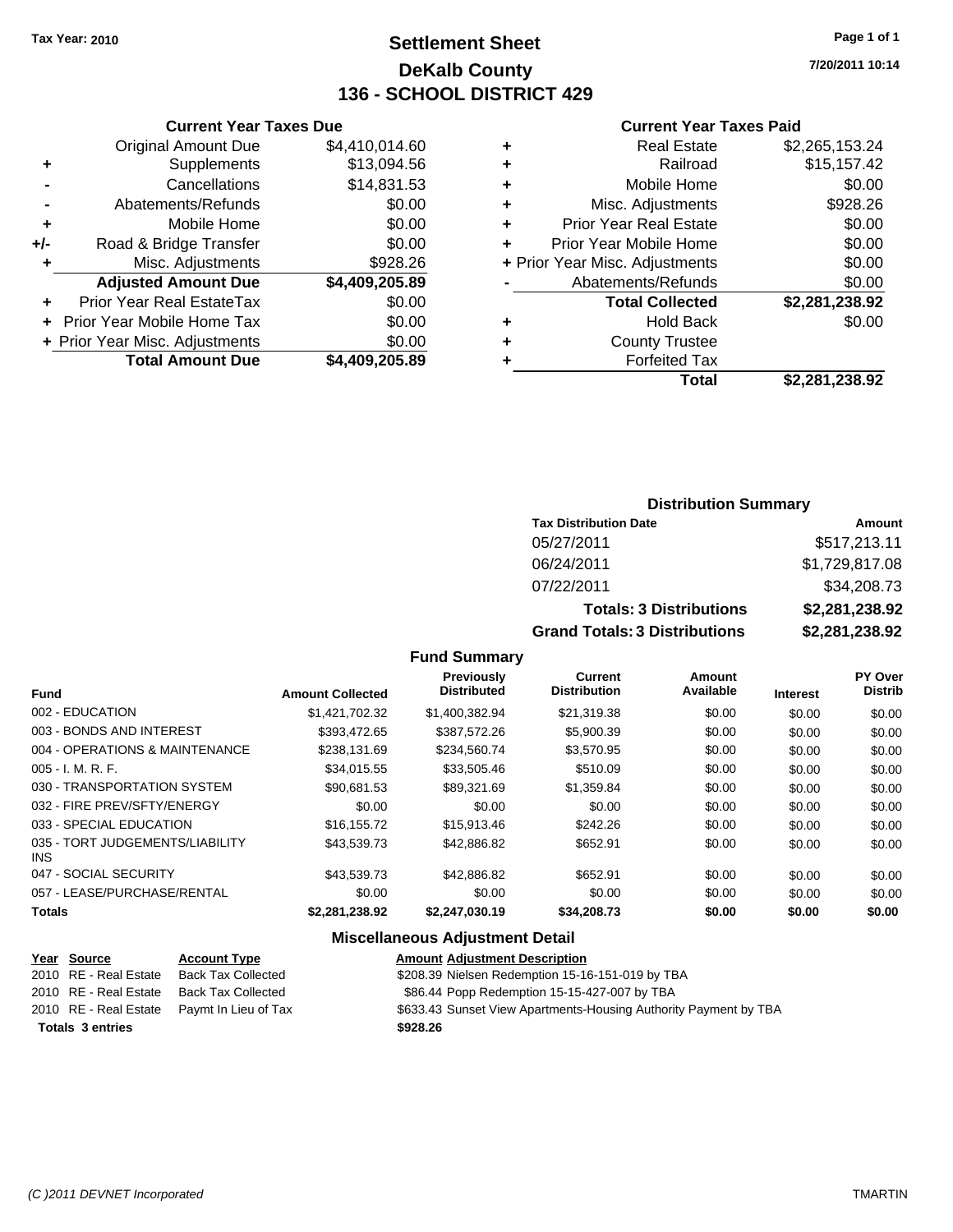# **Settlement Sheet Tax Year: 2010 Page 1 of 1 DeKalb County 137 - SCHOOL DISTRICT 430**

**7/20/2011 10:14**

#### **Current Year Taxes Paid**

| \$4,079,205.92 |
|----------------|
| \$10,038.27    |
| \$0.00         |
| \$123.37       |
| \$1,771.85     |
| \$0.00         |
| \$0.00         |
| \$57.12        |
| \$4,091,082.29 |
| \$0.00         |
|                |
|                |
| \$4.091.082.29 |
|                |

| <b>Current Year Taxes Due</b>  |                |
|--------------------------------|----------------|
| <b>Original Amount Due</b>     | \$7,797,316.87 |
| Supplements                    | \$27,547.56    |
| Cancellations                  | \$31,353.11    |
| Abatements/Refunds             | \$57.12        |
| Mobile Home                    | \$0.00         |
| Road & Bridge Transfer         | \$0.00         |
| Misc. Adjustments              | \$123.37       |
| <b>Adjusted Amount Due</b>     | \$7,793,577.57 |
| Prior Year Real EstateTax      | \$1,771.85     |
| Prior Year Mobile Home Tax     | \$0.00         |
| + Prior Year Misc. Adjustments | \$0.00         |
| <b>Total Amount Due</b>        | \$7,795,349.42 |
|                                |                |

## **Distribution Summary**

| <b>Tax Distribution Date</b>         | Amount         |
|--------------------------------------|----------------|
| 05/27/2011                           | \$1,059,023.19 |
| 06/24/2011                           | \$2,945,419.85 |
| 07/22/2011                           | \$86,639.25    |
| <b>Totals: 3 Distributions</b>       | \$4,091,082.29 |
| <b>Grand Totals: 3 Distributions</b> | \$4,091,082.29 |

#### **Fund Summary**

| <b>Fund</b>                                   | <b>Amount Collected</b> | <b>Previously</b><br><b>Distributed</b> | Current<br><b>Distribution</b> | <b>Amount</b><br>Available | <b>Interest</b> | PY Over<br><b>Distrib</b> |
|-----------------------------------------------|-------------------------|-----------------------------------------|--------------------------------|----------------------------|-----------------|---------------------------|
| 002 - EDUCATION                               | \$3.256.763.30          | \$3.187.792.93                          | \$68,970.37                    | \$0.00                     | \$0.00          | \$0.00                    |
| 003 - BONDS AND INTEREST                      | \$217.158.75            | \$212,559.84                            | \$4,598.91                     | \$0.00                     | \$0.00          | \$0.00                    |
| 004 - OPERATIONS & MAINTENANCE                | \$422,903,38            | \$413.947.30                            | \$8,956.08                     | \$0.00                     | \$0.00          | \$0.00                    |
| $005 - I. M. R. F.$                           | \$0.00                  | \$0.00                                  | \$0.00                         | \$0.00                     | \$0.00          | \$0.00                    |
| 030 - TRANSPORTATION SYSTEM                   | \$194,256.86            | \$190.142.97                            | \$4.113.89                     | \$0.00                     | \$0.00          | \$0.00                    |
| 031 - WORKING CASH                            | \$0.00                  | \$0.00                                  | \$0.00                         | \$0.00                     | \$0.00          | \$0.00                    |
| 032 - FIRE PREV/SFTY/ENERGY                   | \$0.00                  | \$0.00                                  | \$0.00                         | \$0.00                     | \$0.00          | \$0.00                    |
| 033 - SPECIAL EDUCATION                       | \$0.00                  | \$0.00                                  | \$0.00                         | \$0.00                     | \$0.00          | \$0.00                    |
| 035 - TORT JUDGEMENTS/LIABILITY<br><b>INS</b> | \$0.00                  | \$0.00                                  | \$0.00                         | \$0.00                     | \$0.00          | \$0.00                    |
| 047 - SOCIAL SECURITY                         | \$0.00                  | \$0.00                                  | \$0.00                         | \$0.00                     | \$0.00          | \$0.00                    |
| 057 - LEASE/PURCHASE/RENTAL                   | \$0.00                  | \$0.00                                  | \$0.00                         | \$0.00                     | \$0.00          | \$0.00                    |
| <b>Totals</b>                                 | \$4,091,082.29          | \$4,004,443.04                          | \$86,639.25                    | \$0.00                     | \$0.00          | \$0.00                    |

#### **Miscellaneous Adjustment Detail**

| Year Source             | <b>Account Type</b> | <b>Amount Adjustment Description</b>                        |
|-------------------------|---------------------|-------------------------------------------------------------|
| 2010 RE - Real Estate   | Back Tax Collected  | \$19.93 Countryview Redemption 19-25-253-058 by TBA         |
| 2010 RE - Real Estate   | Back Tax Collected  | \$103.44 Jehovahs Witnesses Redemption 19-35-300-019 by TBA |
| <b>Totals 2 entries</b> |                     | \$123.37                                                    |

#### **Abatement Detail**

**Year Source Account Type Amount Adjustment Description**<br>
2010 RE - Real Estate PTAB Decision **Amount** 19-27-727-012 PTAB Refu \$57.12 19-27-727-012 PTAB Refund by TBA **Totals 1 entries** \$57.12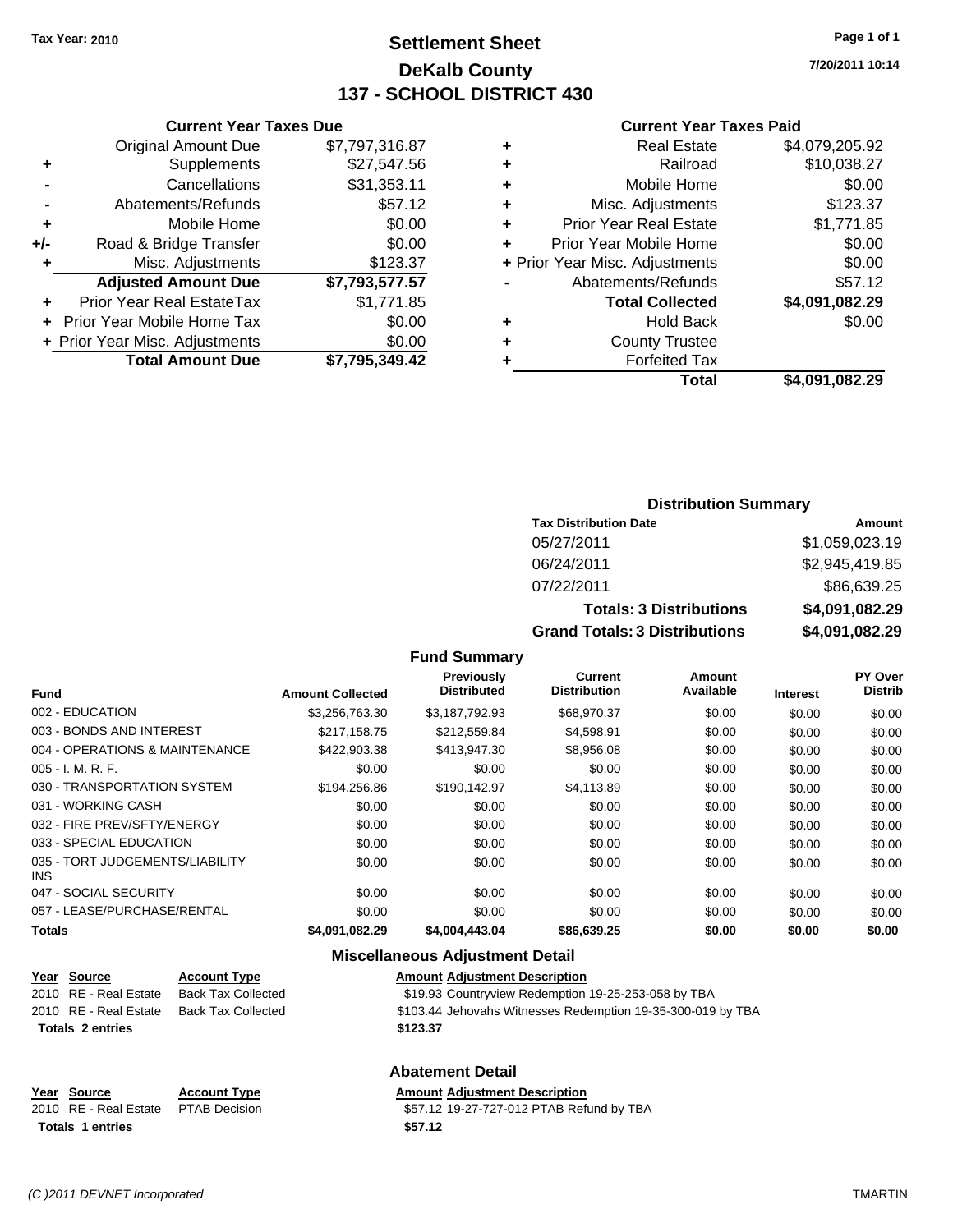# **Settlement Sheet Tax Year: 2010 Page 1 of 1 DeKalb County 139 - SCHOOL DISTRICT 432**

**7/20/2011 10:14**

#### **Current Year Taxes Paid**

|   | Real Estate                    | \$1,298,415.71 |
|---|--------------------------------|----------------|
| ٠ | Railroad                       | \$10,655.10    |
| ٠ | Mobile Home                    | \$0.00         |
| ٠ | Misc. Adjustments              | \$0.00         |
| ٠ | <b>Prior Year Real Estate</b>  | \$0.00         |
|   | Prior Year Mobile Home         | \$0.00         |
|   | + Prior Year Misc. Adjustments | \$0.00         |
|   | Abatements/Refunds             | \$0.00         |
|   | <b>Total Collected</b>         | \$1,309,070.81 |
| ٠ | <b>Hold Back</b>               | \$0.00         |
| ٠ | <b>County Trustee</b>          |                |
|   | <b>Forfeited Tax</b>           |                |
|   | Total                          | \$1.309.070.81 |

|     | <b>Current Year Taxes Due</b>  |                |
|-----|--------------------------------|----------------|
|     | <b>Original Amount Due</b>     | \$2,408,838.90 |
| ٠   | Supplements                    | \$14,728.21    |
|     | Cancellations                  | \$15,706.64    |
|     | Abatements/Refunds             | \$0.00         |
| ٠   | Mobile Home                    | \$0.00         |
| +/- | Road & Bridge Transfer         | \$0.00         |
| ٠   | Misc. Adjustments              | \$0.00         |
|     | <b>Adjusted Amount Due</b>     | \$2,407,860.47 |
|     | Prior Year Real EstateTax      | \$0.00         |
|     | Prior Year Mobile Home Tax     | \$0.00         |
|     | + Prior Year Misc. Adjustments | \$0.00         |
|     | <b>Total Amount Due</b>        | \$2,407,860.47 |
|     |                                |                |

# **Distribution Summary**

| <b>Tax Distribution Date</b>         | Amount         |
|--------------------------------------|----------------|
| 05/27/2011                           | \$376,707.49   |
| 06/24/2011                           | \$901,789.21   |
| 07/22/2011                           | \$30,574.11    |
| <b>Totals: 3 Distributions</b>       | \$1,309,070.81 |
| <b>Grand Totals: 3 Distributions</b> | \$1,309,070.81 |

|                                         |                         | <b>Previously</b>  | Current             | Amount    |                 | PY Over        |
|-----------------------------------------|-------------------------|--------------------|---------------------|-----------|-----------------|----------------|
| <b>Fund</b>                             | <b>Amount Collected</b> | <b>Distributed</b> | <b>Distribution</b> | Available | <b>Interest</b> | <b>Distrib</b> |
| 002 - EDUCATION                         | \$841.427.53            | \$821,775.51       | \$19,652.02         | \$0.00    | \$0.00          | \$0.00         |
| 003 - BONDS AND INTEREST                | \$162,505.42            | \$158,710.01       | \$3,795.41          | \$0.00    | \$0.00          | \$0.00         |
| 004 - OPERATIONS & MAINTENANCE          | \$103,454.56            | \$101,038.32       | \$2,416.24          | \$0.00    | \$0.00          | \$0.00         |
| $005 - I. M. R. F.$                     | \$24,823.91             | \$24,244.13        | \$579.78            | \$0.00    | \$0.00          | \$0.00         |
| 030 - TRANSPORTATION SYSTEM             | \$55,176.03             | \$53,887.36        | \$1,288.67          | \$0.00    | \$0.00          | \$0.00         |
| 031 - WORKING CASH                      | \$13,793.68             | \$13.471.52        | \$322.16            | \$0.00    | \$0.00          | \$0.00         |
| 033 - SPECIAL EDUCATION                 | \$11.035.46             | \$10,777,72        | \$257.74            | \$0.00    | \$0.00          | \$0.00         |
| 035 - TORT JUDGEMENTS/LIABILITY<br>INS. | \$38.189.52             | \$37.297.58        | \$891.94            | \$0.00    | \$0.00          | \$0.00         |
| 047 - SOCIAL SECURITY                   | \$44.871.02             | \$43,823,03        | \$1,047.99          | \$0.00    | \$0.00          | \$0.00         |
| 057 - LEASE/PURCHASE/RENTAL             | \$13,793,68             | \$13.471.52        | \$322.16            | \$0.00    | \$0.00          | \$0.00         |
| <b>Totals</b>                           | \$1,309,070.81          | \$1.278.496.70     | \$30.574.11         | \$0.00    | \$0.00          | \$0.00         |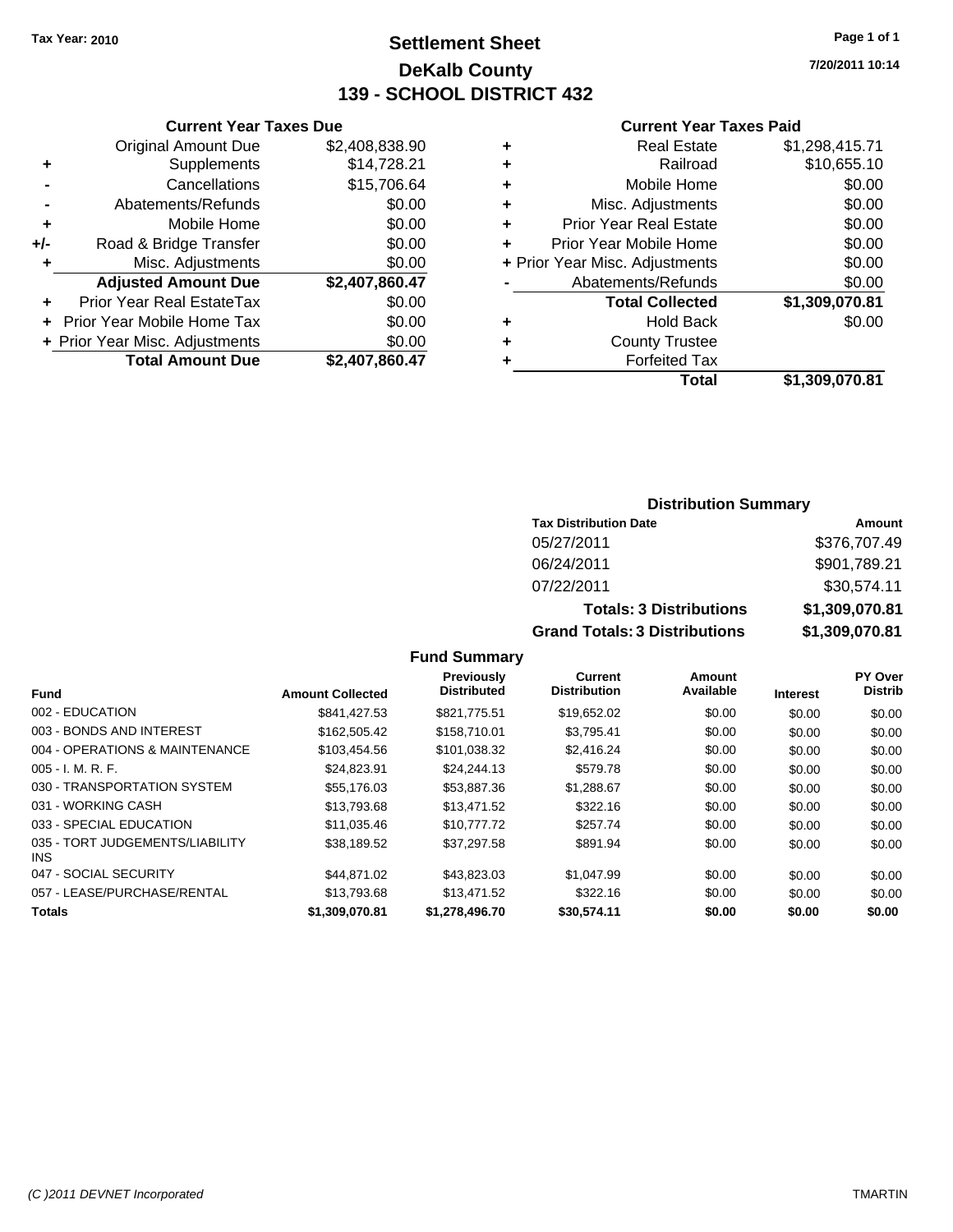# **Settlement Sheet Tax Year: 2010 Page 1 of 1 DeKalb County 141 - CC 509 ELGIN**

**7/20/2011 10:14**

# **Current Year Taxes Due** Original Amount Due \$1,143.41 **+** Supplements \$0.00 **-** Cancellations \$0.00 **-** Abatements/Refunds \$0.00 **+** Mobile Home \$0.00 **+/-** Road & Bridge Transfer \$0.00 **+** Misc. Adjustments \$0.00 **Adjusted Amount Due \$1,143.41 +** Prior Year Real EstateTax \$0.00 **+** Prior Year Mobile Home Tax \$0.00 **+ Prior Year Misc. Adjustments**  $$0.00$ **Total Amount Due \$1,143.41**

## **Current Year Taxes Paid +** Real Estate \$476.77 **+** Railroad \$0.00 **+** Mobile Home \$0.00 **+** Misc. Adjustments \$0.00 **+** Prior Year Real Estate \$0.00 **+** Prior Year Mobile Home \$0.00 **+** Prior Year Misc. Adjustments  $$0.00$ **-** Abatements/Refunds \$0.00 Total Collected \$476.77 **+** Hold Back \$0.00 **+** County Trustee **+** Forfeited Tax **Total \$476.77**

|                                               |                         |                                         |                                      | <b>Distribution Summary</b>    |                 |                                  |
|-----------------------------------------------|-------------------------|-----------------------------------------|--------------------------------------|--------------------------------|-----------------|----------------------------------|
|                                               |                         |                                         | <b>Tax Distribution Date</b>         |                                |                 | Amount                           |
|                                               |                         |                                         | 05/27/2011                           |                                |                 | \$319.62                         |
|                                               |                         |                                         | 06/24/2011                           |                                |                 | \$157.15<br>\$476.77             |
|                                               |                         |                                         |                                      | <b>Totals: 2 Distributions</b> |                 |                                  |
|                                               |                         |                                         | <b>Grand Totals: 2 Distributions</b> |                                |                 | \$476.77                         |
|                                               |                         | <b>Fund Summary</b>                     |                                      |                                |                 |                                  |
| Fund                                          | <b>Amount Collected</b> | <b>Previously</b><br><b>Distributed</b> | Current<br><b>Distribution</b>       | Amount<br>Available            | <b>Interest</b> | <b>PY Over</b><br><b>Distrib</b> |
| 003 - BONDS AND INTEREST                      | \$107.69                | \$107.69                                | \$0.00                               | \$0.00                         | \$0.00          | \$0.00                           |
| 027 - AUDIT                                   | \$0.57                  | \$0.57                                  | \$0.00                               | \$0.00                         | \$0.00          | \$0.00                           |
| 035 - TORT JUDGEMENTS/LIABILITY<br><b>INS</b> | \$13.11                 | \$13.11                                 | \$0.00                               | \$0.00                         | \$0.00          | \$0.00                           |
| 047 - SOCIAL SECURITY                         | \$4.56                  | \$4.56                                  | \$0.00                               | \$0.00                         | \$0.00          | \$0.00                           |
| 136 - OPERATIONS & MAINTENANCE<br>(colleges)  | \$88.50                 | \$88.50                                 | \$0.00                               | \$0.00                         | \$0.00          | \$0.00                           |
| 159 - EDUCATIONAL PURPOSES<br>(colleges)      | \$262.34                | \$262.34                                | \$0.00                               | \$0.00                         | \$0.00          | \$0.00                           |
| Totals                                        | \$476.77                | \$476.77                                | \$0.00                               | \$0.00                         | \$0.00          | \$0.00                           |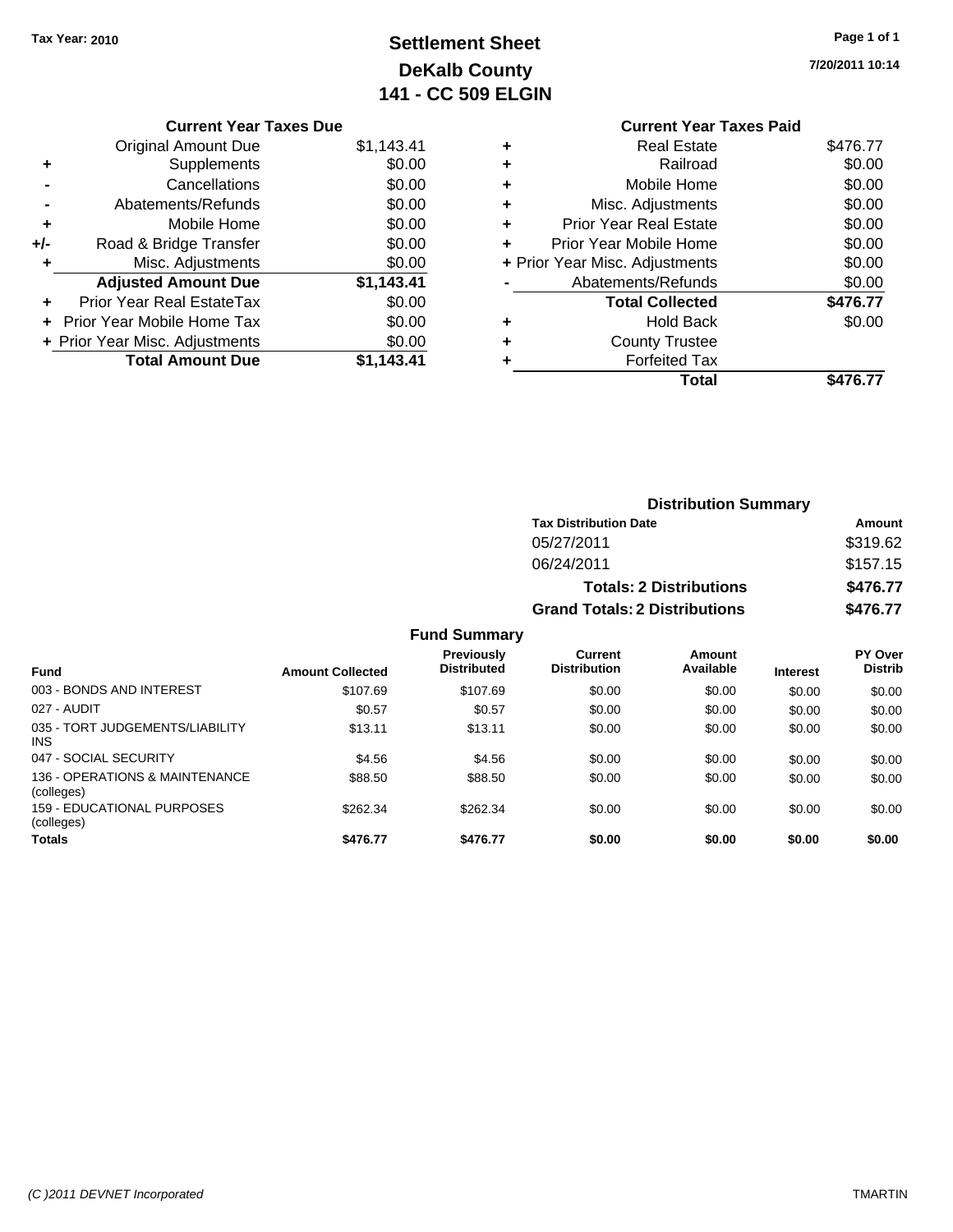# **Settlement Sheet Tax Year: 2010 Page 1 of 1 DeKalb County 142 - CC 511 ROCK VALLEY**

**7/20/2011 10:14**

#### **Current Year Taxes Paid**

|     | <b>Current Year Taxes Due</b>  |          |
|-----|--------------------------------|----------|
|     | <b>Original Amount Due</b>     | \$718.76 |
| ٠   | Supplements                    | \$0.00   |
|     | Cancellations                  | \$0.00   |
|     | Abatements/Refunds             | \$0.00   |
| ٠   | Mobile Home                    | \$0.00   |
| +/- | Road & Bridge Transfer         | \$0.00   |
| ٠   | Misc. Adjustments              | \$0.00   |
|     | <b>Adjusted Amount Due</b>     | \$718.76 |
| ÷   | Prior Year Real EstateTax      | \$0.00   |
| ÷   | Prior Year Mobile Home Tax     | \$0.00   |
|     | + Prior Year Misc. Adjustments | \$0.00   |
|     | <b>Total Amount Due</b>        | \$718.76 |

|   | Total                          | \$550.87 |
|---|--------------------------------|----------|
| ٠ | <b>Forfeited Tax</b>           |          |
| ٠ | <b>County Trustee</b>          |          |
| ٠ | <b>Hold Back</b>               | \$0.00   |
|   | <b>Total Collected</b>         | \$550.87 |
|   | Abatements/Refunds             | \$0.00   |
|   | + Prior Year Misc. Adjustments | \$0.00   |
|   | Prior Year Mobile Home         | \$0.00   |
| ÷ | Prior Year Real Estate         | \$0.00   |
| ٠ | Misc. Adjustments              | \$0.00   |
| ٠ | Mobile Home                    | \$0.00   |
| ٠ | Railroad                       | \$0.00   |
| ٠ | <b>Real Estate</b>             | \$550.87 |
|   |                                |          |

| <b>Distribution Summary</b>          |          |
|--------------------------------------|----------|
| <b>Tax Distribution Date</b>         | Amount   |
| 05/27/2011                           | \$550.87 |
| <b>Totals: 1 Distributions</b>       | \$550.87 |
| <b>Grand Totals: 1 Distributions</b> | \$550.87 |

| <b>Fund</b>                                   | <b>Amount Collected</b> | <b>Previously</b><br><b>Distributed</b> | Current<br><b>Distribution</b> | Amount<br>Available | <b>Interest</b> | PY Over<br><b>Distrib</b> |
|-----------------------------------------------|-------------------------|-----------------------------------------|--------------------------------|---------------------|-----------------|---------------------------|
| 003 - BONDS AND INTEREST                      | \$182.58                | \$182.58                                | \$0.00                         | \$0.00              | \$0.00          | \$0.00                    |
| 027 - AUDIT                                   | \$1.23                  | \$1.23                                  | \$0.00                         | \$0.00              | \$0.00          | \$0.00                    |
| 035 - TORT JUDGEMENTS/LIABILITY<br><b>INS</b> | \$25.24                 | \$25.24                                 | \$0.00                         | \$0.00              | \$0.00          | \$0.00                    |
| 047 - SOCIAL SECURITY                         | \$8.20                  | \$8.20                                  | \$0.00                         | \$0.00              | \$0.00          | \$0.00                    |
| 136 - OPERATIONS & MAINTENANCE<br>(colleges)  | \$49.44                 | \$49.44                                 | \$0.00                         | \$0.00              | \$0.00          | \$0.00                    |
| 141 - HLTH, SFTY/HANDICAP<br>ACCESS/ENERGY    | \$0.00                  | \$0.00                                  | \$0.00                         | \$0.00              | \$0.00          | \$0.00                    |
| 159 - EDUCATIONAL PURPOSES<br>(colleges)      | \$284.18                | \$284.18                                | \$0.00                         | \$0.00              | \$0.00          | \$0.00                    |
| <b>Totals</b>                                 | \$550.87                | \$550.87                                | \$0.00                         | \$0.00              | \$0.00          | \$0.00                    |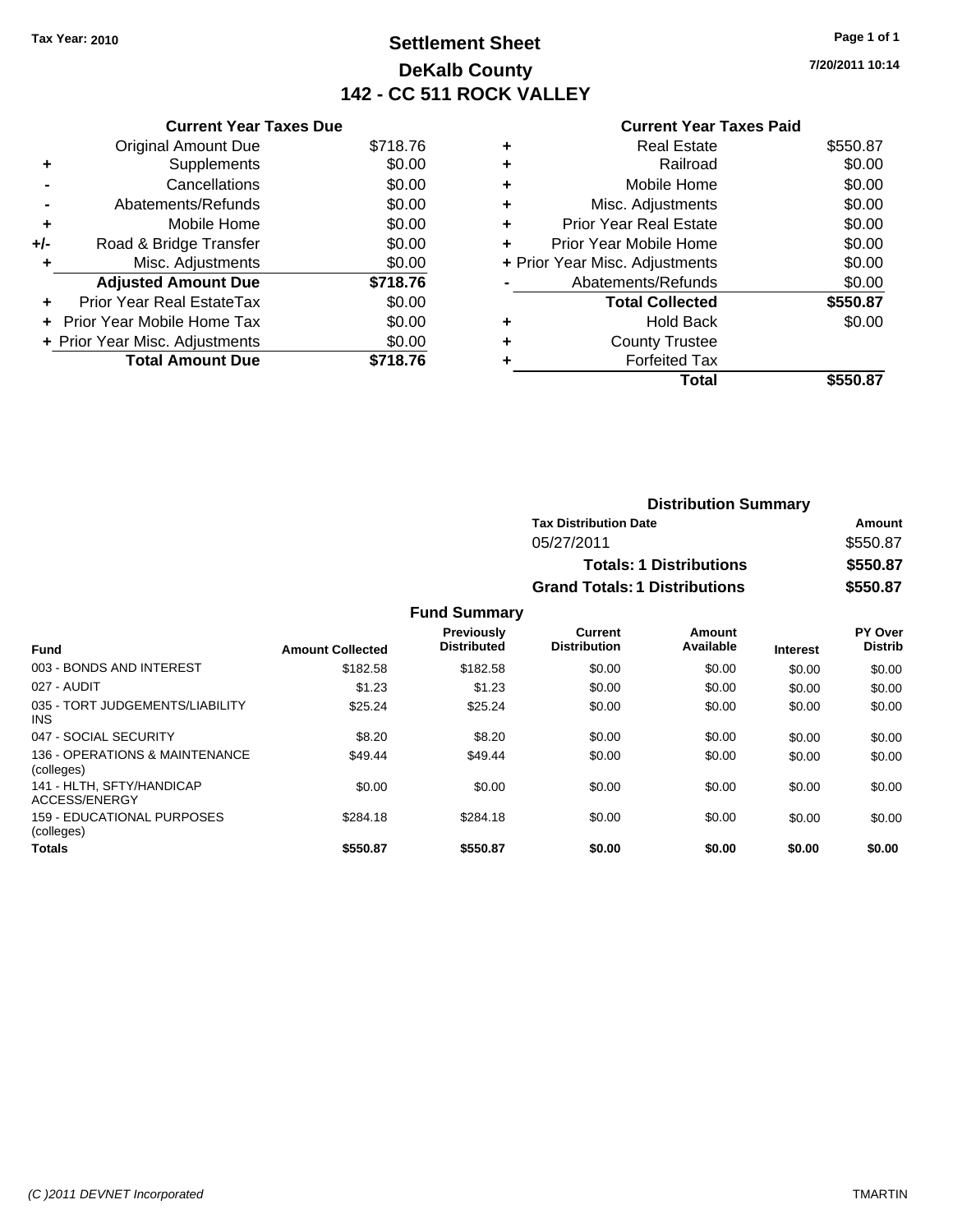# **Settlement Sheet Tax Year: 2010 Page 1 of 1 DeKalb County 143 - CC 513 ILLINOIS VALLEY**

**7/20/2011 10:14**

|     | <b>Current Year Taxes Due</b>  |            |
|-----|--------------------------------|------------|
|     | <b>Original Amount Due</b>     | \$5,460.55 |
| ٠   | Supplements                    | \$0.00     |
|     | Cancellations                  | \$0.00     |
|     | Abatements/Refunds             | \$0.00     |
| ٠   | Mobile Home                    | \$0.00     |
| +/- | Road & Bridge Transfer         | \$0.00     |
| ٠   | Misc. Adjustments              | \$0.00     |
|     | <b>Adjusted Amount Due</b>     | \$5,460.55 |
| ٠   | Prior Year Real EstateTax      | \$0.00     |
|     | Prior Year Mobile Home Tax     | \$0.00     |
|     | + Prior Year Misc. Adjustments | \$0.00     |
|     | <b>Total Amount Due</b>        | \$5,460.55 |
|     |                                |            |

| <b>Real Estate</b><br>٠            | \$3,290.57          |
|------------------------------------|---------------------|
| Railroad<br>٠                      | \$135.44            |
| Mobile Home<br>٠                   | \$0.00              |
| Misc. Adjustments<br>٠             | \$0.00              |
| <b>Prior Year Real Estate</b><br>÷ | \$0.00              |
| Prior Year Mobile Home<br>٠        | \$0.00              |
| + Prior Year Misc. Adjustments     | \$0.00              |
| Abatements/Refunds                 | \$0.00              |
| <b>Total Collected</b>             | \$3,426.01          |
| <b>Hold Back</b><br>٠              | \$0.00              |
| <b>County Trustee</b><br>٠         |                     |
| <b>Forfeited Tax</b><br>٠          |                     |
|                                    | Total<br>\$3.426.01 |

| <b>Distribution Summary</b>          |            |
|--------------------------------------|------------|
| <b>Tax Distribution Date</b>         | Amount     |
| 05/27/2011                           | \$1,001.13 |
| 06/24/2011                           | \$2,332.52 |
| 07/22/2011                           | \$92.36    |
| <b>Totals: 3 Distributions</b>       | \$3,426.01 |
| <b>Grand Totals: 3 Distributions</b> | \$3,426.01 |

|                                                  |                         | <b>Fund Summary</b>                     |                                |                     |                 |                                  |
|--------------------------------------------------|-------------------------|-----------------------------------------|--------------------------------|---------------------|-----------------|----------------------------------|
| Fund                                             | <b>Amount Collected</b> | <b>Previously</b><br><b>Distributed</b> | Current<br><b>Distribution</b> | Amount<br>Available | <b>Interest</b> | <b>PY Over</b><br><b>Distrib</b> |
| 003 - BONDS AND INTEREST                         | \$386.61                | \$376.19                                | \$10.42                        | \$0.00              | \$0.00          | \$0.00                           |
| 027 - AUDIT                                      | \$9.89                  | \$9.62                                  | \$0.27                         | \$0.00              | \$0.00          | \$0.00                           |
| 035 - TORT JUDGEMENTS/LIABILITY<br>INS.          | \$0.00                  | \$0.00                                  | \$0.00                         | \$0.00              | \$0.00          | \$0.00                           |
| 047 - SOCIAL SECURITY                            | \$83.22                 | \$80.98                                 | \$2.24                         | \$0.00              | \$0.00          | \$0.00                           |
| 136 - OPERATIONS & MAINTENANCE<br>(colleges)     | \$391.62                | \$381.06                                | \$10.56                        | \$0.00              | \$0.00          | \$0.00                           |
| 141 - HLTH. SFTY/HANDICAP<br>ACCESS/ENERGY       | \$484.04                | \$470.99                                | \$13.05                        | \$0.00              | \$0.00          | \$0.00                           |
| 149 - STATEWIDE AVERAGE<br><b>ADDITIONAL TAX</b> | \$797.90                | \$776.39                                | \$21.51                        | \$0.00              | \$0.00          | \$0.00                           |
| <b>159 - EDUCATIONAL PURPOSES</b><br>(colleges)  | \$1,272.73              | \$1,238.42                              | \$34.31                        | \$0.00              | \$0.00          | \$0.00                           |
| Totals                                           | \$3,426.01              | \$3,333.65                              | \$92.36                        | \$0.00              | \$0.00          | \$0.00                           |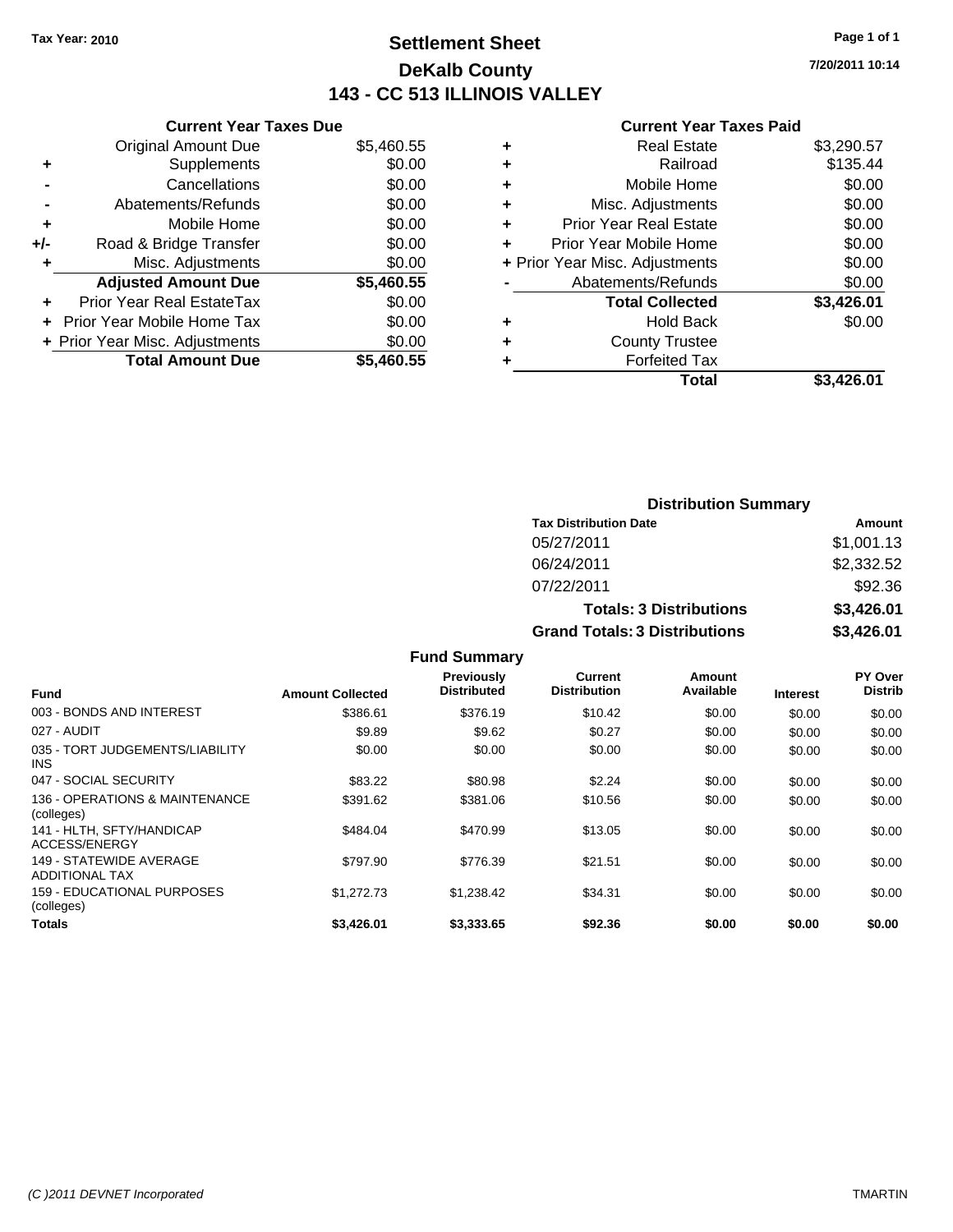# **Settlement Sheet Tax Year: 2010 Page 1 of 1 DeKalb County 144 - CC 516 WAUBONSEE**

**7/20/2011 10:14**

#### **Current Year Taxes Paid**

| ٠ | <b>Real Estate</b>             | \$776,491.46 |
|---|--------------------------------|--------------|
| ٠ | Railroad                       | \$4,086.55   |
| ٠ | Mobile Home                    | \$0.00       |
| ٠ | Misc. Adjustments              | \$87.48      |
| ٠ | <b>Prior Year Real Estate</b>  | \$184.27     |
|   | Prior Year Mobile Home         | \$0.00       |
|   | + Prior Year Misc. Adjustments | \$0.00       |
|   | Abatements/Refunds             | \$5.52       |
|   | <b>Total Collected</b>         | \$780,844.24 |
| ٠ | <b>Hold Back</b>               | \$0.00       |
| ٠ | <b>County Trustee</b>          |              |
| ٠ | <b>Forfeited Tax</b>           |              |
|   | Total                          | \$780.844.24 |
|   |                                |              |

|     | <b>Current Year Taxes Due</b>    |                |
|-----|----------------------------------|----------------|
|     | <b>Original Amount Due</b>       | \$1,478,774.02 |
| ٠   | Supplements                      | \$5,392.39     |
|     | Cancellations                    | \$6,009.93     |
|     | Abatements/Refunds               | \$5.52         |
| ٠   | Mobile Home                      | \$0.00         |
| +/- | Road & Bridge Transfer           | \$0.00         |
| ٠   | Misc. Adjustments                | \$87.48        |
|     | <b>Adjusted Amount Due</b>       | \$1,478,238.44 |
|     | <b>Prior Year Real EstateTax</b> | \$184.27       |
|     | Prior Year Mobile Home Tax       | \$0.00         |
|     | + Prior Year Misc. Adjustments   | \$0.00         |
|     | <b>Total Amount Due</b>          | \$1,478,422.71 |
|     |                                  |                |

# **Distribution Summary**

| <b>Tax Distribution Date</b>         | Amount       |
|--------------------------------------|--------------|
| 05/27/2011                           | \$197,719.61 |
| 06/24/2011                           | \$566,838.40 |
| 07/22/2011                           | \$16,286.23  |
| <b>Totals: 3 Distributions</b>       | \$780,844.24 |
| <b>Grand Totals: 3 Distributions</b> | \$780,844.24 |

### **Fund Summary**

| <b>Fund</b>                                   | <b>Amount Collected</b> | <b>Previously</b><br><b>Distributed</b> | Current<br><b>Distribution</b> | Amount<br>Available | <b>Interest</b> | <b>PY Over</b><br><b>Distrib</b> |
|-----------------------------------------------|-------------------------|-----------------------------------------|--------------------------------|---------------------|-----------------|----------------------------------|
| 003 - BONDS AND INTEREST                      | \$88,600.05             | \$86.752.10                             | \$1,847.95                     | \$0.00              | \$0.00          | \$0.00                           |
| 027 - AUDIT                                   | \$1,323.53              | \$1.295.92                              | \$27.61                        | \$0.00              | \$0.00          | \$0.00                           |
| 035 - TORT JUDGEMENTS/LIABILITY<br><b>INS</b> | \$18,605.96             | \$18,217.89                             | \$388.07                       | \$0.00              | \$0.00          | \$0.00                           |
| 047 - SOCIAL SECURITY                         | \$0.00                  | \$0.00                                  | \$0.00                         | \$0.00              | \$0.00          | \$0.00                           |
| 136 - OPERATIONS & MAINTENANCE<br>(colleges)  | \$154,987.43            | \$151.754.83                            | \$3,232.60                     | \$0.00              | \$0.00          | \$0.00                           |
| 159 - EDUCATIONAL PURPOSES<br>(colleges)      | \$517,327,27            | \$506.537.27                            | \$10.790.00                    | \$0.00              | \$0.00          | \$0.00                           |
| <b>Totals</b>                                 | \$780,844.24            | \$764.558.01                            | \$16,286.23                    | \$0.00              | \$0.00          | \$0.00                           |

#### **Miscellaneous Adjustment Detail**

| Year Source             | <b>Account Type</b>       | <b>Amount Adjustment Description</b>                            |
|-------------------------|---------------------------|-----------------------------------------------------------------|
| 2010 RE - Real Estate   | <b>Back Tax Collected</b> | \$16.96 Nielsen Redemption 15-16-151-019 by TBA                 |
| 2010 RE - Real Estate   | <b>Back Tax Collected</b> | \$1.93 Countryview Redemption 19-25-253-058 by TBA              |
| 2010 RE - Real Estate   | <b>Back Tax Collected</b> | \$7.04 Popp Redemption 15-15-427-007 by TBA                     |
| 2010 RE - Real Estate   | <b>Back Tax Collected</b> | \$10.00 Jehovahs Witnesses Redemption 19-35-300-019 by TBA      |
| 2010 RE - Real Estate   | Paymt In Lieu of Tax      | \$51.55 Sunset View Apartments-Housing Authority Payment by TBA |
| <b>Totals 5 entries</b> |                           | \$87.48                                                         |
|                         |                           | <b>Abatement Detail</b>                                         |
| Year Source             | <b>Account Type</b>       | <b>Amount Adjustment Description</b>                            |
| 2010 RE - Real Estate   | <b>PTAB Decision</b>      | \$5.52 19-27-727-012 PTAB Refund by TBA                         |

# **Totals \$5.52 1 entries**

\$5.52 19-27-727-012 PTAB Refund by TBA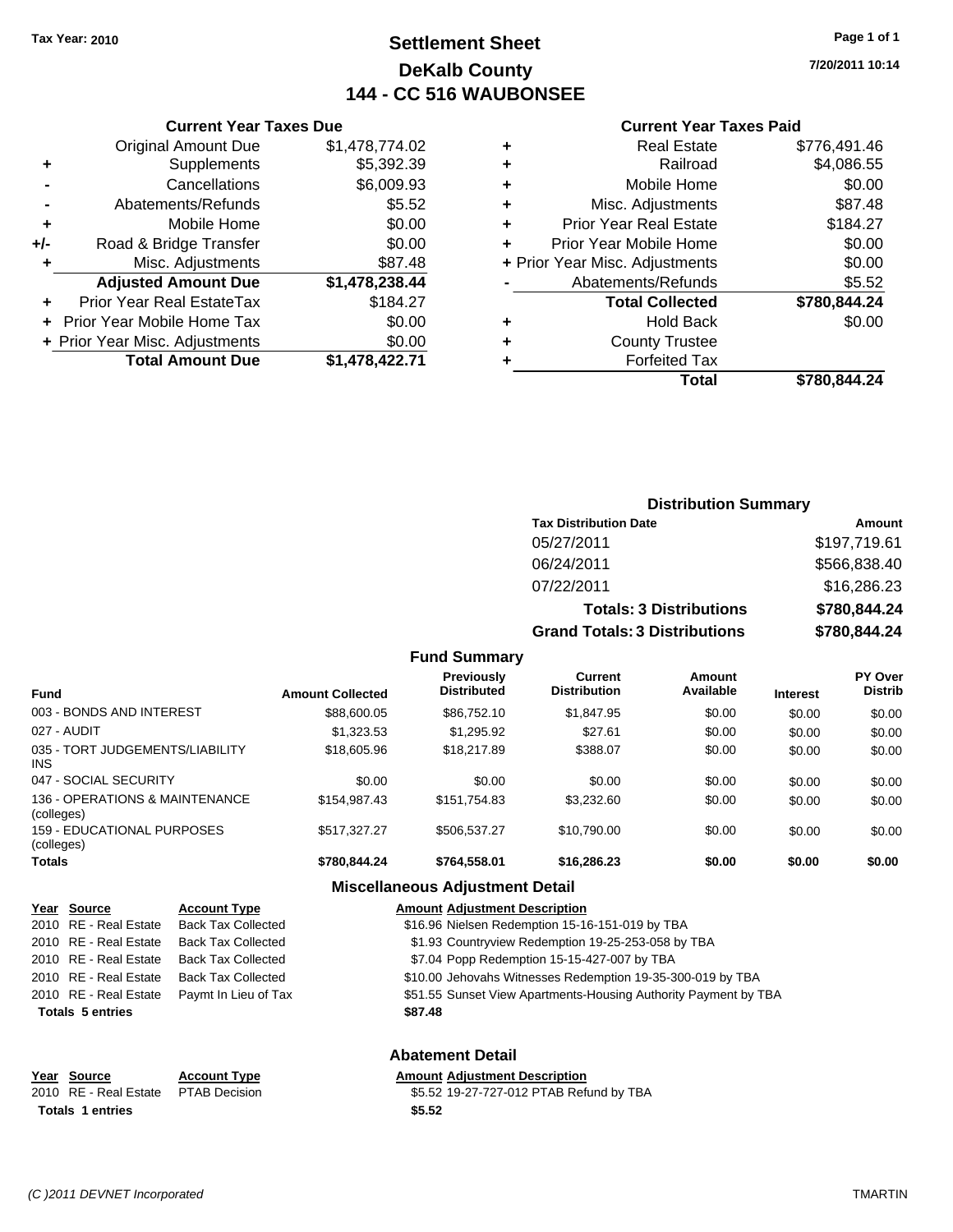# **Settlement Sheet Tax Year: 2010 Page 1 of 2 DeKalb County 145 - CC 523 KISHWAUKEE**

**7/20/2011 10:14**

### **Current Year Taxes Paid**

| Total                          | \$5.142.529.41 |
|--------------------------------|----------------|
| <b>Forfeited Tax</b>           |                |
| <b>County Trustee</b>          |                |
| <b>Hold Back</b>               | \$0.00         |
| <b>Total Collected</b>         | \$5,142,529.41 |
| Abatements/Refunds             | \$0.00         |
| + Prior Year Misc. Adjustments | \$0.00         |
| Prior Year Mobile Home         | \$0.00         |
| <b>Prior Year Real Estate</b>  | (\$1,483.86)   |
| Misc. Adjustments              | \$17,149.01    |
| Mobile Home                    | \$0.00         |
| Railroad                       | \$20,187.24    |
| <b>Real Estate</b>             | \$5,106,677.02 |
|                                |                |

|     | <b>Current Year Taxes Due</b>  |                |  |  |
|-----|--------------------------------|----------------|--|--|
|     | <b>Original Amount Due</b>     | \$9,976,430.22 |  |  |
| ٠   | Supplements                    | \$125,960.86   |  |  |
|     | Cancellations                  | \$207,085.46   |  |  |
|     | Abatements/Refunds             | \$0.00         |  |  |
| ٠   | Mobile Home                    | \$0.00         |  |  |
| +/- | Road & Bridge Transfer         | \$0.00         |  |  |
|     | Misc. Adjustments              | \$17,149.01    |  |  |
|     | <b>Adjusted Amount Due</b>     | \$9,912,454.63 |  |  |
|     | Prior Year Real EstateTax      | (\$1,483.86)   |  |  |
|     | Prior Year Mobile Home Tax     | \$0.00         |  |  |
|     | + Prior Year Misc. Adjustments | \$0.00         |  |  |
|     | <b>Total Amount Due</b>        | \$9,910,970.77 |  |  |

# **Distribution Summary**

| <b>Tax Distribution Date</b>         | Amount         |
|--------------------------------------|----------------|
| 05/27/2011                           | \$1,113,404.97 |
| 06/24/2011                           | \$3,905,344.88 |
| 07/22/2011                           | \$123,779.56   |
| <b>Totals: 3 Distributions</b>       | \$5,142,529.41 |
| <b>Grand Totals: 3 Distributions</b> | \$5,142,529.41 |

# **Fund Summary**

| <b>Fund</b>                                   | <b>Amount Collected</b> | <b>Previously</b><br><b>Distributed</b> | Current<br><b>Distribution</b> | Amount<br>Available | <b>Interest</b> | <b>PY Over</b><br><b>Distrib</b> |
|-----------------------------------------------|-------------------------|-----------------------------------------|--------------------------------|---------------------|-----------------|----------------------------------|
| 003 - BONDS AND INTEREST                      | \$1,438,751.18          | \$1,404,120.74                          | \$34,630.44                    | \$0.00              | \$0.00          | \$0.00                           |
| 027 - AUDIT                                   | \$10.650.17             | \$10,393.82                             | \$256.35                       | \$0.00              | \$0.00          | \$0.00                           |
| 035 - TORT JUDGEMENTS/LIABILITY<br><b>INS</b> | \$381,837.95            | \$372,647.20                            | \$9,190.75                     | \$0.00              | \$0.00          | \$0.00                           |
| 047 - SOCIAL SECURITY                         | \$97.960.04             | \$95.602.17                             | \$2,357.87                     | \$0.00              | \$0.00          | \$0.00                           |
| 136 - OPERATIONS & MAINTENANCE<br>(colleges)  | \$688,569.25            | \$671,995.54                            | \$16,573.71                    | \$0.00              | \$0.00          | \$0.00                           |
| 159 - EDUCATIONAL PURPOSES<br>(colleges)      | \$2.524.760.82          | \$2,463,990.38                          | \$60,770.44                    | \$0.00              | \$0.00          | \$0.00                           |
| <b>Totals</b>                                 | \$5,142,529.41          | \$5,018,749.85                          | \$123,779.56                   | \$0.00              | \$0.00          | \$0.00                           |

| Year Source           | <b>Account Type</b>       | <b>Amount Adjustment Description</b>                        |
|-----------------------|---------------------------|-------------------------------------------------------------|
| 2010 RE - Real Estate | <b>Back Tax Collected</b> | \$31.02 Work Redemption 09-29-255-050 by TBA                |
| 2010 RE - Real Estate | <b>Back Tax Collected</b> | \$1.60 LaSalle Bank Redemption 08-15-128-009 by TBA         |
| 2010 RE - Real Estate | <b>Back Tax Collected</b> | \$1.60 LaSalle Bank Redemption 08-15-128-010 by TBA         |
| 2010 RE - Real Estate | <b>Back Tax Collected</b> | \$36.03 Brown's Supermarket Redemption 06-32-282-008 by TBA |
| 2010 RE - Real Estate | <b>Back Tax Collected</b> | \$20.08 Dobson Redemption 13-15-402-010 by TBA              |
| 2010 RE - Real Estate | <b>Back Tax Collected</b> | \$5.73 Stogsdill Redemption 06-32-328-005 by TBA            |
| 2010 RE - Real Estate | <b>Back Tax Collected</b> | \$88.84 Lindgren Redemption 03-30-301-017 by TBA            |
| 2010 RE - Real Estate | <b>Back Tax Collected</b> | \$16.07 Ezam Properties Redemption 03-30-130-016 by TBA     |
| 2010 RE - Real Estate | <b>Back Tax Collected</b> | \$22.12 Ezam Properties Redemption 03-30-130-018 by TBA     |
| 2010 RE - Real Estate | <b>Back Tax Collected</b> | \$33.54 Ezam Properties Redemption 03-30-130-022 by TBA     |
| 2010 RE - Real Estate | Paymt In Lieu of Tax      | \$72.56 Sequoya Apartments-Housing Authority Payment by TBA |
| 2010 RE - Real Estate | Paymt In Lieu of Tax      | \$854.52 DeKalb Units-Housing Authority by TBA              |
| 2010 RE - Real Estate | Paymt In Lieu of Tax      | \$520.36 Sycamore Units-Housing Authority by TBA            |
|                       |                           |                                                             |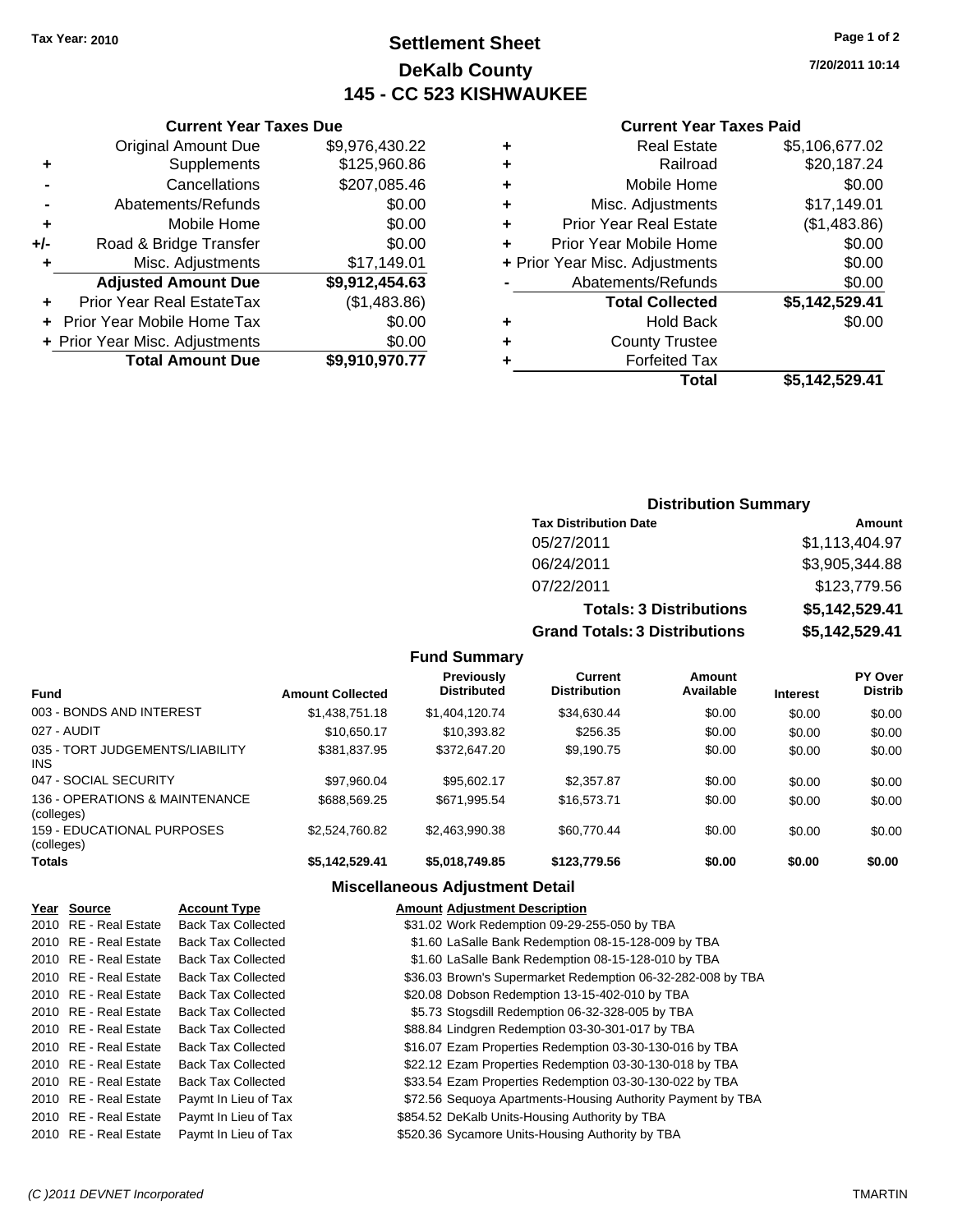# **Settlement Sheet Tax Year: 2010 Page 2 of 2**

**7/20/2011 10:14**

# **DeKalb County**

# **Miscellaneous Adjustment Detail**

**<u>Year Source</u>**<br> **Account Type**<br> **Adding Adding Description**<br> **Adding Adding Description Totals \$17,149.01 14 entries**

2010 Amount Adjustment Description<br>\$15,444.94 Additional Tax per Target Agreement 08-26-200-010 by TBA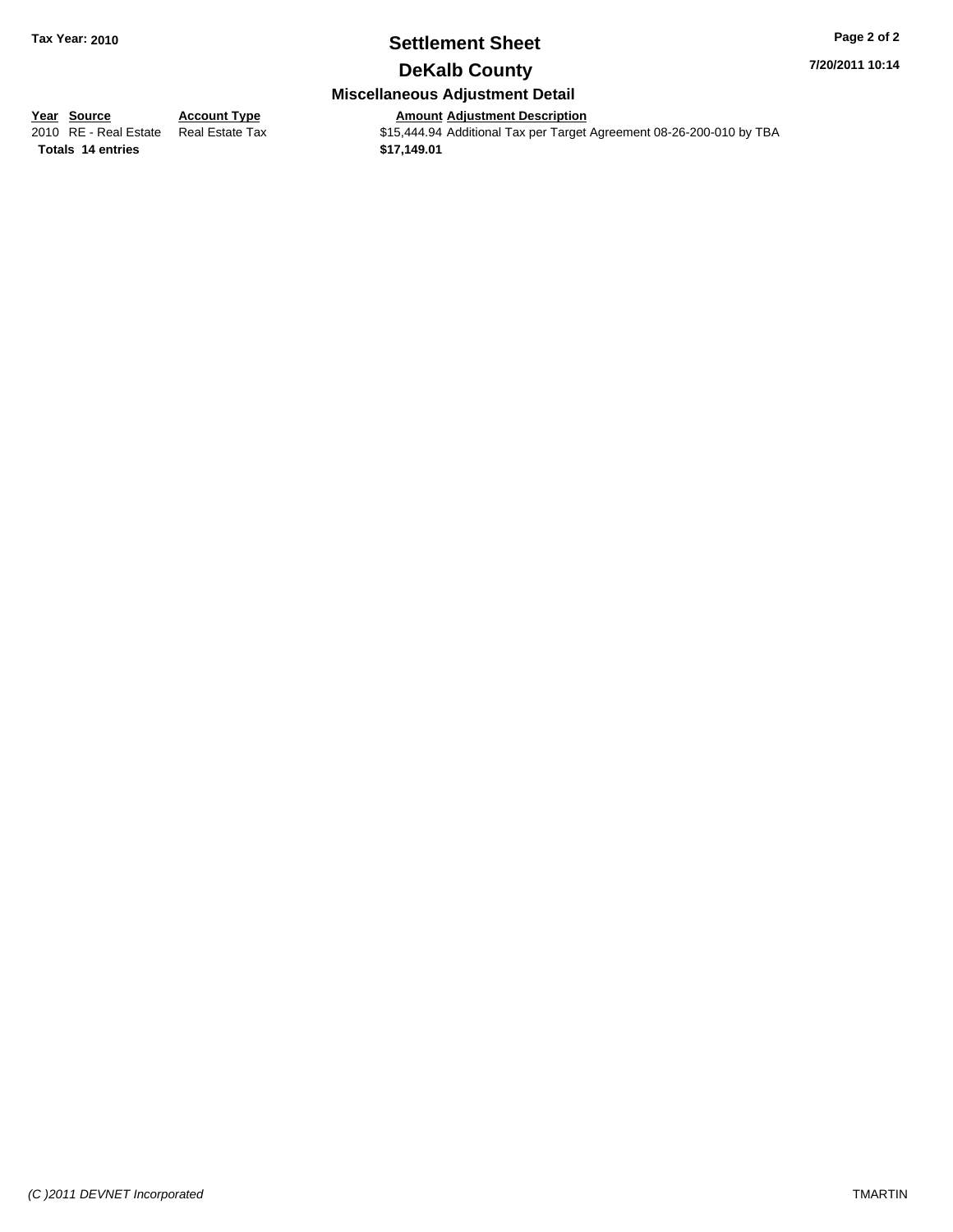# **Settlement Sheet Tax Year: 2010 Page 1 of 1 DeKalb County 150 - DE KALB SANITARY**

**7/20/2011 10:14**

|     | <b>Current Year Taxes Due</b>  |              |
|-----|--------------------------------|--------------|
|     | <b>Original Amount Due</b>     | \$621,083.99 |
| ٠   | Supplements                    | \$14,880.78  |
|     | Cancellations                  | \$28,152.74  |
|     | Abatements/Refunds             | \$0.00       |
| ٠   | Mobile Home                    | \$0.00       |
| +/- | Road & Bridge Transfer         | \$0.00       |
| ٠   | Misc. Adjustments              | \$227.65     |
|     | <b>Adjusted Amount Due</b>     | \$608,039.68 |
|     | Prior Year Real EstateTax      | (\$211.37)   |
|     | Prior Year Mobile Home Tax     | \$0.00       |
|     | + Prior Year Misc. Adjustments | \$0.00       |
|     | <b>Total Amount Due</b>        | \$607,828.31 |
|     |                                |              |

#### **Current Year Taxes Paid**

|   | <b>Real Estate</b>             | \$309,384.38 |
|---|--------------------------------|--------------|
| ÷ | Railroad                       | \$460.30     |
| ٠ | Mobile Home                    | \$0.00       |
| ٠ | Misc. Adjustments              | \$227.65     |
| ٠ | <b>Prior Year Real Estate</b>  | (\$211.37)   |
|   | Prior Year Mobile Home         | \$0.00       |
|   | + Prior Year Misc. Adjustments | \$0.00       |
|   | Abatements/Refunds             | \$0.00       |
|   | <b>Total Collected</b>         | \$309,860.96 |
| ٠ | <b>Hold Back</b>               | \$0.00       |
| ٠ | <b>County Trustee</b>          |              |
| ٠ | <b>Forfeited Tax</b>           |              |
|   | Total                          | \$309,860.96 |
|   |                                |              |

# **Distribution Summary Tax Distribution Date Amount** 05/27/2011 \$71,870.07 06/24/2011 \$229,661.48 07/22/2011 \$8,329.41 **Totals: 3 Distributions \$309,860.96 Grand Totals: 3 Distributions \$309,860.96**

#### **Fund Summary**

| <b>Fund</b>              | <b>Amount Collected</b> | <b>Previously</b><br><b>Distributed</b> | Current<br><b>Distribution</b> | Amount<br>Available | <b>Interest</b> | <b>PY Over</b><br><b>Distrib</b> |
|--------------------------|-------------------------|-----------------------------------------|--------------------------------|---------------------|-----------------|----------------------------------|
| 001 - CORPORATE          | \$125,894.96            | \$122,510.75                            | \$3,384.21                     | \$0.00              | \$0.00          | \$0.00                           |
| 003 - BONDS AND INTEREST | \$0.00                  | \$0.00                                  | \$0.00                         | \$0.00              | \$0.00          | \$0.00                           |
| $005 - I. M. R. F.$      | \$64,233.87             | \$62,507.19                             | \$1,726.68                     | \$0.00              | \$0.00          | \$0.00                           |
| 027 - AUDIT              | \$10.531.25             | \$10,248.16                             | \$283.09                       | \$0.00              | \$0.00          | \$0.00                           |
| 045 - PUBLIC BENEFIT     | \$71,982.86             | \$70,047.89                             | \$1,934.97                     | \$0.00              | \$0.00          | \$0.00                           |
| 047 - SOCIAL SECURITY    | \$37,218,02             | \$36,217.56                             | \$1,000.46                     | \$0.00              | \$0.00          | \$0.00                           |
| <b>Totals</b>            | \$309,860.96            | \$301,531.55                            | \$8,329.41                     | \$0.00              | \$0.00          | \$0.00                           |

|                         | Year Source           | <b>Account Type</b>       | <b>Amount Adjustment Description</b>                             |
|-------------------------|-----------------------|---------------------------|------------------------------------------------------------------|
|                         | 2010 RE - Real Estate | <b>Back Tax Collected</b> | \$0.30 LaSalle Bank Redemption 08-15-128-009 by TBA              |
|                         | 2010 RE - Real Estate | <b>Back Tax Collected</b> | \$0.30 LaSalle Bank Redemption 08-15-128-010 by TBA              |
|                         | 2010 RE - Real Estate | Paymt In Lieu of Tax      | \$158.00 DeKalb Units-Housing Authority by TBA                   |
|                         | 2010 RE - Real Estate | Real Estate Tax           | \$69.05 Additional Tax per Target Agreement 08-26-200-010 by TBA |
| <b>Totals 4 entries</b> |                       |                           | \$227.65                                                         |
|                         |                       |                           |                                                                  |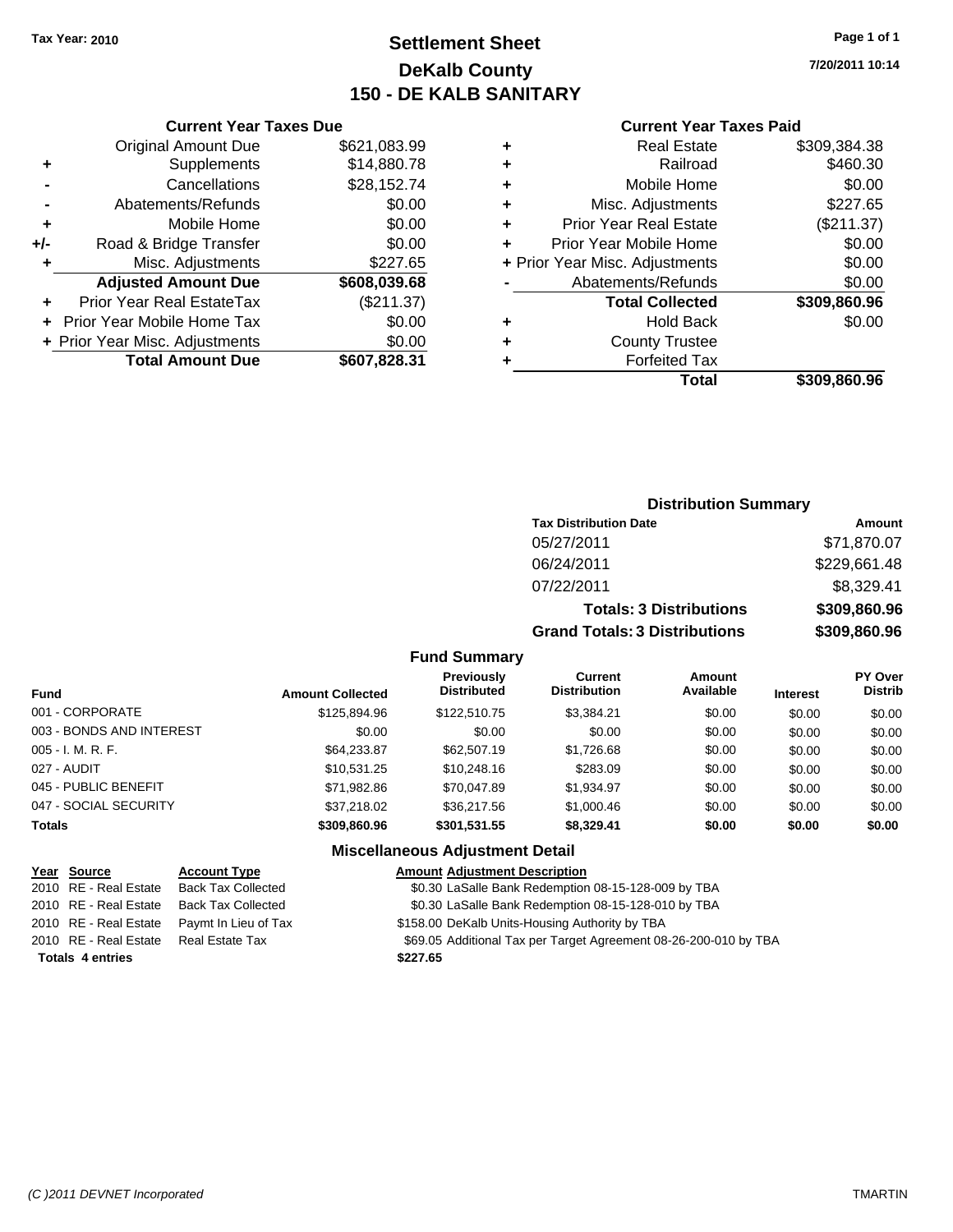# **Settlement Sheet Tax Year: 2010 Page 1 of 1 DeKalb County 151 - FAIRDALE STREET LIGHT**

**7/20/2011 10:14**

**Total \$1,597.82**

|     | <b>Current Year Taxes Due</b>    |            |
|-----|----------------------------------|------------|
|     | <b>Original Amount Due</b>       | \$3,399.98 |
| ٠   | Supplements                      | \$0.00     |
|     | Cancellations                    | \$0.00     |
|     | Abatements/Refunds               | \$0.00     |
| ٠   | Mobile Home                      | \$0.00     |
| +/- | Road & Bridge Transfer           | \$0.00     |
|     | Misc. Adjustments                | \$0.00     |
|     | <b>Adjusted Amount Due</b>       | \$3,399.98 |
|     | <b>Prior Year Real EstateTax</b> | \$0.00     |
|     | Prior Year Mobile Home Tax       | \$0.00     |
|     | + Prior Year Misc. Adjustments   | \$0.00     |
|     | <b>Total Amount Due</b>          | \$3.399.98 |

|    | <b>Current Year Taxes Paid</b> |            |
|----|--------------------------------|------------|
| ÷  | <b>Real Estate</b>             | \$1,597.82 |
| Ŧ. | Railroad                       | \$0.00     |
| ÷. | Mobile Home                    | \$0.00     |
| ÷  | Misc. Adjustments              | \$0.00     |
| ÷  | <b>Prior Year Real Estate</b>  | \$0.00     |
| ÷  | Prior Year Mobile Home         | \$0.00     |
|    | + Prior Year Misc. Adjustments | \$0.00     |
|    | Abatements/Refunds             | \$0.00     |
|    | <b>Total Collected</b>         | \$1,597.82 |
| ÷  | Hold Back                      | \$0.00     |

| ٠ | <b>Forfeited Tax</b><br>Total |  |
|---|-------------------------------|--|
|   |                               |  |

**+** County Trustee

|                         |                                  |                                       |                     |                                                                                                        | Amount                      |
|-------------------------|----------------------------------|---------------------------------------|---------------------|--------------------------------------------------------------------------------------------------------|-----------------------------|
|                         |                                  | 05/27/2011                            |                     |                                                                                                        | \$287.41                    |
|                         |                                  | 06/24/2011                            |                     |                                                                                                        | \$1,284.62                  |
|                         |                                  | 07/22/2011                            |                     |                                                                                                        | \$25.79                     |
|                         |                                  |                                       |                     |                                                                                                        | \$1,597.82                  |
|                         |                                  |                                       |                     |                                                                                                        | \$1,597.82                  |
|                         |                                  |                                       |                     |                                                                                                        |                             |
| <b>Amount Collected</b> | Previously<br><b>Distributed</b> | <b>Current</b><br><b>Distribution</b> | Amount<br>Available | <b>Interest</b>                                                                                        | PY Over<br><b>Distrib</b>   |
| \$1,597.82              | \$1,572.03                       | \$25.79                               | \$0.00              | \$0.00                                                                                                 | \$0.00                      |
| \$1,597.82              | \$1,572.03                       | \$25.79                               | \$0.00              | \$0.00                                                                                                 | \$0.00                      |
|                         |                                  |                                       | <b>Fund Summary</b> | <b>Tax Distribution Date</b><br><b>Totals: 3 Distributions</b><br><b>Grand Totals: 3 Distributions</b> | <b>Distribution Summary</b> |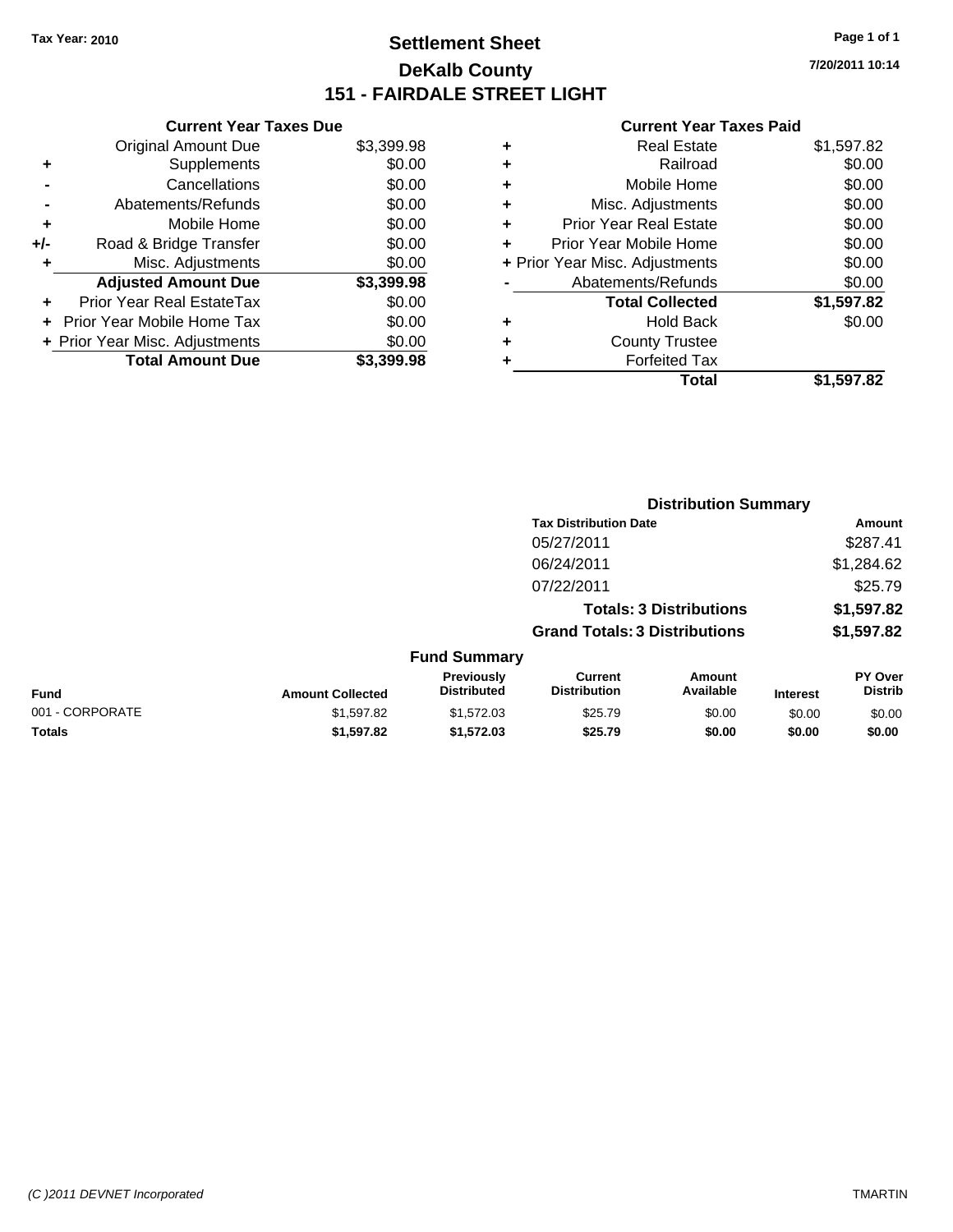# **Settlement Sheet Tax Year: 2010 Page 1 of 1 DeKalb County 152 - AFTON-PIERCE MULTI TWP**

**7/20/2011 10:14**

|   | Total                          | \$12.922.00 |
|---|--------------------------------|-------------|
|   | <b>Forfeited Tax</b>           |             |
| ٠ | <b>County Trustee</b>          |             |
|   | <b>Hold Back</b>               | \$0.00      |
|   | <b>Total Collected</b>         | \$12,922.00 |
|   | Abatements/Refunds             | \$0.00      |
|   | + Prior Year Misc. Adjustments | \$0.00      |
|   | Prior Year Mobile Home         | \$0.00      |
| ٠ | <b>Prior Year Real Estate</b>  | \$0.00      |
| ٠ | Misc. Adjustments              | \$0.00      |
| ٠ | Mobile Home                    | \$0.00      |
| ٠ | Railroad                       | \$100.86    |
|   | <b>Real Estate</b>             | \$12,821.14 |

|       | <b>Current Year Taxes Due</b>  |             |
|-------|--------------------------------|-------------|
|       | <b>Original Amount Due</b>     | \$24,501.12 |
| ٠     | Supplements                    | \$76.25     |
|       | Cancellations                  | \$93.98     |
|       | Abatements/Refunds             | \$0.00      |
| ٠     | Mobile Home                    | \$0.00      |
| $+/-$ | Road & Bridge Transfer         | \$0.00      |
| ٠     | Misc. Adjustments              | \$0.00      |
|       | <b>Adjusted Amount Due</b>     | \$24,483.39 |
|       | Prior Year Real EstateTax      | \$0.00      |
|       | Prior Year Mobile Home Tax     | \$0.00      |
|       | + Prior Year Misc. Adjustments | \$0.00      |
|       | <b>Total Amount Due</b>        | \$24.483.39 |
|       |                                |             |

|                                         |                         |                                  |                                       | <b>Distribution Summary</b>    |                 |                           |
|-----------------------------------------|-------------------------|----------------------------------|---------------------------------------|--------------------------------|-----------------|---------------------------|
|                                         |                         |                                  | <b>Tax Distribution Date</b>          |                                |                 | Amount                    |
|                                         |                         |                                  | 05/27/2011                            |                                |                 | \$2,339.76                |
|                                         |                         |                                  | 06/24/2011                            |                                |                 | \$10,400.60               |
|                                         |                         |                                  | 07/22/2011                            |                                |                 | \$181.64                  |
|                                         |                         |                                  |                                       | <b>Totals: 3 Distributions</b> |                 | \$12,922.00               |
|                                         |                         |                                  | <b>Grand Totals: 3 Distributions</b>  |                                |                 | \$12,922.00               |
|                                         |                         | <b>Fund Summary</b>              |                                       |                                |                 |                           |
| <b>Fund</b>                             | <b>Amount Collected</b> | Previously<br><b>Distributed</b> | <b>Current</b><br><b>Distribution</b> | Amount<br>Available            | <b>Interest</b> | PY Over<br><b>Distrib</b> |
| 147 - ASSESSING PURPOSES<br>(multi-twp) | \$12,922.00             | \$12,740.36                      | \$181.64                              | \$0.00                         | \$0.00          | \$0.00                    |
| <b>Totals</b>                           | \$12,922.00             | \$12.740.36                      | \$181.64                              | \$0.00                         | \$0.00          | \$0.00                    |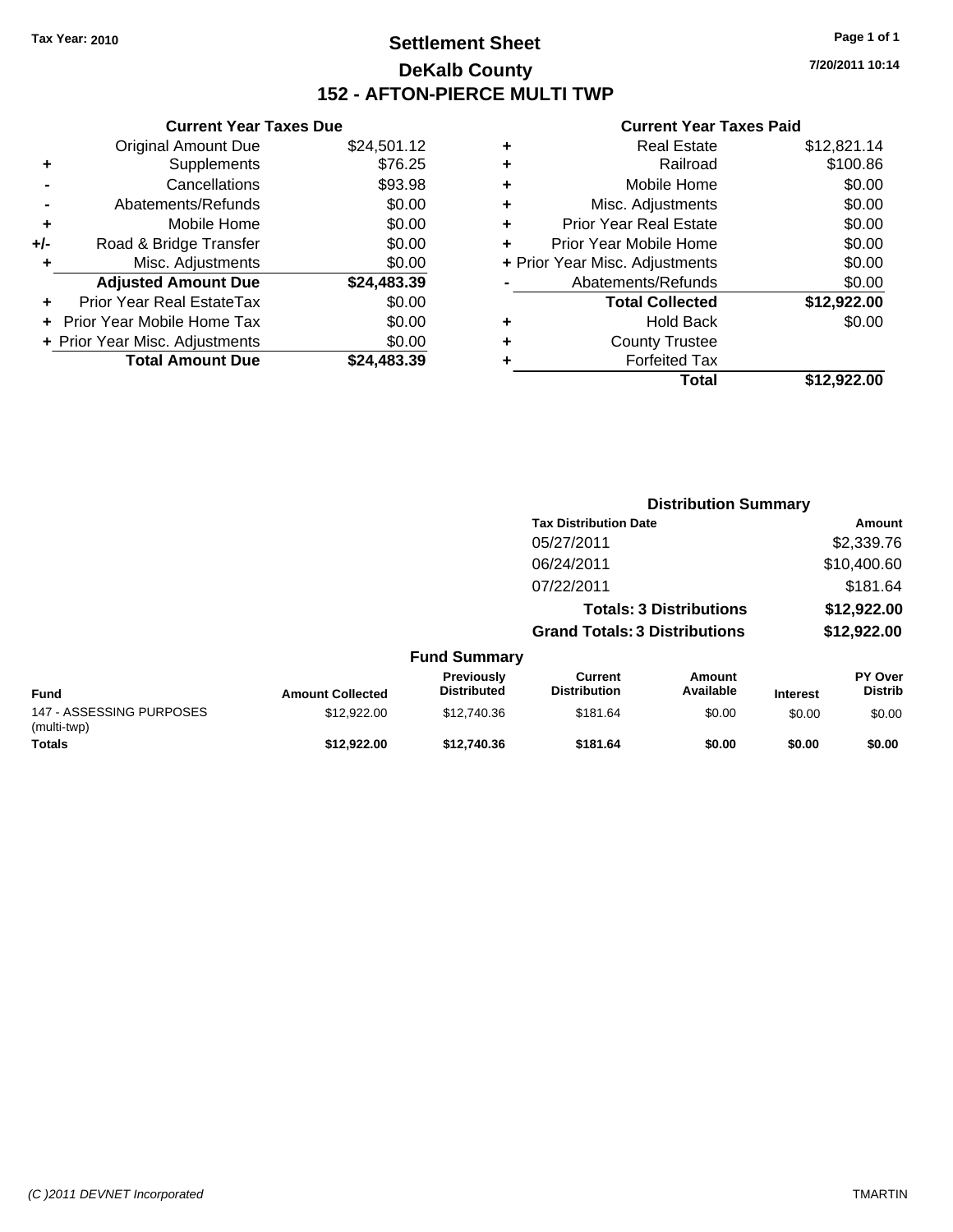# **Settlement Sheet Tax Year: 2010 Page 1 of 1 DeKalb County 153 - MILAN-MALTA MULTI-TWP**

**7/20/2011 10:14**

|   | Total                          | \$6,468.54 |
|---|--------------------------------|------------|
|   | <b>Forfeited Tax</b>           |            |
| ٠ | <b>County Trustee</b>          |            |
| ٠ | <b>Hold Back</b>               | \$0.00     |
|   | <b>Total Collected</b>         | \$6,468.54 |
|   | Abatements/Refunds             | \$0.00     |
|   | + Prior Year Misc. Adjustments | \$0.00     |
|   | Prior Year Mobile Home         | \$0.00     |
| ٠ | <b>Prior Year Real Estate</b>  | \$0.00     |
| ٠ | Misc. Adjustments              | \$0.00     |
| ٠ | Mobile Home                    | \$0.00     |
| ٠ | Railroad                       | \$85.26    |
|   | <b>Real Estate</b>             | \$6,383.28 |

|     | <b>Current Year Taxes Due</b>  |             |
|-----|--------------------------------|-------------|
|     | <b>Original Amount Due</b>     | \$12,055.62 |
| ٠   | Supplements                    | \$8.16      |
|     | Cancellations                  | \$10.70     |
|     | Abatements/Refunds             | \$0.00      |
| ٠   | Mobile Home                    | \$0.00      |
| +/- | Road & Bridge Transfer         | \$0.00      |
| ٠   | Misc. Adjustments              | \$0.00      |
|     | <b>Adjusted Amount Due</b>     | \$12,053.08 |
|     | Prior Year Real EstateTax      | \$0.00      |
|     | Prior Year Mobile Home Tax     | \$0.00      |
|     | + Prior Year Misc. Adjustments | \$0.00      |
|     | <b>Total Amount Due</b>        | \$12,053.08 |
|     |                                |             |

|                                         |                         |                                         | <b>Distribution Summary</b>           |                                |                 |                           |
|-----------------------------------------|-------------------------|-----------------------------------------|---------------------------------------|--------------------------------|-----------------|---------------------------|
|                                         |                         |                                         | <b>Tax Distribution Date</b>          |                                |                 | Amount                    |
|                                         |                         |                                         | 05/27/2011                            |                                |                 | \$889.86                  |
|                                         |                         |                                         | 06/24/2011                            |                                |                 | \$5,480.55                |
|                                         |                         |                                         | 07/22/2011                            |                                |                 | \$98.13                   |
|                                         |                         |                                         |                                       | <b>Totals: 3 Distributions</b> |                 | \$6,468.54                |
|                                         |                         |                                         | <b>Grand Totals: 3 Distributions</b>  |                                |                 | \$6,468.54                |
|                                         |                         | <b>Fund Summary</b>                     |                                       |                                |                 |                           |
| <b>Fund</b>                             | <b>Amount Collected</b> | <b>Previously</b><br><b>Distributed</b> | <b>Current</b><br><b>Distribution</b> | Amount<br>Available            | <b>Interest</b> | PY Over<br><b>Distrib</b> |
| 147 - ASSESSING PURPOSES<br>(multi-twp) | \$6,468.54              | \$6,370.41                              | \$98.13                               | \$0.00                         | \$0.00          | \$0.00                    |
| <b>Totals</b>                           | \$6,468.54              | \$6,370.41                              | \$98.13                               | \$0.00                         | \$0.00          | \$0.00                    |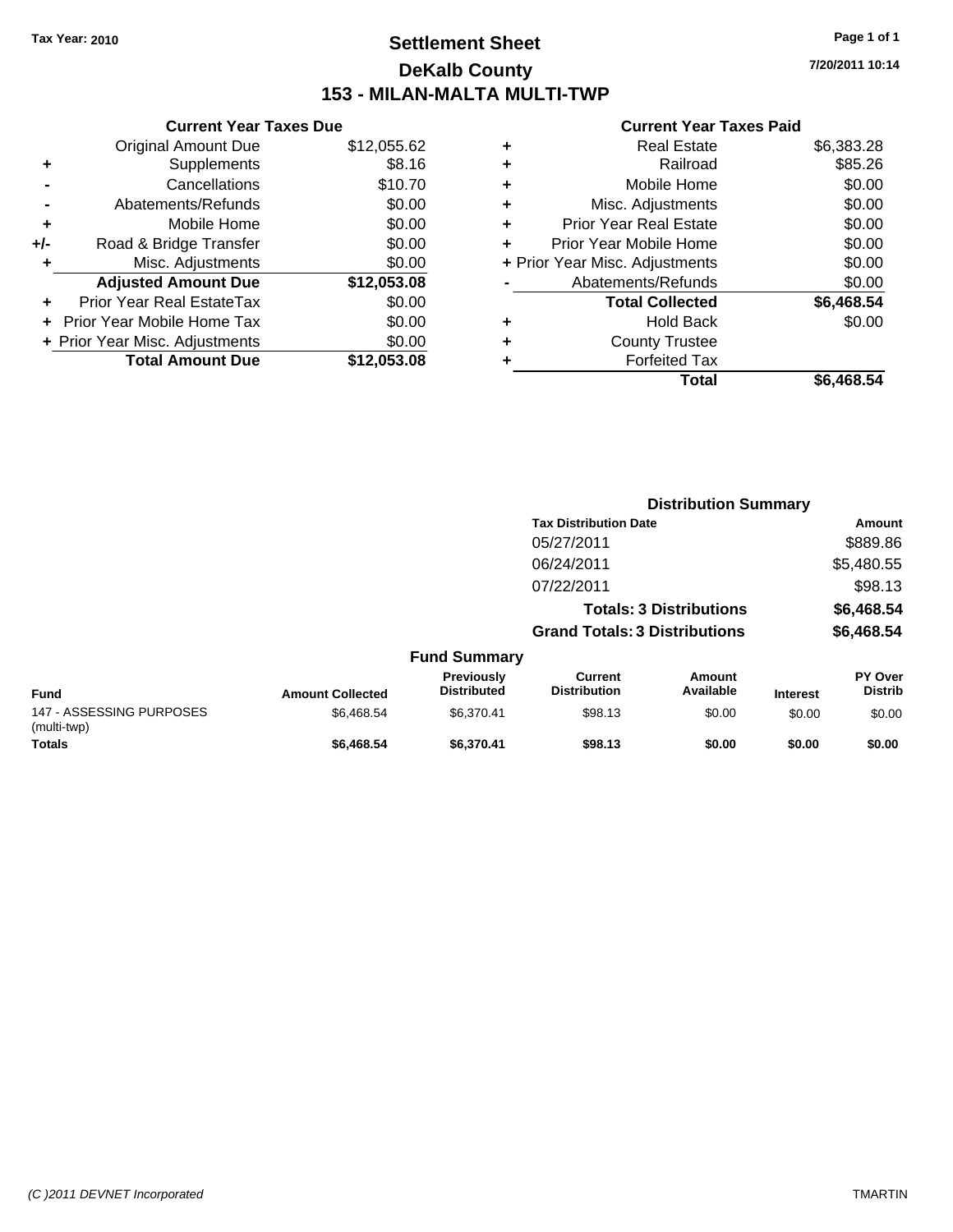# **Settlement Sheet Tax Year: 2010 Page 1 of 1 DeKalb County 154 - PAW PAW-SHABBONA MULT TWP**

**7/20/2011 10:14**

|     | <b>Current Year Taxes Due</b>     |             |
|-----|-----------------------------------|-------------|
|     | <b>Original Amount Due</b>        | \$11,753.94 |
| ٠   | Supplements                       | \$55.23     |
|     | Cancellations                     | \$58.55     |
|     | Abatements/Refunds                | \$0.00      |
| ٠   | Mobile Home                       | \$0.00      |
| +/- | Road & Bridge Transfer            | \$0.00      |
| ٠   | Misc. Adjustments                 | \$3.43      |
|     | <b>Adjusted Amount Due</b>        | \$11,754.05 |
|     | Prior Year Real EstateTax         | \$0.00      |
|     | <b>Prior Year Mobile Home Tax</b> | \$0.00      |
|     | + Prior Year Misc. Adjustments    | \$0.00      |
|     | <b>Total Amount Due</b>           | \$11.754.05 |
|     |                                   |             |

| ٠ | <b>Real Estate</b>             | \$6,015.38 |
|---|--------------------------------|------------|
| ٠ | Railroad                       | \$147.76   |
| ٠ | Mobile Home                    | \$0.00     |
| ٠ | Misc. Adjustments              | \$3.43     |
| ÷ | Prior Year Real Estate         | \$0.00     |
| ٠ | Prior Year Mobile Home         | \$0.00     |
|   | + Prior Year Misc. Adjustments | \$0.00     |
|   | Abatements/Refunds             | \$0.00     |
|   | <b>Total Collected</b>         | \$6,166.57 |
| ٠ | <b>Hold Back</b>               | \$0.00     |
| ٠ | <b>County Trustee</b>          |            |
| ٠ | <b>Forfeited Tax</b>           |            |
|   | Total                          | \$6,166.57 |

|                                         |                           |                         |                                        | <b>Distribution Summary</b>                                |                                |                 |                           |
|-----------------------------------------|---------------------------|-------------------------|----------------------------------------|------------------------------------------------------------|--------------------------------|-----------------|---------------------------|
|                                         |                           |                         |                                        | <b>Tax Distribution Date</b>                               |                                |                 | Amount                    |
|                                         |                           |                         |                                        | 05/27/2011                                                 |                                |                 | \$1,057.14                |
|                                         |                           |                         |                                        | 06/24/2011                                                 |                                |                 | \$5,020.38                |
|                                         |                           |                         |                                        | 07/22/2011                                                 |                                |                 | \$89.05                   |
|                                         |                           |                         |                                        |                                                            | <b>Totals: 3 Distributions</b> |                 | \$6,166.57                |
|                                         |                           |                         |                                        | <b>Grand Totals: 3 Distributions</b>                       |                                |                 | \$6,166.57                |
|                                         |                           |                         | <b>Fund Summary</b>                    |                                                            |                                |                 |                           |
| Fund                                    |                           | <b>Amount Collected</b> | Previously<br><b>Distributed</b>       | Current<br><b>Distribution</b>                             | <b>Amount</b><br>Available     | <b>Interest</b> | PY Over<br><b>Distrib</b> |
| 147 - ASSESSING PURPOSES<br>(multi-twp) |                           | \$6,166.57              | \$6,077.52                             | \$89.05                                                    | \$0.00                         | \$0.00          | \$0.00                    |
| Totals                                  |                           | \$6,166.57              | \$6,077.52                             | \$89.05                                                    | \$0.00                         | \$0.00          | \$0.00                    |
|                                         |                           |                         | <b>Miscellaneous Adjustment Detail</b> |                                                            |                                |                 |                           |
| Year Source                             | <b>Account Type</b>       |                         | <b>Amount Adjustment Description</b>   |                                                            |                                |                 |                           |
| 2010 RE - Real Estate                   | <b>Back Tax Collected</b> |                         |                                        | \$0.74 Dobson Redemption 13-15-402-010 by TBA              |                                |                 |                           |
| 2010 RE - Real Estate                   | Paymt In Lieu of Tax      |                         |                                        | \$2.69 Sequoya Apartments-Housing Authority Payment by TBA |                                |                 |                           |
| <b>Totals 2 entries</b>                 |                           |                         | \$3.43                                 |                                                            |                                |                 |                           |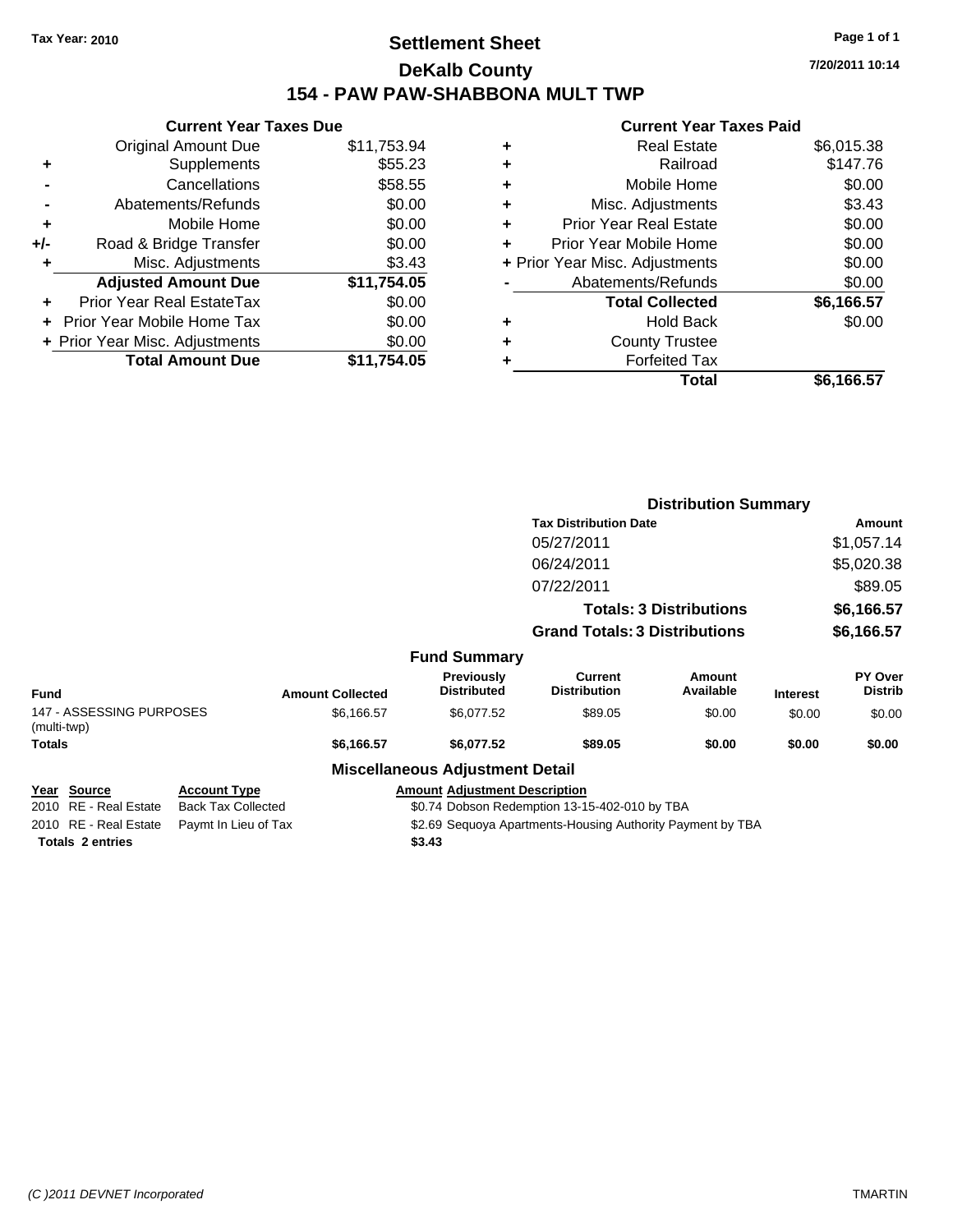# **Settlement Sheet Tax Year: 2010 Page 1 of 1 DeKalb County 155 - SOUTH GROVE-MAYFIELD MULT**

**7/20/2011 10:14**

|     | <b>Current Year Taxes Due</b>     |             |
|-----|-----------------------------------|-------------|
|     | <b>Original Amount Due</b>        | \$10,599.23 |
| ٠   | Supplements                       | \$42.18     |
|     | Cancellations                     | \$49.68     |
|     | Abatements/Refunds                | \$0.00      |
| ÷   | Mobile Home                       | \$0.00      |
| +/- | Road & Bridge Transfer            | \$0.00      |
|     | Misc. Adjustments                 | \$0.00      |
|     | <b>Adjusted Amount Due</b>        | \$10,591.73 |
| ٠   | Prior Year Real EstateTax         | \$0.00      |
|     | <b>Prior Year Mobile Home Tax</b> | \$0.00      |
|     | + Prior Year Misc. Adjustments    | \$0.00      |
|     | <b>Total Amount Due</b>           | \$10,591.73 |

| Real Estate                    | \$5,706.56 |
|--------------------------------|------------|
| Railroad                       | \$0.00     |
| Mobile Home                    | \$0.00     |
| Misc. Adjustments              | \$0.00     |
| <b>Prior Year Real Estate</b>  | \$0.00     |
| Prior Year Mobile Home         | \$0.00     |
| + Prior Year Misc. Adjustments | \$0.00     |
| Abatements/Refunds             | \$0.00     |
| <b>Total Collected</b>         | \$5,706.56 |
| <b>Hold Back</b>               | \$0.00     |
| <b>County Trustee</b>          |            |
| <b>Forfeited Tax</b>           |            |
| Total                          | \$5,706.56 |
|                                |            |

|                                         |                         |                                  | <b>Distribution Summary</b>           |                                |                 |                           |
|-----------------------------------------|-------------------------|----------------------------------|---------------------------------------|--------------------------------|-----------------|---------------------------|
|                                         |                         |                                  | <b>Tax Distribution Date</b>          |                                |                 | Amount                    |
|                                         |                         |                                  | 05/27/2011                            |                                |                 | \$1,176.73                |
|                                         |                         |                                  | 06/24/2011                            |                                |                 | \$4,372.72                |
|                                         |                         |                                  | 07/22/2011                            |                                |                 | \$157.11                  |
|                                         |                         |                                  |                                       | <b>Totals: 3 Distributions</b> |                 | \$5,706.56                |
|                                         |                         |                                  | <b>Grand Totals: 3 Distributions</b>  |                                |                 | \$5,706.56                |
|                                         |                         | <b>Fund Summary</b>              |                                       |                                |                 |                           |
| Fund                                    | <b>Amount Collected</b> | Previously<br><b>Distributed</b> | <b>Current</b><br><b>Distribution</b> | Amount<br>Available            | <b>Interest</b> | PY Over<br><b>Distrib</b> |
| 147 - ASSESSING PURPOSES<br>(multi-twp) | \$5,706.56              | \$5,549.45                       | \$157.11                              | \$0.00                         | \$0.00          | \$0.00                    |
| <b>Totals</b>                           | \$5.706.56              | \$5.549.45                       | \$157.11                              | \$0.00                         | \$0.00          | \$0.00                    |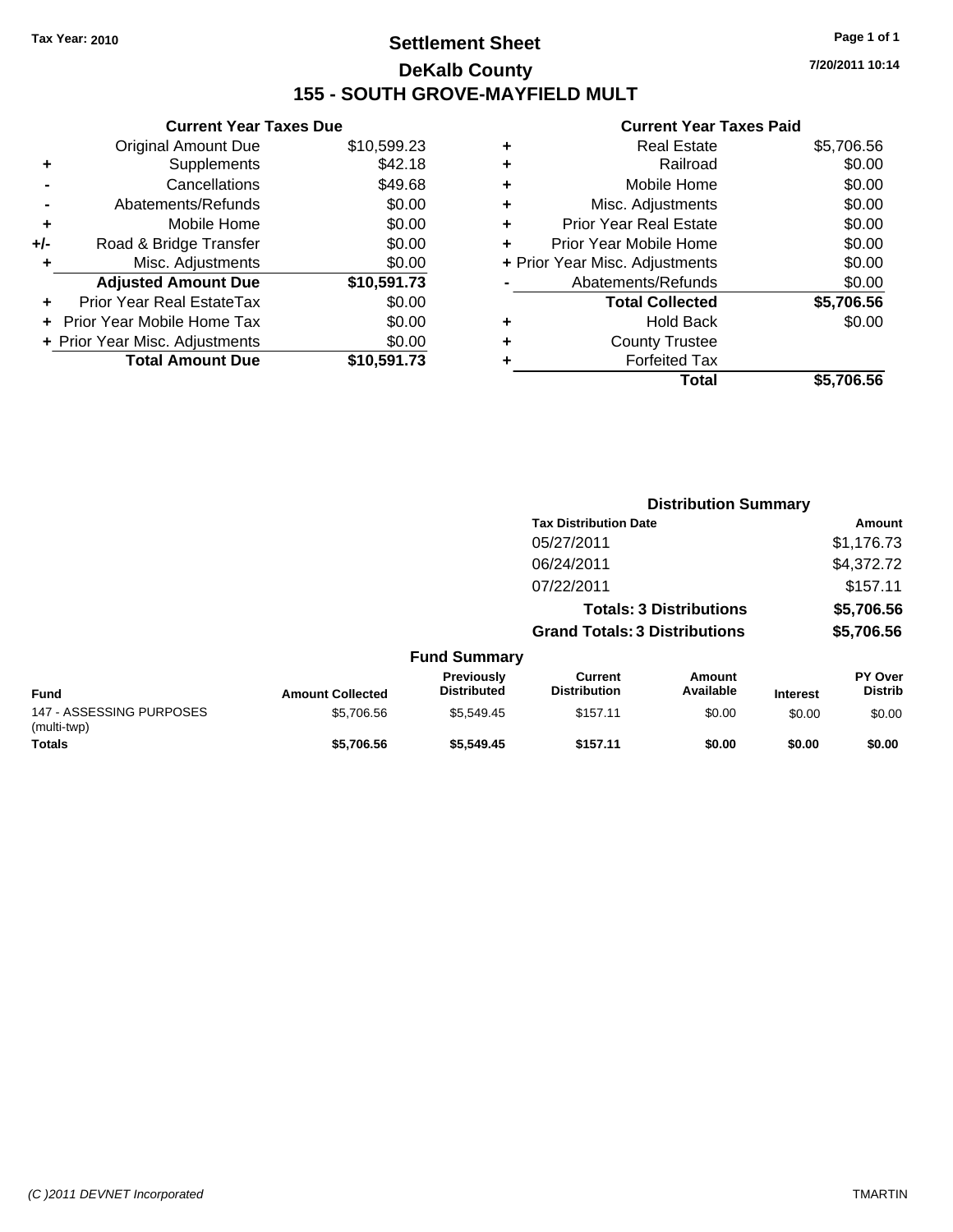# **Settlement Sheet Tax Year: 2010 Page 1 of 1 DeKalb County 156 - VICTOR-SOMONAUK MULTI TWP**

**Current Year Taxes Due**

| <b>Original Amount Due</b> | \$20,081.54                    |
|----------------------------|--------------------------------|
| Supplements                | \$92.99                        |
| Cancellations              | \$99.17                        |
| Abatements/Refunds         | \$0.00                         |
| Mobile Home                | \$0.00                         |
| Road & Bridge Transfer     | \$0.00                         |
| Misc. Adjustments          | \$0.00                         |
| <b>Adjusted Amount Due</b> | \$20,075.36                    |
| Prior Year Real EstateTax  | \$0.00                         |
| Prior Year Mobile Home Tax | \$0.00                         |
|                            | \$0.00                         |
| <b>Total Amount Due</b>    | \$20,075.36                    |
|                            | + Prior Year Misc. Adjustments |

| ٠ | <b>Real Estate</b>             | \$10,925.34 |
|---|--------------------------------|-------------|
| ٠ | Railroad                       | \$81.59     |
| ٠ | Mobile Home                    | \$0.00      |
| ٠ | Misc. Adjustments              | \$0.00      |
| ÷ | Prior Year Real Estate         | \$0.00      |
| ÷ | Prior Year Mobile Home         | \$0.00      |
|   | + Prior Year Misc. Adjustments | \$0.00      |
|   | Abatements/Refunds             | \$0.00      |
|   | <b>Total Collected</b>         | \$11,006.93 |
| ٠ | <b>Hold Back</b>               | \$0.00      |
| ٠ | <b>County Trustee</b>          |             |
| ٠ | <b>Forfeited Tax</b>           |             |
|   | Total                          | \$11.006.93 |
|   |                                |             |

|                                         |                         |                                         | <b>Distribution Summary</b>           |                                |                 |                           |
|-----------------------------------------|-------------------------|-----------------------------------------|---------------------------------------|--------------------------------|-----------------|---------------------------|
|                                         |                         |                                         | <b>Tax Distribution Date</b>          |                                |                 | Amount                    |
|                                         |                         |                                         | 05/27/2011                            |                                |                 | \$3,046.99                |
|                                         |                         |                                         | 06/24/2011                            |                                |                 | \$7,745.80                |
|                                         |                         |                                         | 07/22/2011                            |                                |                 | \$214.14                  |
|                                         |                         |                                         |                                       | <b>Totals: 3 Distributions</b> |                 | \$11,006.93               |
|                                         |                         |                                         | <b>Grand Totals: 3 Distributions</b>  |                                |                 | \$11,006.93               |
|                                         |                         | <b>Fund Summary</b>                     |                                       |                                |                 |                           |
| <b>Fund</b>                             | <b>Amount Collected</b> | <b>Previously</b><br><b>Distributed</b> | <b>Current</b><br><b>Distribution</b> | Amount<br>Available            | <b>Interest</b> | PY Over<br><b>Distrib</b> |
| 147 - ASSESSING PURPOSES<br>(multi-twp) | \$11,006.93             | \$10,792.79                             | \$214.14                              | \$0.00                         | \$0.00          | \$0.00                    |
| <b>Totals</b>                           | \$11.006.93             | \$10.792.79                             | \$214.14                              | \$0.00                         | \$0.00          | \$0.00                    |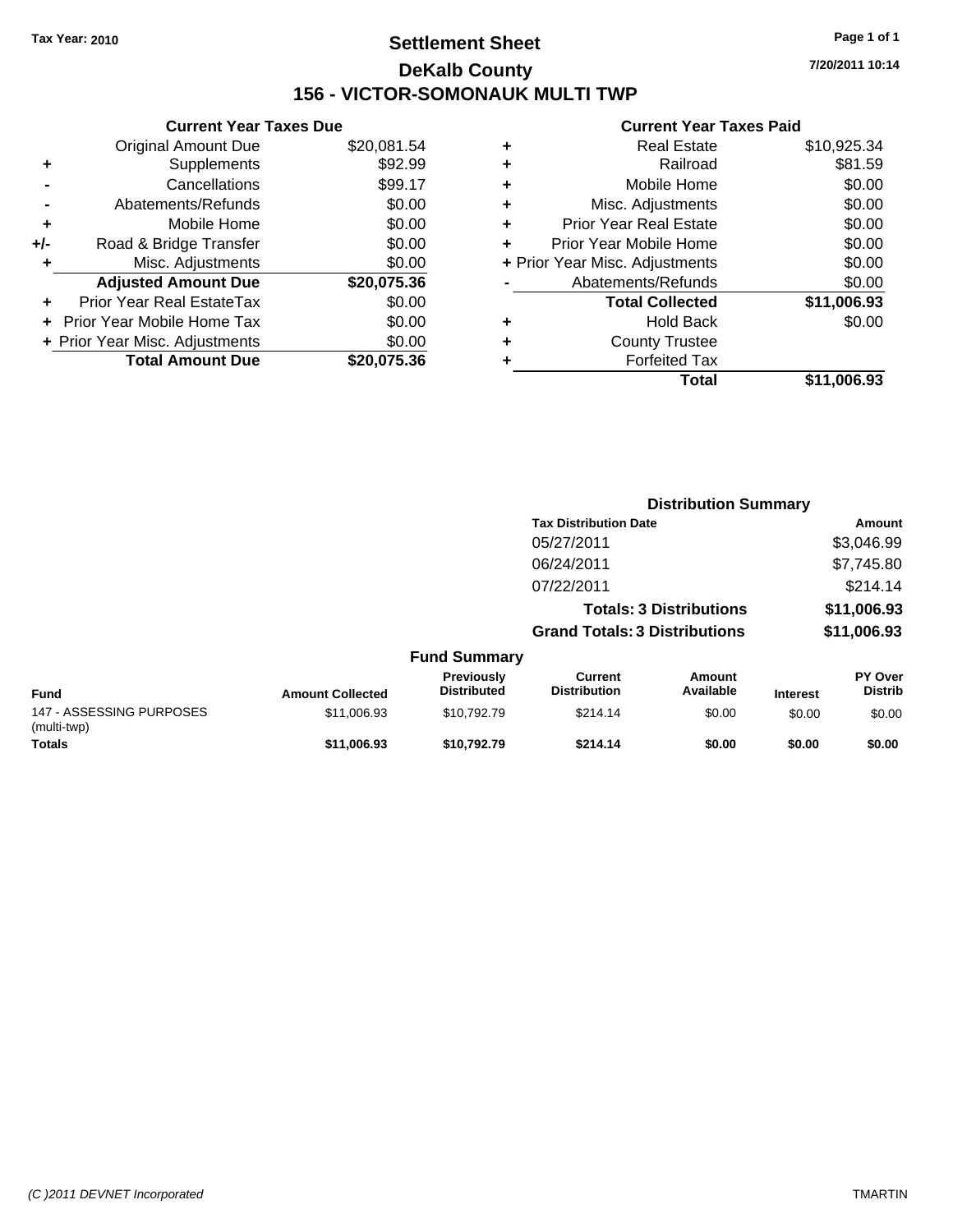# **Settlement Sheet Tax Year: 2010 Page 1 of 1 DeKalb County 157 - GENOA PUBLIC LIBRARY DIST**

### **Current Year Taxes Due**

|       | <b>Original Amount Due</b>     | \$208,614.48 |
|-------|--------------------------------|--------------|
| ٠     | Supplements                    | \$1,323.52   |
|       | Cancellations                  | \$2,938.90   |
|       | Abatements/Refunds             | \$0.00       |
| ٠     | Mobile Home                    | \$0.00       |
| $+/-$ | Road & Bridge Transfer         | \$0.00       |
|       | Misc. Adjustments              | \$49.46      |
|       | <b>Adjusted Amount Due</b>     | \$207,048.56 |
|       | Prior Year Real EstateTax      | \$0.00       |
|       | Prior Year Mobile Home Tax     | \$0.00       |
|       | + Prior Year Misc. Adjustments | \$0.00       |
|       | <b>Total Amount Due</b>        | \$207,048.56 |

#### **Current Year Taxes Paid**

|   | <b>Real Estate</b>             | \$106,292.87 |
|---|--------------------------------|--------------|
| ٠ | Railroad                       | \$217.02     |
| ٠ | Mobile Home                    | \$0.00       |
| ٠ | Misc. Adjustments              | \$49.46      |
| ٠ | <b>Prior Year Real Estate</b>  | \$0.00       |
|   | Prior Year Mobile Home         | \$0.00       |
|   | + Prior Year Misc. Adjustments | \$0.00       |
|   | Abatements/Refunds             | \$0.00       |
|   | <b>Total Collected</b>         | \$106,559.35 |
| ٠ | <b>Hold Back</b>               | \$0.00       |
| ٠ | <b>County Trustee</b>          |              |
|   | <b>Forfeited Tax</b>           |              |
|   | Total                          | \$106,559.35 |
|   |                                |              |

# **7/20/2011 10:14**

| <b>Distribution Summary</b>          |              |
|--------------------------------------|--------------|
| <b>Tax Distribution Date</b>         | Amount       |
| 05/27/2011                           | \$22,606.03  |
| 06/24/2011                           | \$81,348.79  |
| 07/22/2011                           | \$2,604.53   |
| <b>Totals: 3 Distributions</b>       | \$106,559.35 |
| <b>Grand Totals: 3 Distributions</b> | \$106,559.35 |

#### **Fund Summary**

| <b>Fund</b>                                   | <b>Amount Collected</b> | Previously<br><b>Distributed</b> | <b>Current</b><br><b>Distribution</b> | Amount<br>Available | <b>Interest</b> | <b>PY Over</b><br><b>Distrib</b> |
|-----------------------------------------------|-------------------------|----------------------------------|---------------------------------------|---------------------|-----------------|----------------------------------|
| 001 - CORPORATE                               | \$81,479.33             | \$79,487.81                      | \$1,991.52                            | \$0.00              | \$0.00          | \$0.00                           |
| 004 - OPERATIONS & MAINTENANCE                | \$7,035.91              | \$6,863.93                       | \$171.98                              | \$0.00              | \$0.00          | \$0.00                           |
| $005 - I. M. R. F.$                           | \$8,037.55              | \$7,841.10                       | \$196.45                              | \$0.00              | \$0.00          | \$0.00                           |
| 027 - AUDIT                                   | \$1,157.98              | \$1,129.68                       | \$28.30                               | \$0.00              | \$0.00          | \$0.00                           |
| 035 - TORT JUDGEMENTS/LIABILITY<br><b>INS</b> | \$5,027.69              | \$4,904.80                       | \$122.89                              | \$0.00              | \$0.00          | \$0.00                           |
| 047 - SOCIAL SECURITY                         | \$3,820.89              | \$3.727.50                       | \$93.39                               | \$0.00              | \$0.00          | \$0.00                           |
| <b>Totals</b>                                 | \$106,559.35            | \$103,954.82                     | \$2,604.53                            | \$0.00              | \$0.00          | \$0.00                           |

#### **Miscellaneous Adjustment Detail**

#### **Year Source Account Type Amount Adjustment Description**

|  |  | \$34.59 Lindgren Redemption 03-30-301-017 by TBA |  |
|--|--|--------------------------------------------------|--|
|  |  |                                                  |  |

2010 RE - Real Estate Back Tax Collected \$6.26 Ezam Properties Redemption 03-30-130-016 by TBA

2010 RE - Real Estate Back Tax Collected \$8.61 Ezam Properties Redemption 03-30-130-018 by TBA

**Totals \$49.46 3 entries**

2010 RE - Real Estate Back Tax Collected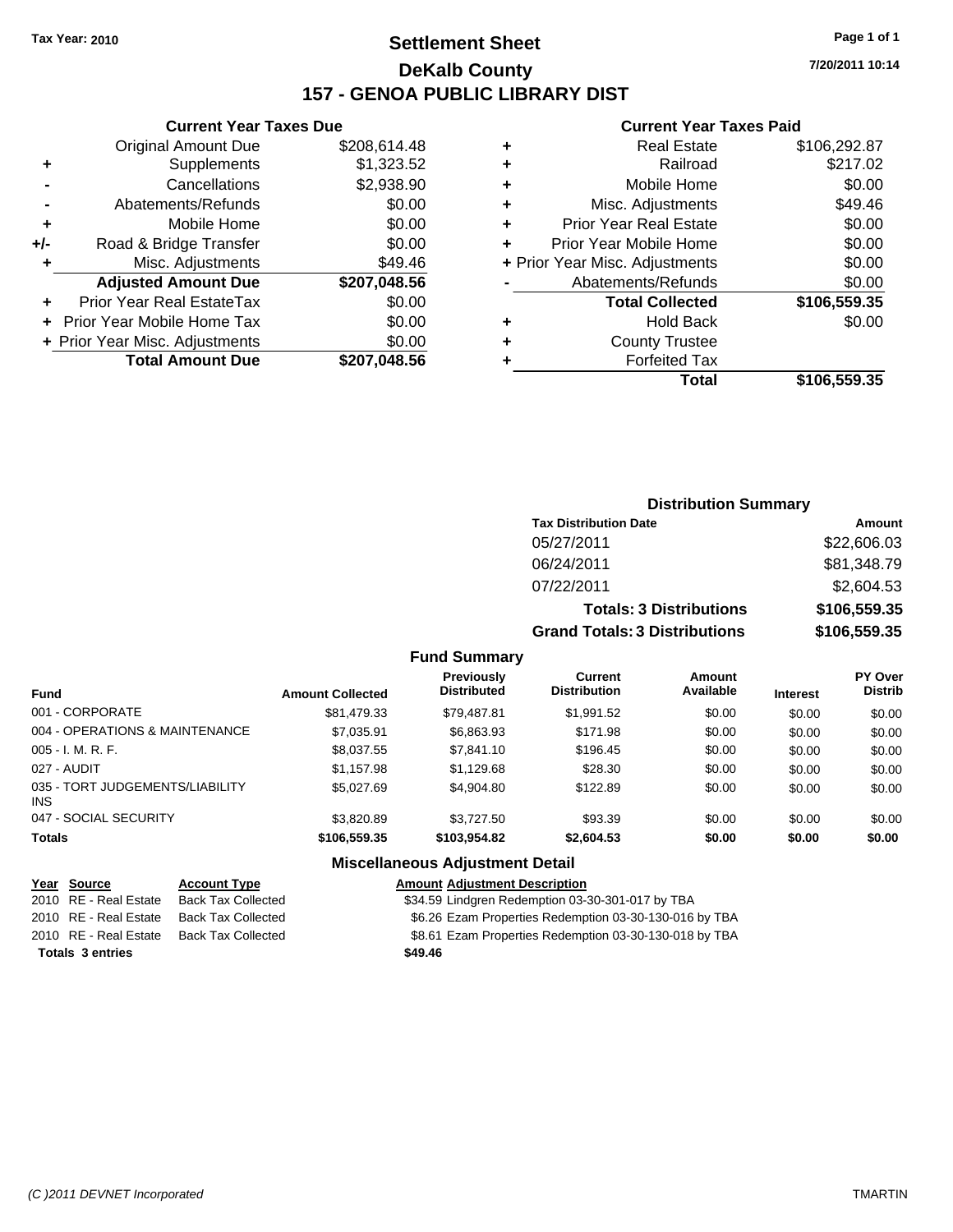# **Settlement Sheet Tax Year: 2010 Page 1 of 1 DeKalb County 158 - DEKALB TIF1**

**7/20/2011 10:14**

#### **Current Year Taxes Due**

|     | <b>Original Amount Due</b>       | \$4,411,183.26 |
|-----|----------------------------------|----------------|
|     | Supplements                      | \$0.00         |
|     | Cancellations                    | \$0.00         |
|     | Abatements/Refunds               | \$0.00         |
| ٠   | Mobile Home                      | \$0.00         |
| +/- | Road & Bridge Transfer           | \$0.00         |
| ٠   | Misc. Adjustments                | \$0.00         |
|     | <b>Adjusted Amount Due</b>       | \$4,411,183.26 |
|     | <b>Prior Year Real EstateTax</b> | \$0.00         |
|     | Prior Year Mobile Home Tax       | \$0.00         |
|     | + Prior Year Misc. Adjustments   | \$0.00         |
|     | <b>Total Amount Due</b>          | \$4,411,183.26 |

# **Current Year Taxes Paid**

|   | <b>Real Estate</b>             | \$2,211,421.60 |
|---|--------------------------------|----------------|
|   | Railroad                       | \$0.00         |
| ٠ | Mobile Home                    | \$0.00         |
| ٠ | Misc. Adjustments              | \$0.00         |
| ٠ | <b>Prior Year Real Estate</b>  | \$0.00         |
| ٠ | Prior Year Mobile Home         | \$0.00         |
|   | + Prior Year Misc. Adjustments | \$0.00         |
|   | Abatements/Refunds             | \$0.00         |
|   | <b>Total Collected</b>         | \$2,211,421.60 |
| ٠ | <b>Hold Back</b>               | \$0.00         |
| ٠ | <b>County Trustee</b>          |                |
|   | <b>Forfeited Tax</b>           |                |
|   | Total                          | \$2,211,421.60 |
|   |                                |                |

#### **Distribution Summary Tax Distribution Date Amount** 05/27/2011 \$652,042.23 06/24/2011 \$1,516,236.04 07/22/2011 \$43,143.33 **Totals: 3 Distributions \$2,211,421.60 Grand Totals: 3 Distributions \$2,211,421.60 Fund Summary Fund Interest Amount Collected Distributed PY Over Distrib Amount Available Current Distribution Previously** 001 - CORPORATE 60 CORPORATE \$2,211,421.60 \$2,168,278.27 \$43,143.33 \$0.00 \$0.00 \$0.00 **Totals \$2,211,421.60 \$2,168,278.27 \$43,143.33 \$0.00 \$0.00 \$0.00**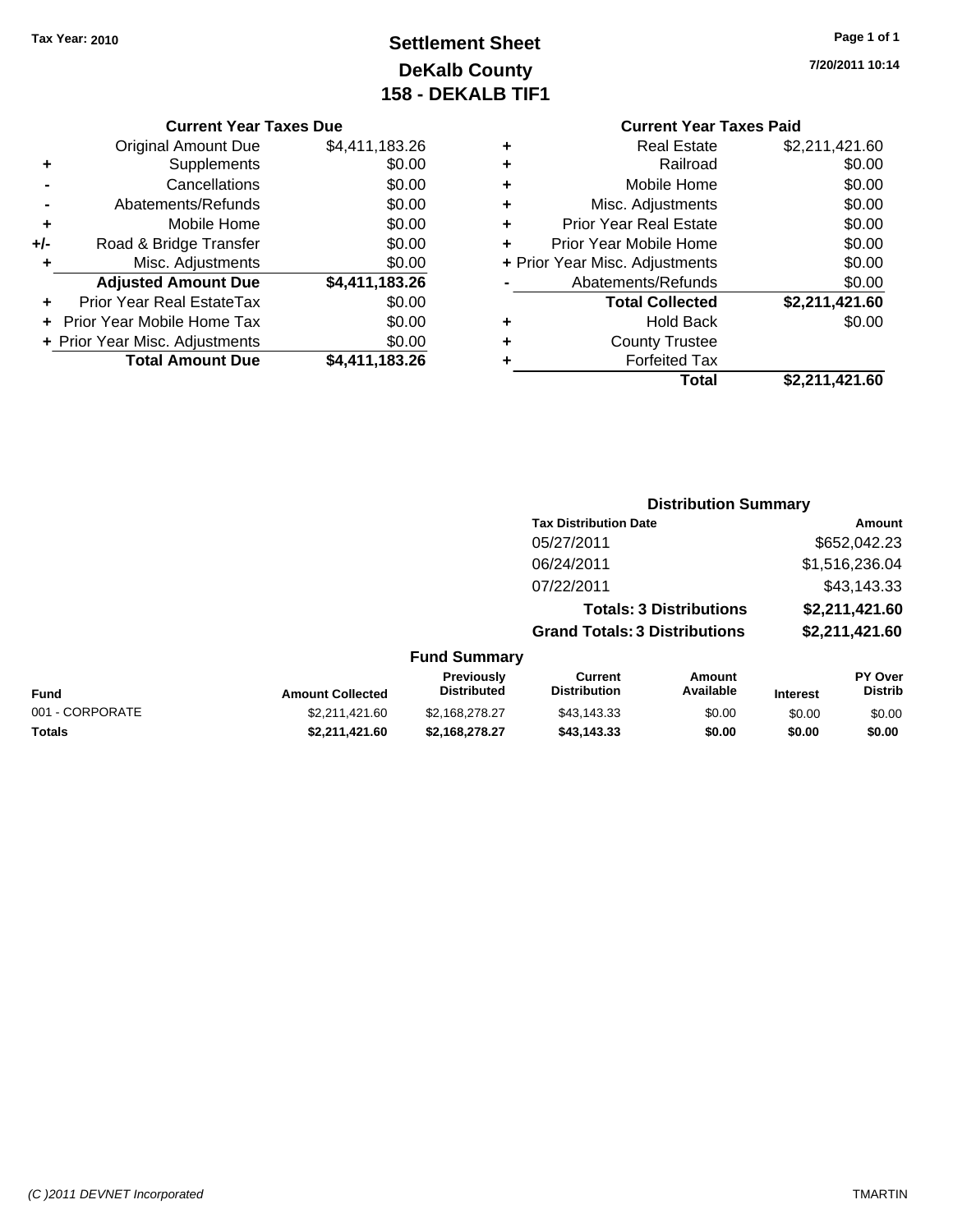Original Amount Due

**Adjusted Amount Due** 

**Total Amount Due** 

**+** Supplements **-** Cancellations **-** Abatements/Refunds **+** Mobile Home **+/-** Road & Bridge Transfer **+** Misc. Adjustments

**+** Prior Year Real EstateTax \$0.00 **+** Prior Year Mobile Home Tax **+ Prior Year Misc. Adjustments** 

# **Settlement Sheet Tax Year: 2010 Page 1 of 1 DeKalb County 159 - DEKALB TIF2**

**7/20/2011 10:14**

| <b>Current Year Taxes Due</b> |                |   | <b>Current Year Tax</b>        |
|-------------------------------|----------------|---|--------------------------------|
| ıl Amount Due                 | \$1,922,555.64 | ٠ | <b>Real Estate</b>             |
| Supplements                   | \$4,538.38     | ٠ | Railroad                       |
| Cancellations                 | \$6,909.10     | ٠ | Mobile Home                    |
| าents/Refunds                 | \$0.00         | ٠ | Misc. Adjustments              |
| Mobile Home                   | \$0.00         | ٠ | <b>Prior Year Real Estate</b>  |
| ridge Transfer                | \$0.00         | ٠ | Prior Year Mobile Home         |
| . Adjustments                 | \$0.00         |   | + Prior Year Misc. Adjustments |
| <b>Amount Due</b>             | \$1,920,184.92 |   | Abatements/Refunds             |
| eal EstateTax                 | \$0.00         |   | <b>Total Collected</b>         |
| pile Home Tax                 | \$0.00         | ٠ | <b>Hold Back</b>               |
| . Adjustments                 | \$0.00         | ٠ | <b>County Trustee</b>          |
| <b>Amount Due</b>             | \$1,920,184.92 |   | <b>Forfeited Tax</b>           |
|                               |                |   | Total                          |

| ٠ | <b>Real Estate</b>             | \$973,285.02 |
|---|--------------------------------|--------------|
| ٠ | Railroad                       | \$0.00       |
| ÷ | Mobile Home                    | \$0.00       |
| ÷ | Misc. Adjustments              | \$0.00       |
| ٠ | <b>Prior Year Real Estate</b>  | \$0.00       |
| ٠ | Prior Year Mobile Home         | \$0.00       |
|   | + Prior Year Misc. Adjustments | \$0.00       |
|   | Abatements/Refunds             | \$0.00       |
|   | <b>Total Collected</b>         | \$973,285.02 |
| ٠ | <b>Hold Back</b>               | \$0.00       |
| ٠ | <b>County Trustee</b>          |              |
| ٠ | <b>Forfeited Tax</b>           |              |
|   | Total                          | \$973,285.02 |
|   |                                |              |

|                                                                         |                                             |                                                | <b>Distribution Summary</b>                  |                                |                                              |                                  |
|-------------------------------------------------------------------------|---------------------------------------------|------------------------------------------------|----------------------------------------------|--------------------------------|----------------------------------------------|----------------------------------|
|                                                                         |                                             |                                                | <b>Tax Distribution Date</b>                 |                                |                                              | Amount                           |
|                                                                         |                                             |                                                | 05/27/2011                                   |                                |                                              | \$174,894.57                     |
|                                                                         |                                             |                                                | 06/24/2011                                   |                                |                                              | \$597,499.79                     |
|                                                                         |                                             |                                                | 07/22/2011                                   |                                | \$200,890.66<br>\$973,285.02<br>\$973,285.02 |                                  |
|                                                                         |                                             |                                                |                                              | <b>Totals: 3 Distributions</b> |                                              |                                  |
|                                                                         |                                             |                                                | <b>Grand Totals: 3 Distributions</b>         |                                |                                              |                                  |
|                                                                         |                                             | <b>Fund Summary</b>                            |                                              |                                |                                              |                                  |
| Fund                                                                    | <b>Amount Collected</b>                     | <b>Previously</b><br><b>Distributed</b>        | Current<br><b>Distribution</b>               | Amount<br>Available            | <b>Interest</b>                              | <b>PY Over</b><br><b>Distrib</b> |
| 001 - CORPORATE                                                         | \$973,285.02                                | \$772,394.36                                   | \$200,890.66                                 | \$0.00                         | \$0.00                                       | \$0.00                           |
| Totals                                                                  | \$973,285.02                                | \$772,394.36                                   | \$200,890.66                                 | \$0.00                         | \$0.00                                       | \$0.00                           |
|                                                                         |                                             | <b>Miscellaneous Adjustment Detail</b>         |                                              |                                |                                              |                                  |
| <u> Year Source</u><br>2010 RE - Real Estate<br><b>Totals 1 entries</b> | <b>Account Type</b><br>Paymt In Lieu of Tax | <b>Amount Adjustment Description</b><br>\$0.00 | \$0.00 DeKalb Units-Housing Authority by TBA |                                |                                              |                                  |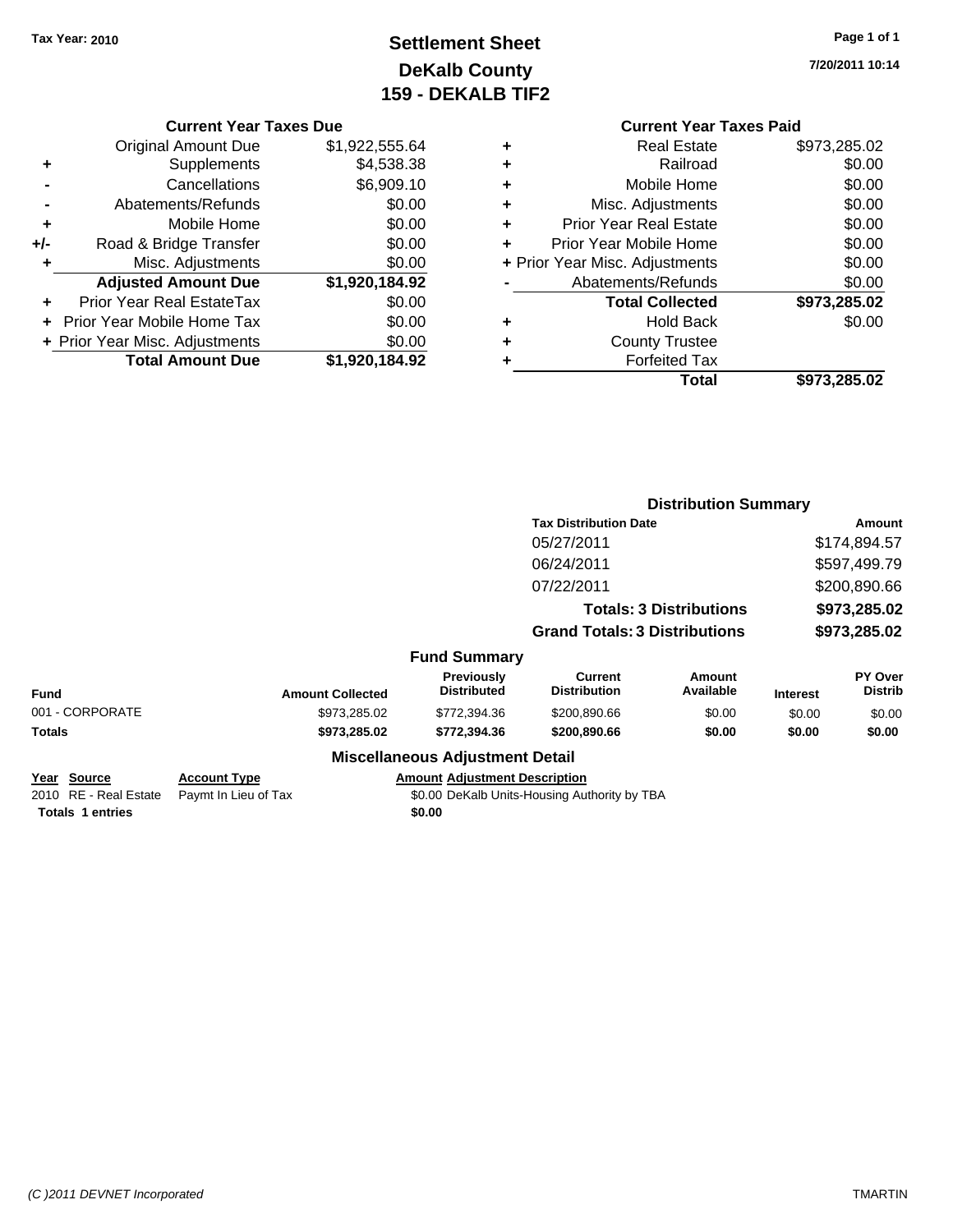# **Settlement Sheet Tax Year: 2010 Page 1 of 1 DeKalb County 160 - DEKALB TIF1 AMENDED**

**7/20/2011 10:14**

|       | <b>Current Year Taxes Due</b>  |                |   |                  |
|-------|--------------------------------|----------------|---|------------------|
|       | <b>Original Amount Due</b>     | \$2,289,957.70 | ÷ |                  |
|       | <b>Supplements</b>             | \$19,433.84    | ٠ |                  |
|       | Cancellations                  | \$24,751.30    | ٠ |                  |
|       | Abatements/Refunds             | \$0.00         | ٠ | Mis              |
| ٠     | Mobile Home                    | \$0.00         | ÷ | Prior Ye         |
| $+/-$ | Road & Bridge Transfer         | \$0.00         |   | Prior Yea        |
|       | Misc. Adjustments              | \$0.00         |   | + Prior Year Mis |
|       | <b>Adjusted Amount Due</b>     | \$2,284,640.24 |   | Abater           |
|       | Prior Year Real EstateTax      | \$0.00         |   |                  |
|       | Prior Year Mobile Home Tax     | \$0.00         | ٠ |                  |
|       | + Prior Year Misc. Adjustments | \$0.00         |   |                  |
|       | <b>Total Amount Due</b>        | \$2,284,640.24 |   |                  |
|       |                                |                |   |                  |

|   | <b>Real Estate</b>             | \$1,154,344.87 |
|---|--------------------------------|----------------|
| ٠ | Railroad                       | \$0.00         |
| ٠ | Mobile Home                    | \$0.00         |
| ٠ | Misc. Adjustments              | \$0.00         |
| ٠ | <b>Prior Year Real Estate</b>  | \$0.00         |
|   | Prior Year Mobile Home         | \$0.00         |
|   | + Prior Year Misc. Adjustments | \$0.00         |
|   | Abatements/Refunds             | \$0.00         |
|   | <b>Total Collected</b>         | \$1,154,344.87 |
| ٠ | Hold Back                      | \$0.00         |
| ٠ | <b>County Trustee</b>          |                |
|   | <b>Forfeited Tax</b>           |                |
|   | Total                          | \$1,154,344.87 |
|   |                                |                |

|                 |                         |                                  | <b>Distribution Summary</b>           |                                |                 |                           |
|-----------------|-------------------------|----------------------------------|---------------------------------------|--------------------------------|-----------------|---------------------------|
|                 |                         |                                  | <b>Tax Distribution Date</b>          |                                |                 | Amount                    |
|                 |                         |                                  | 05/27/2011                            |                                |                 | \$334,145.88              |
|                 |                         |                                  | 06/24/2011                            |                                |                 | \$793,926.11              |
|                 |                         |                                  | 07/22/2011                            |                                |                 | \$26,272.88               |
|                 |                         |                                  |                                       | <b>Totals: 3 Distributions</b> |                 | \$1,154,344.87            |
|                 |                         |                                  | <b>Grand Totals: 3 Distributions</b>  |                                |                 | \$1,154,344.87            |
|                 |                         | <b>Fund Summary</b>              |                                       |                                |                 |                           |
| Fund            | <b>Amount Collected</b> | Previously<br><b>Distributed</b> | <b>Current</b><br><b>Distribution</b> | Amount<br>Available            | <b>Interest</b> | PY Over<br><b>Distrib</b> |
| 001 - CORPORATE | \$1,154,344.87          | \$1,128,071.99                   | \$26,272.88                           | \$0.00                         | \$0.00          | \$0.00                    |
| Totals          | \$1,154,344.87          | \$1,128,071.99                   | \$26,272.88                           | \$0.00                         | \$0.00          | \$0.00                    |
|                 |                         |                                  |                                       |                                |                 |                           |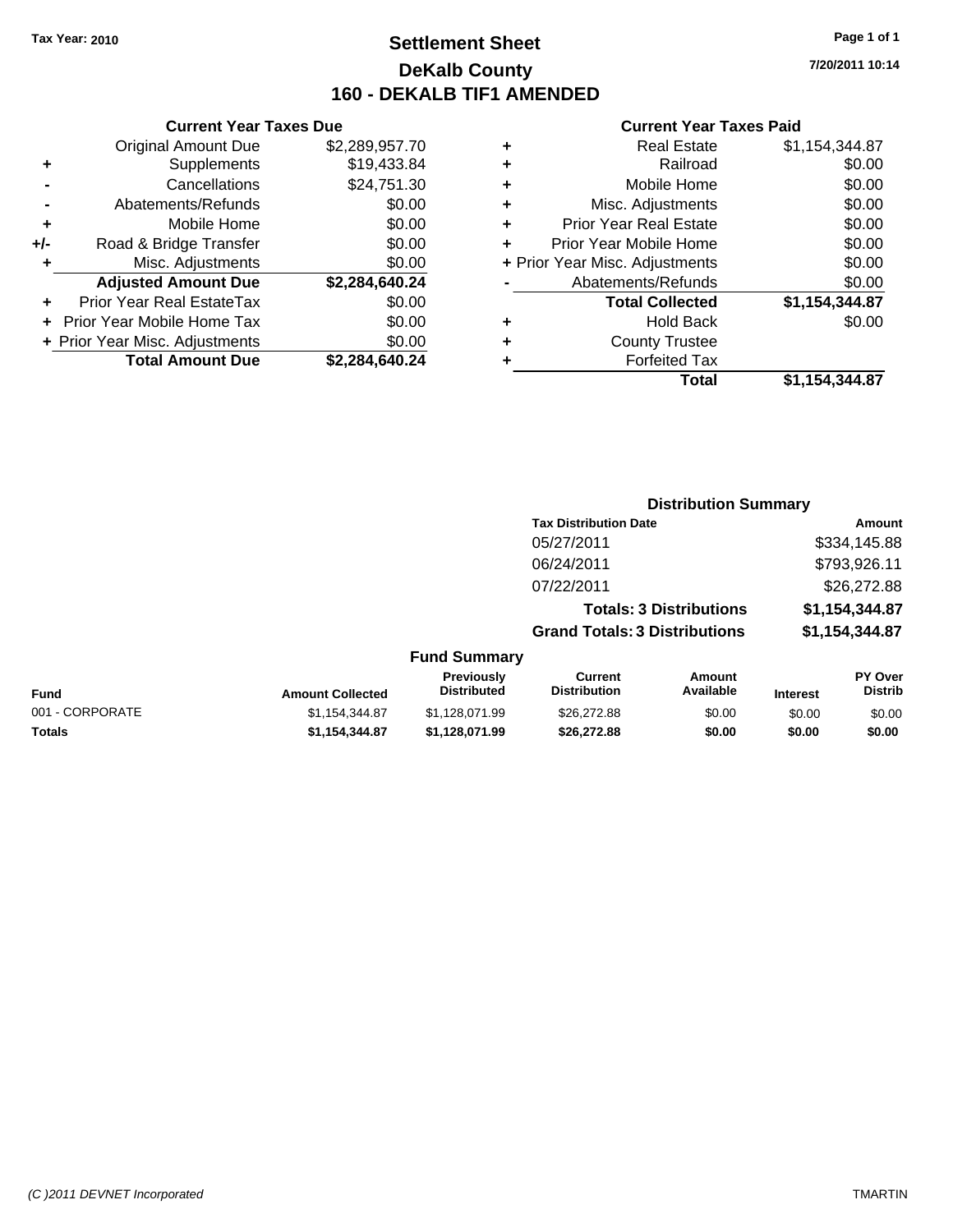# **Settlement Sheet Tax Year: 2010 Page 1 of 1 DeKalb County 163 - MALTA TIF**

**7/20/2011 10:14**

#### **Current Year Taxes Due**

|     | <b>Original Amount Due</b>        | \$357,996.40 |
|-----|-----------------------------------|--------------|
| ٠   | Supplements                       | \$1,189.18   |
|     | Cancellations                     | \$1,376.98   |
|     | Abatements/Refunds                | \$0.00       |
| ٠   | Mobile Home                       | \$0.00       |
| +/- | Road & Bridge Transfer            | \$0.00       |
| ٠   | Misc. Adjustments                 | \$0.00       |
|     | <b>Adjusted Amount Due</b>        | \$357,808.60 |
|     | Prior Year Real EstateTax         | \$0.00       |
|     | <b>Prior Year Mobile Home Tax</b> | \$0.00       |
|     | + Prior Year Misc. Adjustments    | \$0.00       |
|     | <b>Total Amount Due</b>           | \$357,808.60 |

|   | <b>Current Year Taxes Paid</b> |              |
|---|--------------------------------|--------------|
| ٠ | <b>Real Estate</b>             | \$171,981.94 |
|   | Railroad                       | \$0.00       |
|   | Mobile Home                    | \$0.00       |
|   | Misc. Adjustments              | \$0.00       |
|   | <b>Prior Year Real Estate</b>  | \$0.00       |
| ٠ | Prior Year Mobile Home         | \$0.00       |
|   | + Prior Year Misc. Adjustments | \$0.00       |
|   | Abatements/Refunds             | \$0.00       |
|   | <b>Total Collected</b>         | \$171,981.94 |
|   | <b>Hold Back</b>               | \$0.00       |
|   | <b>County Trustee</b>          |              |
|   | <b>Forfeited Tax</b>           |              |
|   | Total                          | \$171,981.94 |

# **Distribution Summary**

|                 |                         |                                  | <b>Tax Distribution Date</b>          |                                |                 | Amount                           |
|-----------------|-------------------------|----------------------------------|---------------------------------------|--------------------------------|-----------------|----------------------------------|
|                 |                         |                                  | 05/27/2011                            |                                |                 | \$57,689.58                      |
|                 |                         |                                  | 06/24/2011                            |                                |                 | \$114,292.36                     |
|                 |                         |                                  |                                       | <b>Totals: 2 Distributions</b> |                 | \$171,981.94                     |
|                 |                         |                                  | <b>Grand Totals: 2 Distributions</b>  |                                |                 | \$171,981.94                     |
|                 |                         | <b>Fund Summary</b>              |                                       |                                |                 |                                  |
| Fund            | <b>Amount Collected</b> | Previously<br><b>Distributed</b> | <b>Current</b><br><b>Distribution</b> | Amount<br>Available            | <b>Interest</b> | <b>PY Over</b><br><b>Distrib</b> |
| 001 - CORPORATE | \$171,981.94            | \$171,981.94                     | \$0.00                                | \$0.00                         | \$0.00          | \$0.00                           |
| Totals          | \$171,981.94            | \$171.981.94                     | \$0.00                                | \$0.00                         | \$0.00          | \$0.00                           |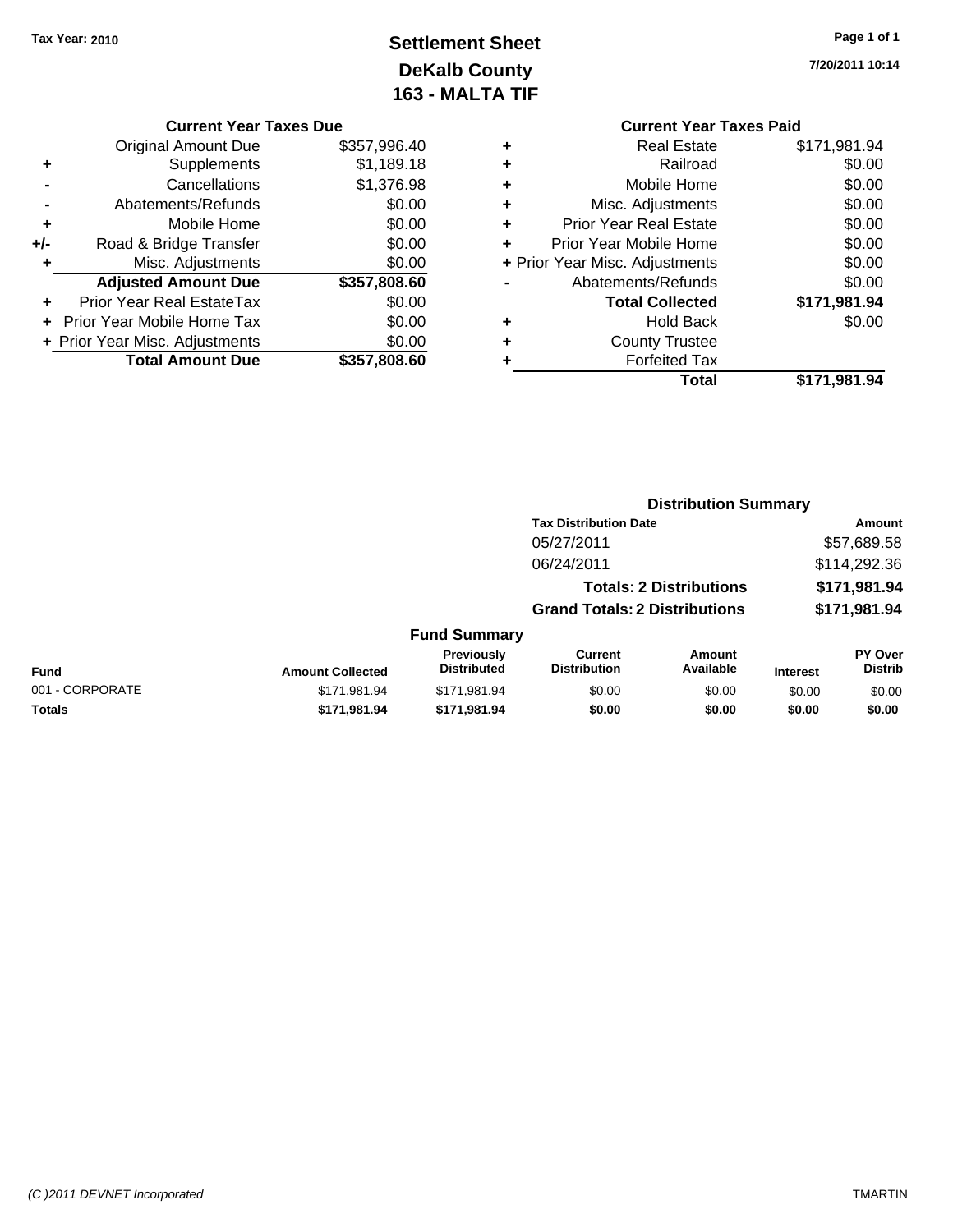# **Settlement Sheet Tax Year: 2010 Page 1 of 1 DeKalb County 164 - DEKALB TIF5**

**7/20/2011 10:14**

# **Current Year Taxes Due**

|     | <b>Original Amount Due</b>       | \$2,610.76 |
|-----|----------------------------------|------------|
| ٠   | Supplements                      | \$0.00     |
|     | Cancellations                    | \$0.00     |
|     | Abatements/Refunds               | \$0.00     |
| ٠   | Mobile Home                      | \$0.00     |
| +/- | Road & Bridge Transfer           | \$0.00     |
|     | Misc. Adjustments                | \$0.00     |
|     | <b>Adjusted Amount Due</b>       | \$2,610.76 |
|     | <b>Prior Year Real EstateTax</b> | \$0.00     |
|     | Prior Year Mobile Home Tax       | \$0.00     |
|     | + Prior Year Misc. Adjustments   | \$0.00     |
|     | <b>Total Amount Due</b>          | \$2.610.76 |

# **Current Year Taxes Paid +** Real Estate \$1,624.86 **+** Railroad \$0.00

| ٠ | Mobile Home                    | \$0.00     |
|---|--------------------------------|------------|
| ٠ | Misc. Adjustments              | \$0.00     |
| ÷ | <b>Prior Year Real Estate</b>  | \$0.00     |
| ÷ | Prior Year Mobile Home         | \$0.00     |
|   | + Prior Year Misc. Adjustments | \$0.00     |
|   | Abatements/Refunds             | \$0.00     |
|   | <b>Total Collected</b>         | \$1,624.86 |
| ٠ | <b>Hold Back</b>               | \$0.00     |
| ٠ | <b>County Trustee</b>          |            |
|   | <b>Forfeited Tax</b>           |            |
|   | Total                          | \$1.624.86 |

|                 |                         |                                  |                                       | <b>Distribution Summary</b>    |                 |                                  |
|-----------------|-------------------------|----------------------------------|---------------------------------------|--------------------------------|-----------------|----------------------------------|
|                 |                         |                                  | <b>Tax Distribution Date</b>          |                                |                 | Amount                           |
|                 |                         |                                  | 05/27/2011                            |                                |                 | \$254.80                         |
|                 |                         |                                  | 06/24/2011                            |                                |                 | \$1,370.06                       |
|                 |                         |                                  |                                       | <b>Totals: 2 Distributions</b> |                 | \$1,624.86                       |
|                 |                         |                                  | <b>Grand Totals: 2 Distributions</b>  |                                |                 | \$1,624.86                       |
|                 |                         | <b>Fund Summary</b>              |                                       |                                |                 |                                  |
| Fund            | <b>Amount Collected</b> | Previously<br><b>Distributed</b> | <b>Current</b><br><b>Distribution</b> | Amount<br>Available            | <b>Interest</b> | <b>PY Over</b><br><b>Distrib</b> |
| 001 - CORPORATE | \$1,624.86              | \$1,624.86                       | \$0.00                                | \$0.00                         | \$0.00          | \$0.00                           |
| Totals          | \$1,624.86              | \$1,624.86                       | \$0.00                                | \$0.00                         | \$0.00          | \$0.00                           |
|                 |                         |                                  |                                       |                                |                 |                                  |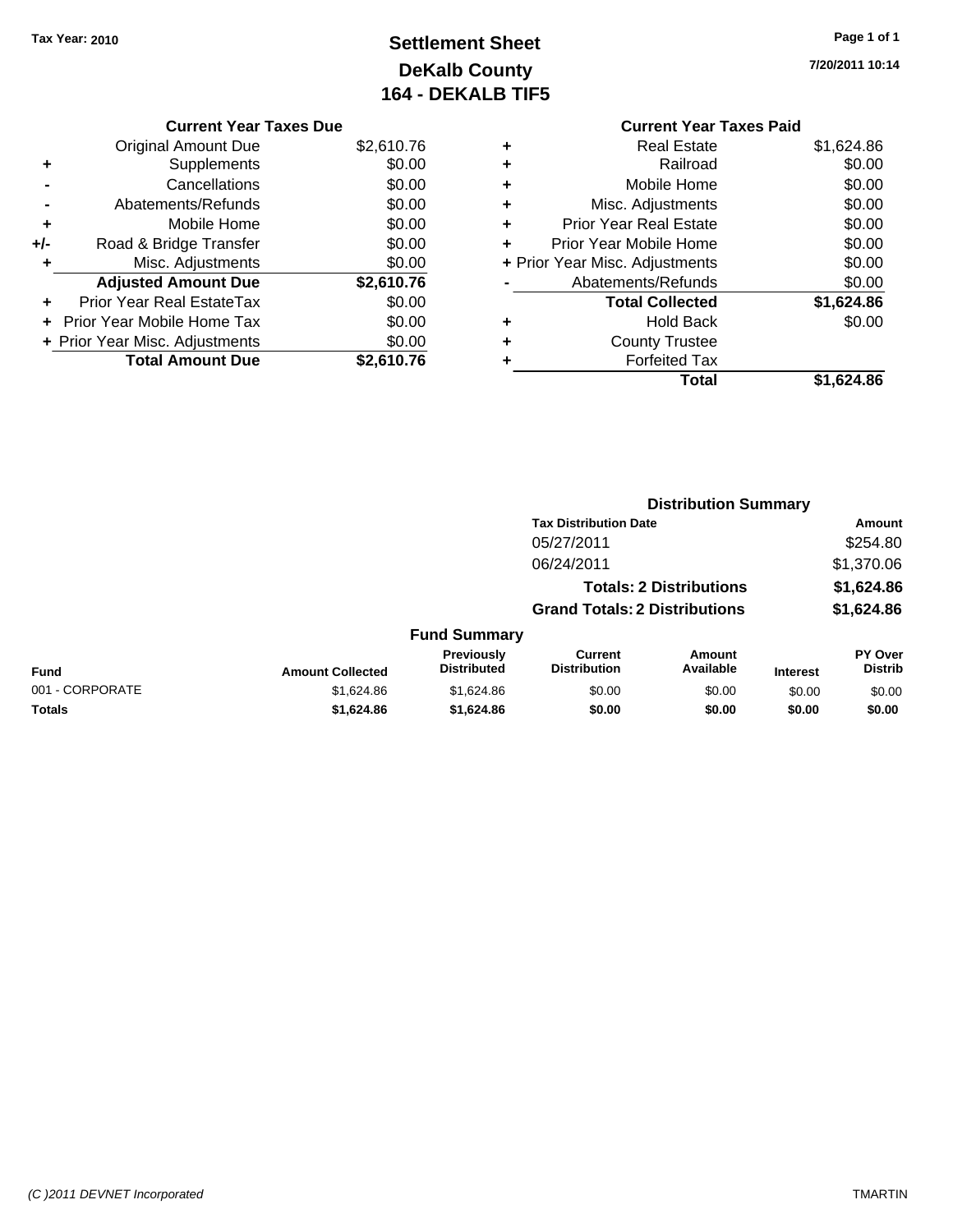# **Settlement Sheet Tax Year: 2010 Page 1 of 1 DeKalb County 170 - KIRKLAND TIF**

**7/20/2011 10:14**

#### **Current Year Taxes Due**

|     | <b>Original Amount Due</b>     | \$310,040.52 |
|-----|--------------------------------|--------------|
| ٠   | Supplements                    | \$0.00       |
|     | Cancellations                  | \$0.00       |
|     | Abatements/Refunds             | \$0.00       |
| ٠   | Mobile Home                    | \$0.00       |
| +/- | Road & Bridge Transfer         | \$0.00       |
|     | Misc. Adjustments              | \$0.00       |
|     | <b>Adjusted Amount Due</b>     | \$310,040.52 |
|     | Prior Year Real EstateTax      | \$0.00       |
|     | Prior Year Mobile Home Tax     | \$0.00       |
|     | + Prior Year Misc. Adjustments | \$0.00       |
|     | <b>Total Amount Due</b>        | \$310,040.52 |

# **Current Year Taxes Paid**

| ٠ | <b>Real Estate</b>             | \$136,769.43 |
|---|--------------------------------|--------------|
| ٠ | Railroad                       | \$0.00       |
| ٠ | Mobile Home                    | \$0.00       |
| ٠ | Misc. Adjustments              | \$0.00       |
| ٠ | <b>Prior Year Real Estate</b>  | \$0.00       |
| ÷ | Prior Year Mobile Home         | \$0.00       |
|   | + Prior Year Misc. Adjustments | \$0.00       |
|   | Abatements/Refunds             | \$0.00       |
|   | <b>Total Collected</b>         | \$136,769.43 |
| ٠ | <b>Hold Back</b>               | \$0.00       |
| ٠ | <b>County Trustee</b>          |              |
| ٠ | <b>Forfeited Tax</b>           |              |
|   | Total                          | \$136,769.43 |
|   |                                |              |

#### **Distribution Summary Tax Distribution Date Amount** 05/27/2011 \$48,022.41 06/24/2011 \$86,211.27 07/22/2011 \$2,535.75 **Totals: 3 Distributions \$136,769.43 Grand Totals: 3 Distributions \$136,769.43 Fund Summary Fund Interest Amount Collected Distributed PY Over Distrib Amount Available Current Distribution Previously** 001 - CORPORATE 6 \$136,769.43 \$134,233.68 \$2,535.75 \$0.00 \$0.00 \$0.00 **Totals \$136,769.43 \$134,233.68 \$2,535.75 \$0.00 \$0.00 \$0.00**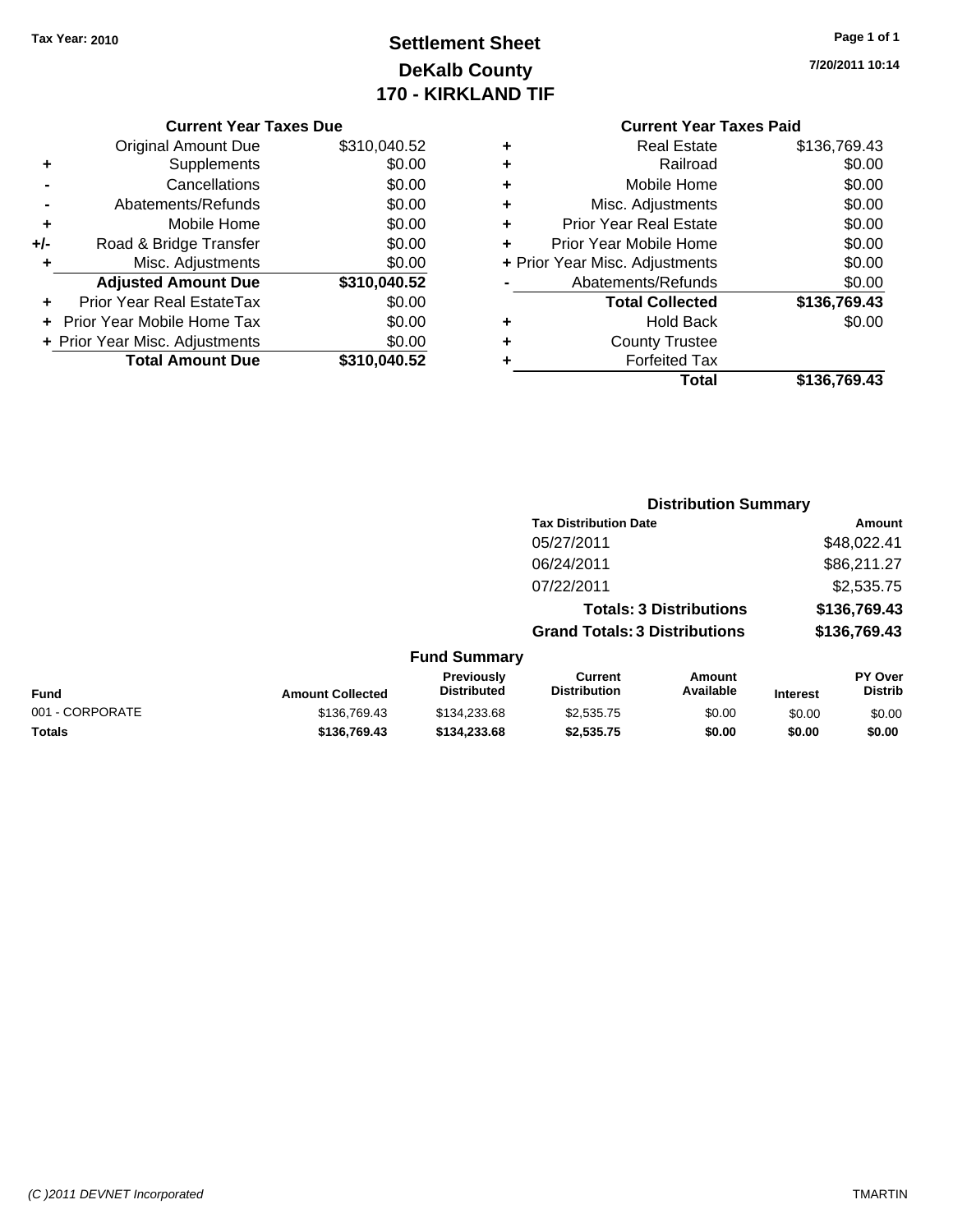# **Settlement Sheet Tax Year: 2010 Page 1 of 1 DeKalb County 171 - WATERMAN TIF**

**7/20/2011 10:14**

#### **Current Year Taxes Due**

|       | <b>Original Amount Due</b>        | \$81,936.44 |
|-------|-----------------------------------|-------------|
| ٠     | Supplements                       | \$0.00      |
|       | Cancellations                     | \$0.00      |
|       | Abatements/Refunds                | \$0.00      |
| ٠     | Mobile Home                       | \$0.00      |
| $+/-$ | Road & Bridge Transfer            | \$0.00      |
| ٠     | Misc. Adjustments                 | \$0.00      |
|       | <b>Adjusted Amount Due</b>        | \$81,936.44 |
|       | <b>Prior Year Real EstateTax</b>  | \$0.00      |
|       | <b>Prior Year Mobile Home Tax</b> | \$0.00      |
|       | + Prior Year Misc. Adjustments    | \$0.00      |
|       | <b>Total Amount Due</b>           | \$81.936.44 |

| ٠ | Real Estate                    | \$46,068.73 |
|---|--------------------------------|-------------|
| ٠ | Railroad                       | \$0.00      |
| ٠ | Mobile Home                    | \$0.00      |
| ٠ | Misc. Adjustments              | \$0.00      |
| ٠ | <b>Prior Year Real Estate</b>  | \$0.00      |
| ٠ | Prior Year Mobile Home         | \$0.00      |
|   | + Prior Year Misc. Adjustments | \$0.00      |
|   | Abatements/Refunds             | \$0.00      |
|   | <b>Total Collected</b>         | \$46,068.73 |
| ٠ | <b>Hold Back</b>               | \$0.00      |
| ٠ | <b>County Trustee</b>          |             |
| ٠ | <b>Forfeited Tax</b>           |             |
|   | Total                          | \$46,068.73 |
|   |                                |             |

|                 |                         |                                         | <b>Distribution Summary</b>           |                                |                 |                                  |
|-----------------|-------------------------|-----------------------------------------|---------------------------------------|--------------------------------|-----------------|----------------------------------|
|                 |                         |                                         | <b>Tax Distribution Date</b>          |                                |                 | Amount                           |
|                 |                         |                                         | 05/27/2011                            |                                |                 | \$14,547.38                      |
|                 |                         |                                         | 06/24/2011                            |                                |                 | \$30,933.21                      |
|                 |                         |                                         | 07/22/2011                            |                                |                 | \$588.14                         |
|                 |                         |                                         |                                       | <b>Totals: 3 Distributions</b> |                 | \$46,068.73                      |
|                 |                         |                                         | <b>Grand Totals: 3 Distributions</b>  |                                |                 | \$46,068.73                      |
|                 |                         | <b>Fund Summary</b>                     |                                       |                                |                 |                                  |
| <b>Fund</b>     | <b>Amount Collected</b> | <b>Previously</b><br><b>Distributed</b> | <b>Current</b><br><b>Distribution</b> | Amount<br>Available            | <b>Interest</b> | <b>PY Over</b><br><b>Distrib</b> |
| 001 - CORPORATE | \$46,068.73             | \$45,480.59                             | \$588.14                              | \$0.00                         | \$0.00          | \$0.00                           |
| Totals          | \$46,068,73             | \$45,480.59                             | \$588.14                              | \$0.00                         | \$0.00          | \$0.00                           |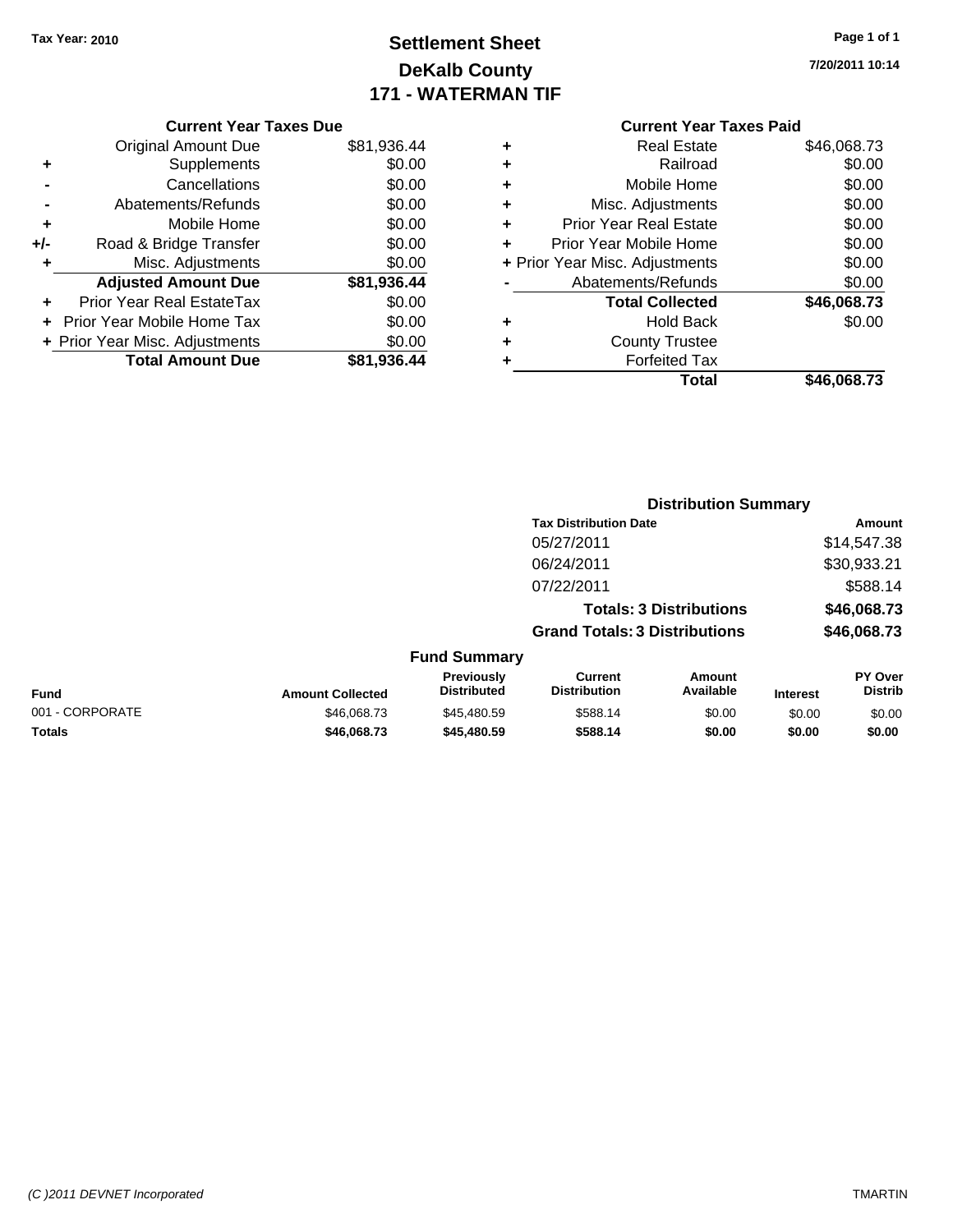# **Settlement Sheet Tax Year: 2010 Page 1 of 1 DeKalb County 180 - SYCAMORE TIF DISTRICT (expires 2023)**

**7/20/2011 10:14**

|       | <b>Current Year Taxes Due</b>  |             |  |  |  |
|-------|--------------------------------|-------------|--|--|--|
|       | <b>Original Amount Due</b>     | \$65,402.42 |  |  |  |
|       | Supplements                    | \$0.00      |  |  |  |
|       | Cancellations                  | \$0.00      |  |  |  |
|       | Abatements/Refunds             | \$0.00      |  |  |  |
| ٠     | Mobile Home                    | \$0.00      |  |  |  |
| $+/-$ | Road & Bridge Transfer         | \$0.00      |  |  |  |
| ٠     | Misc. Adjustments              | \$0.00      |  |  |  |
|       | <b>Adjusted Amount Due</b>     | \$65,402.42 |  |  |  |
|       | Prior Year Real EstateTax      | \$0.00      |  |  |  |
|       | Prior Year Mobile Home Tax     | \$0.00      |  |  |  |
|       | + Prior Year Misc. Adjustments | \$0.00      |  |  |  |
|       | <b>Total Amount Due</b>        | \$65,402.42 |  |  |  |
|       |                                |             |  |  |  |

|   | Total                          | \$33,072.31 |
|---|--------------------------------|-------------|
| ٠ | <b>Forfeited Tax</b>           |             |
| ٠ | <b>County Trustee</b>          |             |
| ٠ | <b>Hold Back</b>               | \$0.00      |
|   | <b>Total Collected</b>         | \$33,072.31 |
|   | Abatements/Refunds             | \$0.00      |
|   | + Prior Year Misc. Adjustments | \$0.00      |
| ÷ | Prior Year Mobile Home         | \$0.00      |
| ÷ | <b>Prior Year Real Estate</b>  | \$0.00      |
| ٠ | Misc. Adjustments              | \$0.00      |
| ٠ | Mobile Home                    | \$0.00      |
| ÷ | Railroad                       | \$0.00      |
| ٠ | <b>Real Estate</b>             | \$33,072.31 |
|   |                                |             |

|                 |                         |                                  |                                                                        | <b>Distribution Summary</b>  |                 |                                  |  |
|-----------------|-------------------------|----------------------------------|------------------------------------------------------------------------|------------------------------|-----------------|----------------------------------|--|
|                 |                         |                                  | <b>Tax Distribution Date</b>                                           | <b>Amount</b><br>\$33,072.31 |                 |                                  |  |
|                 |                         |                                  | 06/24/2011                                                             |                              |                 |                                  |  |
|                 |                         |                                  | <b>Totals: 1 Distributions</b><br><b>Grand Totals: 1 Distributions</b> |                              |                 | \$33,072.31<br>\$33,072.31       |  |
|                 |                         |                                  |                                                                        |                              |                 |                                  |  |
|                 |                         | <b>Fund Summary</b>              |                                                                        |                              |                 |                                  |  |
| <b>Fund</b>     | <b>Amount Collected</b> | Previously<br><b>Distributed</b> | <b>Current</b><br><b>Distribution</b>                                  | Amount<br>Available          | <b>Interest</b> | <b>PY Over</b><br><b>Distrib</b> |  |
| 001 - CORPORATE | \$33,072.31             | \$33,072.31                      | \$0.00                                                                 | \$0.00                       | \$0.00          | \$0.00                           |  |
| <b>Totals</b>   | \$33,072.31             | \$33,072.31                      | \$0.00                                                                 | \$0.00                       | \$0.00          | \$0.00                           |  |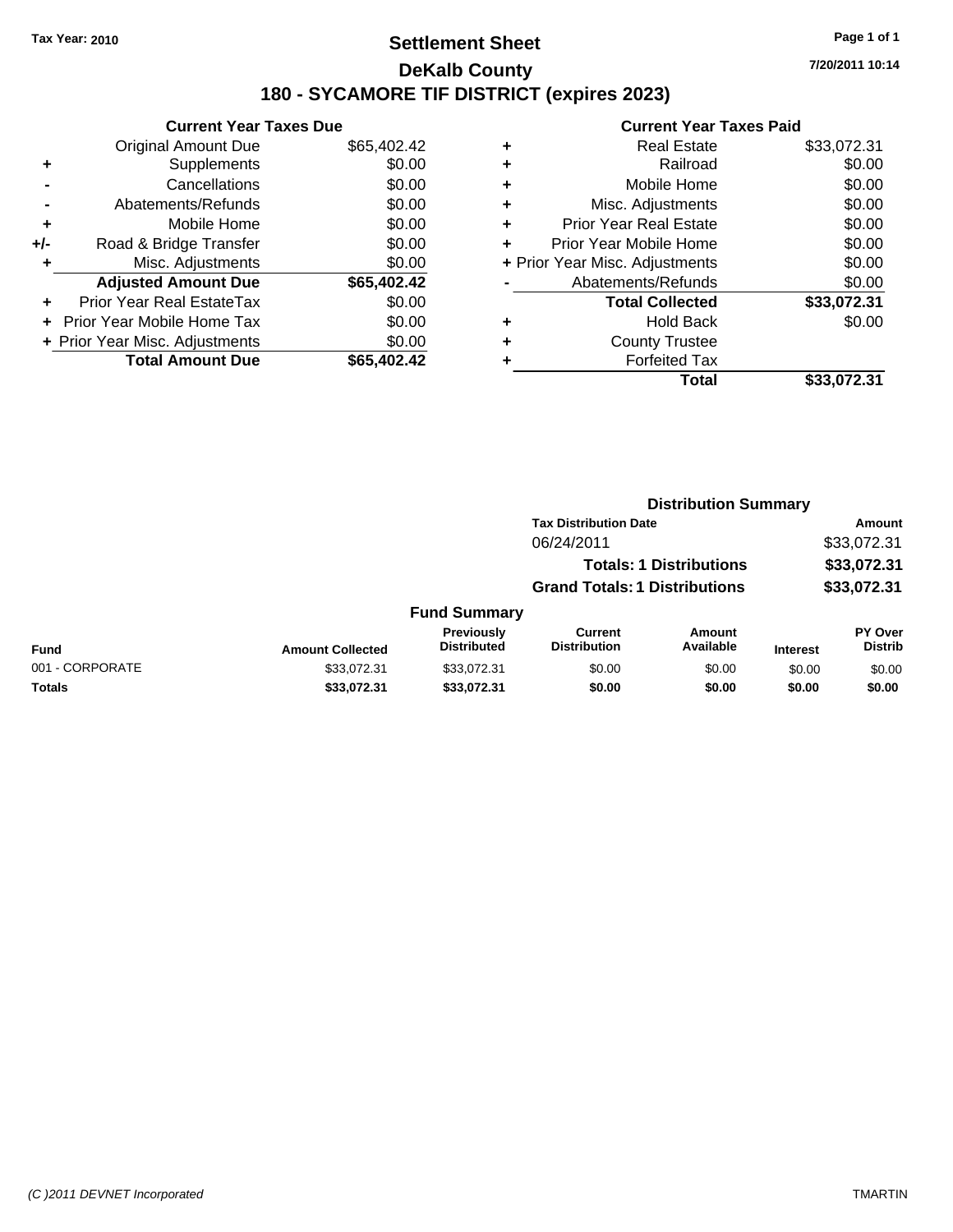# **Settlement Sheet Tax Year: 2010 Page 1 of 1 DeKalb County 201 - DEKALB SSA #6 (GREEK ROW)**

**7/20/2011 10:14**

|     | <b>Current Year Taxes Due</b>        |             |  |  |  |  |
|-----|--------------------------------------|-------------|--|--|--|--|
|     | <b>Original Amount Due</b>           | \$10,101.40 |  |  |  |  |
| ٠   | Supplements                          | \$0.00      |  |  |  |  |
|     | \$0.00<br>Cancellations              |             |  |  |  |  |
|     | Abatements/Refunds                   | \$0.00      |  |  |  |  |
| ٠   | Mobile Home                          | \$0.00      |  |  |  |  |
| +/- | Road & Bridge Transfer               | \$0.00      |  |  |  |  |
| ٠   | Misc. Adjustments                    | \$0.00      |  |  |  |  |
|     | <b>Adjusted Amount Due</b>           | \$10,101.40 |  |  |  |  |
|     | <b>Prior Year Real EstateTax</b>     | \$0.00      |  |  |  |  |
|     | \$0.00<br>Prior Year Mobile Home Tax |             |  |  |  |  |
|     | + Prior Year Misc. Adjustments       | \$0.00      |  |  |  |  |
|     | <b>Total Amount Due</b>              | \$10.101.40 |  |  |  |  |
|     |                                      |             |  |  |  |  |

|   | Total                          | \$4,494.25 |
|---|--------------------------------|------------|
| ٠ | <b>Forfeited Tax</b>           |            |
| ٠ | <b>County Trustee</b>          |            |
| ٠ | <b>Hold Back</b>               | \$0.00     |
|   | <b>Total Collected</b>         | \$4,494.25 |
|   | Abatements/Refunds             | \$0.00     |
|   | + Prior Year Misc. Adjustments | \$0.00     |
| ٠ | Prior Year Mobile Home         | \$0.00     |
| ÷ | Prior Year Real Estate         | \$0.00     |
| ٠ | Misc. Adjustments              | \$0.00     |
| ٠ | Mobile Home                    | \$0.00     |
| ٠ | Railroad                       | \$0.00     |
| ٠ | <b>Real Estate</b>             | \$4.494.25 |
|   |                                |            |

|                            | <b>Distribution Summary</b> |                                         |                                                                        |                     |                 |                                  |
|----------------------------|-----------------------------|-----------------------------------------|------------------------------------------------------------------------|---------------------|-----------------|----------------------------------|
|                            |                             |                                         | <b>Tax Distribution Date</b>                                           |                     |                 | Amount                           |
|                            |                             |                                         | 05/27/2011                                                             |                     |                 | \$622.18                         |
|                            |                             |                                         | 06/24/2011                                                             |                     |                 | \$3,330.55                       |
|                            |                             |                                         | 07/22/2011                                                             |                     |                 | \$541.52                         |
|                            |                             |                                         | <b>Totals: 3 Distributions</b><br><b>Grand Totals: 3 Distributions</b> |                     |                 | \$4,494.25                       |
|                            |                             |                                         |                                                                        |                     |                 | \$4,494.25                       |
|                            |                             | <b>Fund Summary</b>                     |                                                                        |                     |                 |                                  |
| <b>Fund</b>                | <b>Amount Collected</b>     | <b>Previously</b><br><b>Distributed</b> | <b>Current</b><br><b>Distribution</b>                                  | Amount<br>Available | <b>Interest</b> | <b>PY Over</b><br><b>Distrib</b> |
| 023 - SPECIAL SERVICE AREA | \$4,494.25                  | \$3,952.73                              | \$541.52                                                               | \$0.00              | \$0.00          | \$0.00                           |
| Totals                     | \$4,494.25                  | \$3,952.73                              | \$541.52                                                               | \$0.00              | \$0.00          | \$0.00                           |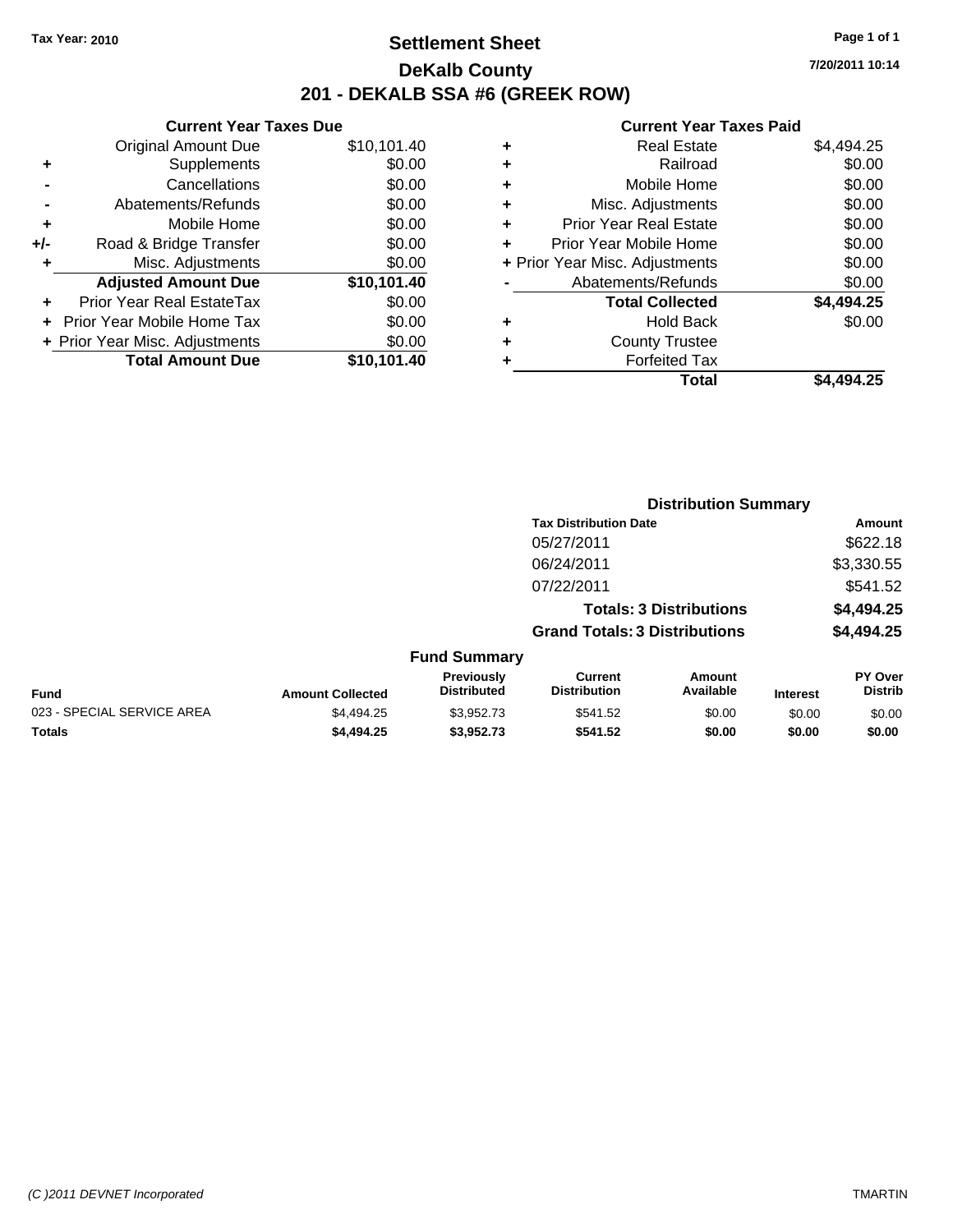# **Settlement Sheet Tax Year: 2010 Page 1 of 1 DeKalb County 204 - GENOA RIVER BEND SSA**

**7/20/2011 10:14**

|     | <b>Current Year Taxes Due</b>     |             |  |
|-----|-----------------------------------|-------------|--|
|     | <b>Original Amount Due</b>        | \$60,001.15 |  |
| ٠   | <b>Supplements</b>                | \$0.00      |  |
|     | Cancellations                     | \$84.49     |  |
|     | Abatements/Refunds                | \$0.00      |  |
| ٠   | Mobile Home                       | \$0.00      |  |
| +/- | Road & Bridge Transfer            | \$0.00      |  |
|     | Misc. Adjustments                 | \$0.00      |  |
|     | <b>Adjusted Amount Due</b>        | \$59,916.66 |  |
| ÷   | Prior Year Real EstateTax         | \$0.00      |  |
|     | <b>Prior Year Mobile Home Tax</b> | \$0.00      |  |
|     | + Prior Year Misc. Adjustments    | \$0.00      |  |
|     | <b>Total Amount Due</b>           | \$59,916.66 |  |
|     |                                   |             |  |

| ٠ | <b>Real Estate</b>             | \$30,872.43 |
|---|--------------------------------|-------------|
| ٠ | Railroad                       | \$0.00      |
| ٠ | Mobile Home                    | \$0.00      |
| ٠ | Misc. Adjustments              | \$0.00      |
| ٠ | <b>Prior Year Real Estate</b>  | \$0.00      |
| ÷ | Prior Year Mobile Home         | \$0.00      |
|   | + Prior Year Misc. Adjustments | \$0.00      |
|   | Abatements/Refunds             | \$0.00      |
|   | <b>Total Collected</b>         | \$30,872.43 |
| ٠ | <b>Hold Back</b>               | \$0.00      |
| ٠ | <b>County Trustee</b>          |             |
|   | <b>Forfeited Tax</b>           |             |
|   | Total                          | \$30,872.43 |
|   |                                |             |

|                            |                         | <b>Distribution Summary</b>      |                                      |                                |                 |                                  |  |
|----------------------------|-------------------------|----------------------------------|--------------------------------------|--------------------------------|-----------------|----------------------------------|--|
|                            |                         |                                  | <b>Tax Distribution Date</b>         |                                |                 | Amount                           |  |
|                            |                         |                                  | 05/27/2011                           |                                |                 | \$6,984.38                       |  |
|                            |                         |                                  | 06/24/2011                           |                                |                 | \$23,402.16                      |  |
|                            |                         |                                  | 07/22/2011                           |                                |                 | \$485.89                         |  |
|                            |                         |                                  |                                      | <b>Totals: 3 Distributions</b> |                 | \$30,872.43                      |  |
|                            |                         |                                  | <b>Grand Totals: 3 Distributions</b> |                                |                 | \$30,872.43                      |  |
|                            |                         | <b>Fund Summary</b>              |                                      |                                |                 |                                  |  |
| Fund                       | <b>Amount Collected</b> | Previously<br><b>Distributed</b> | Current<br><b>Distribution</b>       | Amount<br>Available            | <b>Interest</b> | <b>PY Over</b><br><b>Distrib</b> |  |
| 023 - SPECIAL SERVICE AREA | \$30.872.43             | \$30,386.54                      | \$485.89                             | \$0.00                         | \$0.00          | \$0.00                           |  |
| Totals                     | \$30,872.43             | \$30,386.54                      | \$485.89                             | \$0.00                         | \$0.00          | \$0.00                           |  |
|                            |                         |                                  |                                      |                                |                 |                                  |  |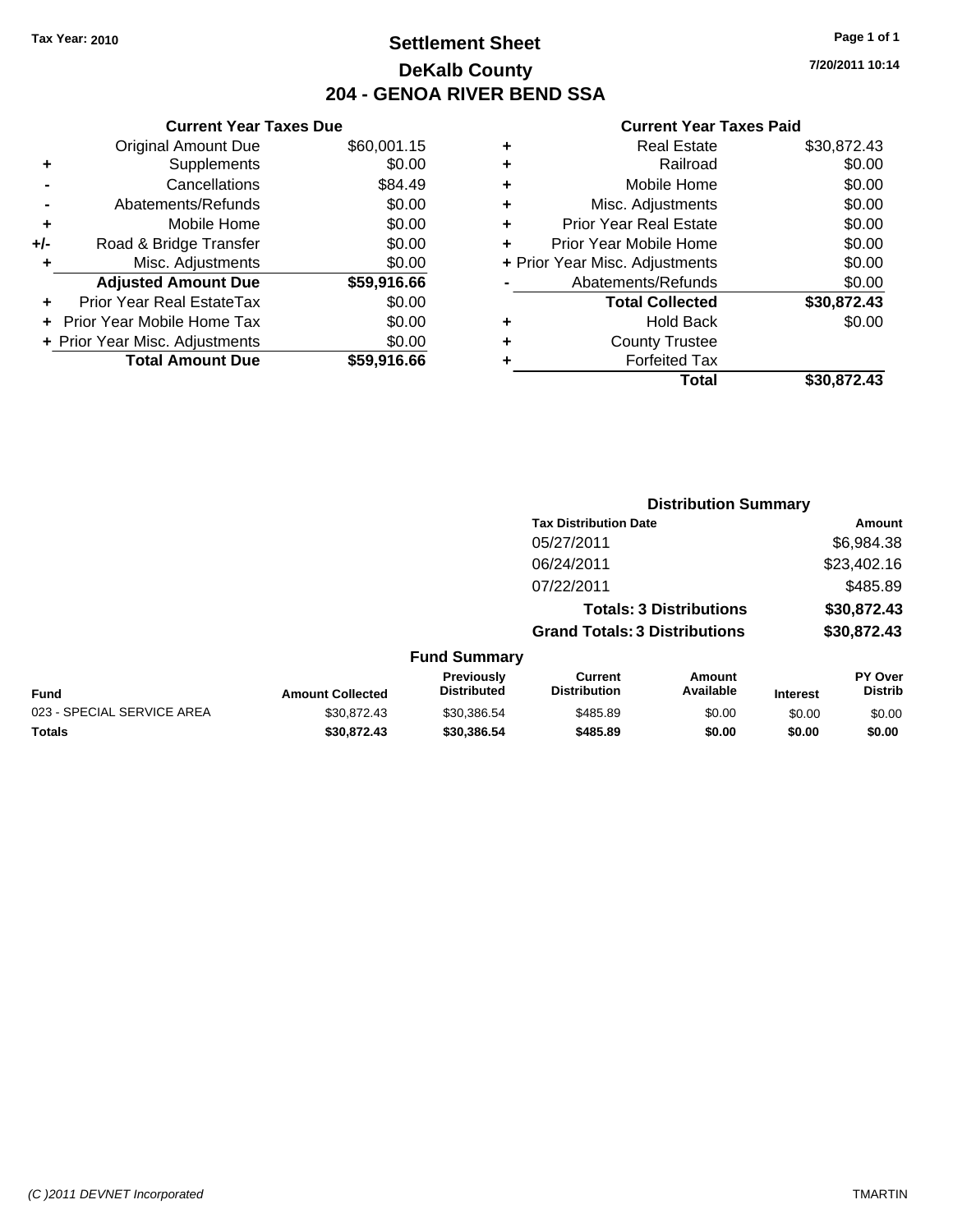# **Settlement Sheet Tax Year: 2010 Page 1 of 1 DeKalb County 207 - DERBY ESTATES SSA**

**7/20/2011 10:14**

|     | <b>Current Year Taxes Due</b>     |            |
|-----|-----------------------------------|------------|
|     | <b>Original Amount Due</b>        | \$4,000.01 |
| ٠   | Supplements                       | \$0.00     |
|     | Cancellations                     | \$2.14     |
|     | Abatements/Refunds                | \$0.00     |
| ٠   | Mobile Home                       | \$0.00     |
| +/- | Road & Bridge Transfer            | \$0.00     |
|     | Misc. Adjustments                 | \$0.00     |
|     | <b>Adjusted Amount Due</b>        | \$3,997.87 |
|     | <b>Prior Year Real EstateTax</b>  | \$0.00     |
|     | <b>Prior Year Mobile Home Tax</b> | \$0.00     |
|     | + Prior Year Misc. Adjustments    | \$0.00     |
|     | <b>Total Amount Due</b>           | \$3.997.87 |

|   | <b>Real Estate</b>             | \$2,108.94 |
|---|--------------------------------|------------|
| ٠ | Railroad                       | \$0.00     |
| ٠ | Mobile Home                    | \$0.00     |
| ٠ | Misc. Adjustments              | \$0.00     |
| ٠ | Prior Year Real Estate         | \$0.00     |
|   | Prior Year Mobile Home         | \$0.00     |
|   | + Prior Year Misc. Adjustments | \$0.00     |
|   | Abatements/Refunds             | \$0.00     |
|   | <b>Total Collected</b>         | \$2,108.94 |
| ٠ | <b>Hold Back</b>               | \$0.00     |
| ٠ | <b>County Trustee</b>          |            |
| ٠ | <b>Forfeited Tax</b>           |            |
|   | Total                          | \$2.108.94 |
|   |                                |            |

|                            |                         |                                         | <b>Distribution Summary</b>           |                                |                 |                                  |  |
|----------------------------|-------------------------|-----------------------------------------|---------------------------------------|--------------------------------|-----------------|----------------------------------|--|
|                            |                         |                                         | <b>Tax Distribution Date</b>          |                                |                 | Amount                           |  |
|                            |                         |                                         | 05/27/2011                            |                                |                 | \$587.07                         |  |
|                            |                         |                                         | 06/24/2011                            |                                |                 | \$1,410.72                       |  |
|                            |                         |                                         | 07/22/2011                            |                                |                 | \$111.15                         |  |
|                            |                         |                                         |                                       | <b>Totals: 3 Distributions</b> |                 | \$2,108.94                       |  |
|                            |                         |                                         | <b>Grand Totals: 3 Distributions</b>  |                                |                 | \$2,108.94                       |  |
|                            |                         | <b>Fund Summary</b>                     |                                       |                                |                 |                                  |  |
| <b>Fund</b>                | <b>Amount Collected</b> | <b>Previously</b><br><b>Distributed</b> | <b>Current</b><br><b>Distribution</b> | Amount<br>Available            | <b>Interest</b> | <b>PY Over</b><br><b>Distrib</b> |  |
| 023 - SPECIAL SERVICE AREA | \$2,108.94              | \$1,997.79                              | \$111.15                              | \$0.00                         | \$0.00          | \$0.00                           |  |
| Totals                     | \$2.108.94              | \$1,997.79                              | \$111.15                              | \$0.00                         | \$0.00          | \$0.00                           |  |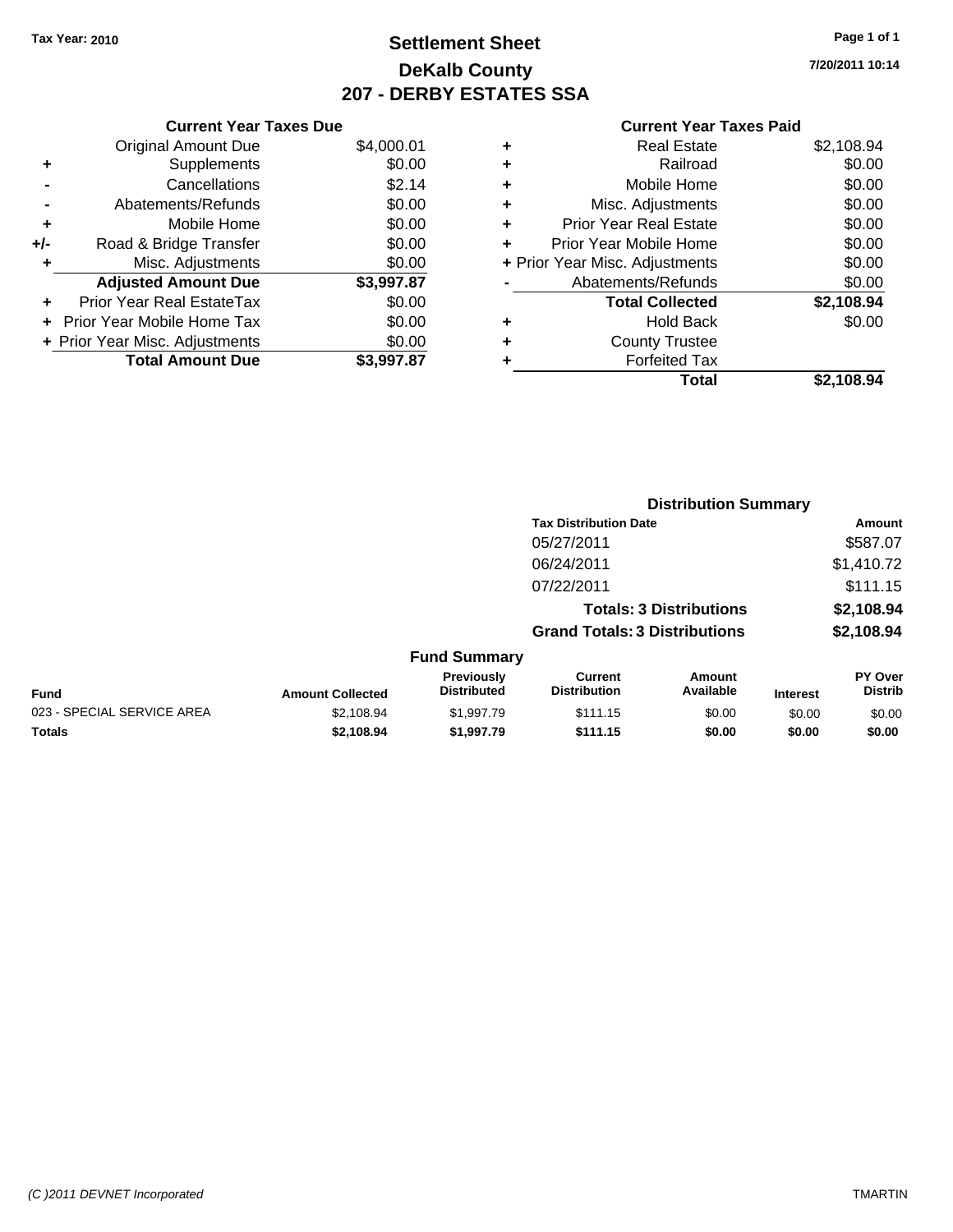# **Settlement Sheet Tax Year: 2010 Page 1 of 1 DeKalb County 213 - GENOA OAK CREEK EST SSA#4**

**7/20/2011 10:14**

|     | <b>Current Year Taxes Due</b>     |            |  |  |  |
|-----|-----------------------------------|------------|--|--|--|
|     | Original Amount Due               | \$1,660.03 |  |  |  |
| ٠   | Supplements                       | \$307.21   |  |  |  |
|     | Cancellations                     | \$333.73   |  |  |  |
|     | Abatements/Refunds                | \$0.00     |  |  |  |
| ٠   | Mobile Home                       | \$0.00     |  |  |  |
| +/- | Road & Bridge Transfer            | \$0.00     |  |  |  |
|     | Misc. Adjustments                 | \$0.00     |  |  |  |
|     | <b>Adjusted Amount Due</b>        | \$1,633.51 |  |  |  |
|     | <b>Prior Year Real EstateTax</b>  | \$0.00     |  |  |  |
|     | <b>Prior Year Mobile Home Tax</b> | \$0.00     |  |  |  |
|     | + Prior Year Misc. Adjustments    | \$0.00     |  |  |  |
|     | <b>Total Amount Due</b>           | \$1.633.51 |  |  |  |

| <b>Real Estate</b>             | \$825.21 |
|--------------------------------|----------|
| Railroad                       | \$0.00   |
| Mobile Home                    | \$0.00   |
| Misc. Adjustments              | \$0.00   |
| <b>Prior Year Real Estate</b>  | \$0.00   |
| Prior Year Mobile Home         | \$0.00   |
| + Prior Year Misc. Adjustments | \$0.00   |
| Abatements/Refunds             | \$0.00   |
| <b>Total Collected</b>         | \$825.21 |
| <b>Hold Back</b>               | \$0.00   |
| <b>County Trustee</b>          |          |
| <b>Forfeited Tax</b>           |          |
| Total                          | \$825.21 |
|                                |          |

|                            |                         |                                  | <b>Distribution Summary</b>          |                                |                 |                           |
|----------------------------|-------------------------|----------------------------------|--------------------------------------|--------------------------------|-----------------|---------------------------|
|                            |                         |                                  | <b>Tax Distribution Date</b>         |                                |                 | Amount                    |
|                            |                         |                                  | 06/24/2011                           |                                |                 | \$825.21                  |
|                            |                         |                                  |                                      | <b>Totals: 1 Distributions</b> |                 | \$825.21                  |
|                            |                         |                                  | <b>Grand Totals: 1 Distributions</b> |                                |                 | \$825.21                  |
|                            |                         | <b>Fund Summary</b>              |                                      |                                |                 |                           |
| <b>Fund</b>                | <b>Amount Collected</b> | Previously<br><b>Distributed</b> | Current<br><b>Distribution</b>       | Amount<br>Available            | <b>Interest</b> | PY Over<br><b>Distrib</b> |
| 023 - SPECIAL SERVICE AREA | \$825.21                | \$825.21                         | \$0.00                               | \$0.00                         | \$0.00          | \$0.00                    |
| Totals                     | \$825.21                | \$825.21                         | \$0.00                               | \$0.00                         | \$0.00          | \$0.00                    |
|                            |                         |                                  |                                      |                                |                 |                           |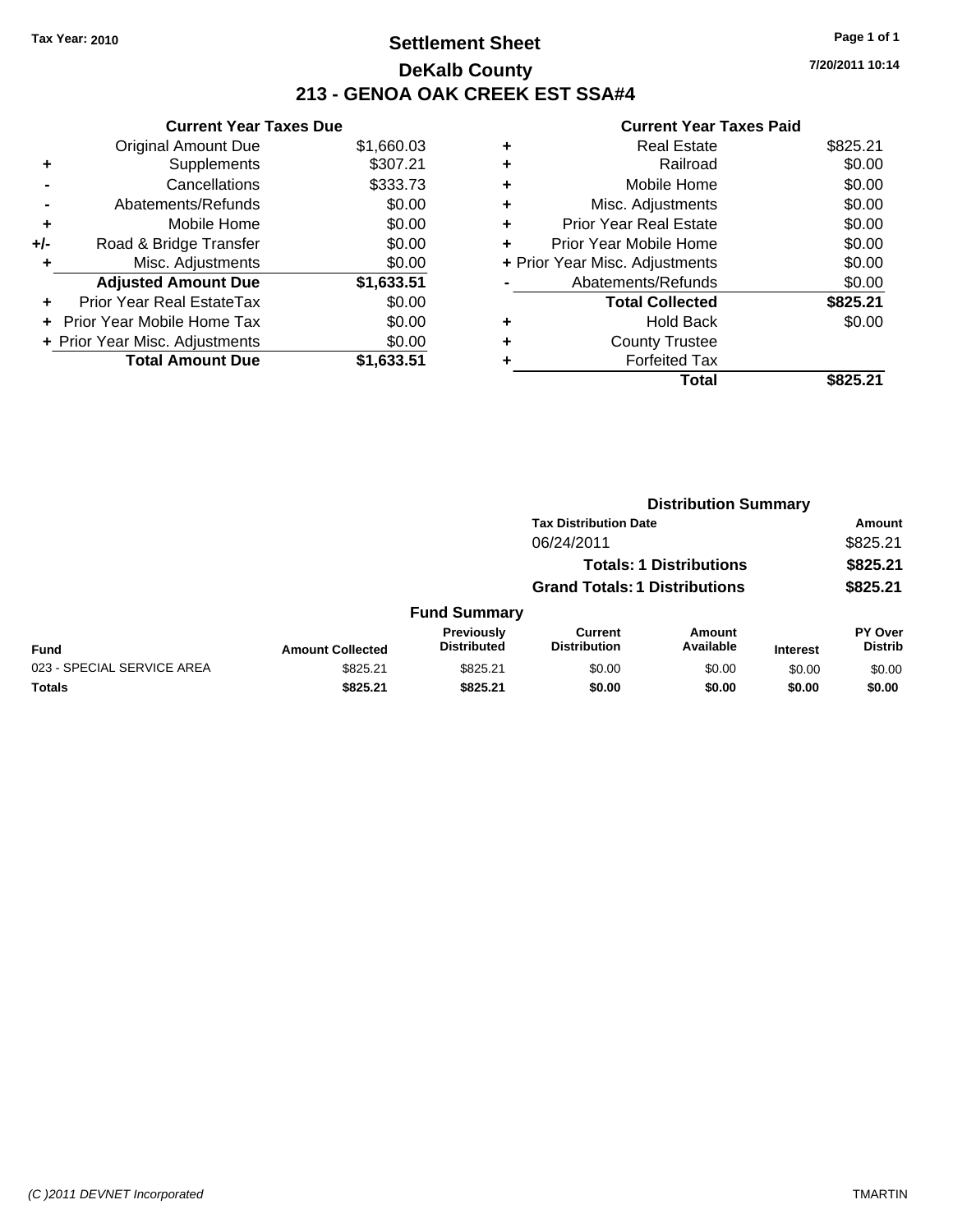# **Settlement Sheet Tax Year: 2010 Page 1 of 1 DeKalb County AF-DK #5 - AFTON DEKALB DRAINAGE #5**

|       | <b>Current Year Taxes Due</b>  |             |
|-------|--------------------------------|-------------|
|       | <b>Original Amount Due</b>     | \$11,320.14 |
| ٠     | Supplements                    | \$0.00      |
|       | Cancellations                  | \$0.00      |
|       | Abatements/Refunds             | \$0.00      |
| ٠     | Mobile Home                    | \$0.00      |
| $+/-$ | Road & Bridge Transfer         | \$0.00      |
| ٠     | Misc. Adjustments              | \$0.00      |
|       | <b>Adjusted Amount Due</b>     | \$11,320.14 |
|       | Prior Year Real EstateTax      | \$0.00      |
|       | Prior Year Mobile Home Tax     | \$0.00      |
|       | + Prior Year Misc. Adjustments | \$0.00      |
|       | <b>Total Amount Due</b>        | \$11,320.14 |

|   | <b>Real Estate</b>             | \$7,356.24 |
|---|--------------------------------|------------|
| ٠ | Railroad                       | \$0.00     |
| ٠ | Mobile Home                    | \$0.00     |
| ٠ | Misc. Adjustments              | \$0.00     |
| ٠ | <b>Prior Year Real Estate</b>  | \$0.00     |
|   | Prior Year Mobile Home         | \$0.00     |
|   | + Prior Year Misc. Adjustments | \$0.00     |
|   | Abatements/Refunds             | \$0.00     |
|   | <b>Total Collected</b>         | \$7,356.24 |
| ٠ | <b>Hold Back</b>               | \$0.00     |
| ٠ | <b>County Trustee</b>          |            |
| ٠ | <b>Forfeited Tax</b>           |            |
|   | Total                          | \$7,356.24 |
|   |                                |            |

|                     | <b>Distribution Summary</b>          |            |
|---------------------|--------------------------------------|------------|
|                     | <b>Tax Distribution Date</b>         | Amount     |
|                     | 05/27/2011                           | \$2,479.73 |
|                     | 06/24/2011                           | \$4,870.61 |
|                     | 07/22/2011                           | \$5.90     |
|                     | <b>Totals: 3 Distributions</b>       | \$7,356.24 |
|                     | <b>Grand Totals: 3 Distributions</b> | \$7,356.24 |
| <b>Fund Summary</b> |                                      |            |

| <b>Fund</b>     | <b>Amount Collected</b> | <b>Previously</b><br><b>Distributed</b> | Current<br><b>Distribution</b> | Amount<br>Available | <b>Interest</b> | PY Over<br><b>Distrib</b> |
|-----------------|-------------------------|-----------------------------------------|--------------------------------|---------------------|-----------------|---------------------------|
| 001 - CORPORATE | \$7.356.24              | \$7.350.34                              | \$5.90                         | \$0.00              | \$0.00          | \$0.00                    |
| Totals          | \$7.356.24              | \$7,350,34                              | \$5.90                         | \$0.00              | \$0.00          | \$0.00                    |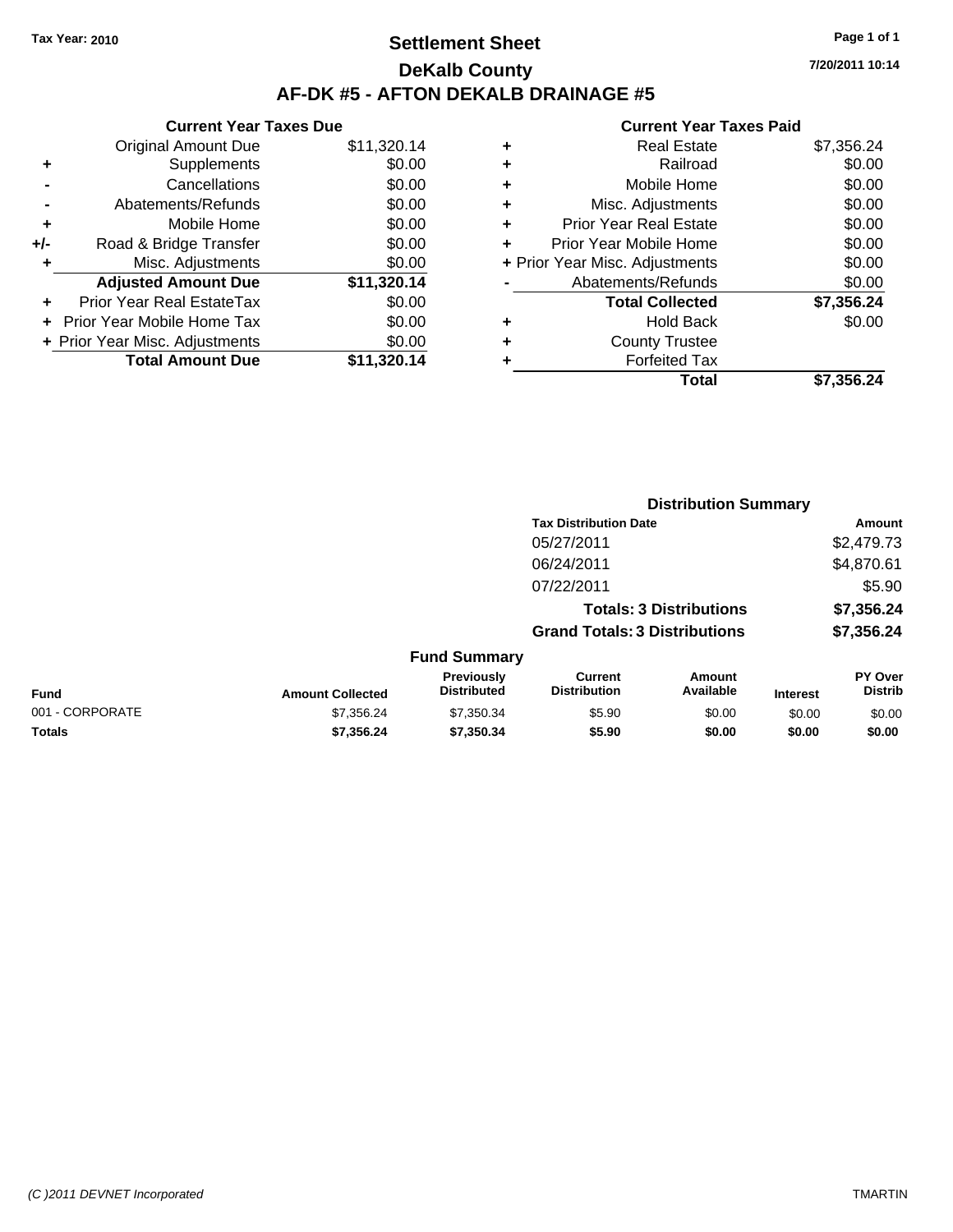### **Settlement Sheet Tax Year: 2010 Page 1 of 1 DeKalb County AF-MI #4 - AF/ MI/ DK DRAINAGE #4**

**7/20/2011 10:14**

|     | <b>Current Year Taxes Due</b>     |            |  |  |  |
|-----|-----------------------------------|------------|--|--|--|
|     | <b>Original Amount Due</b>        | \$7,449.88 |  |  |  |
| ٠   | Supplements                       | \$0.00     |  |  |  |
|     | Cancellations                     | \$0.00     |  |  |  |
|     | Abatements/Refunds                | \$0.00     |  |  |  |
| ÷   | Mobile Home                       | \$0.00     |  |  |  |
| +/- | Road & Bridge Transfer            | \$0.00     |  |  |  |
|     | Misc. Adjustments                 | \$0.00     |  |  |  |
|     | <b>Adjusted Amount Due</b>        | \$7,449.88 |  |  |  |
|     | Prior Year Real EstateTax         | \$0.00     |  |  |  |
|     | <b>Prior Year Mobile Home Tax</b> | \$0.00     |  |  |  |
|     | + Prior Year Misc. Adjustments    | \$0.00     |  |  |  |
|     | <b>Total Amount Due</b>           | \$7.449.88 |  |  |  |

| ٠ | <b>Real Estate</b>             | \$4,557.59 |
|---|--------------------------------|------------|
| ٠ | Railroad                       | \$0.00     |
| ٠ | Mobile Home                    | \$0.00     |
| ٠ | Misc. Adjustments              | \$0.00     |
| ٠ | <b>Prior Year Real Estate</b>  | \$0.00     |
| ÷ | Prior Year Mobile Home         | \$0.00     |
|   | + Prior Year Misc. Adjustments | \$0.00     |
|   | Abatements/Refunds             | \$0.00     |
|   | <b>Total Collected</b>         | \$4,557.59 |
| ٠ | <b>Hold Back</b>               | \$0.00     |
| ٠ | <b>County Trustee</b>          |            |
|   | <b>Forfeited Tax</b>           |            |
|   | Total                          | \$4,557.59 |

|                 |                         | <b>Distribution Summary</b>      |                                       |                                |                 |                           |
|-----------------|-------------------------|----------------------------------|---------------------------------------|--------------------------------|-----------------|---------------------------|
|                 |                         |                                  | <b>Tax Distribution Date</b>          |                                |                 | Amount                    |
|                 |                         |                                  | 05/27/2011                            |                                |                 | \$1,479.97                |
|                 |                         |                                  | 06/24/2011                            |                                |                 | \$3,044.24                |
|                 |                         |                                  | 07/22/2011                            |                                |                 | \$33.38                   |
|                 |                         |                                  |                                       | <b>Totals: 3 Distributions</b> |                 | \$4,557.59                |
|                 |                         |                                  | <b>Grand Totals: 3 Distributions</b>  |                                |                 | \$4,557.59                |
|                 |                         | <b>Fund Summary</b>              |                                       |                                |                 |                           |
| Fund            | <b>Amount Collected</b> | Previously<br><b>Distributed</b> | <b>Current</b><br><b>Distribution</b> | Amount<br>Available            | <b>Interest</b> | PY Over<br><b>Distrib</b> |
| 001 - CORPORATE | \$4,557.59              | \$4,524.21                       | \$33.38                               | \$0.00                         | \$0.00          | \$0.00                    |
| Totals          | \$4,557.59              | \$4.524.21                       | \$33.38                               | \$0.00                         | \$0.00          | \$0.00                    |
|                 |                         |                                  |                                       |                                |                 |                           |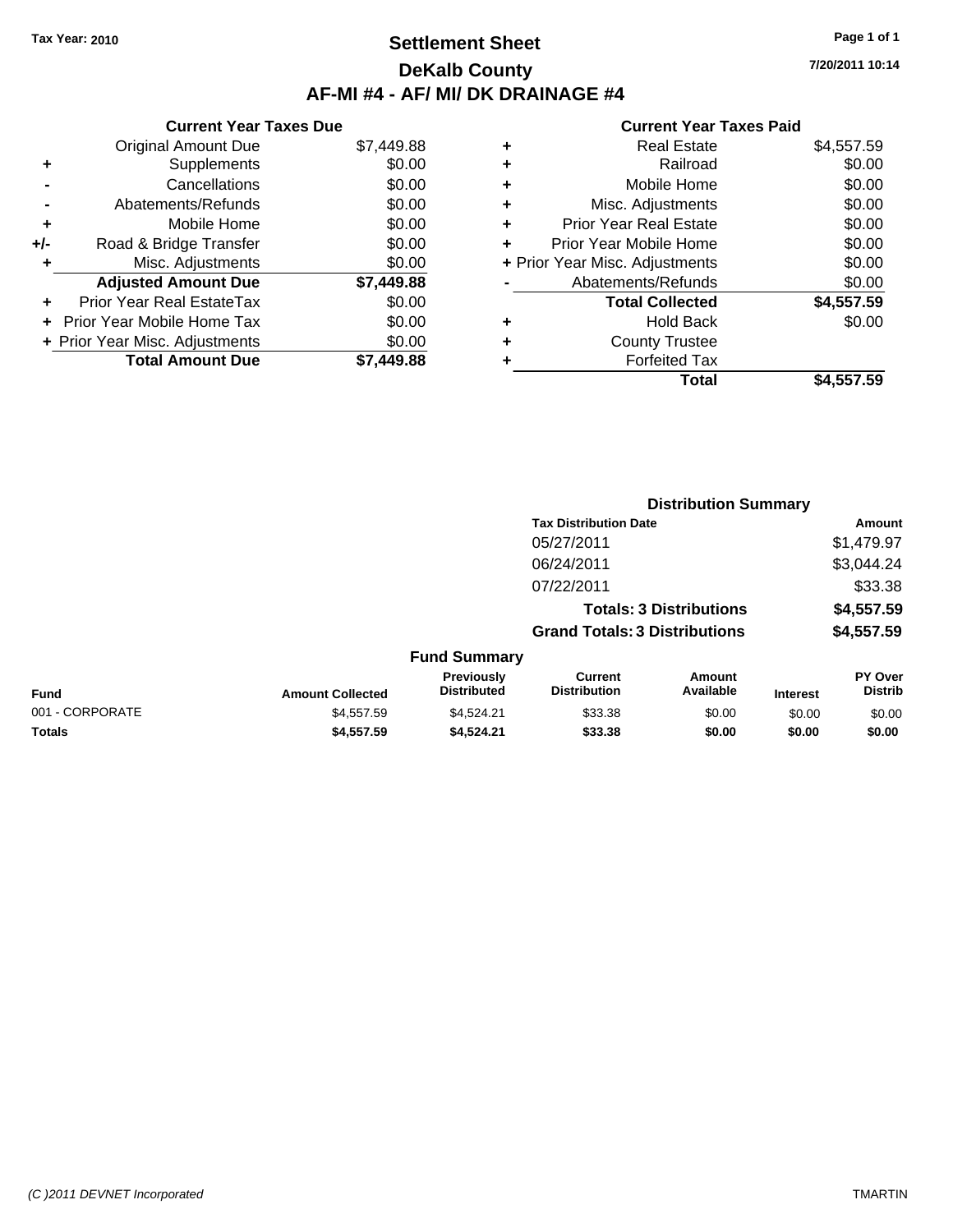### **Settlement Sheet Tax Year: 2010 Page 1 of 1 DeKalb County COON #1 - COON CREEK DRAINAGE #1**

**7/20/2011 10:14**

|     | <b>Current Year Taxes Due</b>  |             |  |  |  |  |  |
|-----|--------------------------------|-------------|--|--|--|--|--|
|     | <b>Original Amount Due</b>     | \$11,819.50 |  |  |  |  |  |
| ٠   | Supplements                    | \$0.00      |  |  |  |  |  |
|     | Cancellations                  | \$0.00      |  |  |  |  |  |
|     | Abatements/Refunds             | \$0.00      |  |  |  |  |  |
| ÷   | Mobile Home                    | \$0.00      |  |  |  |  |  |
| +/- | Road & Bridge Transfer         | \$0.00      |  |  |  |  |  |
|     | Misc. Adjustments              | \$0.00      |  |  |  |  |  |
|     | <b>Adjusted Amount Due</b>     | \$11,819.50 |  |  |  |  |  |
| ÷   | Prior Year Real EstateTax      | \$0.00      |  |  |  |  |  |
|     | Prior Year Mobile Home Tax     | \$0.00      |  |  |  |  |  |
|     | + Prior Year Misc. Adjustments | \$0.00      |  |  |  |  |  |
|     | <b>Total Amount Due</b>        | \$11,819.50 |  |  |  |  |  |
|     |                                |             |  |  |  |  |  |

| ٠ | <b>Real Estate</b>             | \$7,302.76 |
|---|--------------------------------|------------|
| ٠ | Railroad                       | \$0.00     |
| ٠ | Mobile Home                    | \$0.00     |
| ٠ | Misc. Adjustments              | \$0.00     |
| ٠ | <b>Prior Year Real Estate</b>  | \$0.00     |
|   | Prior Year Mobile Home         | \$0.00     |
|   | + Prior Year Misc. Adjustments | \$0.00     |
|   | Abatements/Refunds             | \$0.00     |
|   | <b>Total Collected</b>         | \$7,302.76 |
| ٠ | Hold Back                      | \$0.00     |
| ٠ | <b>County Trustee</b>          |            |
| ٠ | <b>Forfeited Tax</b>           |            |
|   | Total                          | \$7,302.76 |
|   |                                |            |

|                 |                         | <b>Distribution Summary</b>      |                                       |                                |                 |                           |
|-----------------|-------------------------|----------------------------------|---------------------------------------|--------------------------------|-----------------|---------------------------|
|                 |                         |                                  | <b>Tax Distribution Date</b>          |                                |                 | Amount                    |
|                 |                         |                                  | 05/27/2011                            |                                |                 | \$2,419.22                |
|                 |                         |                                  | 06/24/2011                            |                                |                 | \$4,717.90                |
|                 |                         |                                  | 07/22/2011                            |                                |                 | \$165.64                  |
|                 |                         |                                  |                                       | <b>Totals: 3 Distributions</b> |                 | \$7,302.76                |
|                 |                         |                                  | <b>Grand Totals: 3 Distributions</b>  |                                |                 | \$7,302.76                |
|                 |                         | <b>Fund Summary</b>              |                                       |                                |                 |                           |
| Fund            | <b>Amount Collected</b> | Previously<br><b>Distributed</b> | <b>Current</b><br><b>Distribution</b> | Amount<br>Available            | <b>Interest</b> | PY Over<br><b>Distrib</b> |
| 001 - CORPORATE | \$7,302.76              | \$7,137.12                       | \$165.64                              | \$0.00                         | \$0.00          | \$0.00                    |
| Totals          | \$7,302.76              | \$7,137.12                       | \$165.64                              | \$0.00                         | \$0.00          | \$0.00                    |
|                 |                         |                                  |                                       |                                |                 |                           |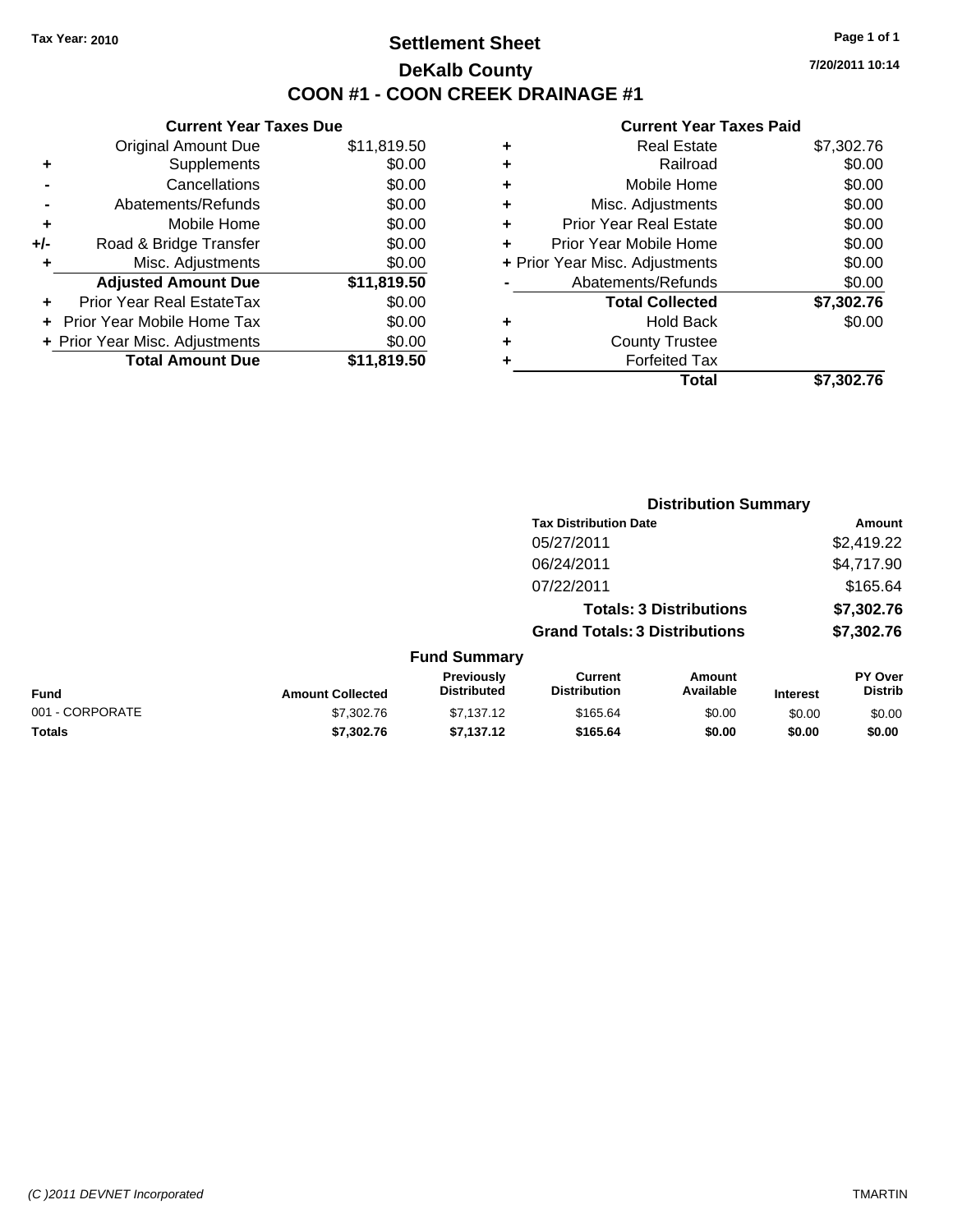### **Settlement Sheet Tax Year: 2010 Page 1 of 1 DeKalb County CO-PI #15 - CORTLAND PIERCE DRAINAGE**

**7/20/2011 10:14**

|     | <b>Current Year Taxes Due</b>  |            |
|-----|--------------------------------|------------|
|     | <b>Original Amount Due</b>     | \$7,812.10 |
| ٠   | Supplements                    | \$0.00     |
|     | Cancellations                  | \$0.00     |
|     | Abatements/Refunds             | \$0.00     |
| ٠   | Mobile Home                    | \$0.00     |
| +/- | Road & Bridge Transfer         | \$0.00     |
| ٠   | Misc. Adjustments              | \$0.00     |
|     | <b>Adjusted Amount Due</b>     | \$7,812.10 |
|     | Prior Year Real EstateTax      | \$0.00     |
|     | Prior Year Mobile Home Tax     | \$0.00     |
|     | + Prior Year Misc. Adjustments | \$0.00     |
|     | <b>Total Amount Due</b>        | \$7.812.10 |

|   | <b>Real Estate</b>             | \$4,318.60 |
|---|--------------------------------|------------|
| ٠ | Railroad                       | \$0.00     |
| ٠ | Mobile Home                    | \$0.00     |
| ٠ | Misc. Adjustments              | \$0.00     |
| ÷ | <b>Prior Year Real Estate</b>  | \$0.00     |
|   | Prior Year Mobile Home         | \$0.00     |
|   | + Prior Year Misc. Adjustments | \$0.00     |
|   | Abatements/Refunds             | \$0.00     |
|   | <b>Total Collected</b>         | \$4,318.60 |
| ٠ | Hold Back                      | \$0.00     |
| ٠ | <b>County Trustee</b>          |            |
| ٠ | <b>Forfeited Tax</b>           |            |
|   | Total                          | \$4,318.60 |
|   |                                |            |

|                 |                         | <b>Distribution Summary</b>      |                                       |                                |                 |                           |
|-----------------|-------------------------|----------------------------------|---------------------------------------|--------------------------------|-----------------|---------------------------|
|                 |                         |                                  | <b>Tax Distribution Date</b>          |                                |                 | Amount                    |
|                 |                         |                                  | 05/27/2011                            |                                |                 | \$825.04                  |
|                 |                         |                                  | 06/24/2011                            |                                |                 | \$3,418.16                |
|                 |                         |                                  | 07/22/2011                            |                                |                 | \$75.40                   |
|                 |                         |                                  |                                       | <b>Totals: 3 Distributions</b> |                 | \$4,318.60                |
|                 |                         |                                  | <b>Grand Totals: 3 Distributions</b>  |                                |                 | \$4,318.60                |
|                 |                         | <b>Fund Summary</b>              |                                       |                                |                 |                           |
| Fund            | <b>Amount Collected</b> | Previously<br><b>Distributed</b> | <b>Current</b><br><b>Distribution</b> | Amount<br>Available            | <b>Interest</b> | PY Over<br><b>Distrib</b> |
| 001 - CORPORATE | \$4,318.60              | \$4,243.20                       | \$75.40                               | \$0.00                         | \$0.00          | \$0.00                    |
| Totals          | \$4,318.60              | \$4,243.20                       | \$75.40                               | \$0.00                         | \$0.00          | \$0.00                    |
|                 |                         |                                  |                                       |                                |                 |                           |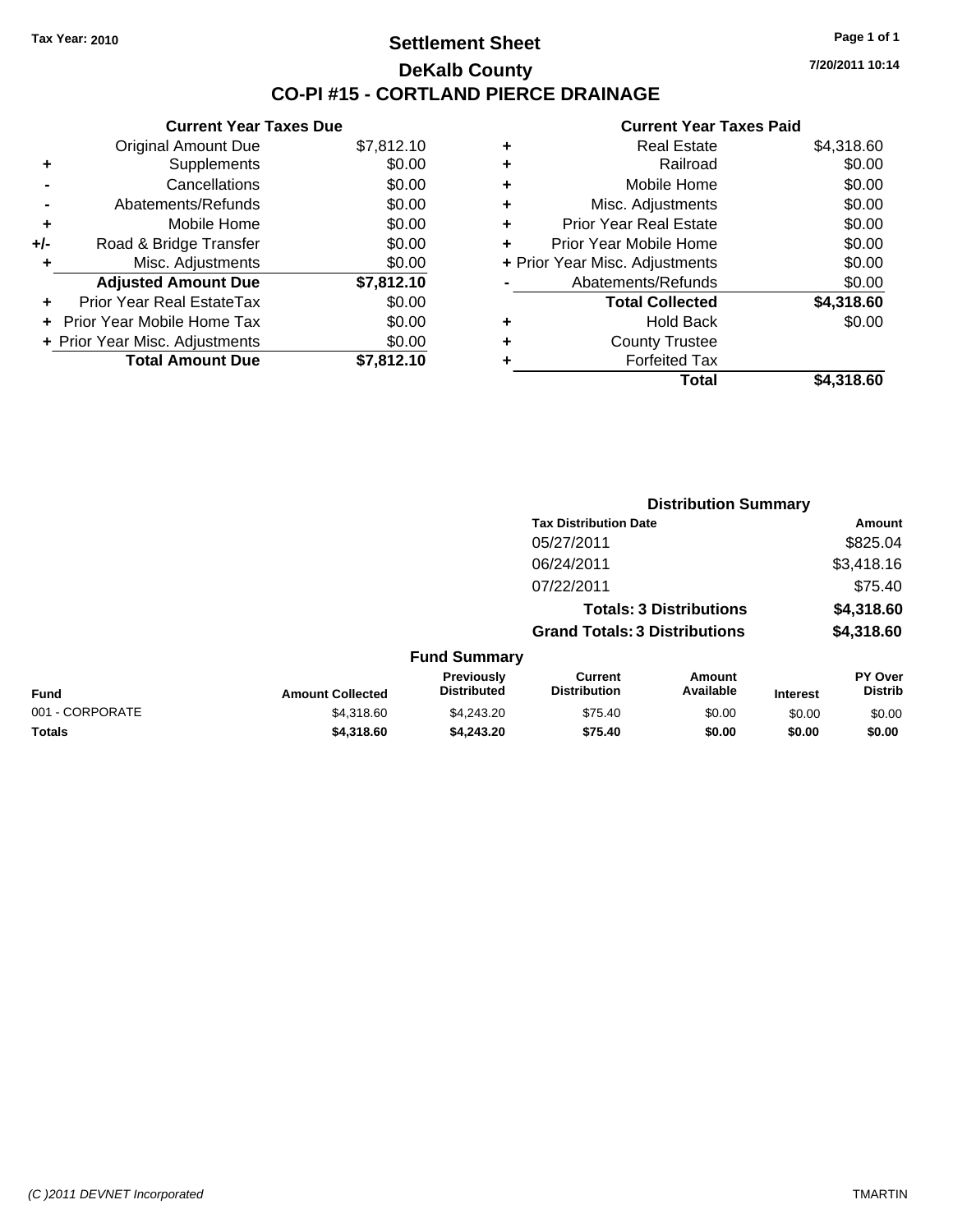# **Settlement Sheet Tax Year: 2010 Page 1 of 1 DeKalb County CO-SBA#9 - CORTLAND SBA #9**

**7/20/2011 10:14**

#### **Current Year Taxes Paid**

|     | <b>Current Year Taxes Due</b>  |              |     |
|-----|--------------------------------|--------------|-----|
|     | <b>Original Amount Due</b>     | \$378,975.52 | ٠   |
|     | Supplements                    | \$0.00       | ٠   |
|     | Cancellations                  | \$0.00       |     |
|     | Abatements/Refunds             | \$0.00       | ٠   |
|     | Mobile Home                    | \$0.00       |     |
| +/- | Road & Bridge Transfer         | \$0.00       | ٠   |
|     | Misc. Adjustments              | \$0.00       | + F |
|     | <b>Adjusted Amount Due</b>     | \$378,975.52 |     |
|     | Prior Year Real EstateTax      | \$0.00       |     |
|     | Prior Year Mobile Home Tax     | \$0.00       |     |
|     | + Prior Year Misc. Adjustments | \$0.00       |     |
|     | <b>Total Amount Due</b>        | \$378,975.52 |     |
|     |                                |              |     |

|   | <b>Real Estate</b>             | \$192,207.68 |
|---|--------------------------------|--------------|
| ٠ | Railroad                       | \$0.00       |
| ٠ | Mobile Home                    | \$0.00       |
| ٠ | Misc. Adjustments              | \$0.00       |
| ٠ | <b>Prior Year Real Estate</b>  | \$0.00       |
|   | Prior Year Mobile Home         | \$0.00       |
|   | + Prior Year Misc. Adjustments | \$0.00       |
|   | Abatements/Refunds             | \$0.00       |
|   | <b>Total Collected</b>         | \$192,207.68 |
| ٠ | <b>Hold Back</b>               | \$0.00       |
| ٠ | <b>County Trustee</b>          |              |
|   | <b>Forfeited Tax</b>           |              |
|   | Total                          | \$192,207.68 |
|   |                                |              |

#### **Distribution Summary Tax Distribution Date Amount** 05/27/2011 \$31,732.40 06/24/2011 \$160,475.28 **Totals: 2 Distributions \$192,207.68 Grand Totals: 2 Distributions \$192,207.68 Fund Summary Fund Interest Amount Collected Distributed PY Over Distrib Amount Available Current Distribution Previously** 023 - SPECIAL SERVICE AREA  $$192,207.68$   $$192,207.68$   $$0.00$  \$0.00 \$0.00 \$0.00 \$0.00 **Totals \$192,207.68 \$192,207.68 \$0.00 \$0.00 \$0.00 \$0.00**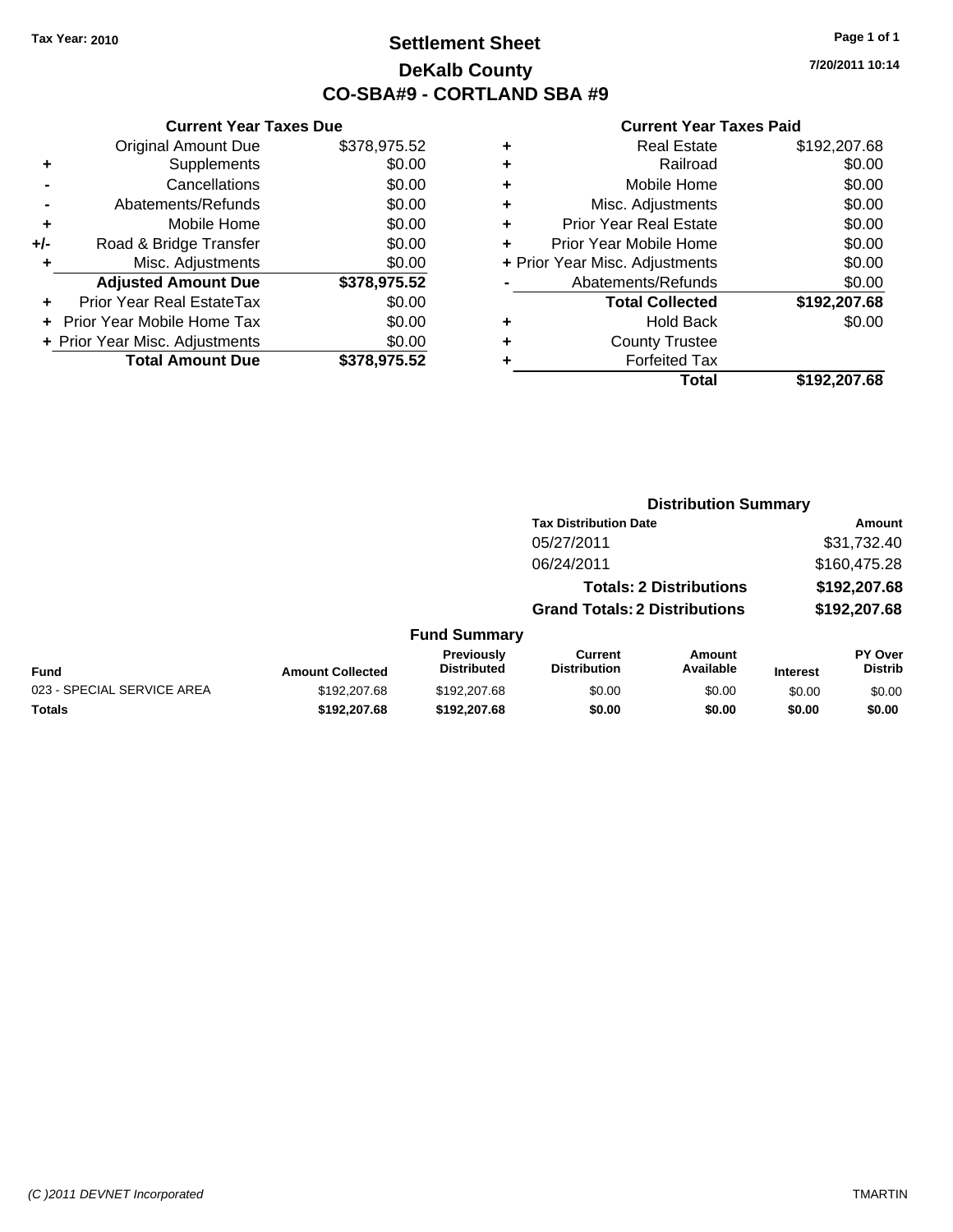**Current Year Taxes Due** Original Amount Due \$379,999.70

**Adjusted Amount Due \$379,999.70**

**+** Supplements \$0.00 **-** Cancellations \$0.00 **-** Abatements/Refunds \$0.00 **+** Mobile Home \$0.00 **+/-** Road & Bridge Transfer \$0.00 **+** Misc. Adjustments \$0.00

**+** Prior Year Real EstateTax \$0.00 **+** Prior Year Mobile Home Tax \$0.00 **+ Prior Year Misc. Adjustments \$0.00<br>Total Amount Due \$379,999.70** 

**Total Amount Due** 

# **Settlement Sheet Tax Year: 2010 Page 1 of 1 DeKalb County CO-SSA#1 - CORTLAND SBA #1**

**7/20/2011 10:14**

**Amount** \$40,425.50 \$147,148.82 \$2,425.53 **Totals: 3 Distributions \$189,999.85 Grand Totals: 3 Distributions \$189,999.85**

**PY Over**

|   | Total                          | \$189,999.85 |
|---|--------------------------------|--------------|
| ٠ | <b>Forfeited Tax</b>           |              |
| ٠ | <b>County Trustee</b>          |              |
| ٠ | <b>Hold Back</b>               | \$0.00       |
|   | <b>Total Collected</b>         | \$189,999.85 |
|   | Abatements/Refunds             | \$0.00       |
|   | + Prior Year Misc. Adjustments | \$0.00       |
| ٠ | Prior Year Mobile Home         | \$0.00       |
| ٠ | <b>Prior Year Real Estate</b>  | \$0.00       |
| ٠ | Misc. Adjustments              | \$0.00       |
| ٠ | Mobile Home                    | \$0.00       |
| ٠ | Railroad                       | \$0.00       |
| ٠ | <b>Real Estate</b>             | \$189,999.85 |
|   |                                |              |

| <b>Distribution Summary</b>          |
|--------------------------------------|
| <b>Tax Distribution Date</b>         |
|                                      |
| 05/27/2011                           |
| 06/24/2011                           |
| 07/22/2011                           |
| <b>Totals: 3 Distributions</b>       |
| <b>Grand Totals: 3 Distributions</b> |
| <b>Fund Summary</b>                  |
| $\blacksquare$                       |

|                            |                         | Previously         | Current      | Amount    |                 | <b>PY Over</b> |
|----------------------------|-------------------------|--------------------|--------------|-----------|-----------------|----------------|
| Fund                       | <b>Amount Collected</b> | <b>Distributed</b> | Distribution | Available | <b>Interest</b> | Distrib        |
| 023 - SPECIAL SERVICE AREA | \$189.999.85            | \$187.574.32       | \$2.425.53   | \$0.00    | \$0.00          | \$0.00         |
| Totals                     | \$189,999.85            | \$187,574,32       | \$2.425.53   | \$0.00    | \$0.00          | \$0.00         |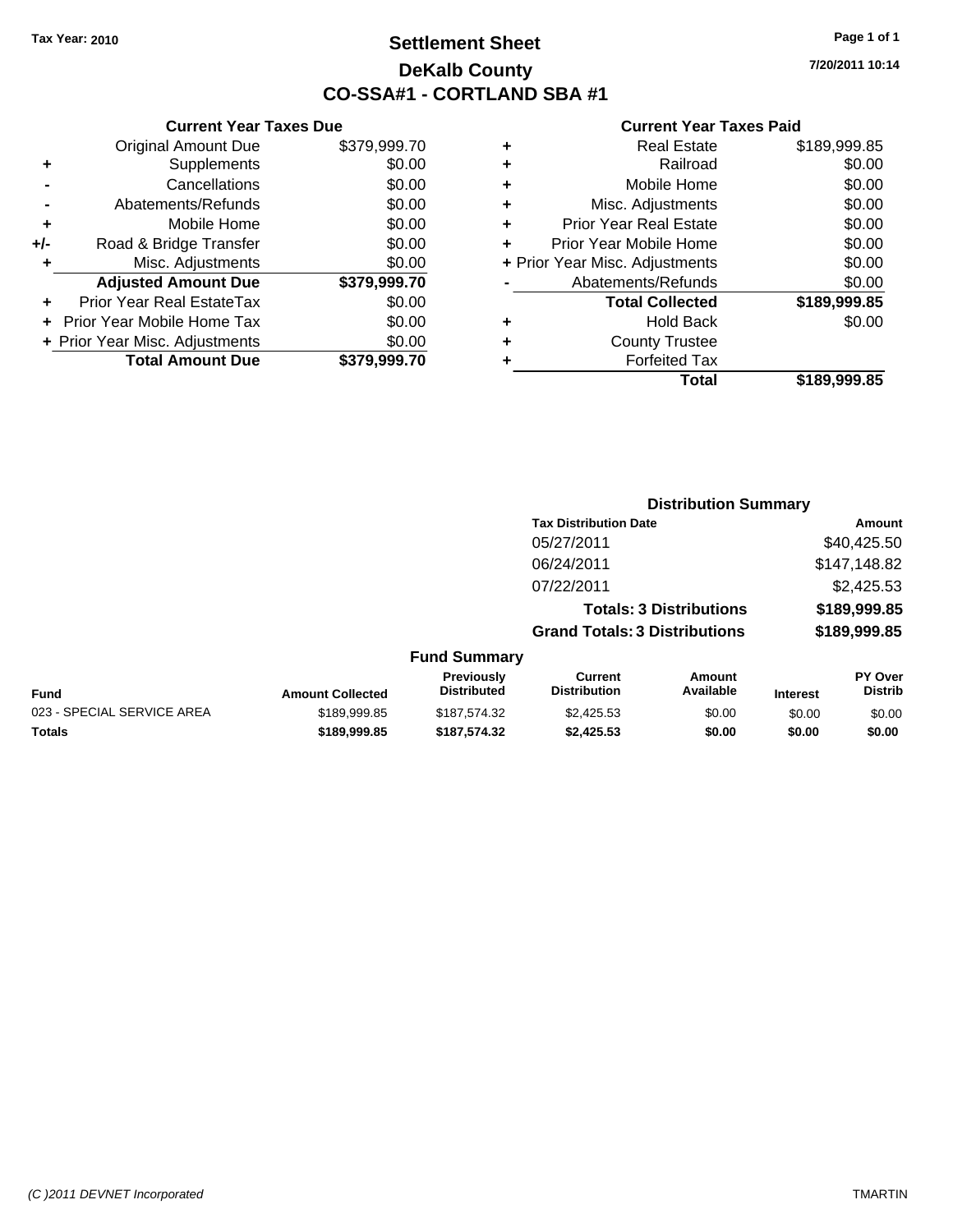# **Settlement Sheet Tax Year: 2010 Page 1 of 1 DeKalb County CO-SSA#4 - CORTLAND SBA #4**

**7/20/2011 10:14**

|     | <b>Current Year Taxes Due</b>  |              |
|-----|--------------------------------|--------------|
|     | <b>Original Amount Due</b>     | \$919,463.38 |
| ÷   | Supplements                    | \$0.00       |
|     | Cancellations                  | \$0.00       |
|     | Abatements/Refunds             | \$0.00       |
| ٠   | Mobile Home                    | \$0.00       |
| +/- | Road & Bridge Transfer         | \$0.00       |
|     | Misc. Adjustments              | \$0.00       |
|     | <b>Adjusted Amount Due</b>     | \$919,463.38 |
| ÷   | Prior Year Real EstateTax      | \$0.00       |
|     | Prior Year Mobile Home Tax     | \$0.00       |
|     | + Prior Year Misc. Adjustments | \$0.00       |
|     | <b>Total Amount Due</b>        | \$919,463.38 |
|     |                                |              |

| ٠ | <b>Real Estate</b>             | \$718.34 |
|---|--------------------------------|----------|
| ٠ | Railroad                       | \$0.00   |
| ٠ | Mobile Home                    | \$0.00   |
| ٠ | Misc. Adjustments              | \$0.00   |
| ٠ | <b>Prior Year Real Estate</b>  | \$0.00   |
| ٠ | Prior Year Mobile Home         | \$0.00   |
|   | + Prior Year Misc. Adjustments | \$0.00   |
|   | Abatements/Refunds             | \$0.00   |
|   | <b>Total Collected</b>         | \$718.34 |
| ٠ | <b>Hold Back</b>               | \$0.00   |
| ٠ | <b>County Trustee</b>          |          |
| ٠ | <b>Forfeited Tax</b>           |          |
|   | Total                          | \$718.34 |
|   |                                |          |

|                            | <b>Distribution Summary</b> |                                  |                                       |                                |                 |                           |  |
|----------------------------|-----------------------------|----------------------------------|---------------------------------------|--------------------------------|-----------------|---------------------------|--|
|                            |                             |                                  | <b>Tax Distribution Date</b>          |                                |                 | Amount                    |  |
|                            |                             |                                  | 05/27/2011                            |                                |                 | \$718.34                  |  |
|                            |                             |                                  |                                       | <b>Totals: 1 Distributions</b> |                 | \$718.34                  |  |
|                            |                             |                                  | <b>Grand Totals: 1 Distributions</b>  |                                |                 | \$718.34                  |  |
|                            |                             | <b>Fund Summary</b>              |                                       |                                |                 |                           |  |
| <b>Fund</b>                | <b>Amount Collected</b>     | Previously<br><b>Distributed</b> | <b>Current</b><br><b>Distribution</b> | <b>Amount</b><br>Available     | <b>Interest</b> | PY Over<br><b>Distrib</b> |  |
| 023 - SPECIAL SERVICE AREA | \$718.34                    | \$718.34                         | \$0.00                                | \$0.00                         | \$0.00          | \$0.00                    |  |
| Totals                     | \$718.34                    | \$718.34                         | \$0.00                                | \$0.00                         | \$0.00          | \$0.00                    |  |
|                            |                             |                                  |                                       |                                |                 |                           |  |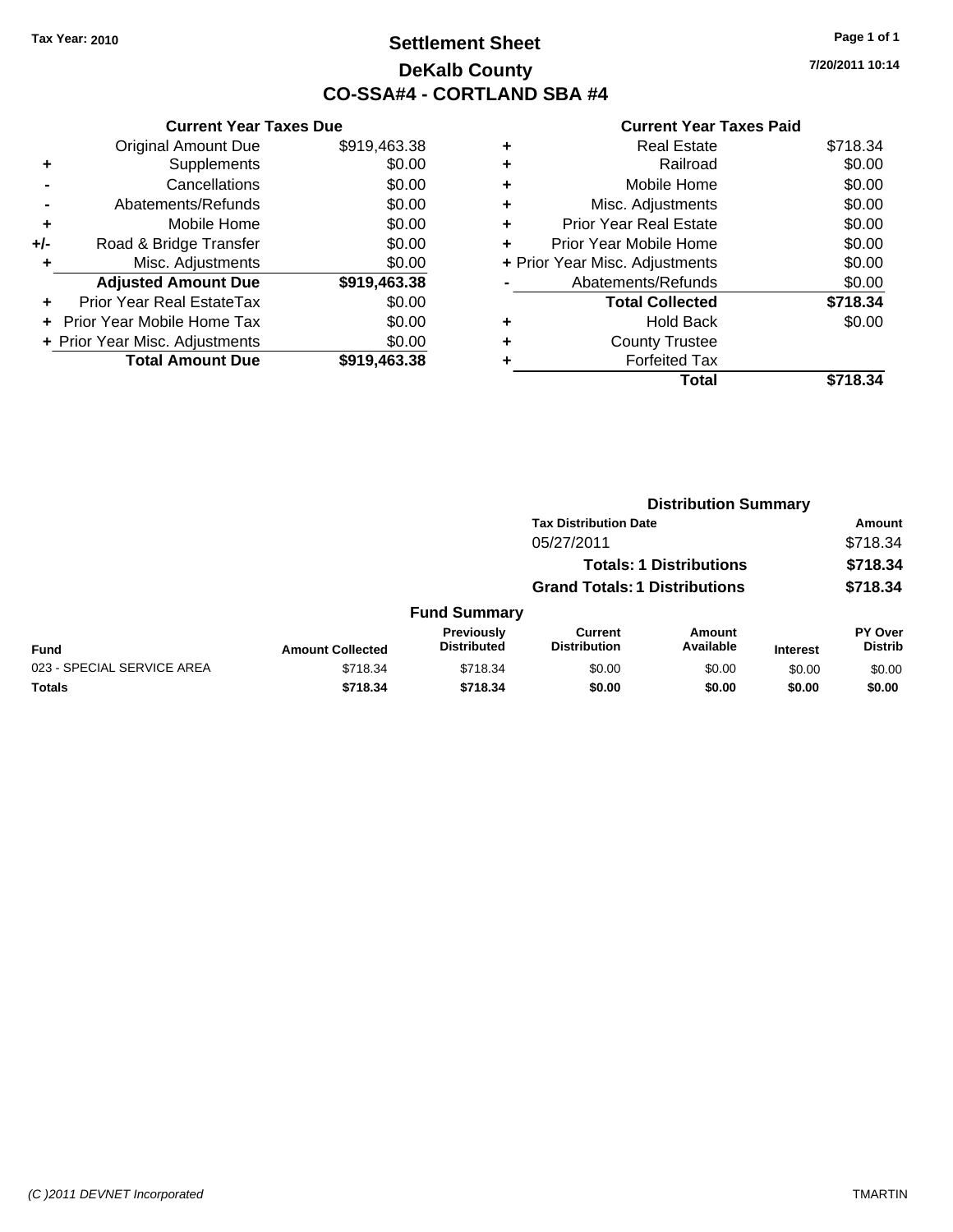# **Settlement Sheet Tax Year: 2010 Page 1 of 1 DeKalb County CO-SSA#7 - CORTLAND SBA #7**

**7/20/2011 10:14**

|     | <b>Current Year Taxes Due</b>  |              |
|-----|--------------------------------|--------------|
|     | <b>Original Amount Due</b>     | \$380,715.02 |
| ٠   | Supplements                    | \$0.00       |
|     | Cancellations                  | \$0.00       |
|     | Abatements/Refunds             | \$0.00       |
| ٠   | Mobile Home                    | \$0.00       |
| +/- | Road & Bridge Transfer         | \$0.00       |
|     | Misc. Adjustments              | \$0.00       |
|     | <b>Adjusted Amount Due</b>     | \$380,715.02 |
|     | Prior Year Real EstateTax      | \$0.00       |
|     | Prior Year Mobile Home Tax     | \$0.00       |
|     | + Prior Year Misc. Adjustments | \$0.00       |
|     | <b>Total Amount Due</b>        | \$380.715.02 |
|     |                                |              |

|   | Total                          |        |
|---|--------------------------------|--------|
|   | <b>Forfeited Tax</b>           |        |
| ٠ | <b>County Trustee</b>          |        |
|   | <b>Hold Back</b>               | \$0.00 |
|   | <b>Total Collected</b>         | \$0.00 |
|   | Abatements/Refunds             | \$0.00 |
|   | + Prior Year Misc. Adjustments | \$0.00 |
| ÷ | Prior Year Mobile Home         | \$0.00 |
| ٠ | <b>Prior Year Real Estate</b>  | \$0.00 |
| ٠ | Misc. Adjustments              | \$0.00 |
| ٠ | Mobile Home                    | \$0.00 |
|   | Railroad                       | \$0.00 |
|   | <b>Real Estate</b>             | \$0.00 |

| <b>Fund Summary</b>        |                         |                                         |                                |                     |                 |                                  |
|----------------------------|-------------------------|-----------------------------------------|--------------------------------|---------------------|-----------------|----------------------------------|
| <b>Fund</b>                | <b>Amount Collected</b> | <b>Previously</b><br><b>Distributed</b> | Current<br><b>Distribution</b> | Amount<br>Available | <b>Interest</b> | <b>PY Over</b><br><b>Distrib</b> |
| 023 - SPECIAL SERVICE AREA | \$0.00                  | \$0.00                                  | \$0.00                         | \$0.00              | \$0.00          | \$0.00                           |
| <b>Totals</b>              | \$0.00                  | \$0.00                                  | \$0.00                         | \$0.00              | \$0.00          | \$0.00                           |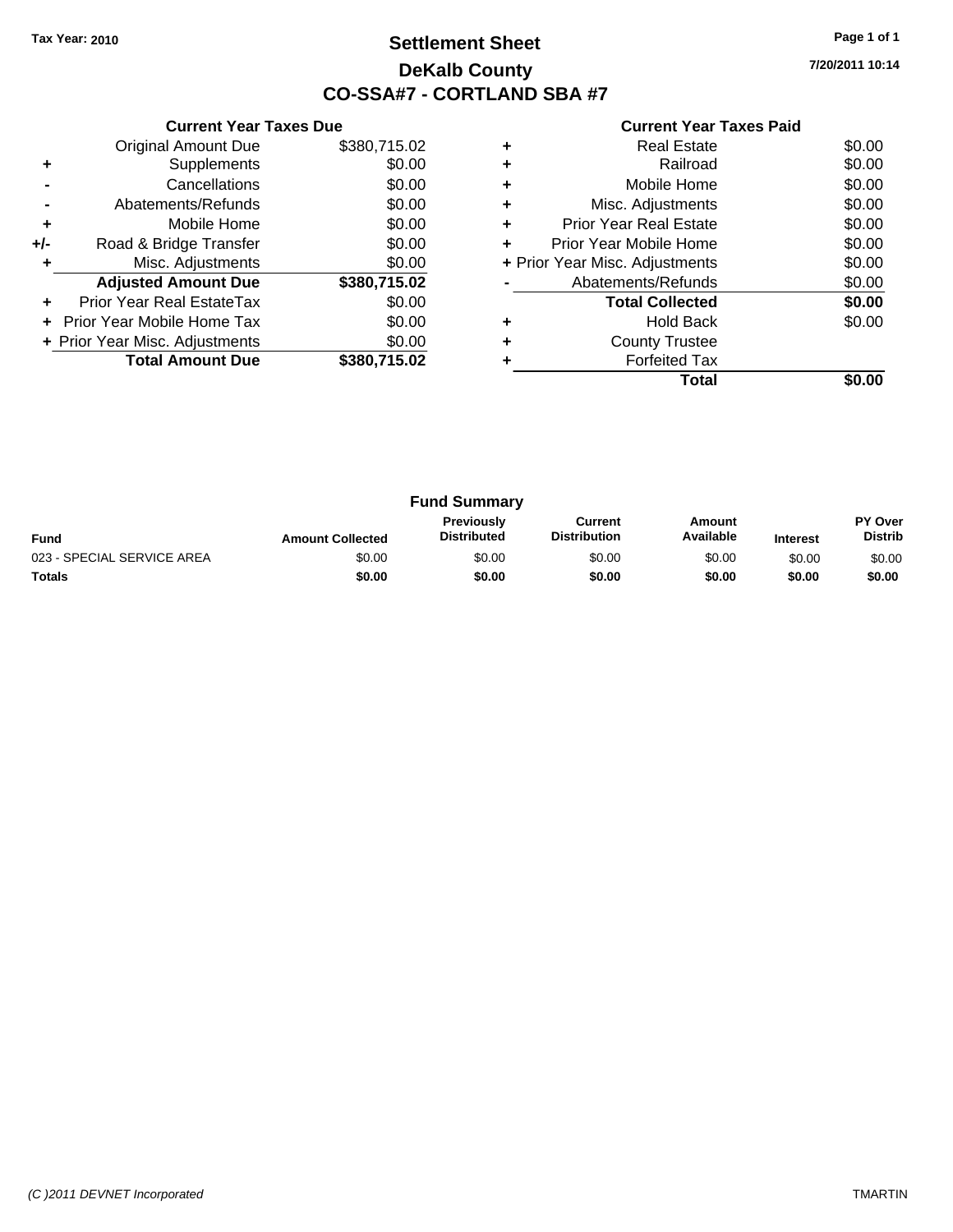# **Settlement Sheet Tax Year: 2010 Page 1 of 1 DeKalb County CO-SSA#8 - CORTLAND SBA #8**

**7/20/2011 10:14**

|     | <b>Current Year Taxes Due</b>  |              |
|-----|--------------------------------|--------------|
|     | <b>Original Amount Due</b>     | \$294,517.28 |
| ٠   | Supplements                    | \$0.00       |
|     | Cancellations                  | \$0.00       |
|     | Abatements/Refunds             | \$0.00       |
| ٠   | Mobile Home                    | \$0.00       |
| +/- | Road & Bridge Transfer         | \$0.00       |
| ٠   | Misc. Adjustments              | \$0.00       |
|     | <b>Adjusted Amount Due</b>     | \$294,517.28 |
| ٠   | Prior Year Real EstateTax      | \$0.00       |
|     | Prior Year Mobile Home Tax     | \$0.00       |
|     | + Prior Year Misc. Adjustments | \$0.00       |
|     | <b>Total Amount Due</b>        | \$294,517.28 |
|     |                                |              |

|   | <b>Real Estate</b>             | \$0.00 |
|---|--------------------------------|--------|
| ٠ | Railroad                       | \$0.00 |
| ٠ | Mobile Home                    | \$0.00 |
| ٠ | Misc. Adjustments              | \$0.00 |
| ٠ | <b>Prior Year Real Estate</b>  | \$0.00 |
|   | Prior Year Mobile Home         | \$0.00 |
|   | + Prior Year Misc. Adjustments | \$0.00 |
|   | Abatements/Refunds             | \$0.00 |
|   | <b>Total Collected</b>         | \$0.00 |
| ٠ | <b>Hold Back</b>               | \$0.00 |
| ٠ | <b>County Trustee</b>          |        |
|   | <b>Forfeited Tax</b>           |        |
|   | Total                          |        |

| <b>Fund Summary</b>        |                         |                                         |                                |                     |                 |                           |
|----------------------------|-------------------------|-----------------------------------------|--------------------------------|---------------------|-----------------|---------------------------|
| Fund                       | <b>Amount Collected</b> | <b>Previously</b><br><b>Distributed</b> | Current<br><b>Distribution</b> | Amount<br>Available | <b>Interest</b> | PY Over<br><b>Distrib</b> |
| 023 - SPECIAL SERVICE AREA | \$0.00                  | \$0.00                                  | \$0.00                         | \$0.00              | \$0.00          | \$0.00                    |
| <b>Totals</b>              | \$0.00                  | \$0.00                                  | \$0.00                         | \$0.00              | \$0.00          | \$0.00                    |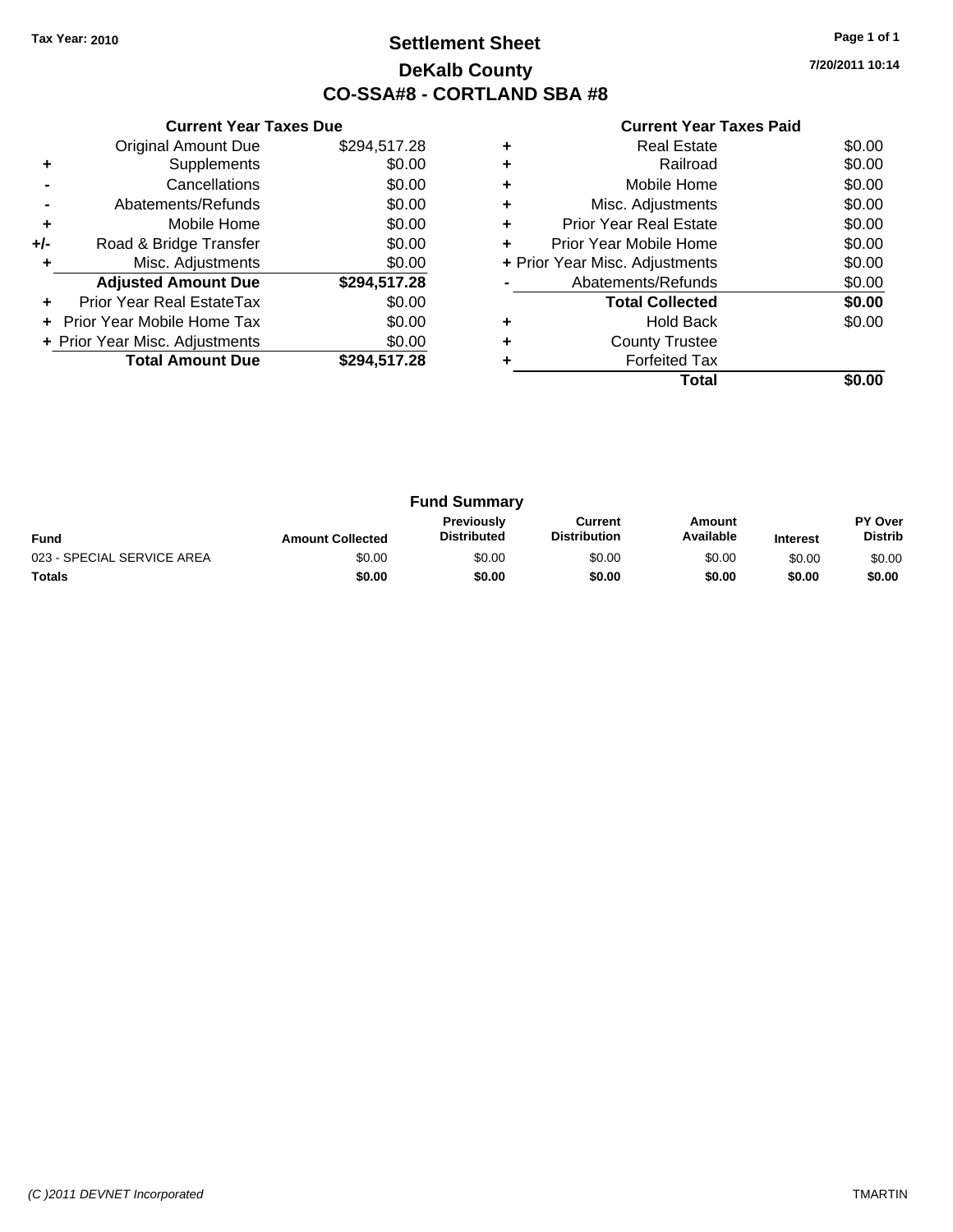# **Settlement Sheet Tax Year: 2010 Page 1 of 1 DeKalb County MA-DK #3 - MALTA DEKALB DRAINAGE #3**

**7/20/2011 10:14**

|       | <b>Current Year Taxes Due</b>  |            |
|-------|--------------------------------|------------|
|       | <b>Original Amount Due</b>     | \$1,250.28 |
| ٠     | Supplements                    | \$0.00     |
|       | Cancellations                  | \$0.00     |
|       | Abatements/Refunds             | \$0.00     |
| ÷     | Mobile Home                    | \$0.00     |
| $+/-$ | Road & Bridge Transfer         | \$0.00     |
| ٠     | Misc. Adjustments              | \$0.00     |
|       | <b>Adjusted Amount Due</b>     | \$1,250.28 |
| ÷     | Prior Year Real EstateTax      | \$0.00     |
|       | Prior Year Mobile Home Tax     | \$0.00     |
|       | + Prior Year Misc. Adjustments | \$0.00     |
|       | <b>Total Amount Due</b>        | \$1,250.28 |
|       |                                |            |

|   | Total                          | \$623.05 |
|---|--------------------------------|----------|
| ٠ | <b>Forfeited Tax</b>           |          |
| ٠ | <b>County Trustee</b>          |          |
| ٠ | <b>Hold Back</b>               | \$0.00   |
|   | <b>Total Collected</b>         | \$623.05 |
|   | Abatements/Refunds             | \$0.00   |
|   | + Prior Year Misc. Adjustments | \$0.00   |
| ÷ | Prior Year Mobile Home         | \$0.00   |
| ٠ | <b>Prior Year Real Estate</b>  | \$0.00   |
| ٠ | Misc. Adjustments              | \$0.00   |
| ٠ | Mobile Home                    | \$0.00   |
| ٠ | Railroad                       | \$0.00   |
| ٠ | Real Estate                    | \$623.05 |
|   |                                |          |

|                 | <b>Distribution Summary</b> |                                  |                                       |                                |                 |                           |
|-----------------|-----------------------------|----------------------------------|---------------------------------------|--------------------------------|-----------------|---------------------------|
|                 |                             |                                  | <b>Tax Distribution Date</b>          |                                |                 | Amount                    |
|                 |                             |                                  | 05/27/2011                            |                                |                 | \$100.04                  |
|                 |                             |                                  | 06/24/2011                            |                                |                 | \$523.01                  |
|                 |                             |                                  |                                       | <b>Totals: 2 Distributions</b> |                 | \$623.05                  |
|                 |                             |                                  | <b>Grand Totals: 2 Distributions</b>  |                                |                 | \$623.05                  |
|                 |                             | <b>Fund Summary</b>              |                                       |                                |                 |                           |
| <b>Fund</b>     | <b>Amount Collected</b>     | Previously<br><b>Distributed</b> | <b>Current</b><br><b>Distribution</b> | Amount<br>Available            | <b>Interest</b> | PY Over<br><b>Distrib</b> |
| 001 - CORPORATE | \$623.05                    | \$623.05                         | \$0.00                                | \$0.00                         | \$0.00          | \$0.00                    |
| Totals          | \$623.05                    | \$623.05                         | \$0.00                                | \$0.00                         | \$0.00          | \$0.00                    |
|                 |                             |                                  |                                       |                                |                 |                           |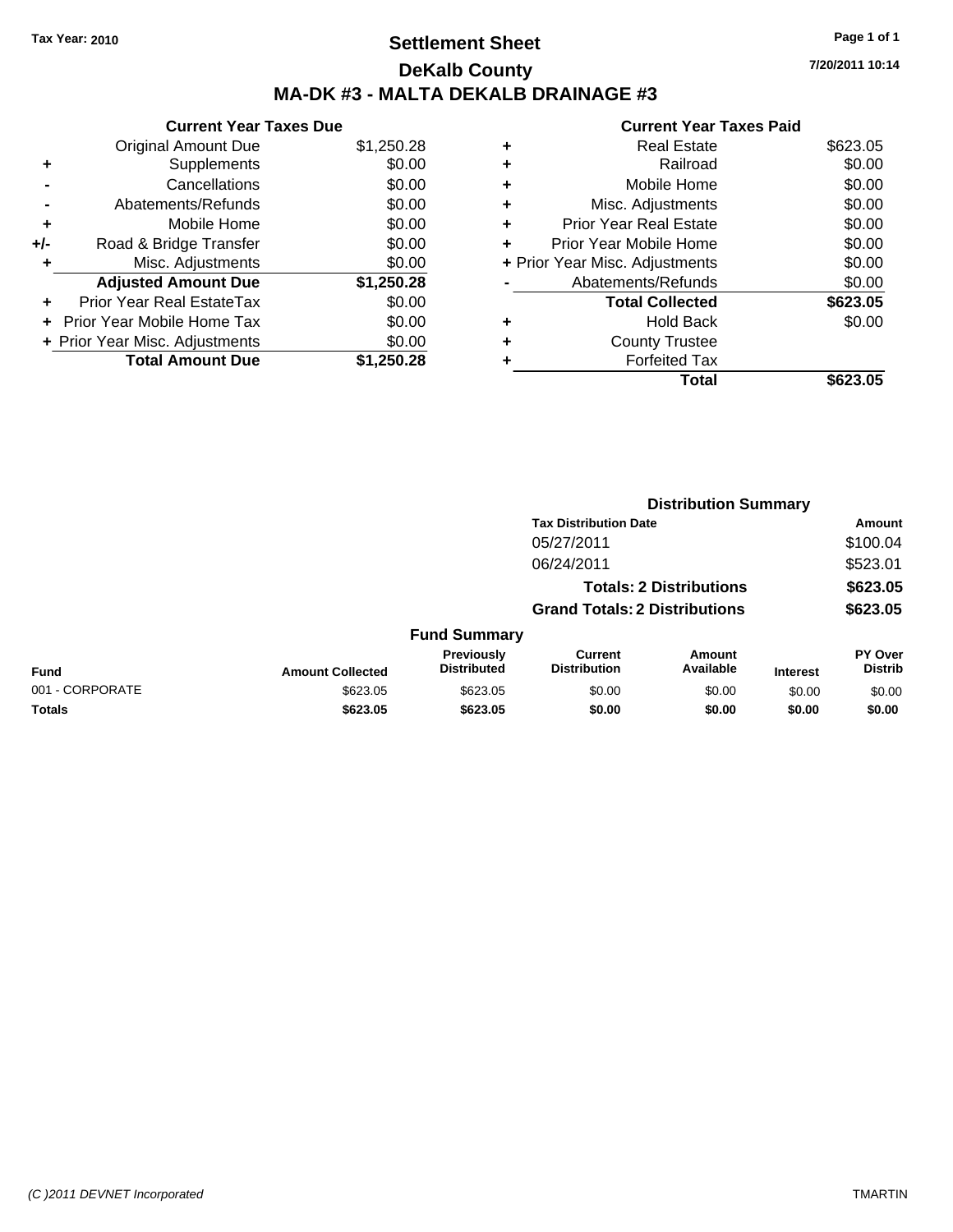### **Settlement Sheet Tax Year: 2010 Page 1 of 1 DeKalb County MAMIAFDK - MA-MI-AF-DK DRAINAGE #11**

|       | <b>Current Year Taxes Due</b>     |             |  |  |  |
|-------|-----------------------------------|-------------|--|--|--|
|       | <b>Original Amount Due</b>        | \$22,699.06 |  |  |  |
|       | Supplements                       | \$0.00      |  |  |  |
|       | Cancellations                     | \$0.00      |  |  |  |
|       | Abatements/Refunds                | \$0.00      |  |  |  |
| ٠     | Mobile Home                       | \$0.00      |  |  |  |
| $+/-$ | Road & Bridge Transfer            | \$0.00      |  |  |  |
|       | Misc. Adjustments                 | \$0.00      |  |  |  |
|       | <b>Adjusted Amount Due</b>        | \$22,699.06 |  |  |  |
|       | Prior Year Real EstateTax         | \$0.00      |  |  |  |
|       | <b>Prior Year Mobile Home Tax</b> | \$0.00      |  |  |  |
|       | + Prior Year Misc. Adjustments    | \$0.00      |  |  |  |
|       | <b>Total Amount Due</b>           | \$22,699.06 |  |  |  |

| ٠ | <b>Real Estate</b>             | \$12,860.03 |
|---|--------------------------------|-------------|
| ٠ | Railroad                       | \$0.00      |
| ٠ | Mobile Home                    | \$0.00      |
| ٠ | Misc. Adjustments              | \$0.00      |
| ٠ | <b>Prior Year Real Estate</b>  | \$0.00      |
| ÷ | Prior Year Mobile Home         | \$0.00      |
|   | + Prior Year Misc. Adjustments | \$0.00      |
|   | Abatements/Refunds             | \$0.00      |
|   | <b>Total Collected</b>         | \$12,860.03 |
| ٠ | <b>Hold Back</b>               | \$0.00      |
| ٠ | <b>County Trustee</b>          |             |
|   | <b>Forfeited Tax</b>           |             |
|   | Total                          | \$12,860.03 |
|   |                                |             |

|                     |                                      | <b>Distribution Summary</b>    |                |
|---------------------|--------------------------------------|--------------------------------|----------------|
|                     | <b>Tax Distribution Date</b>         |                                | Amount         |
|                     | 05/27/2011                           |                                | \$1,783.50     |
|                     | 06/24/2011                           |                                | \$11,076.53    |
|                     |                                      | <b>Totals: 2 Distributions</b> | \$12,860.03    |
|                     | <b>Grand Totals: 2 Distributions</b> |                                | \$12,860.03    |
| <b>Fund Summary</b> |                                      |                                |                |
| <b>Previously</b>   | Current                              | Amount                         | <b>PY Over</b> |

| Fund            | <b>Amount Collected</b> | <b>Previously</b><br><b>Distributed</b> | Current<br><b>Distribution</b> | Amount<br>Available | <b>Interest</b> | <b>PY Over</b><br><b>Distrib</b> |
|-----------------|-------------------------|-----------------------------------------|--------------------------------|---------------------|-----------------|----------------------------------|
| 001 - CORPORATE | \$12,860.03             | \$12,860.03                             | \$0.00                         | \$0.00              | \$0.00          | \$0.00                           |
| Totals          | \$12,860.03             | \$12,860.03                             | \$0.00                         | \$0.00              | \$0.00          | \$0.00                           |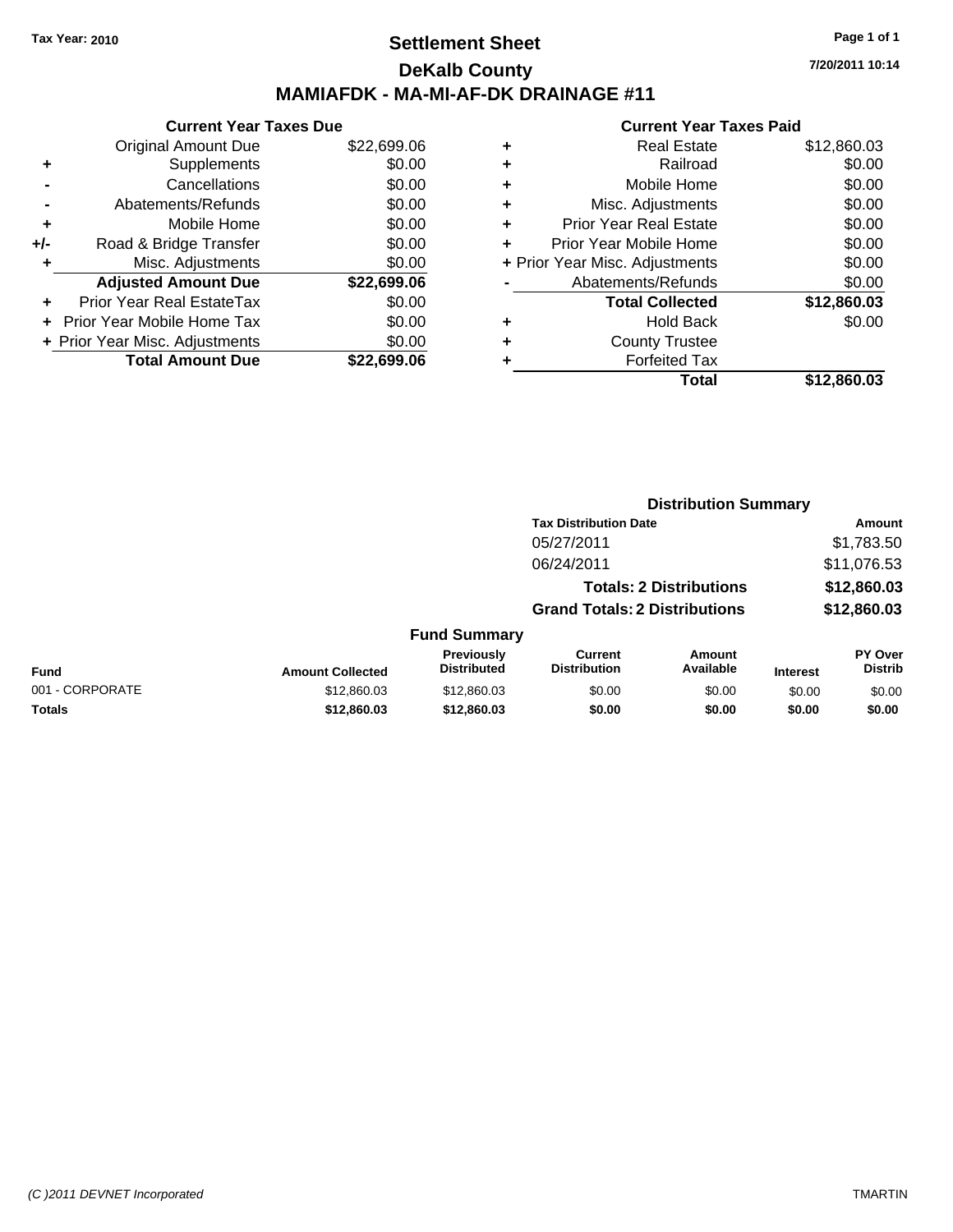### **Settlement Sheet Tax Year: 2010 Page 1 of 1 DeKalb County NO-LR-SA # - NO-LR-SA DRAINAGE #10**

**7/20/2011 10:14**

|     | <b>Current Year Taxes Due</b>  |             |     |  |  |  |
|-----|--------------------------------|-------------|-----|--|--|--|
|     | <b>Original Amount Due</b>     | \$37,714.24 |     |  |  |  |
|     | Supplements                    | \$0.00      |     |  |  |  |
|     | Cancellations                  | \$0.00      |     |  |  |  |
|     | Abatements/Refunds             | \$0.00      |     |  |  |  |
|     | Mobile Home                    | \$0.00      |     |  |  |  |
| +/- | Road & Bridge Transfer         | \$0.00      |     |  |  |  |
|     | Misc. Adjustments              | \$0.00      | + P |  |  |  |
|     | <b>Adjusted Amount Due</b>     | \$37,714.24 |     |  |  |  |
|     | Prior Year Real EstateTax      | \$3.72      |     |  |  |  |
|     | Prior Year Mobile Home Tax     | \$0.00      |     |  |  |  |
|     | + Prior Year Misc. Adjustments | \$0.00      |     |  |  |  |
|     | <b>Total Amount Due</b>        | \$37,717.96 |     |  |  |  |
|     |                                |             |     |  |  |  |

| ٠ | <b>Real Estate</b>             | \$21,642.94 |
|---|--------------------------------|-------------|
| ÷ | Railroad                       | \$0.00      |
| ٠ | Mobile Home                    | \$0.00      |
| ٠ | Misc. Adjustments              | \$0.00      |
| ٠ | <b>Prior Year Real Estate</b>  | \$3.72      |
| ٠ | Prior Year Mobile Home         | \$0.00      |
|   | + Prior Year Misc. Adjustments | \$0.00      |
|   | Abatements/Refunds             | \$0.00      |
|   | <b>Total Collected</b>         | \$21,646.66 |
| ٠ | <b>Hold Back</b>               | \$0.00      |
| ٠ | <b>County Trustee</b>          |             |
| ٠ | <b>Forfeited Tax</b>           |             |
|   | Total                          | \$21.646.66 |
|   |                                |             |

|                 |                         |                                  | <b>Distribution Summary</b>           |                                |                 |                                  |
|-----------------|-------------------------|----------------------------------|---------------------------------------|--------------------------------|-----------------|----------------------------------|
|                 |                         |                                  | <b>Tax Distribution Date</b>          |                                |                 | Amount                           |
|                 |                         |                                  | 05/27/2011                            |                                |                 | \$6,842.02                       |
|                 |                         |                                  | 06/24/2011                            |                                |                 | \$14,380.94                      |
|                 |                         |                                  | 07/22/2011                            |                                |                 | \$423.70                         |
|                 |                         |                                  |                                       | <b>Totals: 3 Distributions</b> |                 | \$21,646.66                      |
|                 |                         |                                  | <b>Grand Totals: 3 Distributions</b>  |                                |                 | \$21,646.66                      |
|                 |                         | <b>Fund Summary</b>              |                                       |                                |                 |                                  |
| Fund            | <b>Amount Collected</b> | Previously<br><b>Distributed</b> | <b>Current</b><br><b>Distribution</b> | Amount<br>Available            | <b>Interest</b> | <b>PY Over</b><br><b>Distrib</b> |
| 001 - CORPORATE | \$21,646.66             | \$21,222.96                      | \$423.70                              | \$0.00                         | \$0.00          | \$0.00                           |
| Totals          | \$21,646.66             | \$21,222.96                      | \$423.70                              | \$0.00                         | \$0.00          | \$0.00                           |
|                 |                         |                                  |                                       |                                |                 |                                  |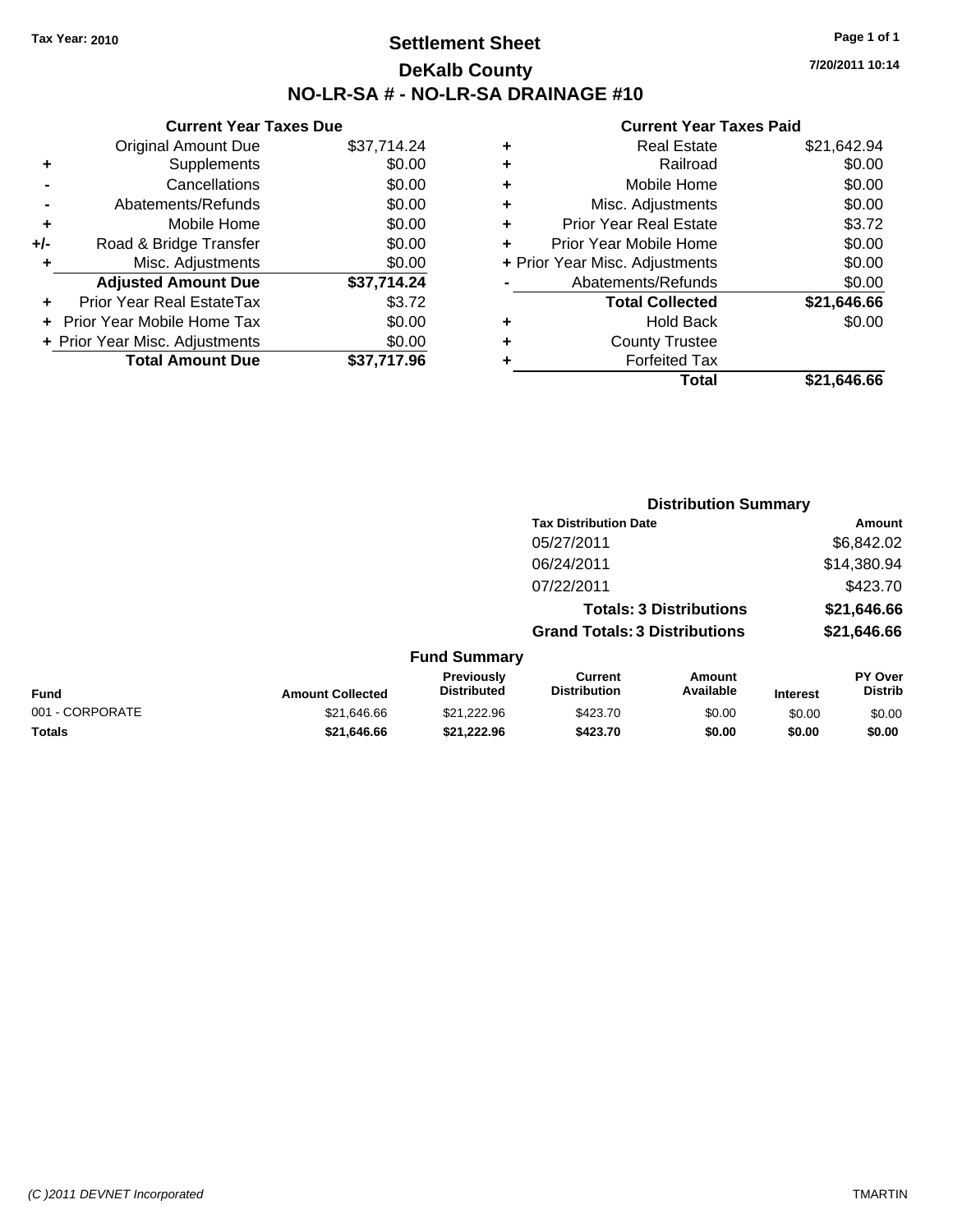# **Settlement Sheet Tax Year: 2010 Page 1 of 1 DeKalb County SH-MI #6 - SHABBONA/MILAN DRAINAGE**

**7/20/2011 10:14**

| <b>Current Year Taxes Due</b>     |                                |  |  |  |
|-----------------------------------|--------------------------------|--|--|--|
| <b>Original Amount Due</b>        | \$10,742.00                    |  |  |  |
| Supplements                       | \$0.00                         |  |  |  |
| Cancellations                     | \$0.00                         |  |  |  |
| Abatements/Refunds                | \$0.00                         |  |  |  |
| Mobile Home                       | \$0.00                         |  |  |  |
| Road & Bridge Transfer            | \$0.00                         |  |  |  |
| Misc. Adjustments                 | \$0.00                         |  |  |  |
| <b>Adjusted Amount Due</b>        | \$10,742.00                    |  |  |  |
| Prior Year Real EstateTax         | \$0.00                         |  |  |  |
| <b>Prior Year Mobile Home Tax</b> | \$0.00                         |  |  |  |
|                                   | \$0.00                         |  |  |  |
| <b>Total Amount Due</b>           | \$10.742.00                    |  |  |  |
|                                   | + Prior Year Misc. Adjustments |  |  |  |

| ٠ | Real Estate                    | \$6,625.12 |
|---|--------------------------------|------------|
| ٠ | Railroad                       | \$0.00     |
| ٠ | Mobile Home                    | \$0.00     |
| ٠ | Misc. Adjustments              | \$0.00     |
| ÷ | <b>Prior Year Real Estate</b>  | \$0.00     |
| ٠ | Prior Year Mobile Home         | \$0.00     |
|   | + Prior Year Misc. Adjustments | \$0.00     |
|   | Abatements/Refunds             | \$0.00     |
|   | <b>Total Collected</b>         | \$6,625.12 |
| ٠ | Hold Back                      | \$0.00     |
| ٠ | <b>County Trustee</b>          |            |
| ٠ | <b>Forfeited Tax</b>           |            |
|   | Total                          | \$6,625.12 |
|   |                                |            |

|                 |                         |                                  | <b>Distribution Summary</b>           |                                |                 |                           |  |
|-----------------|-------------------------|----------------------------------|---------------------------------------|--------------------------------|-----------------|---------------------------|--|
|                 |                         |                                  | <b>Tax Distribution Date</b>          |                                |                 | Amount                    |  |
|                 |                         |                                  | 05/27/2011                            |                                |                 | \$919.55                  |  |
|                 |                         |                                  | 06/24/2011                            |                                |                 | \$5,705.57                |  |
|                 |                         |                                  |                                       | <b>Totals: 2 Distributions</b> |                 | \$6,625.12                |  |
|                 |                         |                                  | <b>Grand Totals: 2 Distributions</b>  |                                |                 | \$6,625.12                |  |
|                 |                         | <b>Fund Summary</b>              |                                       |                                |                 |                           |  |
| Fund            | <b>Amount Collected</b> | Previously<br><b>Distributed</b> | <b>Current</b><br><b>Distribution</b> | Amount<br>Available            | <b>Interest</b> | PY Over<br><b>Distrib</b> |  |
| 001 - CORPORATE | \$6,625.12              | \$6,625.12                       | \$0.00                                | \$0.00                         | \$0.00          | \$0.00                    |  |
| Totals          | \$6,625.12              | \$6,625.12                       | \$0.00                                | \$0.00                         | \$0.00          | \$0.00                    |  |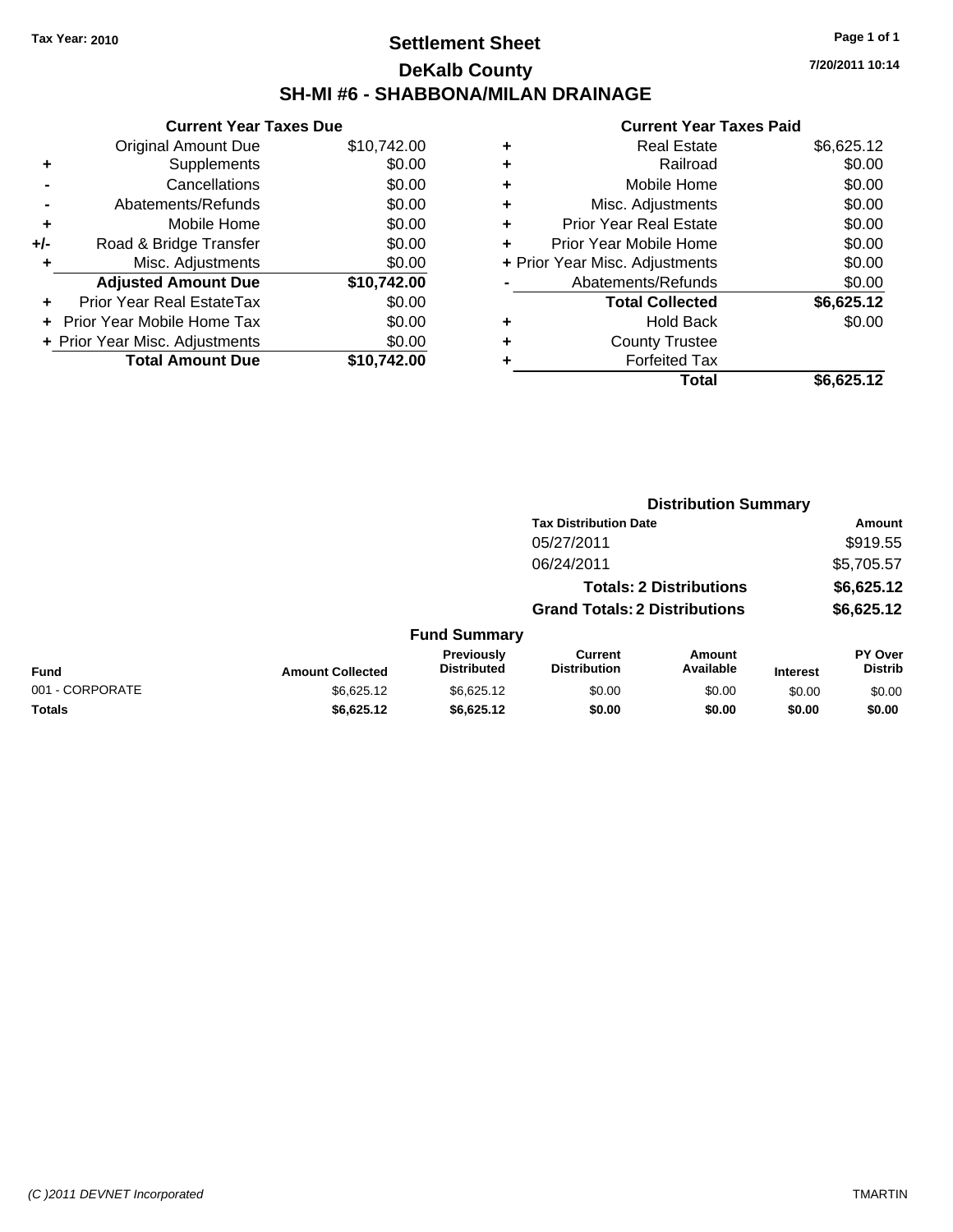### **Settlement Sheet Tax Year: 2010 Page 1 of 1 DeKalb County SQ GR #12 - SQUAW GROVE DRAINAGE**

**7/20/2011 10:14**

|     | <b>Current Year Taxes Due</b>  |             |  |  |  |  |
|-----|--------------------------------|-------------|--|--|--|--|
|     | <b>Original Amount Due</b>     | \$16,734.00 |  |  |  |  |
| ٠   | Supplements                    | \$0.00      |  |  |  |  |
|     | Cancellations                  | \$0.00      |  |  |  |  |
|     | Abatements/Refunds             | \$0.00      |  |  |  |  |
| ٠   | Mobile Home                    | \$0.00      |  |  |  |  |
| +/- | Road & Bridge Transfer         | \$0.00      |  |  |  |  |
| ٠   | Misc. Adjustments              | \$0.00      |  |  |  |  |
|     | <b>Adjusted Amount Due</b>     | \$16,734.00 |  |  |  |  |
| ٠   | Prior Year Real EstateTax      | \$0.00      |  |  |  |  |
|     | Prior Year Mobile Home Tax     | \$0.00      |  |  |  |  |
|     | + Prior Year Misc. Adjustments | \$0.00      |  |  |  |  |
|     | <b>Total Amount Due</b>        | \$16.734.00 |  |  |  |  |

| ٠ | <b>Real Estate</b>             | \$8,907.00 |
|---|--------------------------------|------------|
| ٠ | Railroad                       | \$0.00     |
| ٠ | Mobile Home                    | \$0.00     |
| ٠ | Misc. Adjustments              | \$0.00     |
| ÷ | <b>Prior Year Real Estate</b>  | \$0.00     |
| ÷ | Prior Year Mobile Home         | \$0.00     |
|   | + Prior Year Misc. Adjustments | \$0.00     |
|   | Abatements/Refunds             | \$0.00     |
|   | <b>Total Collected</b>         | \$8,907.00 |
| ٠ | <b>Hold Back</b>               | \$0.00     |
| ٠ | <b>County Trustee</b>          |            |
| ٠ | <b>Forfeited Tax</b>           |            |
|   | Total                          | \$8,907.00 |
|   |                                |            |

|                 |                         |                                  | <b>Distribution Summary</b>           |                                |                 |                           |  |
|-----------------|-------------------------|----------------------------------|---------------------------------------|--------------------------------|-----------------|---------------------------|--|
|                 |                         |                                  | <b>Tax Distribution Date</b>          |                                |                 | Amount                    |  |
|                 |                         |                                  | 05/27/2011                            |                                |                 | \$4,218.00                |  |
|                 |                         |                                  | 06/24/2011                            |                                |                 | \$4,689.00                |  |
|                 |                         |                                  |                                       | <b>Totals: 2 Distributions</b> |                 | \$8,907.00                |  |
|                 |                         |                                  | <b>Grand Totals: 2 Distributions</b>  |                                |                 | \$8,907.00                |  |
|                 |                         | <b>Fund Summary</b>              |                                       |                                |                 |                           |  |
| Fund            | <b>Amount Collected</b> | Previously<br><b>Distributed</b> | <b>Current</b><br><b>Distribution</b> | Amount<br>Available            | <b>Interest</b> | PY Over<br><b>Distrib</b> |  |
| 001 - CORPORATE | \$8,907.00              | \$8,907.00                       | \$0.00                                | \$0.00                         | \$0.00          | \$0.00                    |  |
| Totals          | \$8,907.00              | \$8,907.00                       | \$0.00                                | \$0.00                         | \$0.00          | \$0.00                    |  |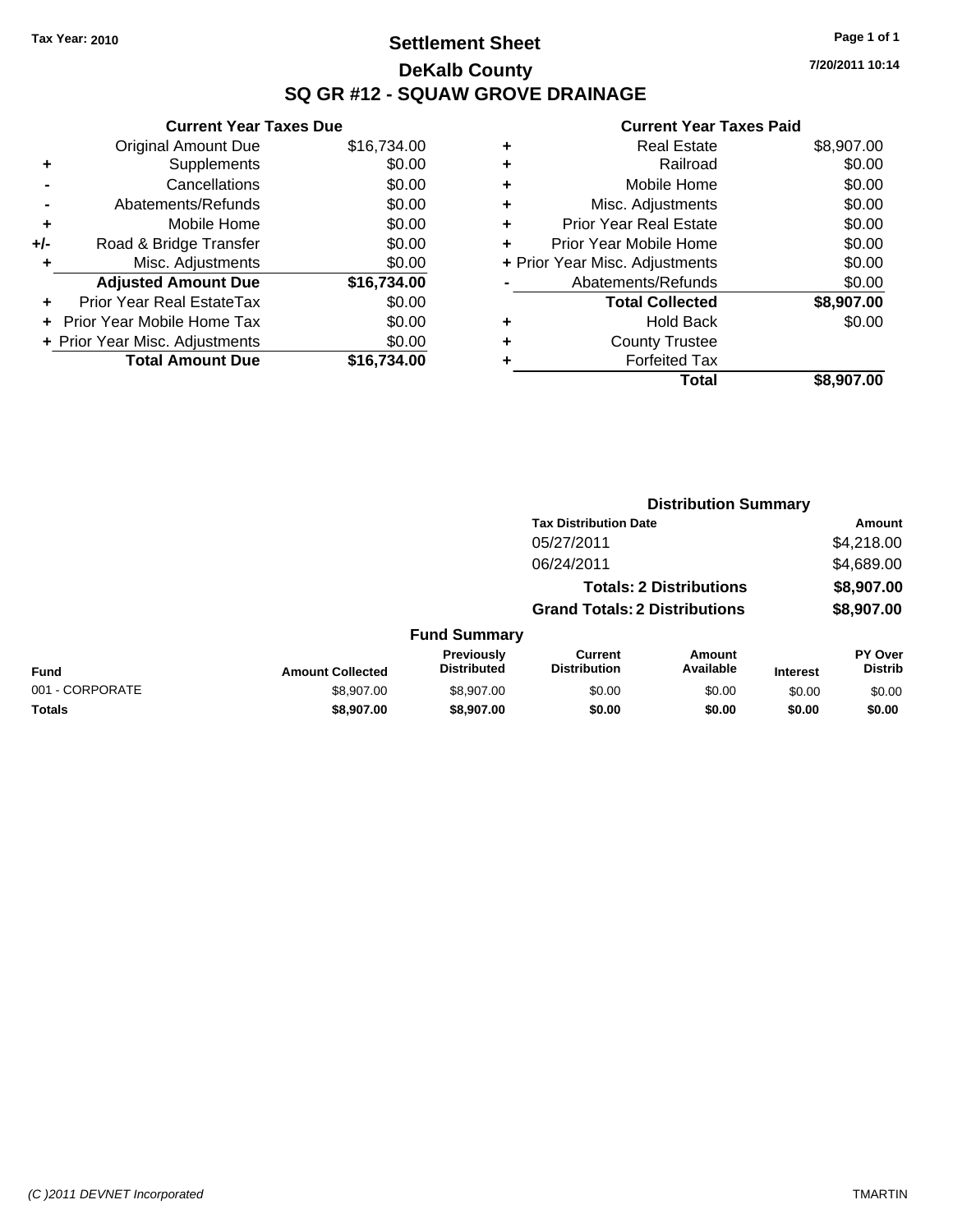### **Settlement Sheet Tax Year: 2010 Page 1 of 1 DeKalb County VG-CO #16 - VIRGIL CORTLAND DRAIN #16**

**7/20/2011 10:14**

|       | <b>Current Year Taxes Due</b>     |             |
|-------|-----------------------------------|-------------|
|       | <b>Original Amount Due</b>        | \$17,828.20 |
| ٠     | Supplements                       | \$0.00      |
|       | Cancellations                     | \$0.00      |
|       | Abatements/Refunds                | \$0.00      |
| ٠     | Mobile Home                       | \$0.00      |
| $+/-$ | Road & Bridge Transfer            | \$0.00      |
|       | Misc. Adjustments                 | \$0.00      |
|       | <b>Adjusted Amount Due</b>        | \$17,828.20 |
| ÷     | Prior Year Real EstateTax         | \$0.00      |
|       | <b>Prior Year Mobile Home Tax</b> | \$0.00      |
|       | + Prior Year Misc. Adjustments    | \$0.00      |
|       | <b>Total Amount Due</b>           | \$17,828.20 |
|       |                                   |             |

| ٠ | <b>Real Estate</b>             | \$10,164.11 |
|---|--------------------------------|-------------|
| ٠ | Railroad                       | \$0.00      |
| ٠ | Mobile Home                    | \$0.00      |
| ٠ | Misc. Adjustments              | \$0.00      |
| ٠ | Prior Year Real Estate         | \$0.00      |
| ٠ | Prior Year Mobile Home         | \$0.00      |
|   | + Prior Year Misc. Adjustments | \$0.00      |
|   | Abatements/Refunds             | \$0.00      |
|   | <b>Total Collected</b>         | \$10,164.11 |
| ٠ | <b>Hold Back</b>               | \$0.00      |
| ٠ | <b>County Trustee</b>          |             |
| ٠ | <b>Forfeited Tax</b>           |             |
|   | Total                          | \$10,164.11 |
|   |                                |             |

|                 |                         |                                  |                                       | <b>Distribution Summary</b>    |                 |                                  |
|-----------------|-------------------------|----------------------------------|---------------------------------------|--------------------------------|-----------------|----------------------------------|
|                 |                         |                                  | <b>Tax Distribution Date</b>          |                                |                 | Amount                           |
|                 |                         |                                  | 05/27/2011                            |                                |                 | \$2,265.16                       |
|                 |                         |                                  | 06/24/2011                            |                                |                 | \$7,793.40                       |
|                 |                         |                                  | 07/22/2011                            |                                |                 | \$105.55                         |
|                 |                         |                                  |                                       | <b>Totals: 3 Distributions</b> |                 | \$10,164.11                      |
|                 |                         |                                  | <b>Grand Totals: 3 Distributions</b>  |                                |                 | \$10,164.11                      |
|                 |                         | <b>Fund Summary</b>              |                                       |                                |                 |                                  |
| Fund            | <b>Amount Collected</b> | Previously<br><b>Distributed</b> | <b>Current</b><br><b>Distribution</b> | Amount<br>Available            | <b>Interest</b> | <b>PY Over</b><br><b>Distrib</b> |
| 001 - CORPORATE | \$10,164.11             | \$10,058.56                      | \$105.55                              | \$0.00                         | \$0.00          | \$0.00                           |
| Totals          | \$10,164.11             | \$10,058.56                      | \$105.55                              | \$0.00                         | \$0.00          | \$0.00                           |
|                 |                         |                                  |                                       |                                |                 |                                  |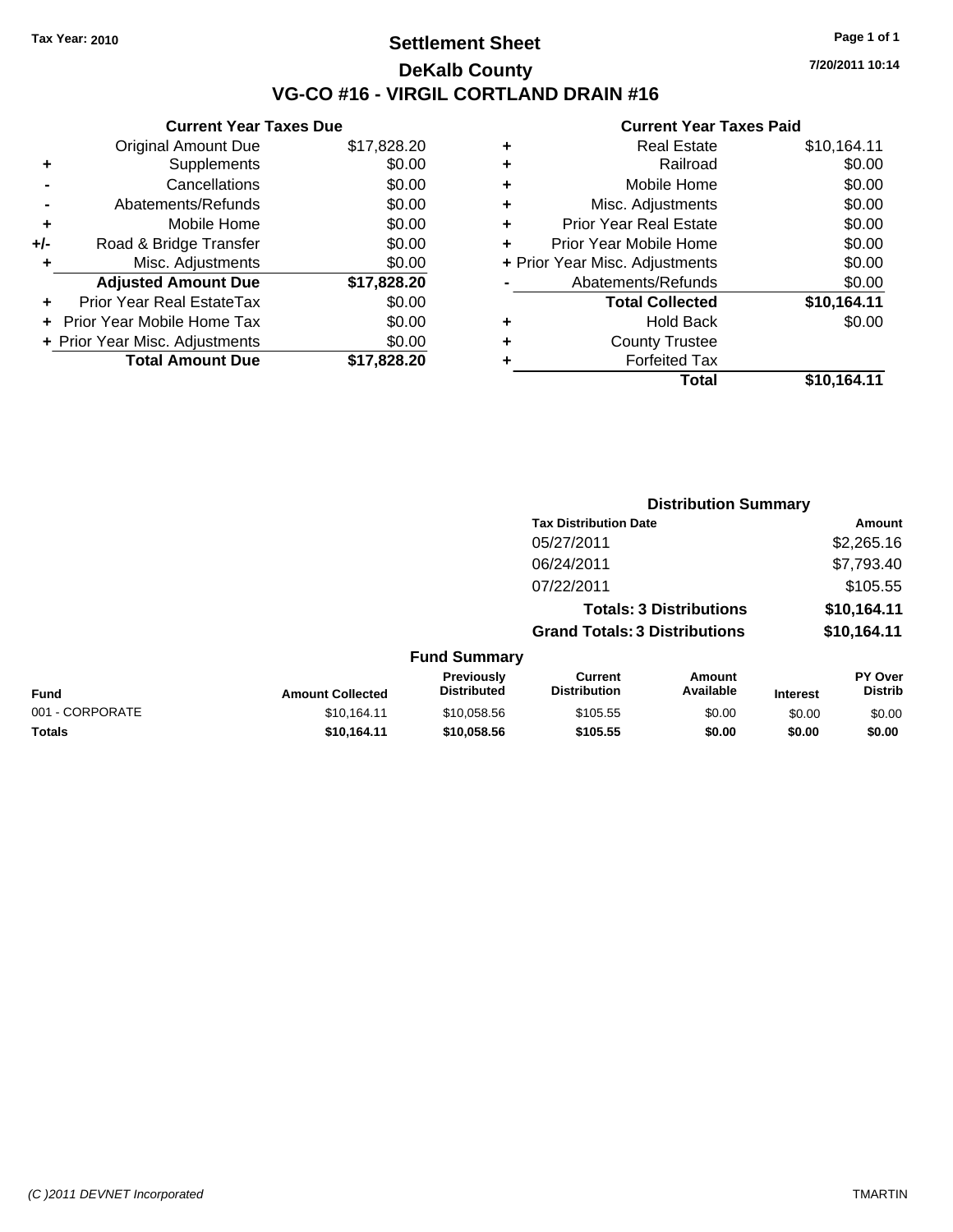# **Settlement Sheet Tax Year: 2010 Page 1 of 1 DeKalb County VI-AD #9 - VICTOR/ADAMS DRAINAGE #9**

**7/20/2011 10:14**

|     | <b>Current Year Taxes Due</b>  |            |
|-----|--------------------------------|------------|
|     | <b>Original Amount Due</b>     | \$1,036.58 |
| ٠   | Supplements                    | \$0.00     |
|     | Cancellations                  | \$0.00     |
|     | Abatements/Refunds             | \$0.00     |
| ٠   | Mobile Home                    | \$0.00     |
| +/- | Road & Bridge Transfer         | \$0.00     |
|     | Misc. Adjustments              | \$0.00     |
|     | <b>Adjusted Amount Due</b>     | \$1,036.58 |
|     | Prior Year Real EstateTax      | \$0.00     |
|     | Prior Year Mobile Home Tax     | \$0.00     |
|     | + Prior Year Misc. Adjustments | \$0.00     |
|     | <b>Total Amount Due</b>        | \$1,036.58 |
|     |                                |            |

|   | Total                          | \$599.82 |
|---|--------------------------------|----------|
| ٠ | <b>Forfeited Tax</b>           |          |
| ٠ | <b>County Trustee</b>          |          |
| ٠ | Hold Back                      | \$0.00   |
|   | <b>Total Collected</b>         | \$599.82 |
|   | Abatements/Refunds             | \$0.00   |
|   | + Prior Year Misc. Adjustments | \$0.00   |
|   | Prior Year Mobile Home         | \$0.00   |
| ÷ | Prior Year Real Estate         | \$0.00   |
| ٠ | Misc. Adjustments              | \$0.00   |
| ÷ | Mobile Home                    | \$0.00   |
| ٠ | Railroad                       | \$0.00   |
| ٠ | <b>Real Estate</b>             | \$599.82 |
|   |                                |          |

|                 |                         |                                  |                                       | <b>Distribution Summary</b>    |                 |                           |
|-----------------|-------------------------|----------------------------------|---------------------------------------|--------------------------------|-----------------|---------------------------|
|                 |                         |                                  | <b>Tax Distribution Date</b>          |                                |                 | Amount                    |
|                 |                         |                                  | 05/27/2011                            |                                |                 | \$88.87                   |
|                 |                         |                                  | 06/24/2011                            |                                |                 | \$510.95                  |
|                 |                         |                                  |                                       | <b>Totals: 2 Distributions</b> |                 | \$599.82                  |
|                 |                         |                                  | <b>Grand Totals: 2 Distributions</b>  |                                |                 | \$599.82                  |
|                 |                         | <b>Fund Summary</b>              |                                       |                                |                 |                           |
| <b>Fund</b>     | <b>Amount Collected</b> | Previously<br><b>Distributed</b> | <b>Current</b><br><b>Distribution</b> | Amount<br>Available            | <b>Interest</b> | PY Over<br><b>Distrib</b> |
| 001 - CORPORATE | \$599.82                | \$599.82                         | \$0.00                                | \$0.00                         | \$0.00          | \$0.00                    |
| Totals          | \$599.82                | \$599.82                         | \$0.00                                | \$0.00                         | \$0.00          | \$0.00                    |
|                 |                         |                                  |                                       |                                |                 |                           |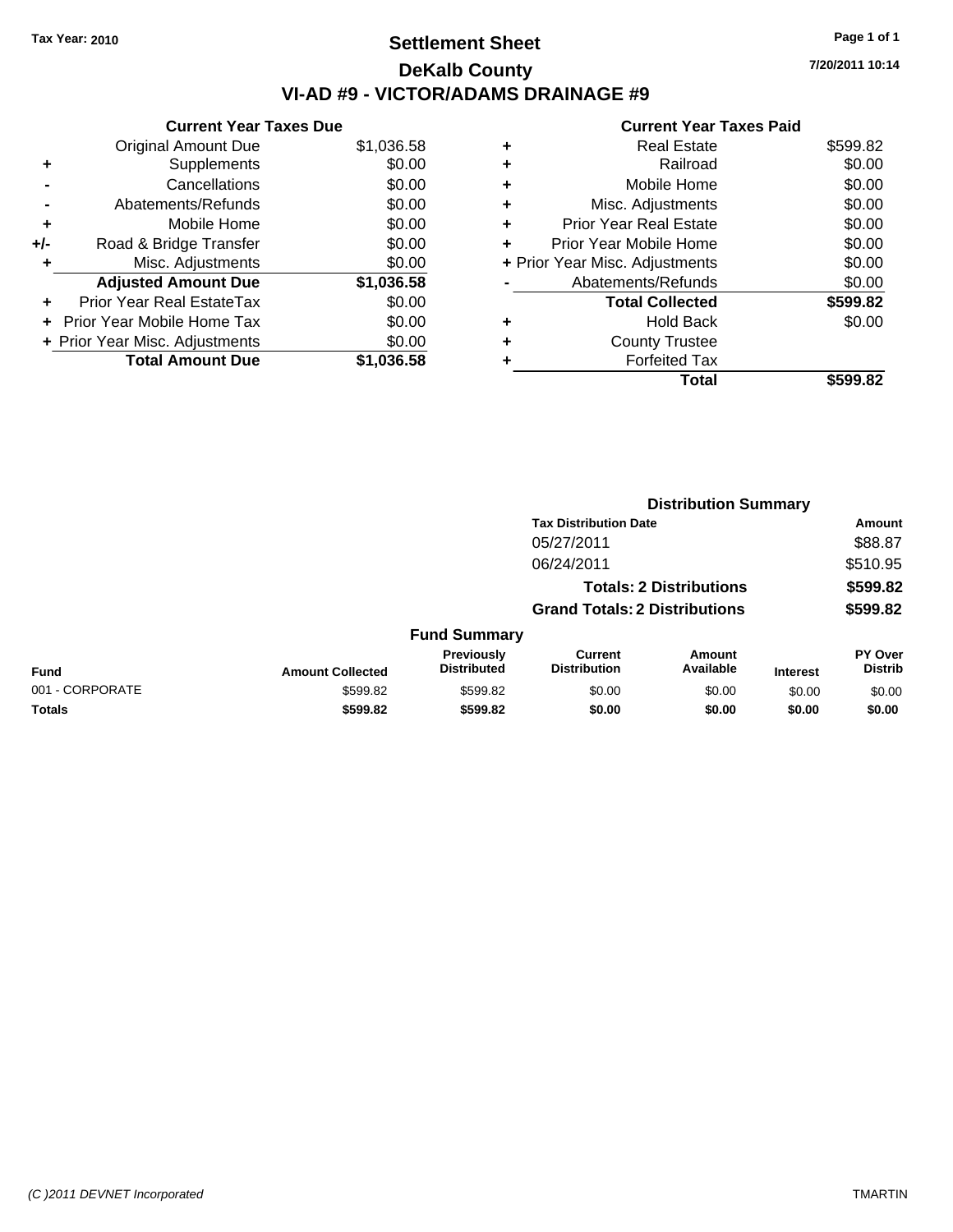# **Settlement Sheet Tax Year: 2010 Page 1 of 1 DeKalb County VI-CL #14 - VICTOR-CLINTON DRAINAGE**

**7/20/2011 10:14**

|     | <b>Current Year Taxes Due</b>     |            |
|-----|-----------------------------------|------------|
|     | <b>Original Amount Due</b>        | \$2,998.54 |
| ٠   | Supplements                       | \$0.00     |
|     | Cancellations                     | \$0.00     |
|     | Abatements/Refunds                | \$0.00     |
| ٠   | Mobile Home                       | \$0.00     |
| +/- | Road & Bridge Transfer            | \$0.00     |
| ٠   | Misc. Adjustments                 | \$0.00     |
|     | <b>Adjusted Amount Due</b>        | \$2,998.54 |
| ٠   | Prior Year Real EstateTax         | \$0.00     |
|     | <b>Prior Year Mobile Home Tax</b> | \$0.00     |
|     | + Prior Year Misc. Adjustments    | \$0.00     |
|     | <b>Total Amount Due</b>           | \$2.998.54 |

| ٠ | <b>Real Estate</b>             | \$1,780.81 |
|---|--------------------------------|------------|
| ٠ | Railroad                       | \$0.00     |
| ٠ | Mobile Home                    | \$0.00     |
| ٠ | Misc. Adjustments              | \$0.00     |
| ÷ | <b>Prior Year Real Estate</b>  | \$0.00     |
| ÷ | Prior Year Mobile Home         | \$0.00     |
|   | + Prior Year Misc. Adjustments | \$0.00     |
|   | Abatements/Refunds             | \$0.00     |
|   | <b>Total Collected</b>         | \$1,780.81 |
| ٠ | Hold Back                      | \$0.00     |
| ٠ | <b>County Trustee</b>          |            |
| ٠ | <b>Forfeited Tax</b>           |            |
|   | Total                          | \$1,780.81 |
|   |                                |            |

|                 |                         |                                  |                                       | <b>Distribution Summary</b>    |                 |                                  |
|-----------------|-------------------------|----------------------------------|---------------------------------------|--------------------------------|-----------------|----------------------------------|
|                 |                         |                                  | <b>Tax Distribution Date</b>          |                                |                 | Amount                           |
|                 |                         |                                  | 05/27/2011                            |                                |                 | \$347.60                         |
|                 |                         |                                  | 06/24/2011                            |                                |                 | \$1,433.21                       |
|                 |                         |                                  |                                       | <b>Totals: 2 Distributions</b> |                 | \$1,780.81                       |
|                 |                         |                                  | <b>Grand Totals: 2 Distributions</b>  |                                |                 | \$1,780.81                       |
|                 |                         | <b>Fund Summary</b>              |                                       |                                |                 |                                  |
| Fund            | <b>Amount Collected</b> | Previously<br><b>Distributed</b> | <b>Current</b><br><b>Distribution</b> | Amount<br>Available            | <b>Interest</b> | <b>PY Over</b><br><b>Distrib</b> |
| 001 - CORPORATE | \$1,780.81              | \$1,780.81                       | \$0.00                                | \$0.00                         | \$0.00          | \$0.00                           |
| Totals          | \$1,780.81              | \$1,780.81                       | \$0.00                                | \$0.00                         | \$0.00          | \$0.00                           |